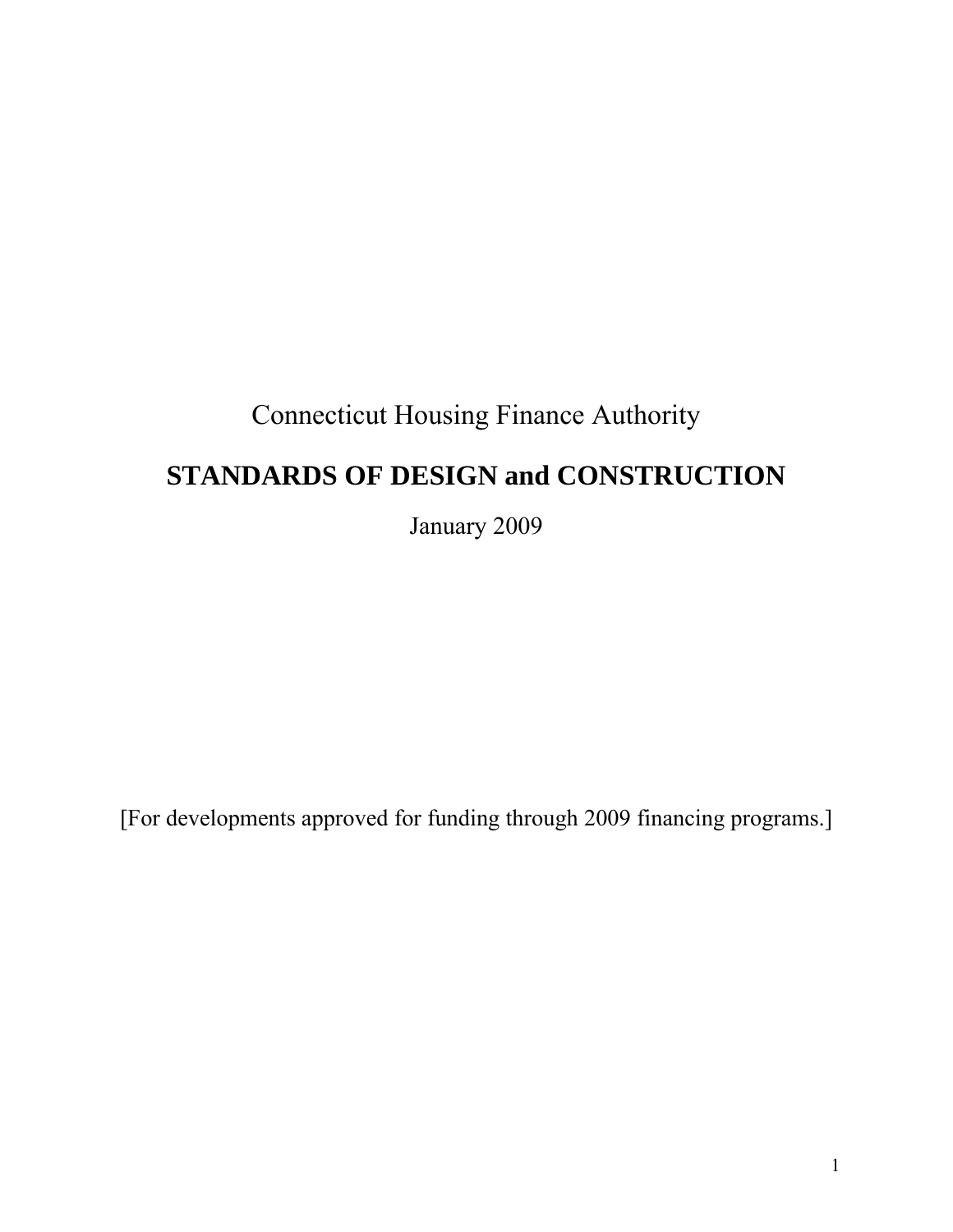## **Standards of Design and Construction**

CHFA ("CHFA" or "the Authority") **Standards of Design and Construction** define the design process and the specific requirements for multifamily housing financed through the Authority. These Standards replace the CHFA "STANDARDS OF DESIGN AND CONSTRUCTION 2008", and are requirements of the Multifamily Housing Design Review Process for CHFA.

It is the intent of these Standards and the **Design Review Process** to insure that housing financed through CHFA's multifamily lending programs best serves the needs of its inhabitants with as much quality, safety, energy efficiency, durability, comfort, air quality, and environmental sustainability as the marketplace, resources and need will permit. It is acknowledged, however that individual developments may face unique site, design, financing or market constraints for which full compliance may be difficult or impossible. It is intended that such unique constraints are identified during the Design Review Process, and that the Developer may request a **Standards of Design Modification** or a **Standards of Design Waiver**. CHFA will consider such requests, on a case-by-case basis, to determine whether specific standards should be modified or waived, for reasons and purposes acceptable to the Authority.

The format of this document is intended as an easy reference and one that can be easily updated. Please update your copy of these Standards as new or modified pages are issued.

## **CSI Format**

The Construction Specification Institute ("CSI") has developed the standard filing system used by architectural, design, engineering, and construction professionals. The CSI MasterFormat provides a uniform approach to organizing specification text by establishing a structure consisting of 16 divisions (see table of contents). The most common version of this system is MasterFormat 1995. Each division is divided into articles, subordinate paragraphs, and subparagraphs, with five-digit codes. An example of the filing system can be seen below:

Where to find Foam Board Insulation? Division 07000: Thermal and Moisture Protection 07210 Building Insulation

With a June 9, 2005 posting on the CSI website, the16-division, 5-digit-based MasterFormat developed over the past forty years has been revised to become a 48-division, 6-digit-based MasterFormat 2004. While MasterFormat 2004 is the new "official" standard filing system for architectural, design, engineering, and construction professionals, CHFA's Standards of Design and Construction will remain organized with the more familiar MasterFormat 1995, until MasterFormat 2004 comes into common use. **All project manuals submitted for CHFA review shall be organized under MasterFormat 1995**.

For additional information or questions, please contact the CHFA Technical Services Department: CHFA, 999 West Street, Rocky Hill, Connecticut 06067-4005, 860-571-4357.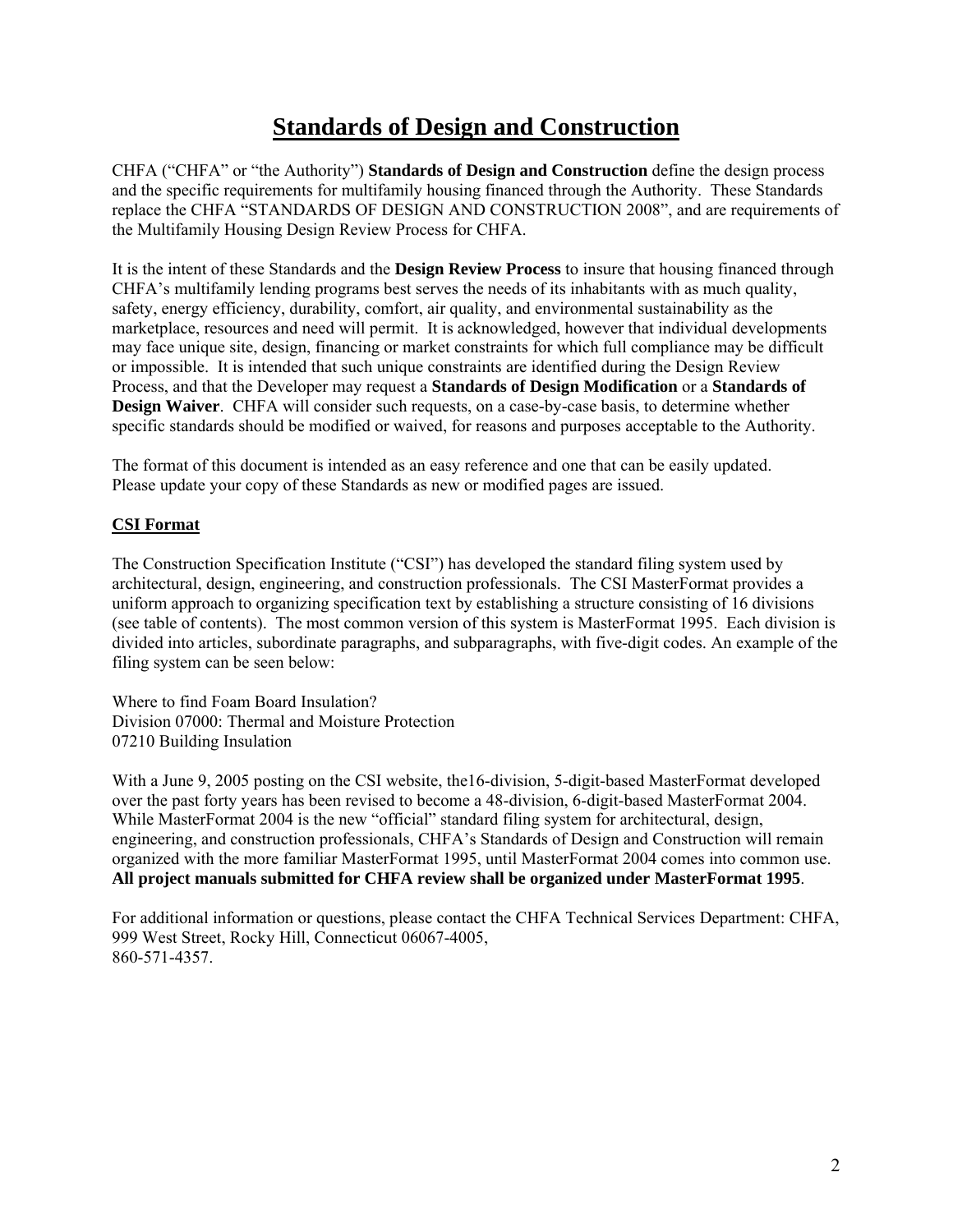## **TABLE OF CONTENTS**

|                                                                                           | Page16           |
|-------------------------------------------------------------------------------------------|------------------|
| 00015.2 CHFA Project Delivery Method: Integrated Development Team/Design Approach Page 16 |                  |
|                                                                                           |                  |
|                                                                                           |                  |
| 00020.2 CHFA Asset Management Repair/Replacement Construction Projects Page 18            |                  |
|                                                                                           |                  |
|                                                                                           |                  |
|                                                                                           |                  |
|                                                                                           |                  |
|                                                                                           |                  |
|                                                                                           |                  |
| 00040.2 Family Housing (New Structures Containing 3 Units or More)  Page 21               |                  |
|                                                                                           |                  |
|                                                                                           |                  |
|                                                                                           |                  |
|                                                                                           |                  |
|                                                                                           |                  |
|                                                                                           |                  |
|                                                                                           |                  |
|                                                                                           |                  |
|                                                                                           |                  |
|                                                                                           |                  |
|                                                                                           |                  |
|                                                                                           |                  |
|                                                                                           |                  |
|                                                                                           |                  |
|                                                                                           | Page 27          |
|                                                                                           | Page 27          |
|                                                                                           |                  |
|                                                                                           |                  |
|                                                                                           | $\ldots$ Page 28 |
|                                                                                           |                  |
|                                                                                           |                  |
|                                                                                           |                  |
|                                                                                           |                  |
|                                                                                           |                  |
|                                                                                           |                  |
|                                                                                           |                  |
|                                                                                           |                  |
| 00105.6 CHFA/DECD Consolidated Application, Project Cost Summary and Trade Payment        |                  |
| Breakdown [f.k.a. CHFA Form 2328 Schedule of Values and Exploded Trade Payment            |                  |
|                                                                                           |                  |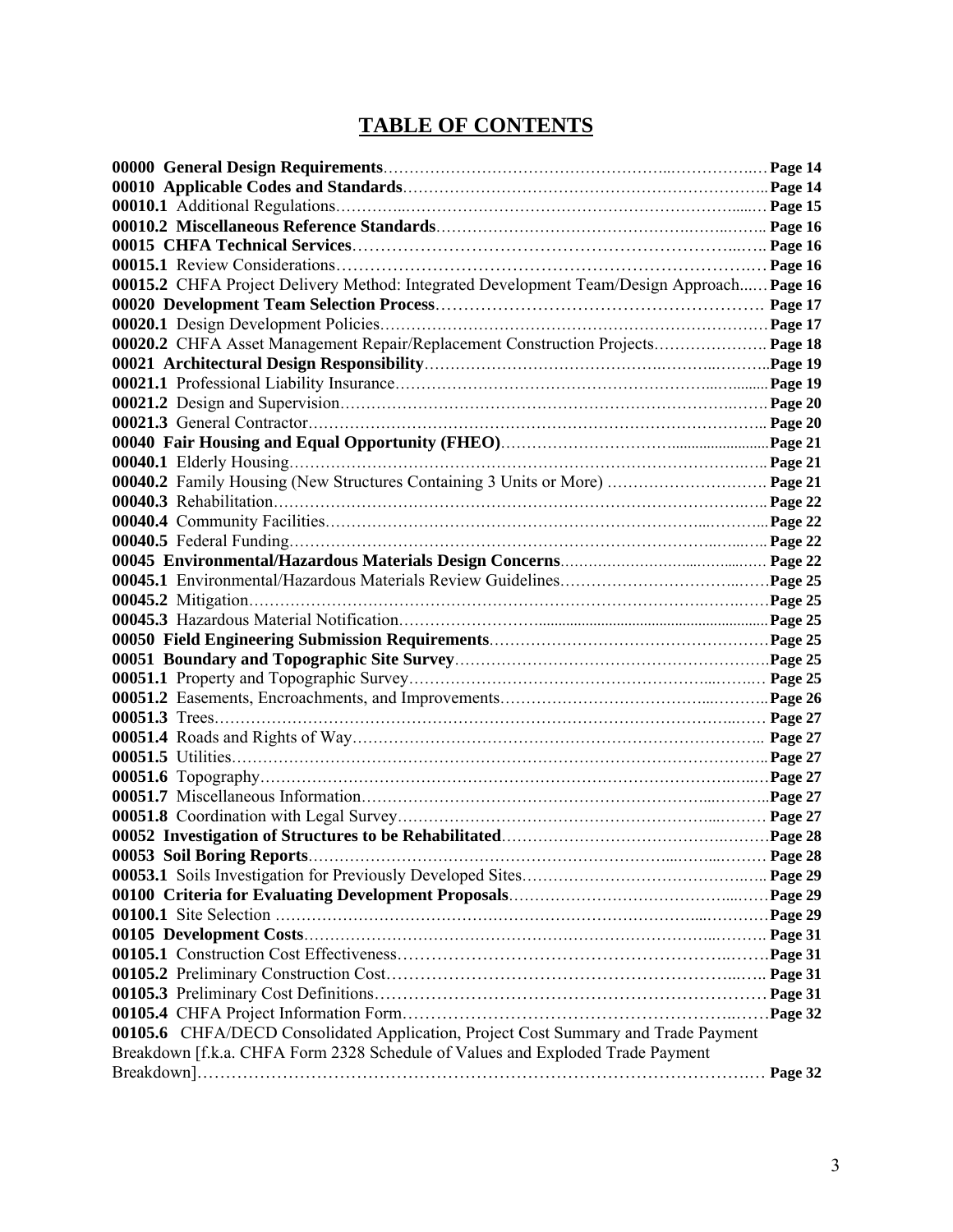| 00151 Step I - Preliminary Application: Pre-design/Site Analysis/Concept/Feasibility Page 44 |  |
|----------------------------------------------------------------------------------------------|--|
|                                                                                              |  |
|                                                                                              |  |
|                                                                                              |  |
| 00151.4 Preliminary Application: Pre-design/Site Analysis/Concept/Feasibility Review Page 47 |  |
|                                                                                              |  |
|                                                                                              |  |
|                                                                                              |  |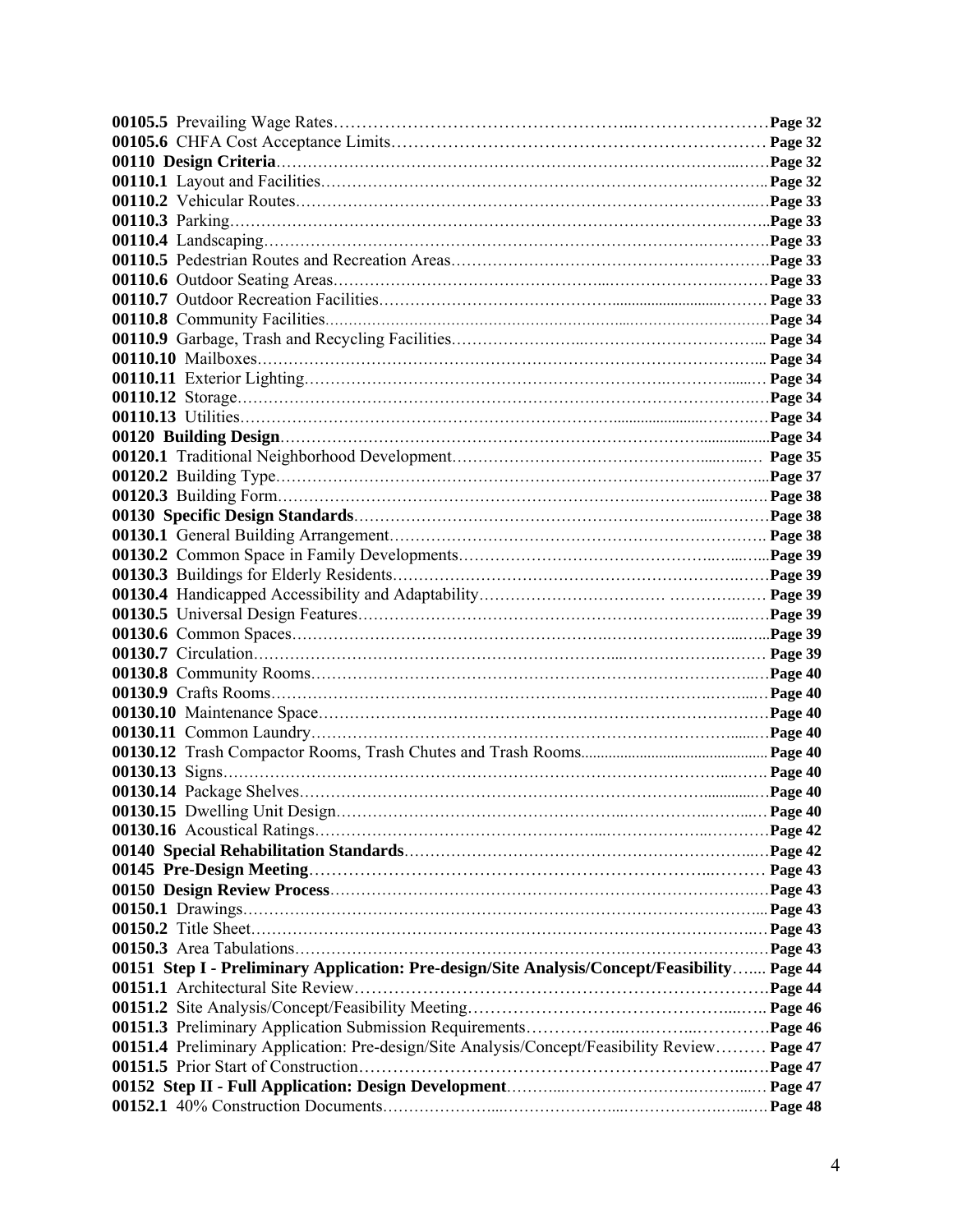| 00153 Step III - Final Review: Construction Documents Development Page 54                   |  |
|---------------------------------------------------------------------------------------------|--|
|                                                                                             |  |
| 00153.2 Construction Contract Drawings for Dwelling Units and Community Buildings Page 54   |  |
|                                                                                             |  |
|                                                                                             |  |
| 00153.5 Construction Documents Development Submission Requirements Page 55                  |  |
|                                                                                             |  |
|                                                                                             |  |
|                                                                                             |  |
|                                                                                             |  |
|                                                                                             |  |
|                                                                                             |  |
| 00154.5 Contract Documents/Commitment Review Submission Requirements Page 64                |  |
|                                                                                             |  |
|                                                                                             |  |
|                                                                                             |  |
| 00155.1 Construction Observation [All Developments Receiving Low Income Housing Tax Credits |  |
|                                                                                             |  |
| 00155.2 Construction Observation [All Developments with CHFA Financing] Page 67             |  |
|                                                                                             |  |
|                                                                                             |  |
|                                                                                             |  |
|                                                                                             |  |
| 02000 SITEWORK                                                                              |  |
|                                                                                             |  |
|                                                                                             |  |
|                                                                                             |  |
|                                                                                             |  |
|                                                                                             |  |
|                                                                                             |  |
|                                                                                             |  |
|                                                                                             |  |
|                                                                                             |  |
|                                                                                             |  |
|                                                                                             |  |
|                                                                                             |  |
|                                                                                             |  |
|                                                                                             |  |
|                                                                                             |  |
|                                                                                             |  |
|                                                                                             |  |
|                                                                                             |  |
|                                                                                             |  |
|                                                                                             |  |
|                                                                                             |  |
|                                                                                             |  |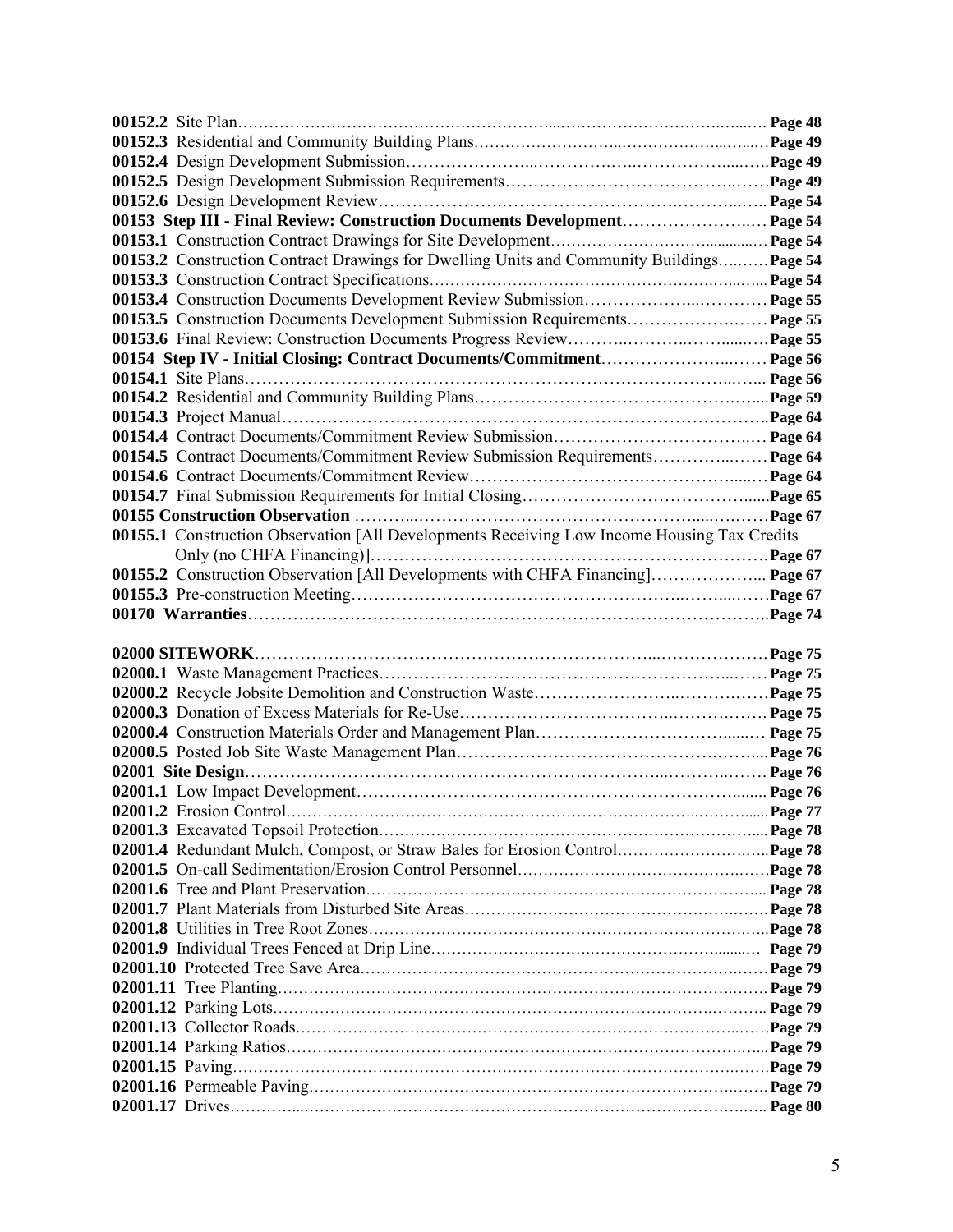|  | Page 85 |
|--|---------|
|  |         |
|  |         |
|  |         |
|  |         |
|  |         |
|  |         |
|  |         |
|  |         |
|  |         |
|  |         |
|  |         |
|  |         |
|  |         |
|  |         |
|  |         |
|  |         |
|  |         |
|  |         |
|  |         |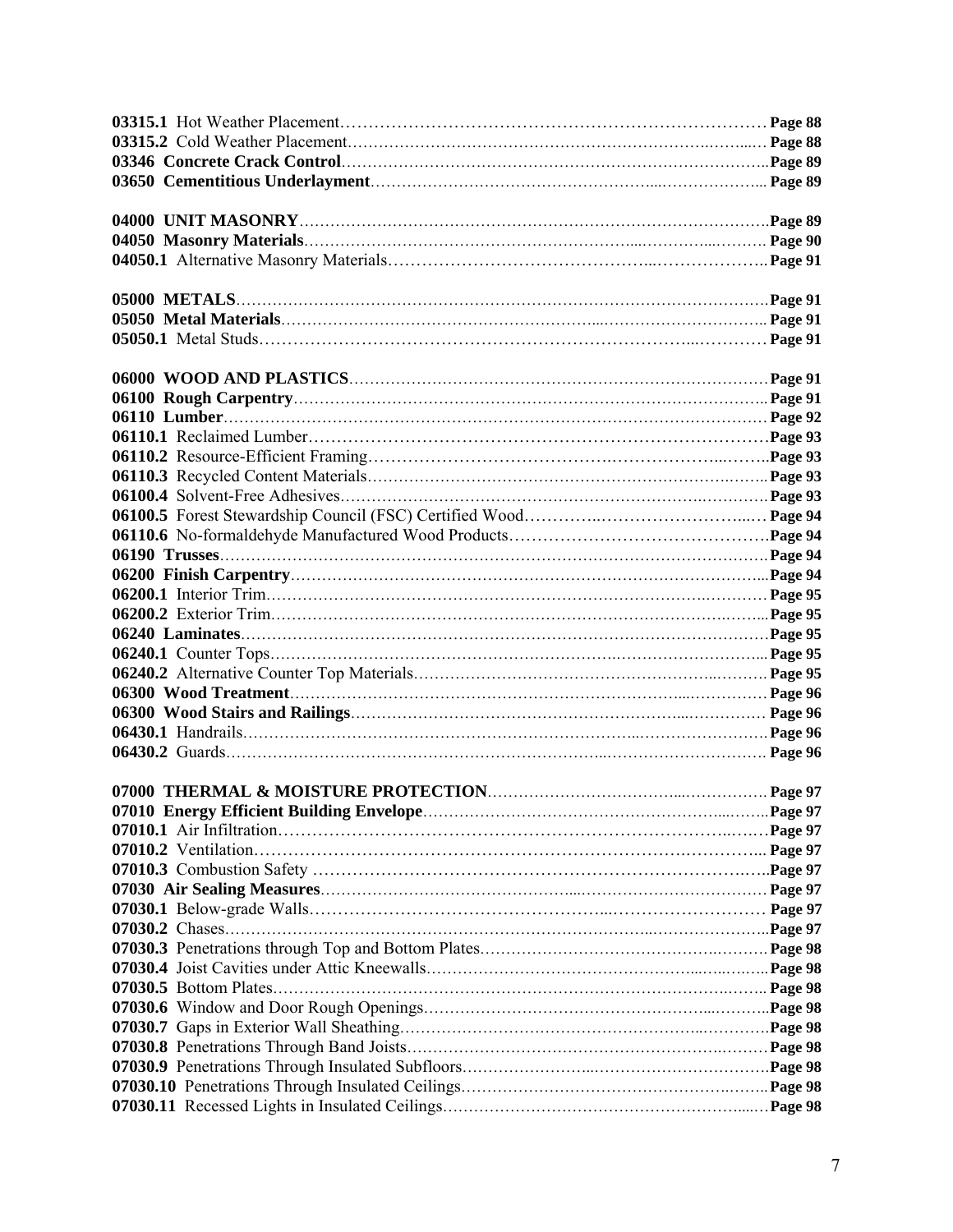| 07200.1 Recycled Content, Formaldehyde-free Fiberglass Insulation Page 101 |  |
|----------------------------------------------------------------------------|--|
|                                                                            |  |
|                                                                            |  |
|                                                                            |  |
|                                                                            |  |
|                                                                            |  |
|                                                                            |  |
|                                                                            |  |
|                                                                            |  |
|                                                                            |  |
|                                                                            |  |
|                                                                            |  |
|                                                                            |  |
|                                                                            |  |
|                                                                            |  |
|                                                                            |  |
|                                                                            |  |
|                                                                            |  |
|                                                                            |  |
|                                                                            |  |
|                                                                            |  |
|                                                                            |  |
|                                                                            |  |
|                                                                            |  |
|                                                                            |  |
|                                                                            |  |
|                                                                            |  |
|                                                                            |  |
|                                                                            |  |
|                                                                            |  |
|                                                                            |  |
|                                                                            |  |
|                                                                            |  |
|                                                                            |  |
|                                                                            |  |
|                                                                            |  |
|                                                                            |  |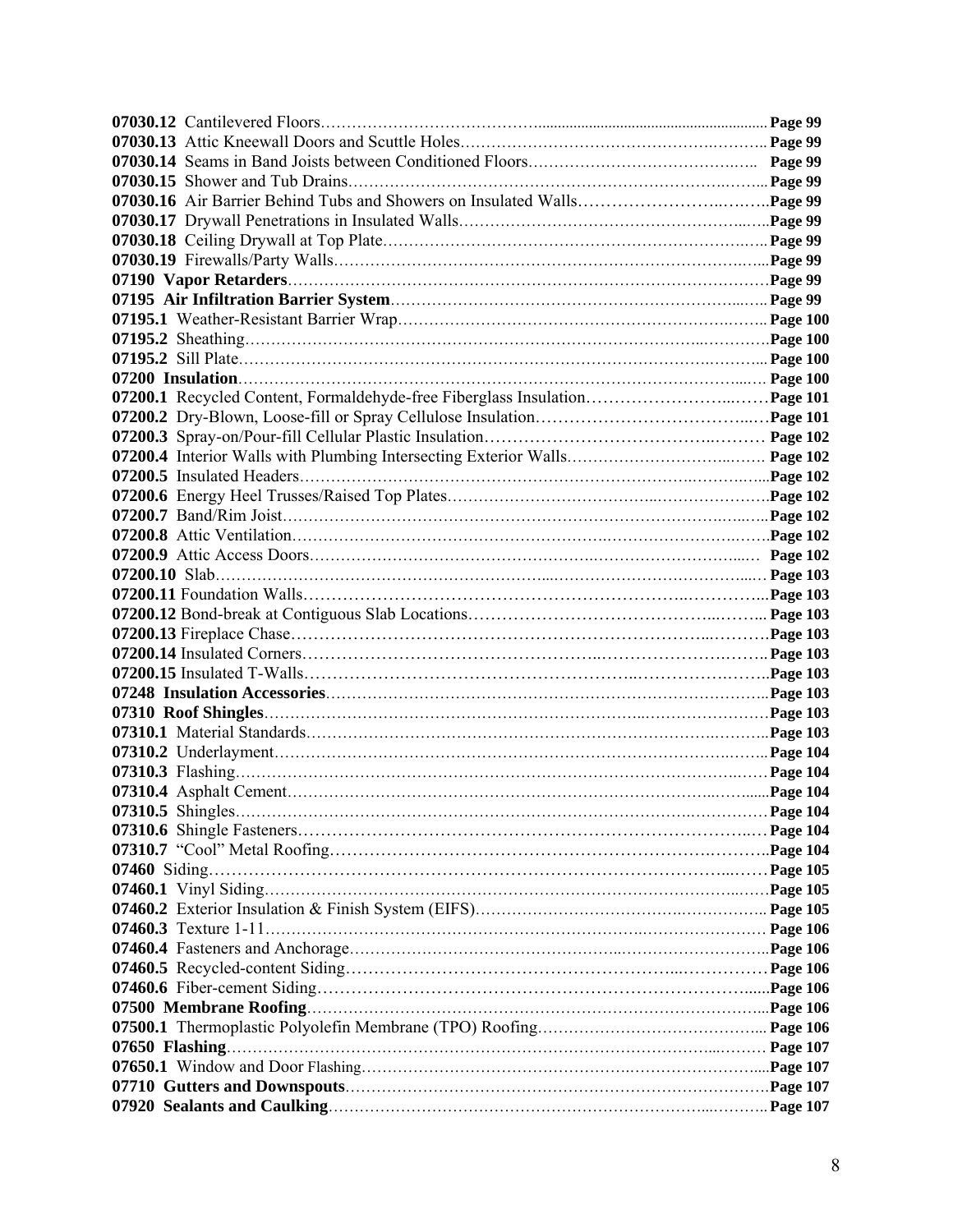| 08001 Design. |  |
|---------------|--|
|               |  |
|               |  |
|               |  |
|               |  |
|               |  |
|               |  |
|               |  |
|               |  |
|               |  |
|               |  |
|               |  |
|               |  |
|               |  |
|               |  |
|               |  |
|               |  |
|               |  |
|               |  |
|               |  |
|               |  |
|               |  |
|               |  |
|               |  |
|               |  |
|               |  |
|               |  |
|               |  |
|               |  |
|               |  |
|               |  |
|               |  |
|               |  |
|               |  |
|               |  |
|               |  |
|               |  |
|               |  |
|               |  |
|               |  |
|               |  |
|               |  |
|               |  |
|               |  |
|               |  |
|               |  |
|               |  |
|               |  |
|               |  |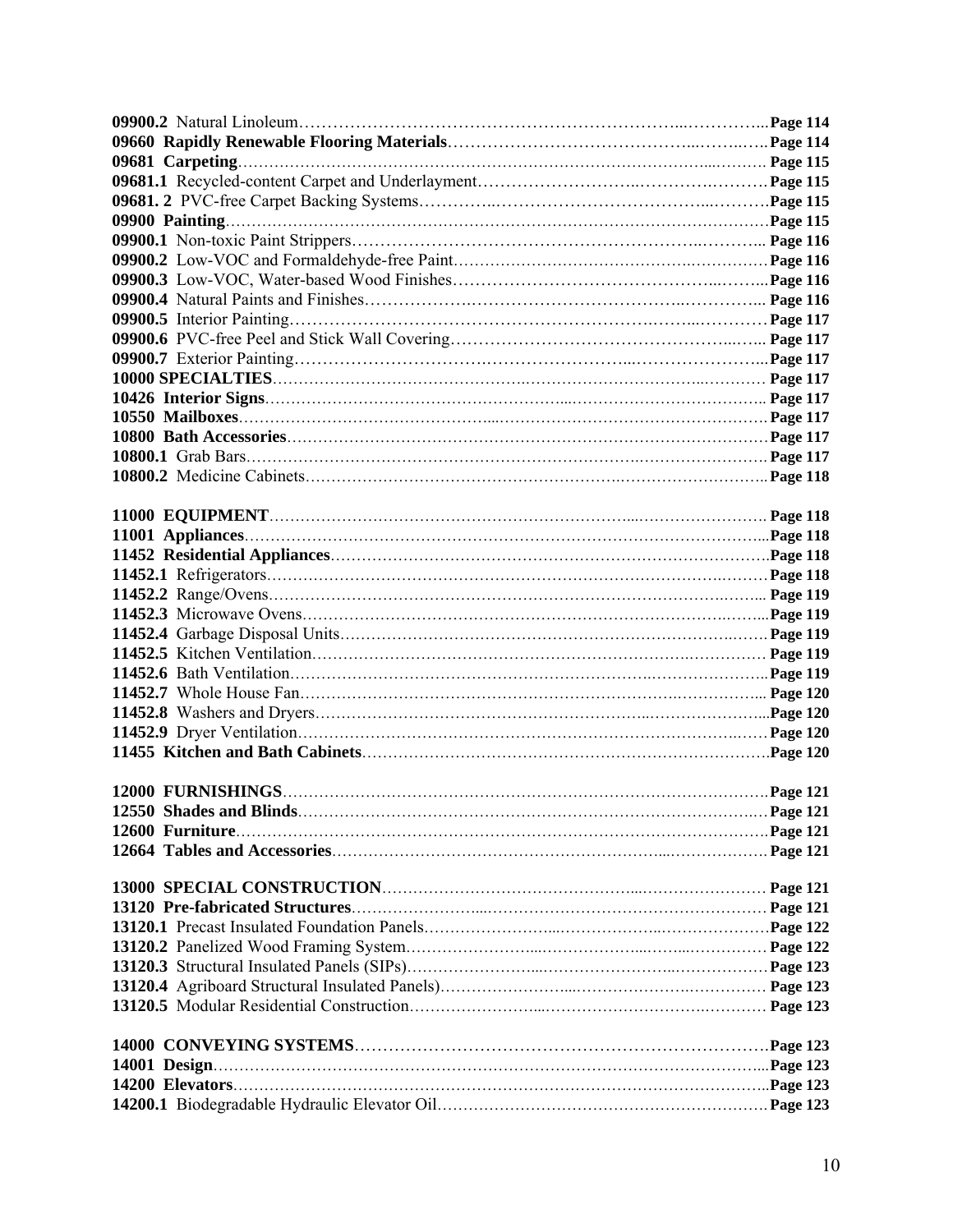|                          | . Page 124 |
|--------------------------|------------|
|                          |            |
|                          |            |
|                          |            |
|                          |            |
|                          |            |
|                          |            |
|                          |            |
|                          |            |
|                          |            |
|                          |            |
|                          |            |
|                          |            |
|                          |            |
|                          |            |
|                          |            |
|                          |            |
|                          |            |
|                          |            |
|                          |            |
|                          |            |
|                          |            |
|                          |            |
|                          |            |
|                          |            |
|                          |            |
|                          |            |
|                          |            |
|                          |            |
|                          |            |
|                          |            |
|                          |            |
|                          |            |
|                          |            |
|                          |            |
| <b>15610.6</b> Furnaces. |            |
| Page 128                 |            |
|                          |            |
|                          |            |
|                          |            |
|                          |            |
|                          |            |
|                          |            |
|                          |            |
|                          |            |
|                          |            |
|                          |            |
|                          |            |
|                          |            |
|                          |            |
|                          |            |
|                          |            |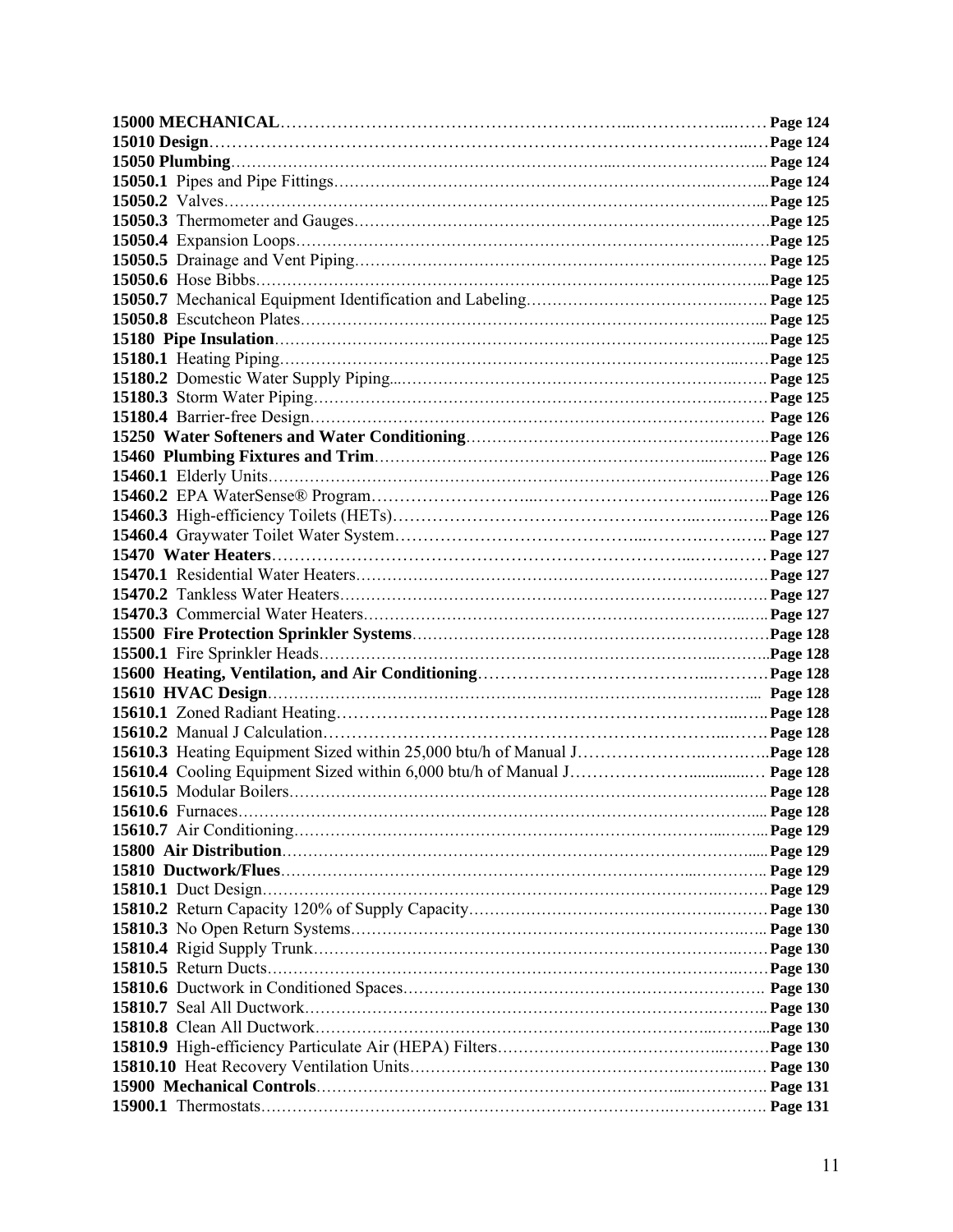|     | Page 131        |
|-----|-----------------|
|     | <b>Page 131</b> |
|     |                 |
|     |                 |
|     |                 |
|     |                 |
|     |                 |
|     |                 |
|     |                 |
|     |                 |
|     |                 |
|     |                 |
|     |                 |
|     |                 |
|     |                 |
|     |                 |
|     |                 |
|     |                 |
|     |                 |
|     |                 |
|     |                 |
|     |                 |
|     |                 |
|     |                 |
|     |                 |
|     |                 |
|     |                 |
|     |                 |
|     |                 |
|     |                 |
|     |                 |
|     |                 |
|     |                 |
|     |                 |
|     |                 |
|     |                 |
| 1.  |                 |
| 2.  |                 |
| 3.  |                 |
| 4.  |                 |
| 5.  |                 |
| 6.  |                 |
| 7.  |                 |
| 8.  |                 |
| 9.  |                 |
| 10. |                 |
| 11. |                 |
|     |                 |
|     |                 |
| 1.  |                 |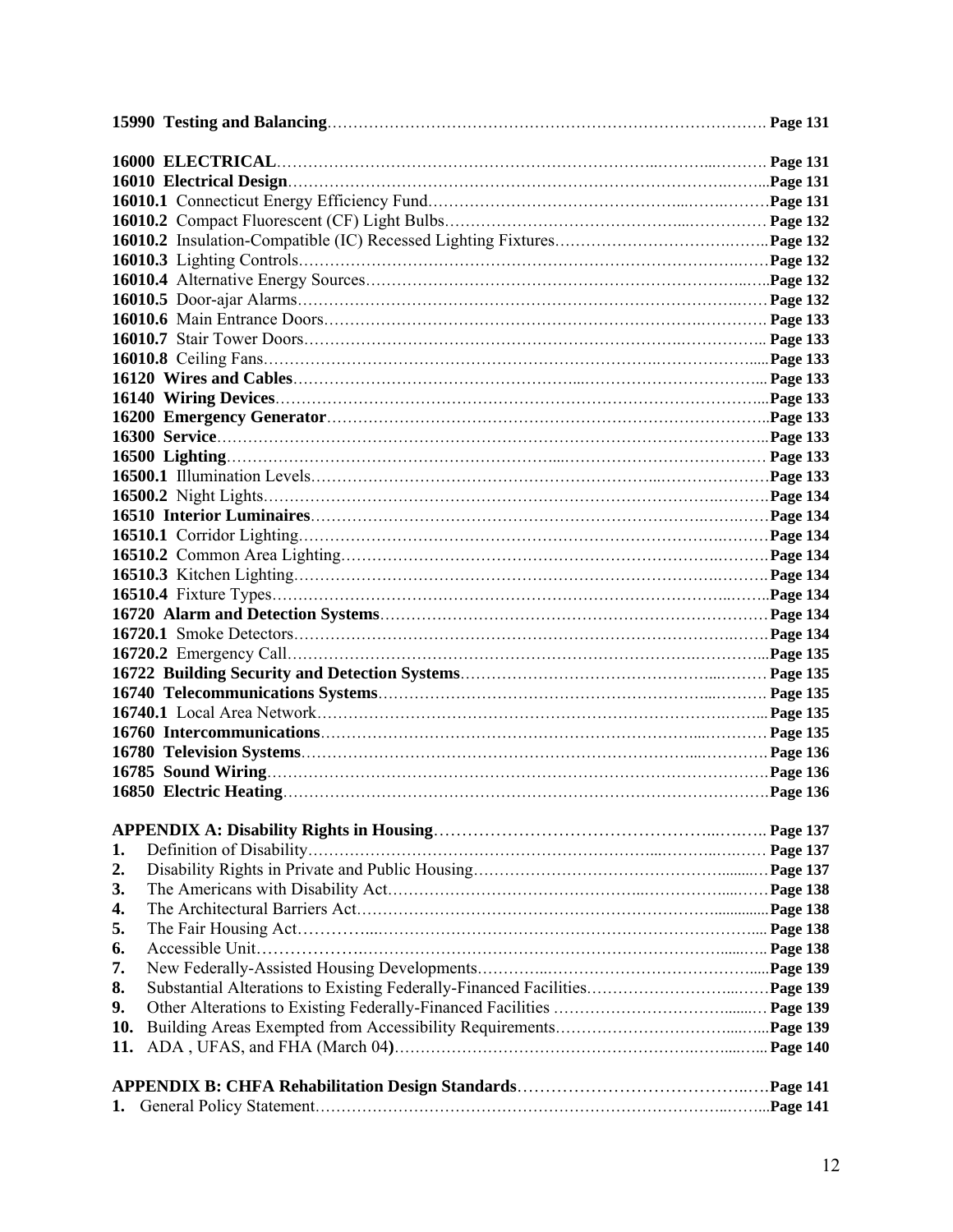| 2. |  |
|----|--|
| 3. |  |
|    |  |
| 1. |  |
| 2. |  |
| 3. |  |
| 4. |  |
| 5. |  |
| 6. |  |
| 7. |  |
| 8. |  |
|    |  |
|    |  |
| 1. |  |
| 2. |  |
| 3. |  |
| 4. |  |
| 5. |  |
| 6. |  |
| 7. |  |
| 8. |  |
|    |  |
| 1. |  |
| 2. |  |
| 3. |  |
| 4. |  |
| 5. |  |
|    |  |
|    |  |
| 1. |  |
| 2. |  |
|    |  |
| 1. |  |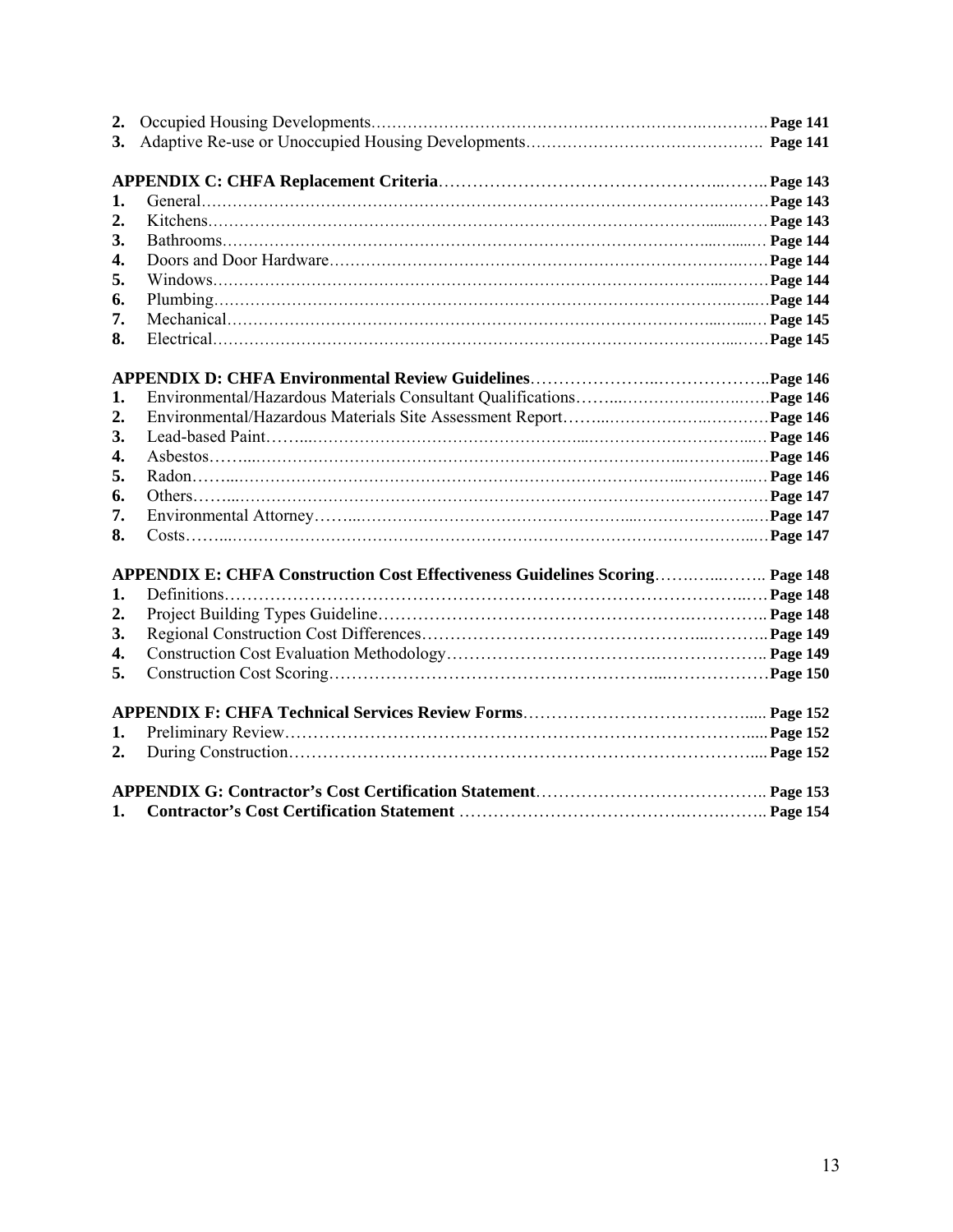#### **00000 GENERAL DESIGN REQUIREMENTS**

#### **00010 Applicable Codes and Standards**

(For projects with Building Permit Applications submitted after December 31, 2005)

CHFA uses standards of design and construction to implement its programs: to develop safe housing that will serve the needs of its inhabitants with as much quality, energy efficiency, durability, comfort, air quality, and environmental sustainability as the marketplace, resources and need will permit. All design and construction shall be performed in accordance with these standards. General design parameters for housing financed by CHFA shall also include the following (as applicable):

#### **2005 Connecticut State Building Code (CSBC):**

2003 International Building Code (IBC) 2003 International Existing Building Code (IEBC) 2003 International Mechanical Code (IMC) 2003 International Plumbing Code (IPC) 2003 International Residential Code (IRC) 2005 National Electrical Code National Fire Protection Association (NFPA) 70-2005 Life Safety Code (NEC) 2003 International Energy Conservation Code (IECC)

ICC/ANSI A117.1-2003 Accessible and Usable Buildings and Facilities 2005 State of Connecticut Amendments/State Building Code

#### **2005 Connecticut Fire Safety Code (CSFSC):**

New Construction/Alterations/Renovations/Changes of Occupancy: 2003 International Fire Code (IFC) 2005 State of Connecticut Amendments/State Fire Code

Existing Buildings: 2003 NFPA 101 Life Safety Code (Existing Occupancy Chapters) 2003 International Existing Building Code (IEBC) 2005 State of Connecticut Amendments/State Building Code (Alternative Compliance) 2005 State of Connecticut Amendments/State Fire Code

#### **2005 Connecticut Elevator Code (CSEC):**

1996 ASME A17.1 Safety Code for Elevators and Escalators with 1997 and 1998 Amendments

**Federal Housing and Equal Opportunity Laws** [including the Fair Housing Act (FHAct) and other civil rights laws, including Title VI of the Civil Rights Act of 1964, Section 109 of the Housing and Community Development Act of 1974, Section 504 of the Rehabilitation Act of 1973, Title II of the Americans with Disabilities Act of 1990 (ADA), the Age Discrimination Act of 1975, Title IX of the Education Amendments Act of 1972 and the Architectural Barriers Act of 1968 (ABA)]

#### **CHFA Standards of Design and Construction 2009 by CHFA Technical Services**

For all developments, including those receiving Low Income Housing Tax Credits and developments financed with Tax-exempt Bonds: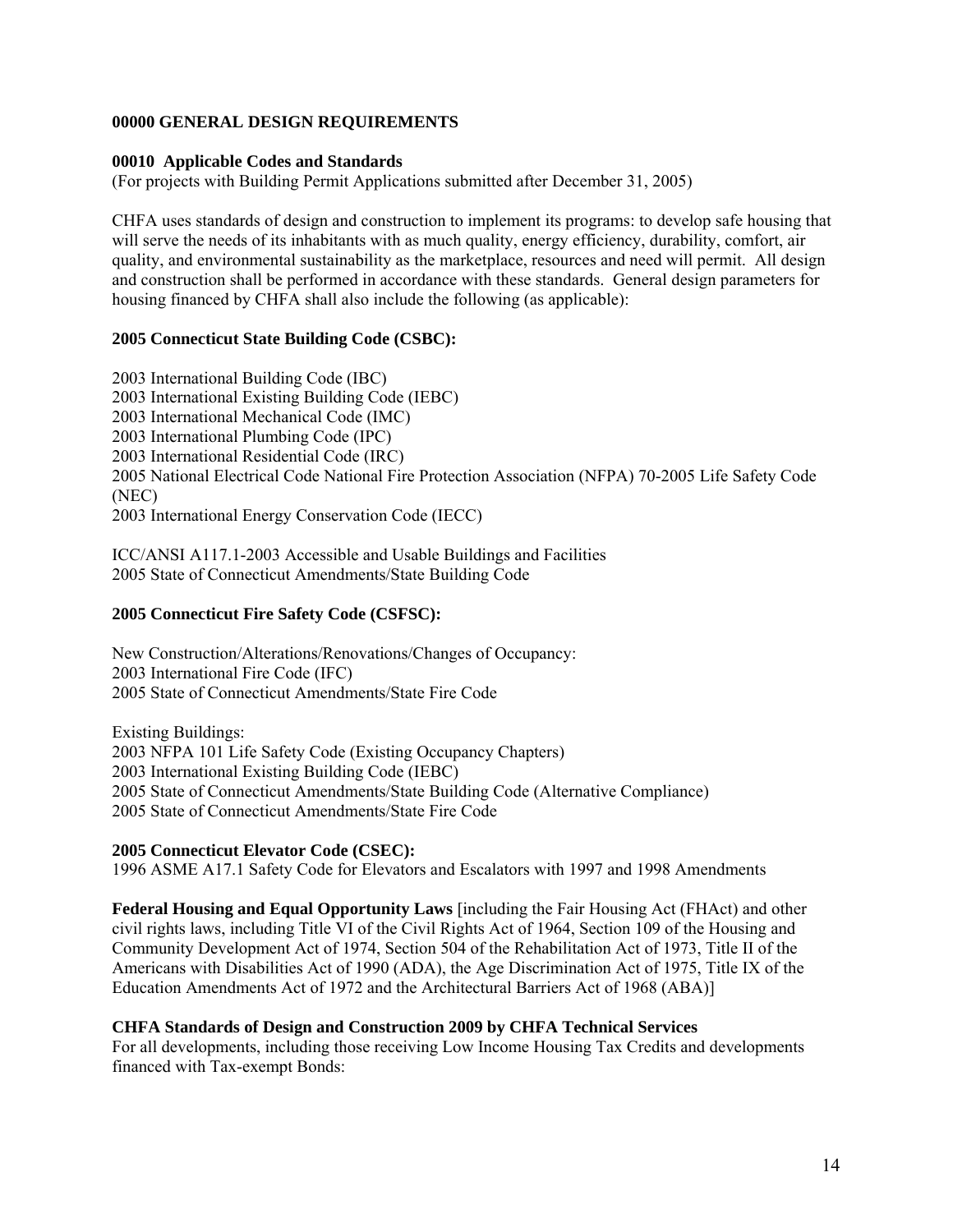CHFA requires conformance with all funding program, Local, State, and Federal Standards. It shall be the responsibility of the developer and architect to assure compliance of the design and construction with all required Codes and Standards.

CHFA supplements the requirements of current applicable Building Codes and State and Local law with these Standards of Design and Construction to create housing that best suits the needs of Connecticut residents, and serves as a blueprint for healthy, comfortable homes that reduce utility bills and protect the environment.

CHFA Standards of Design and Construction represent a consensus standard of current national and regional building codes, design practices and processes, and construction means, methods, and materials. Elements of national and regional green residential rating system guidelines have also been incorporated, including Energy Star Home (U.S. Dept. of Energy), L.E.E.D. for Homes (USGBC), Model Green Building Guidelines (NAHB), Green Building Standards (Maine State Housing Authority), EarthCraft™ House (Southface Energy Institute), Green Communities Criteria (Enterprise Community Partners), and others. CHFA has coordinated with the content of such resources, but not to the extent that additional costs need be incurred on developments completed using the references and resources included in the Standards, for any sort of rating calculation or certification process. Given the depth and breadth of residential construction in general, and the nature of green building in particular, Development Teams must determine the best resources for techniques, strategies and materials appropriate for specific projects on specific sites.

**These standards are not intended to reduce or circumvent the requirements of law and current applicable Building Codes.** Some of these standards are general, and are intended to be guidelines that must be applied to the local situation. Although these standards apply primarily to new construction, they also apply to the rehabilitation of existing structures where practicable. These standards may be modified only where the particular characteristics of the site or other local conditions make compliance impractical or undesirable. Such modifications may be required by CHFA or may be requested by the developer and accepted by CHFA. When such modifications are made, additional requirements may be imposed by CHFA.

CHFA Standards of Design and Construction are typically revised annually, during the third quarter of the year, in a process including notice and publication on the CHFA website of Draft Standards of Design and Construction for the following year, a period of time for public review, and public forums at CHFA for questions, comments and discussion. Based on public input and other factors, notice and publication of the Standards of Design and Construction to be used in the evaluation of developments submitted for funding programs during the following year are typically made on the CHFA website on or about January  $1<sup>st</sup>$ . However, due to the evolving nature of such factors as construction means, methods, materials, technology, codes and laws, and CHFA programs requirements, processes and procedures, the Standards may be revised at any time, upon notice and publication on the CHFA website.

## **00010.1 Additional Regulations**

The following regulations shall also apply:

- A. When Federal programs or funding are involved in the development, conform with Section 504 of the Rehabilitation Act of 1973 and the Uniform Federal Accessibility Standards. **(See Appendix A)**
- B. When Housing and Urban Development (HUD) programs are involved and when program guidelines require conformance to Minimum Property Standards, use HUD MPS.
- C. When areas within the development are used for public functions, use the Americans with Disabilities Act (ADA). **(See Appendix A)**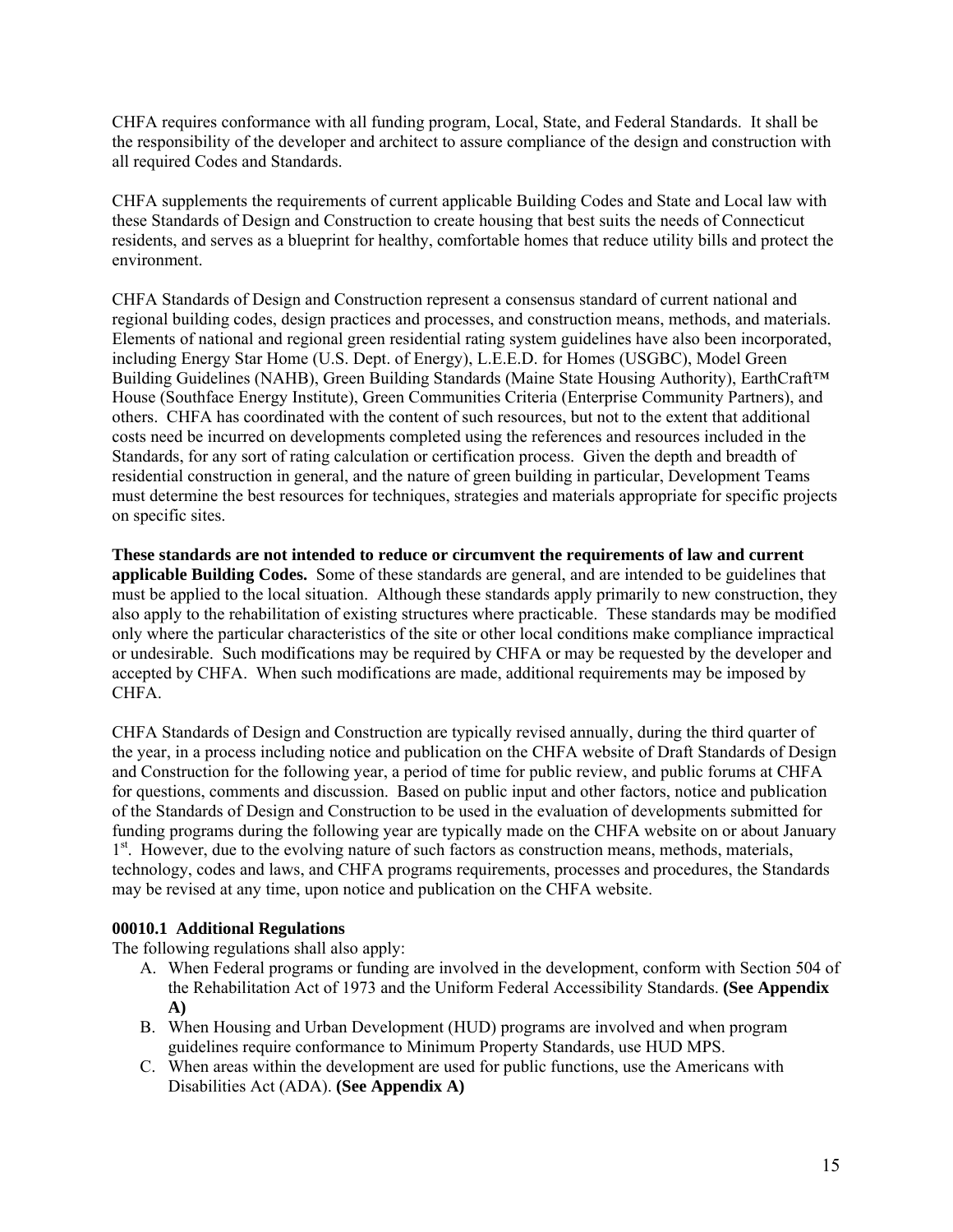- D. All construction means and methods shall be performed in compliance with Federal Occupational Safety and Health Agency (OSHA) regulations.
- E. All construction means and methods shall be performed in compliance with the recommendations of the Asthma Regional Council of New England: Building Guidance for Healthy Homes (last modified December 2006) [ http://www.buildingscience.com/documents/primers/plonearticlemultipage.2006-12- 05.5229931729/appendix-building-guidance-for-healthy-homes-developed-by-the-asthmaregional-council/]. For technical guidance and practical recommendations for building, renovating and maintaining healthy and affordable housing, see primer #BSP-040 "Read This:
	- Before You Design, Build or Renovate" (last modified December 2006) by Building Science Corporation. [ http://www.buildingscience.com/documents/primers/plonearticlemultipage.2006- 12-05.5229931729].
- F. Design parameters discussed and agreed to at Pre-Design meetings, including Development Amenities, shall be incorporated into the design and construction documents.

## **00010.2** Miscellaneous Reference Standards

Architects, engineers and developers should note that these Standards are minimums. Good architectural and engineering practices and manufacturer recommendations shall also be observed. CHFA Design Review comments may address such good practices and actual project requirements exceeding the minimum may be required.

## **00015 CHFA Technical Services**

Multifamily housing units must be constructed to last the life of the mortgage (typically 40 years), plus any extended use terms (up to 15 years). The goal for Technical Services is to facilitate the development of quality affordable multifamily housing at the most reasonable cost, by implementing CHFA's Standards of Design and Construction through:

- A. Development Team Review
- B. Design/Construction Documents Review
- C. Development/Construction Cost Review
- D. Construction Observation

## **00015.1** Review Considerations

Technical Services' review considerations include utility, convenience, health and safety, accessibility, comfort, indoor air quality, quality materials, durable details, energy efficiency, and sustainability/ resource conservation.

**00015.2** CHFA Project Delivery Method: Integrated Development Team/Design Approach To best satisfy all of Technical Services' review considerations, Owner/Developers should assemble an Integrated Design Team – including a qualified Architect and other Professional Consultants, and a qualified General Contractor and Key Sub-Contractors – working with an Integrated Design Approach. Owner/Developers might also consider utilizing a third party for design development coordination, professional peer review, and/or post-construction verification of development performance goals.

The elements of Integrated Design include:

- 1. Emphasize an integrated process through clear and continuous communication
- 2. Think of the building as a whole
- 3. Focus on life cycle design
- 4. Work together as a team from the beginning through active collaboration among team members
- 5. Conduct assessments to identify requirements and set quantifiable goals
- 6. Develop tailored solutions that yield multiple benefits while meeting requirements and goals
- 7. Evaluate solutions through rigorous attention to detail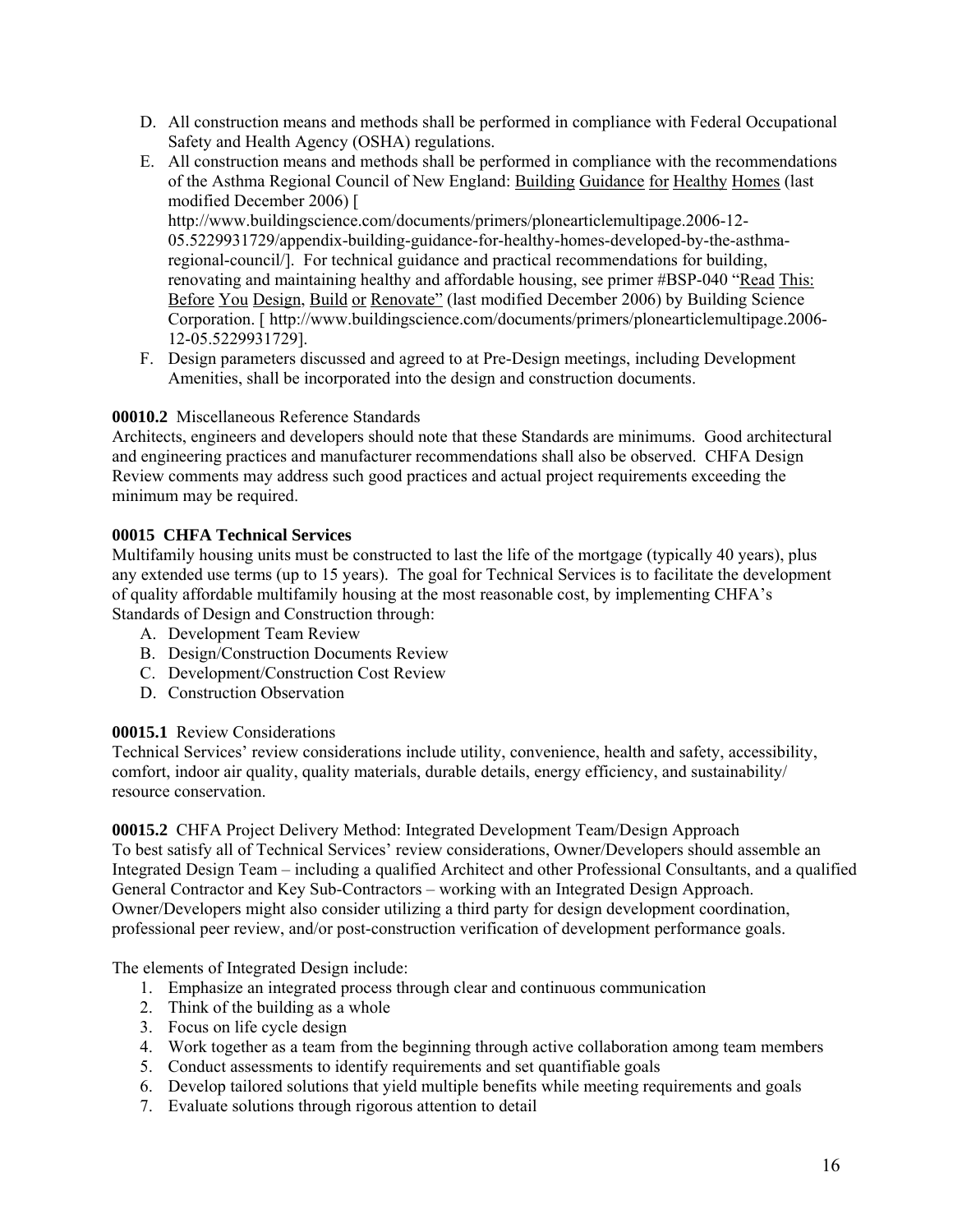8. Ensure development requirements and goals are met through post-occupancy verification

## **00020 Development Team Selection Process**

CHFA encourages the Owner/Developer to follow an organized Development Team selection process:

- 1. The Owner/Developer issues a Request for Qualifications ("RFQ") for architectural services
- 2. The Owner/Developer selects several candidates, from the Architectural/Engineering ("A/E") firms, or teams, that respond to the RFQ, to be interviewed
- 3. The Owner/Developer conducts the interviews, selects an architectural firm or team, and negotiates a contract
- 4. Using the same RFQ/interview process, the Owner/Developer selects a General Contractor ("GC"), and negotiates a contract

## **00020.1** Design Development Policies

Owner/Developers shall employ State of Connecticut-licensed Architects for design and supervisory services. The Architect is the licensed design professional, who coordinates the Owner/Developer's goals, aesthetics, function, safety, economy, and future user needs in developing documents which enable the GC to build the project, and acts as the Owner/Developer's representative throughout the design and construction process, to ensure that the final product meets the Owner/Developer's expectations.

Typically, construction trade or design/build contractors and subcontractors shall not be employed to carry out design work. Where work such as fire suppression design, irrigation design, truss design, commercial kitchen design, and modular building design are carried out by design-build contractors, such work shall be certified by a licensed Engineer, and the Design Architect shall be responsible for coordinating and accepting their work. An exception can be that Civil Engineering site work and Licensed Survey work may be contracted directly by the developer, although the architect will be required to coordinate the Civil Engineering with other design work.

Typically, design/build development teams shall not be employed. Exceptions may be made for experienced development teams with a proven record of successful affordable multifamily development projects.

## A. The Architect:

- 1. Develops the Owner/Developer's project requirements (i.e. user needs, functions, design expectations and available budget) into a development program.
- 2. Addresses governmental regulations, such as building codes, zoning laws, fire regulations, and those requiring easy access by disabled persons.
- 3. Translates the project program into design concepts.
- 4. Assembles and coordinates the work of a team of professional consultants.
- 5. Prepares construction drawings and specifications.
- 6. Administers the construction contract.
- B. CHFA Architect Qualifications:

The Architect shall be licensed by the State of Connecticut and must have a minimum of five (5) years of relevant, multifamily residential design and construction experience. Proof of such experience, in the form of three (3) reference letters (min.) from current and/or past clients, regarding the Architect's performance on multifamily residential projects of similar types and sizes, must be provided. The Architect's Professional Consultants shall submit similar documentation of relevant, multifamily residential design and construction experience in their specific disciplines.

## C. Owner/Architect Agreement:

The Owner/Developer**/**Architect Agreement shall include the following AIA Contract Documents: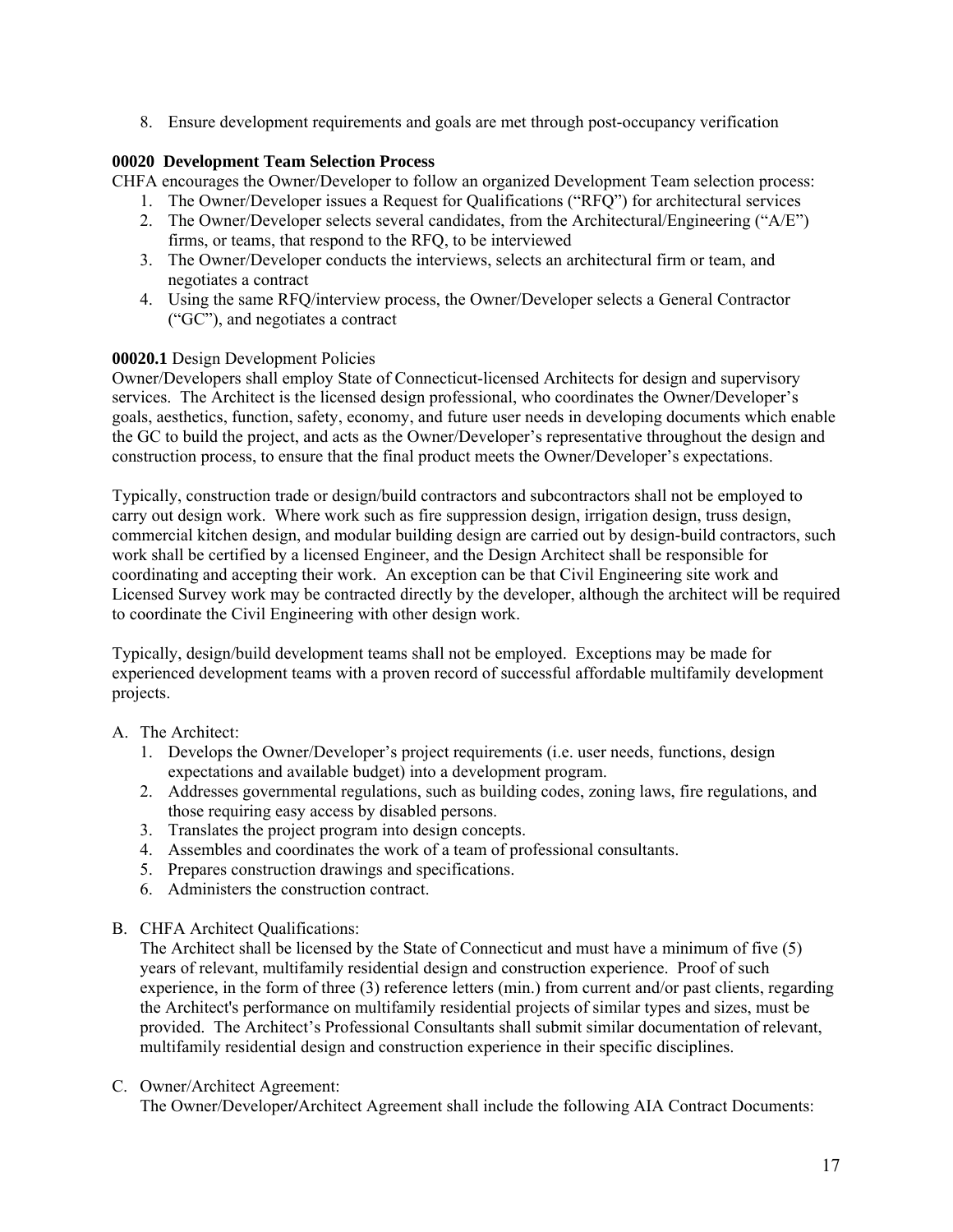- 1. AIA Document B101-2007 (formerly B141-1997 Part 1) Standard Form of Agreement Between Owner and Architect with Standard Form of Architect's Services
- 2. AIA Document B201-2007 (formerly B141-1997 Part 2) Standard Form of Architect's Services: Design and Construction Administration (C/A)
- D. CHFA Owner/Architect Agreement Requirements:
	- 1. Contracts shall be assignable to CHFA
	- 2. The Construction Administration portion of the Architect's fee shall be a minimum of 35% of the total fee, and shall be paid in equal monthly installments based upon the length of the agreedupon construction schedule.
	- 3. The scope of the Architect's Services shall include the preparation of agenda, scheduling and running weekly job-site meetings with the Owner/Developer, GC, and CHFA Field Observer, recording meeting minutes and distributing copies to all parties.
	- 4. The Architect shall also prepare and distribute a final punch list to all parties, and verify that the work is completed by the GC.
- E. Professional Consultants:

The Architect shall contract with currently-licensed Professional Consultants as necessary to carry out the design. Professional Consultants retained by the Architect may include Environmental Consultants, Land Surveyors, Site/Civil Engineers, Soil Scientist/Geo-technical Engineers, Landscape Architects, Traffic Consultants, Building Code Consultants, Fair Housing Accessibility Consultants, Energy Consultants, Acoustical Engineers, Structural Engineers, Plumbing/Fire Protection Engineers, Mechanical Engineers, Electrical Engineers and Interior Designers.

### **00020.2** CHFA Asset Management Repair/Replacement Construction Projects

CHFA reserves the right to require an architect on any and all replacement/repair construction projects, subject to the complexity of the proposed scope of work.

A. Examples of Repair/Replacement Projects requiring third party architectural/engineering services: Asphalt roof shingle repair/replacement/installation Built-up roofing repair/replacement/installation Single-ply roofing repair/replacement/installation Gutter system repair/replacement/installation Window replacement/installation Exterior door replacement/installation Exterior siding repair/replacement/installation Tree/bush/shrub removal Site grading and retaining wall repair/replacement/installation Contaminated/polluted soil/groundwater remediation Site paving repair/replacement/installation, including parking areas and sidewalks All site utility (storm/sanitary drainage system, and electric/gas/phone/cable line) work Replacement of Underground Storage Tanks (UST) Replacement/installation of new emergency generators Replacement/installation of new Kitchen and Bathroom Exhaust Fans Asbestos/lead-based paint/mold removal/abatement Repair/replacement/installation of heating plants (includes boilers/furnaces and associated piping/ductwork/ and chimneys/flues) Replacement/installation of hot water heaters Repair/replacement/installation of baseboard heating equipment Installation of new air-conditioning units and sleeves Repair/replacement/installation of roof-top air-conditioning equipment and systems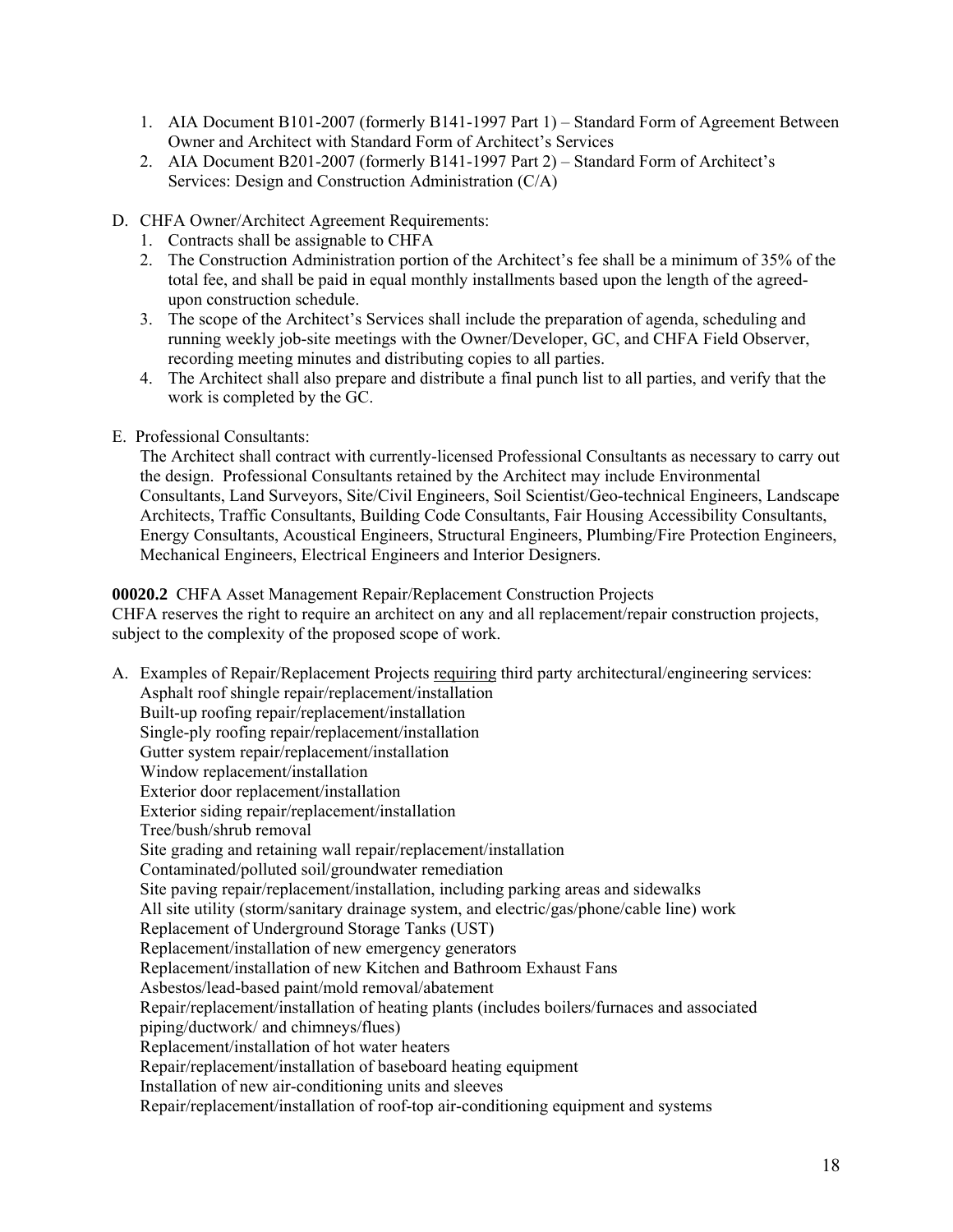Repair/replacement/installation of building cooling plants (includes cooling towers, piping and ductwork) Repair/replacement/upgrade of electrical service Repair/replacement/installation of electrical switchgear Installation of geothermal heating/cooling system Installation of photo-voltaic system

B. Examples of Repair/Replacement Projects not requiring third party architectural/engineering services: Exterior Storm door replacement Kitchen Appliance replacement Kitchen cabinet/countertop/flooring replacement Replacement of Kitchen plumbing fixtures/controls/fittings Smoke detector replacement (unless a new hard wired system is installed) Bathroom cabinet/countertop/flooring replacement Replacement of Bathroom plumbing fixtures/controls/fittings Carpet replacement [CHFA prefers hard floor surfaces with replacable area rugs in dwelling units] Tree/bush/shrub trimming Building and site termite treatment Replacement of air-conditioning units in existing sleeves Repair/replacement of existing security systems Repair/replacement of electrical light fixtures and outlets

### **00021 Architectural Design Responsibility**

The Authority relies heavily on the professional competency of participating architectural firms and on the Authority's design process as documented in CHFA's Standards of Design.For this process to work effectively, participants must encourage the free expression of both designing and reviewing architects. The Design Architects should fully express themselves in the design submissions and in their responses to reviews furnished by the Authority and must not submit proposals or certify drawings which they, as professionals, do not agree with or which are not prepared by, or under the direction of, the Design Architects' firms. As a general rule, CHFA discourages multiple professional service contracts; however, consideration for such arrangements may be made, on a case-by-case basis, for reasons and purposes acceptable to the Authority. Otherwise, all architectural, planning, engineering, landscaping and other services, which contribute to the drawings and specifications by which a housing development is built, shall be in the employ of or under the direction of the Design Architect. Exceptions can be that Civil Engineering site work and Licensed Survey work may be contracted directly by the developer, although the architect will be required to coordinate the Civil Engineering with other design work.

## **00021.1** Professional Liability Insurance

Design/Supervisory Architects, and their Professional Consultants, shall provide and maintain professional liability insurance in a form, amount and term satisfactory to CHFA, and shall furnish evidence of such insurance prior to the date of submission of drawings and outline specifications to the Authority for Preliminary Application. CHFA shall be a named certificate holder on all Professional Liability Insurance Certificates. All insurance policies must be in full force and effect as of the date of submission, and must be maintained for a period of seven (7) years after substantial completion of construction.

The minimum amount of professional liability insurance coverage shall be \$1,000,000 per incident for projects with construction costs up to \$5,000,000, and \$2,000,000 per incident for projects with construction costs between \$5,000,000 and \$10,000,000. Professional liability insurance coverage for projects with construction costs exceeding \$10,000,000 will be a minimum of \$3,000,000 per incident, or as otherwise determined on a case by case basis.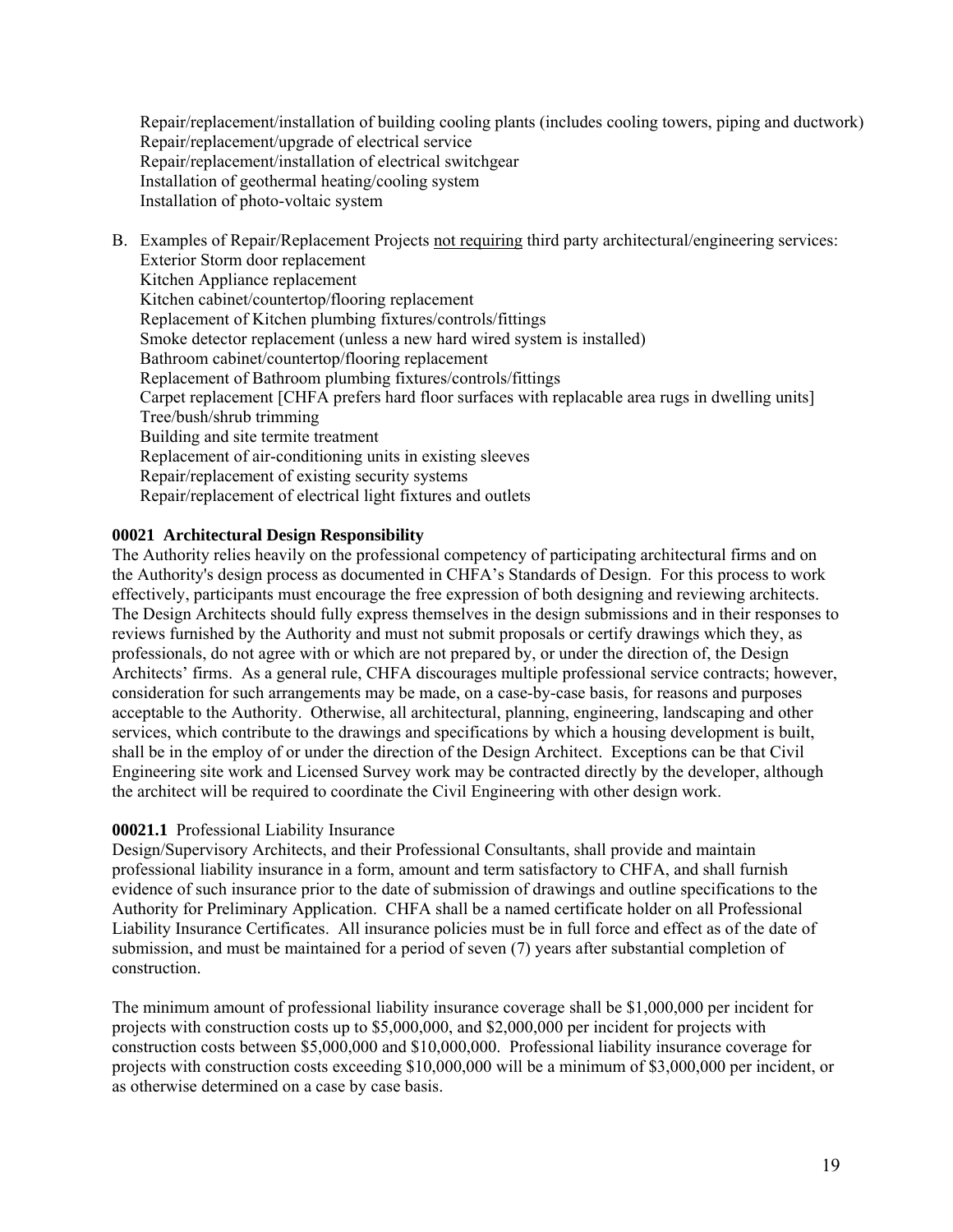#### **00021.2** Design and Supervision

For all developments, including those receiving Low Income Housing Tax Credits and developments financed with Tax-exempt Bonds:

The Authority requires that appropriate experience of a proposed Design Architect be documented prior to CHFA approval of the architect's firm. Experience is particularly critical in the design of housing developments in excess of three (3) stories in height. A registered structural engineer with appropriate experience must prepare related structural drawings. All firms proposed for doing such work shall submit documentation of their background in such design and further shall submit professional résumés documenting relevant experience of their participating architects and engineers for CHFA review before proceeding with design. In cases where a Design Architect's firm does not have a qualified structural engineer possessing such experience on staff, a licensed independent structural engineering firm must be retained by the Design Architect. During construction, the Authority requires that the approved structural engineer participate in the supervision of such structures.

#### **00021.3** General Contractor

The GC is responsible for the construction or development of a property, pursuant to the terms of a primary contract with the Owner/Developer. The GC is responsible for all means and methods [materials, vehicles, tools and labor] used in the construction of the project, in accordance with the contract documents [construction contract, schedule, general conditions, material/systems specifications and drawings] prepared by the Architect. The GC manages the construction process, including planning, staffing, organizing, budgeting, scheduling and supervision.

CHFA encourages constructive participation by the GC during the design process, and recommends the GC's regular input to help maintain cost control for the proposed housing development. Recognizing that field experience has given the GC unique and invaluable insights into cost-saving construction techniques, the Authority seeks the benefit of this experience as it relates to the design process. To facilitate a constructive exchange of ideas, the Authority forwards Technical Services' Design and Construction Document Review comments to the Sponsor and to the Architect and GC, as well as to the Owner/Developer.

#### A. CHFA GC Qualifications:

The GC shall be licensed by the State of Connecticut and must have a minimum of five (5) years of relevant experience in the construction of residential facilities. The GC shall provide proof of such experience by submitting a minimum of three (3) reference letters from current and/or past clients, regarding the GC's performance on residential projects of similar type and size. The GC shall provide a minimum of three (3) reference letters from major material suppliers, regarding the GC's credit account payment history.

#### B. Owner/GC Agreement:

The Owner**/**Contractor Agreement shall include the following AIA Contract Documents:

- 1. AIA Document A101-2007 (formerly A101 1997) Standard Form of Agreement Between Owner and Contractor where the basis of payment is a Stipulated Sum
- 2. AIA Document A201 1997 (formerly A201 1997) General Conditions of the Contract for Construction, with Instructions
- 3. AIA Document A312 –1984 Performance Bond and Payment Bond, with Instructions

#### C. CHFA Owner/GC Agreement Requirements:

- 1. Contracts shall be assignable to CHFA
- 2. Liquidated Damages
- 3. Date of Commencement and Completion of Construction
- 4. Progress Payments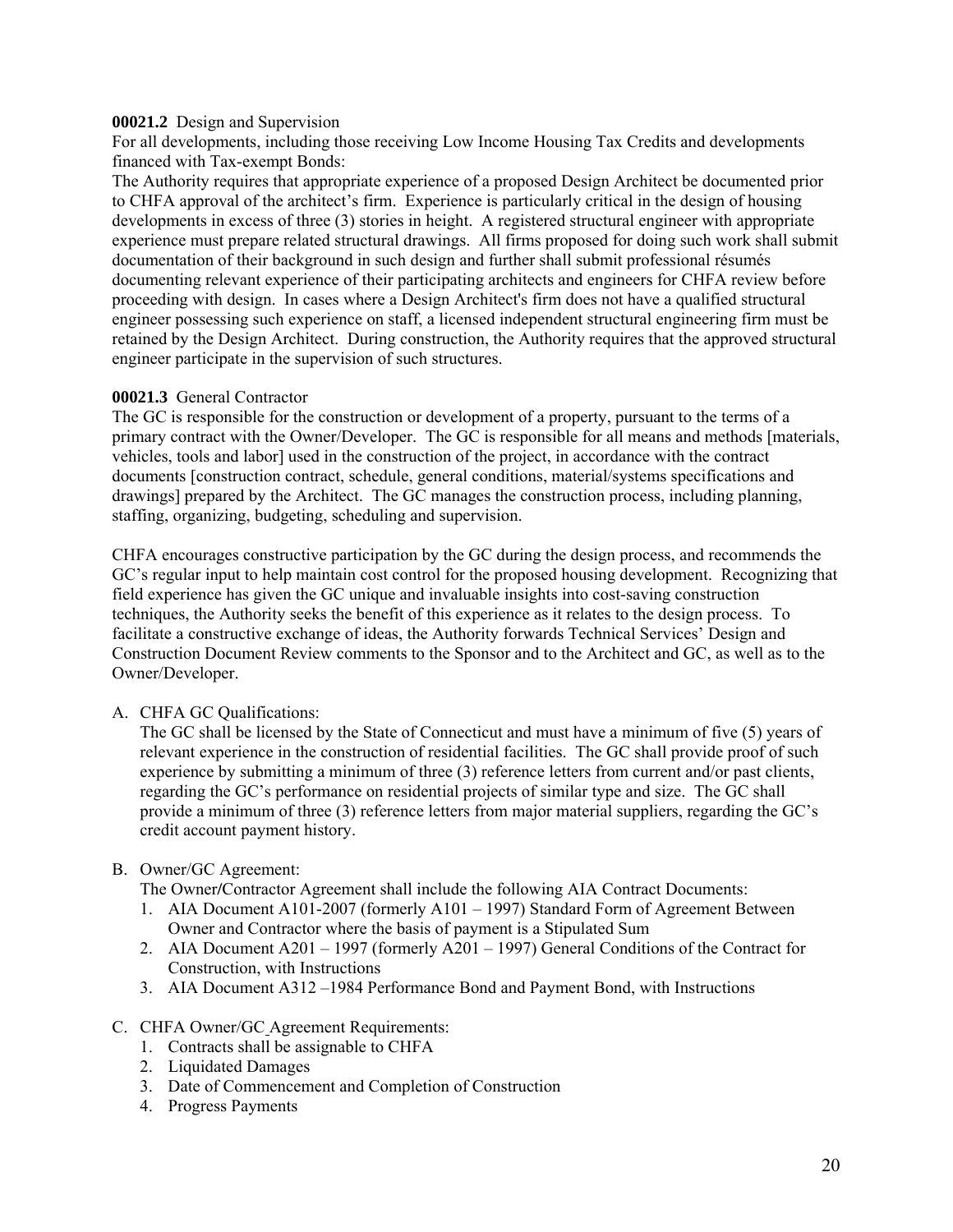- 5. Reduction of Retainage
- D. CHFA Requirements for GCs:
	- 1. The GC must provide a completed "Contractor's Cost Certification Statement", signed by the Owner and GC, prior to Initial Closing **(see Appendix G)**.
	- 2. The GC must use his own employees to perform at least 15% of the construction work, but can utilize the services of specialty trade firms (Sub-Contractors) to perform particular tasks under the direction and coordination of the GC in a direct contractual relationship, to complete the project.
	- 3. The GC will divide the total General Conditions cost into equal monthly payments based upon the length of the agreed-upon construction schedule, which will be included in the monthly payment requisitions during construction.

### E. Letter of Credit

In lieu of Performance Bond and Payment Bonds, a Letter of Credit (LOC) may be acceptable for some projects.

- 1. The LOC shall stay in place until the end of the Latent Defects Period (LDP), which will commence on the date of issuance of the final, complete, permanent Certificate of Occupancy, or substantial completion of the development, whichever is later, and will end fifteen months later.
- 2. After the LDP has passed, the GC shall submit a letter requesting release of the LOC. If there have been no construction-related issues during that time period, CHFA will issue a letter stating that the LOC can be released.
- 3. If there have been construction-related issues during the LDP, and they have not been corrected, CHFA will maintain the LOC until such time as those issues have been satisfactorily resolved, at which time the LOC will be released by CHFA.
- 4. The GC shall note that the release of the LOC in now way releases the GC from any warranty or guarantee responsibilities assumed under the original construction contract or any agreed upon change orders.

## **00040 Fair Housing and Equal Opportunity (FHEO)**

Federal laws prohibit discrimination in housing on the basis of race, color, religion, sex, national origin, age, disability, and familial status. Design and construction documents for each development shall comply with all Fair Housing Laws, including the barrier-free requirements of the Fair Housing Act (FHAct), Section 504 of the Rehabilitation Act (Section 504), the Americans with Disabilities Act (ADA), the Architectural Barriers Act (ABA), and the Housing of Older Persons Act (HOPA). The Architect shall provide Certification of ADA and Fair Housing Law compliance is a CHFA Initial Closing/Construction Documents/Commitment requirement. For detailed technical information regarding FHEO requirements or a copy of the laws and regulations, contact the nearest HUD office.

## **00040.1** Elderly Housing

A percentage of the units as required by State Law, but no less than 10% of all new units (round up to a whole number), shall be Accessible ("Type A" units), and 100% of all units shall be Adaptable ("Type B" units). For ease in exiting in emergencies, Barrier-free units shall be located on the ground floor (at grade), if possible. Where market demand dictates, CHFA may require that a higher percentage of Barrier-free units shall be provided.

## **00040.2** Family Housing (New Structures Containing 3 Units or More)

A percentage of the units as required by State Law, but no less than 10% of the total units (round up to a whole number), shall be Accessible ("Type A" units), and 100% of all units shall be Adaptable ("Type B" units) . Where not controlled by State Law, a market analysis shall determine the unit mix. Where market demand dictates, CHFA may require that a higher percentage of Barrier-free units be provided.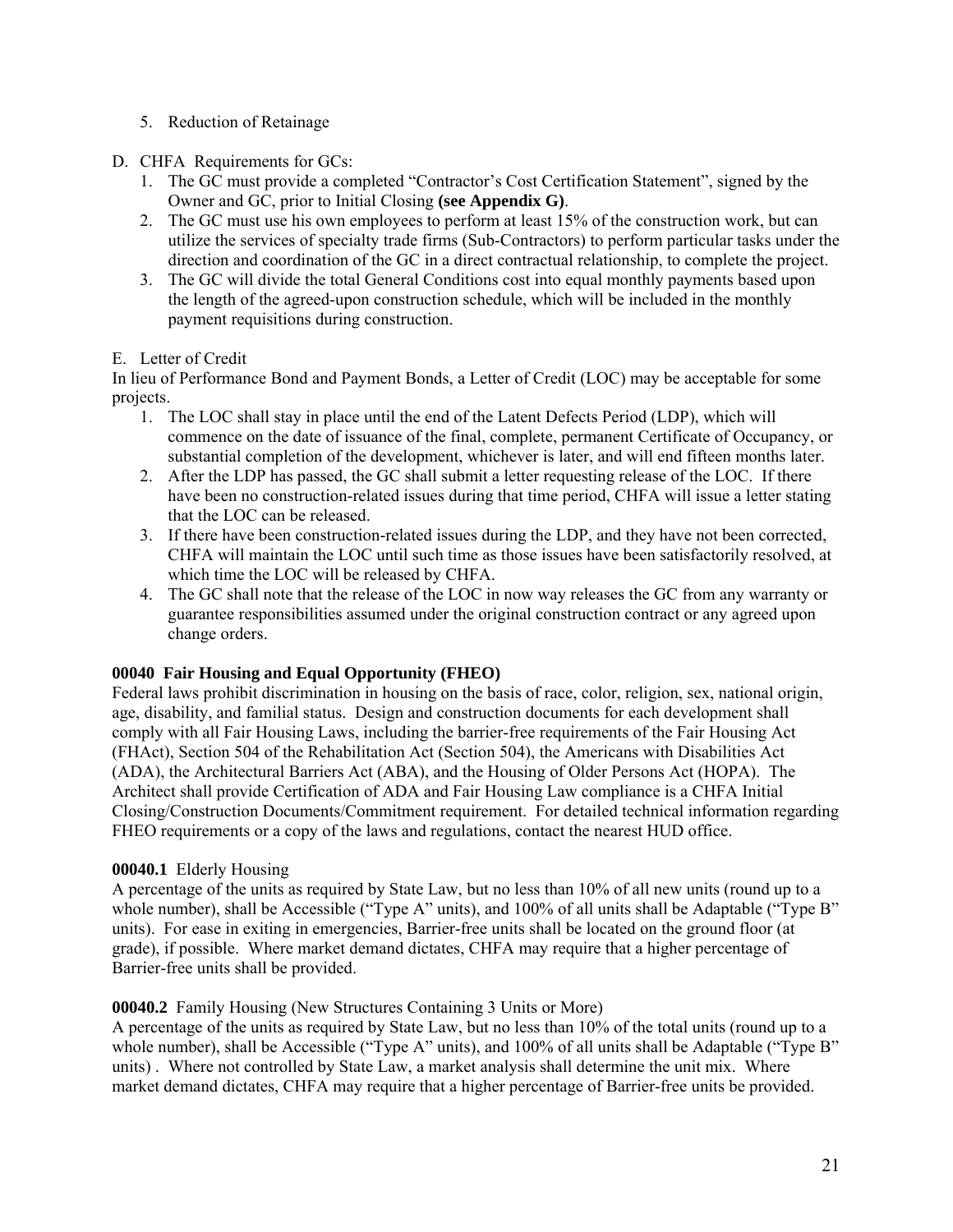#### **00040.3** Rehabilitation

Barrier-free units shall be provided as required by State Law. Where market demand dictates, CHFA may require that a higher percentage of Barrier-free units be provided.

#### **00040.4** Community Facilities

Except where facilities are provided within Barrier-free units, common spaces such as laundry, storage, kitchens, etc., shall be furnished with Barrier-free equipment and shall be accessible from all Barrier-free units.

### **00040.5** Federal Funding

Where Federal funds such as HOME funds are used in financing a development, the design must comply with all applicable Federal regulations, which means compliance with the Uniform Federal Accessibility Standards. Under UFAS, the required number of units designed to barrier-free standards is 5% of the total number of units. HOME funds require an additional 2% of the units be made accessible for persons with hearing and vision impairments (Refer to HUD 24 CFR, Part 8).

### **00045 Environmental/Hazardous Materials Design Concerns**

A. Environmental Site Considerations

- 1. Direct relationship with Site Selection
	- a. Manage Risk and Impact on Site Development Cost
- 2. Certain issues are readily identifiable:
	- a. Adjacent Properties
	- b. Proximity to Railroads/Highways/Large Agricultural Enterprise
	- c. Wetlands/Floodplains
	- d. Soil Type and Composition
	- e. Illegal Dumping
	- f. Hazardous Materials (HazMats)
	- g. Existing Buildings
	- h. Current/Previous Building Uses (Gas Stations/Dry Cleaners/Heavy Industry/ Brownfields)
- 3. Prior to property purchase/option:
	- a. Available Resources
		- b. Town/City Agencies
		- c. Architect
		- d. Adjacent Properties
		- e. Environmental Consultant (preliminary information)

#### B. Environmental Consultants

Environmental Consultants are Licensed Professionals who investigate proposed development sites, in order to identify environmental concerns that need to comply with Federal and/or State Regulations. Based on the nature/conditions of the site and the types of environmental concerns initially identified by the Environmental Consultants, additional investigation and/or testing may be required. Based on the results of investigation and testing, site remediation and /or abatement may be required.

- C. Environmental Consultant Qualifications
	- 1. Connecticut Dept. of Environmental Protection (CT DEP): a. Licensed Environmental Professional Program (CT LEP) *[http://www.ct.gov/dep/cwp/view.asp?a=2715&q=324984&depNav\\_GID=1626](http://www.ct.gov/dep/cwp/view.asp?a=2715&q=324984&depNav_GID=1626)* b. Connecticut Dept. of Public Health (CT DPH) Lead Program *[http://www.dph.state.ct.us/BRS/Lead/lead\\_program.htm](http://www.dph.state.ct.us/BRS/Lead/lead_program.htm)*
		- 1. Licensed Lead Inspector
		- 2. Licensed Lead Inspector Risk Assessor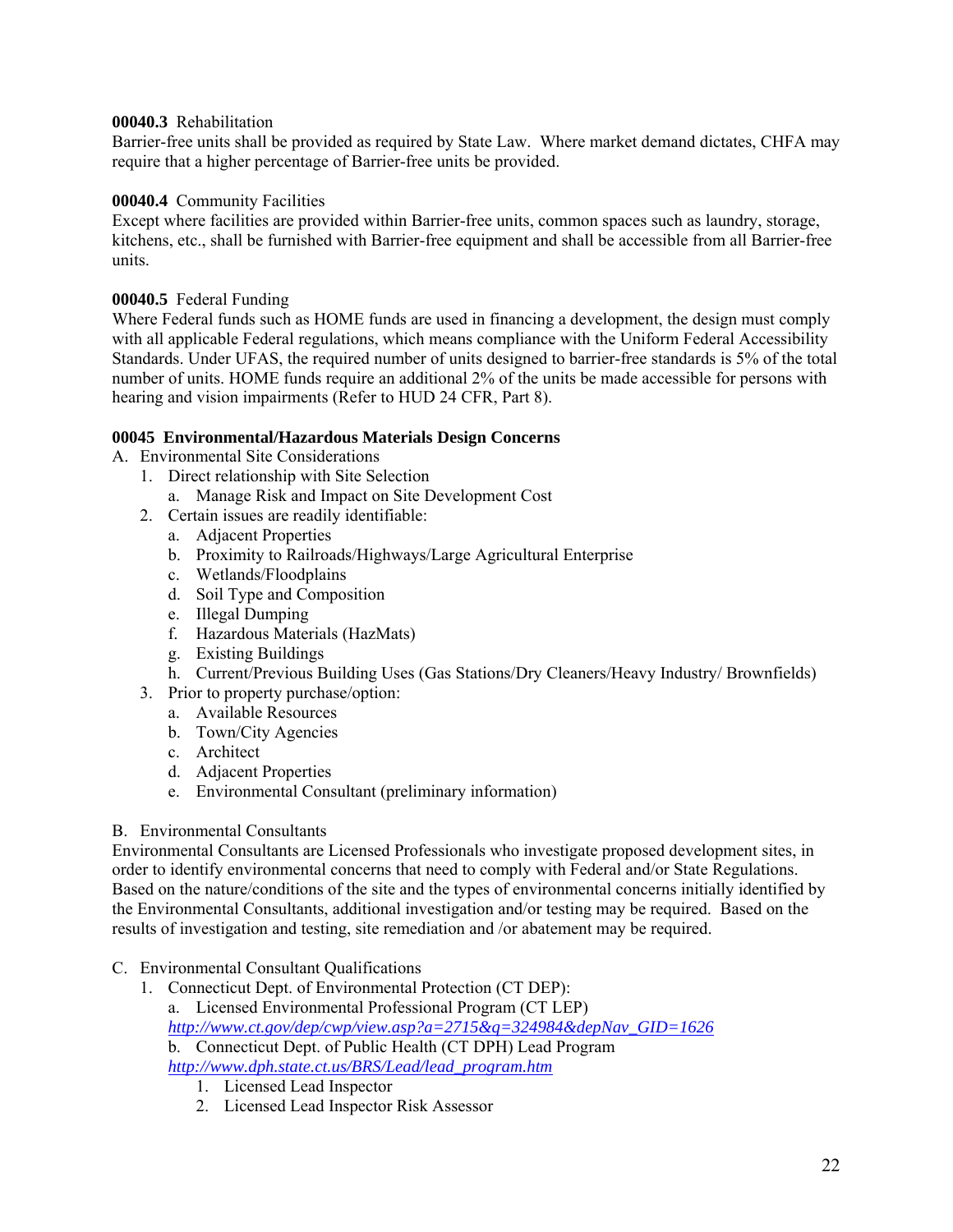3. Licensed Lead Planner – Project Designer

c. Connecticut Dept. of Public Health (CT DPH) Asbestos Program *[http://www.dph.state.ct.us/BRS/asbestos/asbestos\\_program.htm](http://www.dph.state.ct.us/BRS/asbestos/asbestos_program.htm)*

- 1. Licensed Asbestos Consultant Inspector/ Management Planner
- 2. Licensed Asbestos Consultant Project Designer
- 3. Licensed Asbestos Consultant Project Monitor
- D. Environmental Consultant Lists
	- 1. Connecticut Department of Environmental Protection (CT DEP) and Environmental Professionals Organization of Connecticut (EPOC):
		- a. Licensed Environmental Professional (CT LEP) *[http: //www.ct.gov/dep/lib/dep/site\\_clean\\_up/lep/LEProster.pdf](http://www.ct.gov/dep/lib/dep/site_clean_up/lep/LEProster.pdf)*
	- 2. The Connecticut Dept. of Public Health (CT DPH):
		- a. Licensed Lead Abatement Consultants and Contractors *[http://www.dph.state.ct.us/BRS/Lead/Licensing\\_lists/lp\\_liclead.pdf](http://www.dph.state.ct.us/BRS/Lead/Licensing_lists/lp_liclead.pdf)*
		- b. Licensed Asbestos Consultants *<http://www.dph.state.ct.us/BRS/asbestos/CONSULTANTS.PDF>*
		- c. Licensed Asbestos Contractors *<http://www.dph.state.ct.us/BRS/asbestos/contractors.pdf>*
		- d. In-State Approved Commercial Environmental Laboratories *[http://www.dph.state.ct.us/BRS/Environmental\\_Lab/in\\_state.pdf](http://www.dph.state.ct.us/BRS/Environmental_Lab/in_state.pdf)*
		- e. Out-of-State Approved Commercial Environmental Laboratories *[http://www.dph.state.ct.us/BRS/Environmental\\_Lab/out\\_state.pdf](http://www.dph.state.ct.us/BRS/Environmental_Lab/out_state.pdf)*
		- f. State/Municipal/Industrial/Non-Commercial Environmental Laboratories *[http://www.dph.state.ct.us/BRS/Environmental\\_Lab/Non\\_Commercial.pdf](http://www.dph.state.ct.us/BRS/Environmental_Lab/Non_Commercial.pdf)*
- E. Environmental Site Assessment (ESA) Process

ESA Components are generally presented in three major phases of investigation: Phase I, II and III**.** It may be cost effective to combine Phase I and Phase II or Phase II and Phase III for certain sites. Environmental Consultants may conduct activities consistent with Phase III for one part of the site, while conducting activities consistent with Phase I or Phase II for other parts of the site.

## F. Phase I Site Assessment

A Phase I Site Assessment is an investigation of the existing and past uses of a site for the purpose of identifying areas on a site at which pollutants may have been released into the environment. Such areas may be identified as "Areas of Concern" or "Potential Release Areas."

- 1. Site Reconnaissance/Visual Inspection & Observations:
	- a. Site and/or Existing Buildings
	- b. Record & Document Review
	- c. Interviews Agencies & Key Persons
	- d. Historic Site/Building Uses/Prior Construction
	- e. Date of Construction
- 2. Report Preparation (submit within 180 days of on-site inspection)
- 3. Typical Phase 1 ESA Report Format:
	- Table of Contents:
	- a. Introduction
	- b. Site Overview
		- 1. Site information
		- 2. Potential receptors/environmentally sensitive areas
		- 3. Capsule geologic setting
	- c. Site History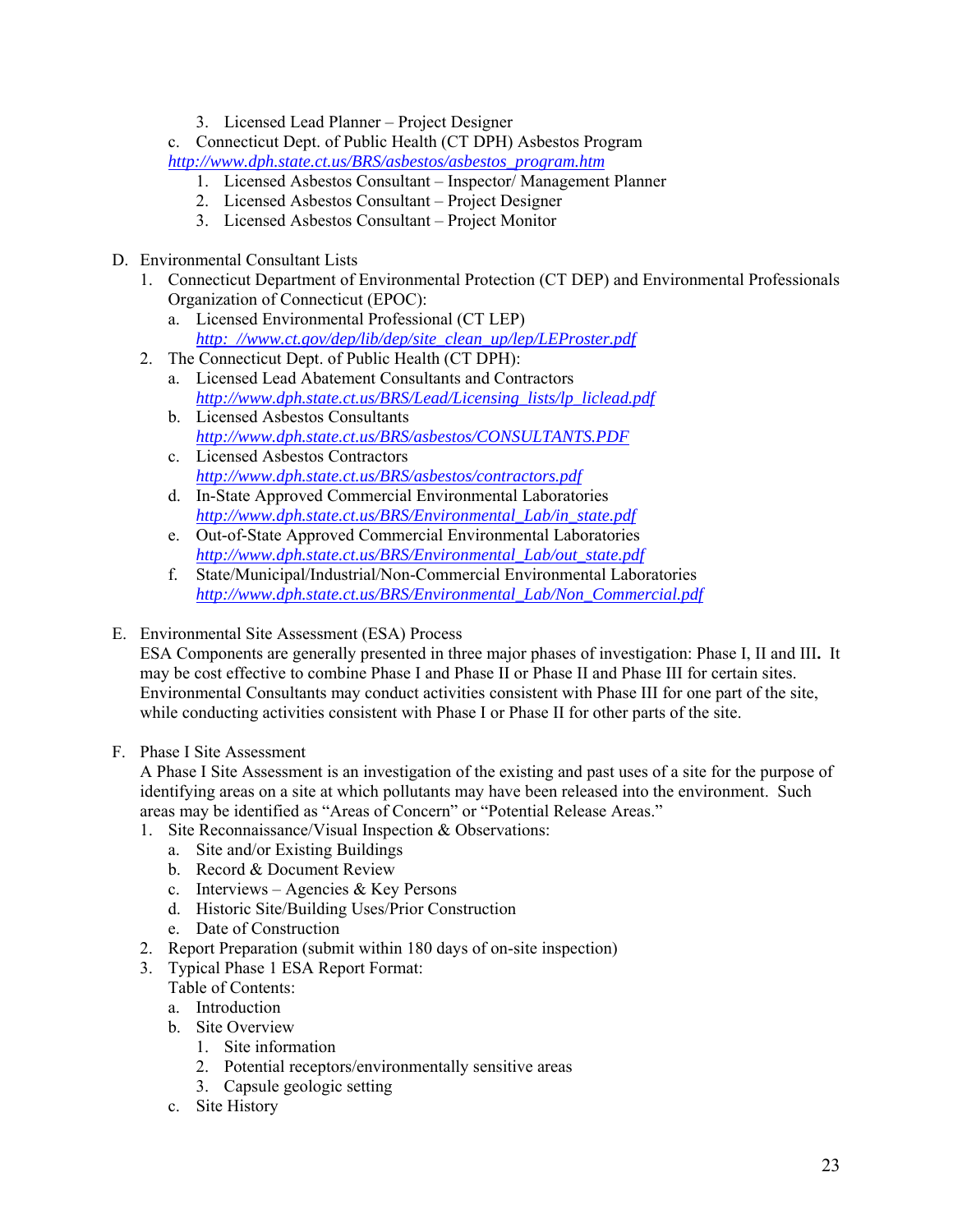- 1. Present uses
- 2. Former uses
- d. Regulatory Compliance History
	- 1. Regulatory identification
	- 2. Permits
	- 3. Inspection reports
	- 4. Enforcement history
	- 5. Documented releases
- e. Site Features
	- 1. Description
	- 2. Water supply
	- 3. Waste water disposal
	- 4. Material & waste handling
	- 5. Other likely source of releases
- f. Site Walkover Survey
	- 1. Investigators
	- 2. Observed activities
	- 3. Building interiors
	- 4. Indicators of contamination
	- 5. Potential contaminant pathways
	- 6. Potential off-site sources of contamination
- g. Findings, Conclusions and Recommendations
- h. Appendices

## G. Phase II Site Assessment

A Phase II Site Assessment is an investigation of each "Area of Concern" or "Potential Release Area" to determine whether or not pollutants have, in fact, been released to the environment

- 1. Investigation
	- a. Ground penetration radar survey (GPR)
	- b. Sub-surface soil/groundwater testing
- 2. Soil excavation, soil test borings, sampling, lab testing  $\&$  results

## H. Phase III Site Assessment

A Phase III Site Assessment is an investigation that fully characterizes the nature and extent of contamination resulting from any release which has occurred on a site.

While remedial actions to abate pollution may be taken at any time in the course of characterizing a site, only after a complete Phase III investigation, can a final remedial action plan be developed.

## A. Additional Investigation & Testing

- 1. UST's (age, number, size & location)
	- a. Leaking or non-leaking
	- b. Contaminated Soil-Groundwater
	- c. Define scope or area
	- d. Quantify
	- e. Estimated Costs for Site Remediation
	- f. Remediation Action Plan (RAP)

## I. Hazardous Waste

1. Treatment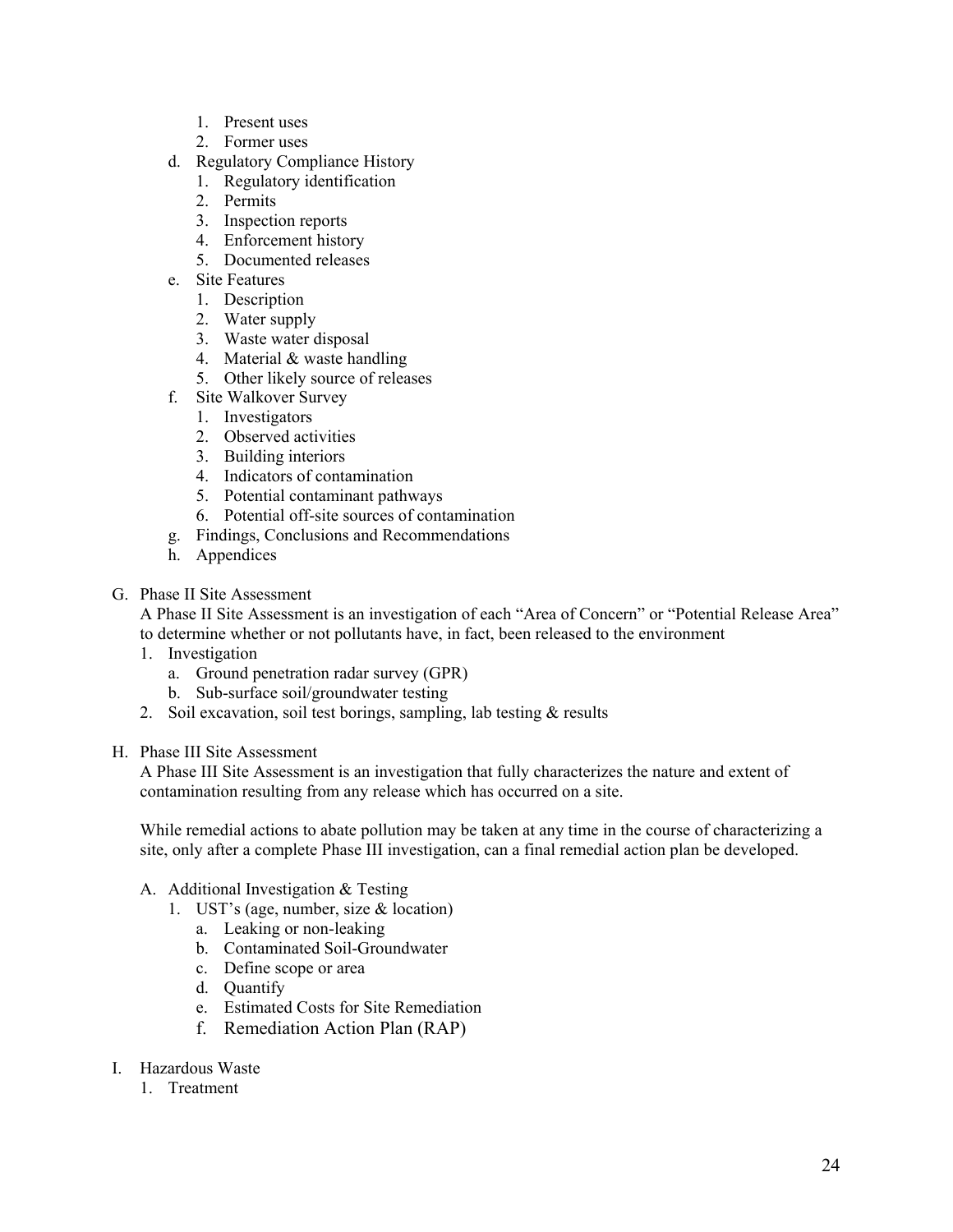a. Process used to change the physical, chemical or biological character of a waste to make it less of an environmental threat.

## 2. Storage

- a. Temporary Holding of waste prior to treatment.
- 3. Disposal
	- a. Approved Landfill Facility designed to permanently contain the waste & prevent release of harmful pollutants.
	- b. Recordkeeping/Reporting
	- c. Manifest Forms, Reports, Procedures are required for Transport/Facility Owners & Operators.
- 4. Additional Resources
	- a. US EPA, CT DEP Websites

## **00045.1** Environmental/Hazardous Materials Review Guidelines

Comply with all current Federal, State & Local Laws & Regulations, and CHFA Environmental/ Hazardous Materials Review Guidelines **(See Appendix D**).

### **00045.2** Mitigation

Design and construction documents shall incorporate work necessary to mitigate environmental concerns identified by CHFA and the Owner's consultants unless these concerns are addressed prior to construction start and are outside the limits of the construction documents. Mitigation methods shall be in accordance with a plan prepared in conformance with applicable State and Federal regulations and accepted by CHFA.

### **00045.3** Hazardous Material Notification

In all developments involving demolition or rehabilitation, specifications shall be written to include the following:

"In carrying out the work of this contract, should the contractor encounter asbestos or other toxic materials the Contractor shall:

- 1. Notify all parties to this contract;
- 2. Notify applicable State and Local authorities; and (if the cleanup is to be carried out under the direction of the contractor)
- 3. Make application for permits necessary for removal (or other methods of mitigating the potential harmful effects) of such materials; and
- 4. Upon receipt of required permits mitigate potential harmful effects of such materials in accordance with permits and applicable Codes and Laws."

If the Contractor is not to be responsible for mitigation, the Sponsor/Developer/Owner shall carry out mitigation in accordance with the requirements as stated above.

#### **00050 Field Engineering Submission Requirements**

#### **00051** Boundary and Topographic Site Survey

The purpose of these specifications is to designate and describe the minimum requirements for a boundary and topographic site survey for use in the design and construction of CHFA housing developments.

#### **00051.1** Property and Topographic Survey

In general, the surveyor shall perform all field work necessary to accurately determine the location of property lines and existing physical conditions of the site, set monument markers, establish bench marks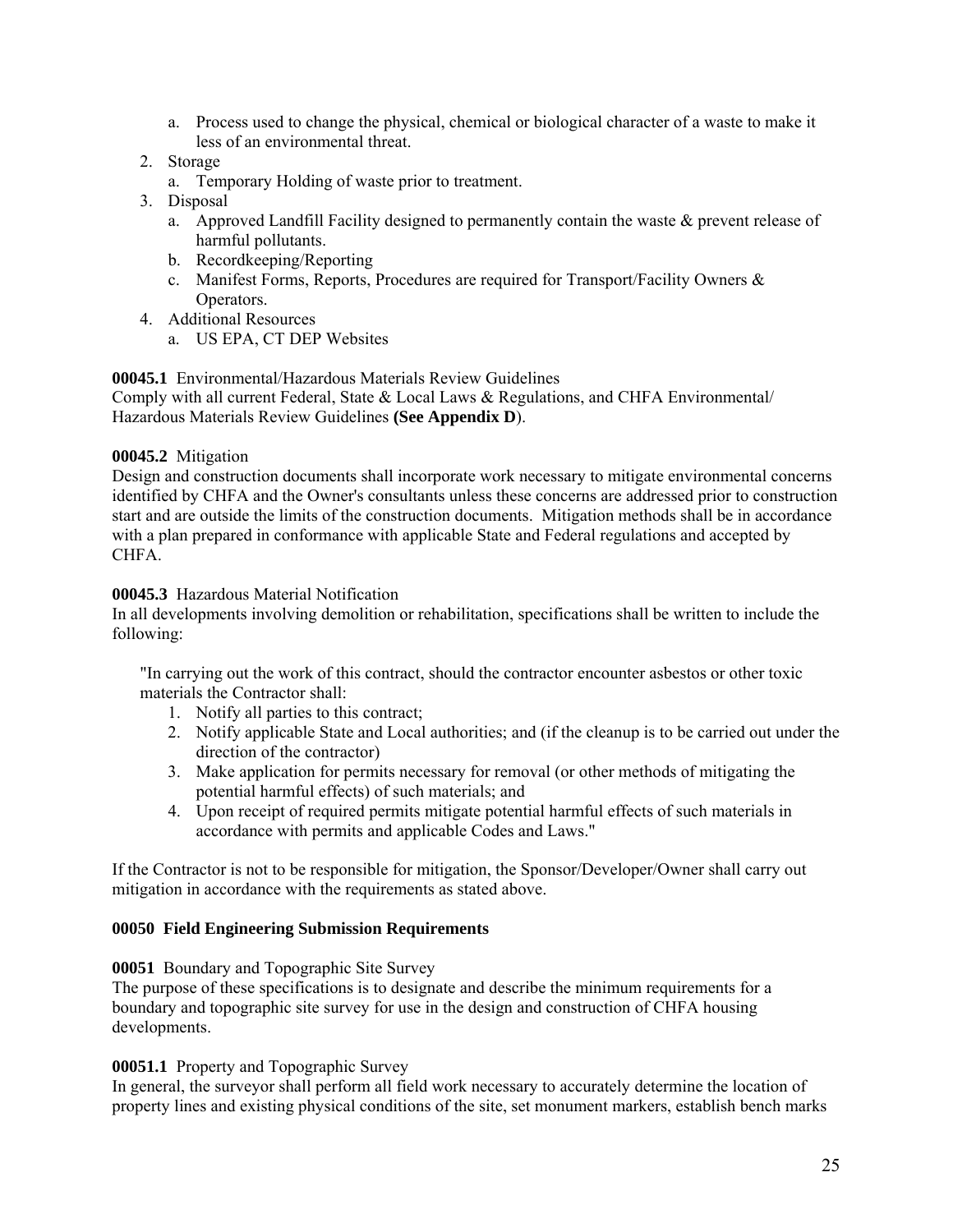and record on a Property and Topographic Survey, the information and data as required and hereinafter specified. The surveyor shall obtain such information and data from public and other records, including a review of underlying documents to current title work (within 30 days), as may be required to complete the work. All data and information required by these specifications shall be depicted and noted on a survey map in accordance with pertinent portions of Section 20-300b-20 of the Regulations of Connecticut State Agencies – Standards for Surveys and Maps. All surveys shall meet or exceed Horizontal Accuracy Class A-2 and Topographic Accuracy Class T-2 as defined herein, and shall be signed and sealed by a Connecticut licensed professional land surveyor.

A North Arrow with appropriate source reference (record map; CT Coordinate System; NAD27; NAD83; etc.) shall be depicted on every sheet.

A perimeter description shall appear on the face of the survey map. Said description shall conform entirely to the survey. Whatever form is utilized, the precise legal description shall be preceded by identification of the appropriate street address, if one is available. Acceptable forms of legal description are the "metes and bounds" or "course and distances" types. Any contiguous plot shall be described by a single perimeter description of the entire subject property. Division into parcels shall be avoided, unless such is requested so as to serve a special purpose. If the property is described as being on a filed map, the survey map shall specifically reference that filed map.

Two bench marks referenced to an established datum shall be marked on a permanent object adjacent to the site and clearly located and described on the survey drawing.

All boundary lines shall be labeled with bearings and distances.

All corners of the site and other boundary line intersections, not previously marked by a monument, shall be marked. Where existing structures preclude setting monuments at the intersection of property lines, a brass pin should be set in the property line extended, tagged and so noted, along with the distance from the true corner. At least one corner of the property shall be designated by course and distance from, or the coordinates of, a readily discernible reference marker. Position and description of each marker shall be depicted and labeled on the survey map.

The total area within boundary lines shall be designated on the map in both square feet and acreage. If the overall boundary is made up of individual parcels, the area of each parcel shall also be indicated.

#### **00051.2** Easements, Encroachments, and Improvements

Indicate any and all servient and appurtenant easements by Book and Page, if any, the origin (e.g. Deed from A to B), if applicable, and nature. It is also desirable to describe an easement appurtenant to a fee parcel by using a separate parcel description.

Clearly indicate the location, dimensions and nature of  $(A)$  all encroachments upon the property;  $(B)$  all encroachments upon adjoining property, streets or alleys, by any buildings, structures or other improvements upon the property; and (C) all party walls between, with or adjoining the property and other property.

Indicate position, size and material of any and all improvements on the property, including buildings, retaining walls, decorative walls, areaways, driveways, paving, etc. Indicate the existence and location of off-site structures within 10 feet of the property lines. Indicate the location of any and all adjacent building lines. Note names of adjoining property owners.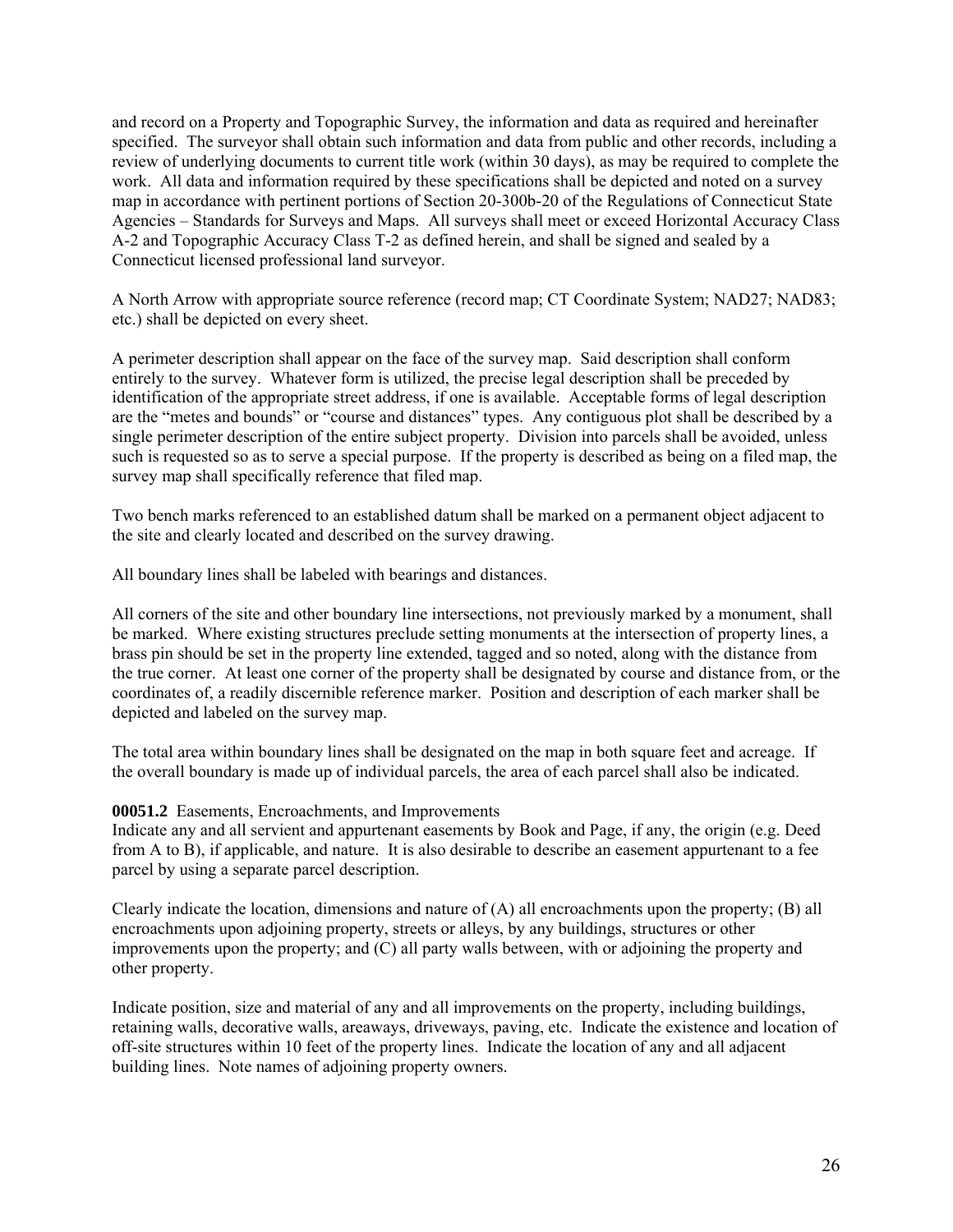### **00051.3** Trees

Indicate location, species and size of trees over 6" in trunk diameter, measured at breast height (dbh).

### **00051.4** Roads and Rights of Way

The following data shall be indicated on survey drawing for all streets, alleys, roads, highways and rightsof-way adjacent to the site:

- A. Dimensions and distances from property lines
- B. Type(s) and condition of material(s)
- C. Type(s) of curbs and gutters
- E. Elevations of sidewalks along edges nearest the site, at 20-foot intervals, at corners, and points of slope change
- F. Elevations of tops of curbs and flow-line of gutters, at 20-foot intervals, at corners, and points of slope change

### **00051.5** Utilities

The following data pertaining to utilities adjacent to the site shall be depicted and noted on the survey:

- A. Location and type of available electric service, including lines, poles and manholes
- B. Location of water mains, hydrants and manholes, indicating size of water mains
- C. Location and size of gas mains, including type (low or high pressure)
- D. Location, size, direction of flow, pipe slope, and type(s) of material of sanitary, storm or combined sewer mains. Indicate public or private, and if use is exclusively for sanitary waste or storm water drainage. Indicate elevations of flow-line, "in" and "out" inverts, and locations of manholes.
- E. If a utility is not available at the site, it shall be noted whether or not, and where service is available in the community.
- F. List the company or governmental body of jurisdiction for all utilities.

Note that development of sites without access to sanitary service is discouraged, due to the costs associated with providing well-designed, efficient on-site wastewater treatment and disposal systems. Development of sites without access to public water and sanitary services will not be funded.

#### **00051.6** Topography

Elevations of the site shall be taken on a grid suitable to the topography and size of the site. Contour lines shall be at two-foot intervals. Elevations shall be marked on contour lines at regular intervals, and the reference datum shall be specifically stated.

#### **00051.7** Miscellaneous Information

Note other information pertaining to site conditions, e.g. abandoned foundations, ditches, culverts, mine shafts and tunnels (if visible or known), wells, sanitary drain fields, excavations, etc. Also indicate locations of any and all waterways, wetlands, and established floodplains and floodways.

In addition to other contractual services, the surveyor shall obtain and/or verify requisite information and data from public records, including names, locations, dimensions and elevations of streets, curbs, gutters, sidewalks, established building lines, easements, utilities, proposed improvements, condemnations, etc., necessary for, and incidental to, a completed site survey, preparation of the drawing thereof, and the certification by the surveyor that the data presented meets, at a minimum, the horizontal and topographic accuracy classifications specifies in the referenced Standards to which the survey was prepared.

## **00051.8** Coordination with Legal Survey

The survey shall meet the requirements of CHFA's Legal Department, including the long-form certification language included in section **00154.7,** item H.1. The survey shall also have the imprint of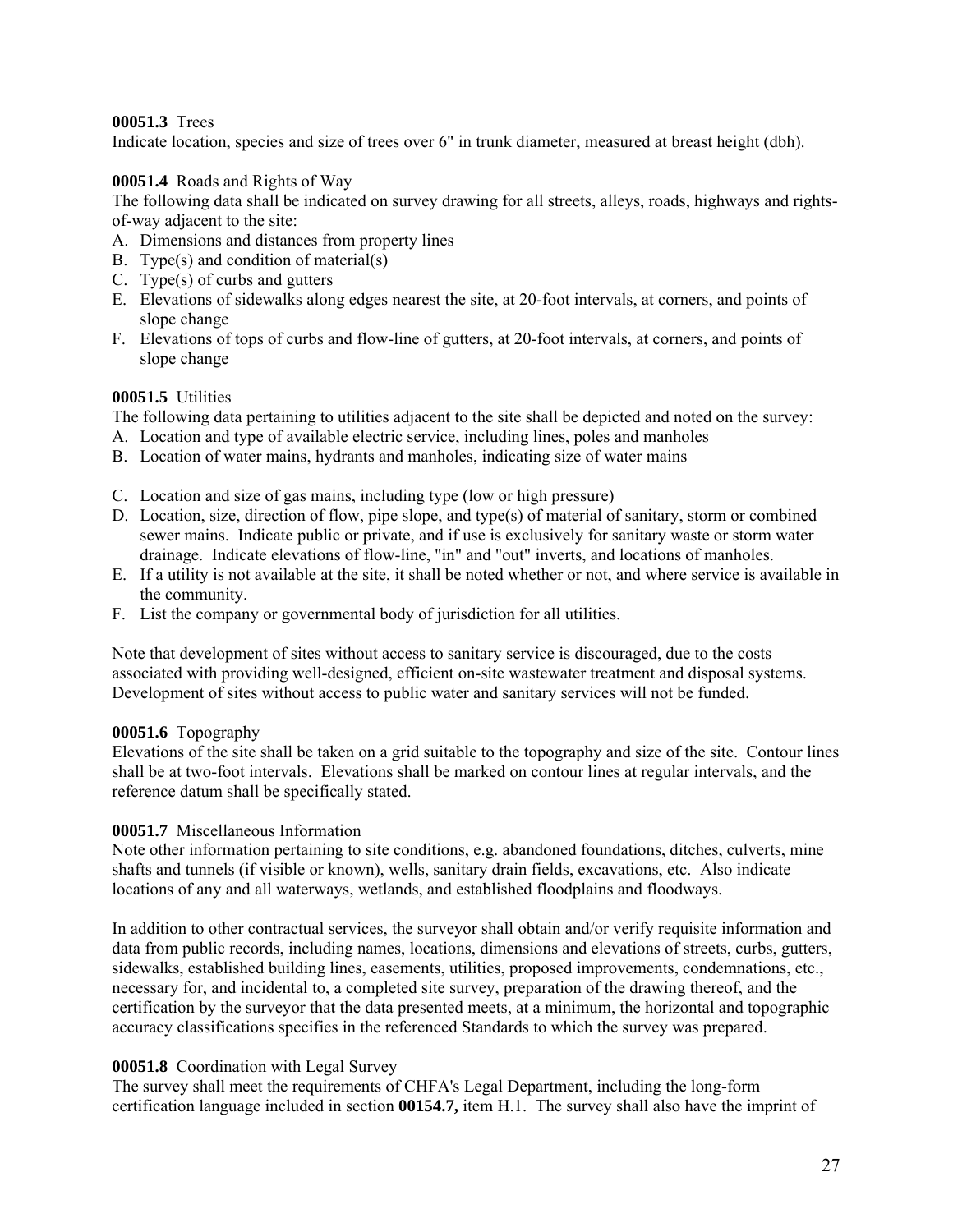the surveyor's seal. The "Surveyor's Certificate" is required to be executed, sealed and submitted to CHFA as a prerequisite to Initial Closing. Legal forms may be obtained from CHFA's Legal Department.

The surveyor shall cooperate with the Title Company, Abstractor or Attorneys selected by the Sponsor to furnish title information in connection with the site, in order that the numbering of certificates or opinions of title will correspond with the maps furnished by the surveyor. The surveyor shall review the Title Insurance Commitment/Policy to ensure the survey and the Title Insurance Commitment/Policy describe the same parcel of property. The survey must disclose, by exception item, Book and Page number, all easements, rights-of-way and encroachments set forth in the Title Insurance Commitment/Policy.

#### **00052 Investigation of Structures to be Rehabilitated**

If rehabilitation work is involved, the Owner/Developer shall commission licensed Architectural/ Engineering professionals to conduct a physical assessment and evaluation of all building components to remain during the renovation. The findings shall be compiled into a Capital Needs Assessment (CNA) Report. In the case of a complete gutting of buildings, a Structural Needs Assessment Report by a Structural Engineer and Architectural Needs Assessment Report (to maintain functional and aesthetic integrity of such component) by an Architect are required **(see section 00152.4)** 

#### **00053 Soil Boring Reports**

The soil survey is to be performed under the direction of a civil engineer registered in the State of Connecticut. The entire site is to be inspected to note variations in types of soils and ground water conditions. Locations for borings are to reflect varying site conditions. Special attention is to be given to boring locations in low or marshy areas, areas where there is a history or evidence of fill or where rock may be expected.

Soil borings are to be made with a drilling rig, taking samples as often as the character of the soil changes, and describing it in accordance with acceptable engineering standards. Sample s are to be submitted to a soil specialist for analysis.

The engineer is to indicate the location of borings on a boundary survey and log the borings on the site plan or on a separate document. The logs are to use an exaggerated vertical scale to indicate, with acceptable key names and symbols, the nature of soil composition at each stratum to a depth of 15 to 20 feet.

For sites anticipating high-rise buildings, borings are to be concentrated in the area of the anticipated building location. At least one of these borings shall be drilled to a depth of 100 feet or to hardpan.

Borings are to be performed after buildings have been located on the site plan. There shall be a minimum of two borings per building for low-rise structures and at least two borings per wing for mid-rise structures with a minimum of three to four borings overall for this building type. Borings shall also be carried out in parking areas and roadways.

The engineer shall indicate bearing capacities of soils at various levels with a recommendation for the footing/foundation type for proposed structures and shall provide a recommendation for pavement design of roads and parking.

The engineer shall note ground water conditions such as high water tables, flood zones, etc. and make recommendations for remedies as needed.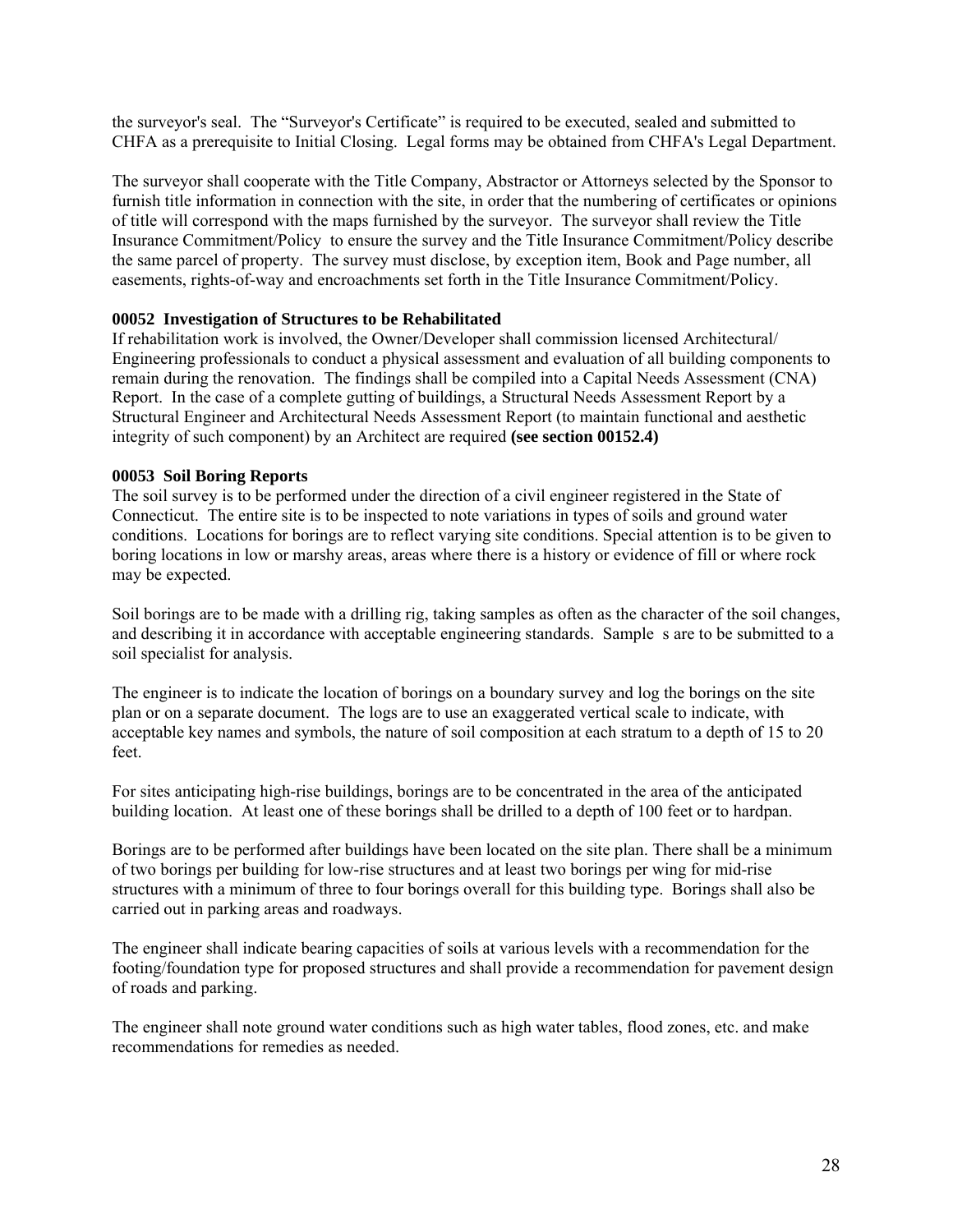#### **00053.1** Soils Investigation for Previously Developed Sites

Where proposed developments are to be located on previously developed sites, particularly developmentally-suspect "brownfield" sites, a soils investigation plan shall be submitted to the Authority and receive Authority agreement prior to Authority Feasibility. The intent of the plan is to determine the extent of underground debris, buried fuel tanks, contaminated soil, etc. that needs to be removed and/or remediated, in order to construct the proposed development's buildings, parking, and utilities. The plan shall be based on the location of previous structures using a review of historical Sanborn Insurance maps, similar historical information, historical aerial photographs, previous environmental investigations, and the proposed location of future buildings, parking and utilities.

The plan shall call for test pit trenches, using a backhoe, to be dug across the width of all areas of previous structures. The extent of the test pit trenches shall be explicitly delineated in the plan. The extent shall be suitable to determine the amount and cost of debris removal and replacement of excavated materials. The test pits shall be a minimum of 18" wide and to the depth of virgin soil.

Prior to undertaking the soil investigation, and only after plan approval, the development team shall notify the Authority's Technical Resource and Design staff as to the time and place of the investigation to allow Authority staff to observe the soil investigation. A complete soils report of the investigation, prepared by a qualified professional soils engineer, shall be submitted to the Authority. This soils investigation shall not remove the development team from the responsibility to carry out soil borings necessary to adequately determine the bearing capacity of the soil and recommend an adequate structural design for buildings, parking and utilities.

After the soils investigation and subsequent report, the developer, contractor and architect shall estimate the costs necessary to remove the underground debris and provide a "buildable" site. The costs shall be submitted to the Authority as a separate line item on the Authority's Exploded Trade Payment Breakdown (ETPB) form. This line item shall also include costs necessary to cover all environmental remediation of the site. The Authority shall review the soils removal costs and the environmental remediation costs as part of the ETPB approval process for Feasibility.

The "soft costs" portion of the Pro Forma for the development, as included in the Feasibility and Commitment action by the Authority's Board, shall include a contingency for the removal of underground debris, environmental remediation and site restoration to a "buildable" condition, in an amount equal to or exceeding 1.5% of the construction contract amount.

#### **00100 Criteria for Evaluating Development Proposals**

In evaluating the suitability of a site or in selecting one proposal from several, CHFA considers a number of criteria, many of which are at cross-purposes and must be balanced against each other. Because the relative importance of each criterion will differ among various developments and communities, many of these standards cannot be stated in absolute terms. The following list will guide a prospective developer in site selection and design and shall direct CHFA in its evaluation:

#### **00100.1** Site Selection

A site shall not be selected where the surroundings will detract excessively from the quality of development upon it, or where the development may have an adverse effect upon its surroundings. By considering issues such as lot orientation, storm-water management, access to transit, and minimizing street widths early on, many environmental benefits can be accrued at later stages of the project.

The following shall also be considered:

- A. Location
	- 1. Adjacent Uses and Densities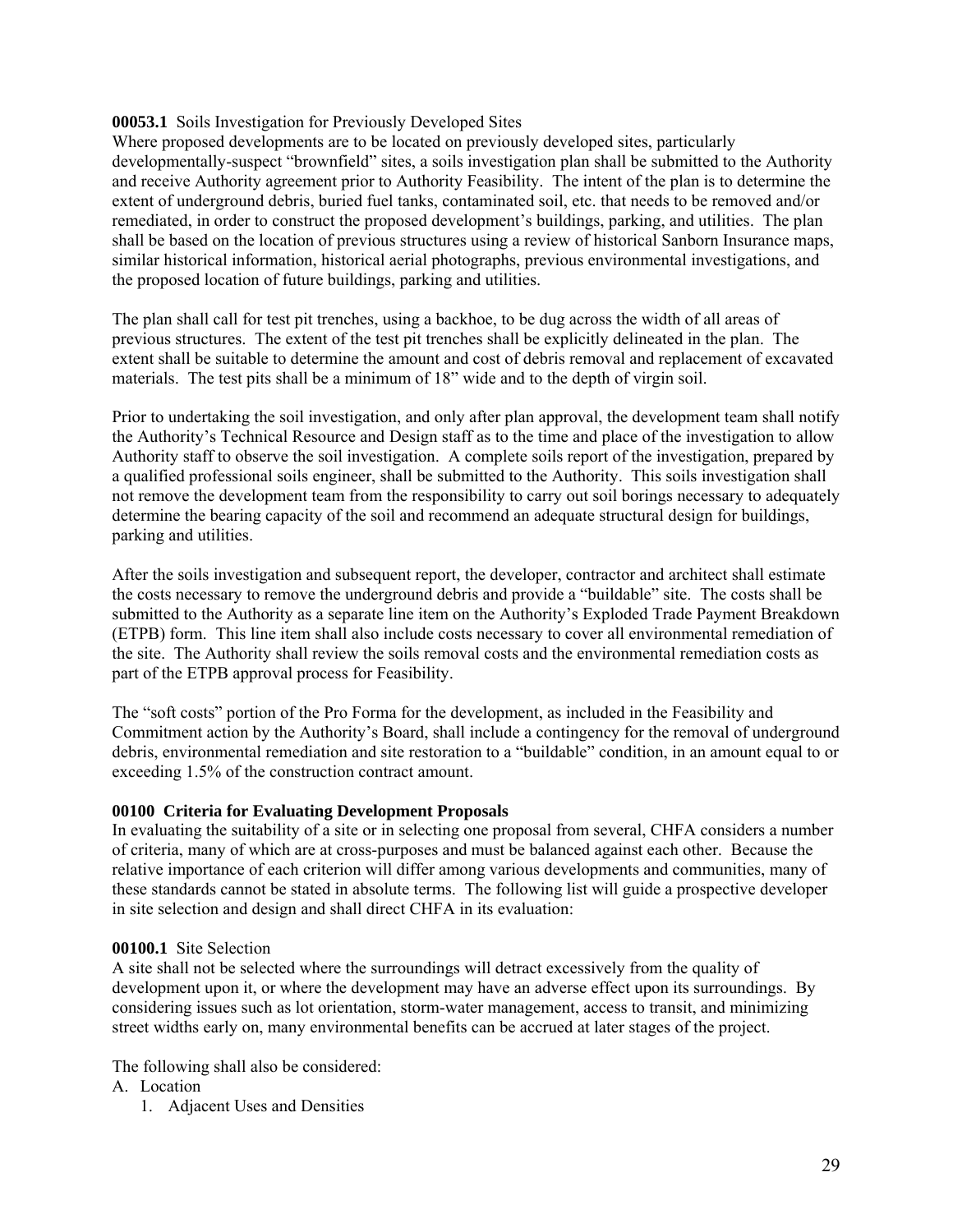- 2. Open Space On- and Off-site
- 3. Physical/Social Characteristics
- 4. Adverse Influences (Railroads, Highways, Floodplains, Heavy Industry, Brownfields, etc.)
- 5. Preservation of Historic/Scenic Features
- 6. Proximity to:
	- a. Health Care Facilities
	- b. Social Services
	- c. Education
	- d. Places of Worship
	- e. Public Transportation
	- f. Shopping (Supermarkets, Pharmacies, Department Stores, Etc.)
	- g. Commercial Services (Financial, Legal, Etc.)
- B. Planning and Zoning
	- 1. Minimum Lot Size/Frontage
	- 2. Use Restrictions
	- 3. Easements, Encroachments, and Rights Of Way
	- 4. Front, Rear and Side Yard Setbacks
	- 5. Density and Bulk Restrictions
	- 6. Maximum Lot Coverage by Buildings/Paving
	- 7. Parking Requirements
	- 8. Wetlands and Open Space Requirements
	- 9. Zoning Approval/Variance Procedures
- C. Land and Soil
	- 1. Topography and Landforms
	- 2. Geo-technical Report (test pits/ borings)
	- 3. Soil Type and Composition
	- 4. Soil Bearing Capacity
	- 5. Illegal Dumping
	- 6. Hazardous Materials (HazMats)
	- 7. Proximity to Large Agricultural Enterprise (odors/insects/pesticides)
- D. Site Utilities
	- 1. Determine accessibility, condition and age of public utility feeds; i.e. water, sanitary/storm sewer, electric, gas, communications
	- 2. Determine Green possibilities for placement of alternative energy systems to control utilities cost; i.e. solar heat/hot water, photovoltaic cells, geothermal
- E. Existing Structures
	- 1. Previous building uses (gas stations, dry cleaners, factories, etc.)
	- 2. Structural viability of building and appurtenant structures
	- 3. HazMats
	- 4. Feasibility/expense of bringing building(s) up to Code
- F. Site Development Costs
	- 1. Site selection determines limits of site development costs
	- 2. Administrative and Legal fees
	- 3. Environmental Testing and Reports
	- 4. Bring Site into Code compliance
	- 5. Removal of HazMats/remediation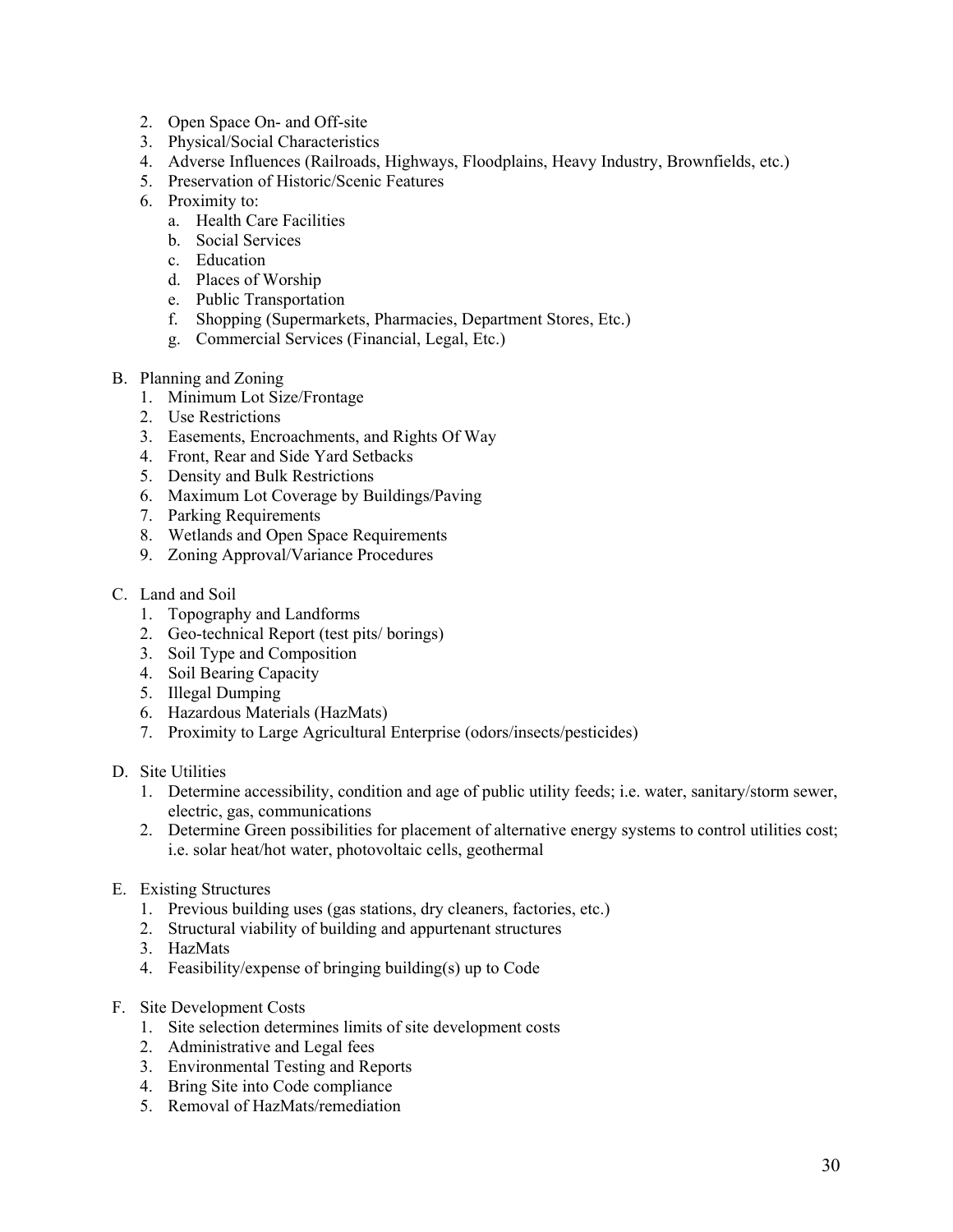#### **00105 Development Costs**

Overall costs of development shall be considered in relation to the quality of the resulting development, and not only to the number of dwelling units constructed. Location, available services, ease of development, type of construction, quality of materials, size and number of units and amenities provided, all contribute to overall costs. The development budget shall be prepared and evaluated for what it provides, as well as overall and per dwelling costs. It must be supported by the rents generated by the marketplace. In particular, the following shall be considered:

Land costs shall be related to the location, amenities, and ease of development, as well as to the cost of land per dwelling unit

CHFA requires an independent appraisal of land costs by a real estate appraiser licensed in the State of Connecticut

Site improvement and building costs shall be consistent with the type and quality of the proposed development and reasonable in cost per dwelling. Costs shall be evaluated for their adequacy to provide construction which reduces the consumption of energy and the amount of maintenance required over the mortgage life of the development, and for the amenities planned in its design.

Reporting of costs shall be performed in accordance with the procedures and schedules specified by CHFA.

#### **00105.1** Construction Cost Effectiveness

Cost efficient designs are strongly encouraged. Design solutions are anticipated to be creative and innovative, without compromising the quality of construction, energy efficiency and the durability requirements required by CHFA's Standards of Design and Construction. **(See Appendix E: CHFA Construction Cost Effectiveness Guidelines)** 

#### **00105.2** Preliminary Construction Cost

In order for CHFA to evaluate the construction costs for proposed developments, provide the following project data on the CHFA Project Information form **(see Appendix F)**, which must be updated and resubmitted for each phase of the design review process:

- A. Number of Buildings
- B. Total Project Square Footage (all buildings)
- C. Total Living Area (all dwelling units)
- D. Total Retail Area (all commercial spaces)
- E. Total Number of Units
- F. Total Common Area

## **00105.3** Preliminary Cost Definitions

#### Common Spaces

Community room areas, common kitchen, office, reception, maintenance, library, meeting rooms, common laundry, lounge, rest rooms, mail room, janitor closets, craft rooms, game rooms, conference rooms, mechanical**/**electrical rooms for common areas and common storage space.

#### Residential Spaces

Dwelling units (including the manager's unit), corridors and traffic areas through lobbies, vestibules, elevators, elevator lobbies, receiving, mechanical/electrical rooms for dwelling units, stairways, trash rooms and required tenant storage.

Lobby Space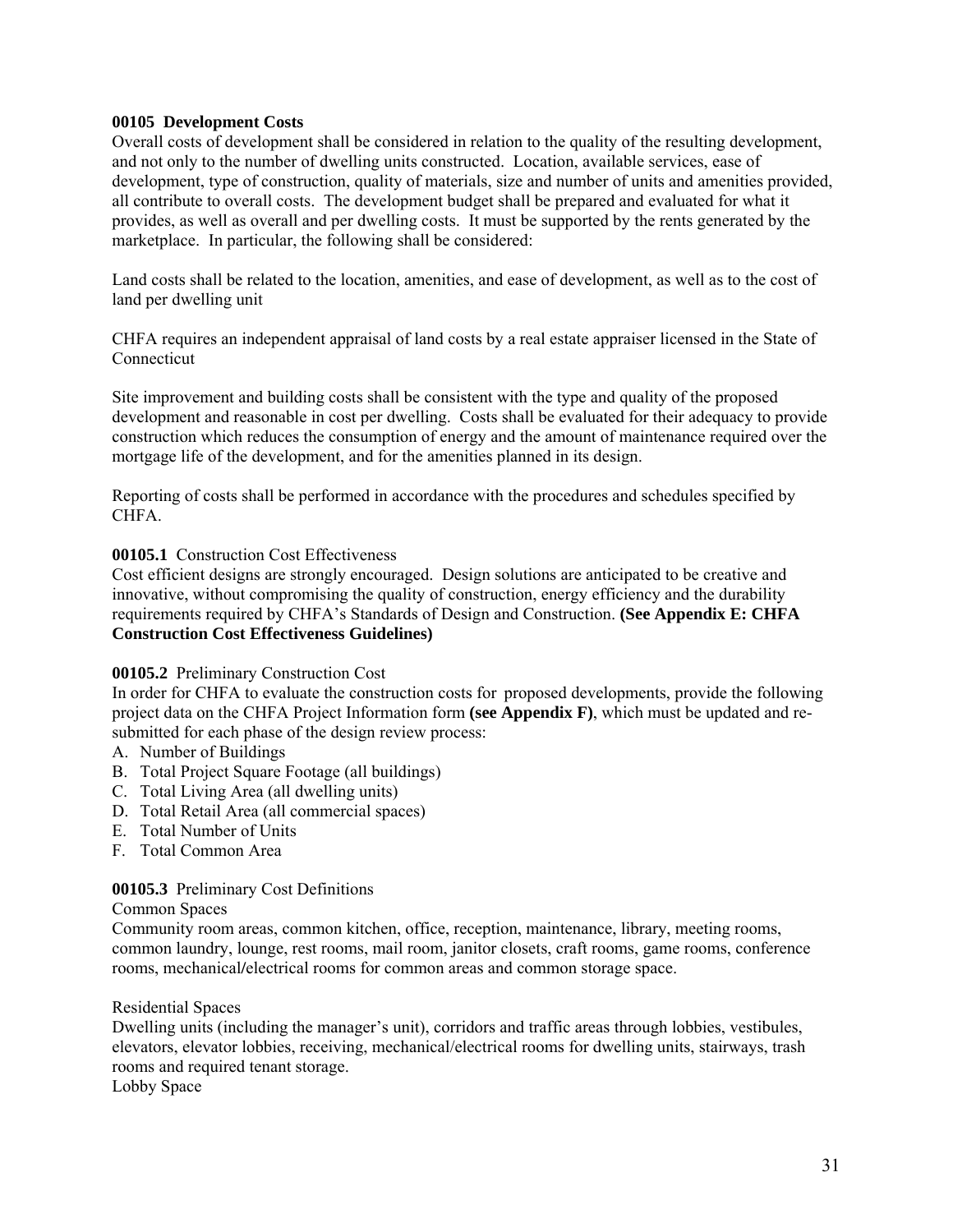The lobby space necessary for a traffic pattern from the building entry to the elevator and to the unit entry shall not be common space but shall be deemed as necessary residential space

#### Unit Net Area

All floor area inside finish surfaces of the enclosing walls (unit separation & exterior walls)

#### Unit Gross Area

Sum of floor areas included within outside faces of unit exterior walls and centerline of common or shared walls (including portions of basements and attics used for living space) and centerline of corridor walls.

#### **00105.4** CHFA Project Information Form

The CHFA Project Information Form **(see Appendix F)** is a breakdown of a proposed development's Building Use and Square Footage Information, Unit Distribution Information, and Net Square Footage by Unit type.

**00105.5** CHFA/DECD Consolidated Application, Project Cost Summary and Trade Payment Breakdown [f.k.a. CHFA Form 2328 Schedule of Values and Exploded Trade Payment Breakdown] The CHFA/DECD Consolidated Application, Project Cost Summary and Trade Payment Breakdown [f.k.a. CHFA Form 2328 Schedule of Values and Exploded Trade Payment Breakdown] **(see Appendix F)** is a statement of Guaranteed Maximum Price (GMP) based on the projected costs developed by the Contractor for each of the 16-divisions of the MasterFormat 1995 standard filing system for architectural, design, engineering, and construction professionals. The CHFA/DECD Consolidated Application, Project Cost Summary and Trade Payment Breakdown [f.k.a. CHFA Form 2328 Schedule of Values and Exploded Trade Payment Breakdown] serves as the Contractor's Requisition Template and Cost Certification Template, and must accompany all Tech Services review submissions, whether or not cost changes are proposed based upon additional detail and/or revisions to the construction documents.

#### **00105.6** Prevailing Wage Rates

When a project's Prevailing Wage Rates are established by the Connecticut Department of Labor, documentation and itemization of all Prevailing Wage Rates shall be provided to CHFA immediately upon receipt from the Department of Labor, and must accompany all Tech Services progress review submissions, whether or not cost changes are proposed based upon additional detail and/or revisions to the construction documents.

#### **00105.7** CHFA Cost Acceptance Limits

General Requirements: 4% of Total Hard Cost Overhead & Profit: 12% of Total Hard Cost Percentages remain the same for all Change Orders Percentage Stacking is not allowed

#### **00110 Design Criteria**

A proposal shall demonstrate that location, orientation, and design of vehicular ways, parking areas, pedestrian routes, public outdoor space, buildings, street furnishings, service facilities, and plantings respond appropriately to the following concerns:

#### **00110.1** Layout and Facilities

Buildings shall be planned and located so that the spaces between them become positive elements in the site plan, and not just leftover portions of the site which happen not to be occupied by buildings. In this way, land which is defined by natural or man-made features, and developed purposefully, will contribute to the lives of the inhabitants by permitting fuller use and enjoyment of a site, by adding to a sense of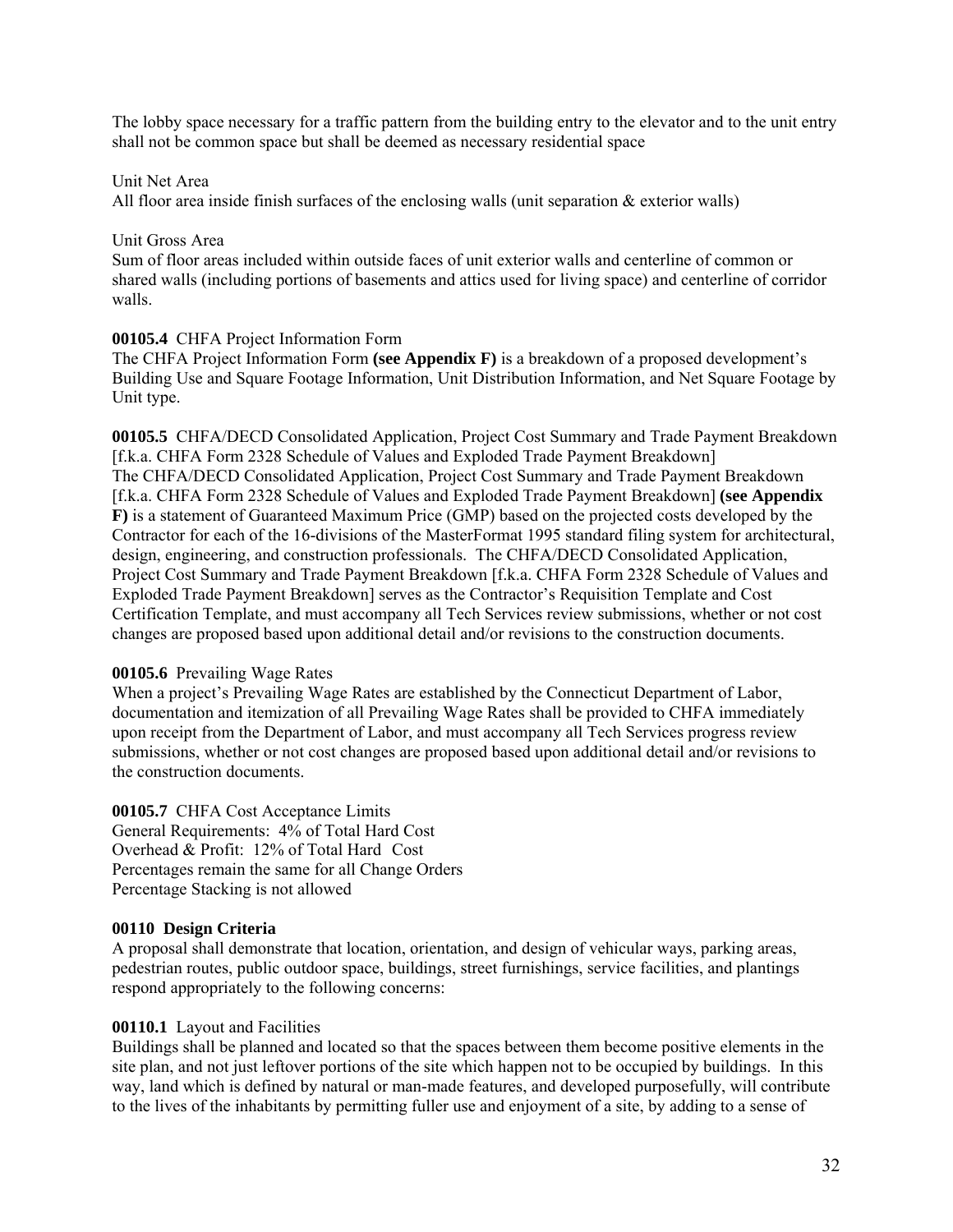belonging and pride among the residents, by offering increased privacy, and by decreasing maintenance needs caused by vandalism and misuse. Buildings, roads, parking areas, recreational facilities, paths and landscaping of plants and site furnishings shall be related properly to each other, to the sun, to natural features, to topography and to views on and off the site, in a well-designed assembly that enhances their utility and enjoyment.

#### **00110.2** Vehicular Routes

Vehicular routes for inhabitants, visitors and service needs shall be provided to ensure the privacy, wellbeing or safety of the inhabitants.

#### **00110.3** Parking

Parking required for each dwelling shall not be permitted on any street designed for acceptance by the municipality. Parking areas shall be located and sized appropriately and shielded by topography or evergreen plantings so as not to intrude upon portions of the site designed for living and recreation. Parking lots of an area and location that dominate the dwellings are not acceptable. Sufficient numbers of deciduous trees in parking areas shall be planted to avoid the lots from becoming heat sinks. Snow storage areas shall be provided for snow cleared from the drive, parking areas, and walkways.

#### **00110.4** Landscaping

Special considerations should be given to the landscaping of the site. Tree species shall be selected for form, size and rate of growth to provide for the sheltering of unwanted summer sun (usually mid-day and late afternoon) and storm or cold typical of the site, and for the admission of winter sunshine. Native, drought-resistant plants shall be selected according to conditions of exposure and according to color, texture, and other features that will enhance the attractiveness of the site. Root structures shall be considered for their required space, effects on nearby pavements, and possible interference with subsurface utilities. Plants shall be sized according to proper planting practice and shall be adequate to withstand normal abuse. Selected specimen shade trees should be of the largest caliber the project can afford, but in no case should the caliber be less than 3½".

## **00110.5** Pedestrian Routes and Recreation Areas

Pedestrian routes and recreation areas shall be separated from vehicular ways to the fullest extent possible so as to provide safety to the inhabitants. Family housing developments shall be designed to provide routes which cross as few vehicular ways as possible and which are appropriate for children leading from dwellings to recreation areas, school bus stops and municipal streets. At least one of the pedestrian routes shall be made accessible to the handicapped.

#### **00110.6** Outdoor Seating Areas

Handicapped accessible outdoor seating areas shall be provided in locations and numbers appropriate for the size of the development which they will serve. They shall be designed to permit the seating of small groups of people in a way which facilitates conversation, is related comfortably to surrounding features of topography, planting, and structures, is oriented for an appropriate view and collection of winter sunshine, and is sheltered from prevailing, fair weather winter winds and from summer sunshine. Some seating shall be planned in family housing developments to relate to children's play areas for use of attending adults, and in elderly housing developments to observe centers of activity on and off the site.

#### **00110.7** Outdoor Recreation Facilities

Outdoor recreation facilities shall be provided consistent with the needs and size of each development, and its site characteristics. All equipment shall be constructed for durability, resistance to vandalism and misuse, and low maintenance. Playgrounds shall be located to avoid hazards and to provide handicapped accessibility, opportunity for parental supervision, and protection of privacy of nearby inhabitants. Proximity to common laundry facilities or other community centers shall be considered. Horseshoe,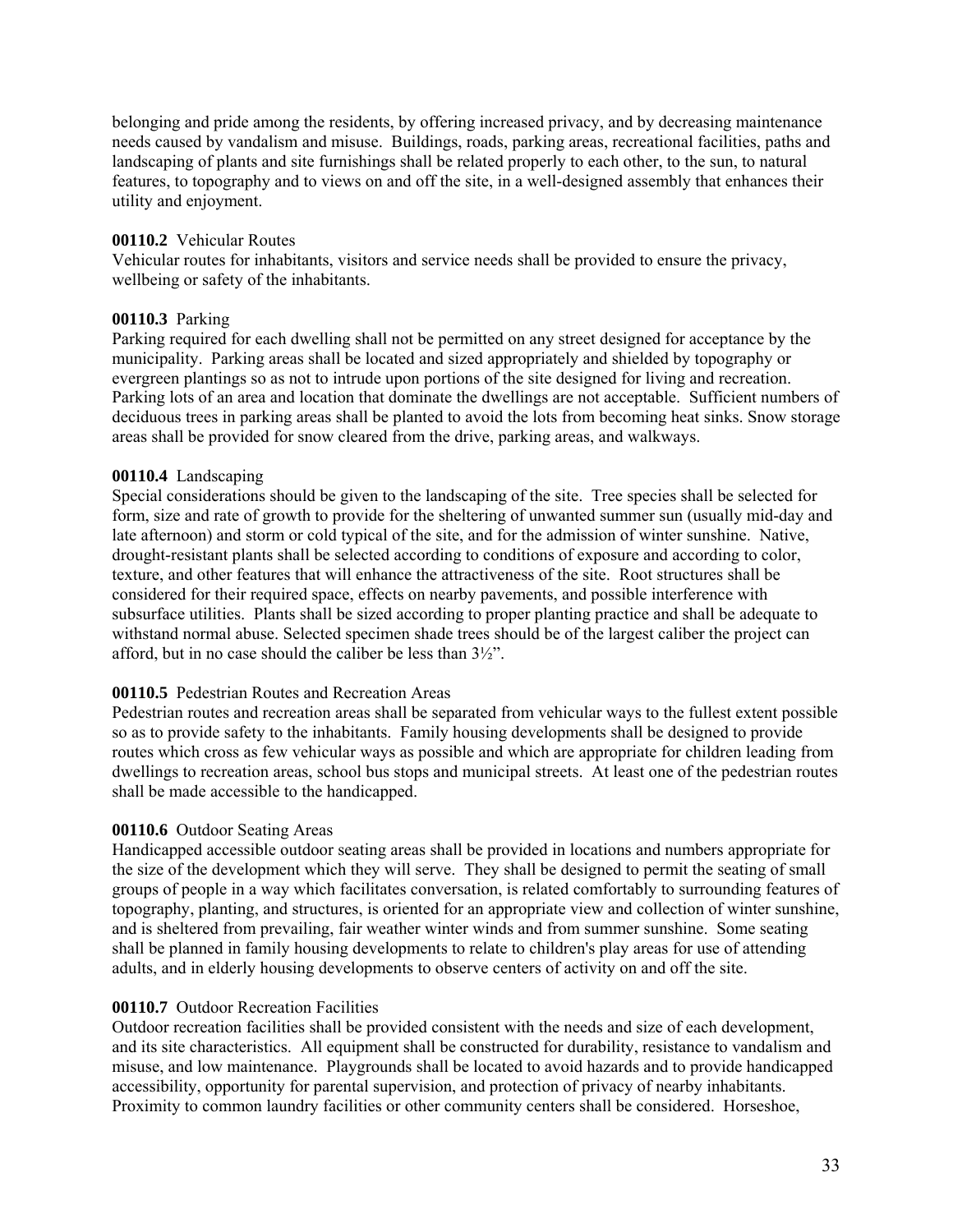shuffleboard or other recreational facilities for elderly use shall be related appropriately to outdoor seating areas, community facilities or other focuses of social gatherings. Gardening plots, playing fields, scenic walks or other features may be required.

#### **00110.8** Community Facilities

Community facilities are required for clothes washing, social gathering, maintenance storage, management offices or other needs. Community facilities shall include a meeting room, toilet and kitchen facilities and (for elderly projects) recreation space for crafts.

## **00110.9** Garbage, Trash and Recycling Facilities

Provide interior spaces or site-built enclosures for commercially-manufactured recycling containers for recyclable materials such as newspapers, magazines, junk mail, glass, plastic, and aluminum, etc., in accordance with municipal recycling program requirements. Garbage, trash and recycling facilities shall provide sufficient volume for materials accumulated between collections. Dumpsters and large bins shall be used for family housing if regular municipal collection service is not available. Dumpsters and bins shall be placed on concrete pads. Enclosures shall be provided for all collection areas to maintain orderly collection, neat appearance, and sanitary conditions, to deter access by animals, to minimize hazards to playing children, and to provide protection from rain and snow. Locations and numbers shall be convenient to the inhabitants served and accessible to the collecting vehicle, but shall be placed, screened or related to other facilities so as to be unobtrusive.

## **00110.10** Mailboxes

Mailboxes, if provided in centralized, outdoor locations, shall be protected from weather, accessible to the mail carrier, convenient to the inhabitants, handicapped accessible, and located, screened or related to other facilities so as not to be obtrusive.

## **00110.11** Exterior Lighting

Exterior lighting shall be provided for walkways and parking areas, independent of dwelling unit lighting and shall be integrated with features of the site to provide a coordinated, harmonious and uncluttered streetscape. Lights shall not shine intensely upon windows of dwellings.

## **00110.12** Storage

Storage for all dwelling units shall be provided. Primary storage shall be located within the dwelling unit, including coat, linen and bedroom closet spaces (with minimum depth of 24"); secondary storage may be located within the dwelling unit, or in the same building accessible with sheltered passage.

## **00110.13** Utilities

Utilities shall be centralized wherever practicable to realize economies of efficiency in operation or maintenance. Layout of electrical distribution, and where possible of heat and water systems, shall be designed for separate metering whenever differential rates do not cause separate metering to be more expensive, in which case the installation shall be readily convertible to separate metering in the future. Electrical entrances shall be underground leading from a point where overhead service does not intrude upon the residential scale.

#### **00120 Building Design**

CHFA requires that housing provide not only shelter but also an environment conducive to social wellbeing. Each dwelling unit shall be designed to be a private shelter with all the amenities possible within a development budget. CHFA also requires construction which provides the greatest durability and economy over at least the term of the mortgage, consistent with other needs. To these ends, CHFA has identified a number of specific features which must be included in project development. Design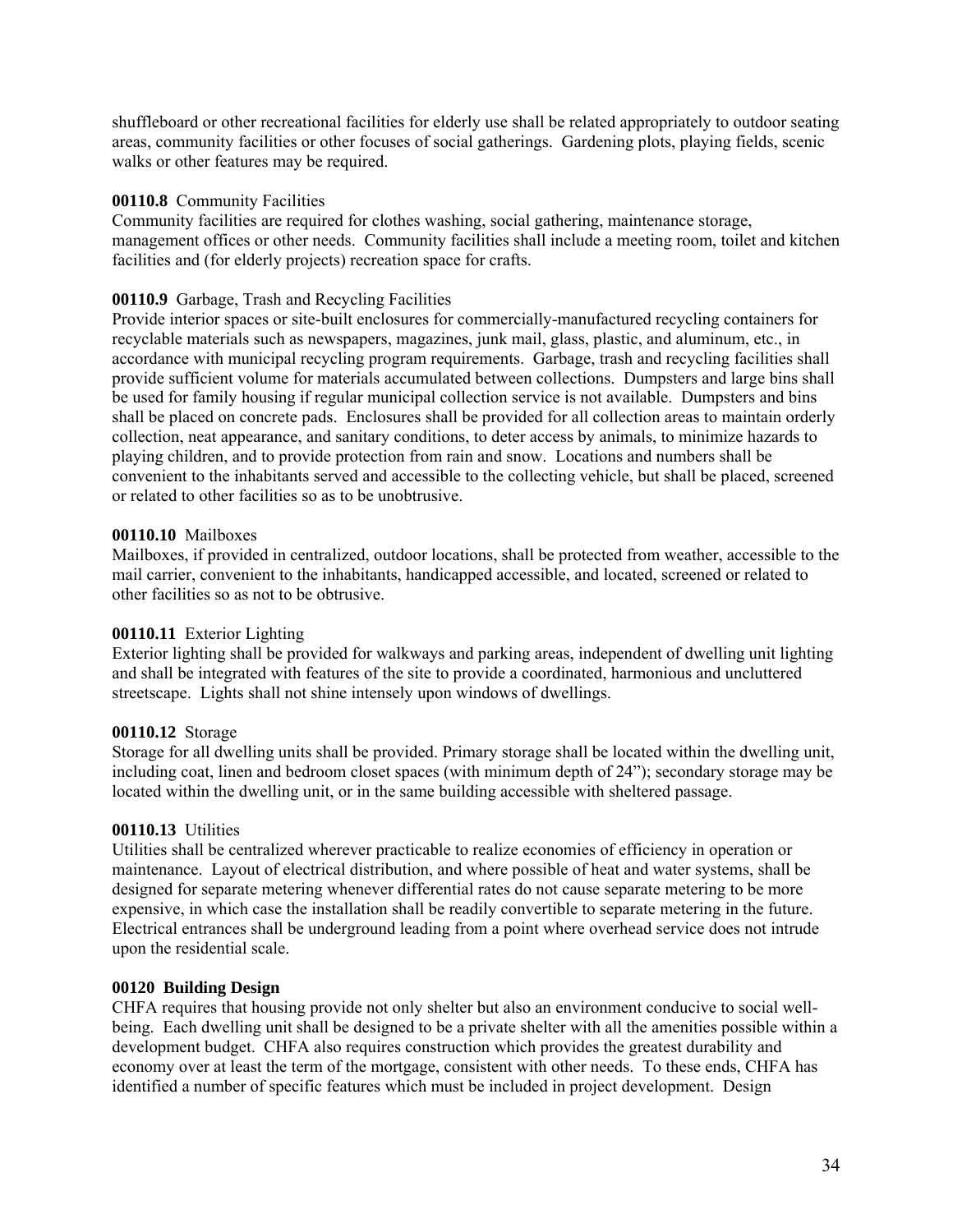submissions shall demonstrate compliance with the specific requirements and shall respond to the preferences listed below.

### **00120.1** Traditional Neighborhood Development

Traditional Neighborhood Development (TND) is a comprehensive planning system that includes a variety of housing types and land uses in a defined area. A TND is served by a network of walks, paths, and streets, accommodating both existing and future modes of transportation, and allowing residents the option of walking, biking or driving. Public and provide spaces have equal importance, creating balanced communities that serve a wide range of home and business owners. The inclusion of civic spaces – in the form of plazas, greens, parks and squares – enhances community identity and value.

Housing Choice: Dwelling units should differ in type and/or size, and serve different market segments/socio-economic categories. Unit types may include detached, duplex or townhouse, multifamily with/without elevator service, live/work, and accessory. Unit sizes may include less than 600 ft<sup>2</sup>, 600 to 1000 ft<sup>2</sup>, and more than 1000 ft<sup>2</sup>.

Mixed Uses: In addition to residential, a variety of commercial, civic, institutional and personal activities are in close proximity (within  $\frac{1}{2}$  mile). Uses may be mixed horizontally or vertically, and may include: Everyday Retail (convenience and grocery stores, pharmacies and banks) Discretionary Retail (restaurants, department stores and specialty shops) Entertainment (movies, music and performance venues) Education (public and private pre-, elementary and secondary schools, continuing/higher education) Religious (churches, schools and cemeteries) Government Services (post office, town/city hall, fire/police, courts, detention and motor vehicle) Other Civic Buildings (transportation stations/terminals, community center, library and museum) Offices (small professional/personal services) Medical (hospital, clinic, and private offices) Public Recreational (playing courts/fields, walking/hiking trails and public gardens) Light Industrial (auto repair, warehouses, and nurseries) Lodging

Connectivity: Efficiency/directness of travel between any two points within the development, and to destinations outside, including walks, paths, alleys, lanes, streets, avenues and boulevards. Routes are designed to accommodate a mix of travel modes, including motor vehicles, bicycles and pedestrians.

Proximity: In neighborhoods where activity centers are accessible by foot (within ¼ mile), residents walk more, put fewer miles on their cars, decrease the number of cars each household needs to own, maintain and store, and increase mobility for those unable to drive or own cars.

Activity centers include schools (pre-, elementary and secondary), parks and transit.

Location: Placement of a development, relative to the greater metropolitan or regional context, may reflect smart growth or leads to urban sprawl. Types of development sites include brownfield (vacant, industrial site available for redevelopment), greyfield (paved parking area available for redevelopment), infill (balancing, completing, repairing existing urban fabric), and greenfield (site in an undeveloped/natural condition). Brownfield, greyfield and urban/suburban infill developments, which primarily use existing thoroughfares, schools, transit and other infrastructure, are generally preferable to greenfield developments in farmlands, woodlands, and any areas outside of designated growth areas not served by major transportation corridors.

Streetscape: Thoroughfares and their associated spaces serve a variety of transportation modes, unify and organize adjacent buildings, and provide for public congregation and commerce. Formal streetscape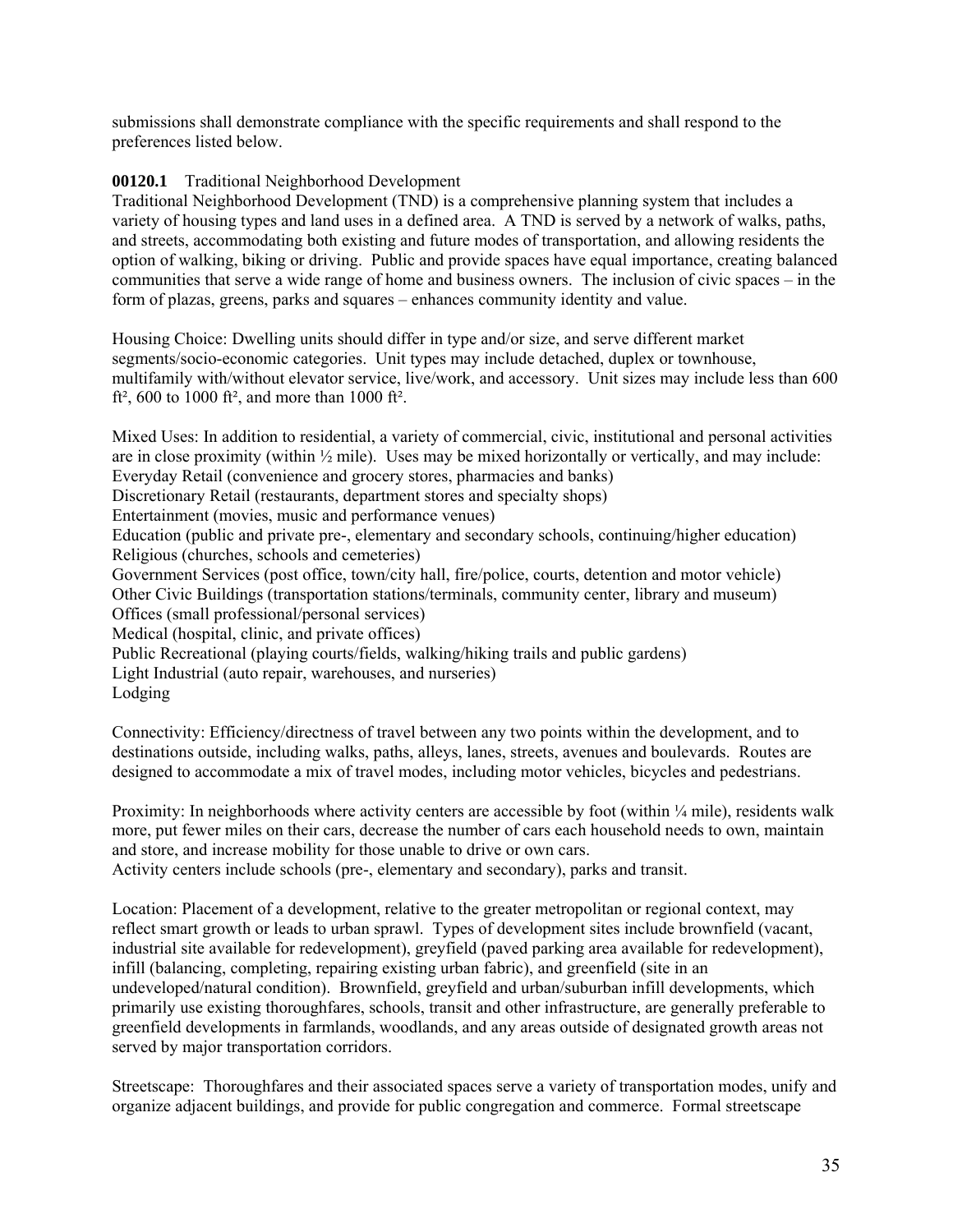zones include private frontage (the privately-owned layer between building façade and property line), public frontage (publicly-owned layer between property line and the edge of vehicular lanes), and vehicular lanes (the space between curbs/pavement edges). Elements of streetscapes may include street geometry (lane and street width), frontage (width, curb radii, curb detailing, and sidewalk width/continuity), street planters (type and width, tree/plant selection and arrangement), continuity of built-out frontages to create urbanistic enclosure (proportion of building height to width from façade to façade ), visibility of garages from opposite side of the street (not more than one at a time) and harmony of architectural ensembles composing the vertical dimension of the streetscape (balance of foreground and background).

Civic Space: Publicly-accessible gathering areas may include plazas (major space enclosed by frontages, with durable pavement for parking and trees, requiring little maintenance), squares (large space enclosed by frontages at the intersection of important streets, with paved walks, lawns, trees and civic structures, requiring substantial maintenance), greens (medium space surrounded by building facades for unstructured recreation, with grassy areas and trees, requiring little maintenance), and tot lots/playgrounds/gardens (small recreational spaces within urban blocks). Elements of civic spaces may include the ratio of enclosing building heights to civic space width, seating configurations for people watching, socializing and viewing scenery, mitigation of climatic extremes, perimeter thoroughfare or walk, and overall aesthetics of the urban fabric (harmony of street and civic space with topography and character of the land, and layered, deflected and terminated vistas, views and skyline).

Architectural Aesthetics: TND architectural design grows out of local geography, climate and topography, in contextual harmony with historic, vernacular design and building practices. Developments should prvide/reflect accessible, safe environments (presence and arrangement of doors and windows – permeability vs. blank walls), facade elements which relate to residents and each other through proportion, massing, scale, rhythm and articulation, and patterns of light and shade. Iconography, ornamentation and symbolism should reflect building uses and purposes, and building materials should provide/reflect durability and permanence.

A. Neighborhood Scale Development

Developments that are fifteen acres or more may be evaluated by the following:

- 1. Housing Choice
- 2. Mixed Uses
- 3. Connectivity
- 4. Proximity
- 5. Location
- 6. Streetscape
- 7. Civic Space
- 8. Architectural Aesthetics
- B. Block Scale Development

Developments that are more than three acres, but less than fifteen acres, may be evaluated by the following:

- 1. Housing
- 2. Mixed Uses
- 3. Connectivity
- 4. Proximity
- 5. Location
- 6. Streetscape
- 7. Architectural Aesthetics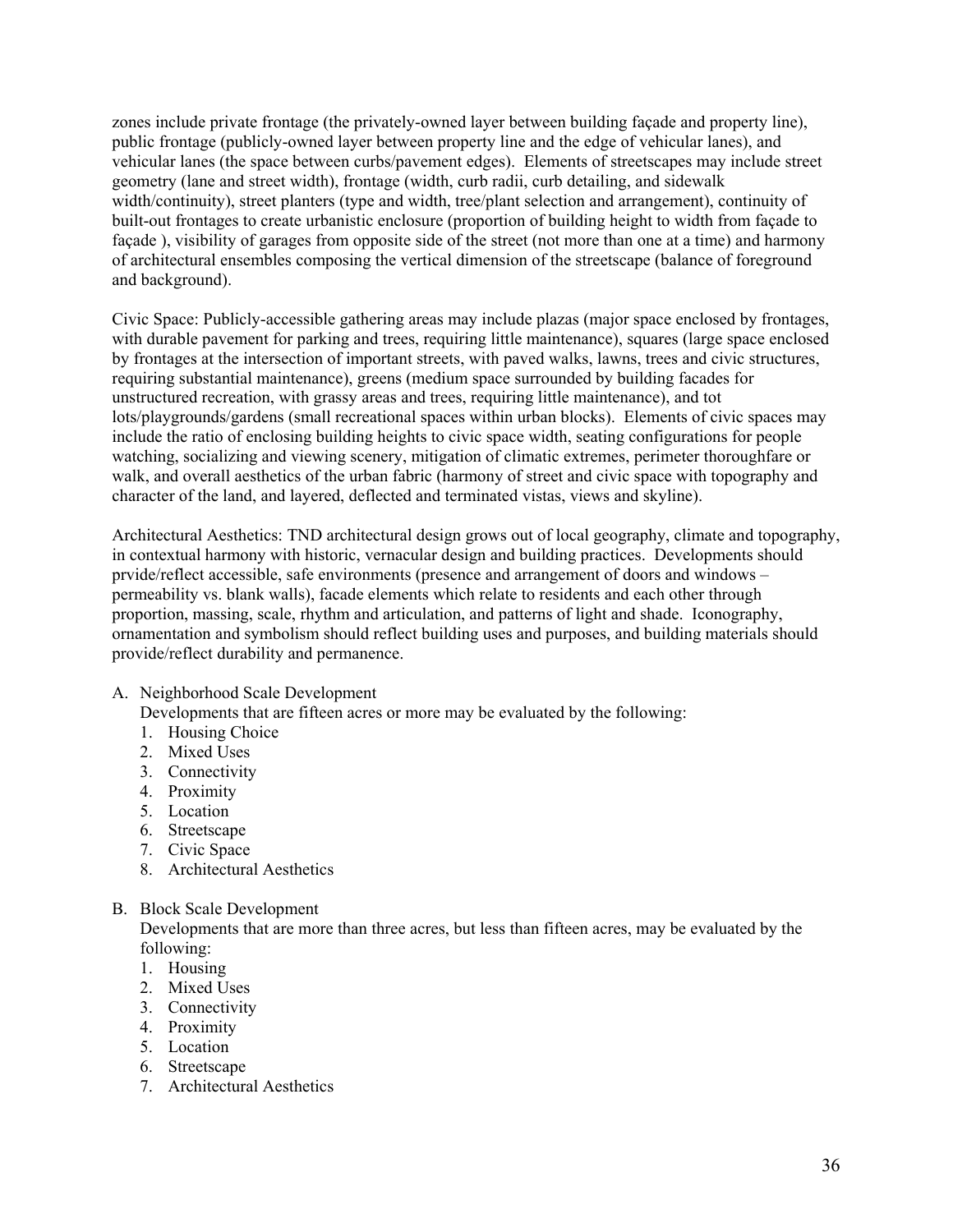# C. Lot Scale Development

Developments that are smaller than three acres may be evaluated by the following:

- 1. Housing should add to the housing choices available in the larger neighborhood
- 2. Mixed Uses
- 3. Proximity
- 4. Location
- 5. Streetscape
- 6. Architectural Aesthetics

# **00120.2** Building Type

**Two-family, Three-family and Four-family** buildings may be used for locations where the surrounding neighborhood has a prevailing residential character that would make more intensive forms of development appear out of place, where site area permits adequate space for each dwelling unit and where allowed by local zoning ordinances. Single-story dwelling units, in groups of two to four, shall have individual ground floor entrances protected from the elements by canopies or overhangs. Side-by-side dwelling units may be stacked, but the overall building height shall not exceed 2½ stories.

**Row-house** buildings may be used where the surrounding neighborhood has a prevailing residential character that makes more intensive forms of development appropriate, where site area permits adequate space for each dwelling unit and where allowed by local zoning ordinances. Building massing, the number of dwellings, and the relationship between buildings and other features shall be designed to reduce extended repetition of multiple units, and the sense that the numbers of units and buildings overwhelm an individual dwelling. Each dwelling shall be identifiable from the outside of the building and shall be distinguishable from adjacent dwellings by such features as changes of building line, entranceway, stair-tower, window lines, finish materials, roof lines, plantings or walks. Attached singlestory and two-story dwelling units, in groups of five or more, shall have individual ground floor entrances, protected from the elements by canopies or overhangs. The overall building height shall not exceed 2½ stories. A private outdoor space for the enhancement of privacy and identity of the inhabitants shall be provided for each dwelling unit.

**Garden Apartment** buildings may be used where the surrounding neighborhood has a prevailing residential character that makes more intensive forms of development appropriate, where site area permits adequate space for each dwelling unit and where allowed by local zoning ordinances. Building massing, the number of dwellings, and the relationship between buildings and other features shall be designed to reduce extended repetition of multiple units, and the sense that the numbers of units and buildings overwhelm an individual dwelling. Single-story and two-story dwelling units, in groups of five or more, may have individual or common ground floor entrances, protected from the elements by canopies or overhangs. Dwelling units may be stacked, but the overall building height shall not exceed 3½ stories.

**Mid-rise Apartment** buildings, 4 to 7 stories in height, shall be considered appropriate only when land cost, site area, number of dwellings and surrounding densities warrant intensive forms of development and are allowed by local zoning ordinances, and shall be located, oriented, shaped and detailed to relate appropriately to the surrounding community. Mid-rise structures with a bulk massing that overwhelms the scale of other neighborhood development will not be acceptable. Stacked single-story and two-story dwelling units, may have individual or common ground floor entrances, protected from the elements by canopies or overhangs.

**High-rise Apartment** buildings, 8 stories or more in height, shall be considered appropriate only when land cost, site area, number of dwellings and surrounding densities warrant high intensity forms of development and are allowed by local zoning ordinances, and shall be located, oriented, shaped and detailed to relate appropriately to the surrounding community. High-rise structures with a bulk massing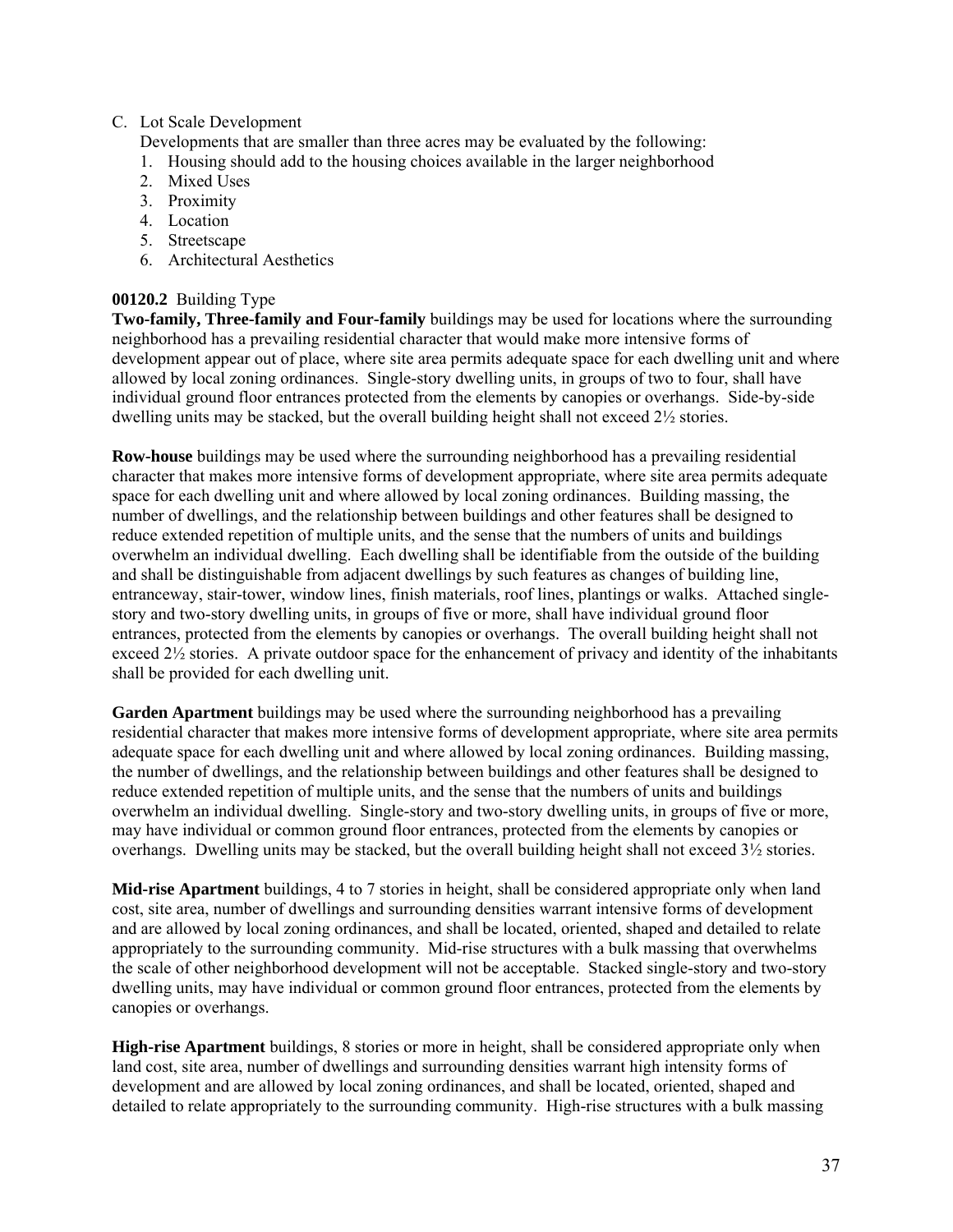that overwhelms the scale of other neighborhood development will not be acceptable. Stacked singlestory and two-story dwelling units, may have individual or common ground floor entrances, protected from the elements by canopies or overhangs. Family housing will not be permitted in high-rise structures.

# **00120.3** Building Form

**Orientation** of building access, public passageways, places for social gathering, common facilities, dwelling entrances, rooms and windows shall be related to sun direction, prevailing seasonal winds, views, nearby land uses, topography, natural features, vegetation, roads, drives, parking, recreation areas, other common facilities, walks, outdoor areas or any other features as may apply. All dwellings, especially Elderly units, should be oriented on an east/west axis with daytime living portions related to the sun to capitalize on natural light and passive solar heat. They should also be oriented, wherever possible, to provide a daytime view, for the interior living spaces and covered exterior porches of each dwelling, of any areas on or off the site where interesting activity may be observed, consistent with maintaining privacy.

**Shape** of buildings shall be designed to be appropriate to nearby existing development, to each other, to site improvements and to natural features. Sunlight, protection from winter winds, exposure to summer breezes and views shall be considered. Incorporate natural cooling systems: shading from deciduous trees (for east and west-facing glass), window overhangs and awnings (for south-facing glass), and radiant heat-reflective barrier installed in the attic space.

# **00130 Specific Design Standards**

These Design Standards are guidelines to features and facilities which the Authority has found essential for sound affordable housing. In exceptional cases, departures from the Standards may be considered through the Design Review Process by which they may be accepted, rejected, or result in modified design, depending on the circumstances. In the case of measurable or numeric Standards, minimum Standards may be exceeded, but maximums should not be exceeded.

# **00130.1** General Building Arrangement

Dwelling units shall be equipped with covered entryways that extend a minimum of three feet out from every exterior door.

Dwelling units shall not be located in basement spaces or where the finish floor of the habitable area is entirely below grade.

"Efficiency" units are acceptable only on a case-by-case basis, subject to CHFA review.

Row-house units of three-bedroom or larger size shall have their entry at grade level. Their habitable spaces may be placed on a second floor level, but not at third floor level or above. Adequate sound insulation must be provided between units on separate floor levels.

Site plans shall not concentrate three and four bedroom units into one area. Concentrating units in such a manner has an adverse impact on parking and site maintenance. Designing for diverse family types by providing a mix of single and multi-bedroom units is encouraged.

In all buildings that are designed to include a multiple number of dwelling units, an enclosed access shall be provided to any of those units that are located above grade. This access may be individual stair enclosures or common stair enclosures.

All units shall have a local area network (LAN) connection in the living/dining room and bedrooms. CHFA prefers laundry facilities to be located in each dwelling unit. Units with three or more bedrooms shall have a clothes washer and dryer in the unit.

Provide a minimum of one and one half baths in a unit having three bedrooms, and two full baths in four bedroom units. In case of a townhouse type unit, a minimum of a half bath shall be provided on a nonsleeping floor.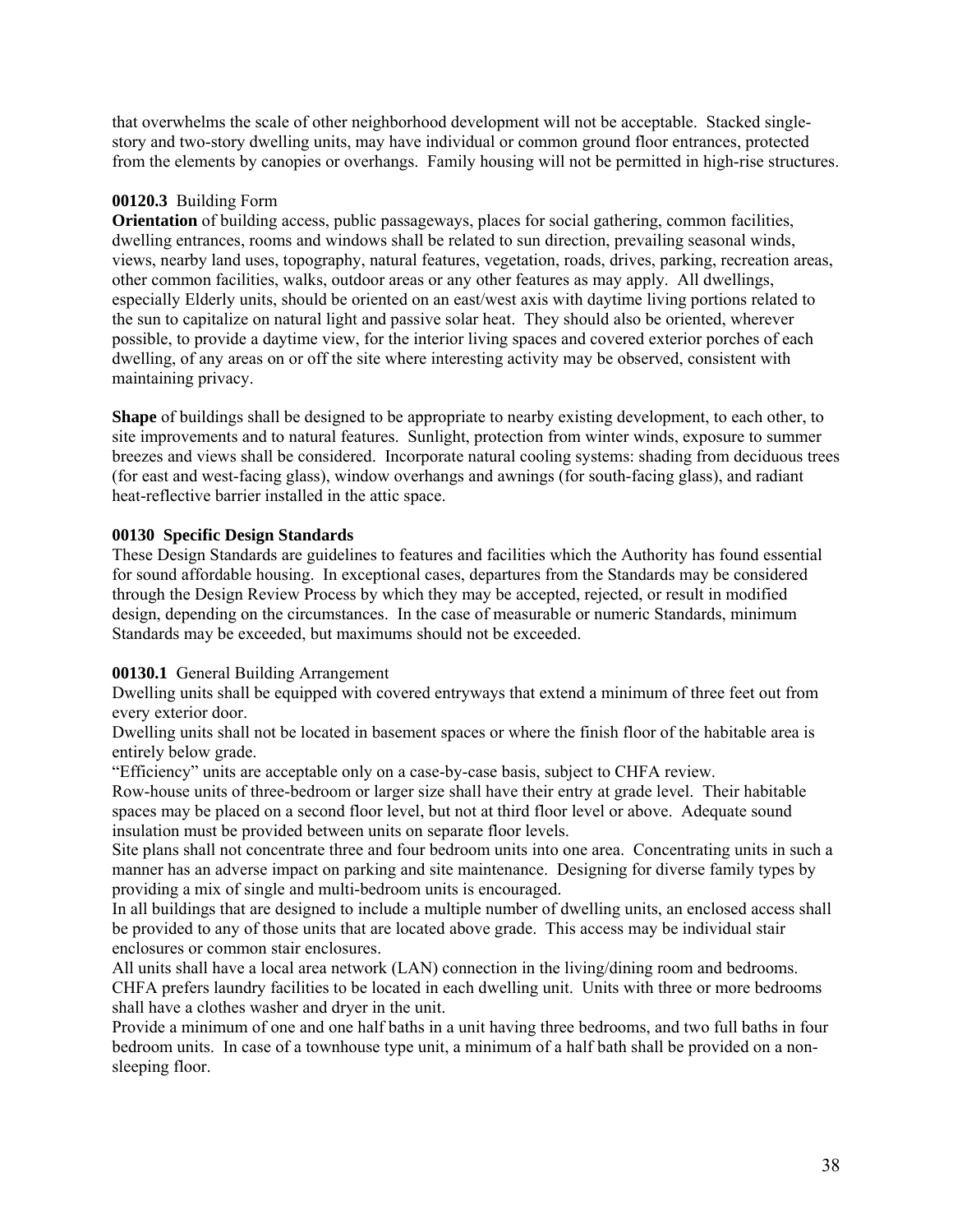# **00130.2** Common Space in Family Developments

Family developments require community spaces for social activities, office space (including work areas) for rent up and continued leasing, maintenance spaces and storage space for flammable items. Proposed furnishings for Community Buildings shall be appropriate for the spaces to be furnished and for the intended residents.

#### **00130.3** Buildings for Elderly Residents

Physical limitations due to age and/or poor health shall be considered in the design of housing developments for elderly residents. Buildings designed for elderly residents shall be located at grade, or a minimum of two elevators shall be provided to serve upper dwelling unit levels. One such elevator shall be located and sufficiently sized (approximately  $5' \times 7'$ ) so as to facilitate move-ins/outs and emergencies (accommodate evacuees in prone position on EMS stretchers/folding gurneys).

#### **00130.4** Handicapped Accessibility and Adaptability

Housing, programs and services for qualified individuals with disabilities shall be provided in settings that are not unnecessarily separate, segregated or restricted. "Type A" barrier-free (handicappedaccessible) and "Type B" (adaptable to handicapped-accessibility) units shall be provided in accordance with federal law, Connecticut Code and requirements from program and financing institutions. Barrierfree units of different types and sizes shall be dispersed throughout the development. All new ground floor residential spaces shall be designed to be "visitable" by handicapped guests.

#### **00130.5** Universal Design Features

It is possible to design products and environments to suit a broad range of users, including children, older adults, and people with disabilities, people of atypical size or shape, people who are ill or injured, and people inconvenienced by circumstance. Consider providing universal design features in all dwelling units, to make them usable to the greatest extent by people of all ages and abilities, including the following:

- A. In dwelling units not required to be "Type A" (handicapped-accessible) units, provide all "Type B" (adaptable to handicapped-accessibility) features required by Connecticut Code
- B. Lever handles at all windows and doors; loop or louver pulls at cabinet doors/drawers
- C. Bathtub faucets/shower controls in an off-set location close to the outside rim of the tub
- D. Adjustable shelves and hanging rods in closets

#### **00130.6** Common Spaces

Management, mail pick-up and primary vertical circulation functions shall be grouped at the primary entrance and lounge.

All common facilities shall be accessible without passing directly through the lounge. If provided, medical and social services, central dining facilities and similar common facilities (including trash removal) shall be grouped in close proximity to the main circulation elements but in such a way that it is not necessary for a resident to pass through the lobby or the lounge to reach them.

The design shall provide easy "way finding" cues to distinguish location within a building. These cues can include clear organization in the design of space and circulation, plants, lighting, features, color (flooring, walls, and other features), furnishings, and consistent signs.

Provide glass panels adjacent to or in doors to common area rooms, allowing residents to see into a room before attempting to open the door.

Proposed furnishings for Common spaces shall be appropriate for the spaces to be furnished and for the intended resident, paying particular attention to the needs of elderly residents.

# **00130.7** Circulation

Common corridors shall be a minimum of five feet wide. For reasons of eliminating visual and physical corridor length, the maximum length of a corridor shall be 150'. For the purpose of this measurement, a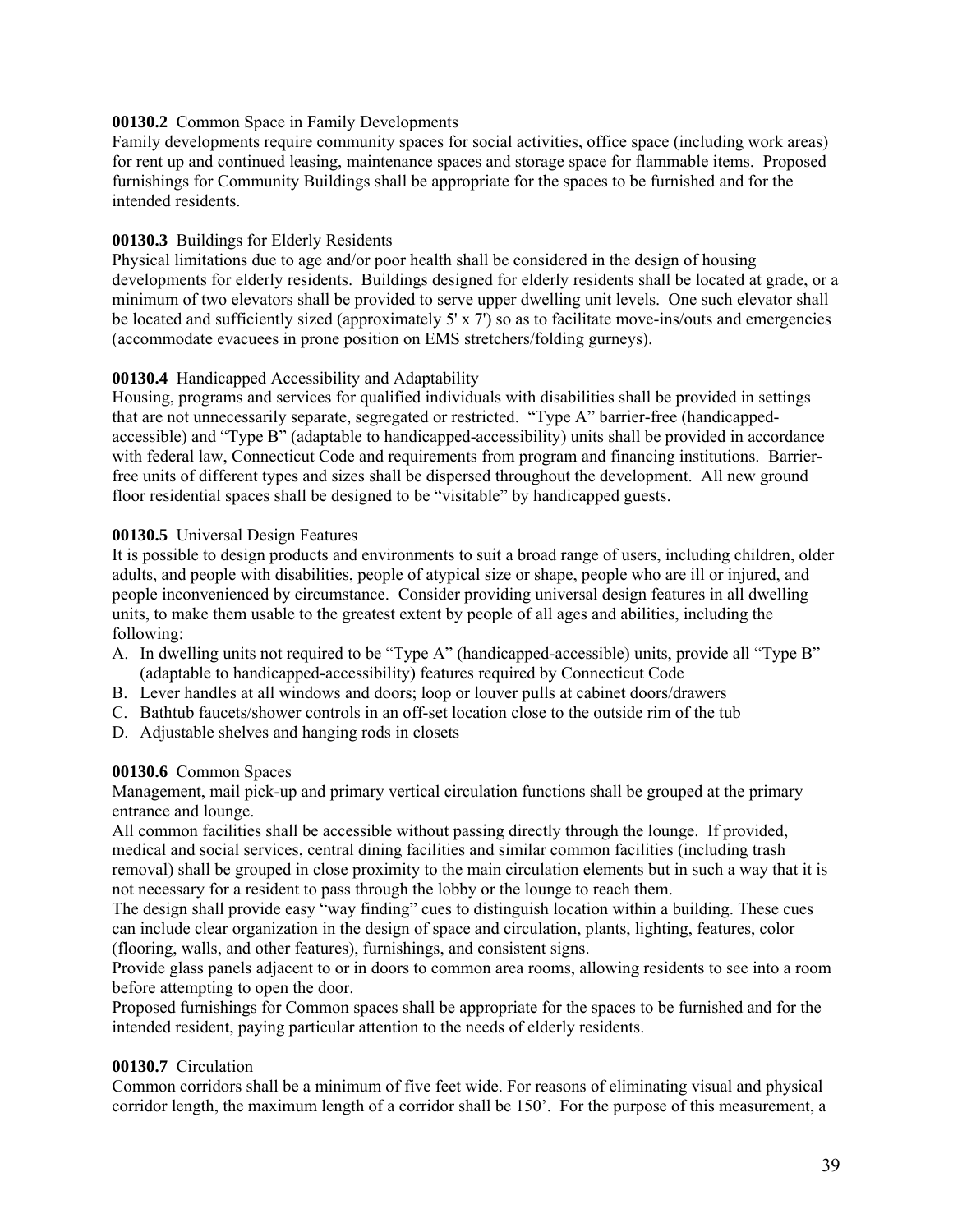corridor shall be defined as ending at any intersection with another corridor resulting in a visual terminus or where common space provides a significant visual break or offset. The length of travel from a unit to an elevator, and from the farthest unit to common dining and/or office facilities shall be minimized through building arrangement. No ramps shall be used in corridors.

#### **00130.8** Community Rooms

All community rooms shall be provided with a kitchen that shall minimally have a double bowl sink, garbage disposal, a range/oven, a refrigerator, and a barrier-free workspace.

#### **00130.9** Crafts Rooms

All crafts rooms shall be provided with a sink with gooseneck faucet and plaster trap. All craft rooms shall have negative air pressure.

#### **00130.10** Maintenance Space

Common maintenance space shall be provided for storage and as a work area. Maintenance buildings or, in large buildings, maintenance spaces shall be provided at all developments. Buildings or spaces shall be heated and insulated, a bathroom for staff shall be provided. The maintenance space shall be approximately 400 square feet. Provision shall be made for the storage of flammable materials. Workbenches and storage shelves shall be provided within the maintenance space.

#### **00130.11** Common Laundry

Common laundry rooms shall be provided with a table for folding laundry and a rod for hanging clothes. If feasible, common laundry rooms shall have a window to the exterior. Common laundry rooms shall have a floor drain. Common laundry rooms shall have a seating area within, immediately adjacent to, or in line of sight of the laundry room. All laundry rooms shall have negative air pressure.

# **00130.12** Trash Compactor Rooms, Trash Chutes and Trash Rooms

Trash compactor rooms shall be designed so that the trash gondola can be easily wheeled in and out of the space without sharp turns. A utility sink shall be provided in trash compactor areas/trash rooms for ease in cleaning. Wash-down sprayers shall be provided within the trash chute. Provide remote trash rooms as needed such that residents do not have to carry trash through the main lobby in order to dispose of it. In multi-story apartment buildings, provide barrier-free resident access to the trash chute or trash room on each floor. All trash rooms shall have negative air pressure.

#### **00130.13** Signs

All interior signs shall be consistent with applicable building codes.

#### **00130.14** Package Shelves

Where dwelling unit entries are accessed from common corridors, and are designed for a multiple number of units for elderly residents, a package shelf of a minimum area of one square foot (ft²) shall be placed immediately outside the entry to each dwelling, and at each elevator on the first floor of high-rise developments. Corners protruding more than  $1\frac{1}{2}$ " shall be rounded or chamfered (45°).

#### **00130.15** Dwelling Unit Design

The adequacy of the design of dwelling units shall, for the greatest part, be measured by the dwelling units "furnishability", minimum room dimensions, and the inclusion of several key components. Furniture layouts shall be included on all Step I and Step II unit floor plans. All units, unless otherwise noted, shall meet the following requirements:

A.Living Area **(**Minimum dimension of 11'-6"): Sofa: 36" x 84"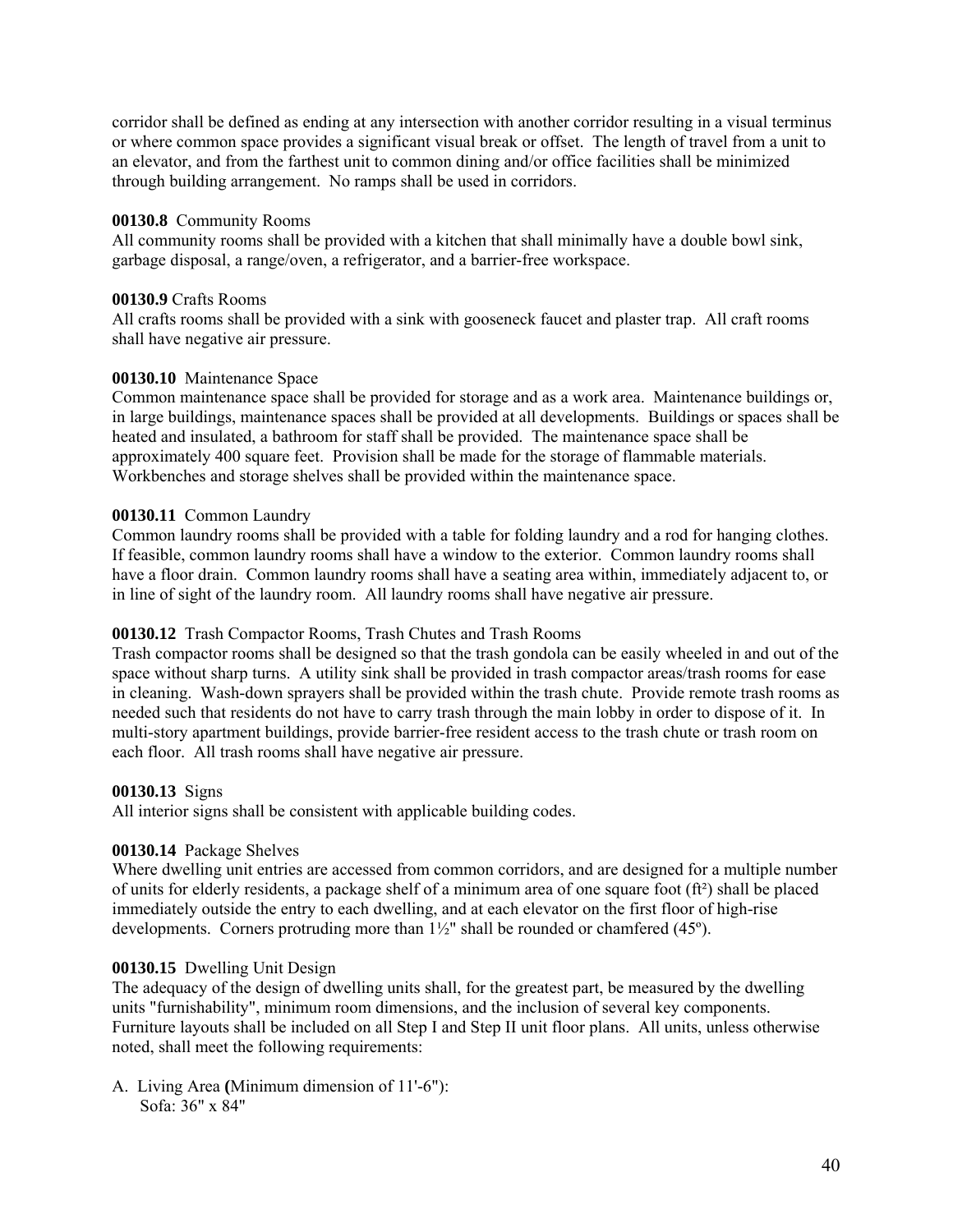Two chairs: 30" x 36" (one additional chair for three bedroom units) Television on a table: 20" x 36" Table: 18" x 30"

- B. Entrance Area (including a 2' x 3' coat closet): Entry door shall be 3 feet in width.
- C.General Storage (near an exterior door): Where no basement is provided: Single Room Occupancy (SRO)/One-bedroom: 15 sq. ft. Two-bedroom: 18 sq. ft. Three-bedroom: 22 sq. ft.
	- 1. In buildings with multiple units for elderly residents, storage may be located in cubicles located in common area storage rooms.
- D.Dining Area (minimum of 42" from table edge to a wall or another piece of other furniture): Table 3'-6" x 3'-6" or 4'-6" diameter to accommodate four (accommodate six in three-bedroom units) Buffet or sideboard: 18" x 42"
- E.Kitchen (minimum of 60" between counters at dead ends):
	- 1. Single bowl sink, with garbage disposal and 18" of counter space each side and task light above
	- 2. ENERGY STAR® rated Dishwasher: 24" wide (18" wide acceptable for SRO units), adjacent to or in close proximity to the sink
	- 3. Range/Oven: 30" wide (24" wide acceptable for SRO units), with 18" of counter space each side
	- 4. ENERGY STAR® rated Range Hood: 30" wide, Recirculating-type, with task light
	- 5. ENERGY STAR® rated "Frost Free" Refrigerator/Freezer: Width as determined by dwelling unit type/storage requirements, with 18" minimum counter on latch side and cabinet above
	- 6. Side-by-side or bottom freezer refrigerators, or top freezer units specifically designed for accessibility in barrier-free designed units.
	- 7. Natural light shall be provided; borrowed light from pass-throughs and open areas over cabinets is acceptable.
	- 8. Cabinets at a pass-through shall allow a vertical opening of 24" minimum.
	- 9. In housing for elderly residents, overhead kitchen cabinets shall be placed 15" above the counter top, except as otherwise required for accessibility by handicapped residents. Exceptions to this requirement shall be at pass-throughs and ranges, where cabinets shall be placed 24" above the work surface.
	- 10. Appliance and cabinet doors and drawers shall not conflict when operated simultaneously.
	- 11. Counter top work surface shall provide a minimum of 6 lineal feet with wall cabinets above and base cabinets below (split evenly between drawer bases and door bases).
	- 12. In housing for elderly residents, counter space and an electrical outlet for a counter top microwave oven shall be provided.
	- 13. Pantries are desirable, especially in barrier-free designed units.
- F.Master Bedroom (Minimum dimension of 10'-6"):

Queen bed: 60" x 80" (Elderly Housing: two twin beds: 39" x 78" each with 24" between) Dresser: 18" x 52" Chair: 18" x 18" Two nightstands: 18" x 18" each Closet with six lineal feet of hanging rod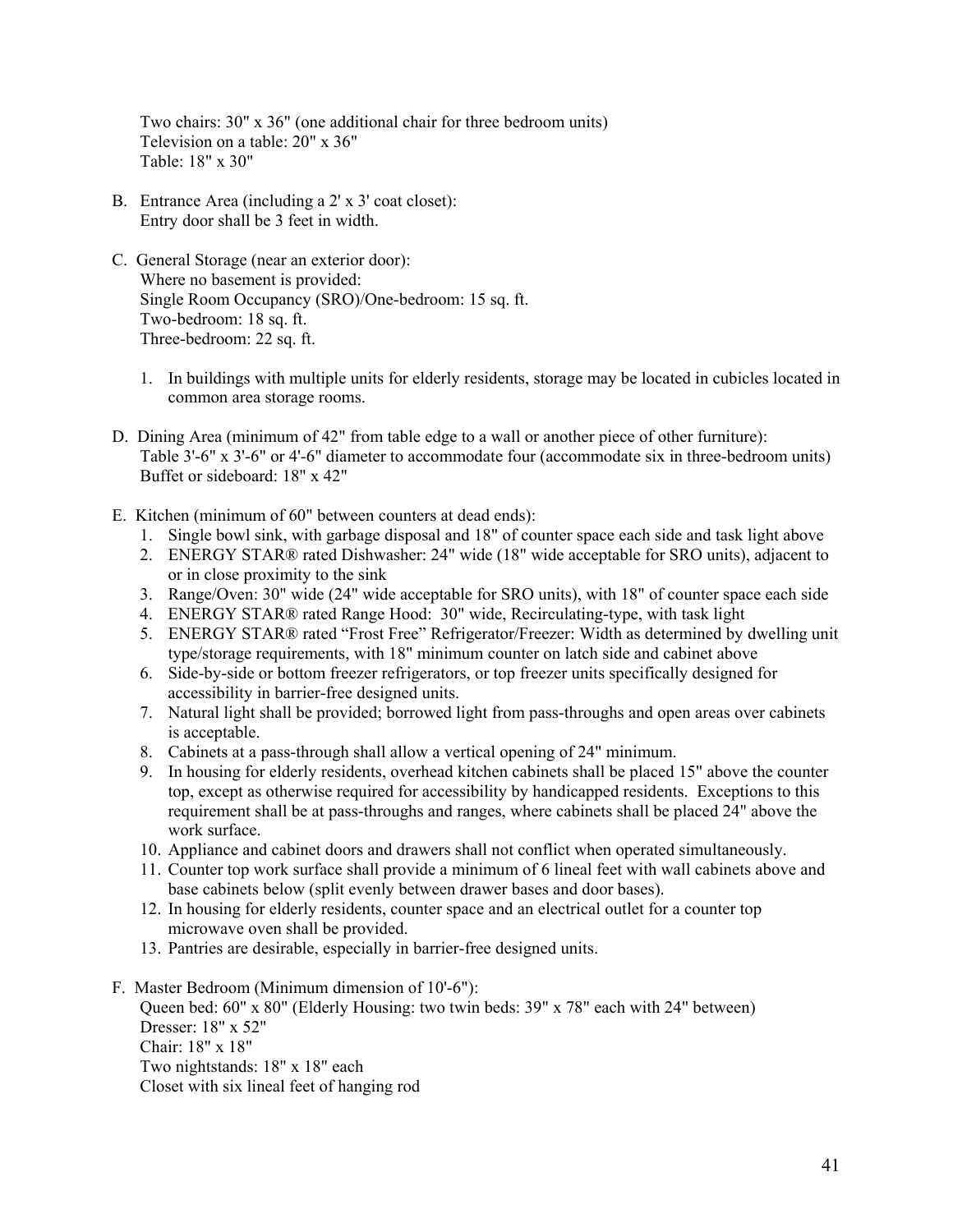- G.Secondary Bedroom Elderly **(**Minimum dimension of 10'-0"): Double bed: 54" x 80" Dresser: 18" x 42" Chair: 18" x 18" Nightstand: 18" x 18" Closet with five lineal feet of hanging rod
- H.Secondary Bedroom Family **(**Minimum dimension of 10'-0"): Two twin beds: 39" x 78" each and 18" between Dresser: 18" x 42" Closet with four lineal feet of hanging rod
- I. Linen Closet: Near bathroom with two lineal feet and five shelves
- J. Bathroom:

In all dwelling units visitors shall have access to a water closet and lavatory without having to circulate through a bedroom. Water Closet Bathtub and/or shower Lavatory in a 42" w. vanity base (vanity top in barrier-free units) with 12" w. drawer base Mirror Medicine cabinet Toilet paper holder (2) Towel bars Grab bars, as required

K.Outdoor Space:

Provide a patio of 80 ft² minimum (8'-0" least dimension) at all ground floor units.

L.Circulation:

All interior dwelling unit doors within units designed for elderly residents shall be 36" wide. No "winders" shall be included in stair runs.

# **00130.16** Acoustical Ratings:

Acoustical or Sound ratings for wall and floor/ceiling assemblies shall be STC 50 within living units in bathrooms and bedrooms, STC 52 between living units, and between living units and public corridors. Acoustical or Sound ratings for wall and floor/ceiling assemblies shall be STC 55 between living units and other noisy public spaces, such as lobbies, stairs, elevators, mechanical rooms, etc. Materials with adequate mass and sound isolation design shall be selected. Acoustical sealant shall be used to seal all joints. Sound "leakage" through openings for mechanical and electrical pipes, conduits or boxes shall be avoided. Sound isolators shall be used for equipment to prevent impact sound transmission.

# **00140 Special Rehabilitation Standards**

Refer to Appendix B for CHFA Rehabilitation Design Standards.

Refer to Appendix C for CHFA Replacement Criteria.

In rehabilitations, design documents shall be prepared to assume that wood floor joists in existing kitchens and bathrooms have rotted and are to be replaced unless investigations prove otherwise. Other areas of special consideration shall be rafters and sleepers.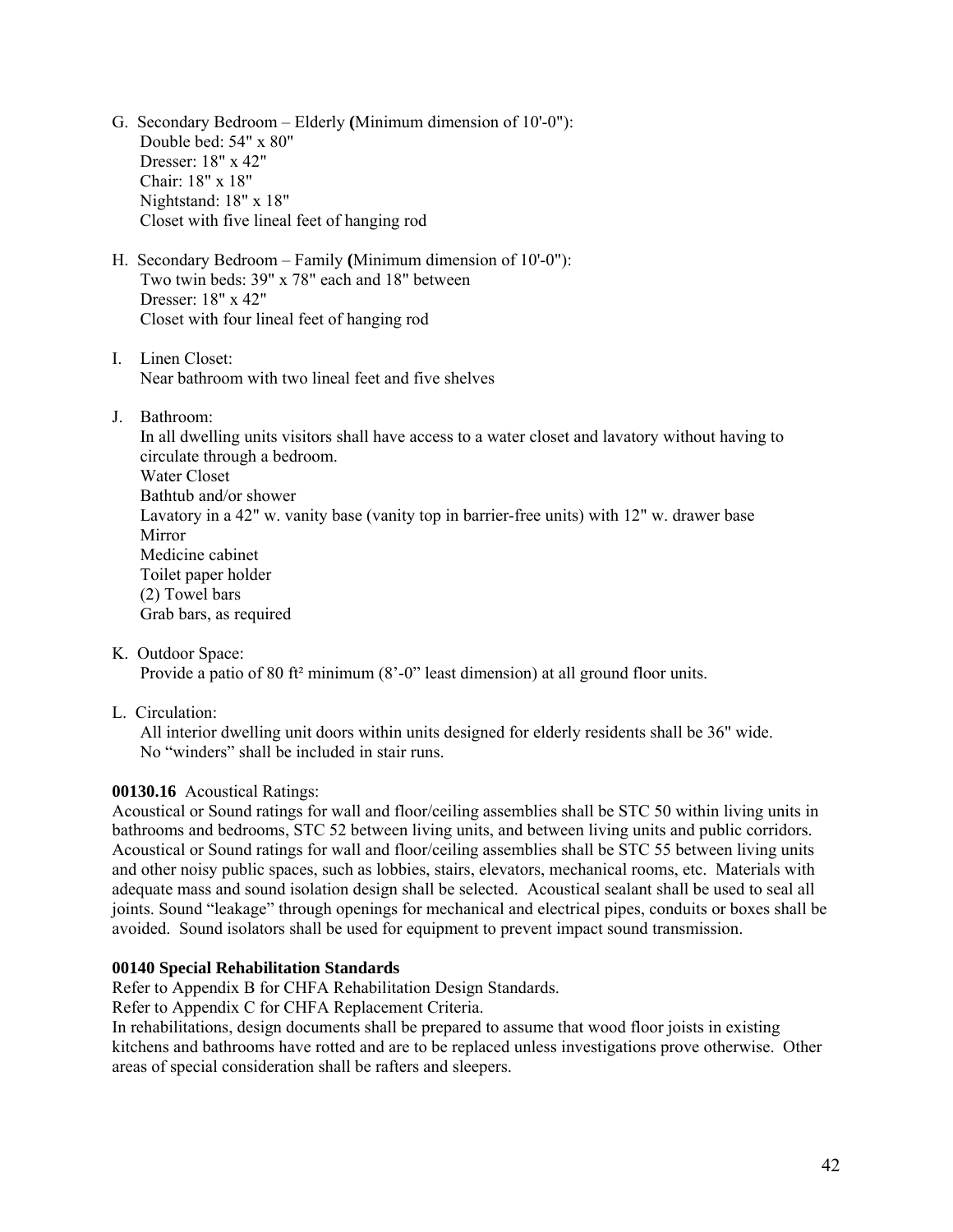#### **00145 Pre-Design Meeting**

An initial discussion between the Development Team and CHFA staff from Underwriting, Technical Services, Asset Management, and other Authority departments as may be required, is recommended. The purpose of the Pre-design Meeting is to explain the CHFA Design Review Process, to discuss applicable requirements, introduce CHFA's Standards of Design, discuss programmatic parameters and amenities for the development, and to review the development schedule. The Development Team is encouraged to present at this meeting any conceptual sketch design drawings that may have already been developed. It should be noted that CHFA Standards of Design and Construction may be more restrictive than local planning and zoning requirements. As such, the local municipality's planning and zoning review/approval process should be concurrent with the CHFA Step I – Pre-Application: Pre-design/Site Analysis/Concept/Feasibility review process.

#### **00150 Design Review Process**

It is necessary that the programming, planning, design and construction of housing developments be based on a logical, step-by-step process that proceeds from the general to the specific, from the overall to the detailed. Such a process will also provide CHFA with a rational sequence for the review of applications for financial assistance.

Design Review Process:

Step I – Pre-Application: Preliminary Design/Concept/Site Analysis/Feasibility

Step II – Full Application: Design Development

Step III – Final Review: Construction Documents Development

Step IV – Initial Closing: Construction Documents/Commitment/Pre-Construction Meeting Projects will be evaluated by CHFA Technical Services at each stage. The intent, content and requirements of each phase are outlined herein. Early communication with the Authority, and adherence to these requirements, will insure expeditious processing of applications and minimize the need for modifications. Each submission is to include the following basic information:

# **00150.1** Drawings

All drawings must be numbered, and contain a graphic and lettered scale, north arrow and sheet title.

# **00150.2** Title Sheet

A Title Sheet with development location, including location map, names and contact information for the Sponsor, Architect, Landscape Architect, Site Planner, Surveyor, Engineer and any other special consultants, revision dates, CHFA number, index of drawings.

#### **00150.3** Area Tabulations

The following spaces in elderly buildings shall be designated **Common Spaces**: community room, common kitchen, office, reception, maintenance, library, meeting rooms, common laundry, lounge, rest rooms, mail room, janitor closets, craft rooms, game rooms, lobbies and common storage space. The lobby space necessary for a traffic pattern from the building entry to the elevator and to the unit entry shall not be common space but shall be deemed as necessary residential space. **Residential space** shall consist of dwelling units (including the manager's unit), corridors and traffic areas through lobbies, vestibules, elevators, elevator lobbies, receiving, mechanical, electrical, meter rooms, stairways, trash rooms and required tenant storage. Common spaces in family developments shall include community buildings, maintenance spaces, common laundries and common storage space.

In order to provide a standard measure of unit sizes for housing financed by CHFA, "Net Area" and "Gross Area" are defined as follows: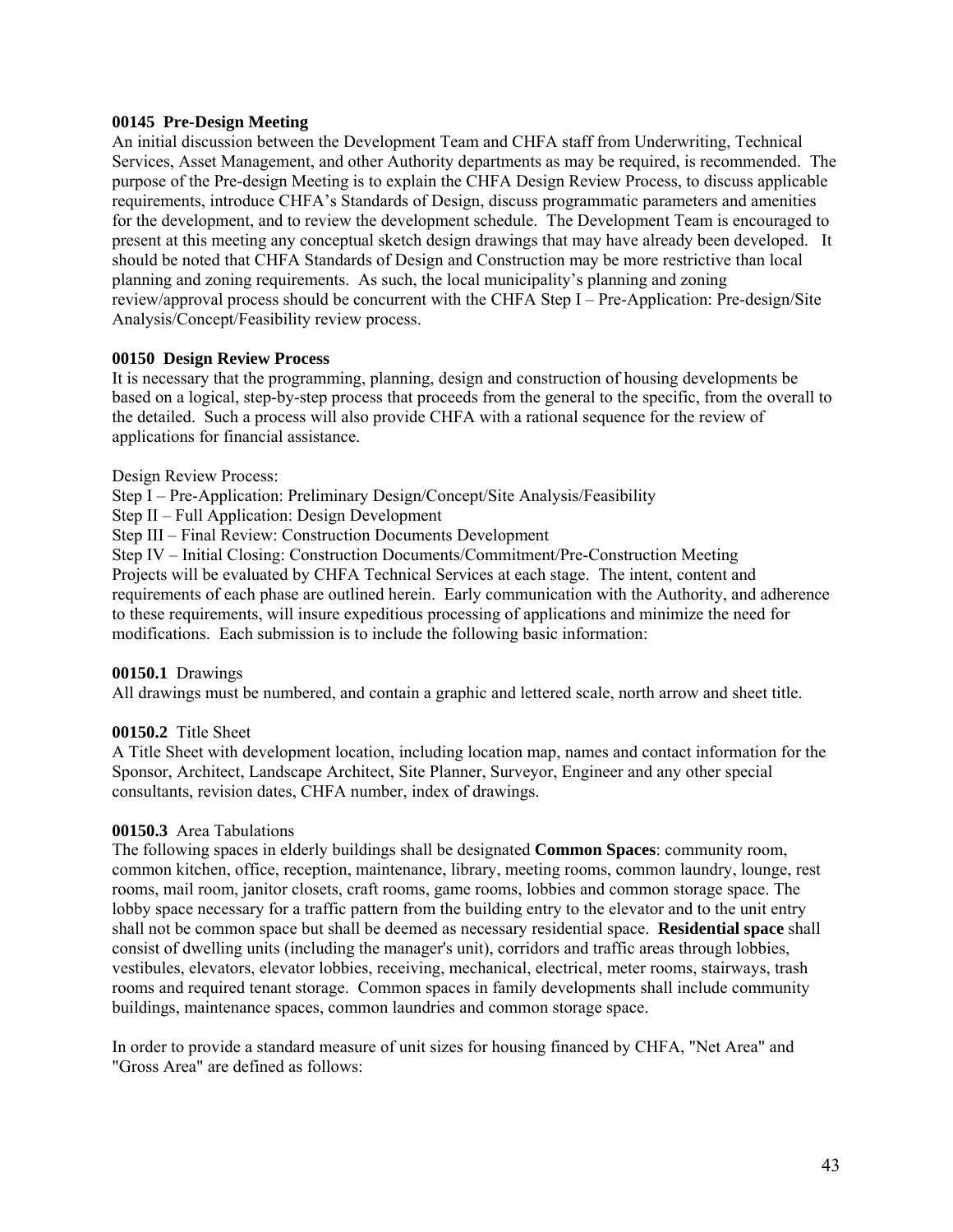Unit Net Area: All floor area inside finish surfaces of the enclosing walls (unit separation).

Unit Gross Area (town houses, stacked flats, other configurations without common or shared space): Sum of floor areas included within outside faces of unit exterior walls and centerline of common or shared walls; basements are not included.

Unit Gross Area (high-rise, mid-rise, garden apartments, other configurations which include common or shared space:

Subtract the sum of the total Unit Net Areas from the Building Gross Area, divide the remainder by the number of units, and add the result to the Unit Net Area for each unit.

Building Gross Area (town houses, stacked flats, other configurations without common or shared space): All floor area, including construction and shaft spaces within the building, measured from the outside of the exterior walls; spaces only partially enclosed, such as balconies, entrance canopies, etc., are not included; basements in town houses are not included.

Building Gross Area (high-rise, mid-rise, garden apartments, other configurations that include common or shared space):

All floor area, including construction and shaft spaces within the building, measured from the outside of the exterior walls shall be included; spaces only partially enclosed, such as balconies, entrance canopies, etc., are not included; floor areas of non-housing, such as commercial spaces, are not included; basements with common space that has a housing use are included.

# **00151 Step I - Preliminary Application: Pre-design/Site Analysis/Concept/Feasibility**

The purpose of the site analysis and feasibility submission is to prepare a detailed graphic and written analysis of the site and its characteristics to use as a basis for further plan development, and to develop a conceptual plan, using the site analysis as a basis, which relates to the characteristics of the site and conveys the basic intent of the plan that will be developed.

As CHFA Standards of Design and Construction may be more restrictive than local planning and zoning requirements, is intended that the CHFA Step I - Preliminary Application: Pre-design/Site Analysis/ Concept/Feasibility review process be completed in conjunction with, and prior to final site plan approval by the local municipality.

# **00151.1** Architectural Site Review

This phase shall identify the character, structure and potential of the site. In order to identify these characteristics, and to rely upon them to inspire proper land use, the items listed below should be considered and analyzed. This analysis is to be done not only for the site, but also for those contiguous areas that influence the design and use of any proposed development.

# A. Contiguous Land Use

- 1. Type and impact of adjoining land use and planned land use
- 2. Direction and distance to community services, hospitals, shopping, etc.
- 3. Public transportation route and stops

# B. Topography

- 1. Basic topography
- 2. Special or unique ground formations
- 3. Percent of slope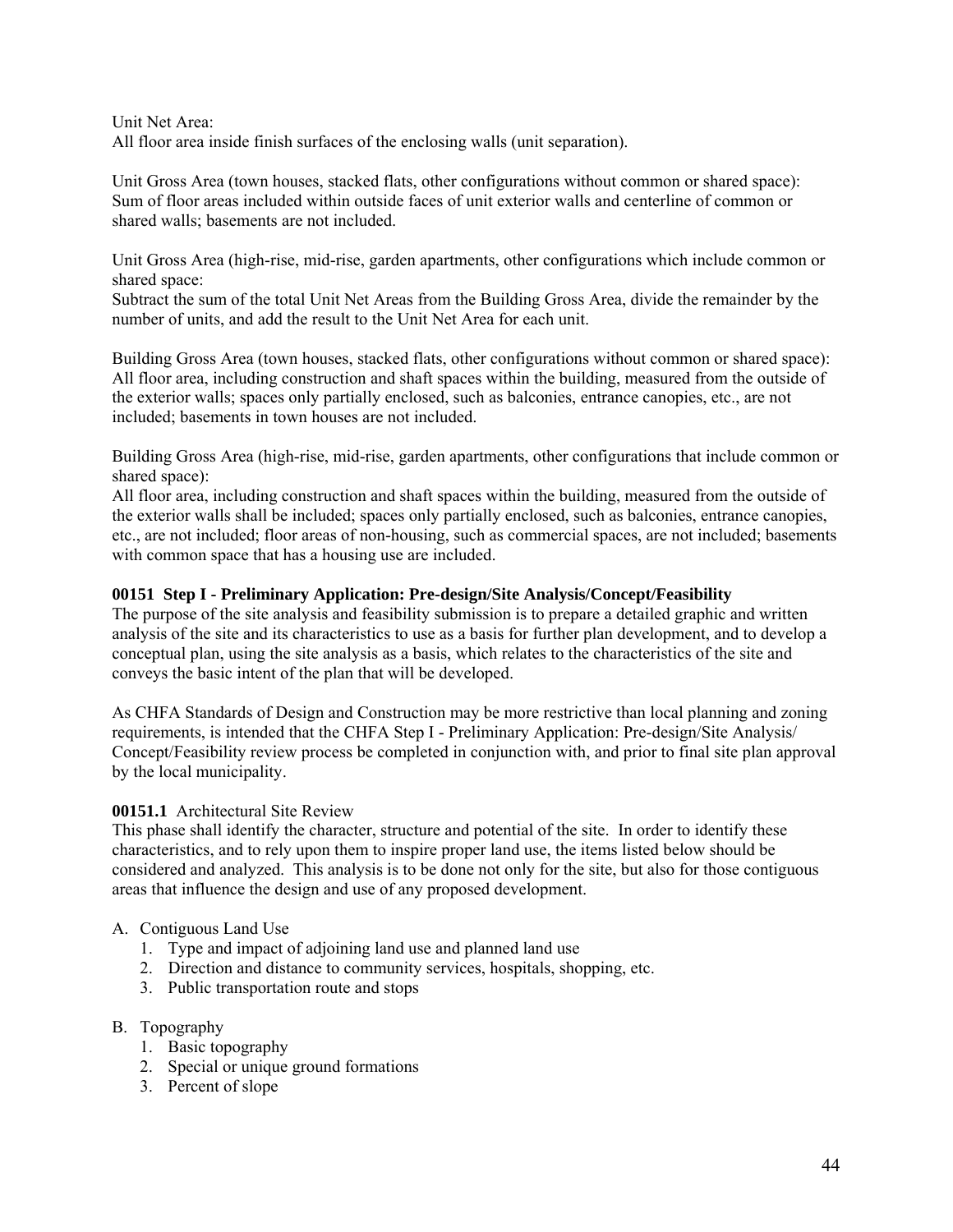# C. Drainage

- 1. Natural watershed (direction)
- 2. Drainage swales
- 3. Bog and swamp areas, designated wetlands, floodplains and floodways
- 4. Soils Studies (if available):
- 5. Depth and analysis of topsoil indicating basic soil types and their characteristics
- 6. Locate soil borings and present data (may be a separate report)

# D. Vegetation

- 1. Locate and identify existing tree masses
- 2. Locate and identify specimen plant material
- 3. Indicate type of ground cover

# E. Climatology

- 1. Prevailing wind direction
- 2. Sun angle/shading (potential for passive solar design)
- 3. Tempering factors created by site character

# F. Existing Conditions

- 1. Structures
- 2. Utilities (size, capacities, depths)
- 3. Circulation

# G. Special Features

- 1. Lakes and ponds
- 2. Special land features, rock outcroppings, etc.
- 3. Dramatic views
- H. Legal Requirements
	- 1. Easements, Rights of Way or other special conditions
	- 2. Planning and Zoning (setbacks, site access, building height limitations, densities, parking, carports and garages, local municipality site plan parameters, etc.)

# I. Dwelling Units

- 1. Allowable site density
- 2. Types of dwelling units (differentiated by number of bedrooms, floor areas, configurations)
- 3. Distribution of total number of dwelling units
- J. Community Facilities
	- 1. Anticipated management and maintenance spaces
	- 2. Anticipated indoor and outdoor community recreational and social spaces
- K. Non-residential Facilities
	- 1. Anticipated facilities.

# L. Standards

- 1. Requests for variance from CHFA Standards of Design (if necessary)
- 2. Variances, Special Use permits, etc. necessary to the concept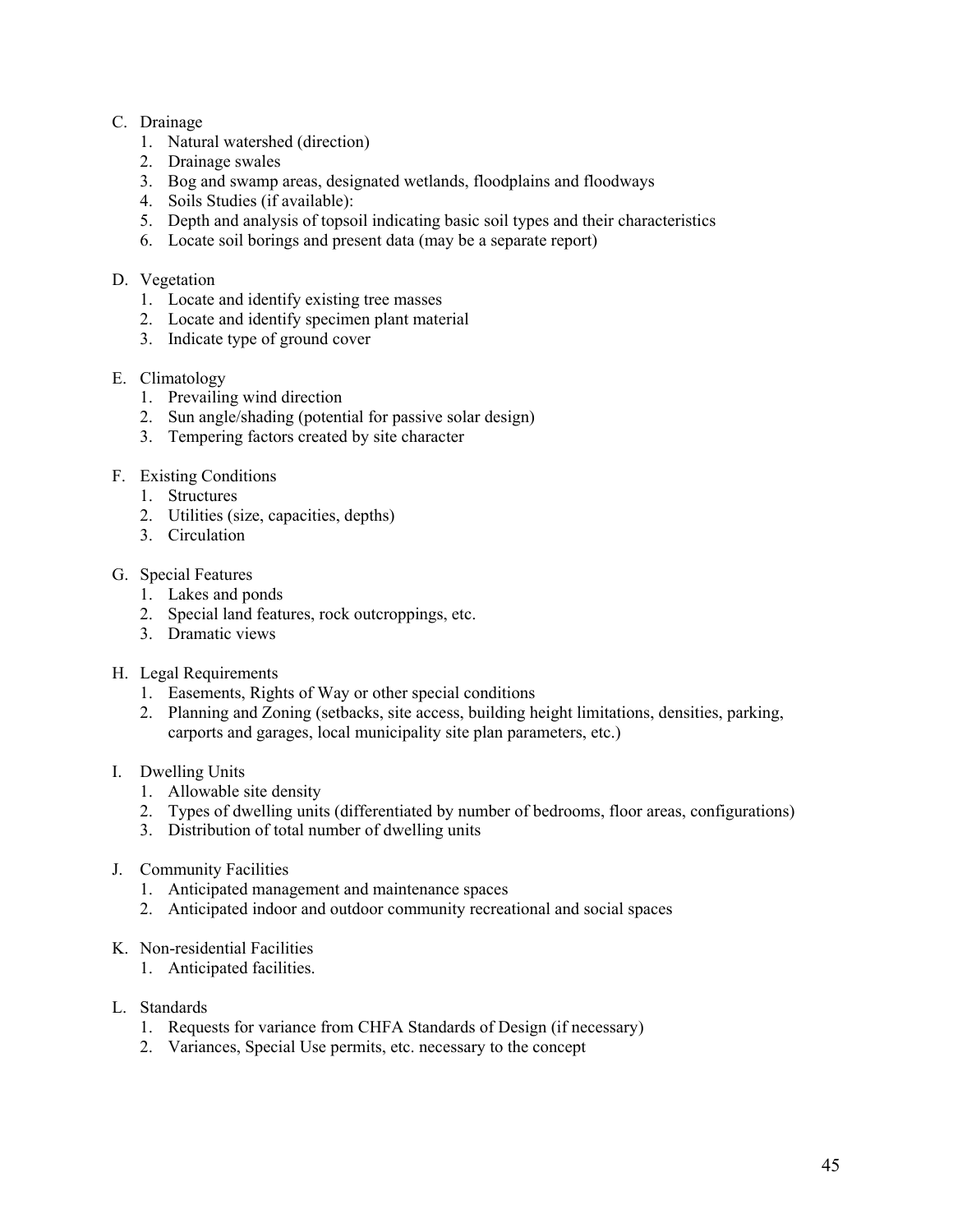# **00151.2** Site Analysis/Concept/Feasibility Meeting

The Development Team (Owner, Architect and GC) meets with CHFA staff to present the Site Analysis/Concept/Feasibility Submission. Documents, prepared in accordance with CHFA Site Analysis/Concept/Feasibility Submission Requirements, are submitted to the assigned Underwriter for distribution to Technical Services, Asset Management and other Authority departments as may be required.

The specific requirements of certain funding programs may determine the time-sensitivity of the Site Analysis/Concept/Feasibility Submission. Site Analysis/Concept/Feasibility Meetings are not required for developments applying for 4% and 9% tax credits.

# **00151.3** Preliminary Application Submission Requirements

The Site Analysis/Concept/Feasibility submission requirements are as follows:

- A. Provide a proposed program statement for the development, which provides guidelines for the conceptual plan based on the market, detailed graphic and written analysis of the site and its characteristics and other development considerations.
- B. Area Tabulations:
	- 1. Common Spaces
	- 2. Residential Spaces
- C. Preliminary Drawings:
	- 1. Title Sheet with development name/address/location map, names/contact information for the Developer, Architect, Landscape Architect, Site Planner, Surveyor, Engineer and other consultants, revision dates, CHFA number, index of drawings
	- 2. Site Plans with rough grade information
	- 3. Building Plans and Elevations/Unit Floor Plans
	- 4. All drawings must be numbered and include a graphic and lettered scale, north arrow and sheet title
- D. CHFA Outline Specification Form Exhibit 15 indicating the proposed major materials and systems to be incorporated into the project **(see Appendix F)**
- E. Architect's qualifications in accordance with CHFA requirements **(see section 00020.1)**
- F. Preliminary construction cost. In order for CHFA to evaluate the construction costs for proposed developments, provide the following project data, which must be updated for each phase of the design review process:
	- 1. Number of Buildings
	- 2. Total Project Square Footage (all buildings)
	- 3. Total Living Area (all dwelling units)
	- 4. Total Retail Area (all commercial spaces)
	- 5. Total Number of Units
	- 6. Total Common Area (community room, common kitchen, library, community meeting rooms, common laundry, lounge, rest rooms, mail room, craft rooms, game rooms, fitness facilities, child care facilities, lobbies and common storage space. The lobby space necessary for a traffic pattern from the building entry to the elevator and to the unit entry shall not be common space but shall be deemed as necessary residential space)
	- 7. Total Management Area (office, reception, conference rooms, janitor closets, maintenance work areas and storage, and mechanical rooms.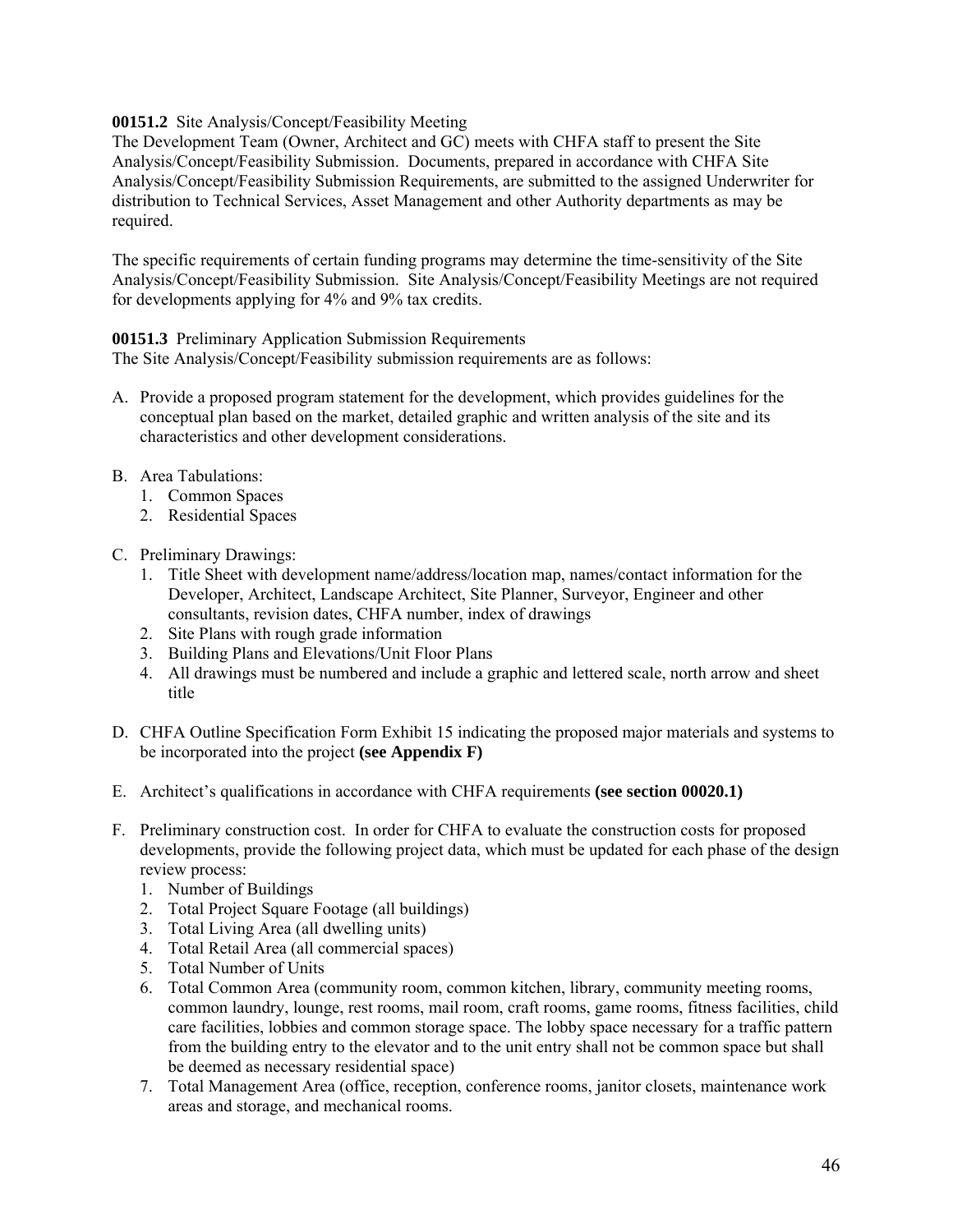- F. Contractor's qualifications in accordance with CHFA requirements **(see section 00020.3)**
- G. Preliminary Capital Needs Assessment (CNA) [for rehabilitation projects], and environmental and geo-technical reports

**00151.4** Preliminary Application: Pre-design/Site Analysis/Concept/Feasibility Review Subsequent to the Site Analysis/Concept/Feasibility Meeting, Technical Services staff will review and issue formal comments on the submitted documents according to a checklist based on CHFA Standards of Design and Construction 2008. The Developer's Design Team shall then prepare and submit a written response to CHFA, including comments and desired variances from CHFA's Standards of Design and Construction. When requesting a modification or waiver, the Development Team shall provide compelling reasons for CHFA to consider in granting a variance. When submitting revised drawings, all changes shall be highlighted by architectural graphic standard "clouds". All drawings that are to be developed for use in the construction of the development shall be coordinated to allow printing on the same standard sized print pages, and shall be bound together as a complete sets.

# **00151.5** Prior Start of Construction

Although timing issues in the development of a project may create circumstances which would seem to make starting construction prior to CHFA Initial Closing advantageous, CHFA strongly discourages Owner/ Developers from such a course of action, which would be entirely at their own risk. If the Owner/ Developer finds that there is no other viable alternative, and chooses to assume total liability for all construction costs and fees (including those for a CHFA Field Observer) incurred prior to CHFA Initial Closing and the recordation of a mortgage, and all liens and encumbrances resulting possibly therefrom, a Request for Permission to Commence Construction form **(see Appendix F)** may be executed and submitted to CHFA. Additional information and documentation are also required, such as proof of ownership of the project site/buildings/appurtenances, building permits, commencement date and construction schedule, professional service and construction contracts and insurance policies, environmental assessment and implementation plans, construction drawings and specifications, and CHFA cost breakdown forms. In addition, a Pre-construction Meeting with the Owner/Developer, Architect, General Contractor, Bonding Company representative, and CHFA Field Observer and Technical Services staff, must be held at CHFA.

All support documentation submitted with the Request for Permission to Commence Construction form must meet all CHFA Standards of Design and Construction, and the Owner/Developer will be responsible for revisions and resubmission as required by Technical Services' subsequent reviews.

The Owner/Developer must understand that CHFA will not be responsible for any liens or any other objection to title, which might result from the fact that construction of a project commenced prior to CHFA Initial Closing and the recordation of a mortgage, and will not in any respect be deemed to have approved the title prior to closing of the transaction. In addition, it must be understood that CHFA acceptance of a prior start of construction for a development will not in any respect be deemed to obligate CHFA to complete the transaction.

# **00152 Step II - Full Application: Design Development**

For all developments, including those receiving Low Income Housing Tax Credits and developments financed with Tax-exempt Bonds:

The purpose of this step is to definitively set forth and agree upon a design solution consistent with the Site Analysis and Site Concept, the Authority's Standards, the construction budget available to the development and, appropriate to, the needs of the anticipated future residents.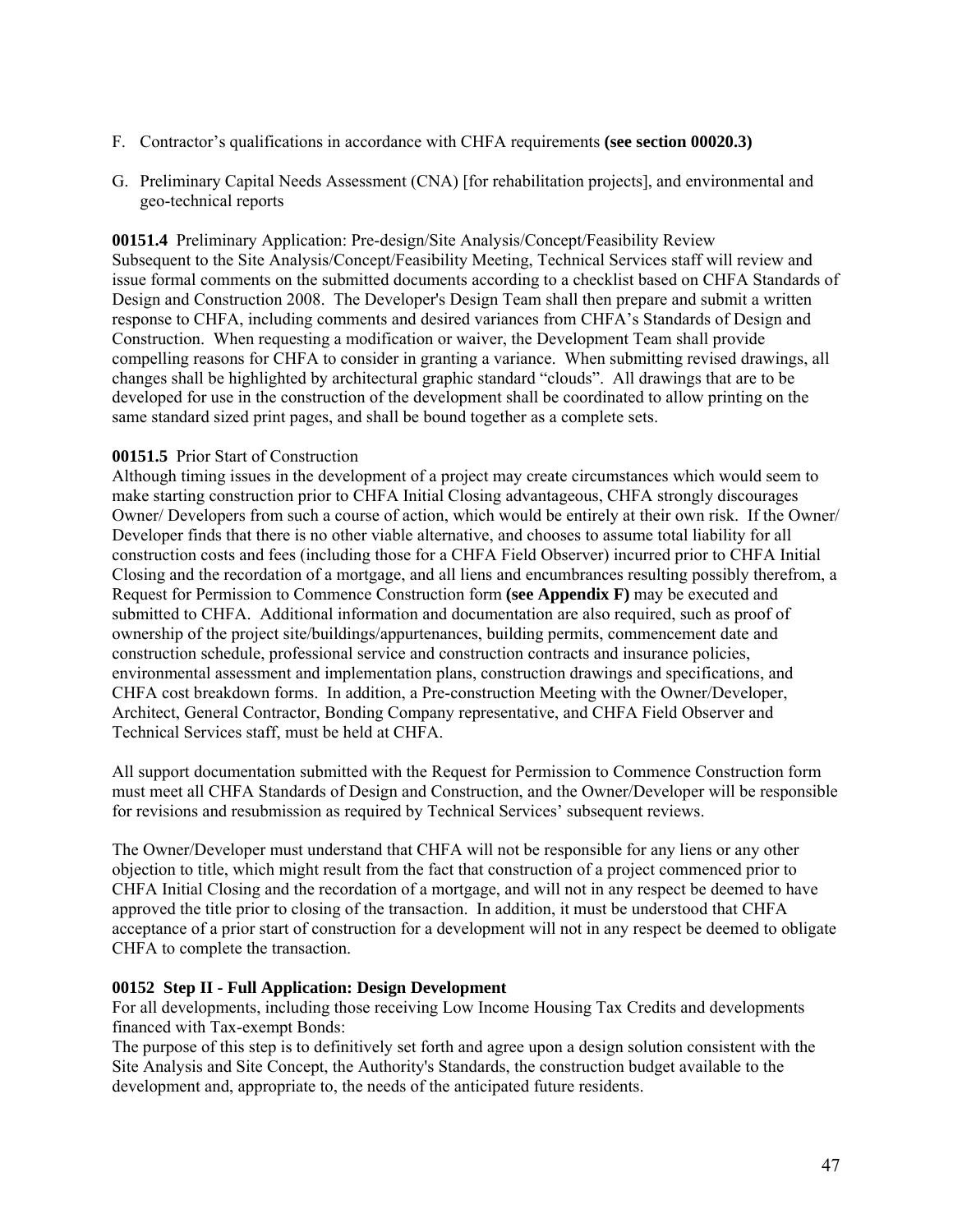# **00152.1** 40% Construction Documents

The 40% Construction Documents shall illustrate and describe the refinement of Preliminary Design Documents, establishing scope, character, relationships, form, size and appearance of the Development, by means of plan, section, elevation, typical construction detail and equipment layout drawings. The 40% Construction Documents shall also include outline specifications, which identify and generally establish the quality of proposed major materials, equipment and systems. Other documents required at this stage shall include: cost estimates, recommendations for the phasing of construction, site plans, landscape plans, and mechanical/electrical plans. All drawings that are to be developed for use in the construction of the development shall be coordinated to allow printing on the same standard sized print pages, and shall be bound together as a complete sets.

# **00152.2** Site Plan

The Site Analysis/Feasibility plan shall be further developed for Step II. The Design Development Plan shall refine the arrangement and functional groupings of units to a more exact scale to create a meaningful sequence of usable spaces. Specific relationship of unit arrangement, of the structure to the site, site grading, circulation, lighting, paving, screening, setbacks, parking, play areas and recreation areas shall be presented, including:

# A. Structures:

- 1. Location, shape, size, arrangements and groupings
- B. Circulation and Parking:
	- 1. Indicate location and materials of vehicular and pedestrian routes
	- 2. Indicate parking/dwelling unit relationship, location and number of spaces

# C. Soils:

- 1. Depth and analysis of topsoil
- 2. Locate soil borings and present data (may be a separate report)

# D. Utilities:

- 1. Indicate general major utility layout, easements and connections
- 2. Irrigation source and pressure
- E. Recreation:
	- 1. Location and type of facilities
- F. Grading:
	- 1. Resolve special and typical relationships
	- 2. General character, existing and proposed contours at 1' intervals, section, etc.
	- 3. Berms and mounds
	- 4. Storm water management; Detention and Retention areas
	- 5. Planting:
		- a. Indicate character
		- b. Indicate screening concepts, relationship to units and open space, etc., with sections or sketches
- G. Lighting:
	- 1. Location and Character (catalog illustration), height, wattage and photometric information (provide a separate Site Lighting Photometric Plan indicating conformance with CHFA-required exterior illumination levels)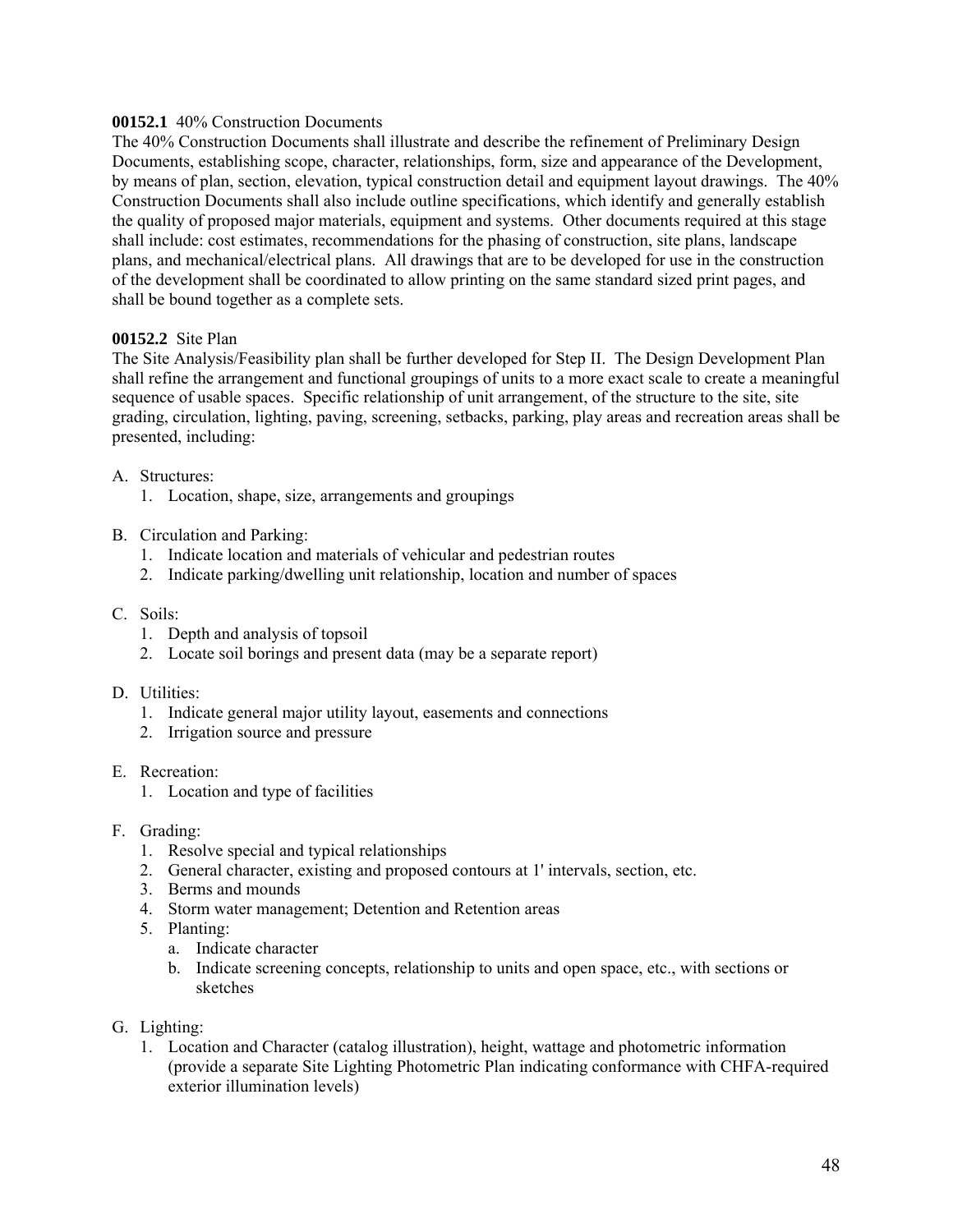# H. Survey **(see section 00051)**

# **00152.3** Residential and Community Building Plans

Definitive designs for typical dwelling units, residential buildings and community building(s) shall be developed and submitted to CHFA. These designs shall be based on careful study of the development program and concept plan.

# A. Dwelling Unit Schedule:

- 1. Total number of units
- 2. Number and percent of total of each unit type
- 3. "Net Area" and "Gross Area" of each unit type
- B. Dwelling Unit Design Development:
	- 1. Floor plans and sections (with dimensions), as required, at  $1/4"$ =1'-0" scale for each unit type (including door swings, doors and window locations)
	- 2. Room area, dimensions and designation of each room and space (including storage).
	- 3. Demonstration of the "furnishability" of each unit type
	- 4. Plans and elevations of typical residential buildings (groups of town houses) at 1/4"= 1'-0" scale
	- 5. Indicate basic construction technique and exterior materials. Key residential building plans to site plan
- C. Community Facilities:
	- 1. Floor plans, sections and elevations (with dimensions) at 1/4"= 1'-0" scale of community building(s)
	- 2. Indicate furnishings and room areas
	- 3. Gross area of community building(s)
- D. Non-residential Facilities:
	- 1. Plans and elevations of commercial and other nonresidential facilities included in development as appropriate
- E. Additional Information:
	- 1. Such information as is necessary to fully illustrate development conditions (study models and perspective sketches are desirable)

# **00152.4** Design Development Submission

The Development Team (Owner, Architect and GC) meets with CHFA staff to present the Design Development Review Submission. Documents, prepared in accordance with CHFA Design Development Review Submission Requirements, are submitted to the assigned Underwriter for distribution to Technical Services, Asset Management and other Authority departments as may be required.

The specific requirements of certain funding programs may determine the time-sensitivity of the Design Development Review Submission.

**00152.5** Design Development Submission Requirements Submit one copy of each of the following documents to CHFA for review:

A. Design Development drawings shall be Construction Drawings at a 40% level of completion, with dimensions on major common areas and typical units. They shall also indicate types and sizes of mechanical and electrical systems, including basic layouts, equipment, materials and operations, and typical building sections, wall sections and details.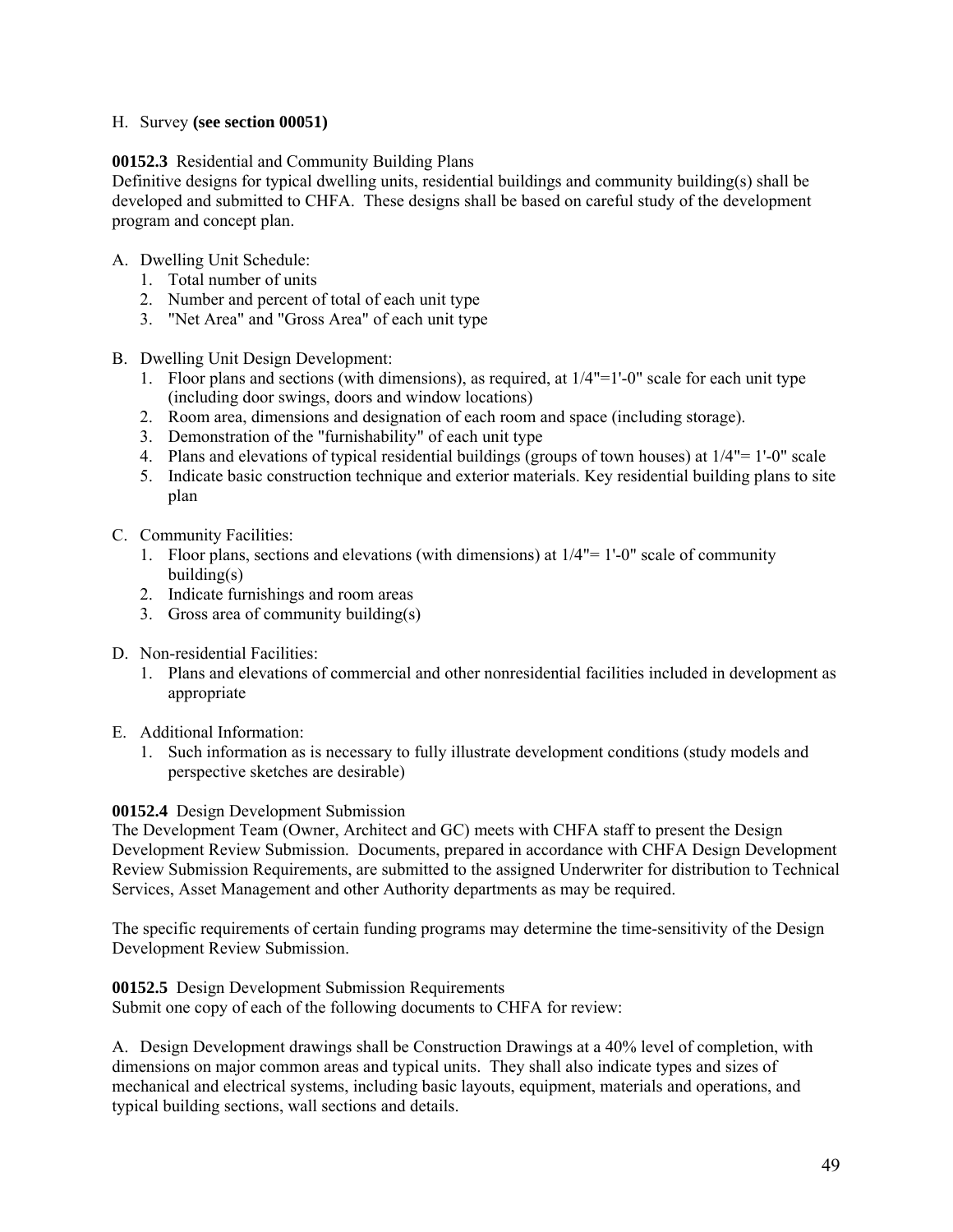- 1. Design development drawings are Construction Drawings at a 40% (min.) level of completion, in accordance with requirements for financing consideration by the Authority's Board of Directors:
	- a. Drawing titles, sheet numbers, graphic and lettered scales, and a north arrow
	- b. Dimensions on major areas, typical dwelling units and community facilities
	- c. Types and sizes of building systems and equipment
	- d. Typical wall sections and details
	- e. Provide a rectangular space  $1\frac{1}{4}$ " h. x  $3\frac{1}{2}$ " w. in the upper right corner of all drawings for the CHFA 5-party Initial Closing stamp
- 2. Title Sheet:

Development location, including location map, names and contact information for the Sponsor, Architect, Landscape Architect, Site Planner, Surveyor, Engineer and any other special consultants, revision dates, CHFA number, index of drawings and development data summary.

- a. Development Data Summary:
	- 1. Area Tabulations for Residential Spaces and Common Spaces
	- 2. Unit Net Area
	- 3. Unit Gross Area
	- 4. Building Gross Area
- 3. Property Survey, which shall:
	- a. be prepared by a Land Surveyor registered in the State of Connecticut
	- b. be prepared in accordance with Sections 20-300b-1 through 20-300b-20" of the "Regulations of Connecticut State Agencies" and the "Standards for Surveys and Maps in the State of Connecticut", as adopted by the Connecticut Association of Land Surveyors, Inc., as a Property Survey, the Horizontal Accuracy of which is A-2
	- c. comply with current ALTA/ACSM Land Title Survey standards
	- d. note Land Record document references
	- e. depict and label established benchmark and reference datum
	- f. include the CHFA-required long-form certification language (see **00154.7,** item H.1)
- 4. Topographic Survey, which shall:
	- a. be prepared by a Land Surveyor registered in the State of Connecticut
	- b. be prepared in accordance with Sections 20-300b-1 through 20-300b-20" of the "Regulations of Connecticut State Agencies" and the "Standards for Surveys and Maps in the State of Connecticut", as adopted by the Connecticut Association of Land Surveyors, Inc., as a Topographic Survey, the Vertical Accuracy of which is T-2 or T-3
	- b. depict contours at 2 ft. intervals, clearly labeled
	- c. depict spot elevations
	- d. depict locations of buildings/retaining walls
	- e. depict ditches/streams
	- f. depict the positions of stream channel encroachment lines
	- g. depict the positions of flood plain lines
	- h. depict manholes/catch basins/culverts
	- i. depict underground/overhead utility lines/sizes
	- j. depict poles/fire hydrants
	- k. depict streets/drives/walks
	- l. depict fences/hedges/boundaries of wooded sections
	- m. depict isolated trees 6" dbh and greater (labeled for size and type)
	- n. depict any other man-made or natural features which would interfere with developing the property
	- o. label invert elevations
	- p. label storm and sanitary sewers, steam lines, bottom(s) of electrical duct bank(s), etc. at manholes
	- q. depict existing underground structures and elevations (to the extent locatable)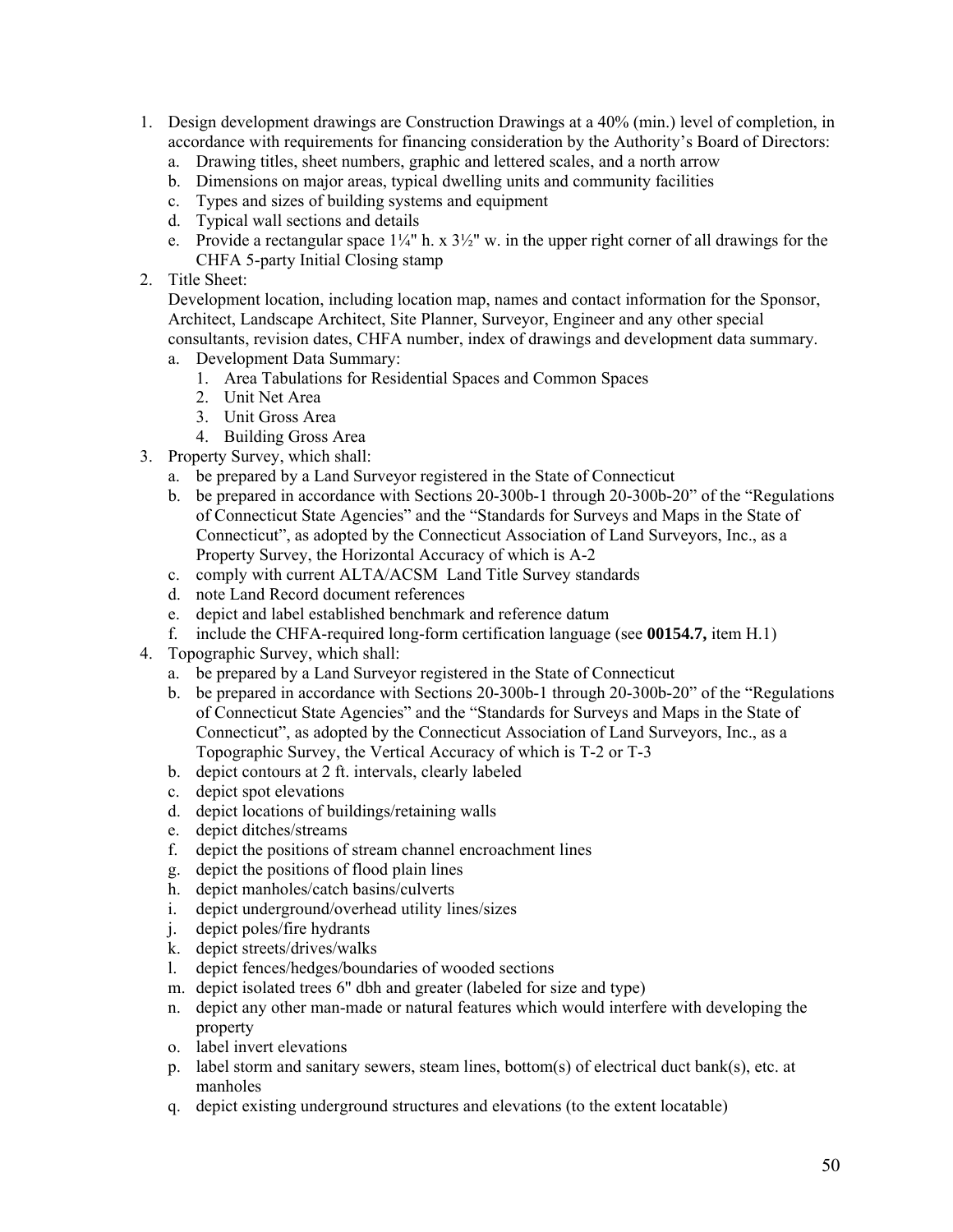- r. depict or note the presence of underground tanks, water lines and other utilities, including valve boxes serving the area
- s. depict street R.O.W. lines within 300 ft. of contemplated construction
- t. depict the location and elevation of each boring and/or test pit
- u. depict any wetlands (as delineated by a Certified Soils Scientist), watercourses or other bodies of water, within or bordering the survey area
- v. include legends for graphic symbols (manholes, utilities, etc.) and abbreviations
- 5. Site Plan (Further-developed Site Analysis Plan):
	- a. The arrangement and functional groupings of units refined to a more exact scale
	- b. A meaningful sequence of usable spaces
	- c. Specific relationships of unit to structure, and structure to site
	- d. Structures
		- 1. Location, shape, size, arrangements and groupings
	- e. Circulation and Parking
		- 1. Location and materials of vehicular and pedestrian routes
		- 2. Parking/dwelling unit relationship, location and number of spaces
	- f. Soils (may be a separate report)
		- 1. Depth and analysis of topsoil
		- 2. Soil boring locations and data
		- 3. Soil testing locations must include areas within proposed building footprint(s)
	- g. Utilities
		- 1. General major utility layouts, easements and connections
		- 2. Irrigation source and pressure
	- h. Recreation
		- 1. Location and type of facilities
	- i. Grading
		- 1. Existing and proposed contours at 2' intervals (minimum subject to drawing scale and site conditions depicted)
		- 2. Site Section
		- 3. Resolve special and typical relationships
		- 4. Berms and mounds
		- 5. Storm water management; Detention and Retention areas
	- j. Planting (site sections or perspective sketches)
		- 1. General design character
		- 2. Screening concepts
		- 3. Relationship to units and open space, etc., with sections or sketches
	- k. Lighting
		- 1. Location and Character
		- 2. Catalog illustrations
		- 3. Height, wattage and photometric information
		- 4. Separate Site Lighting Photometric Plan
- 6. Residential Building Plans
	- a. Definitive designs for typical dwelling units, based on careful study of the development program and concept plan.
	- b. Dwelling Unit Schedule
	- c. Total Number of Units
	- d. Number and Percent of Total of Each Unit Type
	- e. "Net Area" and "Gross Area" of Each Unit Type (see handout)
	- f. Gross Area of Community Building(s)
- 7. Dwelling Unit Design Development
	- a. Floor plans and building sections (with dimensions)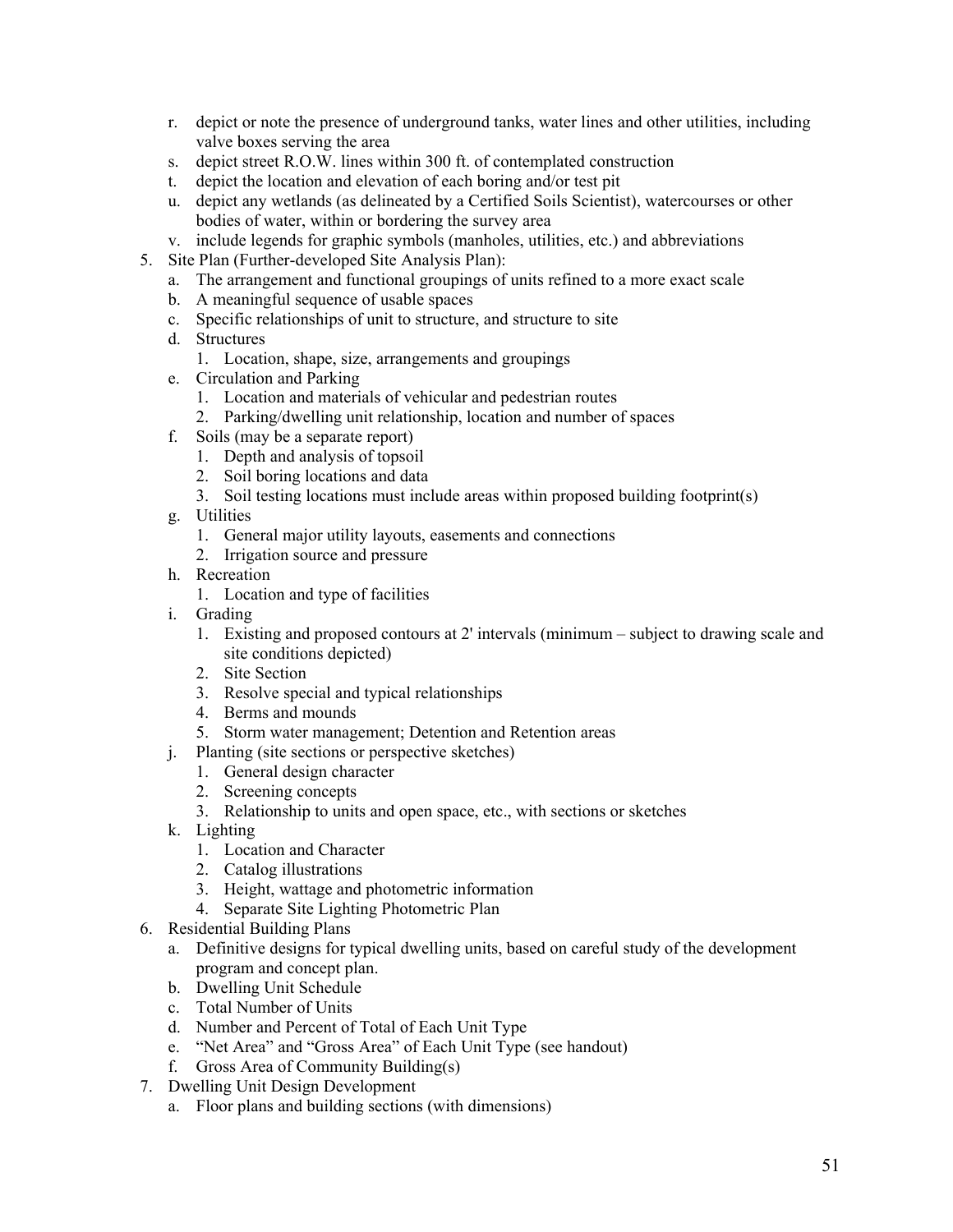- 1.  $\frac{1}{4}$  " = 1'-0 " scale for each unit type
- 2. Door and window locations
- 3. Door swings
- 4. Room area, dimensions and designated use of each room and space (including storage)
- b. Demonstration of the "furnish-ability" of each unit type
	- 1. Separate Furniture Layout Plans for all unit floor plans
- c. Floor plans and elevations of typical residential buildings
	- 1.  $\frac{1}{4}$  " = 1'-0 " scale for each unit type
	- 2. Basic construction techniques and exterior materials
	- 3. Door swings
- d. Key dwelling unit plans to building plans, and building plans to the site plan
- 8. Community and Non-residential Building Plans
	- a. Floor plans, building sections and elevations (with dimensions)
	- b.  $\frac{1}{4}$  " = 1'-0 " scale for each unit type
	- c. Door and window locations
	- d. Door swings
	- e. Room area, dimensions and designated use of each room and space (including storage)
	- f. Demonstration of the "furnish-ability" of community spaces
	- g. Separate Furniture Layout Plans for all facilities
	- h. Basic construction techniques and exterior materials
	- i. Key community building plans to the site plan
- 9. Residential and Non-residential Building HVAC, Fire Suppression and Electrical Plans at a 40% level of completion **(see 00152.5.A)**.
- 10. Outline Specifications/Project Manual
- 11. Additional Information
	- a. Study models and perspective sketches as may necessary to fully illustrate development conditions
- B. Construction Cost Breakdown

All submissions of updated construction documents require submission of signed CHFA/DECD Consolidated Application, Project Cost Summary, Construction Schedule of Values [f.k.a. CHFA Form 2328] Schedule of Values, and CHFA/DECD Consolidated Application, Project Cost Summary and Trade Payment Breakdown [f.k.a. CHFA Form 2328 Schedule of Values and Exploded Trade Payment Breakdown]. Provide the following project data, updated as required by changes in project scope:

- 1. Number of Buildings
- 2. Total Project Square Footage (all buildings)
- 3. Total Living Area (all dwelling units)
- 4. Total Retail Area (all commercial spaces)
- 5. Total Number of Units
- 6. Total Common Area (community room, common kitchen, library, community meeting rooms, common laundry, lounge, rest rooms, mail room, craft rooms, game rooms, fitness facilities, child care facilities, lobbies and common storage space. The lobby space necessary for a traffic pattern from the building entry to the elevator and to the unit entry shall not be common space but shall be deemed as necessary residential space)
- 7. Total Management Area (office, reception, conference rooms, janitor closets, maintenance work areas and storage, and mechanical rooms.

# C. Stored Materials

CHFA's "stored materials" language is on signature page 4 of the Exploded Trade Payment Breakdown. In general, CHFA does not allow payment for stored materials, either on-site or off-site. CHFA's Multifamily Underwriting and Technical Services will consider payment for stored "long-lead" items on a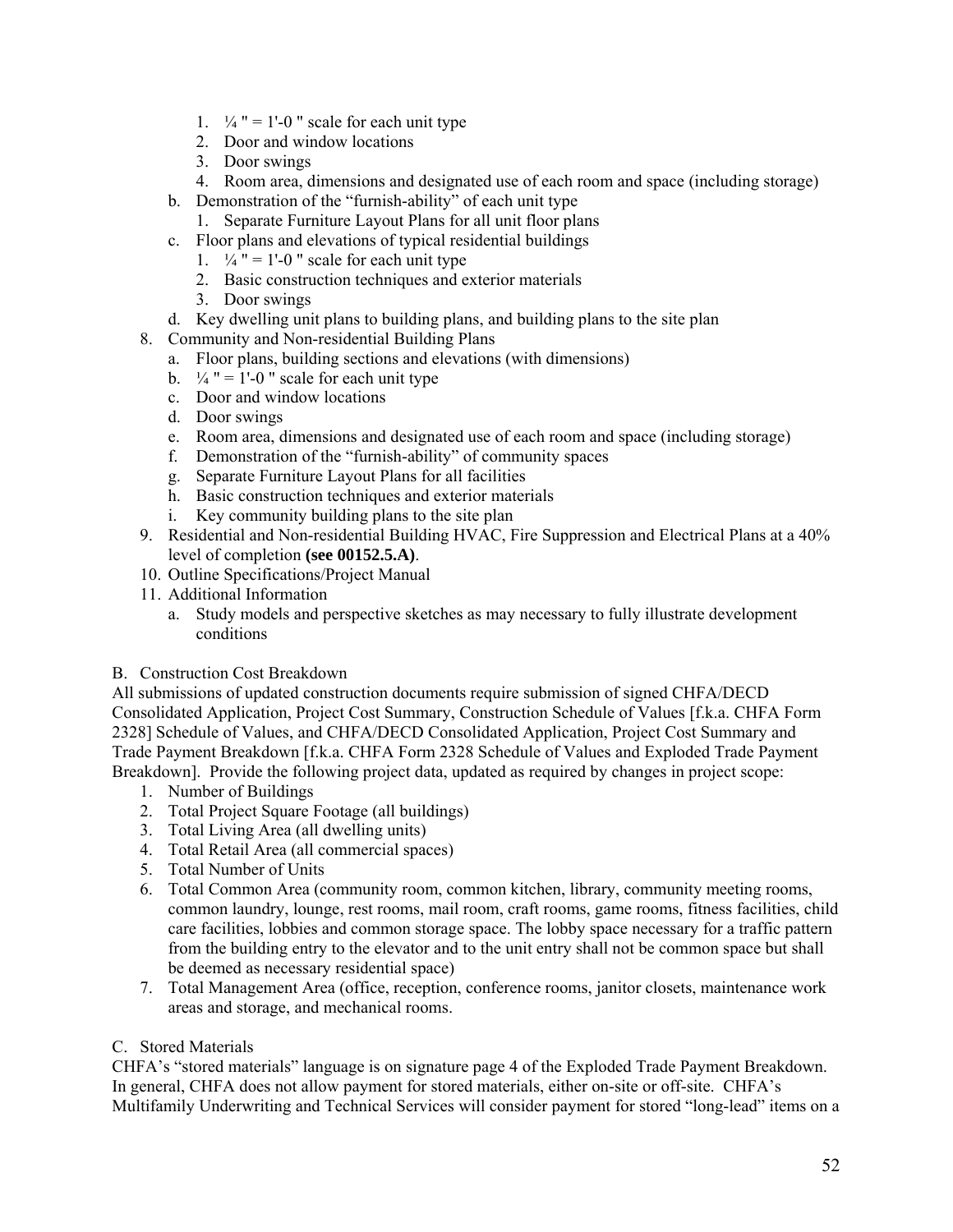case-by-case basis, upon request. Such items might include elevators, precast concrete, structural steel and large project-specific mechanical equipment. The GC shall be responsible for, and shall include storage and insurance costs total in the General Requirements. Requisition for payment for "long-lead" items shall be made after they are installed and accepted by the Owner and the CHFA Field Observer.

# D. Environmental Site Assessment Report **(see Appendix D)**

# E. Capital Needs Assessment (CNA) Report

If rehabilitation work is involved, a physical assessment and evaluation of all building components not to be replaced during the renovation shall be conducted by licensed professionals, within 6 months of Finance Application. CNA requirements include the following:

- 1. The qualifications of the professionals who prepare the report. The CNA consultant(s) must be Connecticut-licensed Architects and/or Engineers. The CNA report must include the author's observations and assessments based upon physical observations of the building exterior and interior, including mechanical and accessible spaces, attics, roofs, crawl spaces, etc. Any spaces not accessed shall be noted in the report.
- 2. The report must include a narrative description of the development, including the evaluator's overall assessment of the property condition. The narrative shall include property location, age, physical attributes, number of units inspected and the physical condition of the units inspected. The assessment shall address the presence, or suspected presence, of environmental hazards, such as asbestos, lead paint or mold.
- 3. Photographs supporting the findings in the report, including site and building characteristics that accurately reflect the existing conditions present, and shall further examine and analyze:
	- a. The site, including general topography, ground water drainage, bituminous/concrete pavement, bituminous/concrete walks and curbs, site amenities, water, storm, sanitary sewer, gas and electric services.
	- b. The structural system, both for sub-structures and super-structures, including exterior wall systems, doors and windows, roofing system and drainage.
	- c. Common area and unit interiors, including existing finishes (carpet, vinyl wall covering, paint, VCT, ceramic tile, etc.), appliances, cabinets, toilet fixtures, exhaust fans, range hoods, etc.
- 4. Building mechanical systems including HVAC systems, plumbing and domestic hot water, fire protection systems, electrical lighting and power systems, communication and security systems, etc.
- 5. Any components which are non-compliant for ADA, Section 504 or the Fair Housing Guidelines. The report shall include a copy of an ADA design conformance consultant's certification that the specific development complies with all of the ADA and 504 regulations. If the ADA consultant is unable to certify compliance, the report shall include recommendations to the Owner for achieving compliance.
- 6. The report shall include an interview with on-site property management and maintenance personnel to gain knowledge of past repairs, pending repairs and chronic physical deficiencies. The consultant shall obtain and include a 5-year history of the Owner's capital repair expenditures for the development.
- 7. The estimated costs associated with delineated needs, including a budget and an in-depth scope of work for the work proposed. This budget shall include expenditures and costs for all property improvements that may affect the project's future marketability. Improvements may include adding central air to the development, community room additions, etc.
- 8. The report shall include a spreadsheet that outlines, by line item, the costs of proposed improvements expensed in year one (including construction items outlined in the CNA), with a life-cycle replacement budget reflecting appropriate line item costs expensed over the proposed mortgage term, if applicable; otherwise a 20-year life-cycle budget is acceptable. The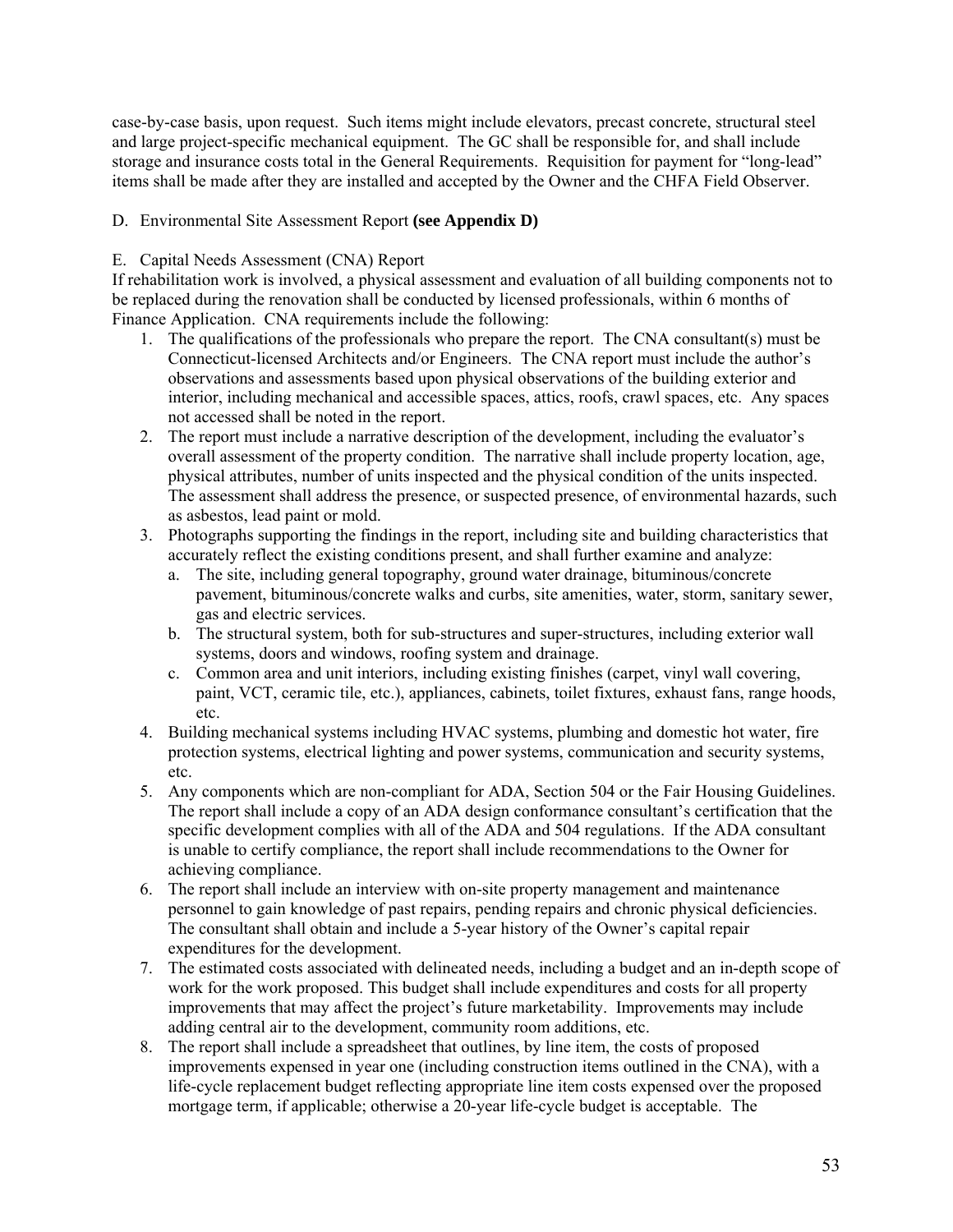spreadsheet shall show all costs in today's dollars, with an appropriate rate of inflation for costs expended over the life-cycle term.

- 9. In the case of a complete gutting of buildings, a Structural Needs Assessment Report (to adhere to the latest applicable codes) by a Structural Engineer and Architectural Needs Assessment Report by an Architect are required. A licensed structural engineer shall investigate all questions regarding structural capacities and conditions of structural components. The reports shall include the age, the material, the condition and life expectancy for such components. A licensed Mechanical Engineer, or a licensed Engineer in association with a contractor licensed to do repair work on the system under investigation, may investigate conditions of mechanical and electrical systems **(see Appendices B and C)**.
- F. Boring and test pit report by a licensed Geotechnical Engineer
- G. Design Development Specifications
- H. Finance Application

# **00152.6** Design Development Review

Subsequent to the Design Development/Feasibility Submission, Technical Services staff will review and comment on the submitted documents according to a checklist based on CHFA Standards of Design and Construction 2008, and will issue formal written comments at the completion of the review. The Developer's Design Team shall then prepare and submit a written response to CHFA, including comments and desired variances from CHFA's Standards of Design and Construction, including compelling reasons for CHFA to consider in evaluating a modification or waiver. When requesting a modification or waiver, the Development Team shall provide compelling reasons for CHFA to consider in granting a variance. When submitting revised drawings, all changes shall be highlighted by architectural graphic standard "clouds".

# **00153 Step III - Final Review: Construction Documents Development**

The Review of 90% complete Construction Documents is the next stage of the Design Review Process. This phase facilitates the final documents from which the development will be constructed: complete construction documents consistent with the Design Development or Feasibility drawings, the Authority's Standards, the construction budget available to the development and, appropriate to, the needs of the anticipated future residents. All drawings that are to be developed for use in the construction of the development shall be coordinated to allow printing on the same standard sized print pages, and shall be bound together as a complete sets.

# **00153.1** Construction Contract Drawings for Site Development

Construction Contract Drawings for site development shall be complete in every detail and dimension. They shall include all spot grades and proposed contours for adequate grading information.

**00153.2** Construction Contract Drawings for Dwelling Units and Community Buildings Construction Contract Drawings for dwelling units and community buildings shall be complete to a level of 90% – sufficient information to fully explain the details of the structural, architectural, mechanical and electrical system layouts, materials, equipment and operations involved, pending final coordination among the Development Team and Sub-consultants.

# **00153.3** Construction Contract Specifications

Complete Construction Contract Specifications shall also be included. The scope of work under all divisions shall include all labor, materials, equipment and services scheduled, indicated, or referred to either in the drawings or specified therein. The contents of the Construction Contract Documents are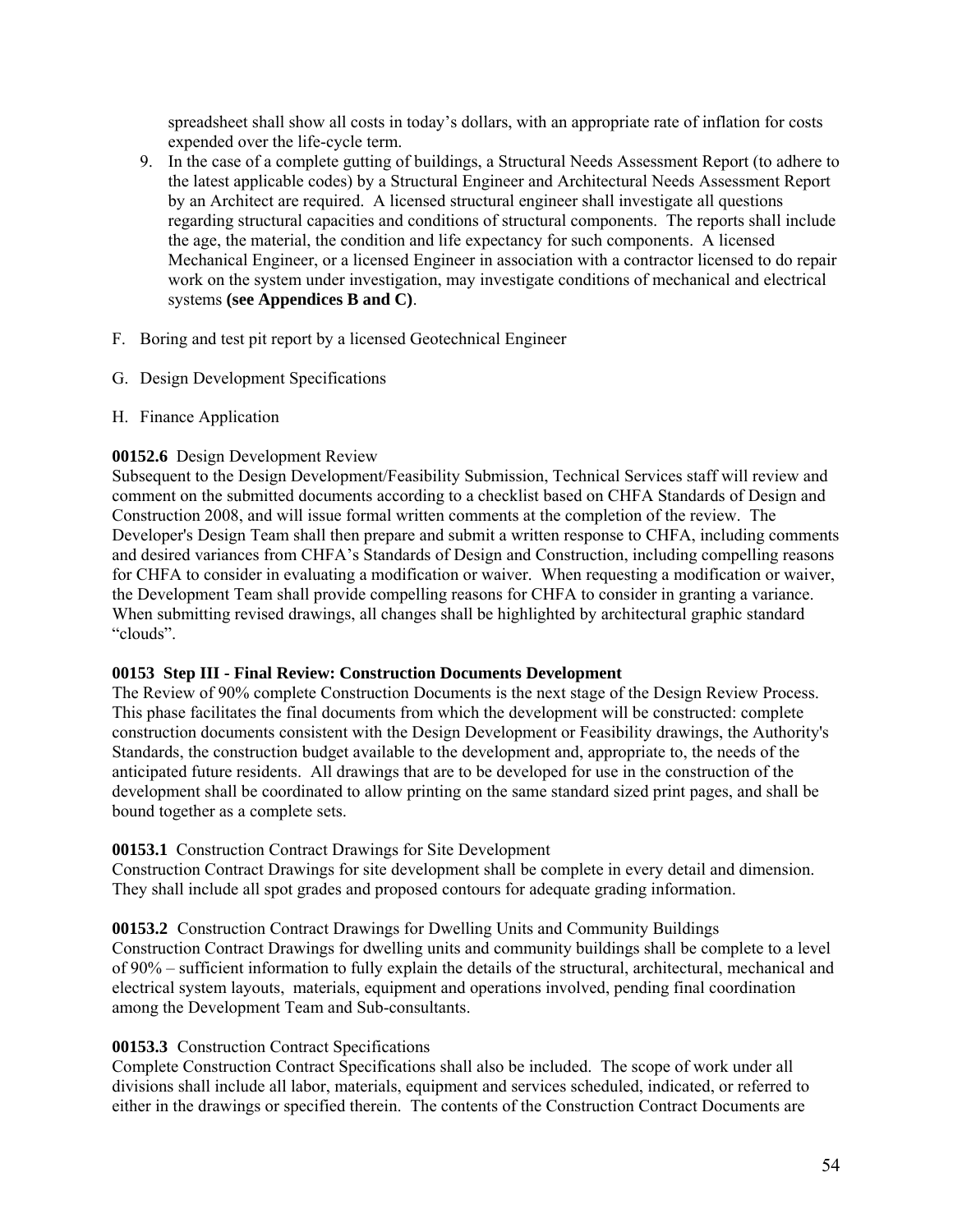complimentary, and what is required by one shall be as binding as if required by all.

Any work not cited specifically on the Construction Contract Documents, but which can be reasonably inferred therefrom as being necessary to produce the intended results in a quality manner, shall be considered as included in the Scope of Work. Any item or materials noted in one detail or section of the Drawings shall be included in the Scope of Work for all other similar areas or elements. All Work shall be furnished and/or installed in compliance with the highest standards of professional workmanship of the respective building trades performing the work.

# **00153.4** Construction Documents Development Review Submission

The Construction Documents/Commitment Progress Review Submission is a response to the preparation of documents in accordance with CHFA Construction Documents/Commitment Progress Review Submission Requirements. These documents are submitted to CHFA staff from Underwriting, Technical Services, Asset Management and other Authority departments as may be required. This submission need not be made in the forum of a meeting, but may be done so at the Development Team's request.

**00153.5** Construction Documents Development Submission Requirements The design drawing and specification submission requirements are as follows:

A. Drawings and specifications at a 90% completion level. The GC shall be part of the development team participating in completing the remaining 10 percent of the contract documents offering his (her) expertise in value engineering.

Submit one copy to CHFA for Site Design and Architectural Review. Provide a Development Data Summary (Refer to Title Sheet specifications).

B. Completed and signed Trade Payment Breakdown (on CHFA/DECD Consolidated Application, Project Cost Summary and Trade Payment Breakdown [f.k.a. CHFA Form 2328 Schedule of Values and Exploded Trade Payment Breakdown]). Provide the following project data, updated as required by changes in project scope:

- 1. Number of Buildings
- 2. Total Project Square Footage (all buildings)
- 3. Total Living Area (all dwelling units)
- 4. Total Retail Area (all commercial spaces)
- 5. Total Number of Units
- 6. Total Common Area (community room, common kitchen, library, community meeting rooms, common laundry, lounge, rest rooms, mail room, craft rooms, game rooms, fitness facilities, child care facilities, lobbies and common storage space. The lobby space necessary for a traffic pattern from the building entry to the elevator and to the unit entry shall not be common space but shall be deemed as necessary residential space)
- 7. Total Management Area (office, reception, conference rooms, janitor closets, maintenance work areas and storage, and mechanical rooms
- C. Completed environmental test and implementation report with estimated costs.

# **00153.6** Construction Documents Progress Review

Subsequent to the Construction Documents/Commitment Progress Review Submission, Technical Services staff will review and comment on the submitted documents according to a checklist based on CHFA Standards of Design and Construction 2007. The Developer's Design Team may then prepare and submit a written response to CHFA comments and shall identify desired variances from CHFA's Standards of Design. When requesting a modification or waiver, the Development Team shall provide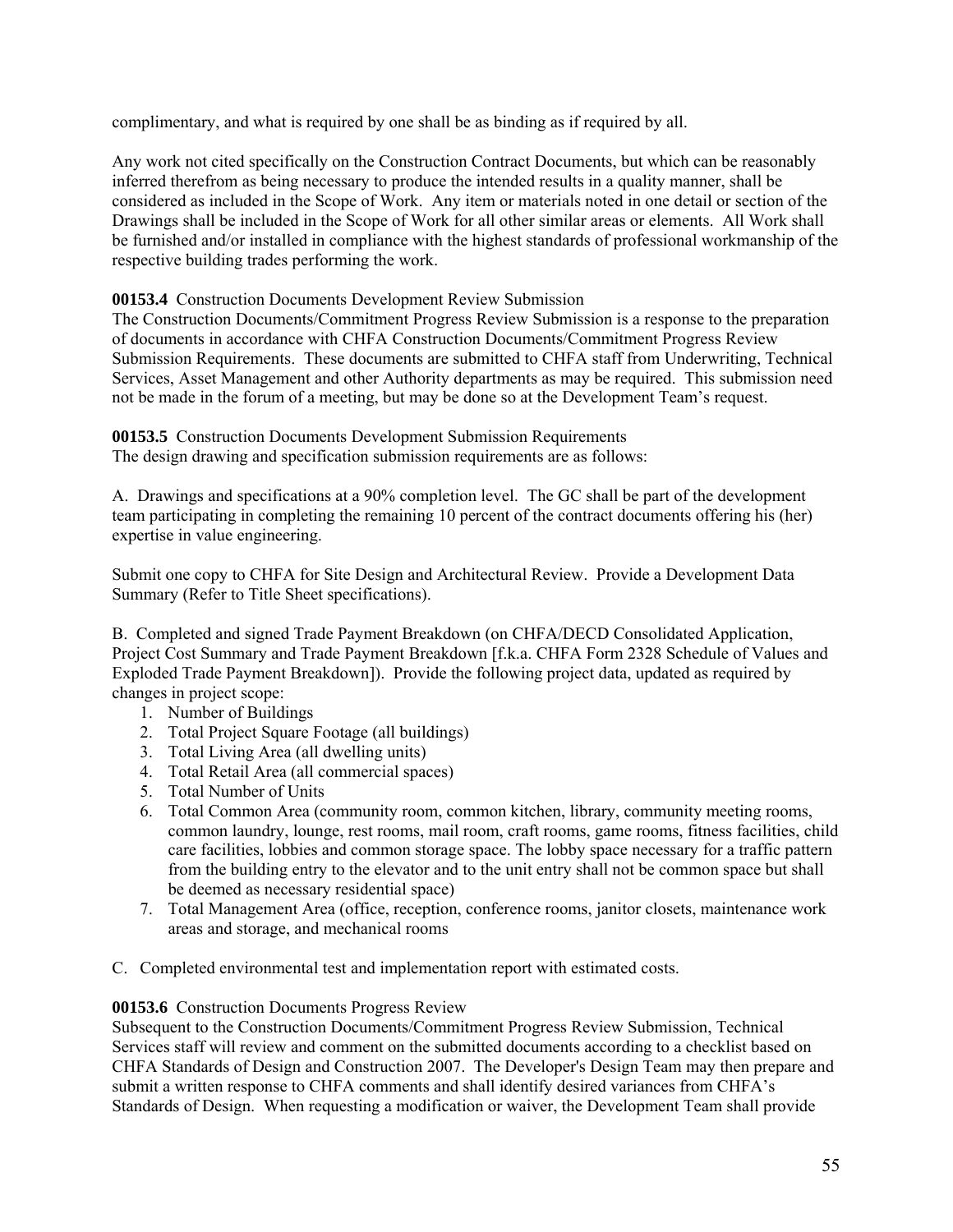compelling reasons for CHFA to consider in granting a variance. When submitting revised drawings, all changes shall be highlighted by architectural graphic standard "clouds".

# **00154 Step IV - Initial Closing: Contract Documents/Commitment**

The Review of 100% complete Construction Documents is the next stage of the Design Review Process. This phase culminates with the final documents from which the development will be constructed: a complete Commitment Submission, in accordance with the Authority's Standards and Initial Closing Requirements, the construction budget available to the development and, appropriate to, the needs of the anticipated future residents. All drawings that are to be developed for use in the construction of the development shall be coordinated to allow printing on the same standard sized print pages, and shall be bound together as a complete sets.

# **00154.1 Site Plans**

List of Drawings: Title Sheet Survey Soil Boring Plan Demolition Plan Road and Building Location Plan Site and Grading Plans Site Details Road Profiles Site Utility Plan Sewer Profiles Planting Plans Irrigation Plans Soil Erosion and Control Plan

# A. Demolition Plan:

- 1. Removal of Existing Structures, roads, paved areas, utilities and vegetation
- 2. Removal of any existing utilities within any structures to remain
- B. Road and Building Location Plan**:** 
	- 1. Proposed roads and buildings
	- 2. All base lines and match lines
	- 3. Building locations
	- 4. Road center line data
	- 5. Indicate property line coordinates and data

# C. Site Layout Plan:

- 1. Property lines
- 2. Match lines
- 3. Limit of contract
- 4. Bench mark and description
- 5. North point
- 6. All roads excluding existing roads to be abandoned
- 7. Walks and paving (identify types of paving)
- 8. Play areas and athletic field
- 9. Fences, walls, gutters
- 10. Soil boring data (location, table and legend, drilling company noted)
- 11. Building key plan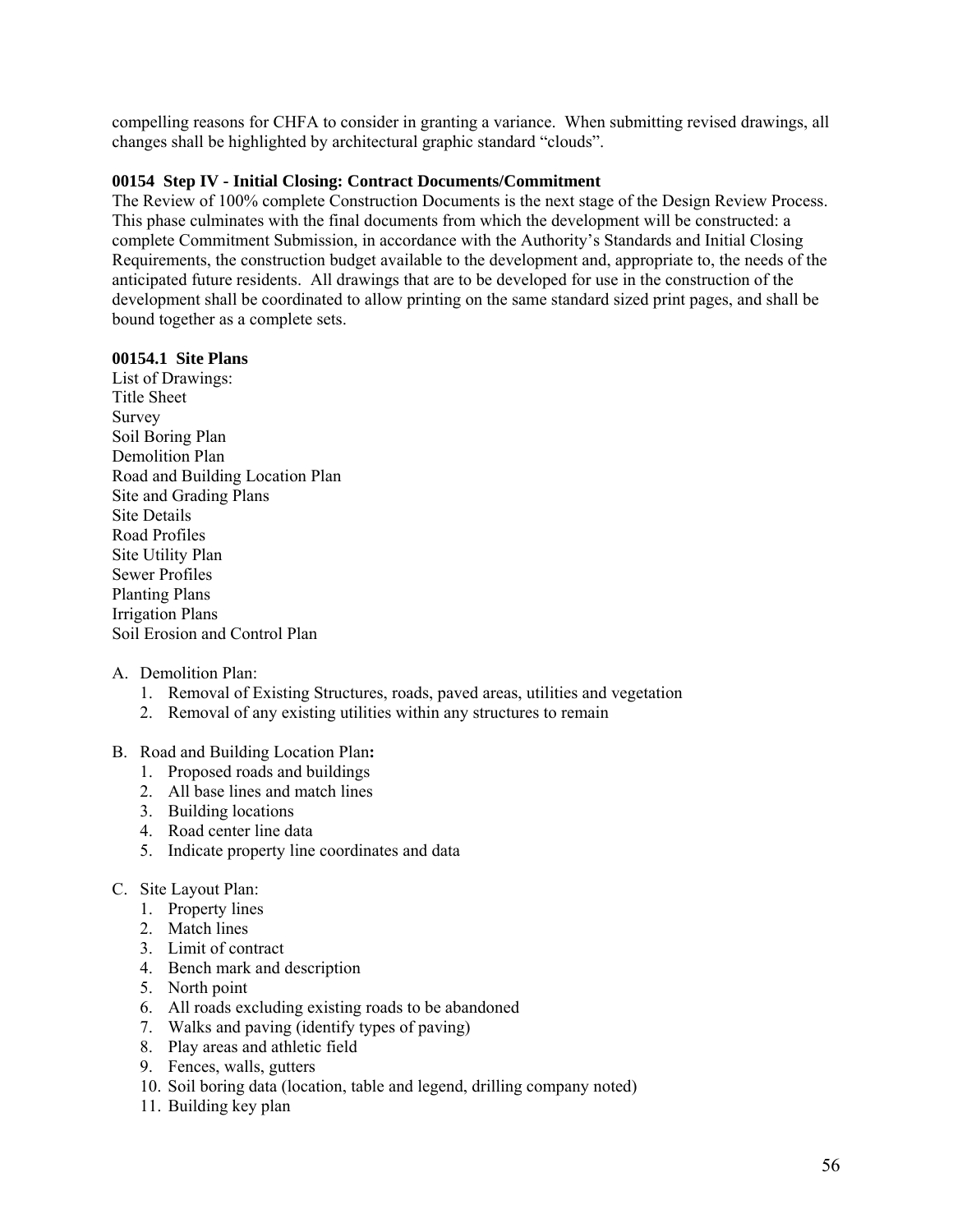- 12. Graphic scale
- 13. Building identification, floor elevations (indicate entrances)
- 14. Material identification or construction details
- D. Grading Plan:
	- 1. Property lines
	- 2. Match lines
	- 3. Graphic scale
	- 4. North point
	- 5. Plan of roads, walks, buildings
	- 6. Existing and proposed contours (1' intervals)
	- 7. Grading limits
	- 8. Spot elevations (high and low points, key intersections, proposed grades at base of buildings, top and bottom of walls, and at 40' intervals along centerlines of swales and berms)
	- 9. Elevations of drainage structures, detention and retention areas
	- 10. Finish floor grades
	- 11. Special grading details
- E. Planting Plans:
	- 1. Property lines
	- 2. Match lines
	- 3. Limit of contract
	- 4. Legend
	- 5. Planting details, including spacing of plants
	- 1. Maintenance edges at buildings
	- 7. Swales and berms
	- 8. Buildings, roads, walks, steps, walls, fences, gutters, etc.
	- 9. Trees, shrubs, lawn (types of seeded or sodded areas)
	- 10. Coordinate all plant material with utility lines, irrigation and structures
	- 11. Plant list (scientific and common name, size, root condition, and special instructions)
	- 12. Seed and sod limits
	- 13. Topsoil stockpile (seed area when topsoil is removed)
	- 14. Indicate existing material to remain and to be removed
	- 15. Erosion net and staked sod where necessary
- F. Site Utility Plan:
	- 1. Building and roads
	- 2. Existing and proposed contours
	- 3. Utility mains and laterals
	- 4. Manholes (top and invert grades, number and type)
	- 5. Size and material of pipe (check with local authority)
	- 6. Existing utility lines and easements
	- 7. Detention and Retention requirements
	- 8. Dimension catch basins, storm inlets, manholes and end walls
	- 9. Storm inlets and catch basins (top and invert grades, number and type, building storm water connection to storm system, head walls or connections to off-site storm system, clean-outs)
	- 10. Detail typical trench
	- 11. Water (meter house or pit, fire hydrants cleared by local fire department, valves and valve boxes, mains and laterals)
	- 12. Gas (meter house, valves and pits, main laterals size only, check grades where lines cross)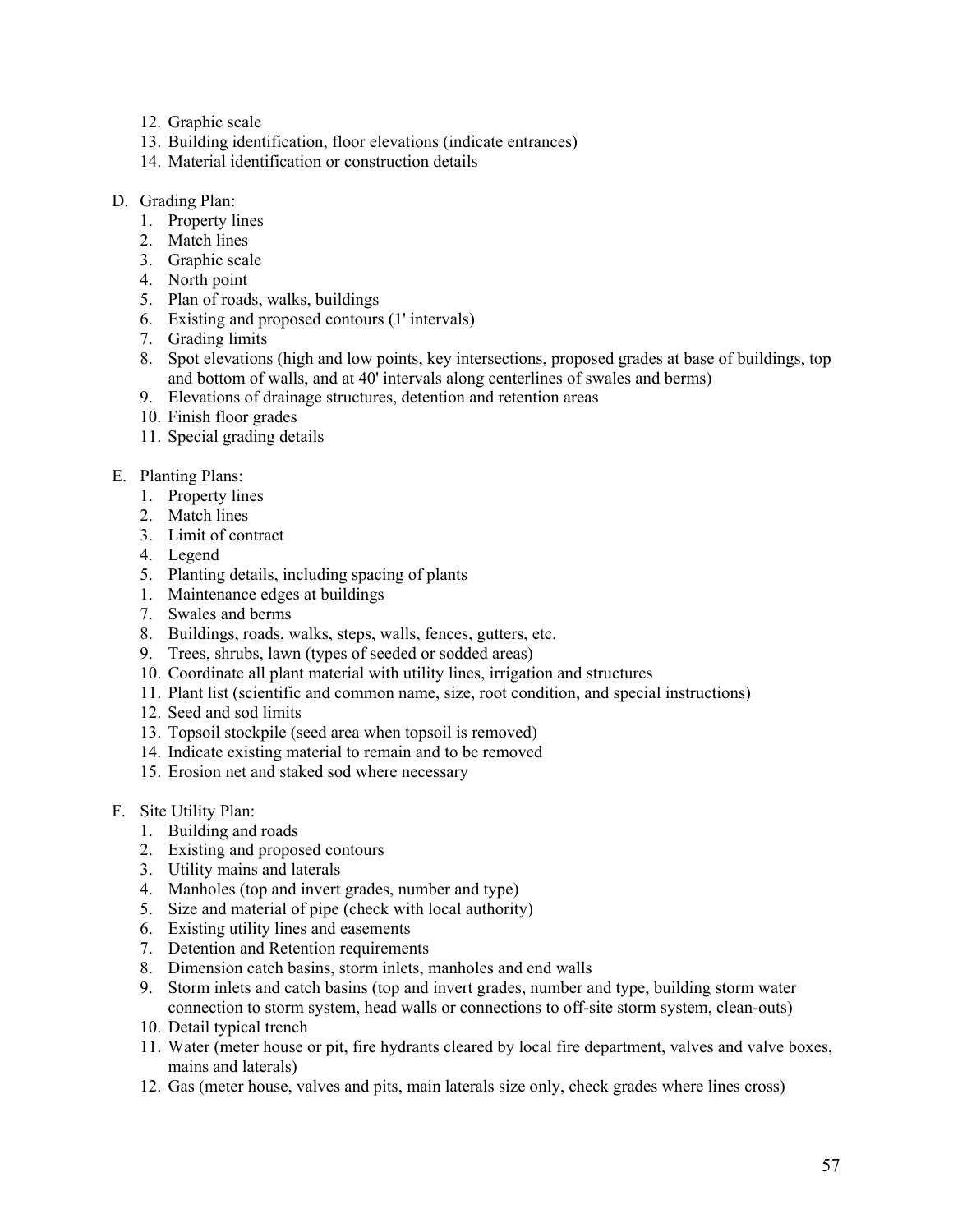# G. Sewer Profiles:

- 1. Profile mains only
- 2. Indicate finish grades
- 3. Check height of manhole against city specifications and standards
- 4. Top and invert elevations
- 5. Stations and Manhole numbers
- 6. Type, size, percentage of grade
- 7. Concrete anchors and cradles (if necessary)
- 8. Datum, horizontal and vertical scale
- H. Irrigation:
	- 1. Scale no less than 1"= 20'-0" and north arrow
	- 2. Overall irrigation plans
	- 3. Detail plans indicating sprinkler head
	- 4. Designer name and telephone number
	- 5. Water source and pressure information:
		- a. If municipal water line is used:
			- 1. Name of agency with jurisdiction over the line, e.g. Public Works, Engineering, etc.
			- 2. Name and telephone number of the individual contacted within the agency
			- 3. Static pressure within the line that will feed the irrigation system
			- 4. If static pressure is too low and a booster pump is proposed, the make and model number of the pump with specifications sheet for review
		- b. If well water is used:
			- 1. Name and telephone number of the well driller
			- 2. Copy of the well log from the irrigation well or the test well
			- 3. Data on the well pump, e.g. gallons per minute, pressure, with specifications sheet for review
		- c. If surface water is used:
			- 1. Make, model number and performance data on pump
			- 2. Electrical requirements of the pump and on-site availability
			- 3. Suction lift (give elevation difference in feet from water surface to pump)
			- 4. Run-Time:
				- A. Indicate the necessary run-time to apply .2" of water for each station in the system along with the total hours required to operate the system
			- 5. Controller locations:
				- A. If control timers are to be mounted indoors, exact location shall be indicated on the plans
				- B. If control timers are to be mounted outdoors, a more general location is acceptable
			- 6. Back flow Prevention Device:
				- A. Make and model number shall be indicated on the plans. If a vacuum breaker is specified, its approximate installed height, above finished grade, shall be indicated on the plans
			- 7. Sprinkler Heads:
				- A. Make, model number, gallons per minute and radius for all nozzles shall be indicated on the plans.
			- 8. Valve sizes:
				- A. Valve and their sizes shall be graphically portrayed on the plans
			- 9. Additional required submissions to the Irrigation Reviewer:
				- A. Grading Plan
				- B. Landscape Plan
				- C. Site plan indicating water distribution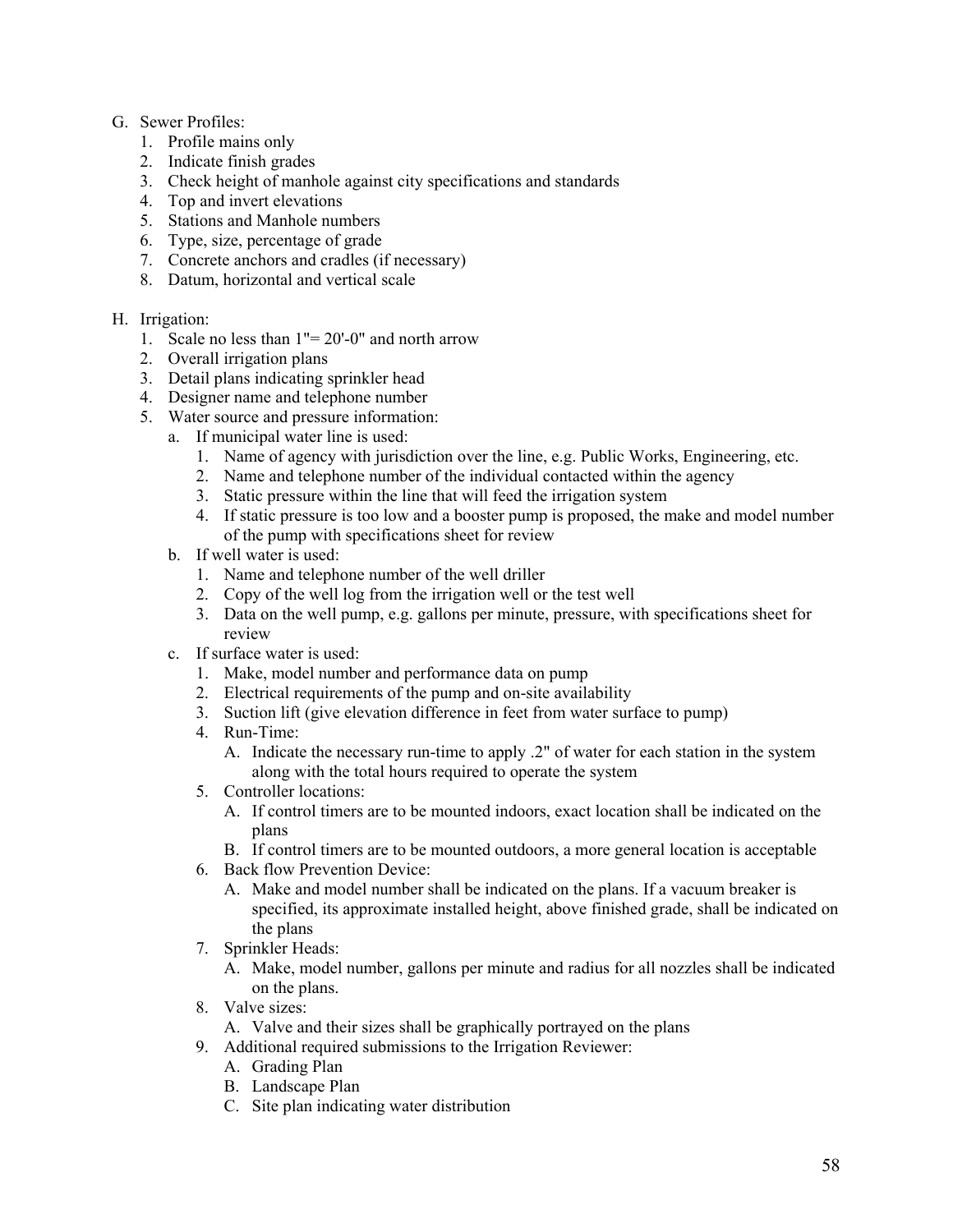- D. Irrigation portion of Division 2 specifications
- I. Miscellaneous Site Considerations (apply to proper sheet):
	- 1. Drinking fountains
	- 2. Hose bibbs
	- 3. Lighting systems, including photometric site lighting plans
	- 4. Waste station enclosures
	- 5. Mail box locations and details
	- 6. Storage buildings
	- 7. Carports and garages
	- 8. Electrical outlets
	- 9. Waste receptacles
	- 10. Entrance signs
	- 11. Street and directional signs
	- 12. Parking layout
	- 13. Play courts
	- 14. Recreation equipment
	- 15. Street furniture including Bicycle racks
	- 16. Screens, walls, etc.
	- 17. Flagpoles
	- 18. Planting tubs
	- 19. Sculpture, ceramics, etc.
	- 20. Soil Erosion and Control (use key system per Connecticut Public Act 347)
	- 21. Dumpster enclosures
	- 22. Storage and maintenance out buildings

# **00154.2** Residential and Community Building Plans

The following requirements for construction documents apply to each basic living unit, variations thereof, and to the community building(s).

List of Drawings: Building Demolition Plans (when rehabilitating existing structures) Building Foundation Plan Building Demolition Elevations (when rehabilitating existing structures) Building Elevations Building Roof Plan Unit Demolition Plans (when rehabilitating existing structures) Unit Floor Plans Unit Demolition Elevations (when rehabilitating existing structures) Unit Elevations Unit Sections Detail Sections Architectural Construction Details Schedules Structural Framing Plans Mechanical Plans Electrical Plans A. Building Demolition Plans (scale not less than 1/8"=1'0"):

1. Schematic representation of existing utility (storm, sanitary, water, communication, electric, fuel) systems, components, lines, ducts, piping, drains, meters, equipment, curbs, and fixtures, etc. to remain and/or to be removed/replaced for site, floor levels, and roof.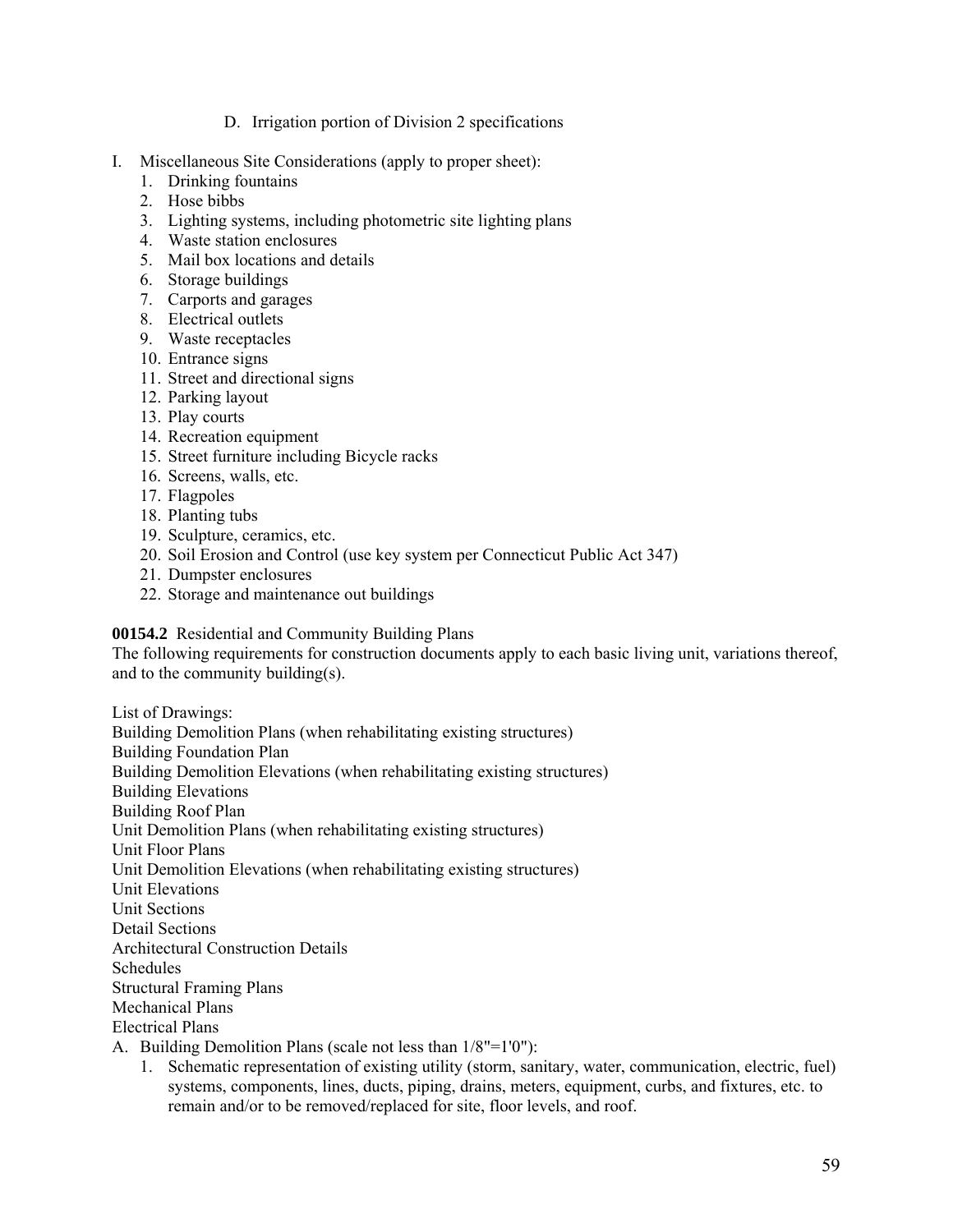- 2. Schematic representation of existing fencing, footings, foundations, slabs, paving, walks, ramps, stairs, railings, plants, piers, posts, pilasters, columns, framing, walls, chases, soffits, doors, windows, cabinets, appliances, finishes, furnishings, building, and site elements, etc. to remain and/or to be removed/replaced for site, floor levels, and roof.
- 3. Notes on drawings regarding scope, protections, storage, re-use, re-location, shoring, bracing, and disposal, etc. as required
- B. Building Foundation Plan (scale not less than 1/8"=1'0"):
	- 1. Foundation wall dimensions, offsets, heights
	- 2. Location, sizes and connections of foundation drainage systems
	- 3. Remaining foundation information required if not provided on unit floor plans (basement level)
	- 4. Footing locations, sizes, depths
	- 5. Locations and sizes of pads, piers, openings
	- 6. Slab construction, thickness
	- 7. Locations, sizes, spacing and directions of reinforcing
	- 8. Enlarged scale details of areas not clearly indicated at above scale
	- 9. Notes on drawing stating allowable soil pressure and required concrete and steel strengths and other pertinent design information
- C. Building Demolition Elevations (scale not less than 1/8"=1'0"):
	- 1. Schematic representation of existing utility (storm, sanitary, water, communication, electric, fuel) systems, components, lines, ducts, piping, drains, meters, equipment, curbs, and fixtures, etc. to remain and/or to be removed/replaced.
	- 2. Schematic representation of existing fencing, walks, ramps, stairs, railings, piers, posts, pilasters, columns, walls, doors, windows, finishes, gutters, downspouts, trim, overhangs, roofs, building, and signage, etc. to remain and/or to be removed/replaced.
	- 3. Notes on drawings regarding scope, protections, storage, re-use, re-location, shoring, bracing, and disposal, etc. as required
- D. Building Elevations (scale not less than 1/8"= 1'-0"):
	- 1. Design of all exterior views, including courts and offsets
	- 2. Indication and extent of all major exterior materials
	- 3. Existing and proposed grades at buildings
	- 4. Floor lines and elevations, floor-to-floor heights
	- 5. Windows, doors, openings, vents, louvers, utility meters and equipment
	- 6. Outline, depth below grade and stepping of building footings
	- 7. Connection conditions between units
- E. Building Roof Plan (scale not less than  $1/8$ "= 1'-0"):
	- 1. Separate roof plan not required if all essential information is provided on site plan or other drawing
	- 2. Location of roof ridges, valleys, intersections, chimneys, vents, saddles and parapets
	- 3. Direction of roof slopes and building outline
- F. Unit Demolition Plans (scale not less than 1/4"=1'0"):
	- 1. Schematic representation of existing utility (storm, sanitary, water, communication, electric, fuel) systems, components, lines, ducts, piping, drains, meters, equipment, curbs, and fixtures, etc., to remain and/or to be removed/replaced for site, floor level, and roof of each type of unit.
	- 2. Schematic representation of existing fencing, footings, foundations, slabs, paving, walks, ramps, stairs, railings, plants, piers, posts, pilasters, columns, framing, walls, chases, soffits, doors,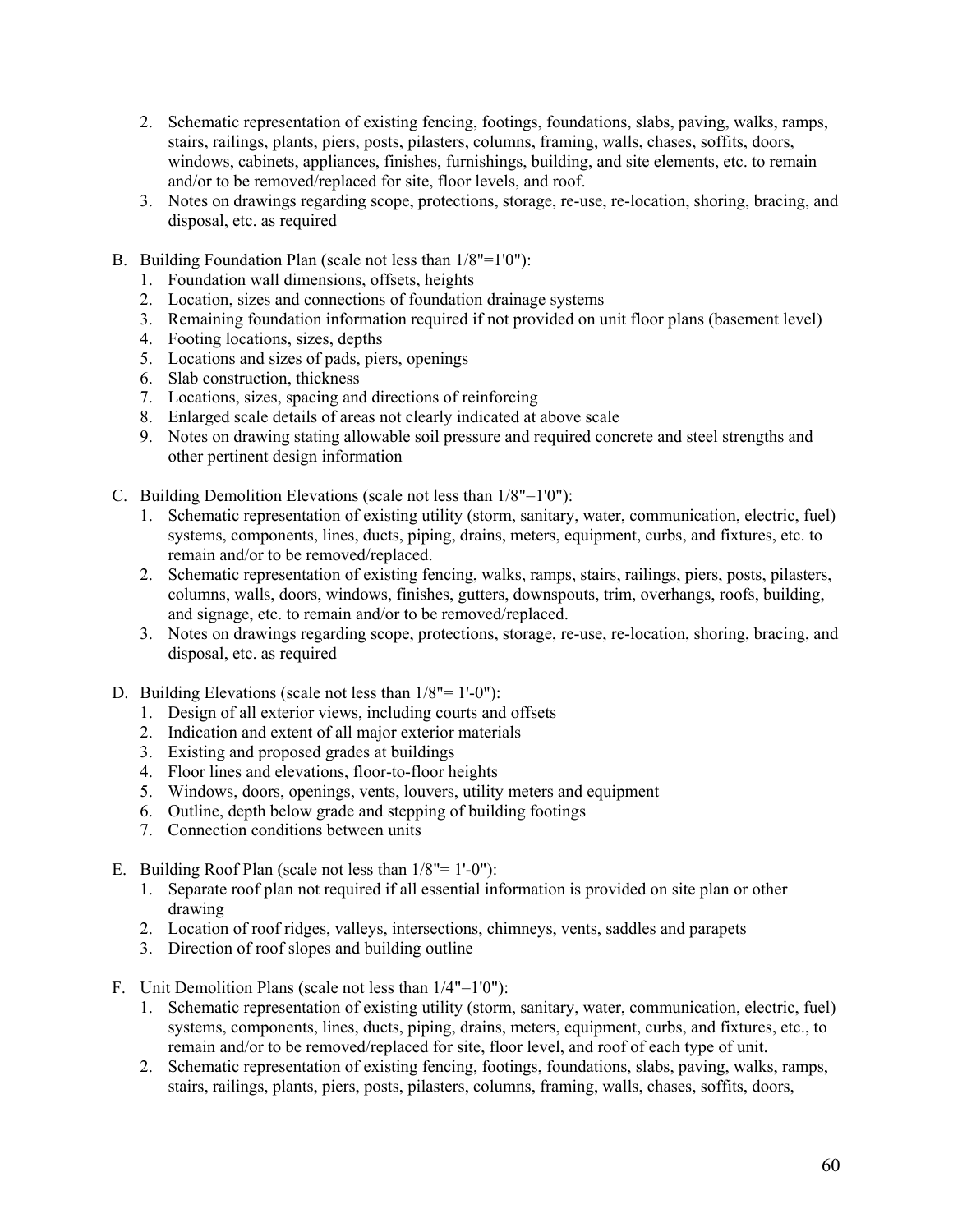windows, cabinets, appliances, finishes, furnishings, building, and site elements, etc. to remain and/or to be removed/replaced for site, floor level, and roof of each type of unit.

- 3. Notes on drawings regarding scope, protections, storage, re-use, re-location, shoring, bracing, and disposal, etc. as required
- G. Unit Floor Plans (scale not less than 1/4"= 1'-0"):
	- 1. Separate floor level plans of each unit type, including end units
	- 2. Exterior unit dimensions, including outdoor patios, terraces, porches and overall dimensions
	- 3. Window, interior and exterior door locations, operation, size and/or schedule key
	- 4. Dimensional location of interior partitions, openings, railings and stairs
	- 5. Location of all permanently installed features and equipment, including kitchen appliances, cabinets, shelving and plumbing fixtures
	- 6. Each living unit type identified by letter and/or numerical designation
- H. Unit Demolition Elevations (scale not less than 1/4"=1'0"):
	- 1. Schematic representation of existing utility (storm, sanitary, water, communication, electric, fuel) systems, components, lines, ducts, piping, drains, meters, equipment, curbs, and fixtures, etc., to remain and/or to be removed/replaced for site, floor level, and roof of each type of unit.
	- 2. Schematic representation of existing fencing, walks, ramps, stairs, railings, piers, posts, pilasters, columns, walls, doors, windows, finishes, gutters, downspouts, trim, overhangs, roofs, building, and signage, etc. to remain and/or to be removed/replaced for site, floor level, and roof of each type of unit.
	- 3. Notes on drawings regarding scope, protections, storage, re-use, re-location, shoring, bracing, and disposal, etc. as required
- I. Unit Elevations (scale not less than  $1/4" = 1'-0"$ ):
	- 1. Exterior elevation of each unit facade type and major variation thereof
	- 2. Indication and extent of all exterior materials
	- 3. Location and size of trim members, gutters, downspouts
	- 4. Window and door indication, sizes and/or schedule key
	- 5. Foundation and areaway outlines
	- 6. Exterior lighting system
- J. Building Sections (scale not less than 1/4"= 1'-0"):
	- 1. Typical and atypical Cross-sections
	- 2. Floor level and height relationships
	- 3. Special structural conditions
	- 4. Size and spacing of framing members
- K. Unit Sections (scale not less than  $1/4" = 1'-0"$ ):
	- 1. Cross-sections through each unit type
	- 2. Size and spacing of all floor, wall and ceiling/roof framing members
	- 3. Interior and exterior finishes, sheathing, insulation
	- 4. Floor levels and heights relationships
	- 5. Basement floors, footings, pads, proposed grades
- L. Detail Sections (scale not less than 1"= 1'-0"):
	- 1. Each common wall type, fire wall and typical exterior wall complete from footing to roof
	- 2. Fire and sound ratings for all walls
	- 3. Size and spacing of all floor, wall and ceiling/roof framing members
	- 4. Interior and exterior finishes, sheathing, insulation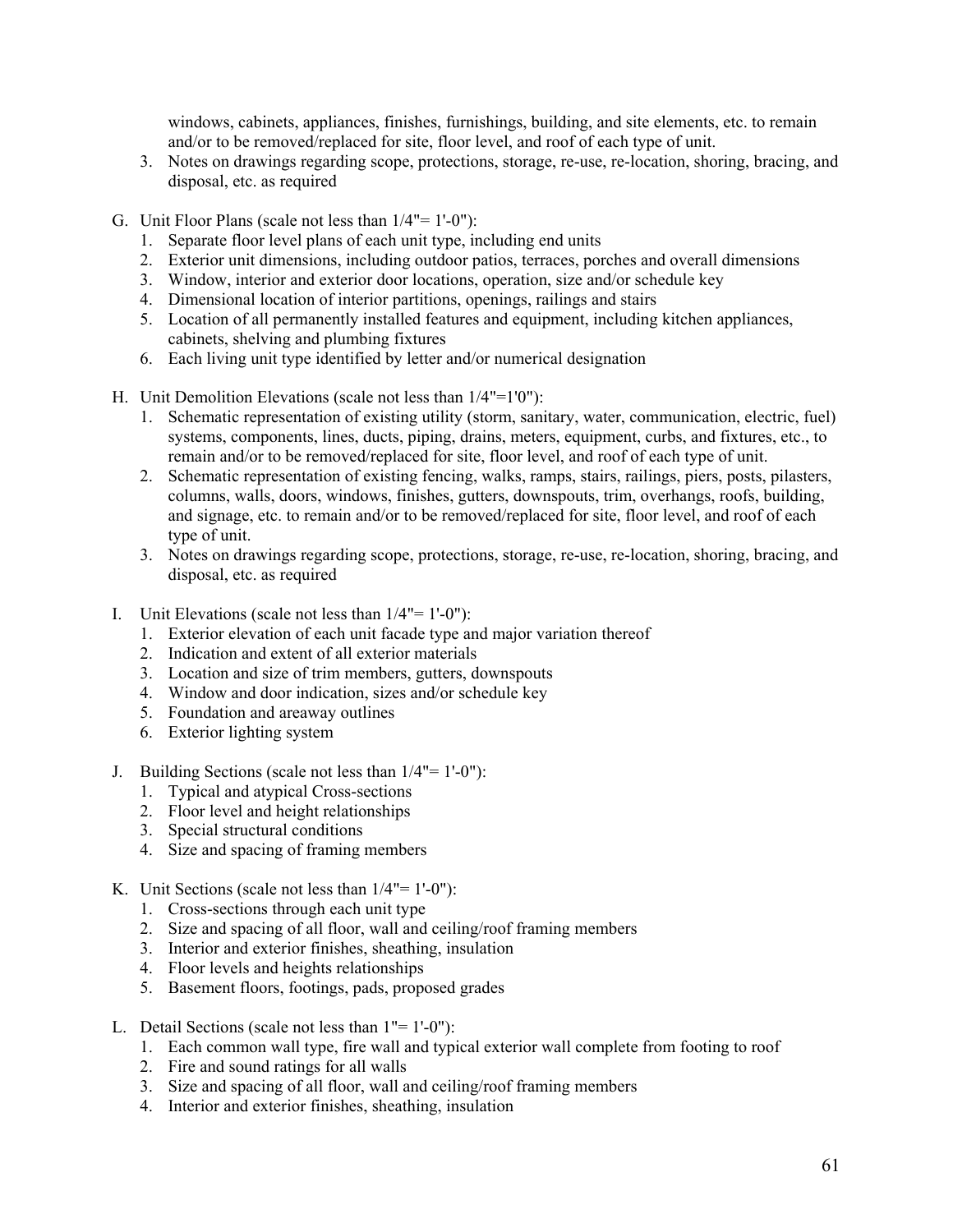- 5. Opening heights and framing
- 6. Overhangs, cornices, sill conditions
- M. Architectural Construction Details:
	- 1. Interior details (scale not less than 1"= 1'-0")
	- 2. Elevation, section and plan (if not adequately presented on unit plans) of kitchen and bath counters, cabinets and fixtures
- N. Details of any built-in cabinet work, fireplaces and equipment
	- 1. Stair details (scale not less than: 1"= 1'-0")
	- 2. Section and plan (if not adequately presented on unit plan) of any stairs with rise, run and headroom dimensions: tread, riser, stringer, baluster and handrail sized and with dimensions
- O. Special Conditions **(**scale as necessary)
	- 1. Adequate information to detail any special conditions in foundations, sills, walls, roofs, overhangs and projections
	- 2. Handrail details showing cross section and mounting requirements and handrail interruptions
- P. Schedules (complete information for each door and window type and interior treatments):
	- 1. Door and frame size, thickness, construction, material, finish, design, approved fire rating (if required) and key designation
	- 2. Window size, material, design, key designation
	- 3. Finish material and finish type for floor, base, wainscot, wall, ceiling and trim for all rooms and areas
- Q. Structural Framing Plans:
	- 1. Plans and details for each floor level and roof construction if not adequately presented on foundation and unit floor plans
	- 2. Size and spacing of floor, wall and ceiling/roof framing members
	- 3. Size and spacing of columns, piers, posts
	- 4. Size, type and construction of girders, beams, headers and lintels
- R. Mechanical Plans:
	- 1. Drawings shall include composite floor/roof plans (scale not less than 1/8"= 1'-0") and unit floor plans and mechanical equipment room plans (scale not less than  $\frac{1}{4} = 1^{\circ} - 0^{\circ}$ ).
	- 2. Heating and/or cooling system drawings for individual systems shall indicate the following:
	- 3. Location and size of all equipment and schedules indicating the make, model number, type and complete performance data of each. Performance data shall include entering and leaving conditions, air/water quantities, pressures, horsepower ratings, electrical characteristics, total capacities in BTU/hour, etc.
	- 4. Layout, location and size of all piping. All piping should be properly identified and all flow arrows shown. Provide a mechanical legend and/or symbol list of various piping, equipment etc. Indicate ductwork and piping to be insulated.
	- 5. Ductwork is to include mains, risers and branches.
	- 6. Indicate quantity of fresh air make-up required to accommodate exhaust, combustion air and building pressurization.
	- 7. Location, sizes and output in kilowatts, BTU/hour, CFM and/or GPM of all radiators, registers, diffusers and grilles, fans, etc. Indicate all accessories to include valves, traps, vents, balancing dampers, fire dampers, louvers, flues, drains, controls, unit supports, thermostats, thermometers, gauges, etc.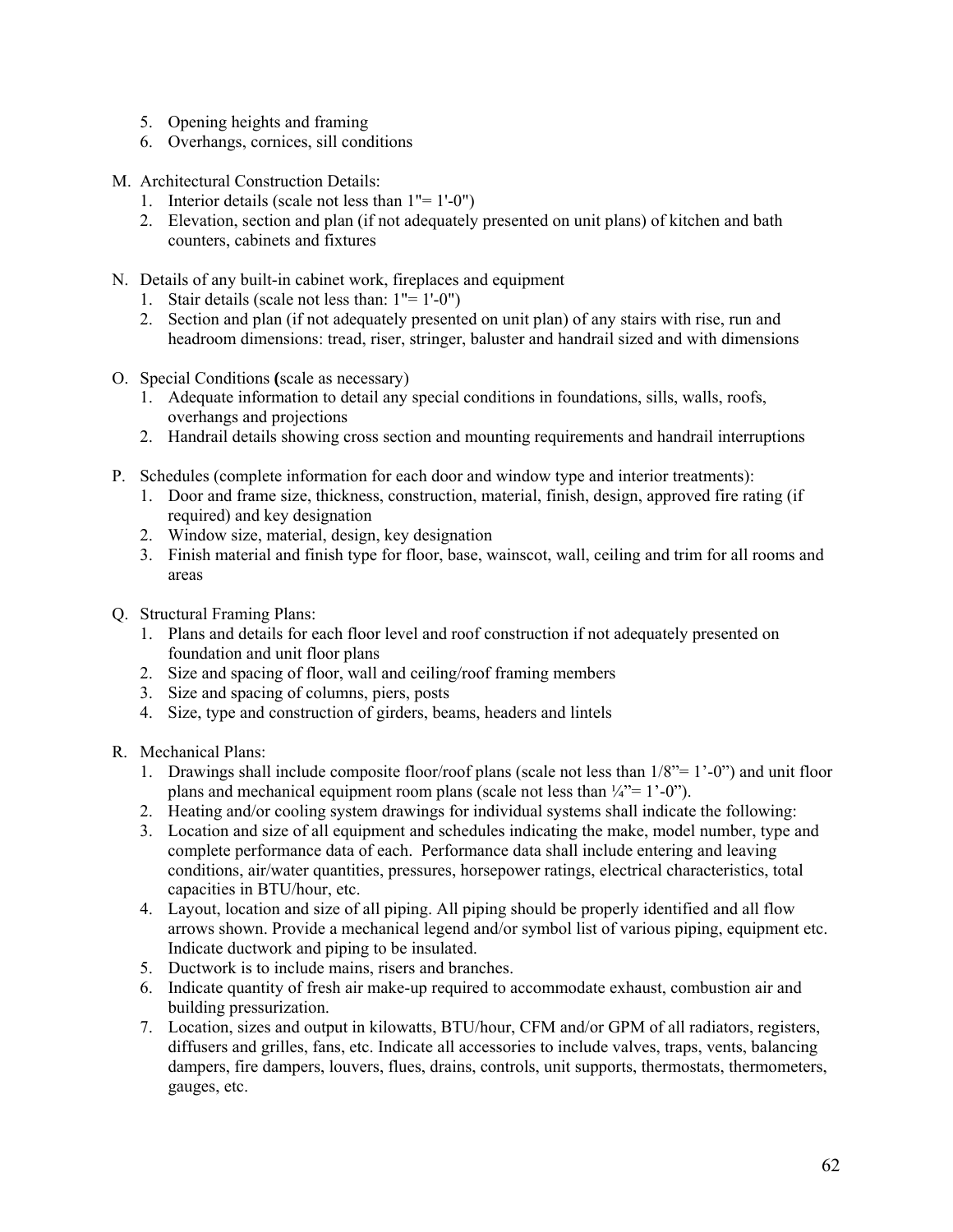- 8. Data upon which the design of the system was based, including outside design temperature; system operating temperatures; BTU/hour outputs; pressures or temperature drops; air temperatures at registers; pump or fan capacities; volumes and velocities; heat loss for each space to be heated; total heat loss; heat gain of each building; and the total calculated heat load connected to each system.
- 9. Data upon which the design of each domestic hot water system was based connected to a heating system.
- S. Plumbing Plans: (foundation and composite floor plans at 1/8"= 1'-0" and unit floor plans and plumbing equipment room plans at  $1/4" = 1'-0"$ :
	- 1. Horizontal storm, sanitary sewers and drain systems together with soil, waste and vent stacks, branch wastes and vents, vents through roofs, floor drains, clean-outs, traps, tile drainage, sump pumps, etc., connections to the sewer indicating invert elevations, sizes of all lines and stacks. Riser diagrams of typical stacks, including soil, waste and vents.
	- 2. Cold water distribution system, size of mains, risers and branches, location of hose bibbs, valves, drains, meter sizes and service.
	- 3. Hot water distribution system together with recalculating lines and pumps, valves, sizes and mains and branches.
	- 4. Gas distribution system, sizes of mains and branches, meters location of all gas-fired equipment, etc., to include tabulation of total connected loads in cubic feet per hour and location and size of domestic water heating equipment to include gallons storage, gallons per hour recovery at 100° F rise, gas input, etc.
	- 5. All piping should be properly identified and all flow arrows shown. Provide a mechanical legend and/or symbol list of various piping, equipment etc.
- T. Fire Protection Plans (composite floor plans at not less than 1/8" = 1'-0" and unit floor plans and mechanical equipment room plans at not less than 1/4"=1'-0"):
	- 1. Fire Protection Plans may be submitted as shop drawings. Contract specifications shall state that the fire suppression system shall comply with and be approved by the applicable code authority.
	- 2. Fire protection drawings shall indicate sprinkler head locations on composite floor plans, unit and mechanical equipment room plans and/or on reflected ceiling plans. All main pipe routing should be indicated. Show fire protection pipe sizes of all piping (if pipe schedule) and/or hydraulic calculations with pipe sizes if designed hydraulically. Show any fire pump schedule indicating make, model number and complete performance data.
- U. Electrical Plans (composite floor plans at not less than 1/8"= 1'-0" and unit floor plans at not less than  $1/4" = 1'-0"$ :
	- 1. Load calculations for main and branch services in conformance with N.E.C.
	- 2. Service location, type, entrance connection
	- 3. Riser diagram of primary and secondary distribution, wire sizes, conduit sizes and panel diagrams
	- 4. Layout of receptacles, light fixtures, emergency lighting, special purpose outlets, doorbells, smoke detectors, intercom, switching connections for each unit type
	- 5. Layout of site lighting, time clock control, exterior wiring and switching connections
	- 6. Wiring diagram of special equipment as required, e.g. fire detection, emergency generators, security systems, intercom systems
	- 7. Lighting fixture schedule and legend
	- 8. Site Lighting Plan and Site Lighting Photometric Plan
	- 9. Electrical specifications shall address the requirements for low voltage systems, telephone systems, intercom systems, television reception systems, etc.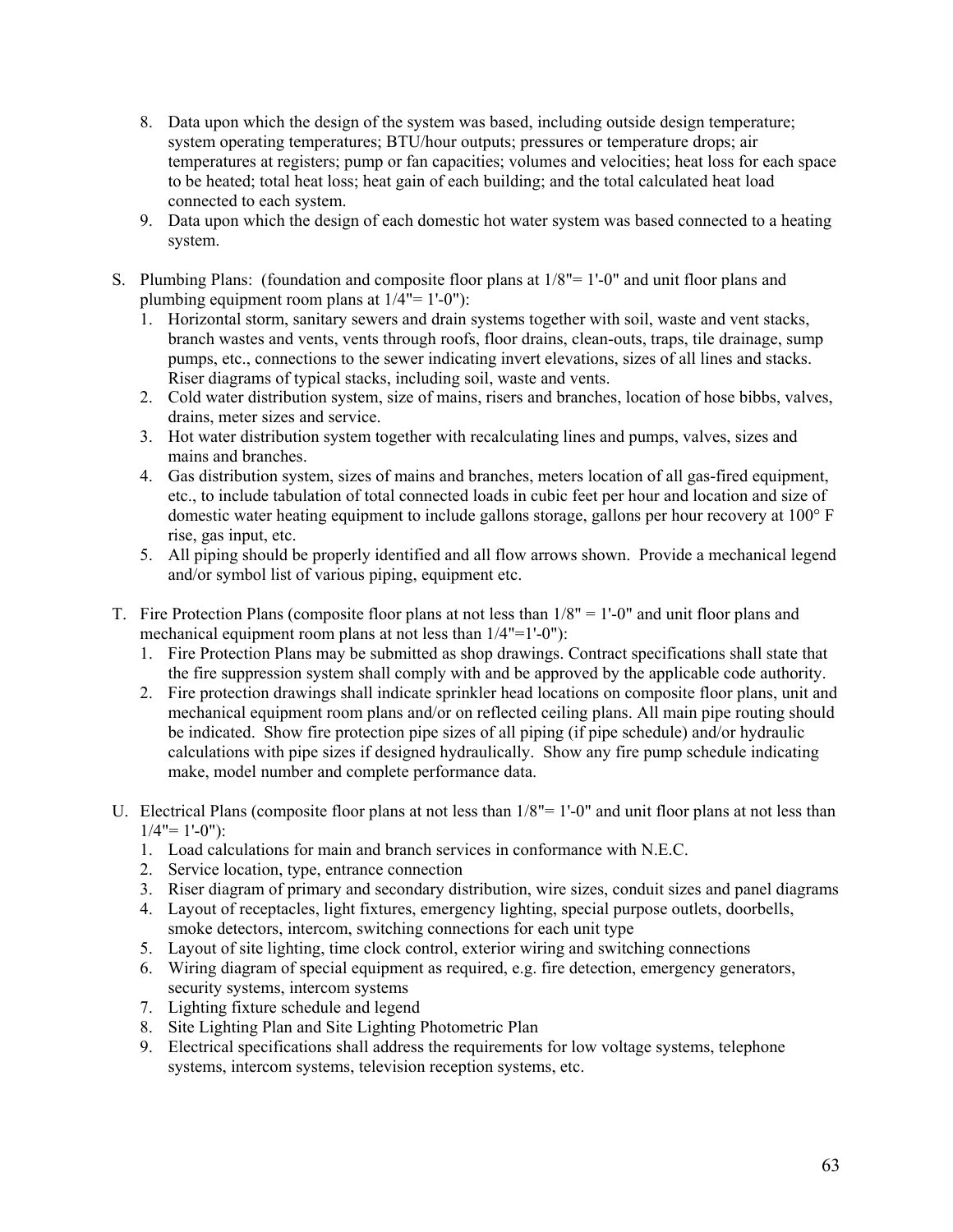# **00154.3** Project Manual

Complete specification of all materials and work to be performed for all aspects of construction shall be in conformance with the Uniform System for Construction Specifications, Data Filing and Cost Accounting (CSI).

Unless otherwise permitted by CHFA, manufacturers' instructions shall be followed for the installation of all materials, products and equipment.

#### **00154.4** Contract Documents/Commitment Review Submission

The Construction Documents/Commitment Progress Review Submission is a response to the preparation of documents in accordance with CHFA Construction Documents/Commitment Progress Review Submission Requirements. These documents are submitted to CHFA staff from Underwriting, Technical Services, Asset Management and other Authority departments as may be required. This submission need not be made in the forum of a meeting, but may be done so at the Development Team's request.

# **00154.5** Contract Documents/Commitment Submission Requirements

Submit one copy to CHFA for Site Design and Architectural Review. Provide a Development Data Summary (Refer to Title Sheet specifications). The final drawing and specification review submission requirements are as follows:

- A. Drawings and specifications at a 100% completion level
	- 1. Changes to drawings (revisions and additional notes/details) based on specific CHFA Step III 90% Review comments shall be identified in accordance with architectural graphic standards. It is important that such changes be clearly identified from what was previously submitted. The common method in practice is to identify everything that has been revised and/or added by drawing a "cloud" (continuous series of circle segments) around what was changed. Attention is then drawn to those areas and the review of the changes is expedited. Upon acceptance by CHFA for 100% completion, all "clouds" shall be removed from the drawings prior to printing for final Initial Closing submission.
- B. Provide final project data, updated as required for "value engineering" or other changes in project scope:
	- 1. Number of Buildings
	- 2. Total Project Square Footage (all buildings)
	- 3. Total Living Area (all dwelling units)
	- 4. Total Retail Area (all commercial spaces)
	- 5. Total Number of Units
	- 6. Total Common Area (community room, common kitchen, library, community meeting rooms, common laundry, lounge, rest rooms, mail room, craft rooms, game rooms, fitness facilities, child care facilities, lobbies and common storage space. The lobby space necessary for a traffic pattern from the building entry to the elevator and to the unit entry shall not be common space but shall be deemed as necessary residential space)
	- 7. Total Management Area (office, reception, conference rooms, janitor closets, maintenance work areas and storage, and mechanical rooms.

#### **00154.6** Contract Documents/Commitment Review

Subsequent to the Construction Documents/Commitment Progress Review Submission, Technical Services staff will review and comment on the submitted documents according to a checklist based on CHFA Standards of Design and Construction 2007. The Developer's Design Team may then prepare and submit a written response to CHFA comments and shall identify desired variances from CHFA's Standards of Design. When requesting a modification or waiver, the Development Team shall provide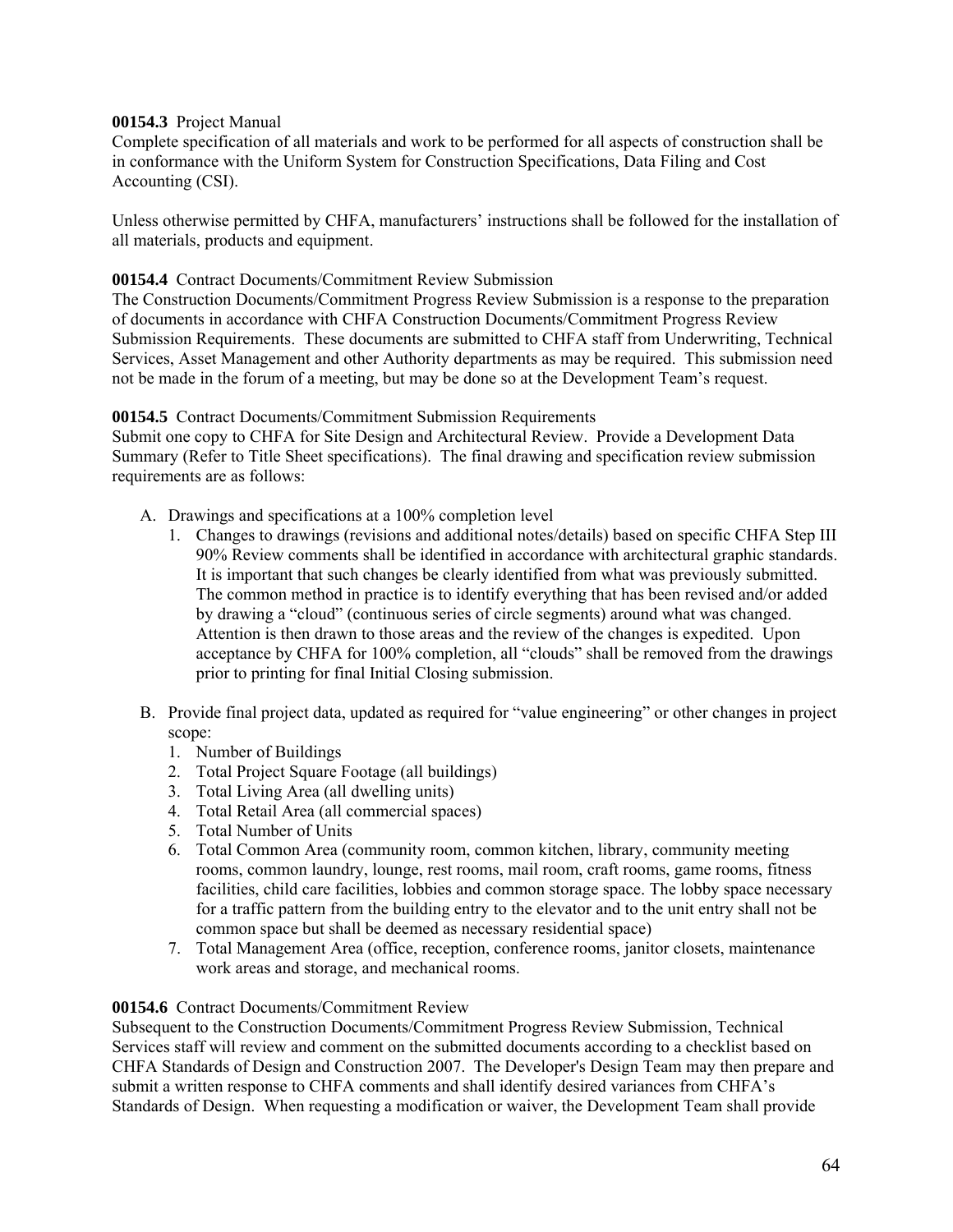compelling reasons for CHFA to consider in granting a variance. When submitting revised drawings, all changes shall be highlighted by architectural graphic standard "clouds".

**00154.7** Final Submission Requirements for Initial Closing The Step IV submission requirements are as follows:

- A. Contract Documents [All Developments with CHFA Financing] Two (2) sets of Contract Documents, signed and sealed by the Architect and his (her) team members shall be submitted. Drawings shall include all applicable code-related information. Project manuals shall be assembled in three-ring binders. Each sheet of those documents will have a five-party stamp which will need the initials of the Owner, the Architect, the G.C., the Bonding Agent and the Architectural and Construction Manager of CHFA. These documents are for CHFA's use throughout the construction period.
- B. Contract Documents [All developments receiving Low Income Housing Tax Credits only (no CHFA financing)] - One (1) set of Contract Documents, signed and sealed by the Architect and his (her) team members, and signed by the Owner, shall be submitted. Drawings shall include all applicable code-related information. Project manuals shall be assembled in three-ring binders. These documents are for CHFA's use throughout the construction period.
- C. Documents related to the Owner:
	- 1. Owner's Builder's Risk & Liability and Worker's Compensation insurance coverage per applicable CHFA requirements for multi-family developments under construction ([http://www.chfa.org/Multifamily/MF--](http://www.chfa.org/Multifamily/MF--INS REQMNTS FOR MF CONSTRUCTION DEVELOP-rev 11-20-00.pdf.pdf) [INS%20REQMNTS%20FOR%20MF%20CONSTRUCTION%20DEVELOP-rev%2011-20-](http://www.chfa.org/Multifamily/MF--INS REQMNTS FOR MF CONSTRUCTION DEVELOP-rev 11-20-00.pdf.pdf) [00.pdf.pdf\)](http://www.chfa.org/Multifamily/MF--INS REQMNTS FOR MF CONSTRUCTION DEVELOP-rev 11-20-00.pdf.pdf) and/or with permanent financing ([http://www.chfa.org/Multifamily/MF--](http://www.chfa.org/Multifamily/MF--INS REQMNTS FOR MF PERMANENT DEVELOP-rev 11-20-00.PDF.PDF) [INS%20REQMNTS%20FOR%20MF%20PERMANENT%20DEVELOP-rev%2011-20-](http://www.chfa.org/Multifamily/MF--INS REQMNTS FOR MF PERMANENT DEVELOP-rev 11-20-00.PDF.PDF) [00.PDF.PDF](http://www.chfa.org/Multifamily/MF--INS REQMNTS FOR MF PERMANENT DEVELOP-rev 11-20-00.PDF.PDF) ).
- D. Documents related to the Architect:
	- 1. Standard AIA Owner/Architect Agreement and Amendments, if any [the fee distributed for construction administration  $(CA)$  shall be 25 - 35% of the architect's total fee as determined by CHFA based upon project cost and schedule]
	- 2. Certificate of Liability Insurance naming CHFA as certificate holder
	- 3. Certification that the documents adhere to all applicable codes and CHFA requirements
- E. Documents related to the GC:
	- 1 Contractor's Qualifications
	- 2. Standard AIA Owner/Contractor Agreement, including contract time, contract sum, list of addenda, list of drawings and specs, and liquidated damages
	- 3. Riders and Exhibits
	- 4. Contractor's General Liability, Automobile, Umbrella, Worker's Compensation and Latent Defects insurance coverage per applicable CHFA requirements for multi-family developments under construction [\(http://www.chfa.org/Multifamily/MF--](http://www.chfa.org/Multifamily/MF--INS REQMNTS FOR MF CONSTRUCTION DEVELOP-rev 11-20-00.pdf.pdf) [INS%20REQMNTS%20FOR%20MF%20CONSTRUCTION%20DEVELOP-rev%2011-20-](http://www.chfa.org/Multifamily/MF--INS REQMNTS FOR MF CONSTRUCTION DEVELOP-rev 11-20-00.pdf.pdf) [00.pdf.pdf\)](http://www.chfa.org/Multifamily/MF--INS REQMNTS FOR MF CONSTRUCTION DEVELOP-rev 11-20-00.pdf.pdf) and/or with permanent financing ([http://www.chfa.org/Multifamily/MF--](http://www.chfa.org/Multifamily/MF--INS REQMNTS FOR MF PERMANENT DEVELOP-rev 11-20-00.PDF.PDF) [INS%20REQMNTS%20FOR%20MF%20PERMANENT%20DEVELOP-rev%2011-20-](http://www.chfa.org/Multifamily/MF--INS REQMNTS FOR MF PERMANENT DEVELOP-rev 11-20-00.PDF.PDF) [00.PDF.PDF](http://www.chfa.org/Multifamily/MF--INS REQMNTS FOR MF PERMANENT DEVELOP-rev 11-20-00.PDF.PDF) ).
	- 5. Schedule of Values
	- 6. Construction Schedule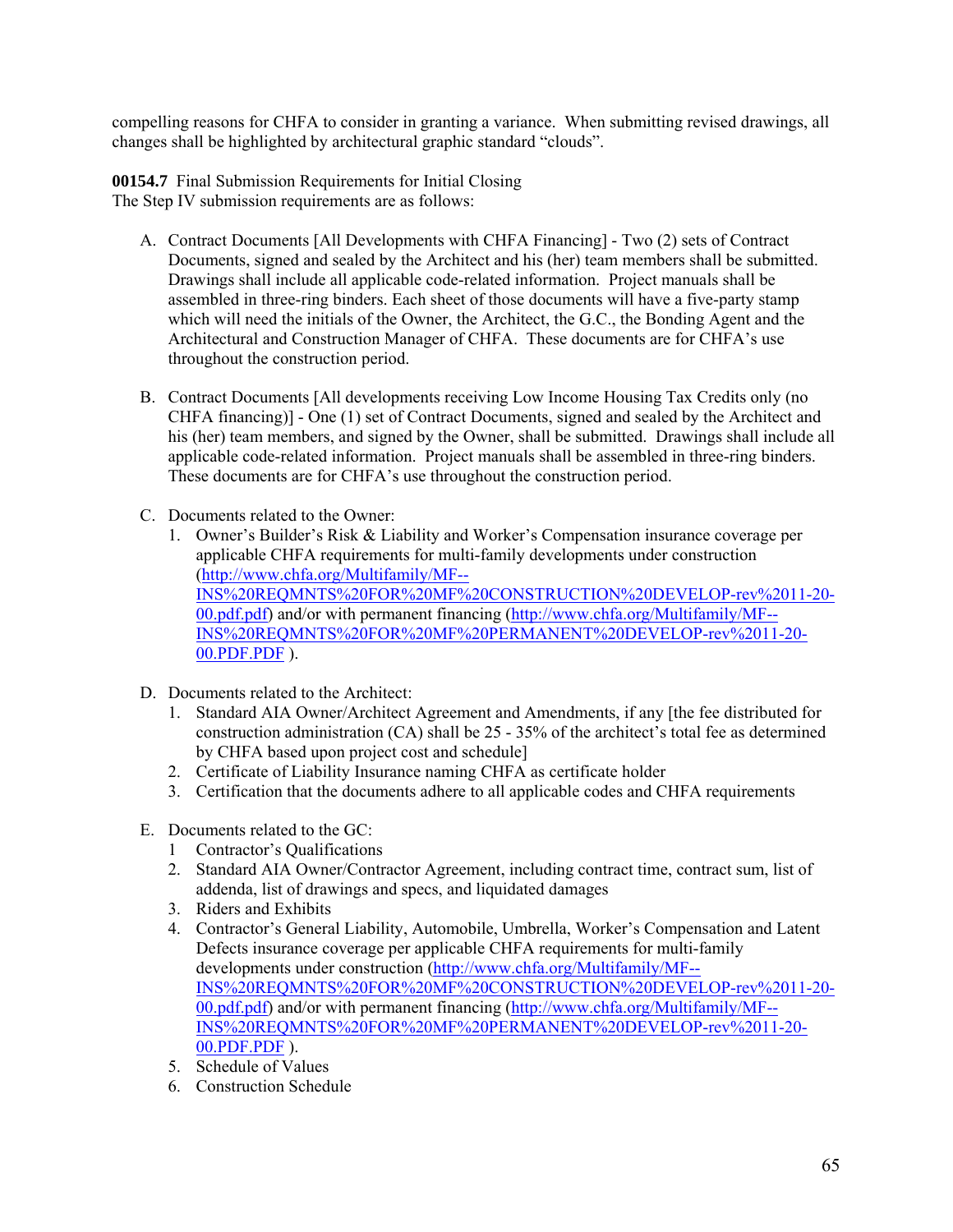CHFA prefers Critical Path Method (CPM) construction schedules, such as those created with Primavera, Suretrack, Microsoft Project or other project scheduling and control software, in order to develop, analyze, update, monitor and report the progression of construction projects such that the Owner/Developer is informed quickly and accurately of project events, potential problems, and corrective actions. If Microsoft Excel-type bar charts are used, the all construction operations shall be consolidated onto one page, or a series of pages, to continuously show all concurrent work. If the project is to be divided into major sub-projects for multiple buildings, color coding the bars can keep the sub-project work together.

- 7. Performance & Payment Bonds
- 8. List of Sub-contractors
- F. Environmental test reports, remediation specifications, and abatement plan and specifications
- G. Soil boring or test pit reports
- H. Property and Topographic Survey and Legal Description
	- 1. Submit two copies of the Property and Topographic Surveys, as described in **00152.5**, items 3 & 4, including the following CHFA long-form certification statement to the Authority, its successors and assigns; the title insurance company/companies insuring the Mortgage; and the Owner/Developer; with no statement of facts objectionable to the Authority:

# *SURVEY CERTIFICATION*

*"I, , a Professional Land Surveyor duly licensed in the State of Connecticut do hereby certify to the CHFA, Title Insurance Company and to [MORTGAGOR/OWNER] as follows:* 

*The survey of the Property depicted on this map was actually made upon the ground on [INSERT DATE]. The survey and bounds and measurements shown on this map are correct and accurate within the standards of a Property Survey and are conforming to the standards of accuracy for a Horizontal Class A-2 survey. This is a [First Survey or Resurvey or Dependent Resurvey or Original Survey – specify which one]. This survey map has been prepared in accordance with Sections 20-300b-1 through 20-300b-20 of the Regulations of Connecticut State Agencies "Standards for Surveys and Maps In The State of Connecticut" as adopted by the Connecticut Association of Land Surveyors, Inc. on September 26, 1996. This survey was prepared to depict the existing conditions of the subject Property (including any leased areas and associated easements). It is intended to be used to depict the position of boundaries with respect to locations of all boundary monumentation; apparent improvements and features; record easements and physical visible evidence of the use thereof; record apparent means of ingress and egress; lines of occupation; deed restrictions pertaining to the location of the buildings and other improvements; unresolved conflicts with maps and descriptions; all apparent boundary encroachments; and existing buildings.* 

*Except as shown hereon, (i) title lines and lines of actual possession are the same, (ii) all building lines and improvements are located as shown, are erected entirely within Property lines, and do not encroach over or upon the street, title or building lines or any right of way or easement on or appurtenant to the Property, (iii) there are no utility or other easements or rights of way affecting the Property, (iv) there are no encroachments or projections on or over the Property or on rights of way or easements appurtenant to the same by buildings or improvements erected on adjacent land, and (v) the buildings and improvements on this*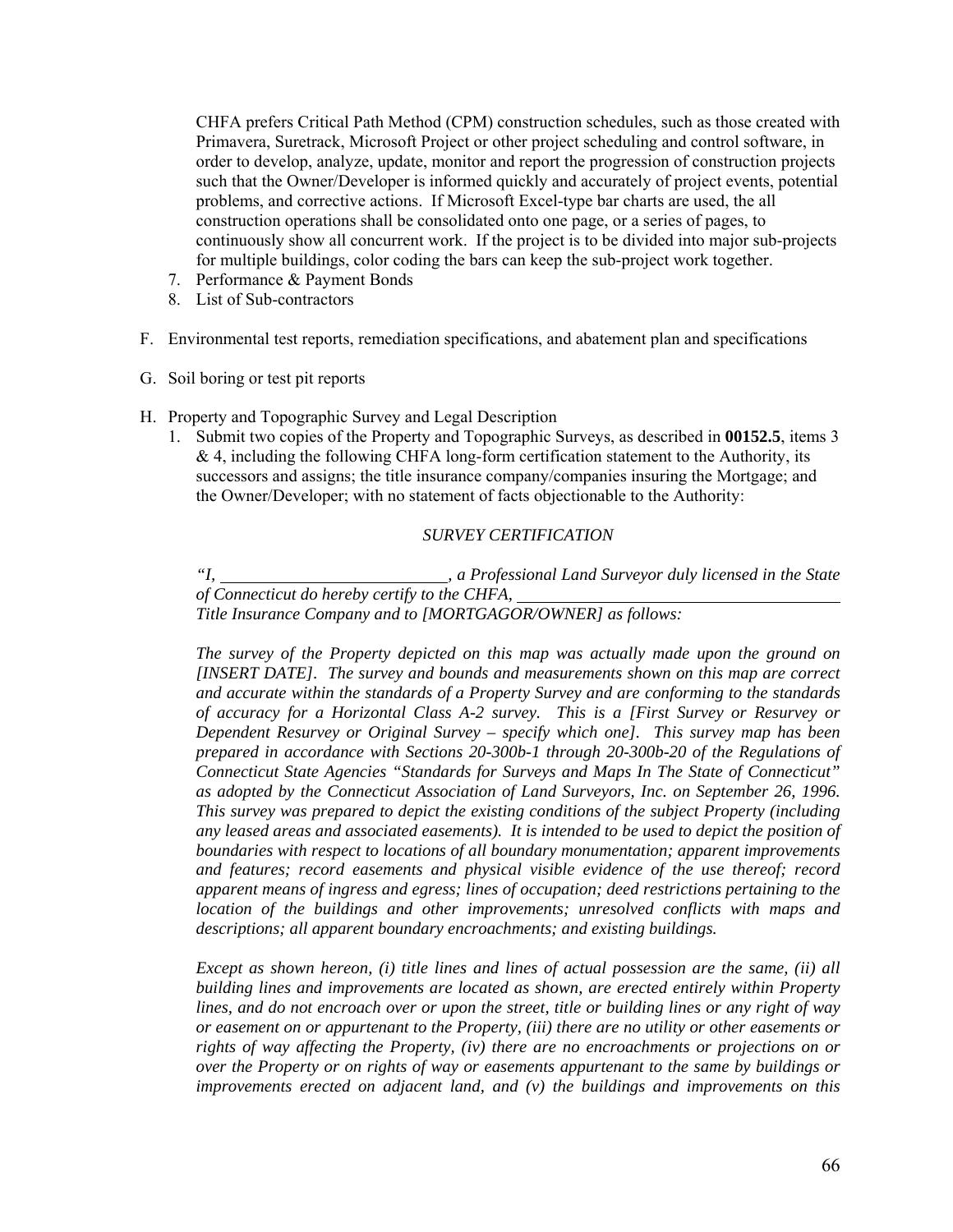*Property do not violate any building or zoning regulation, covenant, deed restriction or other regulation or requirement relating to the location thereof.* 

*The Property is not located within a Special Flood Hazard Boundary as defined by the Federal Emergency Management Agency and are[are not] reflected on Flood Insurance Rate Map [No.* \_\_\_\_\_\_\_\_\_\_\_\_\_\_\_\_\_\_\_\_, with a date of identification of \_\_\_\_\_\_\_\_\_\_\_

*, and the Property has direct access to each of which is a dedicated public street.* 

*I further certify that this map and the survey on which it is based were made in accordance with "Minimum Standard Detail Requirements for ALTA/ACSM Land Title Surveys", jointly established and adopted by ALTA and NSPS in 2005, and includes items 1, 3, 4, 5, 7(a), 7(c), 8, 9, 10, 11b, 13, 14, 15, 16, 17 and 18 of Table A thereof. Pursuant to the Accuracy Standards adopted by ALTA and NSPS in effect on the date of this certification, the undersigned further certifies that the Positional Uncertainties resulting from the survey measurements made on the survey do not exceed the allowable Positional Tolerance.* 

*Date* 

*(Signed) seal* 

*Registration No. "* 

- I. Building Permit
- J. ADA Compliance Certification.
- K. CNA (renovation projects only)

# **00155 Construction Observation**

**00155.1** Construction Observation [All developments receiving Low Income Housing Tax Credits only (No CHFA financing)]

For developments funded through tax credit equity only, the CHFA's Technical Services staff may periodically visit the development site to conduct on-site observations of the construction process. Observations may occur at any time within the duration of the construction process, up to the Placed-in-Service Date, or up to the execution of the IRS Form 8609. The observations will confirm compliance with the Authority's Standards of Design and Construction. In addition, As-Built Drawings and Specifications reflecting compliance with the Standards, prepared by the GC, and verified/approved by the Architect, shall be submitted prior to the execution of the IRS Form 8609. These compliance monitoring requirements apply to all tax credit developments, including those developments financed with Tax-exempt Bonds.

**00155.2** Construction Observation [All Developments with CHFA Financing] Pre-construction Meeting; Construction Observation Schedule/Construction Administration

# **00155.3** Pre-construction Meeting

After Initial Closing, a Pre-construction Meeting will be held at CHFA. Those attending the meeting representing the Development Team shall include the Owner, the Architect, the Contractor, and any other project management/administrative personnel deemed necessary by the Owner. Attending the meeting for CHFA will include Underwriting and Technical Service staff as required. The purpose of the meeting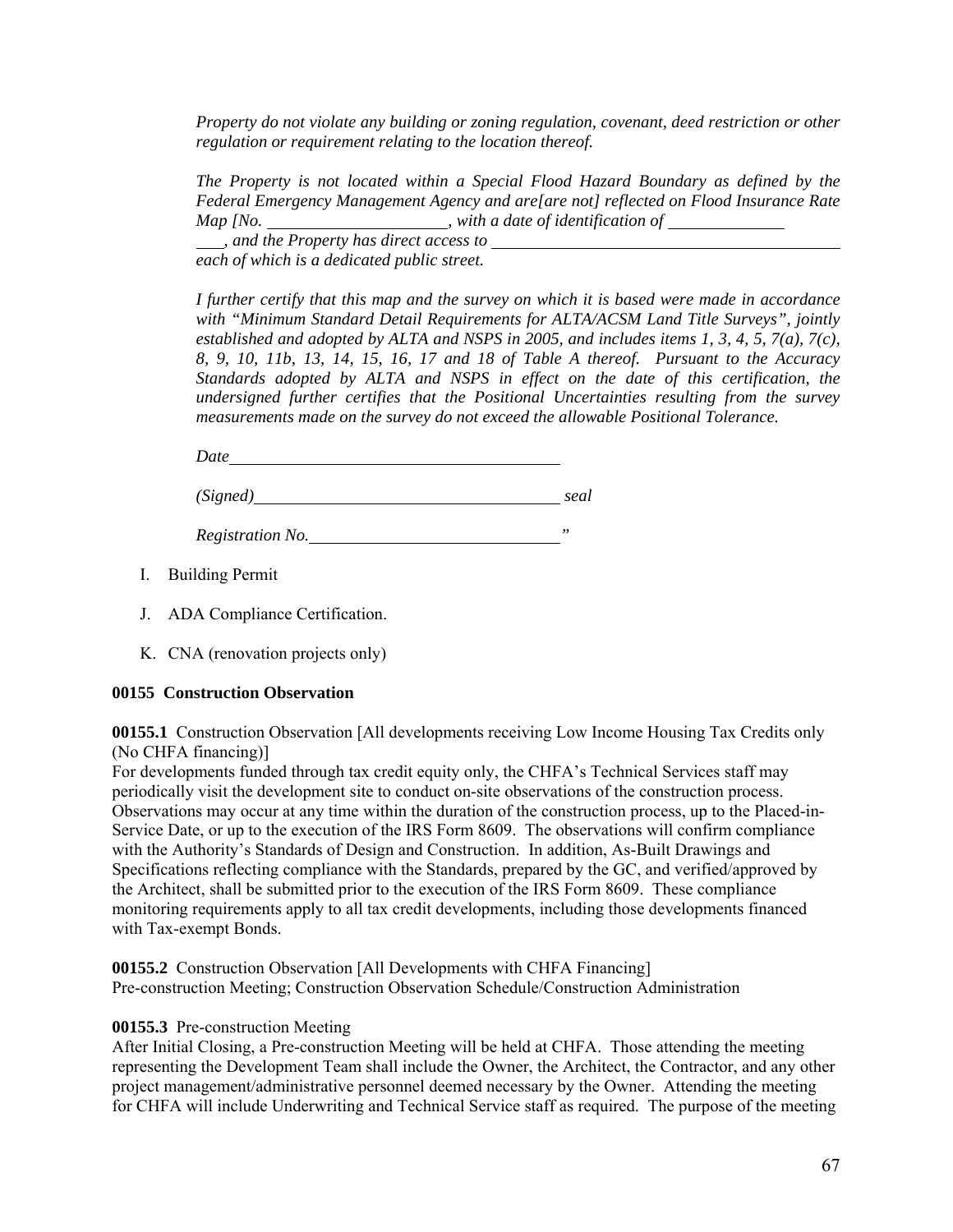is to review project management and administrative procedures, responsibilities and expectations before construction mobilization.

Subjects for Review at the Pre-construction Conference include:

- 1. The construction period, as agreed in the contract.
- 2. Space in the field office shall be provided by the General Contractor ("Contractor") for CHFA Field Observer's use to include a lockable desk, chair and unrestricted access to telephone. Shared space in the Field Office is acceptable to CHFA.
- 3. Job meetings shall be held weekly, or more frequently as determined by the CHFA Field Observer, and notice of the time and date shall be forwarded to CHFA at least one week prior to the scheduled meeting. Said meeting shall be conducted and recorded, and minutes distributed by the Architect who is licensed to practice in Connecticut, attended by the Project Manager, Job Superintendent, Developer, and CHFA Field Observer. Any changes of meeting date or time shall be forwarded to CHFA promptly.
- 4. Job meetings shall be held weekly between the Contractor and Subcontractors.
- 5. The Architect and the Contractor shall adhere strictly to the plans and specifications: federal, state and municipal codes and regulations.
- 6. The Architect shall provide and maintain a weekly (or more frequently, when necessary) field inspection and send CHFA an observation report on A.I.A. Form G711.
- 7. The Job Superintendent shall maintain daily logs in the Field Office, which must be available to the CHFA Field Observer during working hours. Logs shall include manpower, quantities of materials delivered, work performed, light and heavy equipment in operation on the job (including scaffolding, hoists, etc.). In addition, the Job Superintendent shall maintain up-to date as-built conditions on the all contract drawings.
- 8. Copies of all communications concerning project construction shall be given to the CHFA Field Observer. All of the Project Architect's Field Orders shall be reviewed by the CHFA Field Observer prior to submission to CHFA.
- 9. CHFA will consider proposed change orders for changes to the Contract Documents. However, the Development Team shall note that CHFA will only fund that portion of the proposed change order that would be the expected if the proposed changes were originally scheduled and bid. Any costs in excess of that amount will be funded by the Owner. All proposed Change Orders regarding changes in construction design or substitution of specified materials shall be accompanied by sketches and appropriate back-up information to include quantities, sizes, unit prices, subcontractor and/or material suppliers' quotes. Labor costs shall be shown as number of hours times rate as shown on payroll forms. The percentage for Overhead & Profit shall be at or below the amount accepted in the original contract. Change Orders will be prepared on CHFA Form 2437 entitled "Request for Construction Change" **(see Appendix F)**. A copy of back-up data with each CHFA Change Order form shall be submitted to CHFA. A copy of the approved Change Order will be forwarded to the Owner upon approval by CHFA. **No work related to a proposed change order will be funded unless a fullyexecuted Change Order is obtained by the GC before the work commences**.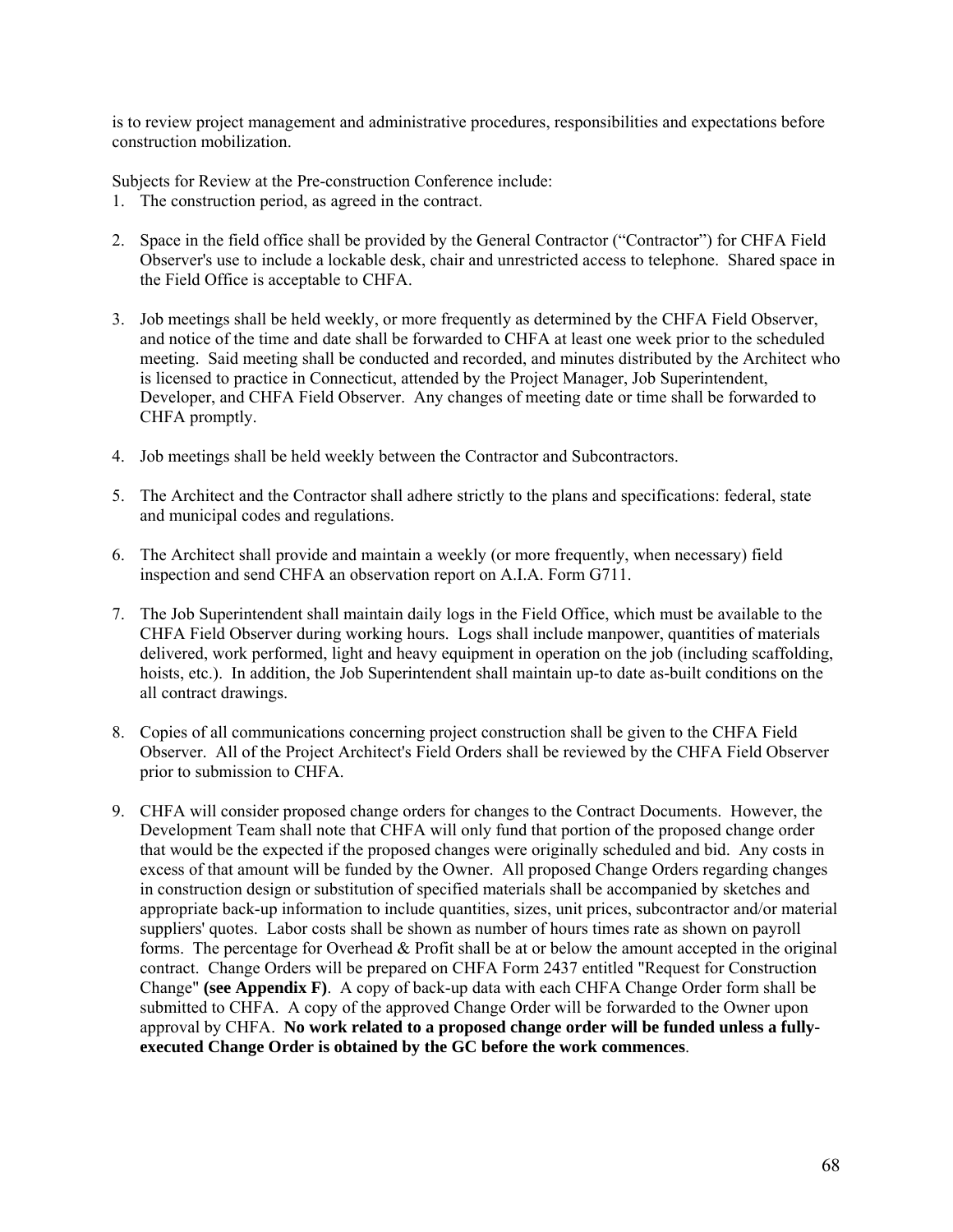- 10. The Contractor shall purchase and post a sign as required by CHFA prior to or upon the start of construction. Any other construction signs, including the City's, should be separated from CHFA's sign.
- 11. Testing of materials used in construction shall be conducted by an approved testing laboratory; if deemed necessary by the CHFA Field Observer, additional tests may be required. Test results must be **mailed directly** from the testing laboratory to CHFA, Architect, and Engineers.
- 12. The Contractor shall comply with Safety Regulations and Housekeeping Requirements as set forth in General Conditions and according to industry standards.
- 13. The Contractor shall provide a complete list of subcontractors, prior to start of construction.
- 14. Copies of all approved shop drawings shall be made available to the CHFA Field Observer at the field office. A copy of transmittal sheets for shop drawings shall be provided to the CHFA Field Observer.
- 15. Stored materials will be funded only if the materials are long-lead and site-specific items, such as elevators and special equipment. Such funding is not meant to finance contractors for materials easily obtained and readily incorporated into the work. Upon demonstrating that the request for such funding meets these conditions, the Contractor shall provide evidence of those materials being insured, secured and paid for. For off-site storage, provide the following:
	- A. Evidence of insurance (casualty, theft, etc.) for the stored items and the facility itself (if stored other than at the manufacturer's plant)
	- B. Bonding company's consent to the off-site storage
	- C. UCC-1s for the stored materials creating a security interest for CHFA
	- D. A CHFA Field Observer's report which accepts the storage environment, and a report confirming acceptable delivery of the subject item(s) to the facility
- 16. The Contractor shall maintain a realistic and workable Construction Progress Schedule or Chart posted in the Construction Field Office. Up-to-date schedule shall be required as part of the requisition package.
- 17. Pencil-copies of all requisitions for payment shall be made available to the CHFA Field Observer a week prior to submission to CHFA.
- 18. Requisitions shall consist of three original copies, signed by the Architect, GC and Owner. Requests for payment for on-site inventory shall be made on CHFA's Form entitled "Accounting of On-site Inventory" **(see Appendix F)**. Paid invoices showing quantities and dollar amounts must be provided as back up for inventory. Requisitions for approved change orders may be submitted after the related work has been completed. The requisition number of a change-order requisition shall match the one on the regular construction requisition even if the former may have never been submitted previously.
- 19. Original lien waivers shall be submitted with the monthly requisition in a form acceptable to CHFA. The Connecticut Statutory lien waiver form should be used for each sub-contractor. CHFA requires the copy with live signature and notarized seal. Lien waivers shall be tracked throughout the project on the CHFA "Total of Lien Waiver Payments" for **(see Appendix F)**.
- 20. Progress photographs shall be submitted to CHFA each month, with the monthly requisition. Photographs (originals only) shall be representative of the work completed throughout the project for that month. They should also be identified (location and type of work), dated and organized in letter-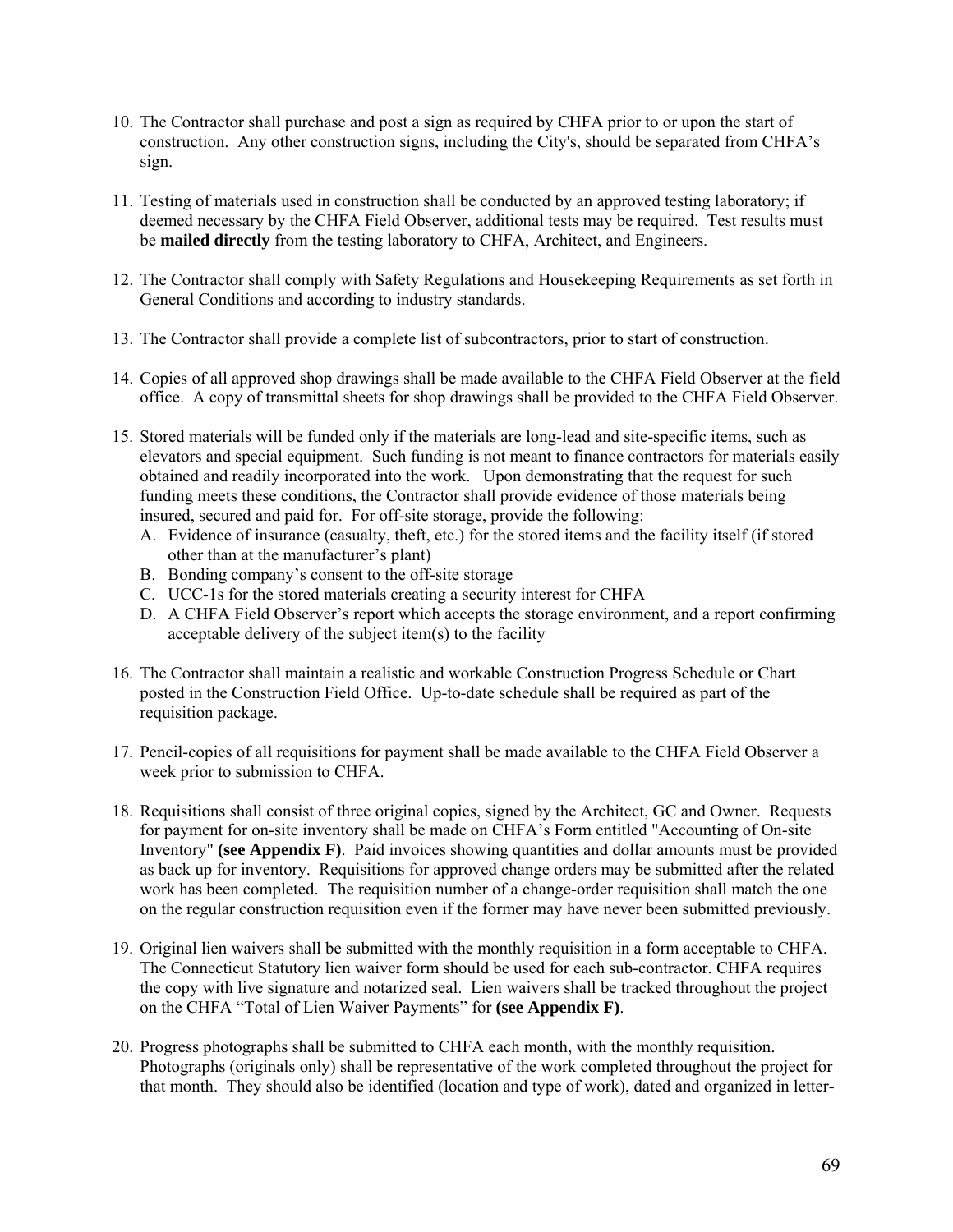size plastic covered sheets. The photos should be of high-resolution quality, in color and  $4"x 6"$ minimum in size.

- 21. In order to request a reduction of retainage from 7½% to 5%, the following documents (among others) must be executed:
	- A. Certificate of Occupancy issued by the governing building department
	- B. Certificate of Substantial Completion issued by the architect
	- C. Bonding company's written consent
	- D. Current list of the contractor's payables
	- E. General Contractor's written statement that it will share the released funds with all subcontractors and suppliers.
	- F. Lien waivers from subcontractors and suppliers.
- 22. When the project is ready for occupancy, the Architect shall assist the Owner in preparing and executing a CHFA "Permission to Occupy" request form **(see Appendix F)**. At this point, the Contractor may request a Reduction in Retainage from 5% to 2½%. The following items need to be obtained before the request will be considered:
	- A. Certificate of Occupancy issued by the governing building department
	- B. Certificate of Substantial Completion issued by the architect
	- C. Bonding company's written consent
	- D. Current list of the contractor's payables
	- E. Contractor's written statement that he (she) will share the released funds with all subcontractors and suppliers.
	- F. Lien waivers from subcontractors and suppliers.
	- G. An acceptable, audited Contractor's Certificate of Actual Cost which has been prepared by an independent Certified Accounting Firm. The document shall be signed and shall have the accountant's certification.
- 23. The PTO inspection will be conducted by the assigned CHFA Field Observer after items on the architect's punch-list have been amended and units cleaned. The CHFA Field Observer may discontinue the inspection anytime when the items on his or her list are too long or repetitive in nature. The CHFA Asset Manager will inspect the units after the Field Observer considers the unit satisfactory.
- 24. When the project is preparing for Final Closing, and the GC has requested the final 2½% of Retainage, the following documents shall be submitted:
	- A. An ALTA/ACSM Land Title Survey, accepted by the Title Company and the Owner, which depicts the "as-built" of the improvements on the property, and complies in all respects to the requirements for the survey submitted for Initial Closing **(see 00051 through 00051.8, 00052.4.A.3 and .4, and 00154.7.G.1 through .10)**.
	- B. As-Built Drawings and Specifications prepared by the GC, verified and approved by the **Architect**
	- C. Lien Waivers from subcontractors and suppliers.
	- D. Warranties of all components identified in the Specifications.
	- E. Statement of Compliance from the Environmental Consultant.
	- F. Bonding Company's written consent to the release of Retainage (Consent form must include CHFA as Dual Obligee and shall be an original document, signed and sealed).
	- G. Certificate of General Contractor Form **(see Appendix F)**.
	- H. Confirmation that a Supplemental Cost Certification confirming final payments to vendors will be furnished to the Authority within 60 days after it has received its final payment from the Owner.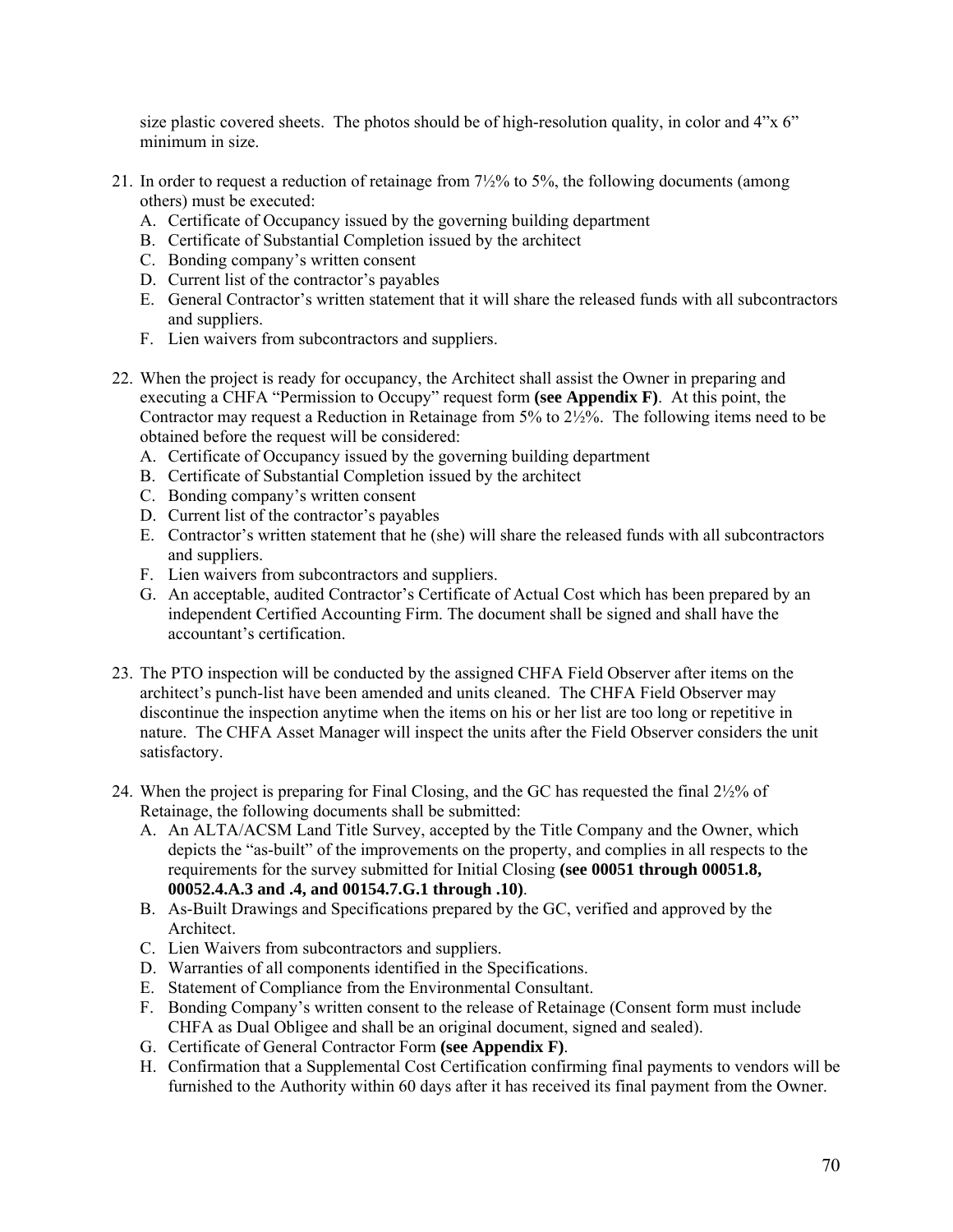# 25. CHFA Punch List Inspection Items

The CHFA Field Observer can/may inspect items including but not limited to those listed on this summary. This list is not intended to be "all inclusive" for every type of project. It is intended to serve as guideline for what types of things the CHFA Field Observer will be looking for at the final inspection phase of the project. In general, the CHFA Field Observer will be looking to ensure that the items outlined in the contract documents have been installed in the project. The workmanship and quality must be consistent with the contract documents and that of the construction industry. Below are specific items that will be reviewed:

# A. **Bathrooms:**

- 1. Toilet:
	- a. Check that the toilet is seated firmly on the floor with no movement.
	- b. Check that the toilet is caulked to the floor (and the wall if appropriate) all the way around the toilet base.
	- c. Check toilet operation flush three times to make sure the toilet tank fills in a reasonable amount of time and shuts off automatically.
	- d. Check inside the toilet tank to see that components appear in order and that "cold" water is used for the toilet. (In the past, we have seen the hot water was mistakenly piped to the toilet).
	- e. Check that seat is installed and securely attached.
	- f. Check that the water supply stop is functional and that it does not leak when shut off and turned back on.
- 2. Shower:
	- a. Check operation of the shower control/diverter. Make sure hot water comes out when set to hot (check for anti-scald operation) and cold water comes out when set to cold. Exercise diverter tub fill to shower operation.
	- b. Check and exercise tub stopper function and let the tub fill (when checking the water temperature) to make sure the stopper works properly.
	- c. Check that the drain assembly is caulked to the tub/shower.
	- d. Check that all grab bars are secure and do not move.
	- e. Check the top of the shower surround to ensure that it is clean and free of drywall compound, dried paint drips and most importantly, caulked to the wall.
	- f. Check the face of the shower / tub enclosure to make sure it is caulked to the walls and the floor.
- 3. Lavatory:
	- a. Check that the hot and cold water are piped to the correct faucet.
	- b. Check that the hot water gets hot and that anti-scald operation keeps the water from getting too hot.
	- c. Check the function of the stopper and the overflow let the lavatory fill when testing the water faucet function.
	- d. Check under the cabinet when the lavatory is draining for leaks. Check waste trap for leaks when water is draining from the lavatory.
	- e. Exercise both water supply stops to make sure they hold and do not leak.
	- f. Check top of lavatory:
	- g. Make sure sink is caulked to the counter/wall.
	- h. Make sure back and side splashes are caulked to the walls and the counter
	- i. Check to make sure that escutcheon plates are properly installed around the supplies and the waste line so there are no openings in the wall under the sink.
- 4. Exhaust Fan/Light:
	- a. Turn on light and fan check for proper operation.
	- b. If the unit has a heating lamp check operation.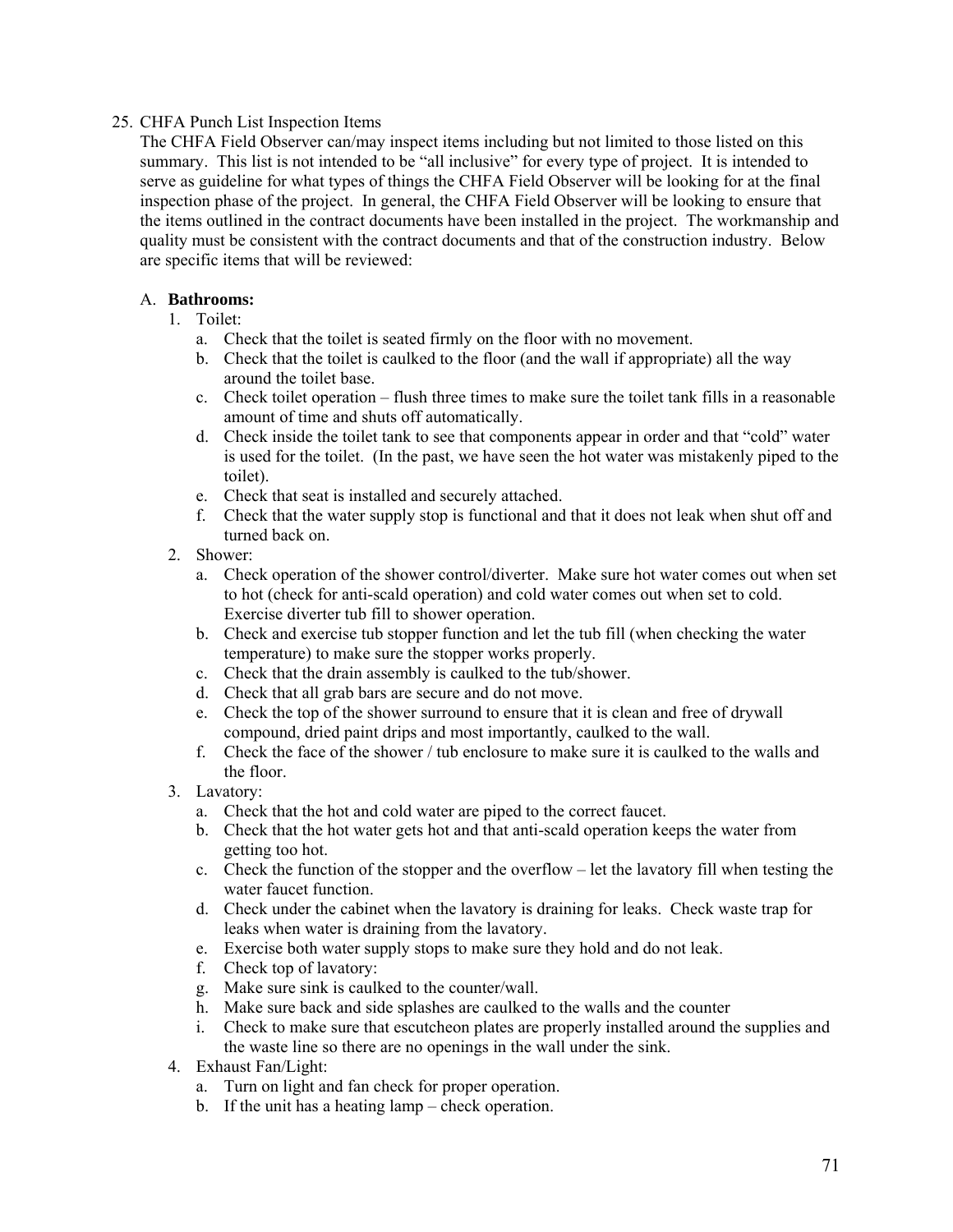- c. If there is central system toilet exhaust, place a piece of toilet paper over the grille to make sure it is drawing air. (Also obtain a copy of the final testing and balance report if required by the contract documents).
- 5. Medicine Cabinet:
	- a. Make sure the light functions (if attached).
	- b. Make sure shelves are included and in good condition (GC must replace broken or chipped shelves and mirror glass).
	- c. Test function of door to make sure it opens and closes easily and latches closed.
	- d. Check mounting height in accessible units.
- 6. Receptacles:
	- a. Check that there is a GFI near the lavatory.

# B. **Kitchen:**

- 1. Range:
	- a. Check to make sure the roasting pan and racks are included in the storage drawer under the range.
	- b. Check to see that the Owner's Manual is included in the nearest base cabinet drawer.
	- c. Check that the anti-tip bracket is installed so the unit will not tip forward if weight is applied to the open oven door.
	- d. Check operation of all burners and the oven.
	- e. Check that the oven light comes on.
- 2. Microwave:
	- a. Check that the glass revolving platter is included.
	- b. Check for the Owner's Manual is located in the nearest base cabinet drawer.
	- c. Check that the clock function works properly.
	- d. Check that the unit is functional and that the light comes on when the door opened.
- 3. Refrigerator:
	- a. Check to make sure the ice trays are in the freezer.
	- b. Check to make sure all the drawers and shelves are included in the refrigerator and the freezer.
	- c. Check that the unit is functional (cold inside) and that the light comes on when the door(s) are opened.
	- d. Wheel out the unit and view the rear of the unit to make sure the coils are not bent and damaged.
	- e. View the gasket around both doors and make sure it is in good condition.
	- f. View the surfaces of the refrigerator to make sure it is not dented, scratched or damaged.
- 4. Kitchen Ventilation/Range Hood:
	- a. Check operation of light and fan.
	- b. Make sure the filter is included in the unit (and that the filter is clean and free of construction dust).
	- c. Check the exhaust duct as it rises through the upper cabinet make sure it is connected and the duct is sealed around the opening through the cabinet.
- 5. Kitchen Cabinets:
	- a. Check operation of all drawers and doors. All must be plumb and level and secure.
	- b. Check for Lazy Susan unit in the corner if specified.
	- c. Check that shelves are included in each cabinet unit. Check that they are properly supported with minimum of four clips per shelf. Longer shelves have an intermediate shelf support behind the center cabinet post.
	- d. Check that vinyl base is installed in the kick space.
	- e. Check that the kick is continuous in the corner where the base cabinet units come together.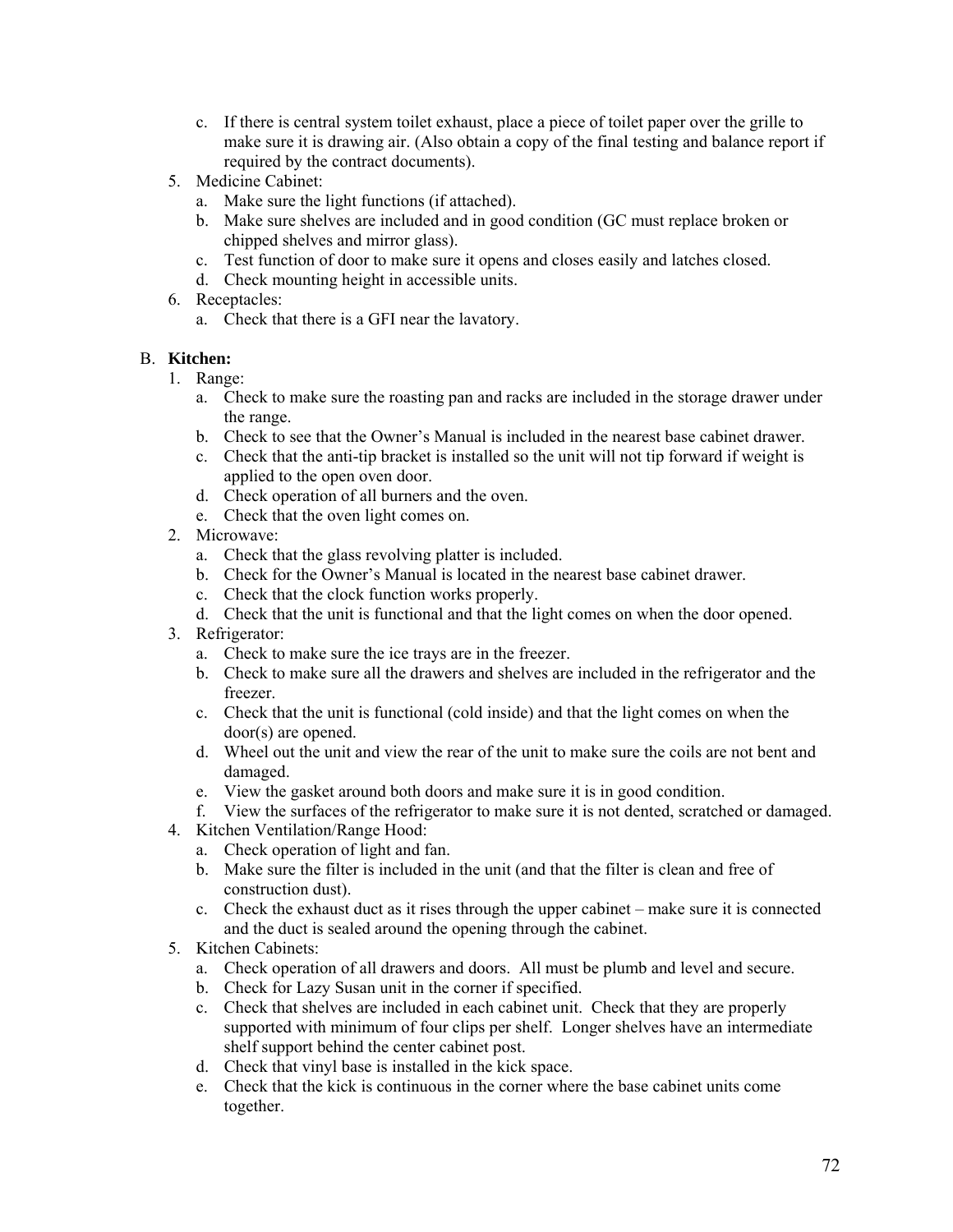- f. Check counter surface for defects and flaws.
- g. Check that counter backsplash and side splash is caulked to the wall (and counter if appropriate).
- h. Check that GFI receptacles have been installed above the backsplash (check for code required spacing).
- 6. Kitchen Sink:
	- a. Check operation of the faucet hot/cold water on the proper side make sure water gets hot (check anti-scald to make sure water does not get too hot).
	- b. Check to make sure stopper functions and the water fills.
	- c. Check the underside of the cabinet as the water drains for leaks and that the waste line is secure.
	- d. Check the operation of the disposal unit (if provided).
	- e. Look under the sink to ensure there at least two hold down clips per side of the sink unit and that the unit is sealed to the counter with plumber's putty.

## C. **Doors:**

- 1. Hardware:
	- a. Check the function of the passage/locksets. Make sure the doors close and latch freely. Make sure the strike plate is installed.
	- b. Check that all hinges have screws installed and that hinge pins are fully seated.
	- c. Make sure a floor or wall stop is installed to protect adjacent walls from door lever/handle.
- 2. Doors and frames:
	- a. For wood doors, make sure top, bottom and edges of each door is finished as well as the faces.
	- b. On the top and side corners of the door frame trim, make sure the factory staple/nail holes are filled and sanded then painted. These holes should not be visible after the frame is finished.
	- c. Make sure stops are continuous and secure.
	- d. Check for trim on the inside of the closet door frame.
	- e. Check for weather stripping on exterior doors.
	- f. Check that the exterior doors close tightly to the bottom threshold.

## D. **Closets:**

- 1. Coat Rod and Shelf
	- a. Brackets need to be able to support hanging clothes so should not be spaced more than two stud spaces apart.

## E. **Windows:**

- 1. Installation/Finish
	- a. Check operation of each window.
	- b. Check that insect screens are installed in all windows.
	- c. Check that all window glass units are clean, not damaged, cracked or clouded (broken seals).
	- d. Check operation of the window treatments blinds, curtains, etc. Make sure all wands are included.
	- e. Make sure the window sill is caulked to the window.
	- f. Check the paint around the window unit to ensure paint stops on the trim and does not get on the window unit (if factory finished window units are used).

### F. **Receptacles and Switches:**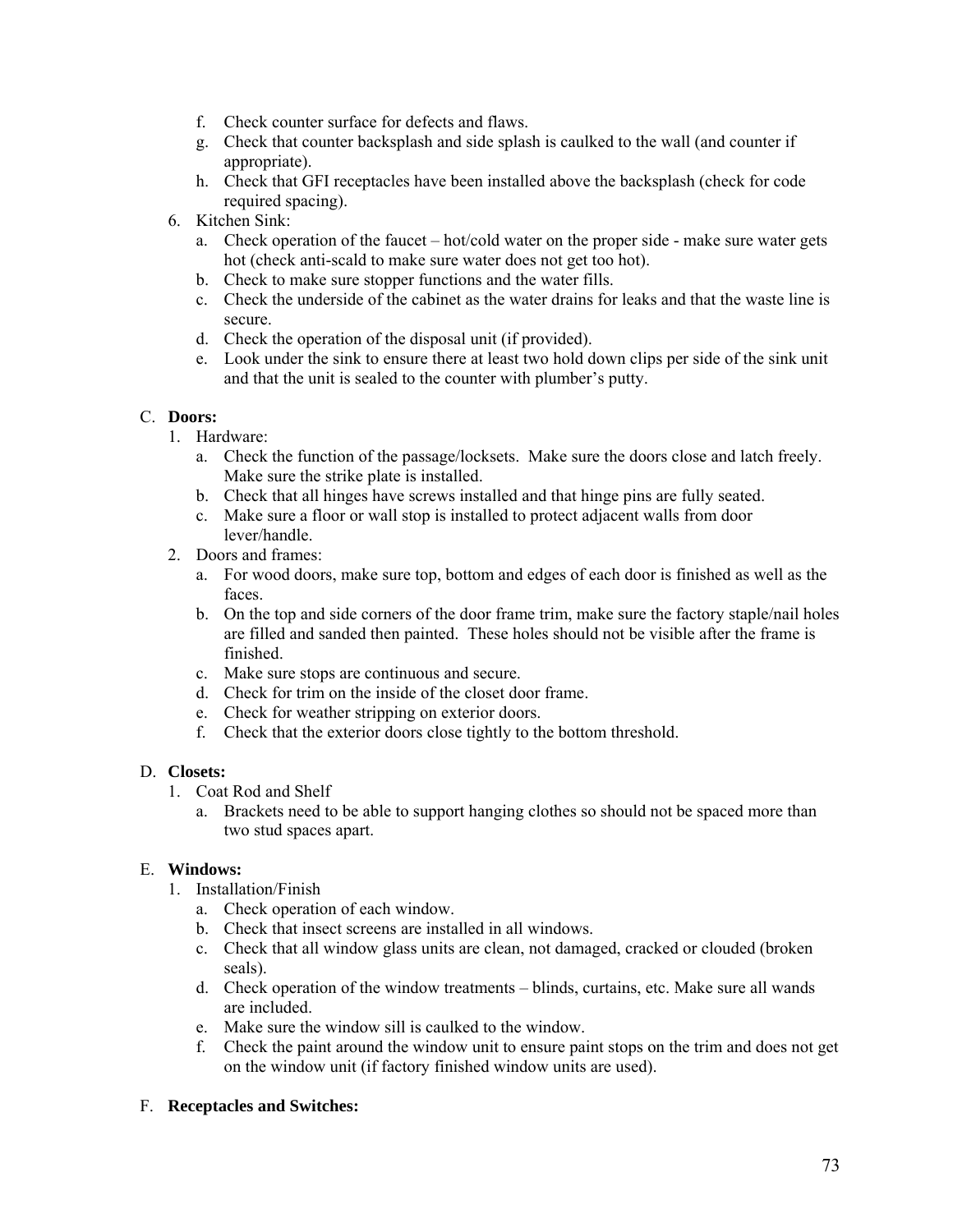- 1. Installation/Finish
	- a. All wall receptacles and switches must be square and plumb.
	- b. Receptacles and switches must not have any paint on them.
	- c. Cover plates must completely cover the hole in the wall.
	- d. Screws in the cover plates should all be facing the same direction.
	- e. Receptacles and switches must be flush with the cover plate and secured in the workbox.
	- f. Receptacle and switch cover plates must be flush with the wall. The corners cannot be away from the wall such that a resident can cut their fingers on the cover plates.
	- g. Randomly test receptacles with plug in tester (test the GFI function as well).

## G. **Carpet/Vinyl Tile/Sheet Goods/Base:**

- 1. Installation/Finish
	- a. Make sure flooring is free of defects.
	- b. Make sure there are no foreign objects under the flooring that create a visible bump or tripping hazard.
	- c. See that the base is straight and is tight to the flooring.
	- d. Check each corner to make sure the base is tight inside the corner. Rounded base installations in a square corner will need to be corrected.
	- e. Vinyl base must be tight to all door frames, millwork, etc. Spaces between the end of the base and an adjoining material or surface are not acceptable and will need to be corrected.

## H. **Walls and Ceilings:**

- 1. Installation/Finish
	- a. Nail/screw pops are an unacceptable condition. Walls and ceilings must be free of these defects, smooth and evenly painted.
	- b. Wall surfaces must be straight and free of "bellies", "wows" and "bulges".
	- c. There cannot be dried paint drips on any painted finish.
	- d. All drywall seems and patches must be smooth and blend into the wall finish visible seems are not acceptable.

### I. **Light Fixtures:**

- 1. Installation/Finish
	- a. Lenses and/or globes must be clean.
	- b. Must have bulbs of the correct wattage for the fixture.

## J. **Clean Project:**

- 1. Final Cleaning
	- a. The project must be completely clean and ready for occupancy when the CHFA Observer makes his / her inspection. This applies to the apartments, common spaces, building exterior and site.

### **00170 Warranties**

Section 00170 in the Project Manual shall include, among others, the required minimum and/or extended warranty periods for the following items (and other items unique to the project):

- A. GC 1 year warranty
- B. Roof Shingles 30 year material, 10 year labor (no dollar limit)
- C. Vinyl Siding 20 Years material and labor (no dollar limit)
- D. Exterior Insulation and Finish System 10 years material and labor (no dollar limit)
- E. Membrane Roofing 15 years material and labor (no dollar limit)
- F. Windows and Exterior Doors 10 year min. on the entire assembly (window units and installation)
- G. HVAC 5 years on equipment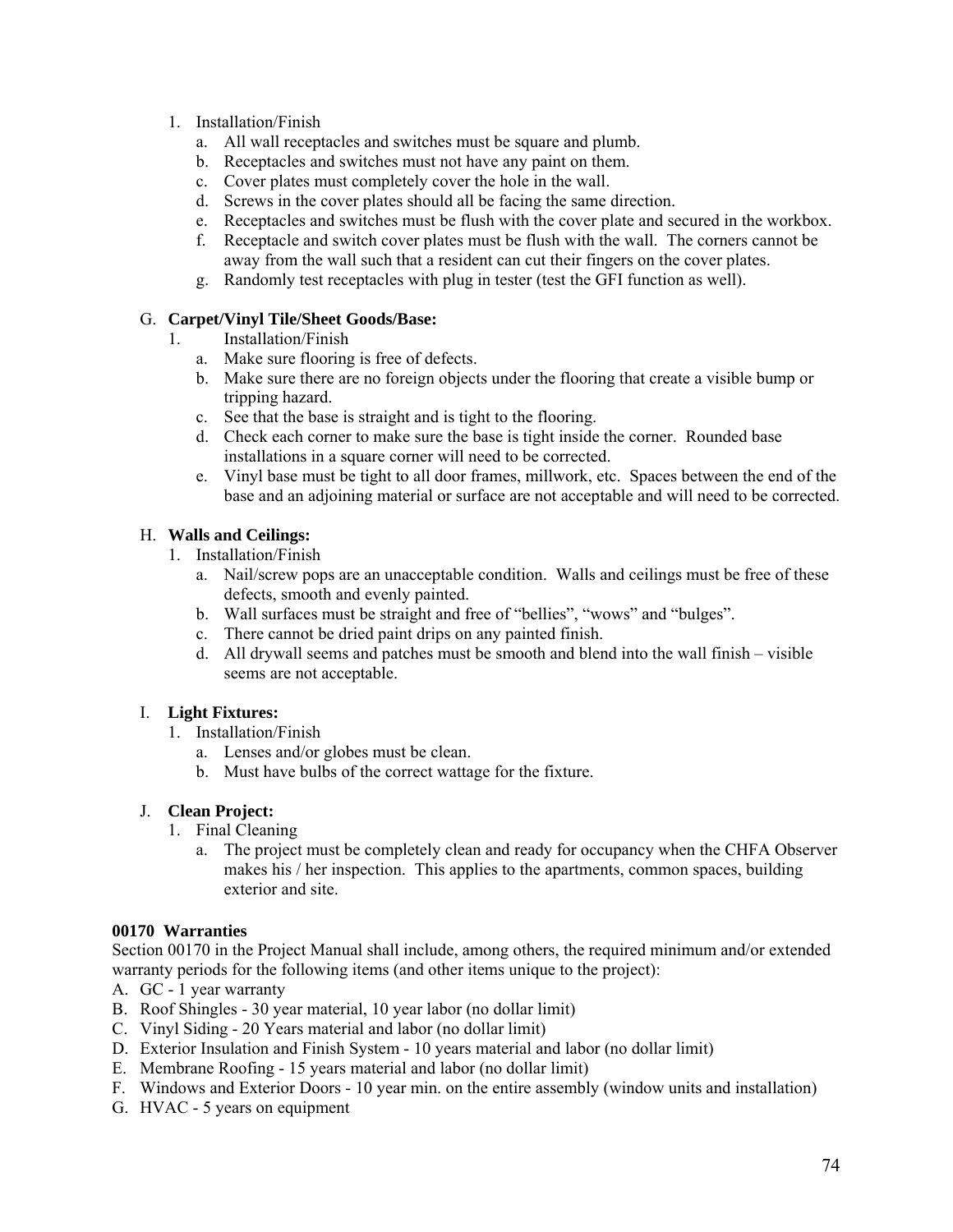- H. Misc. warranties as provided by the manufacturers for specified products and equipment
- I. Misc. labor warranties as provided by manufacturer-trained/approved installers, in conjunction with the manufacturers of specified products and equipment

## **02000 SITEWORK**

**02000.1** Waste Management Practices

Dispose of construction debris only at a State-approved construction and demolition landfill. No construction materials shall be burned or buried on-site.

**02000.2** Recycle Jobsite Demolition and Construction Waste

Construction waste generally consists of wood, drywall, metals, concrete, dirt, and cardboard - materials that can be reused or recycled if properly prepared. Recycling reduces pressure on landfills saves money by reducing tipping fees, and provides raw materials for future building products. Identify the types and quantities of materials generated at the job site, and contact local recycling facilities and haulers to determine terms and conditions required for recycling them. Allocate space for recycling materials. See the NAHB Research Center's "Builder's Field Guide to Residential Construction Waste Management" publication for more information.

- A. Plastics: The GC shall recycle all plastic food and beverage containers through an approved local recycling program.
- B. Wood: The GC shall avoid disposal of solid sawn wood by recycling at a state or county approved program or by on-site grinding and application of wood chips as mulch. Pressure-treated wood shall be exempt from this requirement and may not be milled or applied as mulch.
- C. Cardboard and Paper: The GC shall recycle all cardboard and paper food containers, newspaper and waste paper through an approved local recycling program.
- D. Metal: The GC shall recycle all metal food and beverage containers through an approved local recycling program.
- E. Drywall: The GC shall dispose of drywall through an approved local recycling program. Site-ground drywall and wood scrap material may be suitable for soil amendment.
- F. Ceiling Panels: Large-scale rehabilitation projects requiring the disposal of a full truckload (30,000 square feet) of approved ceiling panels, from any manufacturer may, be eligible for recycling through US Gypsum [\[http://www.sustainableceilings.com/recyclingProgram.asp](http://www.sustainableceilings.com/recyclingProgram.asp)].
- G. Shingles: The GC shall recycle all shingle waste through an approved local recycling program.

H. Fluorescent bulbs: The GC shall dispose of fluorescent bulbs through mercury lamp drum-top crushers/bulb recyclers.

## **02000.3** Donation of Excess Materials for Re-Use

The GC shall avoid disposal of excess construction materials by donating excess to a nonprofit 501c(3) organization or by re-using the construction materials for another job. Unused or salvaged materials such as surplus wood, windows, doors and other uninstalled materials can be donated to organizations such as Habitat for Humanity or local Youth Build Programs. Donating unused materials reduces landfill deposits and helps local charitable organizations. Donations may be tax deductible. Materials should be clean and in good condition.

### **02000.4** Construction Materials Order and Management Plan

Protocols for the order, acceptance, and timely installation of building materials shall be required by the developer to minimize material waste and prolonged storage on site. Plan shall include a schedule of anticipated material order, delivery and installation for all major building components and protocols for proper storage and protection of the materials while on site.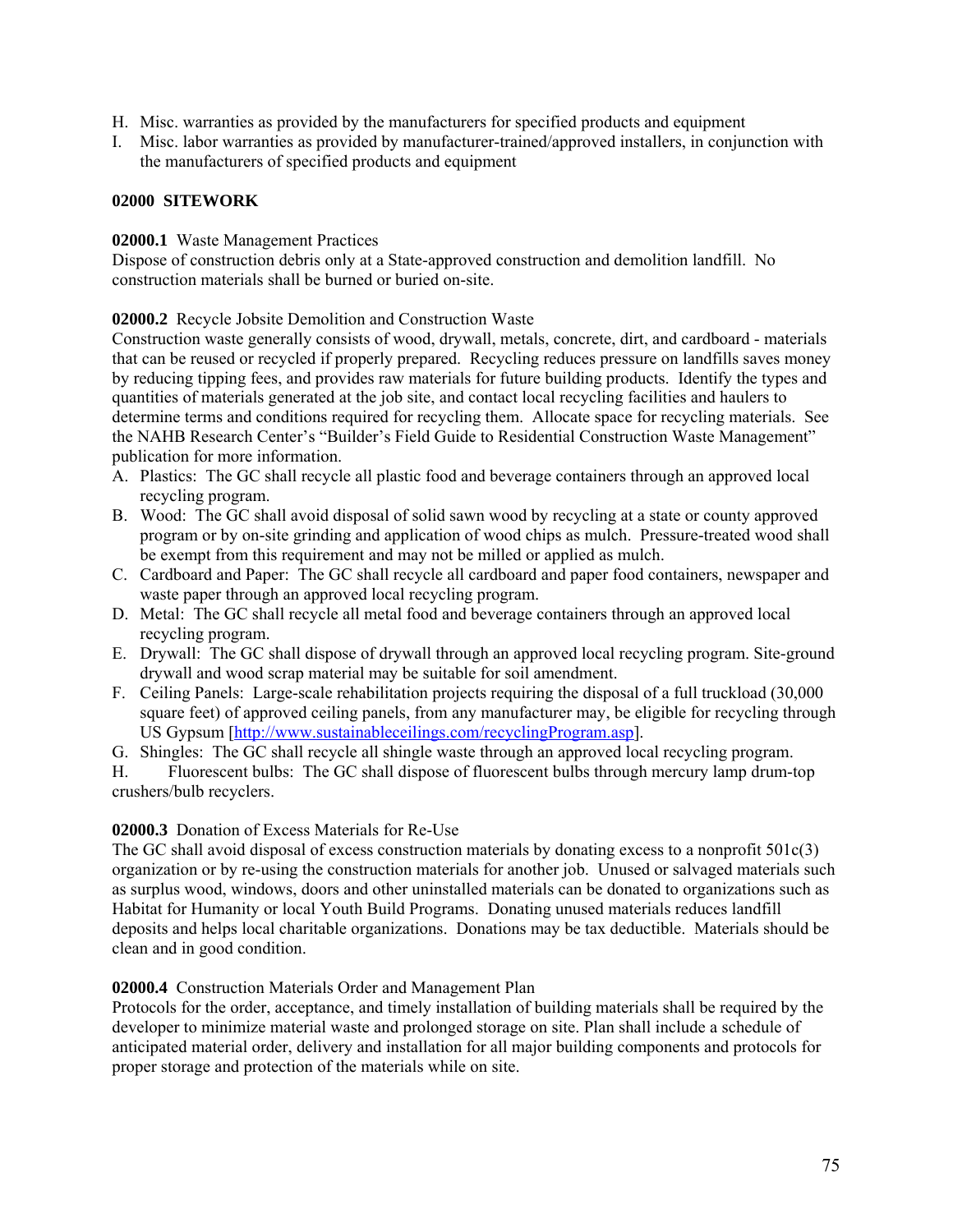### **02000.5** Posted Job Site Waste Management Plan

The GC shall post and enforce a construction waste management plan on the job site, and each subcontractor shall be educated on the aspects of the plan that pertains to their work. Waste management plan must either provide for on-site separation of materials to be recycled or provide for separation of recyclable materials by clean-up or waste hauling firms; see the National Association of Home Builders Research Center's "Builder's Field Guide to Residential Construction Waste Management" publication for more information [\[www.nahbrc.org](http://www.nahbrc.org/)]. Onsite grinding helps to reduce the amount of construction waste that goes to the landfill. Consult your local jurisdiction for allowable materials and appropriate practices.

### **02001 Site Design**

The site design shall harmonize with the natural terrain and the trees to be saved. Consider this natural arrangement when planning the location of buildings, sidewalks and driveways. Site design shall take advantage of positive site features and characteristics and shall address and mitigate negative site features. Site analysis and design concept shall be developed to respond to these features. Comply with all federal, state, and local government erosion control and tree protection measures.

### **02001.1** Low Impact Development

CHFA encourages Low Impact Development (LID) for sustainable storm water management strategies in response to burgeoning infrastructural costs of new development and redevelopment projects, more rigorous environmental regulations, concerns about the urban heat island effect, the impacts of natural resources due to growth and development, the increased frequency of droughts and concern about water quality issues. The concept of re-using storm water as a viable resource has resulted in a shift in approaches to control storm water and conserve rainwater.

LID can be thought of as a component of the larger approach to sustainable design and water conservation. LID makes use of the rainfall and storm water that reaches a site, filtering it and directing it for reuse. The LID strategy controls water at the source - both rainfall and storm water runoff - which is known as "source-control" technology. It is a decentralized system that distributes storm water across a project site in order to replenish groundwater supplies rather than sending it into a system of storm drain pipes and channelized networks that control water downstream in a large storm water management facility. The LID approach promotes the use of various devices that filter water and infiltrate water into the ground. It promotes the use of roofs of buildings, parking lots, and other horizontal surfaces to convey water to either distribute it into the ground or collect it for reuse.

The benefits of LID include preventing the degradation of water quality and resources, managing storm water more efficiently and cost-effectively, protecting groundwater and drinking water supplies and helping communities grow more attractively.

Site design strategies for every design project address the arrangement of buildings, roads, parking areas, site features, and storm water management plans. LID builds on conventional design strategies by exploiting every surface in the infrastructure—natural and hardscape—to perform a beneficial hydrologic function. The surfaces are used to retain, detain, store, change the timing of, or filter runoff in a number of different configurations and combinations. Some of the more prevalent site design techniques include:

- A. Reduce imperviousness by using permeable paving or landscaping to break up expanses of impervious surfaces
- B. Direct runoff into or across vegetated areas to help filter runoff and encourage groundwater recharge.
- C. Preserve, or design into the infrastructure, naturally vegetated areas that are in close proximity to parking areas, buildings, and other impervious expanses in order to slow runoff, filter out pollutants, and facilitate infiltration
- D. Reduce street widths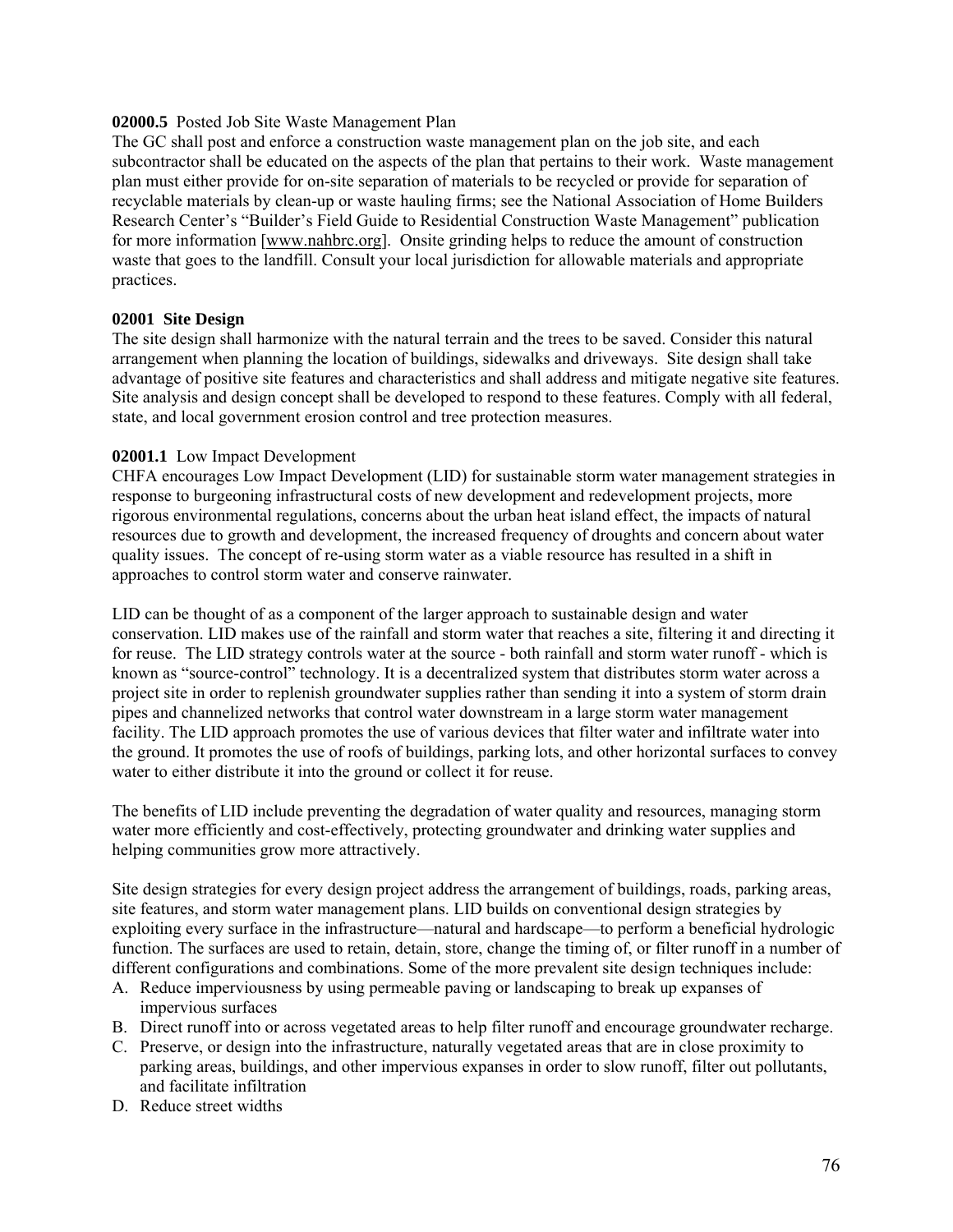- E. Remove curbs and gutters from streets, parking areas, and parking islands to allow storm water sheet flow into vegetated areas
- F. Use devices such as bio-retention cells, vegetated swales, infiltration trenches, and dry wells to increase storage volume and facilitate infiltration
- G. Grade to encourage sheet flow and lengthen flow paths to increase the runoff travel time in order to modify the peak flow rate
- H. Disconnect impervious areas from the storm drain network and maintain natural drainage divides to keep flow paths dispersed
- I. Disconnect roof downspouts and direct storm water into vegetated areas or into water collection devices
- J. Install cisterns or sub-surface retention facilities to capture rainwater for use in irrigation and nonpotable uses
- K. Install vegetated roofs or garden roofs
- L. Use native plants (or adaptable species) to establish an adaptable and low maintenance landscape that requires less irrigation and are appropriate for the climatic conditions
- M. Use naturally occurring bio-chemical processes in plants located in tree box filters, swales, planter boxes
- N. Divert water away and disconnect from the storm drain or CSO using correctional drainage techniques

LID Technologies and Water Conservation:

Depending on which level of on-site reuse and water conservation is consistent with project objectives, various LID technologies are suggested:

A. Level One: Distribution

Storm water runoff is distributed using open and vegetated areas to increase infiltration and reduce the amount of storm water that enters the storm drains. This requires minimal infrastructural modifications/additions.

LID Technologies: Sheet flow to rain gardens, bioswales, bioretention cells, tree box filters, soil amendments, structural soil, native and sustainable ornamental plants

B. Level Two: Hardscape Materials and Curbs

Replace hardscape materials with permeable materials. Construct sidewalks, parking bays, and internal alleys with materials, such as permeable concrete or green grids, that allow water to infiltrate. Slope roads in the directions of the parking lot islands, and construct curb-less islands to allow water to flow into the island. Minimal infrastructural alterations/additions are required.

LID Technologies: Permeable paving, curb-less parking lot islands, porous concrete parking bays, and above listed technologies

C. Level Three: Recycling Rainwater and Runoff

This level uses above-ground LID devices to channel and collect rainwater from roofs, and uses subsurface facilities to treat and collect runoff from roads and sidewalks. The recycled and stored water is used for irrigation and other non-potable purposes. The devices are integral with the buildings and infrastructure. Significant infrastructural alterations/additions are required.

LID Technologies: Disconnected roof drains, cisterns, sub-surface storm water retention facility (below parking lots), rooftop channels, rain barrels, and above listed technologies

## **02001.2** Erosion Control

Follow guidelines set forth in the NAHB research publication "Storm Water and Non-point Source Pollution Control – Guide for Builders and Developers", the "2002 Connecticut Guidelines for Soil Erosion and Sedimentation Control" and the "State of Connecticut Department of Transportation Standard Specifications for Roads, Bridges and Incidental Construction", as amended and as applicable.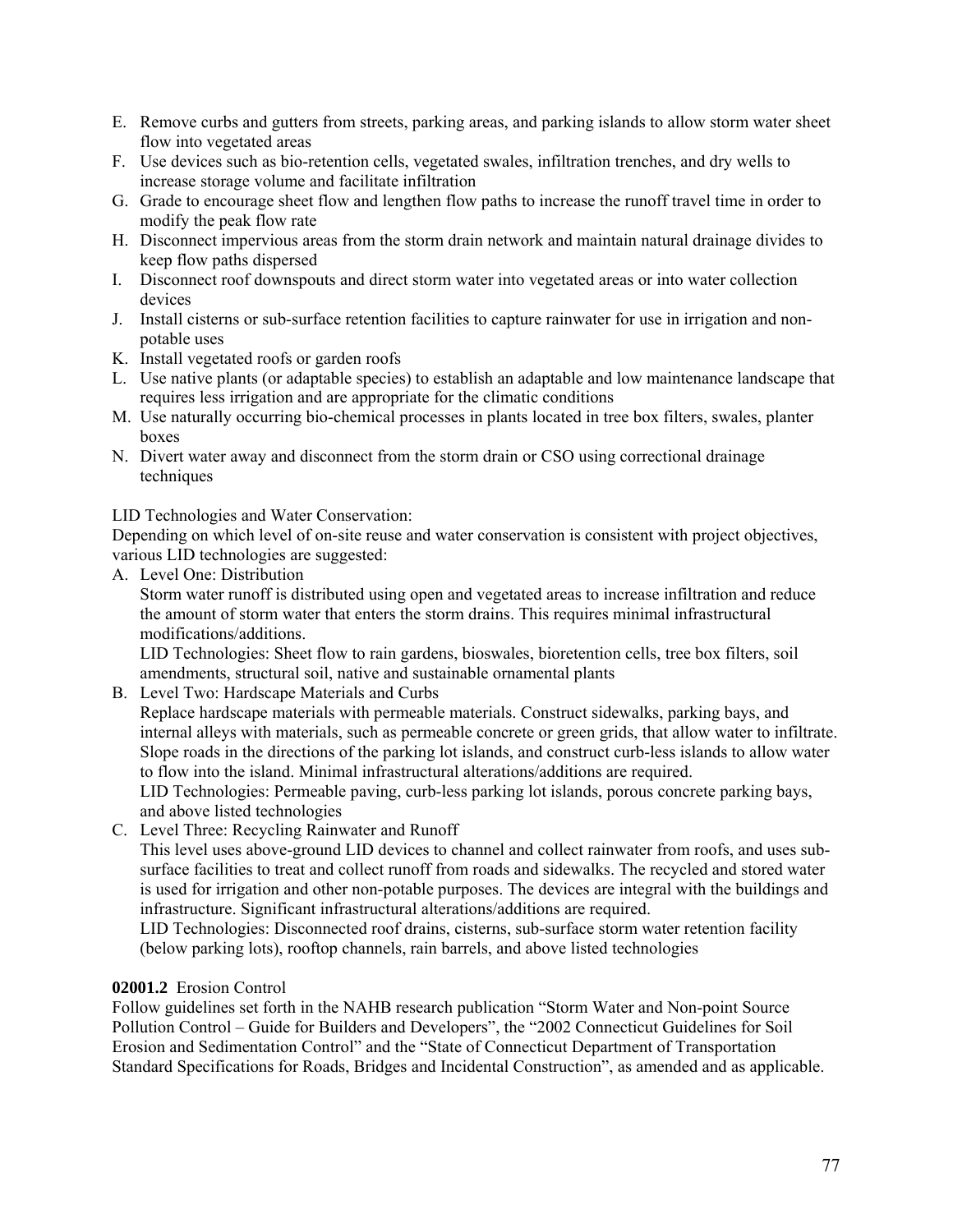### **02001.3** Excavated Topsoil Protection

Designated topsoil areas to be protected throughout all construction activities. Protected topsoil areas shall be clearly marked and the GC shall communicate protection measures to all subcontractors. Excavated topsoil shall be protected from erosion by wind or rain with tarps or other suitable material.

### **02001.4** Redundant Mulch, Compost, or Straw Bales for Erosion Control

In addition to required silt fencing, GC shall install mulch, compost, or straw bale berms or blankets on steep slopes, locations where silt fences do not hold up, and around storm drains.

### **02001.5** On-call Sedimentation/Erosion Control Personnel

Provide on-call personnel for inspecting erosion control measures and repairing erosion control failures during rain events that occur during non-working hours at the site. Site should automatically be inspected by designated personnel during rain events of 1/3" or greater in any 24-hour period.

### **02001.6** Tree and Plant Preservation

Through careful planning and construction practices, valuable trees and plants can be preserved and incorporated into new developments and neighborhoods. Preserving existing, mature landscape features helps prevent soil erosion, maintains existing sources of natural cooling, diverts waste from landfills, and adds a unique character to the community. Enlist a tree expert (Certified Arborist, Landscape Architect, or individual with a professional degree in forestry or related field) to create a Plant Preservation Site Plan which identifies existing trees with diameter at breast height dimensions 6" or greater, and which designates trees to be protected during all construction activities. In general, keep only those trees that are in good health. Save a mix of ages and sizes. Save groups of trees if possible, rather than singling-out individual trees. Some species are more sensitive to change than others, and some species growing in shade may do poorly if changes result in more sunlight. Each species also differs in how it can withstand root cutting or how susceptible it is to insects and disease. Coordinate with landscape architects, engineers and utility managers to place improvements where the impact on trees will be minimized.

Plant or preserve shade trees at regular intervals along both sides of streets. Plant a diversity of species and include native/adaptive trees whenever possible. Plant trees at a minimum interval of 40 feet and in planting strips or tree wells with a minimum dimension of 6 feet by 6 feet. If this dimension is not desirable in a specific context, demonstrate that a sufficient root path is created through the use of structural soil beneath the sidewalk or through another proven technique.

Provide aftercare to help trees recover from the stress of construction. Water periodically, especially in times of drought, and mulch the trees. Remove aggressive or noxious plants from natural areas. To reduce loss of life, property, and resources to fire in forested areas, break up solid areas of evergreens and avoid planting trees close to buildings. Keep trees watered, regularly pruned and in healthy condition. Prevent the build-up of needles and dead branches

### **02001.7** Plant Materials from Disturbed Site Areas

The Landscape Architect shall identify healthy ornamental and native plants not included within tree-save or undisturbed areas of the site, which can be expected to survive transplantation. Such plants shall be designated on the Plant Preservation Site Plan to be relocated, stored and replanted, or to be made available for relocation by others, prior to the area being disturbed. Transplant healthy trees 3½" in diameter or greater in the path of proposed buildings and site construction features. The Landscape Architect shall provide transplanting notes and specifications.

### **02001.8** Utilities in Tree Root Zones

Some cutting of roots near construction is inevitable but much is avoidable. The routing of underground utilities does not have to follow a straight line from street to building. Route selection can often avoid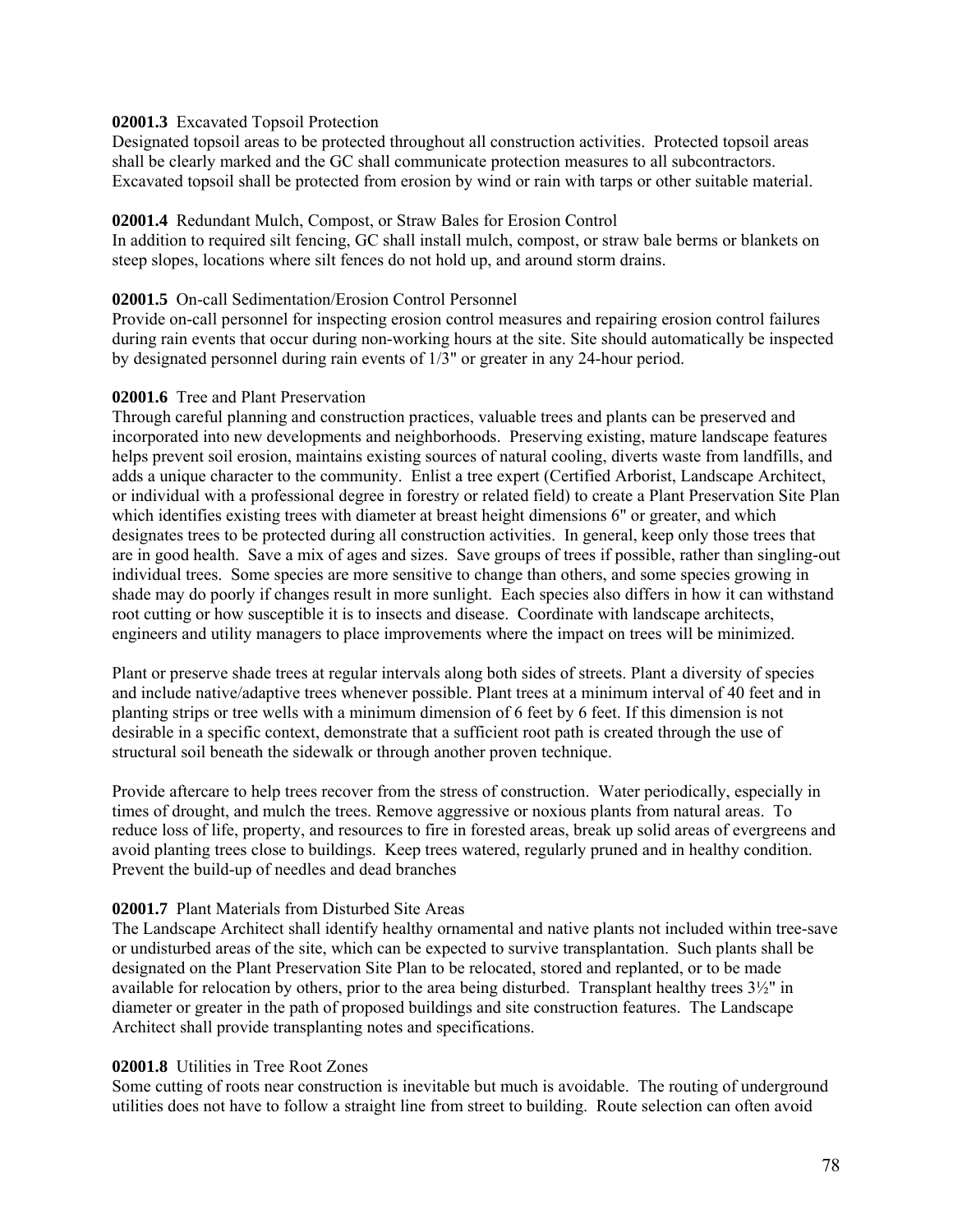important trees. When this is not possible, tunneling can be used to significantly reduce root damage. Trees that are marked to be preserved on the Plant Preservation Site Plan, and for which utilities must pass through their root zones, shall not have surface-dug trenches. The Site Engineer shall indicate tunnels to be dug through root zones on the Site Plans and provide details, notes and specifications.

### **02001.9** Individual Trees Fenced at Drip Line

No soil from clearing, grading, or construction activity shall be placed on top of any root zone for trees that are designated on the Plant Preservation Site Plan to be preserved. Vehicles driving or parking over roots or construction materials stored over roots result in compaction of the soil which cuts off the air and water passages in the soil. Meet with all foremen, contractors and sub-contractors who will work on the site. Be sure dozer operators, truck drivers and others are aware of tree preservation signs, fences and rules. Protect "save" trees from soil compaction and severed roots with barrier fencing of the critical root zone around the drip line. Trees must be fenced around the drip line throughout the construction process. Fences must be firmly set - if wood fence posts are used, they must, at a minimum, be 2 x 2's. The Site Engineer shall indicate root zones to be fenced on the Site Plans and provide details, notes and specifications.

#### **02001.10** Protected Tree Save Area

A minimum of 25% of suburban lots must be protected from all grading and tree clearing.

**02001.11** Tree Planting

Site plan shall indicate new tree planting at a minimum rate of 12 trees per acre.

**02001.12** Parking Lots CHFA discourages parking layouts with dead ends.

### **02001.13** Collector Roads

CHFA discourages parking along collector roads.

#### **02001.14** Parking Ratios

Parking shall comply with local Planning and Zoning requirements. Parking for housing for elderly residents shall be provided at the minimum ratio of 1.2 spaces per unit or greater. Parking for developments for family residents shall be provided at the minimum ratio of 2.4 spaces per unit or greater.

#### **02001.15** Paving

Paving thickness shall be based on recommendations provided in a Soils Report prepared by a licensed Soils Engineer. Paving at and in front of waste disposal stations shall be designed to bear the weight of dumpster trucks, 6" thick with reinforcing mesh, minimum. This paving shall be sufficiently large to provide a pad for the truck wheels (front or rear) at time of loading. The minimum width of the concrete paving shall be the width of the dumpster enclosure.

#### **02001.16** Permeable Paving

CHFA encourages the use of pervious concrete pavement for walks and drives, where appropriate. Storm-water runoff is a leading source of the pollutants entering our waterways, which can increase algae content, harm aquatic life, and require expensive treatments to make the water potable. Pervious concrete pavement can reduce the amount of untreated runoff discharging into storm sewers, directly recharge groundwater to maintain aquifer levels, channel more water to tree roots and landscaping, so there is less need for irrigation, mitigate pollutants that can contaminate watersheds and harm sensitive ecosystems, eliminate hydrocarbon pollution from asphalt pavements and sealers. In addition to storm-water control, pervious concrete pavements aid in reducing the urban heat-island effect. Because they are light in color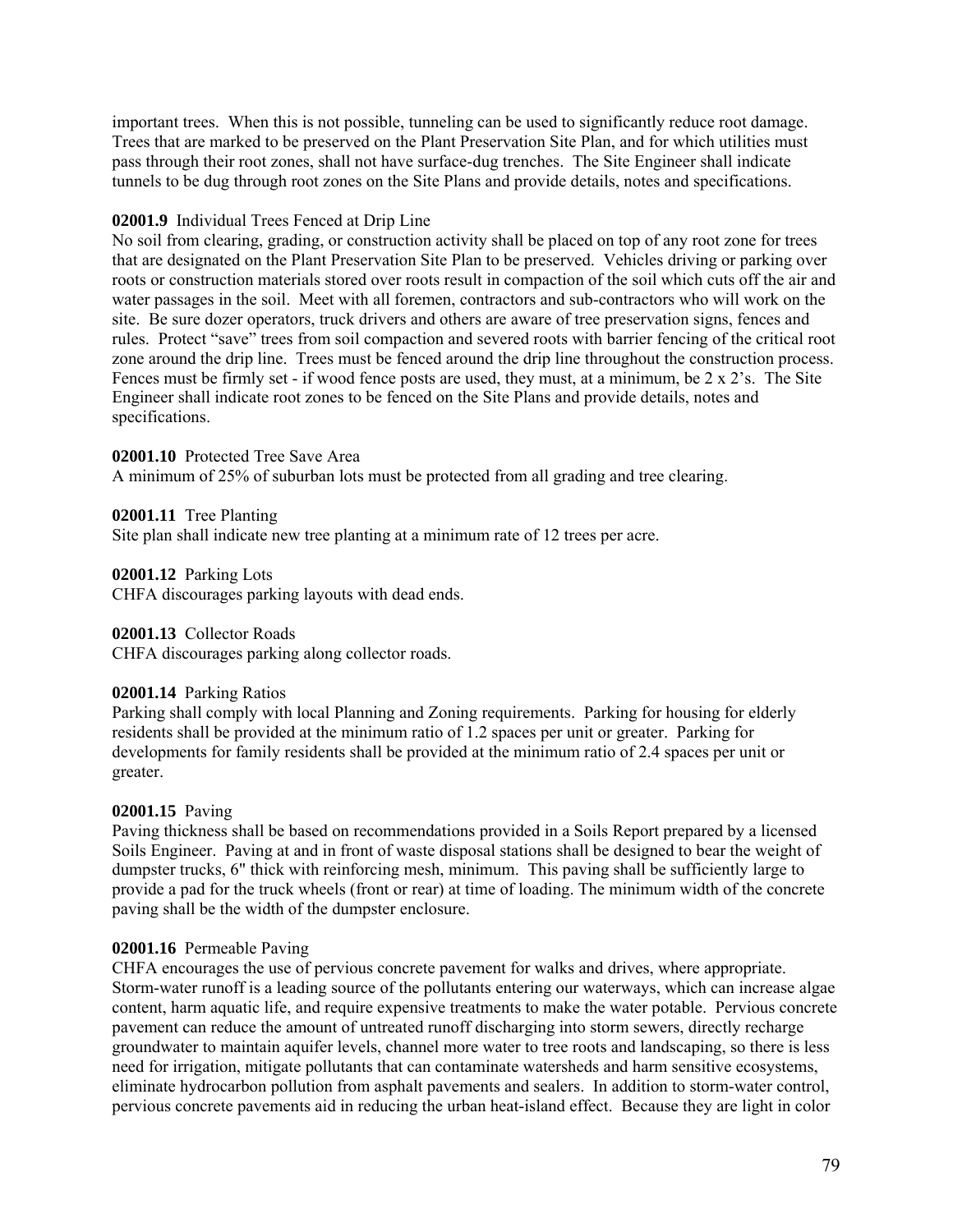and have an open-cell structure, pervious concrete pavements don't absorb and store heat and then radiate it back into the environment like a typical asphalt surface. The open void structure of the pervious pavement also allows cooler earth temperatures from below to cool the pavement, and because the concrete is reflective, the need for lighting at night is reduced. Because pervious concrete absorbs water rather than allowing it to puddle, hydroplaning and tire spray are reduced.

### **02001.17** Drives

No gradients on drives shall be less than 1% or more than 8% (5% where traversed by pedestrians). Parking lots and areas shall have a cross slope or transverse slope no greater than 3%. All ADA, State of Connecticut Barrier-free, UFAS, and FHAA guidelines shall be met where applicable.

Drives shall comply with local Planning and Zoning requirements. Collector drives shall be a minimum of 22'-0" in width. Drives within parking areas shall be a minimum of 20'-0". The Authority recommends main drives and collector roads be crowned for drainage along curbs.

## **02001.18** Curbing

All drives, parking areas and planting islands shall be curbed. Curb profiles shall accommodate snow plowing in identified areas.

## **02001.19** Parking Spaces

Parking spaces shall comply with local Planning and Zoning requirements. Parking spaces within housing for elderly residents shall be a minimum of 10' wide x 20' long. Parking spaces within developments for family residents shall be a minimum of 9' wide x 20' long.

### **02001.20** Catch Basins

Catch basins shall not be located under carports. Drainage shall be away from carports and not towards or through carports.

### **02001.21** Walkways

There shall be an internal system of walkways. Barrier-free ramps shall be provided at curb crossings. In housing for elderly residents, walks shall provide easy access to secure interactions with human activity and natural surroundings. Walks shall be concrete. Asphalt bituminous "walking trails" may be provided.

No gradients on walks shall be less than 0.5% or more than 5%. Cross slopes shall not exceed 2%. Accessible ramps shall be no less than 5% or more than 8.3% (landings 0.5%) Walkways along parking spaces where cars may overhang the walk shall be 6'-0" wide or as required by ADA, FHAA, or local ordinance, whichever is greater.

## **02001.22** Retaining Walls

Unless an engineered wall, dry-stacked masonry (no mortar) or timber retaining walls shall be constructed such that the wall shall not exceed 4' in height without an equal horizontal setback. An adequate safety barrier shall be provided at retaining walls as required by code. Where the code is silent on retaining walls and the top of a retaining wall is 20" or greater above adjacent grade and a dangerous condition putting pedestrians at risk exists, an adequate safety barrier shall be provided.

### **02001.23** Lawn Areas

Grades shall slope away from buildings at 6" in the first  $10'$  (5%). Grades at lawns shall slope  $2\%$ (minimum) to 8.3% (maximum), swales and berms 33% (maximum), and "un-mowable" slopes with groundcover 50% (maximum).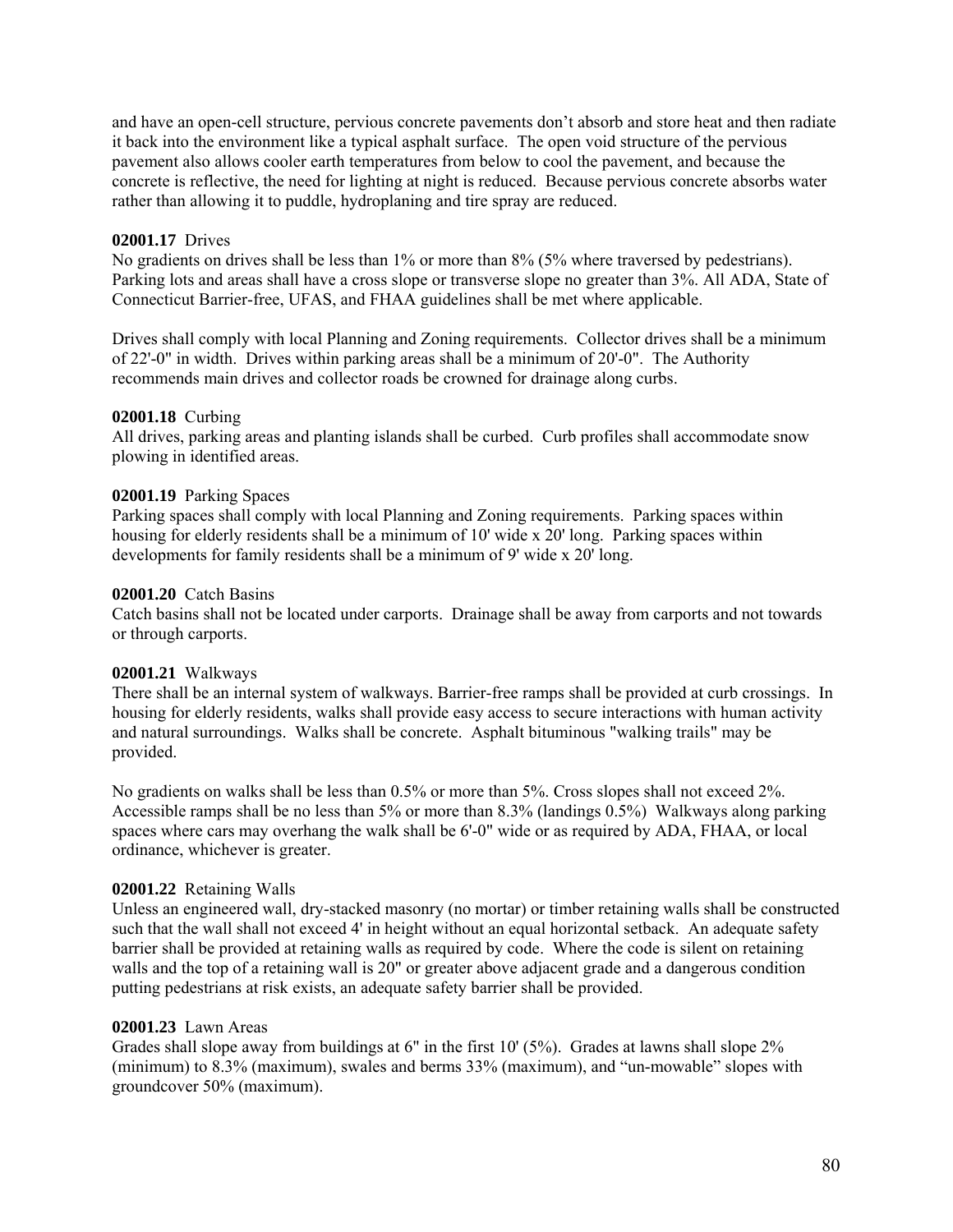### **02001.24** Maintenance Strips

A maintenance strip, not less than 18" in width, to protect siding from backsplash and mowing operations, shall be provided along all building facades. Provide maintenance strips with 4" to 6" (min.) of decorative stones over a weed barrier, and slope away from facades 5% (min.). Where gutters and downspouts are not provided, provide a ground gutter system in lieu of a maintenance strip. Ground gutters shall extend 12" (min.) beyond the roofline **(see section 07710)**.

### **02001.25** Grind Stumps and Limbs for Mulch

Grind all tree stumps and limbs for mulch. Mulched material may not be buried in a landfill.

### **02001.26** Mill Cleared Logs

Logs that meet commercial sawmill standards shall be taken to a mill for processing into lumber, pulp or other use. Such logs may not be buried in a landfill, burned or chipped.

### **02001.27** Building With Trees Program

The GC shall participate in the "Building with Trees" program developed by the National Arbor Day Foundation in cooperation with the NAHB ([http://www.arborday.org/programs/buildingwithtrees\)](http://www.arborday.org/programs/buildingwithtrees), and comply with the Planning and Design, Tree Protection During Construction, and Maintenance/Long-term Care requirements of the program.

## **02001.28** Resource-Efficient Landscapes and Gardens

CHFA encourages landscape techniques which harmonize with the local environment and help conserve water, reduce use of chemicals, create healthier soil and plants, and increase bio-diversity in landscape areas. Low-water landscape designs (such as xeriscape) reduce water use. Design with an emphasis on perennials instead of annuals, and specify native plants that are appropriate for the climate and soil of the area. Select slow-growing, adaptable and drought-tolerant plants which withstand rainfall shortages and utilize less water for irrigation. Space plants appropriately, to give them plenty of room to mature and reduce the need for pruning. Soil shall be tested and amended to improve the growth of plants and grasses. Limit turf grass areas and recycle yard trimmings by "grass-cycling", mulching and composting. For a list of the top ten native plants for the northeast, see the NWF website

([http://www.nwf.org/backyard/northeast.cfm\)](http://www.nwf.org/backyard/northeast.cfm), or for a more complete list of native and invasive plants, see the plant guide at eNature.com [\(http://www.enature.com/native\\_invasive/\)](http://www.enature.com/native_invasive/).

### **02001.29** Community Garden Area

For suburban developments, CHFA encourages the dedication of 10 square feet/dwelling unit or more of property for community garden use. Provide soil improvements and raised, accessible planting beds, and encourage organic gardening techniques.

#### **02001.30** Wildlife Habitat

For suburban developments, CHFA encourages the establishment of a wildlife habitat area by planting native plants or by leaving tracts of land undisturbed and protected. Wildlife needs the basics of food (native plants), water, and shelter to raise their young. Follow National Wildlife Federation (NWF) procedures and guidelines for community wildlife habitats ([http://www.nwf.org/backyard/\)](http://www.nwf.org/backyard/). For a list of the top ten native plants for the northeast, see the NWF website [\(http://www.nwf.org/backyard/northeast.cfm](http://www.nwf.org/backyard/northeast.cfm)), or for a more complete list of native and invasive plants, see the plant guide at eNature.com ([http://www.enature.com/native\\_invasive/\)](http://www.enature.com/native_invasive/).

#### **02001.31** Road/Vehicle Protocols

A vehicle washing station shall be provided in close proximity to each construction entrance and protocols describing appropriate use shall be clearly posted both at the on-site office and at the washing station. Descriptions of washing station features and construction can be found in the National Pollutant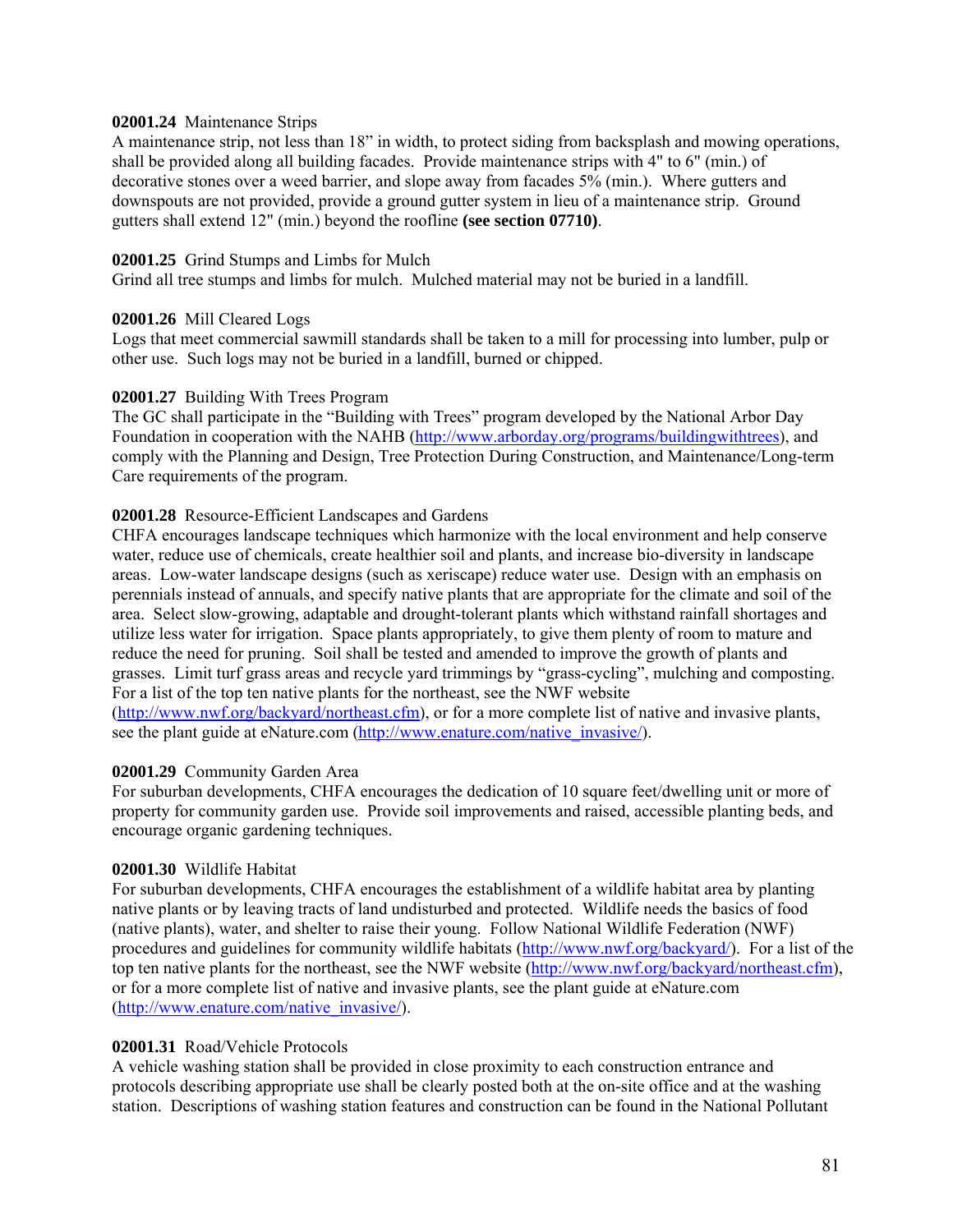Discharge Elimination System (NPDES) reference "Green Book". Protocols for road sweeping and cleaning shall also be clearly posted at the on-site construction office.

## **02001.32** Downstream Water Quality Testing

Testing of surface water shall be conducted following National Pollution Discharge Elimination System (NPDES) standards.

## **02360 Termite Control**

Provide termite control, through soil chemical treatments or physical barriers between subterranean termites and wood-framed structures. Acceptable termite soil treatments include borate application and termite baiting. Toxicants, if utilized, shall be applied by a contractor licensed by the manufacturer, who will provide a written warranty. Treat soil beneath concrete slabs on grade, along the interior and exterior of perimeter foundation walls, and around plumbing and wiring penetrations. Chemicals have limited effective lives. As such, the Owner shall be educated as to the type of treatment provided, and advised of future maintenance and inspection contract requirements and costs.

In order to avoid the expense of routine inspection and re-application of toxicants, and the risk of pesticide exposure to residents and local groundwater, physical barriers are preferred. Physical barriers include termite shields, aggregate, stainless steel mesh, and plastic impregnated with a termiticide. Isolate particularly vulnerable elements of a house, such as beneath concrete slabs on grade, along the interior and exterior of perimeter foundation walls, and around plumbing and wiring penetrations.

Termite shields are continuous, termite-resistant plates of non-corroding metal, with a projecting 1" lip bent down at a 45º angle, which separate the foundation wall or concrete support piers and wood framing. Termites will tunnel through foam insulation to get to wood - if the foundation has exterior insulation, put a termite shield along the top of the insulation. Since some termites can chew through plastics and thin metals, termite shields should be made of thick metal, such as 24 oz. copper or 20 gage galvanized sheet metal or stainless steel (minimum). Seams in the termite shield should be soldered or otherwise sealed. Copper is preferred as it will last longer than galvanized sheet metal, and is much easier to cut, bend and solder than stainless steel.

Aggregate barriers, sometimes called basaltic or sand barriers, are comprised of soil particles that are too heavy or large for termites to move, yet small enough so that spaces between aggregates are too small to pass through. Termites move soil by using their mouth rather than by digging with their legs or bodies, and aggregate in the 1 to 3-mm range is too large for them to manage. A Basaltic Termite Barrier (BTB) consists of basalt aggregate in the #4 to #16 square mesh opening range (4.75mm to 1.18mm). Place aggregate barriers between soil and vulnerable components of a house, beneath slabs on grade and alongside foundation walls.

Stainless steel mesh barriers have a screen opening that is too small for termites to pass through, and too durable for them to shear. In addition, they will not corrode from environmental exposure. Mesh barriers have mesh openings of 0.66 mm x 0.45 mm and come in 47.24 in. by 100 ft. rolls. Apply mesh barriers over potential entry points into the foundation, such as service pipe penetrations, control joints, brick or block piers, etc. Bond the mesh to the cement or masonry foundation using bonding cement or epoxy resin. Use stainless steel clamps to fasten the mesh to pipes.

Plastic barrier systems are designed to be installed around pipes and electrical conduit extending through slab foundations. The system also includes a tub trap barrier for the tub drain penetration through a slab. A polyethylene shell sandwiching a core of termiticide forms the plastic barrier system.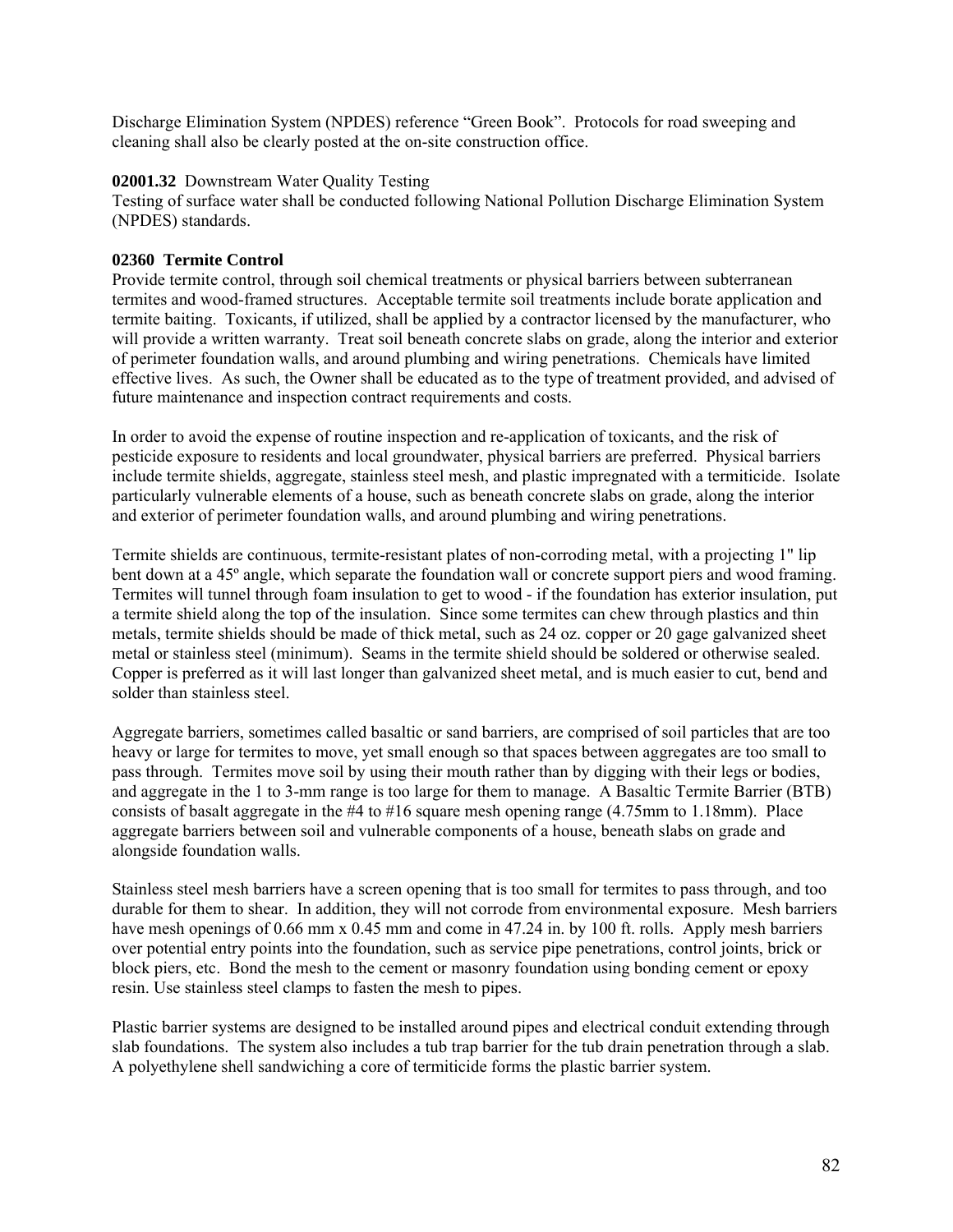### **02580 Exterior Lighting**

Exterior lighting, including fixtures for required site development signs, drives, parking areas, walks, common entrances/exits, and grade-level unit entrance doors, shall be controlled by photocells. All exterior luminaires shall be "Dark Sky compliant" – designed with opaque housings, baffles, reflectors and/or refractors to prevent glare and reduce light trespass into unwanted areas, adjacent properties and the night sky. All exterior luminaires shall bear the Fixture Seal of Approval of International Dark Sky Association (IDA). The IDA Fixture Seal of Approval Program requires a third-party certification of exterior luminaires, according to a standard set of protocols, based on the Upward Light Output Ratio (ULOR) – the amount of upward flux a fixture produces. Currently, the IDA only approves fixtures deemed "full cut-off" and "fully shielded". The cut off angle of a luminaire is the angle, measured up from the nadir (i.e. straight down), between the vertical axis and the first line of sight at which the bare source (the bulb or lamp) is not visible. Full cut-off fixtures allow no emission above a horizontal plane through the fixture. The luminous intensity of a full cut-off fixture (in candelas), at or above an angle of 90º above nadir is zero, and the luminous intensity (in candelas), at or above a vertical angle of 80º above nadir, cannot numerically exceed 10% of the luminous flux (in lumens) of the lamp or lamps in the luminaire.

### **02580.1** Poles and Bollards

Building-mounted flood-lighting for lighting parking lots, and walks to or from parking, shall not be used. Pole-mounted and bollard lights of appropriate heights shall be used for such purposes. Aluminum poles and bollards with baked-enamel painted finishes are preferred. Pole bases shall be located no less than 3'- 0" from curbs where cars will be parked head-in.

### **02580.2** Lamps

Exterior lamps shall be of the compact fluorescent, high-pressure sodium or metal halide type.

### **02580.3** Parking, Roadway and Walkway Lighting

Exterior lighting levels for parking, roadways and walkways shall be a minimum of ½-foot candle. Lighting shall be even, and "hot" spots are to be avoided. Light fixtures at unit entry doors shall be photocell-operated and controlled for use in conjunction with the development's street/parking/walk lighting. All designs should consider the character and location of the development. Consult the Illuminating Engineering Society of North America Recommended Practice Manual: Lighting for Exterior Environments. Provide a separate Site Lighting Photometric Plan indicating conformance with CHFA-required exterior illumination levels.

### **02580.4** Carport Lighting

Lighting shall be provided beneath carports at the same ½-foot candle lighting level required for parking. Include carport lighting photometric information on the Site Lighting Photometric Plan.

### **02580.5** Patio Lighting

Patios shall have a switched light with a shielded light-source to prevent glare.

### **02810 Irrigation**

Every effort shall be made in the design and plant specification for landscapes to minimize the need for irrigation. Where irrigation is desirable, utilize techniques and systems designed to conserve water, including water-smart landscaping, drip and micro irrigation, high-efficiency dishwashers, faucets, and showerheads and clothes washing machines, alternative water sources, including on-site rainwater collection/retention, graywater collection/retention.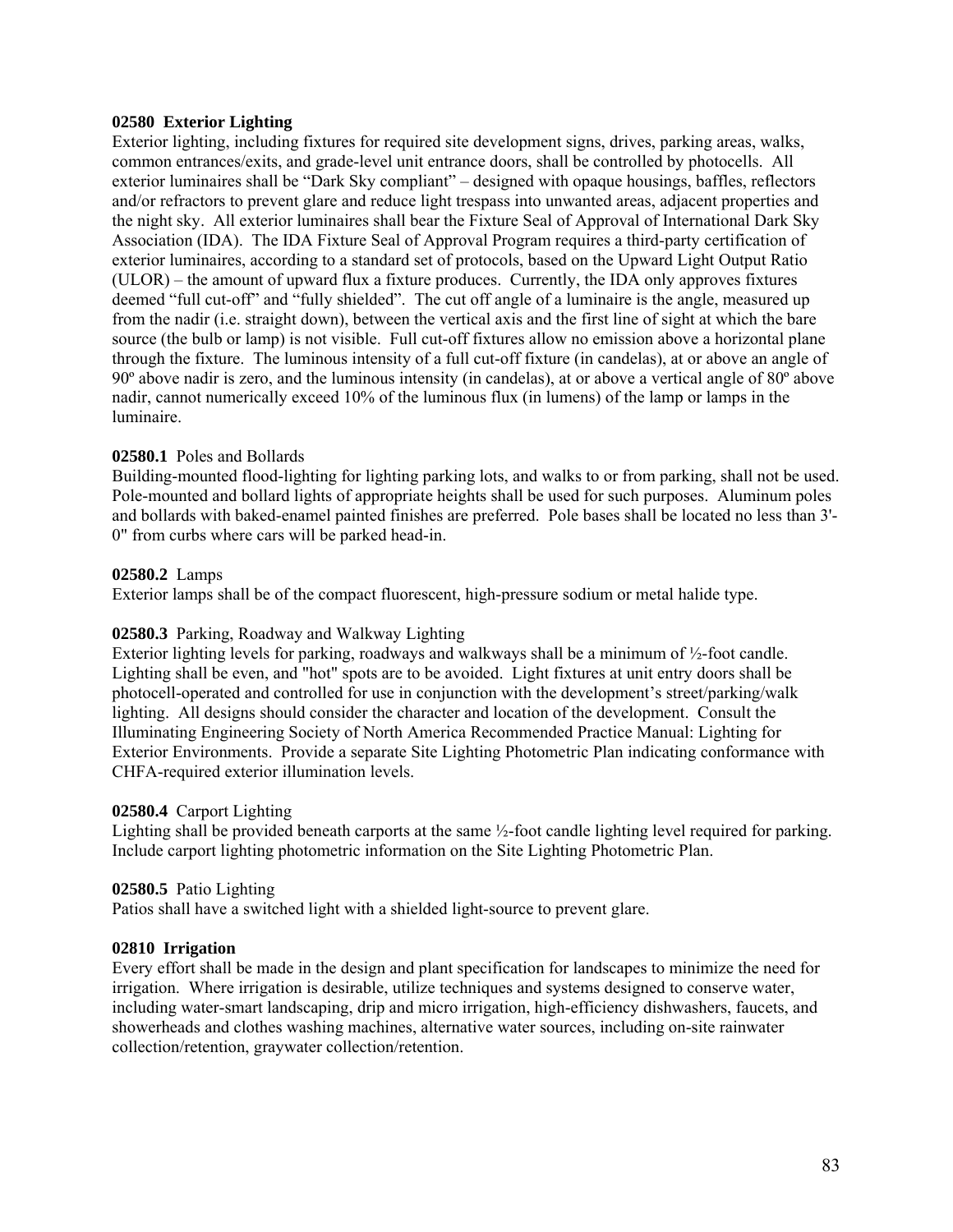### Drip and Micro Irrigation:

Efficient drip and micro irrigation systems place the correct amount of water directly at the base of each plant, thus reducing water use and waste from over-watering. Drip irrigation systems provide a small but constant water supply to landscape, thus preserving soil moisture, and significantly reducing water waste from overspray. Install drip irrigation systems in place of standard sprinkler systems for all landscape applications except turf.

### On-site rainwater collection/retention:

Rainwater is channeled through gutters and downspouts to an above ground cistern or underground gravel-filled dry well. Stored water is used for landscape irrigation. Install wherever there is guttered roof runoff and room for the cistern. Rainwater collection reduces the need for using treated, drinkable water for watering of lawns and gardens.

### Graywater collection/retention:

Graywater is wastewater from sinks, showers and washing machines that is not contaminated by human waste. Graywater plumbing separates the waste pipes from sinks, showers, and washing machines from the toilet waste. Graywater drains are run to a holding tank similar to a septic tank which, in turn, is used to water plants, lawns and gardens. Graywater utilization cuts down on the use of potable water for outside irrigation and lawn watering. It is essentially recycling water at home. Graywater irrigation systems shall be approved by local building and/or health departments and at a minimum shall have a dedicated clothes washer box with a 2-inch drain connected to a subterranean drain field. A separate clothes washer box shall be provided that connects to the sanitary drain system.

### **02810.1** Irrigation Design

The irrigation plan must conform to the landscape plan, as well as other site features. Appropriate equipment and design principles shall be practiced regarding terrain, planting materials, exposure and obstructions. As much as practical, provide separate zones for sun and shade. Total run-time shall not exceed five hours per day, based on an application rate of .125" of precipitation per day. Separately zone sprinklers with differing precipitation rates, such as drips, sprays and rotaries. Where it is not practical to separately zone full and part circle rotaries, use matched precipitation rate sprinklers or increase the nozzle size of the full circle sprinklers to more nearly match the precipitation rate of the part circle sprinklers. Over-spray onto public roads, parking areas, and buildings, is prohibited. Every effort should be made to minimize over-spray across walks. Booster pumps shall be approved by the local municipality.

#### **02810.2** Irrigation Controls

Irrigation controls shall not be located within residential units. Control timers located outdoors are to be in a weather- resistant locking metal enclosure. "Hybrid"-type mechanical controllers with solid-state circuitry are preferred.

### **02810.3** Smart Water Application Technologies (SWAT)

Consider providing "smart", climate-based irrigation controllers in lieu of traditional "timer" controls, as recommended by the Irrigation Association SWAT initiative and the EPA WaterSense® Program. Climate-based irrigation controllers have proven through scientific documentation and field testing to reduce outdoor water use by as much as 20% - 40% annually, while maintaining the health and beauty of the landscape. When programmed for specific plant materials, climatological controllers process realtime weather data to produce appropriate, efficient irrigation schedules. "Smart" controllers work by monitoring and using information about site conditions (such as soil types, slope, root zone storage, plant types, irrigation types, irrigation efficiency, precipitation rate, moisture, rain, wind, etc.), and applying the right amount of water based on those factors to maintain healthy growing conditions.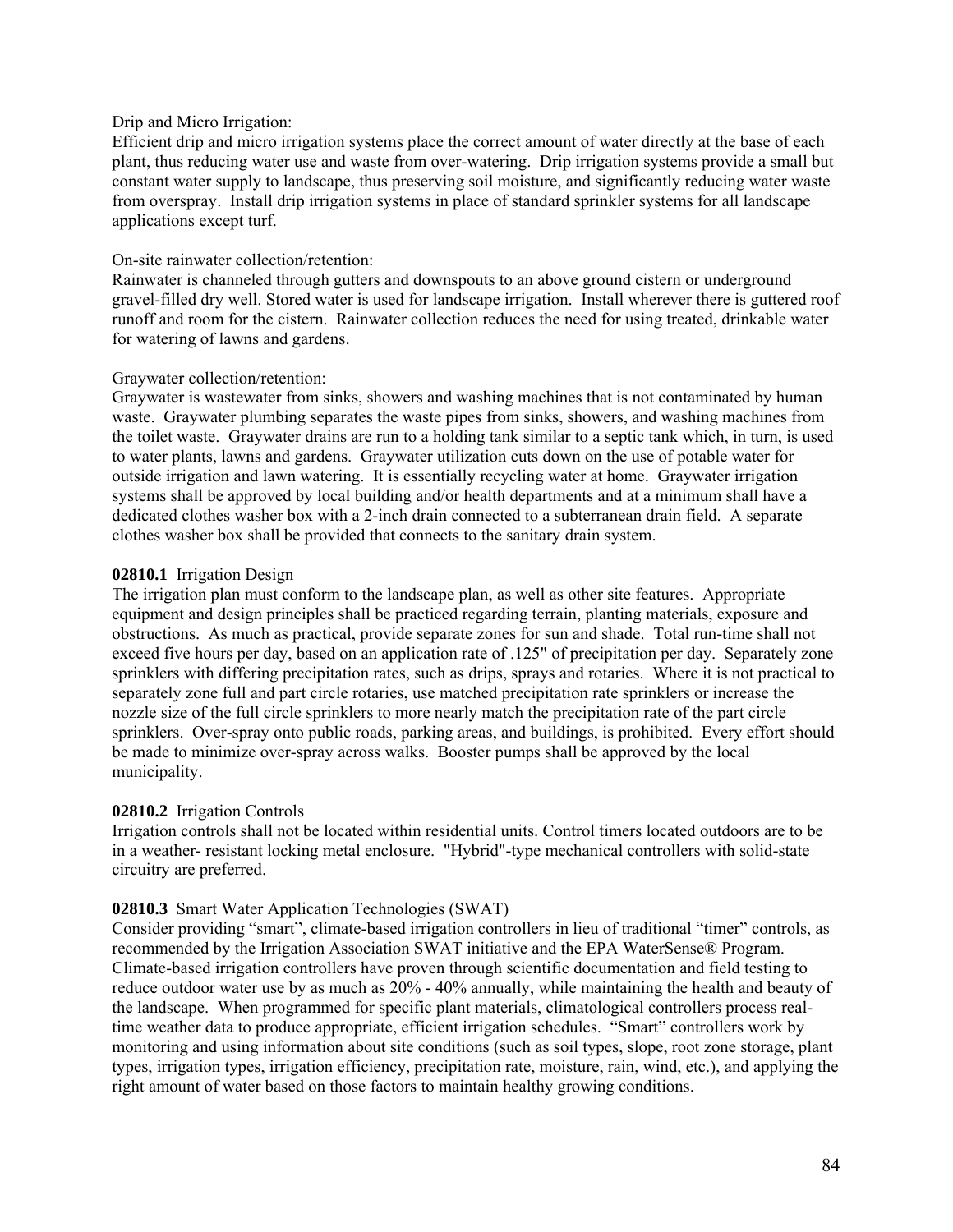### **02860 Tot or Play Lots**

Tot and/or play lots shall be provided in family developments. Play equipment shall be installed per manufacturer's recommendations for safety and configuration.

### **02870 Seating**

In family developments and housing for elderly residents, exterior seating and common area seating shall have backs and arms.

### **02900 Plantings**

Shade trees shall have a minimum caliper of 3½".

Flowering trees shall have a minimum caliper of 3½".

Evergreen trees shall have a minimum height of 5'-0", with an average height of 6'-0". Mass plantings of evergreen seedlings should be considered for use in screening objectionable views.

Mulch all tree saucers with a minimum of 3" of finely processed shredded bark mulch.

### **02980 Site Signs**

A. A CHFA project sign shall be erected on site and remain for the duration of construction work. The project sign shall be constructed of  $\frac{3}{4}$ " x 4'-0" x 8'-0" marine-grade AC plywood, with faces and edges painted with a minimum of 2 coats of Connecticut Blue (PMS 295), and all lines, logos and "Albertus XB" (or equal) lettering painted white. CHFA will provide the appropriate project sign design template to reflect the participating financial institution(s), which shall contain at minimum the following information:

Development name, town and state CHFA logo "State of Connecticut" with Governor's Name "CHFA" with Chairperson's Name Other Participating Finance Organization(s) name(s) with Chairperson's/Commissioner's name "Equal Housing Opportunity" with logos "Equal Employment Opportunity"

B. A lighted development sign containing Fair Housing and Equal Opportunity logos shall be provided.

### **03000 CONCRETE**

Fill compaction and concrete testing shall be conducted by an independent testing agency approved by CHFA.

Footings shall be constructed on undisturbed material unless CHFA has approved contract documents indicating otherwise. All fill placed under footings must be engineered fill, designed, compacted and certified by a professional engineer and approved by CHFA before placement.

Apply a capillary break (damp-proofing or membrane) to the tops of concrete footings at all new basements and crawlspaces.

Footing drains shall be provided outside all new foundations surrounding basement and crawlspaces. Outside drains shall drain to daylight or a storm system where possible or to an engineered drywell. All daylight drains must have their outfalls screened and protected from erosion.

In renovations, footing drains may not be present, and retrofitting a new exterior drainage system may not be practical. In such cases, interior perimeter drainage can be used in conjunction with sump pumps at existing basements. Interior sump pits must be fitted with airtight, gasketed covers to prevent soil gas entry.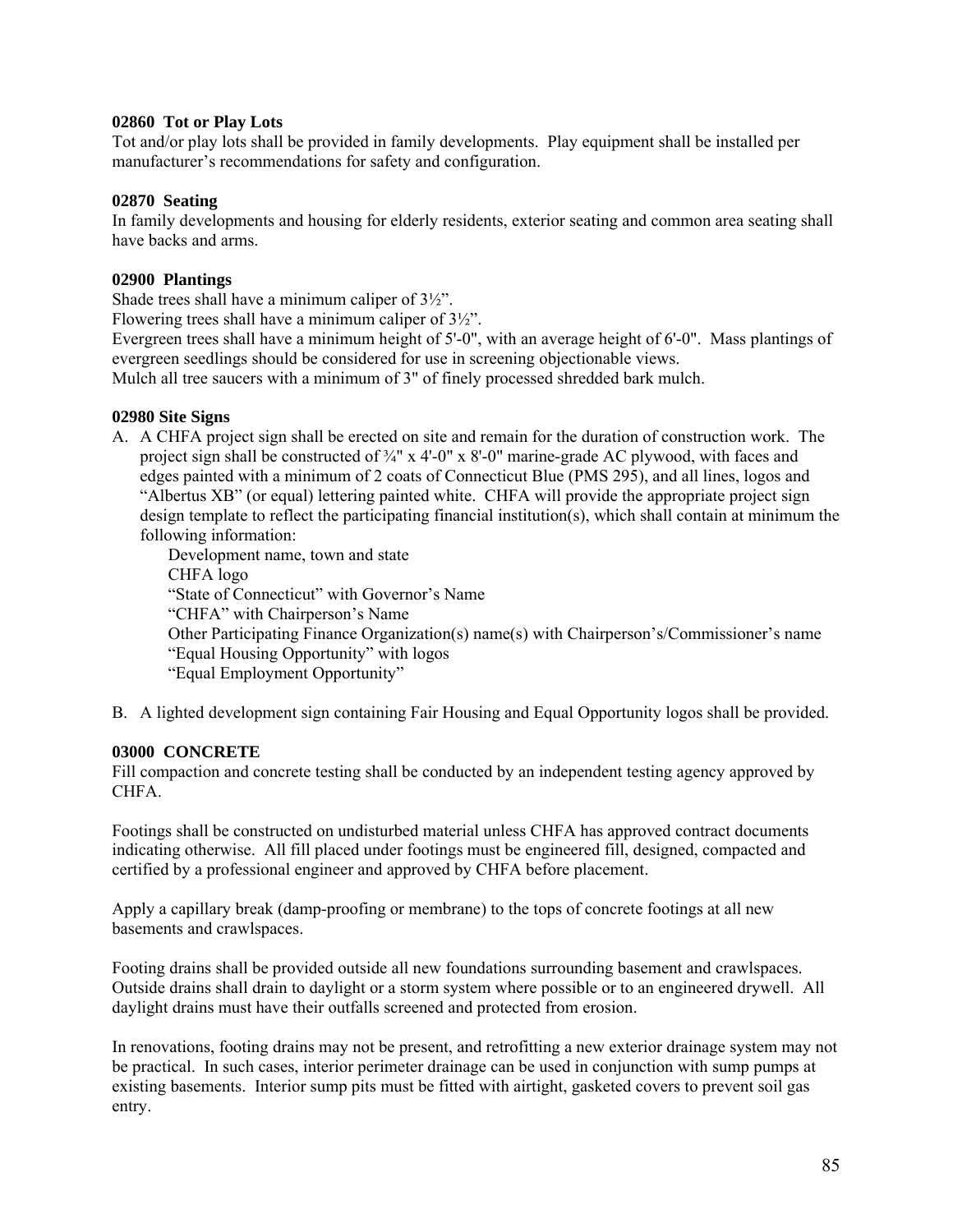Styrene or corrugated polyethylene piping shall not be suitable for foundation drains, leaching fields or other below grade applications, except as otherwise required by local authorities. PVC perforated pipe is permissible, provided the minimum wall thickness for 4" pipe is 0.075", and for 6" pipe 0.10".

Drainage lines shall be sized and pitched to provide velocities of at least 2.5 feet per second in storm drainage lines and 2.25 feet per second in sanitary lines. If cast iron pipes are not chosen for storm and sanitary lines, PVC schedule 40 (solid core) shall be specified.

Wood foundations will not be permitted.

Concrete foundation walls shall be extended to 8" min. above exterior grade. Paint all above-grade portions of foundation walls with a vapor permeable, water repellant coating, such as latex paint. Provide details for means to protect the building against moisture penetration where entry walks, ramps and platforms are less than 8" below the bottom edge of exterior finishes.

All new crawlspace floors shall be finished with a top-side semi-permeable coating or chemical sealer.

### **03001 Concrete Design**

Crawlspace vermin barrier slabs shall be a minimum of 3" thick. Floor slabs and walks shall be reinforced concrete a minimum of 4" thick. Concrete drives shall be a minimum of 6" thick. Paving at the front of dumpster stations shall be reinforced concrete a minimum of 6" thick.

**03001.1** Curbs

All curbs shall be concrete.

### **03001.2** Patios

Patios provided as outdoor space for grade level dwelling units shall be concrete.

#### **03001.3** Walk Intersections

Walk intersections shall have a radius or angle configuration that protects the lawn from "cutting the corner". CHFA prefers a 45º diagonal design, where the leg of the diagonal is no less than 17".

### **03010 Concrete Materials**

#### **03010.1** Forms

Design, erect, support, brace and maintain formwork to support vertical and lateral loads that might be applied. Design formwork to be readily removable. Construct forms to sizes, shapes, lines and dimensions required to obtain accurate alignment, location, grades, level and plumb work in finished structures. Provide for openings, offsets, sinkages, keyways, recesses, moldings, rustications, reglets, chamfers, blocking, screeds, bulkheads, anchorages and inserts, and other features required.

#### Re-use Form Boards

Form boards are often 2x10 or larger solid sawn lumber. Carefully remove and separate forms for re-use.

#### Metal Forms

Metal forms come in all sizes and shapes and produce a smooth finished surface on the concrete and can be used repeatedly.Metal forms can be used in most applications to replace wood forms and reduce wood use.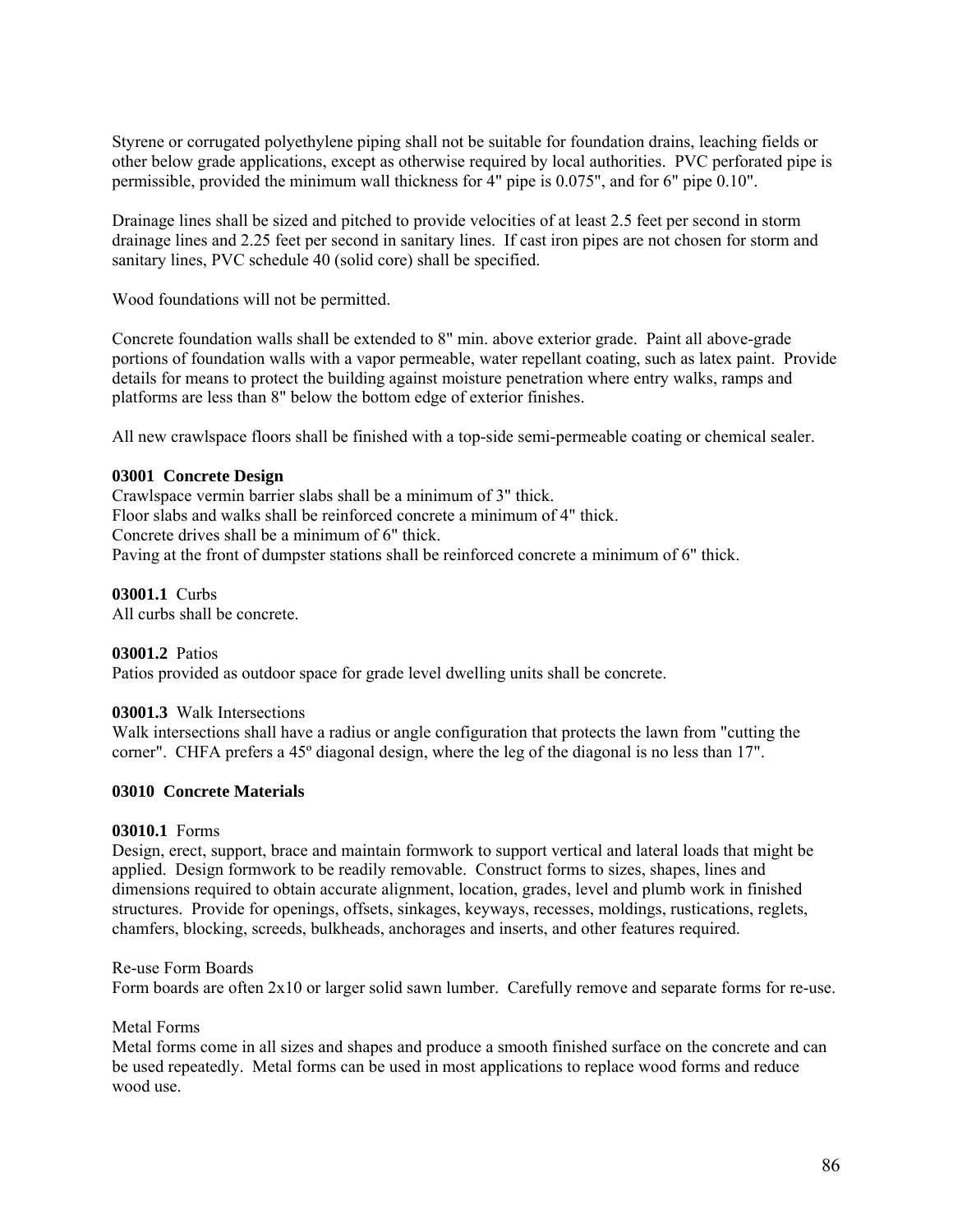### Insulated Concrete Forms (ICFs)

Insulating Concrete Forms (ICFs) are forms for poured concrete walls, which stay in place as a permanent part of the wall assembly. The forms, made of foam insulation, are either pre-formed interlocking blocks, or separate panels, connected with plastic ties. The left-in-place forms not only provide continuous insulation and a sound barrier, but also a backing for drywall on the inside, and stucco, lap siding, or brick on the outside. Rigid foam forming systems can be used wherever below-grade habitable spaces and/or an insulated foundation are desirable.

### **03010.2** Reinforcing

Deformed steel reinforcing bars shall conform to ASTM A15 and A305, and as specified by the Structural Engineer. Anchor bolts shall be of sizes and spacing required. Welded wire fabric shall comply with ASTM A 185, and as specified by the Structural Engineer. Install mesh in lengths as long as practicable; lap adjoining pieces at least one full mesh and lace pieces with wire; offset and lap in adjacent widths. Lift and maintain proper position of mesh before and throughout the pour.

### **03010.3** Vapor Barrier

Provide a polyethylene vapor barrier not less than 6 mils thick under all crawlspace vermin-barrier slabs.

Line the bottoms and exterior faces of perimeter foundation wall forms at all monolithic slab-on-grade construction with a polyethylene vapor barrier not less than 6 mils thick to form a continuous capillary break up to finished grade (polyethylene "skirt" remains in place after forms are removed). Line the interior faces of perimeter foundation walls with vapor-permeable rigid insulation. Paint all above-grade portions of the perimeter wall with latex paint.

If basement or below-grade spaces in new developments are designed and constructed to be occupied, do not install a vapor barrier under the floor slab. Install continuous vapor-permeable rigid insulation under floor slabs, or over floor slabs in conjunction with a floating floor. Finished wood flooring or carpeting may be installed on insulated floating floors. Carpeting may be installed directly on below-grade slabs only if continuous under-slab insulation is installed. Vinyl flooring should be avoided in all below-grade spaces.

In renovations, under-slab stone and/or a polyethylene vapor barrier may not be present and over-slab control of water vapor may be required. If salts are not present in the ground, epoxy coatings or chemical sealers may be used. Where moisture flow is upwards is small, and/or finished wood flooring or carpet is to be installed, provide a floating floor over vapor-permeable rigid insulation and an air/gas tight dimpled plastic sheet membrane. Carpeting should never be installed directly on un-insulated slabs, as the elevated relative humidity within supports dust mites and mold growth.

All pipe penetrations shall be sealed to prevent water infiltration.

### **03010.4** Mix

Concrete shall be ready-mixed with a minimum compressive strengths specified by the Structural Engineer. Portland cement shall be ANSI/ASTM C150, type 1; aggregate shall be ANSI/ASTM C33; water shall be potable.

### **03010.5** Strength

Concrete shall be, at a minimum, 3500 psi 28-day compressive strength, with reinforcing materials as required. Exterior concrete shall be air-entrained, and walks and porch/patio slabs shall be, at a minimum, 4000 psi 28-day compressive strength, with reinforcing materials as required. Where structural conditions or exposure to the weather warrant, provide concrete with higher compressive strength(s) as required. Slump limits shall meet ACI Standards. The concrete shall be used at a degree of plasticity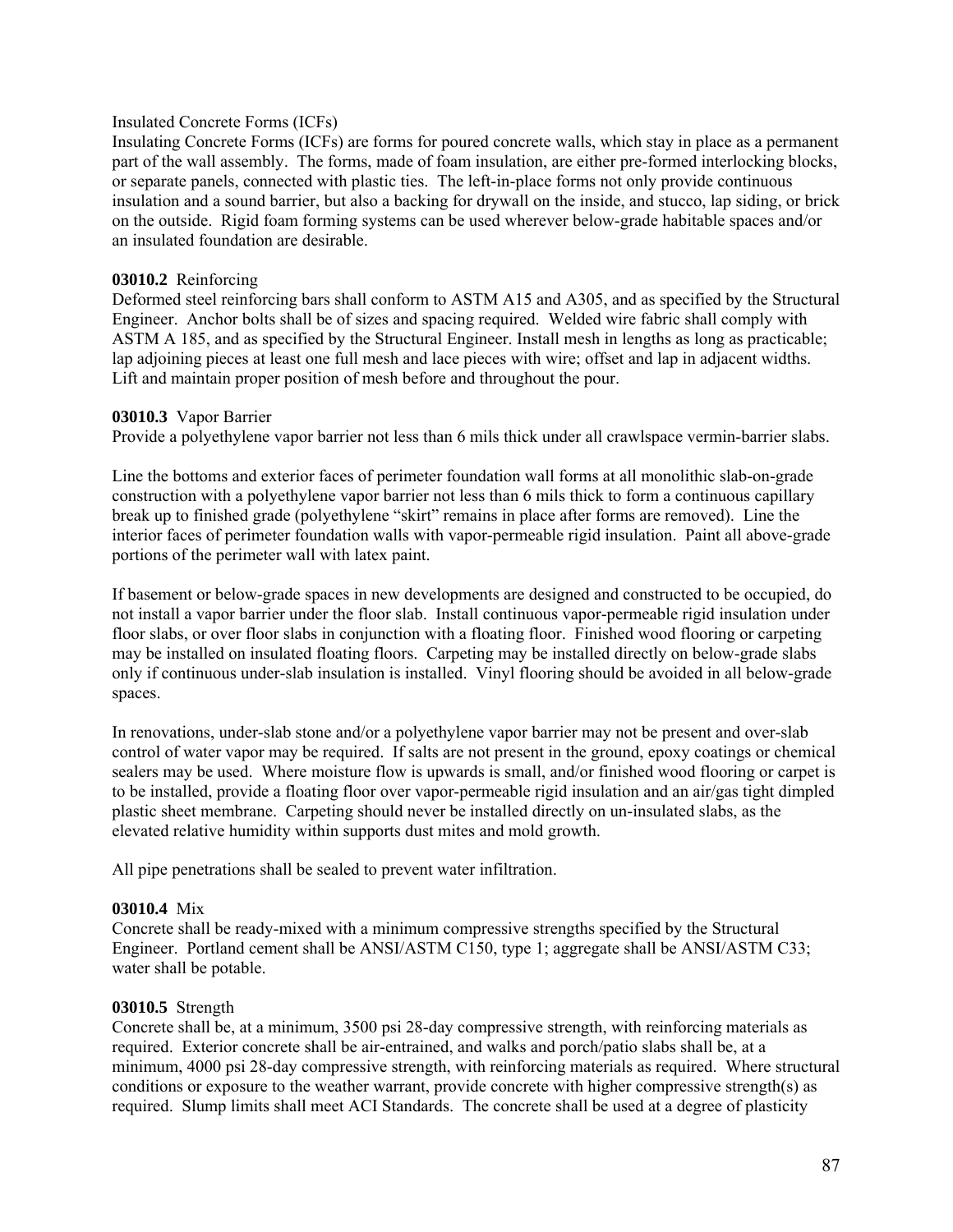which would produce the required slump(s). Do not increase the water ratio in concrete for easier movement.

### **03010.6** Backfill

CHFA encourages the use of recycled content rubble for backfill drainage. Concrete and rubble can be crushed and used for backfill and drainage purposes at the base of foundations.

### **03010.7** Concrete with Fly Ash or Slag

Fly ash and slag can be inexpensive substitutes for 15% - 40% of the Portland cement used in concrete for footing, foundation walls, and slabs. Fly ash increases the strength and durability of the concrete, and, by reducing the amount of cement needed, the overall environmental impacts of cement production (mining and energy consumption) are decreased.

### **03010.8** Recycled Concrete Used as Aggregate

Demolished concrete can be used as an aggregate in poured concrete structures.

## **03010.9** Air Conditioner Condensing Unit Pads

The outdoor pads for air conditioner or heat pump condensing units shall have a minimum of 50% recycled material content (such as plastic or rubber tires). Recycled content must be verified by the manufacturer.

## **03030 Concrete Finishing Materials**

### **03030.1** Cement Parging

Provide a two-coat portland cement parge coating, type L, M, or P, in compliance with ANSI A422 and ASTM C150, continuous from the sill to 12" below finished grade (minimum).

### **03030.2** Waterproofing

Waterproofing shall be applied to all foundation walls enclosing a basement or crawlspace. At a minimum, provide asphalt-bituminous coating from the outside edge of the top of footings to 3" below finished grade, per manufacturer's printed instructions. Where below-grade habitable spaces are planned, and/or severe underground water conditions warrant, provide more sophisticated systems incorporating rubber membranes, rigid insulation, protection board, bentonite, etc.

### **03030.3** Sealing

All exposed concrete floors within residential buildings shall be sealed. If salts are not present in the ground, epoxy and acrylic polymer coatings, or chemical sealers may be used.

### **03315 Concrete Placement**

## **03315.1** Hot Weather Placement

Maintain concrete temperature below 90º F at time of placement, in compliance with ACI 301. Chilled mixing water, or chopped ice calculated to be the equivalent of the total amount of mixing water required, may be used to control the temperature. Fog spray forms, steel reinforcement and subgrade just before placing concrete. Keep subgrade uniformly moist without standing water, soft spots or dry areas.

### **03315.2** Cold Weather Placement

Protect concrete work from physical damage or reduced strength which could be caused by frost, freezing actions, or low temperatures, in compliance with ACI 306. When average high and low tempersture is expected to fall below 40º F for three successive days, maintain delivered concrete mixture within the temperature range required by ACI 301. Do not use frozen materials or materials containing ice or snow.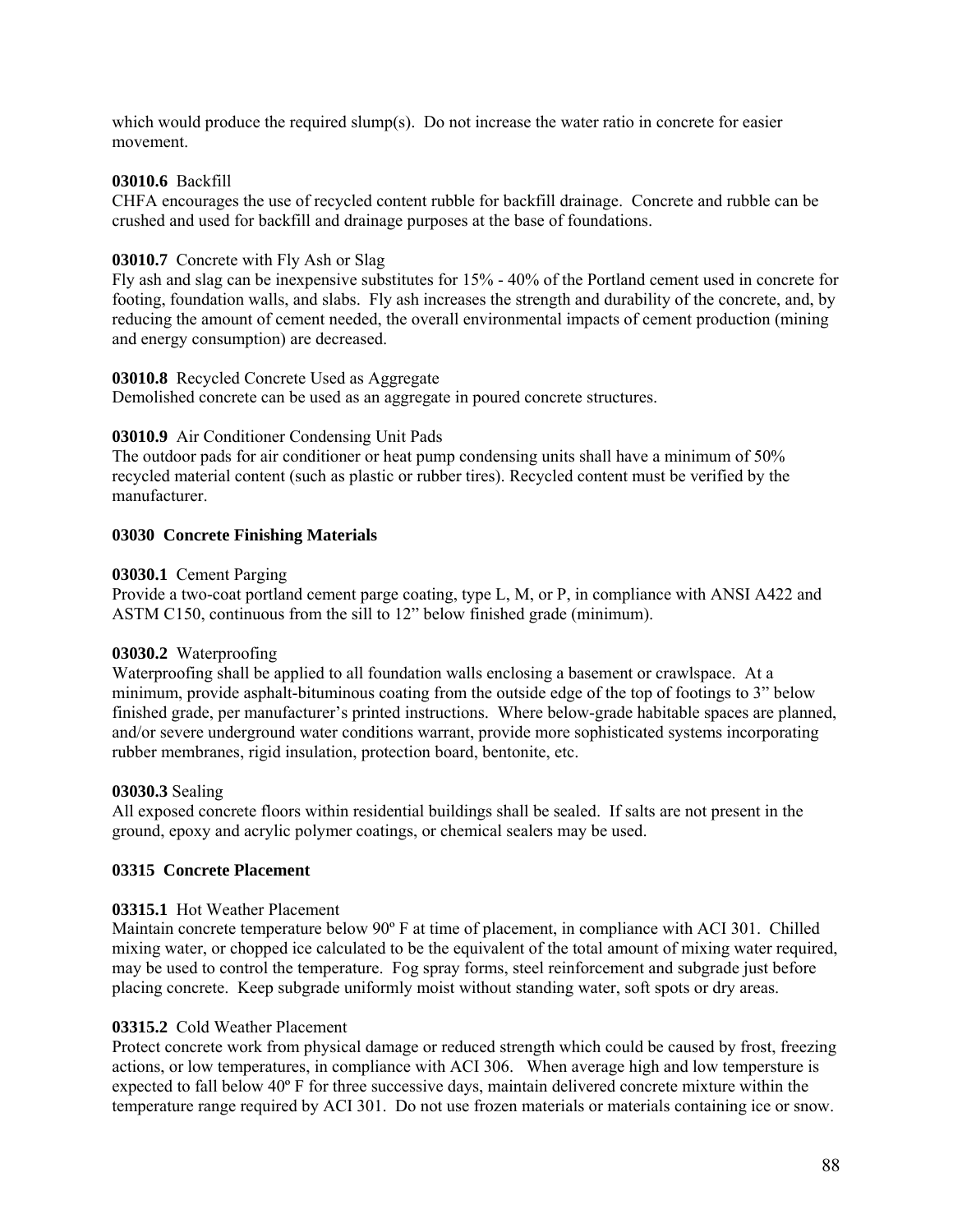Do not place concrete on frozen subgrade or on subgrade containing frozen materials. Calcium chloride, salt or other materials containing anti-freeze agents as admixtures are not permitted. Consult the Architect and/or Structural Engineer regarding accelerating admixtures when placing concrete at less than 50º F ambient.

### **03346 Concrete Crack Control**

Expansion Joints: Exterior contraction joints shall be tooled joints. Interior joints shall be made within 24 hours of concrete placement. Expansion joints in interior slabs shall be full depth and located beneath walls.

### **03650 Cementitious Underlayment**

Cementitious underlayment, where required, including poured gypsum and lightweight concrete, shall be installed in accordance with manufacturer recommendations. Note in particular the requirements for underlayment for resilient flooring.

### **04000 UNIT MASONRY**

Set masonry units, plumb and true to line in specified bond patterns, with joints pointed to uniform cross section, and well bonded to adjacent construction. Set units, both bottom and end, in full bed of mortar with joints uniform in thickness and head joints in alternative courses plumb over the ones below. Keep air spaces clean of mortar droppings and other materials during construction. Strike joints facing air spaces flush. Install embedded flashing and weep holes in masonry at shelf angles, lintels, ledges and other obstructions to the downward flow of water in the wall or where indicated on the drawings. Provide weep holes as specified – every effort must be made to keep weep holes clear during subsequent installations. Provide lintels, flashing, weep holes, anchors and other accessories where required in compliance with the highest standards of masonry practice and professional workmanship.

Where colored mortar is desired, specify natural and synthetic iron oxide and chromium oxide pigments proven satisfactory for masonry mortars. Do not use calcium chloride or masonry cement.

#### Cold Weather

Below 40º F ambient temperature, comply with Portland Cement Association reference standard: "Table 501: Recommendations for Cold Weather Masonry Construction" and ACI 530.1/ASCE 6/TMS 602. Do not use frozen materials or materials mixed or coated with frost. Remove and replace unit masonry damaged by frost or freezing conditions.

#### Hot Weather

Protect unit masonry work when temperature, humidity and wind conditions produce excessive evaporation of water from mortar and grout.

#### Sustainable Masonry Practices

CHFA encourages the use of indigenous Connecticut and New England earth materials, such as common clay, dimension stone (granite, quartzite and sandstone), crushed stone, construction sand and gravel, and lime, and locally/regionally-produced brick and concrete masonry units. Because they are not hauled great distances, transport costs, fossil fuel use and pollution are reduced. Ideally, stone from the building site can be utilized. Depending on the stone type, it may be useful as dimension stone and/or crushed stone.

Earth materials are naturally non-toxic, create no active chemical off-gassing concerns and usually do not require any additional surface finishing procedures or materials. These materials can also be easily recycled and safely returned to the earth after their use is no longer required. Also, using them supports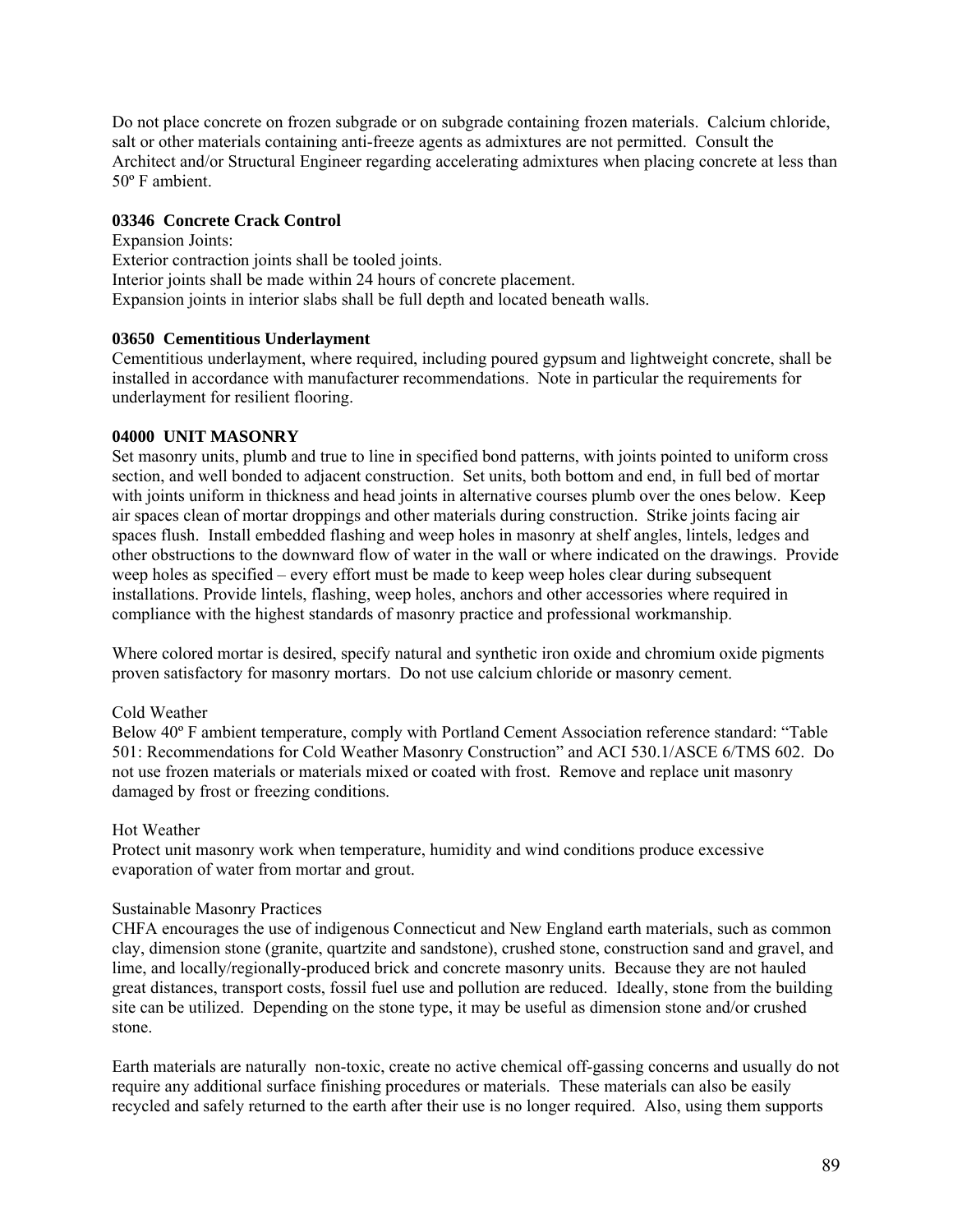local/regional business and resource bases. Both brick and stone materials are aesthetically pleasing, durable, and low-maintenance. Exterior walls weather well, eliminating the need for constant refinishing and sealing. Interior use of brick and stone can also provide excellent thermal mass, or be used as a component in a radiant heat system.

## Moisture-control

"Reservoir" materials that collect and store moisture, such as stone, brick, and stucco, can cause problems if the moisture is allowed to migrate to other components of exterior wall assemblies. Disconnect masonry veneer "reservoirs" by back-venting or by using a condensing surface.

To effectively disconnect a masonry veneer from a wall system by back-venting, a clear 1" cavity must be provided between the masonry and drainage plane, with air inlets at the bottom of the masonry veneer and air outlets at the top.

To effectively disconnect masonry veneer from a wall system by using a condensing surface, the drainage plane must also be a vapor barrier, or a vapor impermeable layer (i.e., rigid insulation) must be installed between the masonry veneer and drainage plane. When a condensing surface is used, a ventilated air space is not necessary, and the presence of mortar droppings is not a concern. Provide a drainage space  $\frac{1}{4}$ " or greater and drainage openings at the bottom of the masonry veneer.

Install stucco over two layers of building paper, or over an appropriate capillary break such as foam sheathing.

### **04050 Masonry Materials**

Concrete Masonry Units in compliance with ASTM C 90 Prefaced Concrete Masonry Units in compliance with ASTM C 90, Type I Common Brick in compliance with ASTM C 62, Grade SW Face Brick in compliance with ASTM C 216 Precast Lintels Steel Lintels in compliance with ASTM A 36 Mortar in compliance with ASTM C 270, Type(s) S, M, and/or N Colored-Aggregate Mortar in compliance with ASTM C 144 Color-Pigmented Mortar Grout in compliance with ASTM C 476 Masonry Joint Reinforcement in compliance with ASTM A 153, Class B-2 Steel Bar Reinforcing in compliance with ASTM A 615, Grade 60 Anchors and Ties: Stainless Steel Wire in compliance with ASTM A 580/580 M, Type 304 Stainless Steel Sheet in compliance with ASTM A 666, Type 304 Hot-dipped Galvanized Carbon Steel Sheet in compliance with ASTM A 366/366 M Anchor Bolts in compliance with ASTM A 307, Grade A Partition Top Anchors Dowels in compliance with ASTM A 666, Type 304 Embedded Flashing Miscellaneous Masonry Accessories: Compressible Fillers in compliance with ASTM D 1056, Grade 2A1 Control Joint Gaskets in compliance with ASTM D 2000, Designation M2AA-805 Bond-breaker Strips in compliance with ASTM D 226, Type I Round Plastic Weep Tubing Cavity Drainage Material Cavity-wall Insulation in compliance with ASTM C 578, Type IV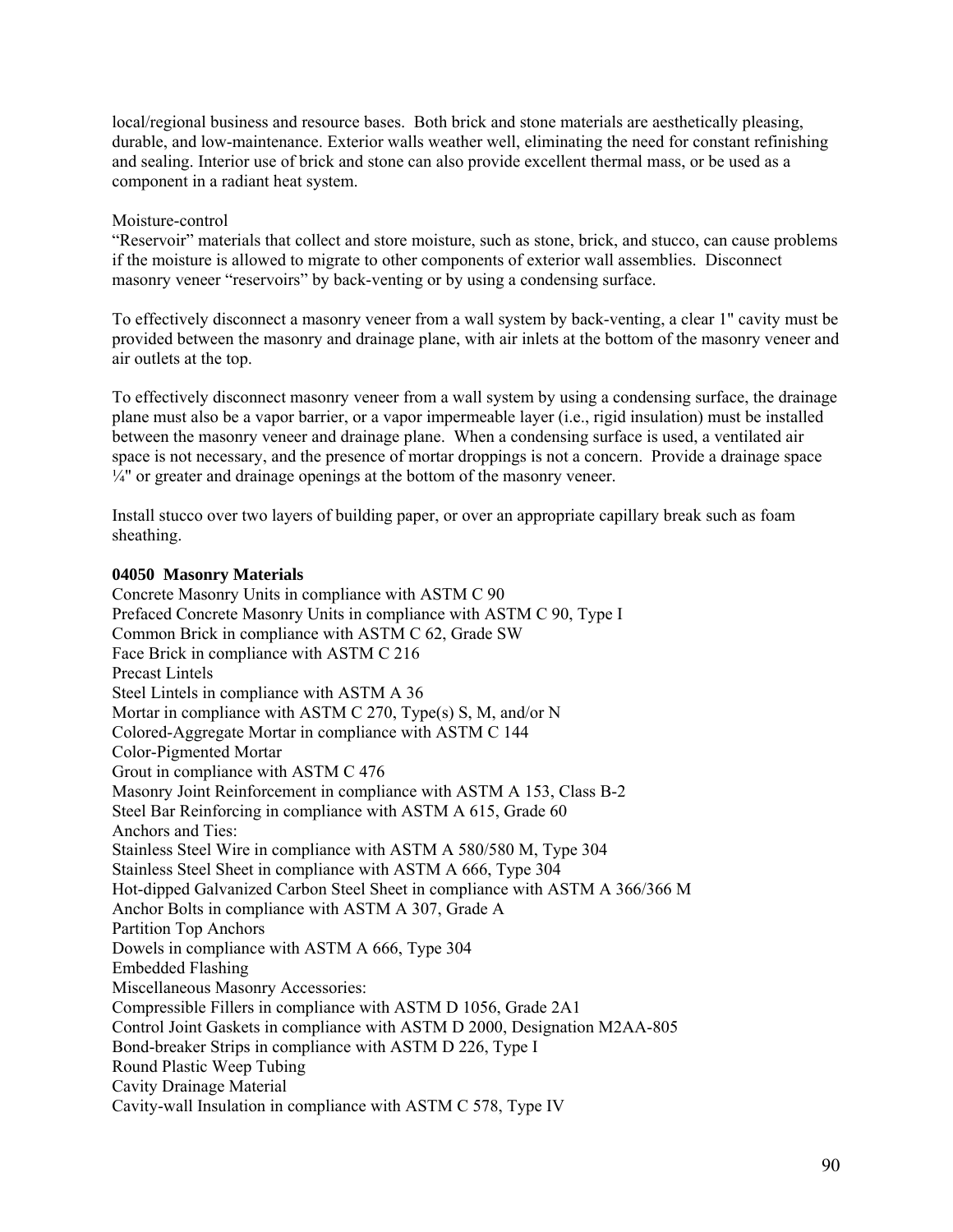Miscellaneous Masonry Accessories (continued): Masonry Cleaners

## **04050.1** Alternative Masonry Materials

Some American brick manufacturers are making bricks with sewage sludge. Sludge material is mixed with clay normally used in the manufacturing process. The resulting brick is equally attractive and strong. Another alternative material for brick production is petroleum contaminated soils. Such soils, when combined with clay and fired at very high temperatures, yield brick which is free from hydrocarbon contamination.

## **05000 METALS**

Comply with applicable provisions of the current editions of the following specifications and documents: AISC "Manual of Steel Construction, Allowable Stress Design" AISC "Code of Standard Practice for Steel Buildings and Bridges" AISC "Seismic Provisions for Structural Steel Buildings" and "Supplements" AISC "Specification for Steel Buildings – Allowable Stress Design and Plastic Design" AISC "Specification for Design of Steel Hollow Structural Sections" AISC "Specification for Allowable Stress Design of Single-Angle Members" RCSC "Specification for Structural Joints Using ASTM A 325 0r A 490 Bolts"

## **05050 Metals Materials**

W-Shapes and WT-Shapes in compliance with ASTM A 992 Channels and Angles in compliance with ASTM A 36 Plate and Bar in compliance with ASTM A 36 Cold-formed Hollow Structural Steel Sections in compliance with ASTM A 500, Grade B (rectangular sections) and ASTM A 500, Grade C (round sections) Steel Pipe in compliance with ASTM A 53, Type E or S, Grade B Welding Electrodes in compliance with Comply with AWS requirements High-strength Bolts, Nuts, and Washers in compliance with ASTM A 325 or ASTM A 490, Type 1 heavy hex steel structural bolts; ASTM A 563 heavy hex carbon-steel nuts, and ASTM A 436 hardened carbonsteel washers

Shear Connectors in compliance with ASTM A 108, Grades 1010 through 1020, headed-stud type, coldfinished carbon steel; AWS D1.1, Type B Anchor Bolts in compliance with ASTM A 307, Grade A Un-headed Anchor Rods in compliance with ASTM A 307, Grade A Threaded Rods in compliance with ASTM A 307, Grade A Welded Wire Fabric in compliance with ASTM A 185,

## **05050.1** Metal Studs

Metal studs are 300 times more thermally conductive than wood, and are prone to condensation and deterioration. Metal studs below grade should not be filled with cavity insulation because it makes them even colder. If basement or below-grade spaces are designed and constructed to be occupied, metal studs should not be used unless separated from floor slabs with sill gaskets and from perimeter foundation walls with vapor-permeable rigid insulation with taped or sealed joints.

## **06000 WOOD AND PLASTICS**

## **06100 Rough Carpentry**

Provide rough carpentry work as indicated, and as required by job conditions, including but not limited to the following: wall, ceiling framing, roof framing and sheathing; all fasteners, attachments and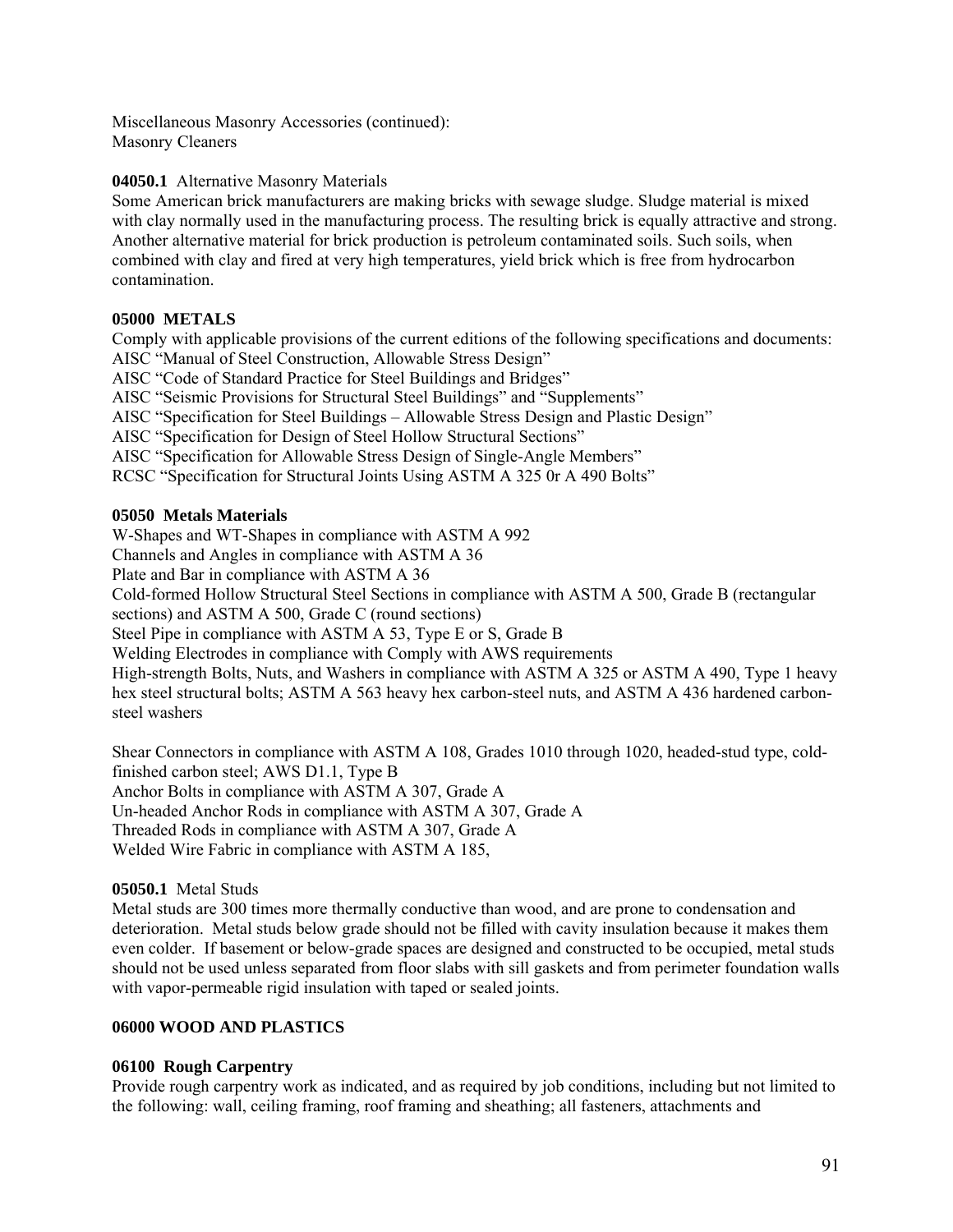accessories; all blocking, bracing, shimming, furring, firestops, sleepers and nailers; additional framing required to introduce the work of other contractors and trades. All materials, methods and details shall comply with 2005 National Design Specifications, 2001 Wood Frame Construction Manual, and the 2005 Special Design Provisions for Wind and Seismic Supplement by the American Wood Council (AWC). Erect all work true to line, dimension, level, squared, plumb and securely fastened. All work shall conform to the highest standards of quality professional workmanship.

Where flush framing is indicated, method of fastening shall be by means of Code-approved, manufacturer recommended galvanized/stainless steel joist/beam hangers attached with required fasteners, and as specified by the Structural Engineer.

Do not impair integrity of structural members by improper drilling or cutting. All Work shall be adequately braced until all portions of the building affecting its stability are in place and securely fastened. All drilling and notching of joists shall be in accordance with applicable Building Codes/preengineered framing manufacturer requirements.

Wall framing studs - interior and exterior - shall be 16" o.c. (maximum). Provide double studs, minimum, at all openings. Framing at windows shall be placed for adequate nailing of siding materials.

Below-grade floors with top side vapor control – semi-permeable floating floor In new construction, finished wood or carpeting may be installed over  $\frac{3}{4}$ " plywood subfloor on 1 x 4 furring at 16" o.c. Install furring over  $\frac{3}{4}$ " un-faced extruded polystyrene rigid insulation. Expanded polystyrene may be used if the spacing of the furring is reduced to 12" o.c., or if tongue and groove plywood with biscuit-joined narrow edges is supported directly by the foam. Provide a semi-permeable coating or chemical sealer on top of the floor slab. Do not use this assembly with visibly wet slabs or where salty efflorescence is visible.

Below-grade floors with top side vapor control – airspace approach

In new construction and renovations, finished wood or carpeting may be installed over  $\frac{3}{4}$ " tongue and groove plywood, with biscuit-joined narrow edges. Install plywood over, but not mechanically fastened to, un-faced extruded polystyrene rigid insulation. Provide a dimpled plastic sheet membrane between the rigid insulation and the slab, with all joints taped and the membrane sealed to the perimeter foundation to isolate the airspace from the interior. Groundwater leakage can be handled with this approach by draining the airspace to a sump or floor drain.

### Below-grade Walls

If basement or below-grade spaces are designed and constructed to be occupied, wood studs should be separated from floor slabs with sill gaskets and from perimeter foundation walls with vapor-permeable rigid insulation with taped or sealed joints. Below-grade wall framing should be pressure-treated.

### **06110 Lumber**

CHFA encourages the use of engineered wood for headers, joists, and sheathing. Large size lumber can be replaced with engineered lumber, such as microlams, paralams, and gluelams. All materials, methods and details shall comply with Engineered Wood Construction Guidelines by the American Plywood Association (APA). Where structural loads allow, single-piece 1¼" structural engineered wood headers provide room in the wall cavity for insulation (provide full-depth horizontal blocking at window head).

Solid wood framing lumber shall be Western Wood Products Association (WWPA) grade-stamped and stress-graded. Framing lumber shall be graded "S-dry," max MC=19% and free of warping, checking or other defects. Load-bearing stud framing shall be #2 grade or better. Finger-jointed studs (graded equivalent to full dimensional studs - 1997 UBC Standard, Chapters 23 and 35) may be used. Spanning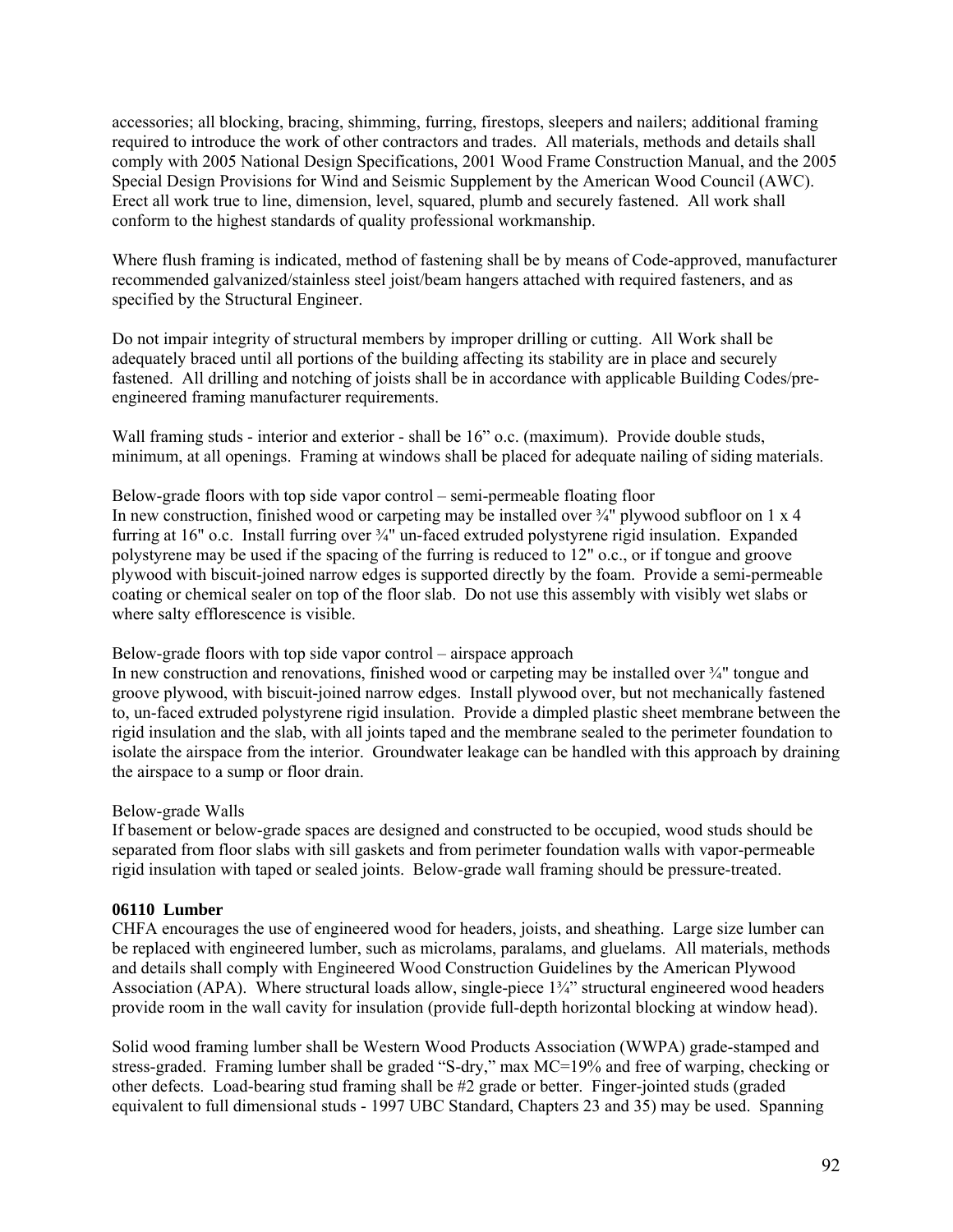members shall be graded Fb=1450; E=1.6. Framing lumber abutting concrete or masonry shall be WWPA grade stamped pressure-treated unless otherwise required. All framing lumber at exposed exterior locations or which abuts concrete or foundations, such as sill plates, shall be pressure-treated. Solid white spruce framing lumber shall not be used.

## **06110.1** Reclaimed Lumber

Whenever possible, use reclaimed lumber for nonstructural applications, in place of new material.High quality dimensional lumber in long lengths can often be salvaged from old buildings that are being deconstructed or salvaged.

## 06110.2 Resource-Efficient Framing

CHFA encourages resource-efficient Advanced Framing Techniques (AFT) to minimize material usage, while meeting model building code requirements. Consider the following AFTs:

- A. Provide exterior wall framing with outside dimensions adhering to 24" modular dimensions, rather than the standard 16"
- B. Substitute 2 x 6 studs for standard 2 x 4 studs
- C. Increase wall framing to 24" o.c., rather than the standard 16". To compensate for the increased panel span, CHFA requires exterior wall sheathing and interior gypsum board wall finishes that are ⅛" (min.) thicker than those noted elsewhere in these standards
- D. Increase floor and roof framing to 19.2" or 24" o.c., rather than the standard 16". To compensate for the increased panel span, CHFA requires floor and roof sheathing that is ⅛" (min.) thicker than those noted elsewhere in these standards
- E. Use floor and roof trusses, rather than stick framing
- F. Use "in-line" or "stack" framing to transfer loads directly to the foundation and minimize headers
- G. Use 2-stud corner framing with drywall clips or horizontal ladder framing, rather than 3-stud corners
- H. Use horizontal ladder framing or drywall clips at wall "T" intersections, rather than 3-stud corners
- I. Eliminate headers in non-bearing walls, and engineer headers in bearing walls to adequately support loads with the smallest possible members as may be required

## **06110.3** Recycled Content Materials

CHFA encourages the use of recycled content materials for decking, and outdoor amenities such as picnic tables, mail kiosks, gazebos, and playgrounds.Recycled plastic lumber contains only recycled plastic resins, while composite lumber is made by combining recycled wood fiber and recycled plastic resins that are then formed into deck boards. Both products can be used in place of old-growth redwood, cedar and pressure-treated pine. Follow manufacturer recommendations closely regarding the amount of expansion that will occur when using recycled-content plastic lumber.

## **06110.4** Solvent-Free Adhesives

Where possible, use solvent-free products in place of standard adhesives for all interior applications such as installation of flooring, countertops, wall coverings, paneling and tub/shower enclosures.

All construction adhesives shall have a maximum Volatile Organic Compound (VOC) content of 250 g/L, or as otherwise noted below.

- A. Multipurpose Construction Adhesives: maximum VOC content of 70 g/L
- B. Subfloor Adhesives: maximum VOC content of 50 g/L
- C. Single Ply Roof Membrane Adhesives: maximum VOC content of 250 g/L
- D. Structural Glazing Adhesives: maximum VOC content of 100 g/L
- E. Drywall and Panel Adhesives: maximum VOC content of 50 g/L
- F. Ceramic Tile Adhesives: maximum VOC content of 65 g/L
- G. Rubber Floor Adhesives: maximum VOC content of 60 g/L
- H. Wood Flooring Adhesives: maximum VOC content of 100 g/L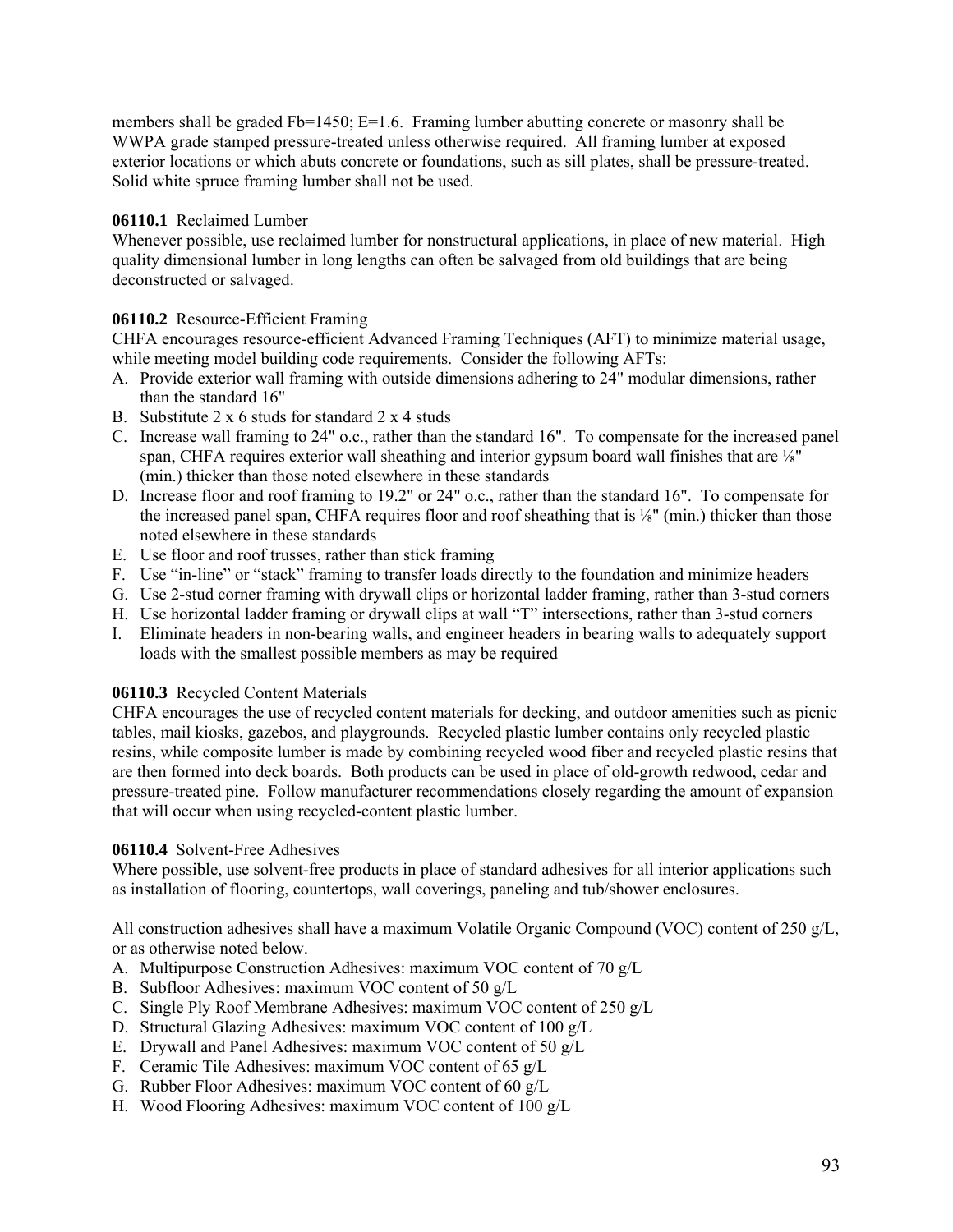- I. VCT and Asphalt Tile Adhesives: maximum VOC content of 50 g/L
- J. Cove Base Adhesives: maximum VOC content of 50 g/L
- K. Carpet Pad Adhesives: maximum VOC content of 50 g/L
- L. Indoor Carpet Adhesives: maximum VOC content of 50 g/L
- M. Outdoor Carpet Adhesives: maximum VOC content of 150 g/L

## **06110.5** Forest Stewardship Council (FSC) Certified Wood

CHFA encourages the use of sustainably-harvested Forest Stewardship Council (FSC) Certified Wood for new framing materials. FSC certification assures that the forest from which the wood is produced is managed in an environmentally and socially responsible manner to maintain ecological health and biodiversity.

## **06110.6** No-Formaldehyde Manufactured Wood Products

CHFA encourages the use of no-formaldehyde manufactured wood products. Two glues, or "binders" (as they are called in the industry), dominate the manufactured wood products industry: urea formaldehyde (UF) and phenol formaldehyde (PF). For interior-grade products, including wood and agrifiber particleboard, MDF, and hardwood plywood, UF binders have long been more popular because of their low cost and light color compared with PF binders. For exterior-grade applications PF binders are favored because of their better moisture resistance. While UF binders are significantly less expensive than PF binders, they give off a lot more formaldehyde, a volatile compound that is classified as a known human carcinogen, and which can cause respiratory problems, eye, nose, and throat irritation, allergic reactions, and depression.

Due to concerns about formaldehyde emissions, and in response to new California regulations that will restrict formaldehyde emissions, the industry has introduced other binders. SierraPine has long used methyl diisocyanate (MDI), a polyurethane binder, in its Medex and Medite II MDF, and since 2006 in its Arreis particleboard. MDI contributes to a better indoor environment for building occupants – once cured, it is extremely stable with virtually no off-gassing – but it is extremely toxic in the factory.

Some OSB manufacturers have also used MDI, as does TrusJoist with its TimberStrand laminated-strand lumber. MDI is even more moisture-resistant than PF, making Medex appropriate for outdoor signage. Agrifiber particleboard, made from rapidly renewable agricultural fibers like wheat straw, soybean and sunflower hulls, uses MDI instead of UF or PF binders – mostly because the MDI adheres better to the fibers. Several wood particleboard products, including Roseburg SkyBlend and SierraPine Encore, also use PF rather than UF binders.

Columbia Forest Products' PureBond agrifiber-core, wood-veneer panels use a soy-based binder in place of UF or PF. This binder, developed by scientists at Oregon State University, is 87% soy protein, with the remainder a proprietary petrochemical-based polyamide resin. The new binder is water-based, nonflammable, and nontoxic, and water vapor is the only emission during curing. The company's agrifibercore panels are made from straw, a waste agricultural product, and among the wood veneers offered are those that are certified according to Forest Stewardship Council (FSC) standards.

### **06190 Trusses**

Insulation placed at eaves shall be R-30 minimum. Provide "energy heels" at all roof trusses, to raise the top framing members adequately to allow the full depth of required attic floor insulation to run over the top plate, without being compressed by insulation baffles.

### **06200 Finish Carpentry**

All millwork and exterior finishes shall be carefully cut, erected, and secured with finishing nails for tight-fitting joints. All materials, methods and details shall comply with American Woodwork Institute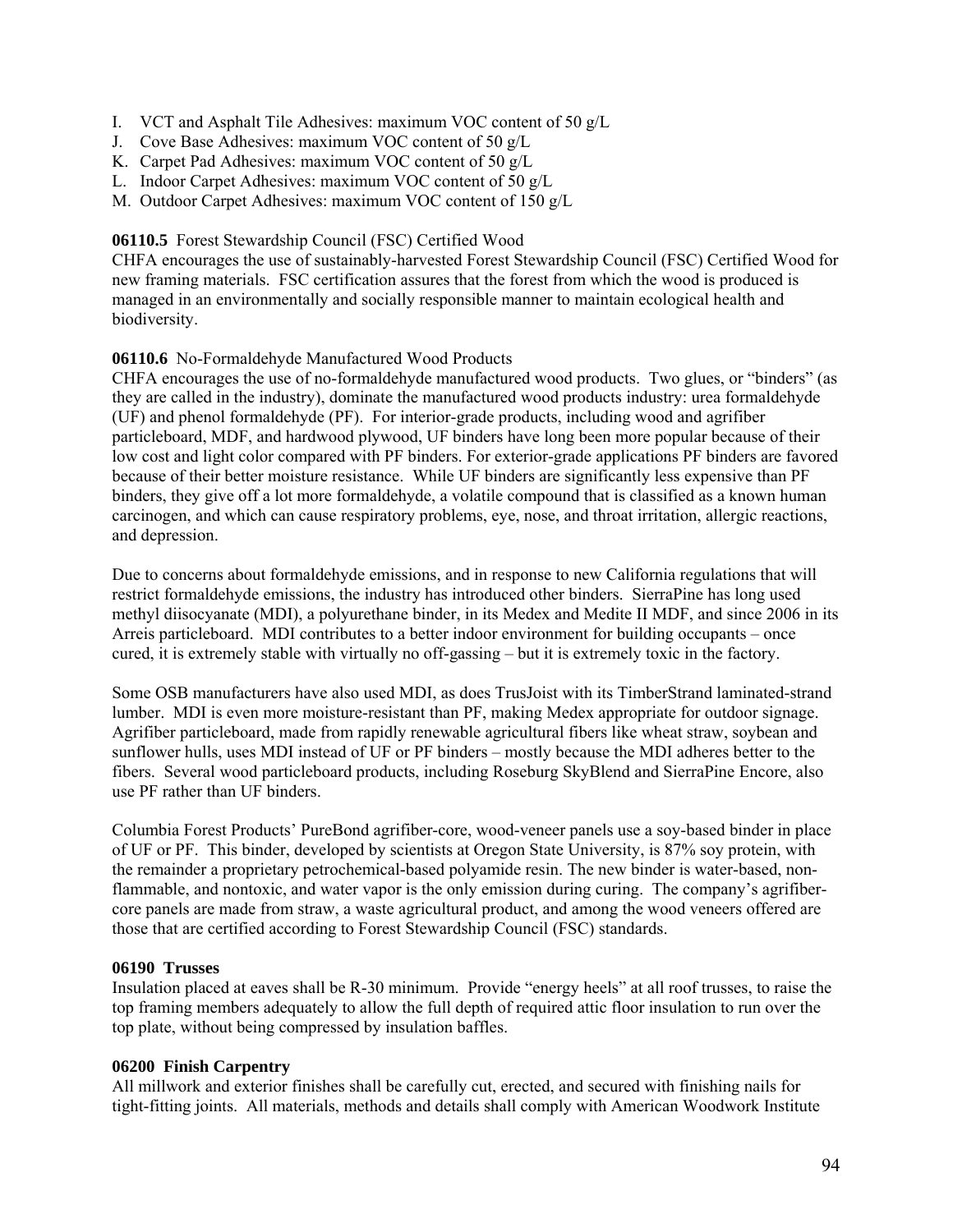(AWI), American Hardboard Association (AHA), Hardwood Plywood and Veneer Association (HPVA), National Particleboard Association (NPA), National Electrical Manufacturers Association (NEMA), and Builders Hardware Manufacturers Association (BHMA) standards. Exposed nails shall be set for putty. All Work shall be installed plumb, level, square, true to line and plane, and in conformance with the highest standards of quality professional workmanship.

## **06200.1** Interior Trim

All interior finish woods shall be kiln dried to maximum moisture content of 12% and free from knots, defects, and warpage. Where painted finishes are desired, CHFA encourages the use if non-solid sawn wood (such as finger-jointed) or non-wood material (such as cellular PVC) for interior trim. Interior wood trim can be paint-grade, finger-jointed poplar or #1 pine. Polystyrene molded door casing and baseboard shall not be used. All rooms with floor coverings shall have base trim.

## **06200.2** Exterior Trim

CHFA prefers low-maintenance trim materials such as vinyl, cellular PVC, or pre-finished cement boards. All exterior wood trim shall be solid wood free from knots, defects and warpage or finger-jointed wood. Un-clad wood trim, wood columns or other high-maintenance materials shall not be permitted. Aluminum "flat stock" material, exceeding 6" in width, shall not be used for trim bands, unless a "break" in the aluminum stock is provided. This required "break" must be substantial enough to mitigate the effect of "oil canning". A "formed" siding piece may be used in lieu of stock with a "break".

## **06240 Laminates**

Shelf, cabinet and countertop substrate material for plastic laminate shall be exterior-type, hardwoodfaced plywood, or other material approved by the manufacturer of the plastic laminate. If particle board is used, all 6 sides must be coated with a sealant. Sealant shall have a maximum VOC (Volatile Organic Compounds) content of 250 g/L. Whenever possible, eliminate new particleboard inside houses by using formaldehyde-free medium density fiberboard (MDF) for shelving, cabinets and substrates for countertops, such as Roseburg "Skyblend". Sharp edges shall be avoided. Cut-out edges shall be sealed prior to the installation of sinks. Protect walls with back and side splashes - 4" (min.) at bathroom vanity tops and 6" (min.) at kitchen countertops.

## **06240.1** Counter Tops

Counter tops shall not have sharp exposed corners. Corners protruding in excess of 1-1/2" shall be rounded or chamfered (45°). In housing for elderly residents, the front edges of the counters shall be rolled.

### **06240.1** Alternative Counter Top Materials

Consider providing alternative counter top materials, such as bamboo, lyptus wood, PaperStone, Squak Mountain Stone or IceStone, in lieu of plastic laminate or thermo-set plastic solid surface counter top materials.

Bamboo products qualify for the Materials and Resources credit for rapidly renewable materials in the U.S. Green Building Council's LEED® Rating System. Prefabricated, furniture-grade bamboo countertop slabs and splashes, laminated with non-toxic, food-grade, formaldehyde-free adhesives are available in various patterns, colors, lengths, widths and thicknesses.

Lyptus is a trade name for a type of hardwood made from a hybrid of two species of eucalyptus trees. Because lyptus trees are plantation-grown for commercial use, harvesting does not deplete forests like naturally obtained wood, and there are no harmfull effects on surrounding ecosystems. Unlike other woods cut from a single tree which has to be replaced, properly-cut lyptus trees will regrow up to five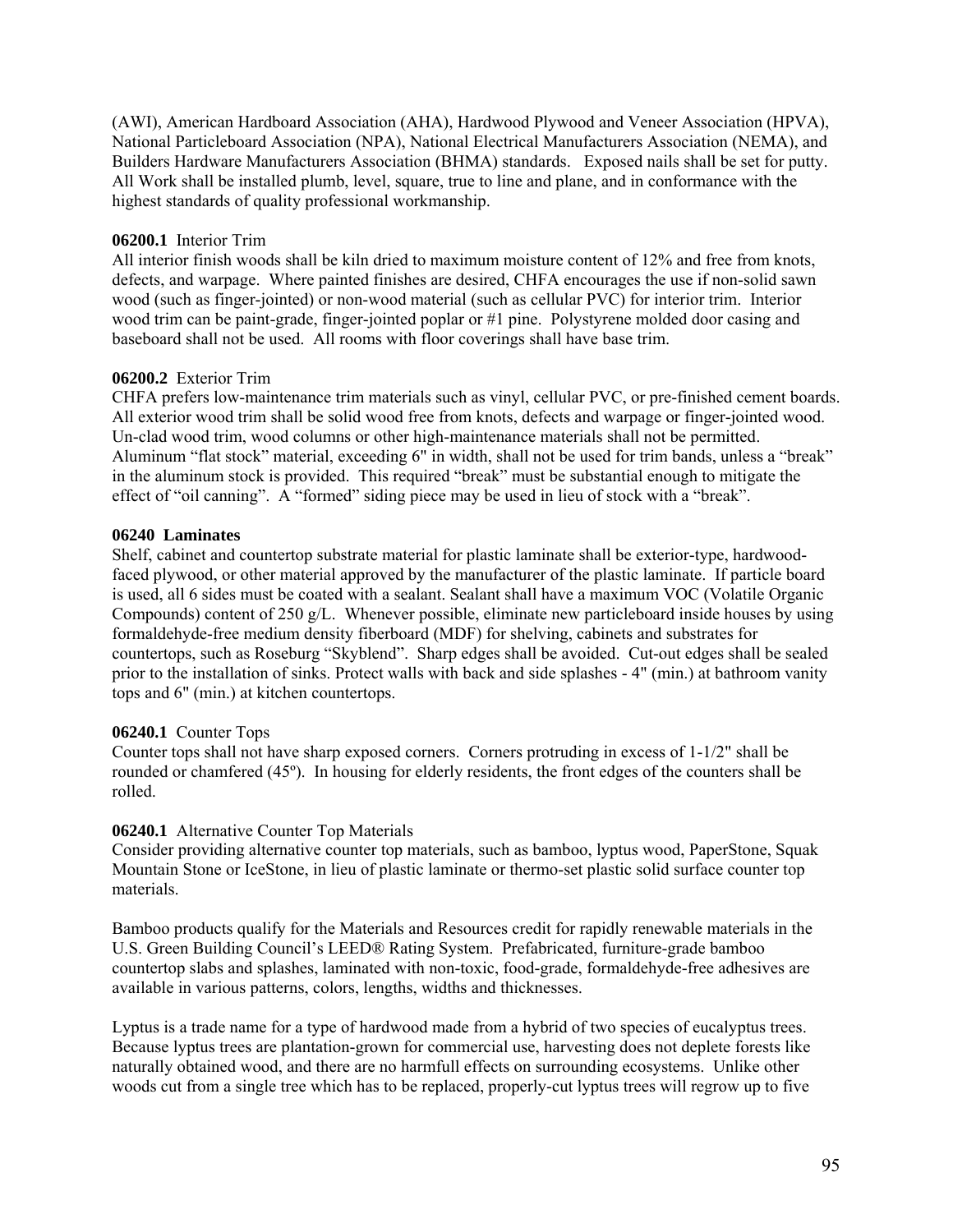times before replacement with a new seedling. Lyptus is the trade name for a type of wood made from two species of eucalyptus.

PaperStone Original contains 50% recycled paper. PaperStone Certified is made with 100% postconsumer recycled paper, is FSC certified, and has been approved by SmartWood and the Rainforest Alliance. PaperStone uses a water base resin system that uses non-petroleum, cashew nut shell liquid (CNSL)-based phenols and when finished has no detectable free formaldehyde.

Squak Mountain Stone is a fibrous-cement material comprised of recycled paper, recycled glass, coal flyash and Portland cement. The material is hand cast into "slabs" as an alternative to natural or quarried stone. It resembles soapstone or limestone. The material contains no steel reinforcing, making field modifications possible. The post-consumer recycled content is 2.5%. The post-industrial recycled content is at least 49%. Slabs are provided from the manufacturer sealed with a water-based sealer that provides stain resistance to grease, oil, food, and other common household chemicals for approximately 24 hours. This sealer also provides some limited resistance to acid-etching from household liquids such as vinegar and citrus juices.

VOC-free IceStone durable surfaces are made from 100% recycled glass and concrete, and are "Cradle to Cradle" certified for sustainability under the US Green Building Council's LEED Green building rating system. IceStone is less porous than marble, heat-resistant, and strong like granite. 99.5% inorganic and chemically-benign in composition, IceStone is a very safe material in terms of toxicity and fire-resistance.

### **06300 Wood Treatment**

CHFA encourages the use of treated wood that does not contain chromium or arsenic for decking and sill plates, and outdoor amenities such as picnic tables, mail kiosks, gazebos, and playgrounds. Use Alkaline Copper Quaternary ammonia (ACQ) and Wolman Natural Select for any application that specifies treated lumber including decking, fencing, and site furnishings. All materials, methods and details shall comply with American Wood-Preservers' Association (AWPA) standards.

#### **06430 Wood Stairs and Railings**

Ainsworth SteadiTred® panels are custom-manufactured from 1" thick oriented strand board (OSB), meeting APA Sturd-I-Floor® grade, and APA Guidelines for Stair Treads. SteadiTred also meets or exceeds product standards and building code requirements. Tread panels are available bull-nosed for carpet finishes, and square-edged for resilient floor and ceramic tile finishes. Ainsworth recommends engineered 1¼" thick Durastrand® OSL Rimboard for use as stringers, and <sup>5</sup>/<sub>8</sub>" or thicker OSB for risers.

#### **06430.1 Handrails**

Handrails shall be easy to grasp and able to withstand 300 pound lateral and vertical loads, without damage or permanent set. Handrails shall meet the "graspability" requirements of, and be located in accordance with, all applicable codes. In buildings designed for elderly residents, handrails shall be provided on both sides of all corridors, and shall return to the walls at all interruptions such as doors and cased openings, and fire hose or fire extinguisher cabinets.

#### **06430.2 Guards**

Guards not less than 36" in height shall be provided at all decks, porches, balconies or raised floor surfaces, including those provided with insect screen enclosures, more than 18" above the floor or grade below. Open sides of stairs with a total rise of more than 18" above the floor or grade below shall have guards not less than 34" in height. Guard openings shall comply with all applicable Building Code limits.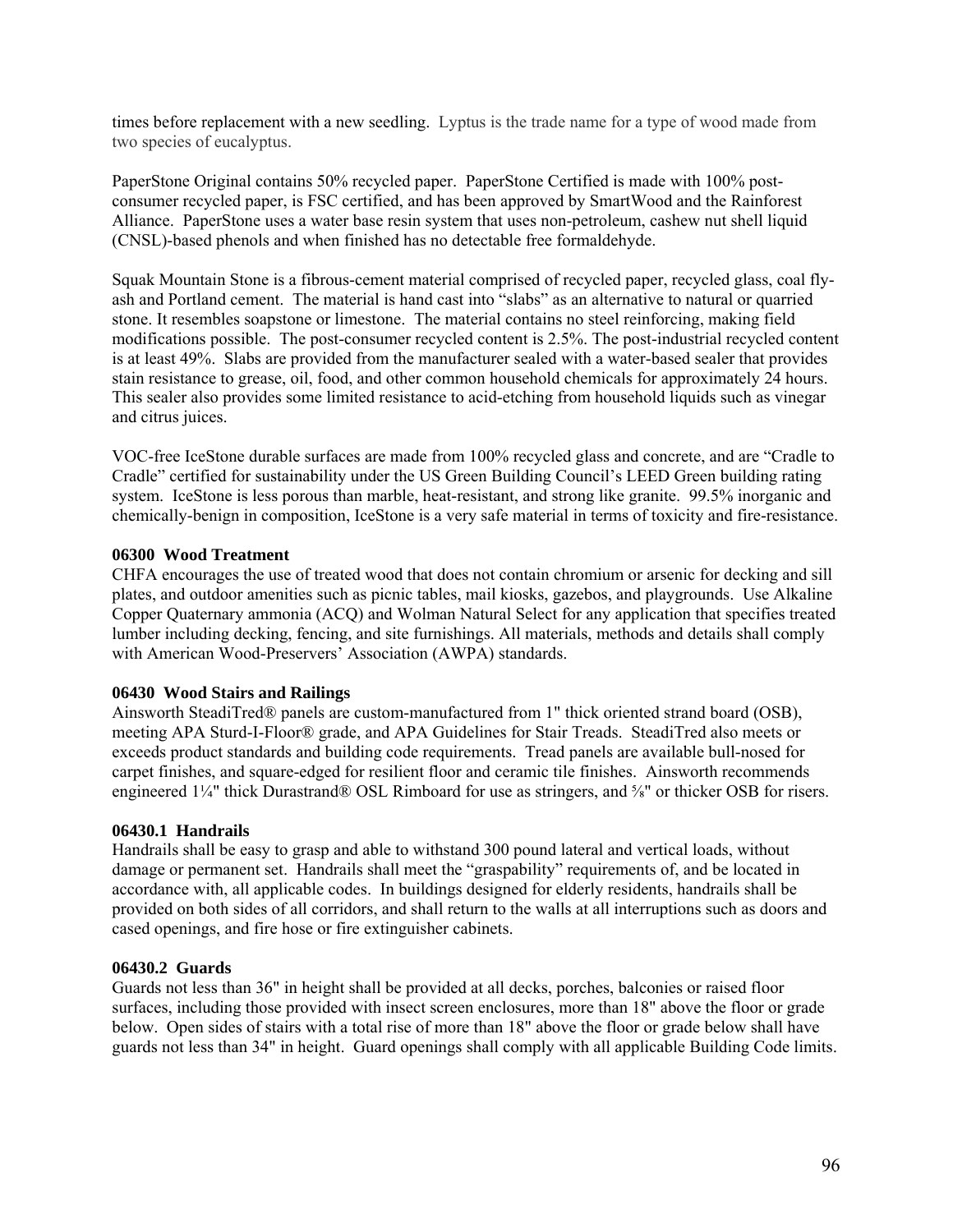## **07000 THERMAL & MOISTURE PROTECTION**

### **07010 Energy-Efficient Building Envelope**

Dwelling units must meet or exceed all requirements of the 2003 International Energy Conservation Code, the EPA Energy Star® Program, the Connecticut Energy Code and CHFA Standards of Design and Construction, whichever is more stringent, in order to reduce energy consumption due to air leakage, avoid moisture condensation problems and uncomfortable drafts, and provide high indoor air quality through reduced indoor air pollution.

## **07010.1** Air Infiltration

Natural Air Changes per Hour (ACH<sub>nat</sub>) shall be less than or equal to 0.50 Air Changes per Hour (ACH), as determined by a blower door test in accordance with ASTM Standard E779-87, "Test Method for Determining Air Leakage by Fan Pressurization".

### **07010.2** Ventilation

Dwelling units shall meet the ASHRAE 62-1999 "Ventilation for Acceptable Indoor Air Quality" minimum ventilation requirement of 0.35 ACH, by natural or mechanical means. To ensure consistent indoor air quality, dwelling units testing at 0.20 ACH or tighter will require the installation of an active ventilation system to meet the minimum ventilation requirements of 0.35 ACH.

## **07010.3** Combustion Safety

The combustion safety of combustion appliances shall be verified according to ASTM Standard E1998- 99, "Standard Guide for Assessing Depressurization-Induced Backdrafting and Spillage from Vented Combustion Appliances", and Section H of the National Fuel Gas Code (ANSI Z223.1/NFPA 54).

## **07030 Air Sealing Measures**

Dwellings must meet or exceed the air sealing requirements of the 2003 International Energy Conservation Code, the Connecticut Energy Code or CHFA Standards of Design and Construction, whichever is more stringent. Many of the following air sealing measures involving the use of caulking to seal construction joints in fiberglass batt-insulated walls and ceilings can be obviated through the use of spray-on and pour-fill foam insulation.

### **07030.1** Below-grade Walls

If basement or below-grade spaces are designed and constructed to be occupied, basement walls should be insulated with vapor-permeable rigid insulation panels with taped or sealed joints to prevent interior air from contacting cold masonry walls. No interior vapor barriers should be installed in basements, as they trap moisture inside wall assemblies.

Provide sealant between the exteriors of sole plates and perimeter vapor-permeable rigid insulation panels, at sole plate joints with the floor slab (along the bottom edges of gypsum board wall panels raised  $\frac{1}{2}$ " from the top of the floor slab), between the exteriors of top plates and perimeter vapor-permeable rigid insulation panels, between the interiors of top plates and gypsum board wall panels, between the interior of the first floor framing plate and perimeter vapor-permeable rigid insulation panels, at the joint between the first floor framing plate and the rim joist, between the exterior of the first floor framing plate and exterior wall sheathing, and between the top of the rim joist and first floor subfloor.

## **07030.2** Chases

Framed spaces that connect conditioned areas to unconditioned attics, basements or crawl spaces shall be sealed with sheet material and sealant. These areas include chases for plumbing, duct work, chimneys and flues. For chases with high temperature heat sources, noncombustible sheet materials, such as sheet metal and high temperature caulk, shall be used. Where the code prohibits sealing this gap (such as with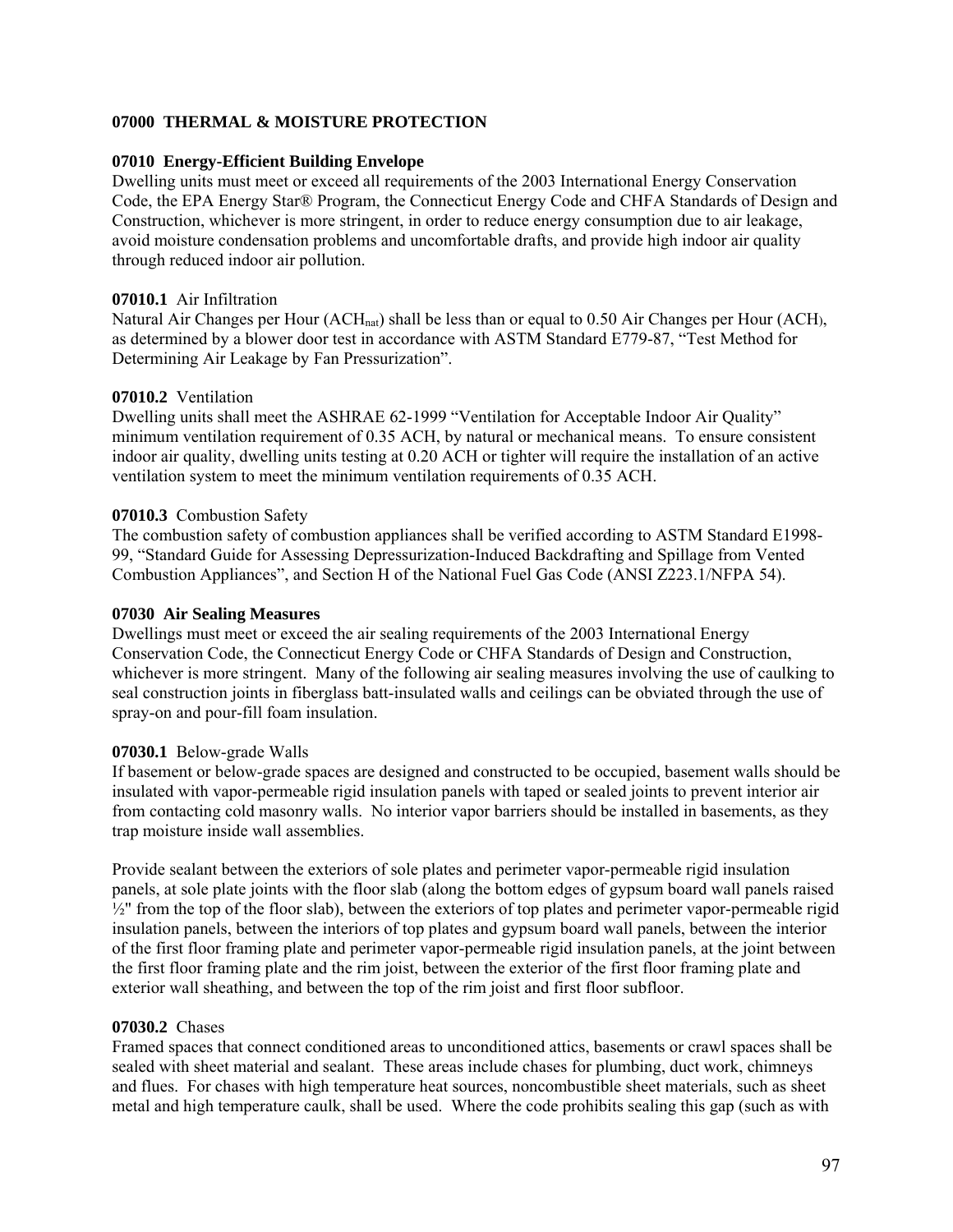fireplace flues) manufacturer-supplied sheet metal shall be used that fits the flue pipe as closely as allowed. Breaks in framing and interior finish materials that connect unconditioned and conditioned areas, such as for dropped soffits and changing ceiling heights, shall be sealed with blocking or sheet material and sealant.

### **07030.3** Penetrations through Top and Bottom Plates

All holes in the floor assembly for plumbing, wiring, ductwork, and other purposes connecting conditioned and unconditioned (and exterior) areas shall be sealed. Penetrations for flues and other heatproducing items shall be sealed with noncombustible sheet materials and high temperature sealant.

## **07030.4** Joist Cavities under Attic Kneewalls

Air-impermeable insulation blocking shall be installed between joist cavities underneath kneewalls to seal the floor joist cavities. Align the outside face of the blocking with the inside face of the kneewall framing, to allow cavity insulation to extend under the kneewall. Seal seams at any location where attic air may enter the band area between conditioned floors.

## **07030.5** Bottom Plates

Bottom plates shall be sealed to floor or foundation with a foam gasket beneath the bottom plate and/or a suitable sealant. Apply sealant between the interior of wall plates and gypsum board wall panels and between the exterior of wall plates and exterior wall sheathing.

## **07030.6** Window and Door Rough Openings

The shim space between the framing for window or door (including attic access) rough openings and the installed units shall be sealed with non-expanding spray foam sealant, closed cell foam backer rod, spray applied insulation, or other suitable sealant. Cellulose, fiberglass or rock wool batt insulation is not acceptable as a sealant but can be used as a backing for a sealant (such as caulk). Thresholds for exterior doors shall be sealed to the subfloor.

### **07030.7** Gaps in Exterior Wall Sheathing

All gaps in exterior sheathing, such as seams between adjacent sheets, shall be sealed with a proper sealant. All penetrations, such as holes drilled for condensation lines and utility boxes, shall be sealed with an expanding spray foam or equivalent. Tape all joints in foam sheathing. Extend sheathing below bottom plate and seal.

### **07030.8** Penetrations Through Band Joists

All penetrations through the band joists, such as holes drilled for HVAC ducts, plumbing pipes and electrical lines shall be sealed with sheeting and proper sealant.

### **07030.9** Penetrations Through Insulated Subfloors

All penetrations through insulated floor systems (such as basements, crawlspaces, and garages) over unconditioned areas must be need sealed including duct, electrical and plumbing penetrations.

### **07030.10** Penetrations Through Insulated Ceilings

All penetrations through insulated ceilings, including HVAC boots, bathroom fans, light fixtures, security, and audio speakers shall be sealed with a proper sealant.

### **07030.11** Recessed Lights in Insulated Ceilings

Recessed "can" or "high hat" lights in ceilings with unconditioned areas above must meet the Energy Code specification (2000 IECC section 502.1.3 section 1 or 3) for air tightness and must be Insulation Contact (IC) rated.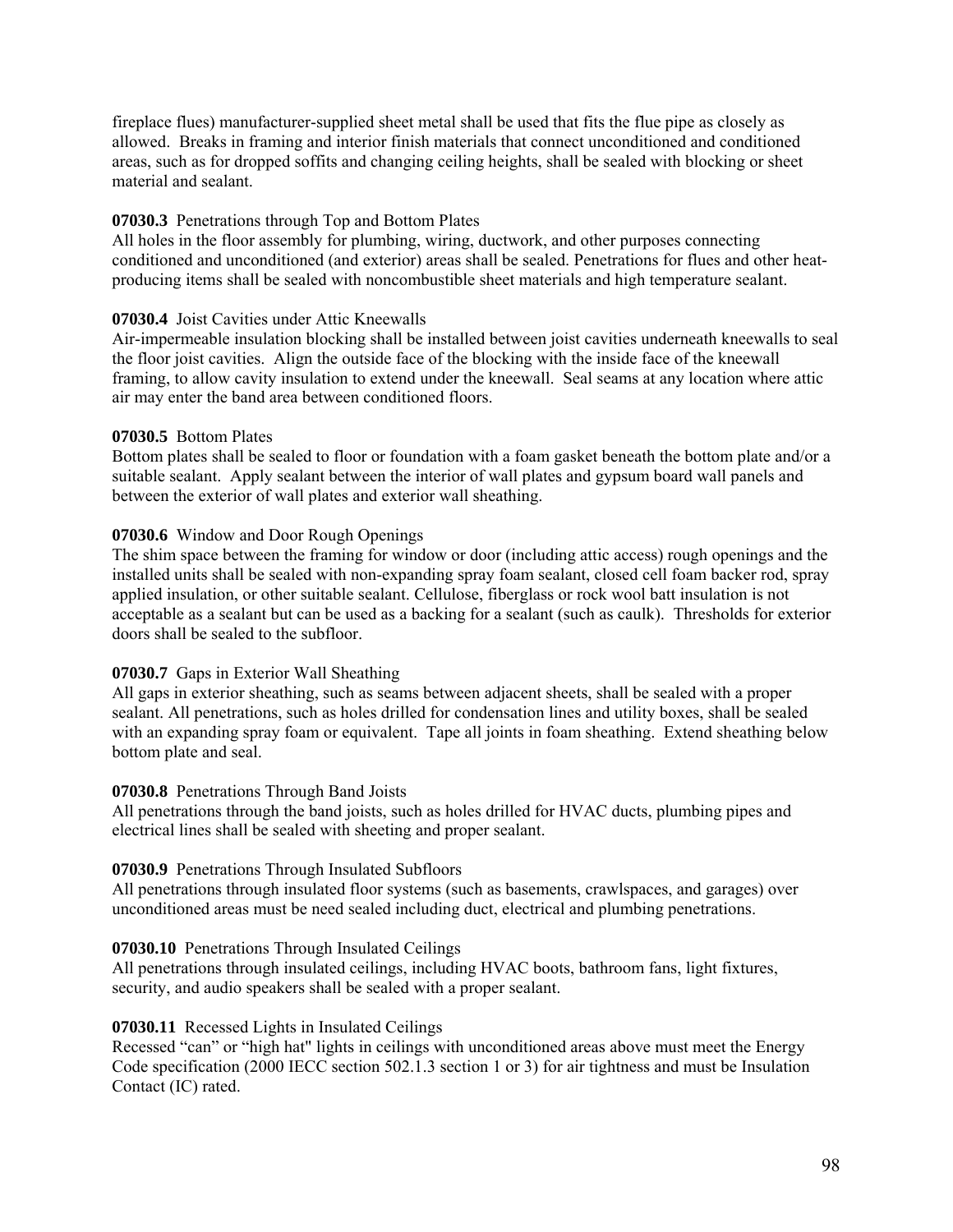### **07030.12** Cantilevered Floors

Floors with conditioned area over unconditioned open areas, shall have the floor joist cavity sealed with air-impermeable insulation blocking and sealant above the top plate of the bearing wall and insulated to R-30, minimum.

### **07030.13** Attic Kneewall Doors and Scuttle Holes

Doors in kneewalls and attic scuttle holes that connect conditioned space to unconditioned attic areas shall be weather-stripped and latched to provide an airtight seal against the door trim and wall drywall.

# **07030.14** Seams in Band Joists between Conditioned Floors

All seams in band joists between conditioned floors shall be sealed.

### **07030.15** Shower and Tub Drains

Plumbing penetrations shall be blocked with air-impermeable insulation and sealed at edges with proper sealant. Rockwool, or similar products, shall not be used.

## **07030.16** Air Barrier Behind Tubs and Showers on Insulated Walls

A secondary air barrier shall be installed behind tub and shower units before installing bath and shower assemblies. The air barrier material must be sealed with a proper sealant and the exterior wall must be insulated to the requirements of the Energy Code.

### **07030.17** Drywall Penetrations in Insulated Walls

All penetrations of drywall in insulated walls, including wall switches, electrical outlets and kneewall door rough openings shall be sealed with a proper sealant.

### **07030.18** Ceiling Drywall at Top Plate

Drywall shall be sealed at top plate on ceilings separating attic from conditioned space. Gaskets, caulk or foam can be used to air seal drywall at any stage of the installation.

### **07030.19** Firewalls/Party Walls

To reduce the potential for air infiltration in fire-rated party walls, CHFA encourages walls separating unit envelopes to be constructed using rated construction that does not require the use of airspace or "gap" between two independent walls. One such system is the U370 system, which also has superior sound abatement qualities.

#### **07190 Vapor Retarders**

Install vapor retarders with a vapor permeability of 1 perm or less (as tested by ASTM E-96 Test Method A – desiccant or dry cup method) in above-grade exterior wall assemblies. In new construction and significant renovations, paper-faced cavity insulation can be used, or provide un-faced cavity insulation, dry-blown/loose-fill/spray cellulose or low-density spray foam insulation in conjunction with a permeable (latex) interior paint finish.

## **07195 Air Infiltration Barrier System**

Air infiltration barriers, such as building paper, housewrap or similar material designed to protect the wall from water moving past the exterior cladding shall be used at the exterior face of wall sheathing. If wood siding is used, the system shall include a vented "rain screen" air space between the exterior cladding and wall sheathing. The system shall be integrated with flashing and be designed and installed to minimize moisture migration between the exterior cladding and the wall sheathing.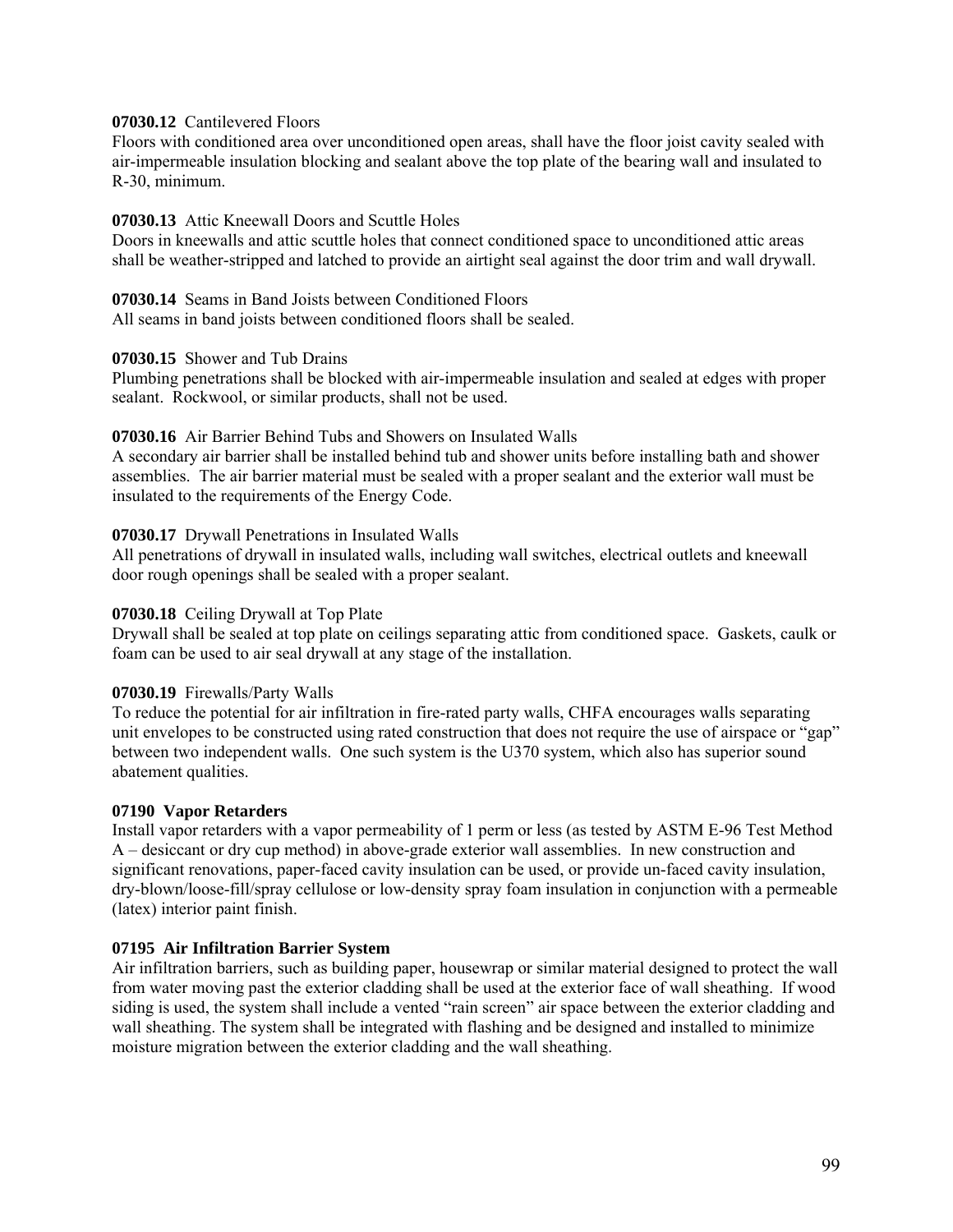### **07195.1** Weather-Resistant Barrier Wrap

If standard building paper is not the material chosen, provide "Tyvek" breathable, weather-resistant barrier wrap around entire building. Wrap in a continuous band, starting at the bottom of the exterior sheathing, and adding subsequent bands overlapping the top edge, as required. All seams must be cut properly and all edges taped to ensure a continuous air/water barrier. Seal overlaps with tape. Tape all joints with tape recommended by the wrap manufacturer for that purpose. Make diagonal cuts at all window and door openings, and wrap into jambs and sills over interior vapor barrier. Cut flap at heads along top of rough opening, and cut up and out at angles from head/jamb joints. Fold resulting flap up and tape in place, until pan flashing at the sill, the window/door unit, and head flashing are installed. Release head flap down over the head flashing, and tape the angle cuts before installing siding and trim, with tape recommended by the wrap manufacturer for that purpose. Seal housewrap below bottom plate. Seal to framing at window and door rough openings, seal all exterior water spigot (hose bibb) openings and seal gap between electrical boxes and sheathing. Seal at openings for building-mounted light fixtures. Seal at top plate or fold over top plate and secure with roofing nails. Attach housewrap to sheathing/framing with plastic-capped nails.

### **07195.2** Sheathing

Exterior wall sheathing shall be a nail-able wood product, with a minimum thickness of  $\frac{1}{2}$ ". Structural, APA grade-stamped CDX fir plywood is preferred. Panels shall be stress-rated for job conditions; ½" (min.) at walls, and ⅝" (min.) at roofs. If OSB panels are specified, provide high-performance, waterresistant tongue and groove panels bonded with phenolic resin, such as Huber "AdvanTech".

Consider using Huber Zip System® of roof and wall sheathing panels with integrated protective barriers, and seam tape. The Zip System® installs up to 40% faster than standard sheathing with traditional housewraps and roofing felt, and panels are warranted by the manufacturer for 30 years. Zip System® roof panels, IBC/IRC-recognized as all-in-one structural sheathing and underlayment, quickly stop water from entering the unfinished building, and the integrated barrier provides moisture resistance if shingles are storm-damaged. Roof panel strength and stiffness allow the elimination of H-clips, and taped panels lie flat under roof finishes. Zip System® wall panels, IBC/IRC-recognized as all-in-one structural sheathing and water-resistive barrier, keep water out during construction, and eliminate the risk of water becoming trapped between housewrap and sheathing. The integrated "Type 1" Stormex® water-resistive barrier also allows walls to "breathe" and dry to the outside. Zip System® seam tape can help reduce air leakage as recommended by Energy Star®, helping to promote energy efficiency and prevent moisture condensation in walls.

Interior floor sheathing shall be  $\frac{5}{8}$ " (min.) thick, tongue and groove, APA grade-stamped structural panels. Veneer-faced or Sanded-face plywood panels are preferred. If OSB panels are specified, provide high-performance, water/mold/fungus/termite-resistant tongue and groove panels bonded with phenolic resin, such as Ainsworth "Oxboard" Sturd-i-floor. Screw underlayment both directions @ 8" o.c. All joints shall occur over structural framing members.

### **07195.3** Sill Plate

Flashing at wall bases shall be detailed and specified for all conditions, specifically whenever the outside grade is less than 8" below the interior floor elevation. The flashing material used shall be compatible with the surface it is attached to.

### **07200** Insulation

A thermally-protected building envelope shall be provided with insulation material having the minimum thermal-resistant values listed, not including windows and doors. All heat loss calculations must be based on an outside design temperature as determined by ASHRAE 97½ % scale for a particular geographic area. Elderly units must be certified as having the capacity to maintain a temperature of 75 degrees F.,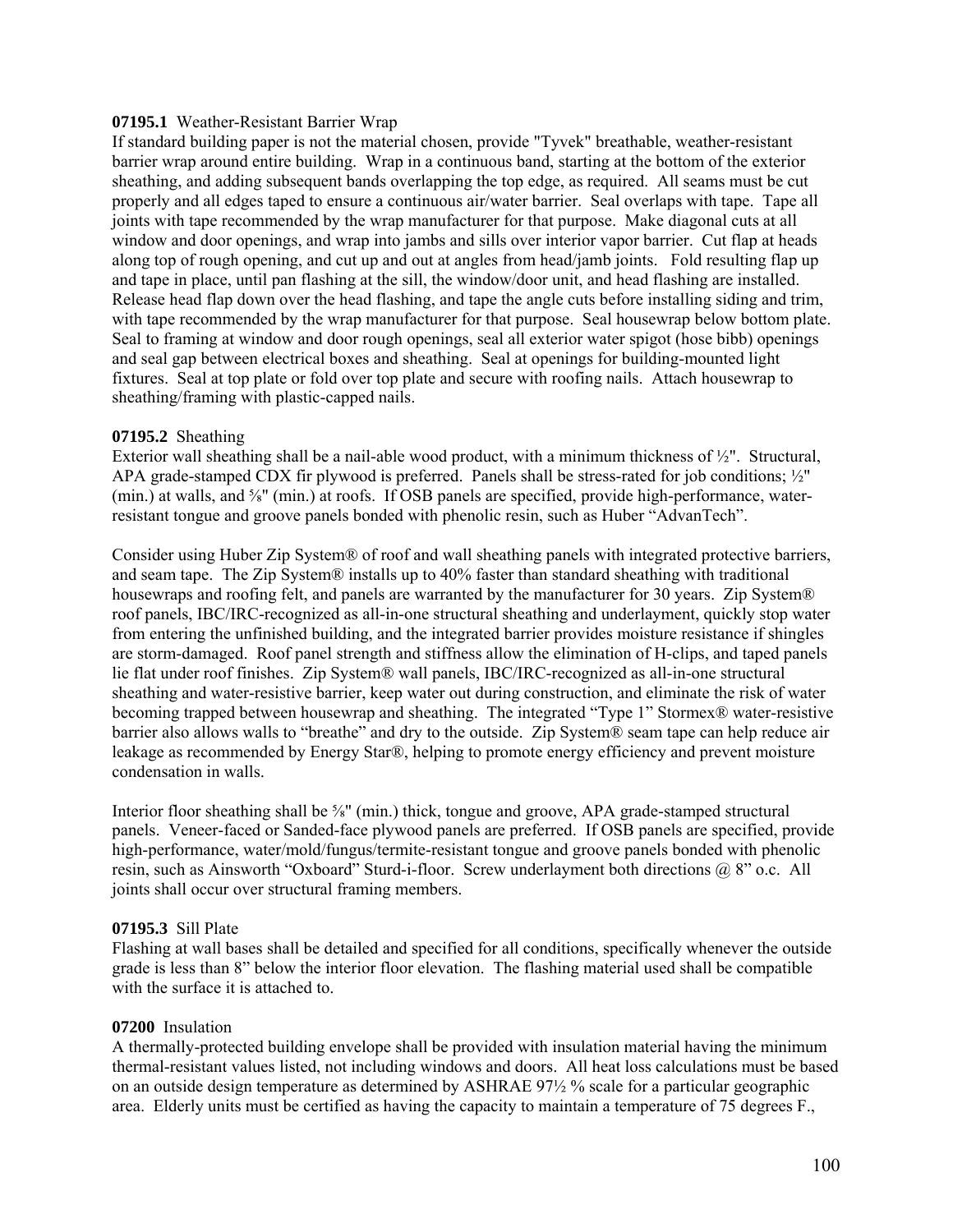and family units must be certified as having the capacity to maintain a temperature of 70 degrees F. at the specified outside design temperature.

Install insulation over entire framing area of new work exposed to outside ambient conditions as follows:

- A. Exterior Walls/Attic Kneewalls: 5½" R-19 (minimum) [3½" R-15 may be acceptable in renovations where insulation thickness must match existing framing]
- B Band Joists:  $8\frac{1}{4}$ " R-30 (minimum use the maximum thickness allowed by floor framing)
- C. Band Joists/Floors/Cantilevered Floors: 8¼" R-30-C, or 10¼" R-38-C (minimum use the maximum thickness allowed by floor framing)
- D. Inhabited Attic Floors/Cathedral Ceilings/Roofs: 10¼" R-38 (minimum)
- E. Uninhabited Attic Floors: 13¾" R-49 (minimum)
- F. Existing Flat/Low-sloped Roofs to be Replaced:  $R-13 + R-5.6$  ci (continuous insulation), per ASHRAE 90.1 Standard 2007 R-value climate zone 5 (minimum)

Installation of all insulation shall be performed with the utmost care; strict compliance with manufacturer's specifications and insulation instructions and with the highest standard of professional workmanship; the insulation shall be continuous (no gaps or missing pieces) and contiguous (in contact with the air barrier). Extend full thickness insulation over entire surface to be insulated. Cut and fit snugly around obstructions, and fill voids with caulking and scrap insulation. The minimum insulation levels must comply with the Energy Code, meeting or exceeding those listed above. Provide unfaced batts where insulation will be in contact with concrete foundation walls.

### Below-grade Walls:

If basement or below-grade spaces are designed and constructed to be occupied, pressure-treated wood studs should be separated from perimeter foundation walls with foam-based, vapor-permeable rigid insulation panels with taped or sealed joints to allow the wall assemblies to dry to the interior. Such insulation should run from the top of the footing to the top of the foundation wall, and should return into the wall plate. Provide R-30 (min.) un-faced batt insulation, cellulose or spray-applied foam insulation at the rim joist.

### Plumbing:

Avoid installing pipes that carry water – hot and cold supply pipes, steam lines, hydronic heat pipes and air conditioner condensate lines - in exterior walls. Insulation in a wall cavity holds moisture and dries slowly. Water from a plumbing leak in an insulated wall is less likely to be seen inside the house. Insulated wall cavities experience greater temperature swings, which put more expansion and compression stress on pipes, resulting in frozen pipe leaks and breaks. Water damage to framing members and mold growth can result. If plumbing in the exterior wall cannot be avoided, a separate plumbing chase wall shall be provided inside the insulated exterior wall.

### **07200.1** Recycled Content, Formaldehyde-free Fiberglass Insulation

CHFA encourages the use of recycled content, formaldehyde-free fiberglass insulation, whenever practical. Such products include recycled glass, formaldehyde-free binders, non-asphalt adhesives and no colored dyes.

### **07200.2** Dry-Blown, Loose-fill or Spray Cellulose Insulation

CHFA encourages the use of dry-blown, loose-fill or spray cellulose insulation, treated with borates to meet or exceed the R-value of ceiling insulation beyond the minimums specified above, and to reduce air movement within the wall cavities, moisture intrusion and flame spread.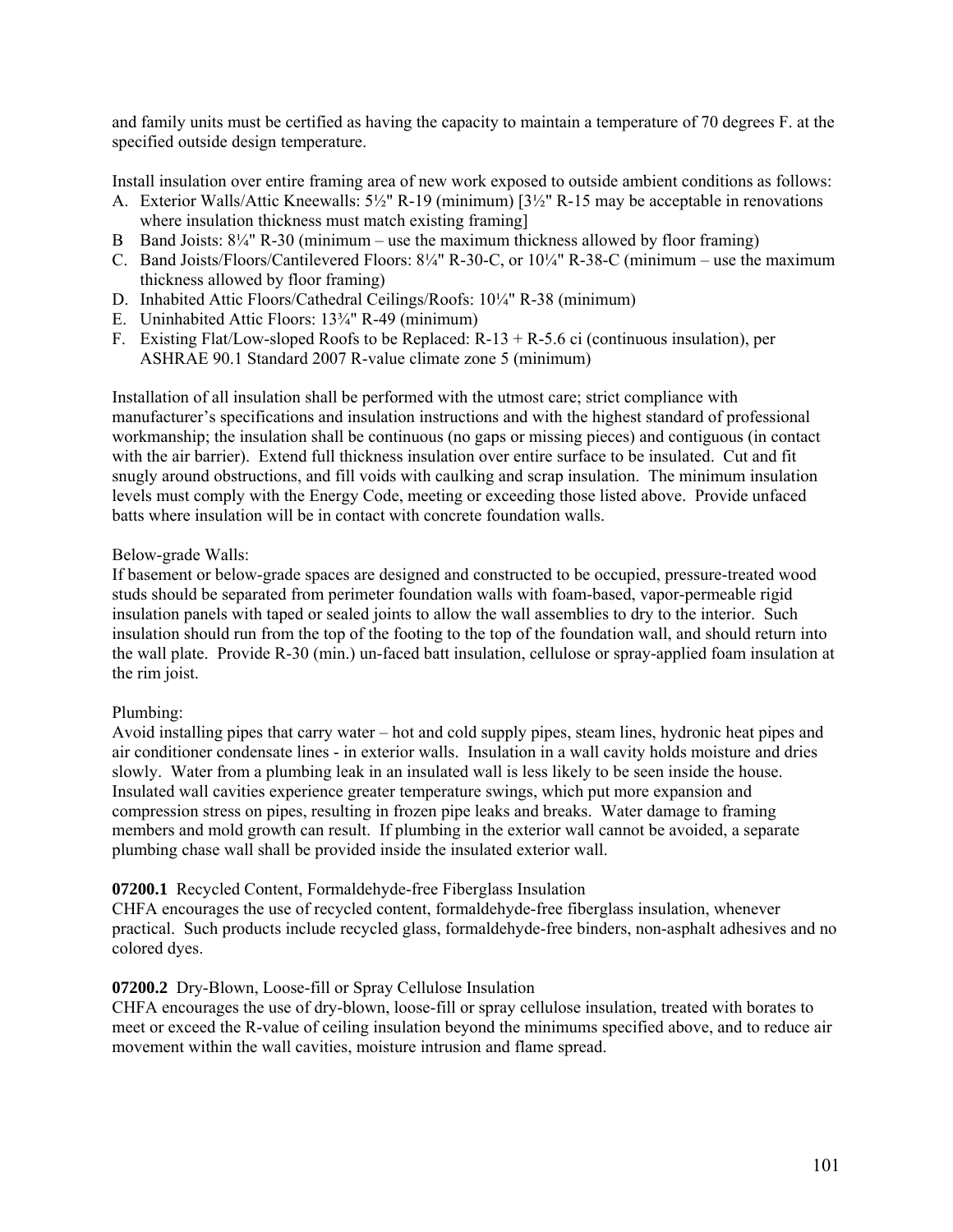### **07200.3** Spray-on/Pour-fill Cellular Plastic Insulation

CHFA encourages the use of spray-on (new construction) and pour-fill (renovation of existing, finished walls) cellular plastic insulation to air-seal, eliminate convective air movement in wall cavities, resist condensation, inhibit rot, retard mold, and reduce unwanted outdoor and interior plumbing system noises.

Icynene spray-on/pour-fill cellular plastic insulation provides more effective thermal performance than equivalent R-value air permeable insulation, requires no additional interior or exterior air infiltration protection, is water vapor permeable, does not exhibit capillary properties, is not a source of food for mold, insects and rodents, and contains no formaldehyde or volatile organic compounds (VOCs).

Permax RT-2045 spray-in-place polyurethane foam by Henry Co. contains no formaldehyde and utilizes non-ozone depleting HFC-245fa technology, with no off-gassing. With an R-value of 6.5 per inch, a 3" installation provides a seamless insulating barrier with a PERM rating of 1 or less, and meets Code requirements as a vapor retarder, and Energy Star® guidelines for energy efficiency.

Bio-based® Insulation incorporates natural, renewable soybean oil-based polyols as a replacement for a portion of the traditional petroleum-based polyols found in spray polyurethane foam insulation. BioBased® 501 is a Class 1, semi-rigid, open celled air barrier that is spray applied using water as the blowing agent. It has an R-value of 13 at 3.5 inches, low VOCs in the finished foam, and no CFCs or HCFCs. BioBased® 1701 is a Class, 1closed-cell air barrier. It has an R-value of 19 at 3.5 inches, is a Class II vapor retarder at 2.5 inches, and has no VOCs, CFCs or HCFCs in the finished foam.

#### **07200.4** Interior Walls with Plumbing Intersecting Exterior Walls

Where unit separation walls or other interior walls with plumbing intersect exterior walls, insulation shall be placed in the first framing bay of a 2 x 6-framed interior wall to continue the R-19 insulating value and thereby minimize the chance for frozen pipes in other framing bays.

#### **07200.5** Insulated Headers

Exterior walls featuring headers (over windows and door openings) shall be framed with rigid foam insulation of the maximum thickness allowed by the framing conditions. Consider pre-fabricated insulated headers, such as Trus Joist TJ-Insulated headers. Two plies of iLevel Trus Joist TimberStrand LSL engineered lumber resists bowing, twisting, and shrinking, and the expanded polystyrene rigid-foam core provides an R-value of 15. The  $5\frac{1}{2}$ -inch-wide headers are designed for 2x6 walls and come in five depths [\(www.ilevel.com.\)](http://www.ilevel.com/).

#### **07200.6** Energy Heel Trusses/Raised Top Plates

To ensure full depth of attic insulation above exterior wall top plates, energy heel trusses with raised top chord or raised top plates for joist/rafter assemblies shall be used.

### **07200.7** Band/Rim Joist

Insulation equal to R-30 shall be placed inside exterior band/rim joists.

### **07200.8** Attic Ventilation

Eave soffit and continuous ridge ventilation and/or through-wall gable-end vents shall be provided in sizes required to vent attic spaces. Install equal capacities of clear ventilation in the soffits/eaves and the gable ends/ridges. Provide 2 ft<sup>2</sup> of net free area of venting for every 150 ft<sup>2</sup> of attic floor. Keep insulation from blocking the soffit vents.

#### **07200.9** Attic Access Doors

Adhere R-10 (minimum) rigid insulation onto the back of attic access doors and scuttle covers.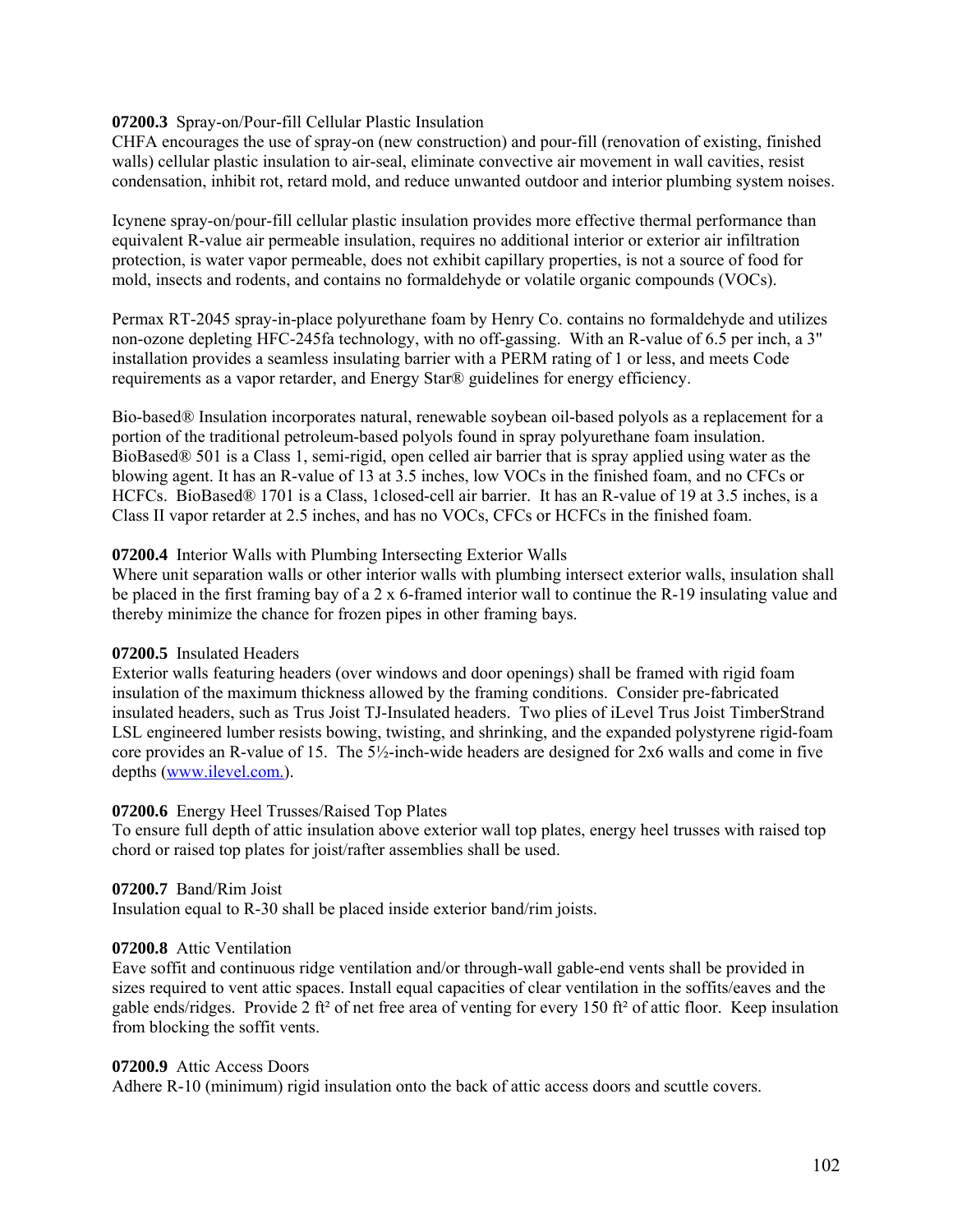### **07200.10** Slab

If basement or below-grade spaces in new developments are designed and constructed to be occupied, install ¾" continuous vapor-permeable rigid insulation over floor slabs in conjunction with a floating floor, to raise the temperature of floor coverings to control mold and dust mites. A minimum 2" thermal break shall be placed at the junction of the slab and foundation.

### **07200.11** Foundation Walls

Foundation walls shall be insulated to a minimum of R-10. Provide vapor-permeable rigid foam insulation with taped joints. If rigid insulation is not rated for exposed application, or an interior finish is desired, provide mold-resistant gypsum board, over pressure-treated, 2 x 4 walls with R-11 un-faced batt insulation, cellulose or spray-applied foam insulation.

Walls shall be airtight and sealed, with foam gasket between the foundation wall and the sill plate, and sealant between the sill plate and the band joist, and between the band joist and subfloor. All penetrations in the crawl space wall shall be sealed, and access doors weather-stripped. Any vents must be closed and sealed during periods of cold-weather.

### **07200.12** Bond-break at Contiguous Slab Locations

Concrete slabs in unconditioned areas that are in contact, or may come into contact, with slabs in conditioned areas due to settlement, shall be separated with an insulating material covering the entire surface of potential slab contact.

### **07200.13** Fireplace Chase

Exterior fireplace chase which connects to conditioned space shall be insulated to R-19 (min.). Insulation must be continuous in exterior walls and ceiling above. Insulation shall be located no closer than 1 inch to the flue pipe, or according to local code.

### **07200.14** Insulated Corners

The outside corner of two insulated walls can be framed as a two-stud "Advanced" or "California" corner with drywall clips, to allow insulation to be more continuous.

### **07200.15** Insulated T-Walls

The intersection of an interior wall and an insulated exterior wall can be framed with "Advanced" ladder framing between exterior wall studs to allow insulation to be continuous.

#### **07248 Insulation Accessories**

CHFA prefers roof/attic floor details which allow for the full depth of attic ceiling insulation to extend over the exterior wall plate. Where roof framing is insulated, full-width baffles shall be placed between framing members in all framing bays to allow for cold air movement across the bottom of the roof sheathing and to prevent insulation from migrating in to the vented soffit area.

#### **07310 Roof Shingles**

### **07310.1** Material Standards

Provide materials complying with governing regulations, and which can be installed to comply with the Factory Mutual requirements for "Class 1" of "Noncombustible", including zoned resistance, and the Underwriters Laboratories "Fire Classified" and "Class 1-90" wind uplift resistance. Comply with published recommendations of shingle manufacturer details and recommendations of NRCA Roofing Manual for installation of underlayment and shingles, using number of nails and coursing of shingles in accordance with manufacturer's standards.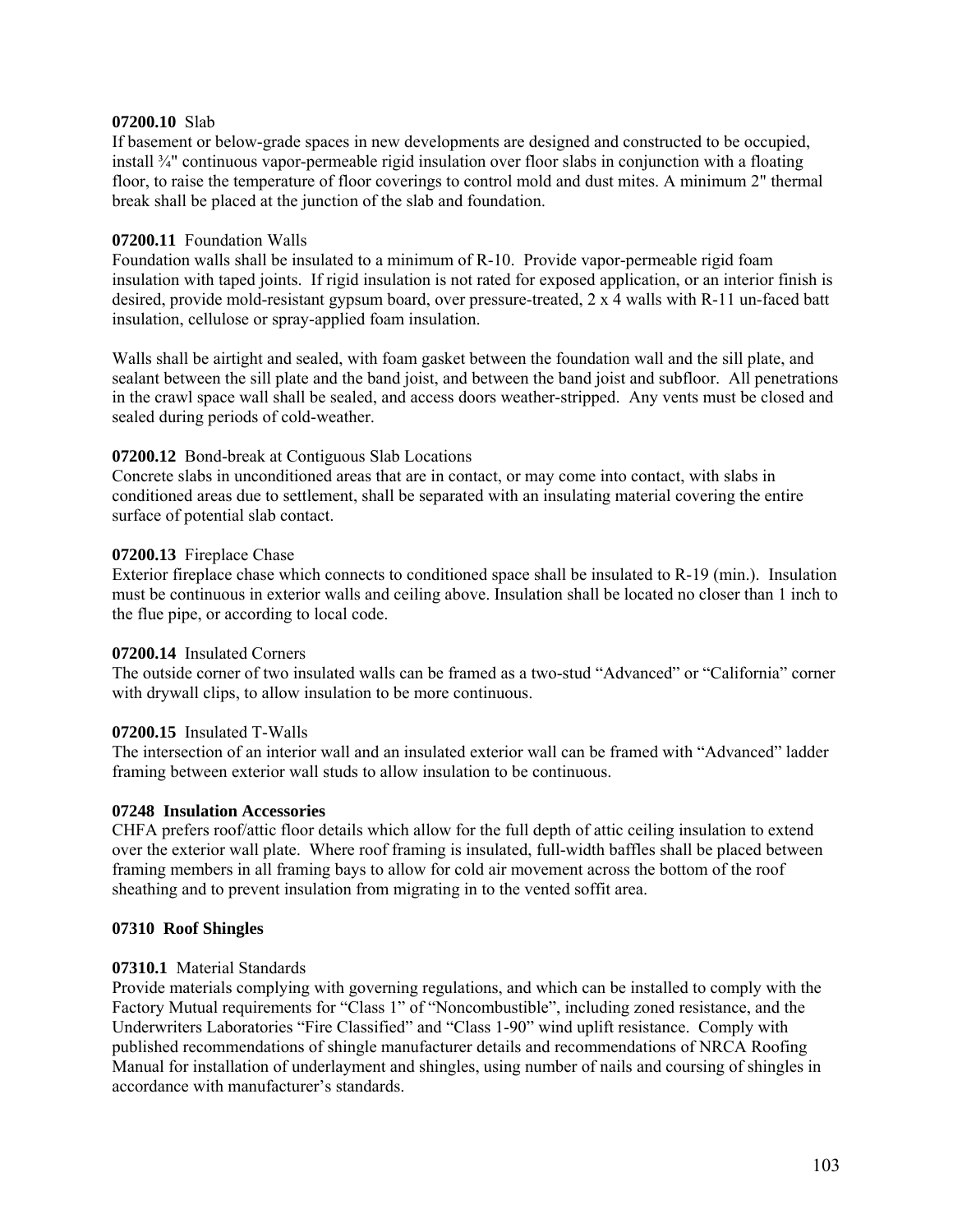### **07310.2** Underlayment

Roofing felt: 15 lb., asphalt-saturated non-perforated organic roofing felt, complying with ASTM D226, 36" wide, approximate weight 18 lbs. per square.

Provide an ice and water protection membrane such as Ice and Water Shield where roof slopes are less than 4 in 12 pitch, and at all valleys, roof penetrations, eaves, intersections of walls and roofs, hips, and wherever else required by job conditions. Apply sufficient layers of ice and water protection membrane at the eaves to cover the sheathing from drip edge to 24" inside any heated spaces below. Follow all the manufacturer's specifications for installation. Separate dissimilar metals with an ice and water protection membrane.

### **07310.3** Flashing

Provide copper or pre-finished aluminum drip edge flashing at roof eaves and rakes, roof to chimney/wall/skylight connections, other horizontal roof material transitions, fastened with appropriate nails.

### **07310.4** Asphalt Cement

Provid fibrated asphalt cement complying with ASTM D1822, designed for trowel application where required.

### **07310.5** Shingles

Provide asphalt fiberglass shingles on sloped roofs. Install mineral surfaced, self-sealing, fiberglass asphalt shingles with a 30-year warranty. Provide manufacturer's standard factory-precut ridge shingles units to match shingles or job-fabricated units cut from actual shingles used.

Asphalt shingles shall meet ASTM D3462 standard verified by UL, and have a minimum warranty-period of 30 years. The minimum warranty-period for labor shall be 10 years, No-Dollar-Limit (NDL).

#### **07310.6** Shingle Fasteners

Provide aluminum or hot-dip galvanized 11 or 12 gauge sharp pointed conventional roofing nails with barbed shanks, minimum 3/8" diameter head, and of sufficient length to penetrate minimum 3/4" into solid decking or to penetrate through plywood sheathing. Provide minimum 6 nails per shingle.

### **07310.7** "Cool" Metal Roofing

Consider providing "cool" metal roofing in lieu of asphalt fiberglass shingles. The two physical properties that define "cool" roofing are Total Solar Reflectance (TSR) and Thermal Emittance (TE). A cool metal roof reflects a large percentage of solar energy during the day, and also emits a large percentage of the absorbed heat at night. Cool metal roofing paint can be formulated with a special grade of polyvinylidene fluoride (PVDF) resin finishes are durable and soil-resistant, and the reflectance remains constant over the life of the roof. Combining the PVDF resin with cool infrared reflective pigments improves the product's thermal performance and takes 80 to 85 percent of the heat out of the coating before it has an opportunity to penetrate into the building. Cool infrared reflective pigmented coatings contain complex inorganic color pigments (CICPs). These are resistant to heat and aging, and are one of the main reasons that cool roofs reflect more solar energy. Ceramic pigments are added to the resin to make the colors. The sun does not oxidize ceramic, so the color stays true well beyond 35 years. These pigments do not affect the visible color, so that darker colors can perform like lighter colors in terms of their solar reflectance values. A cool metal roof with high solar reflectance and high thermal emittance would have a lower surface temperature as compared to a roof with low reflectance and low emittance. In the case of a cool metal roof, a lower surface temperature translates into less heat gain into the attic space or living space below the roof. The result is a cooler building and lower cooling/heating energy usage.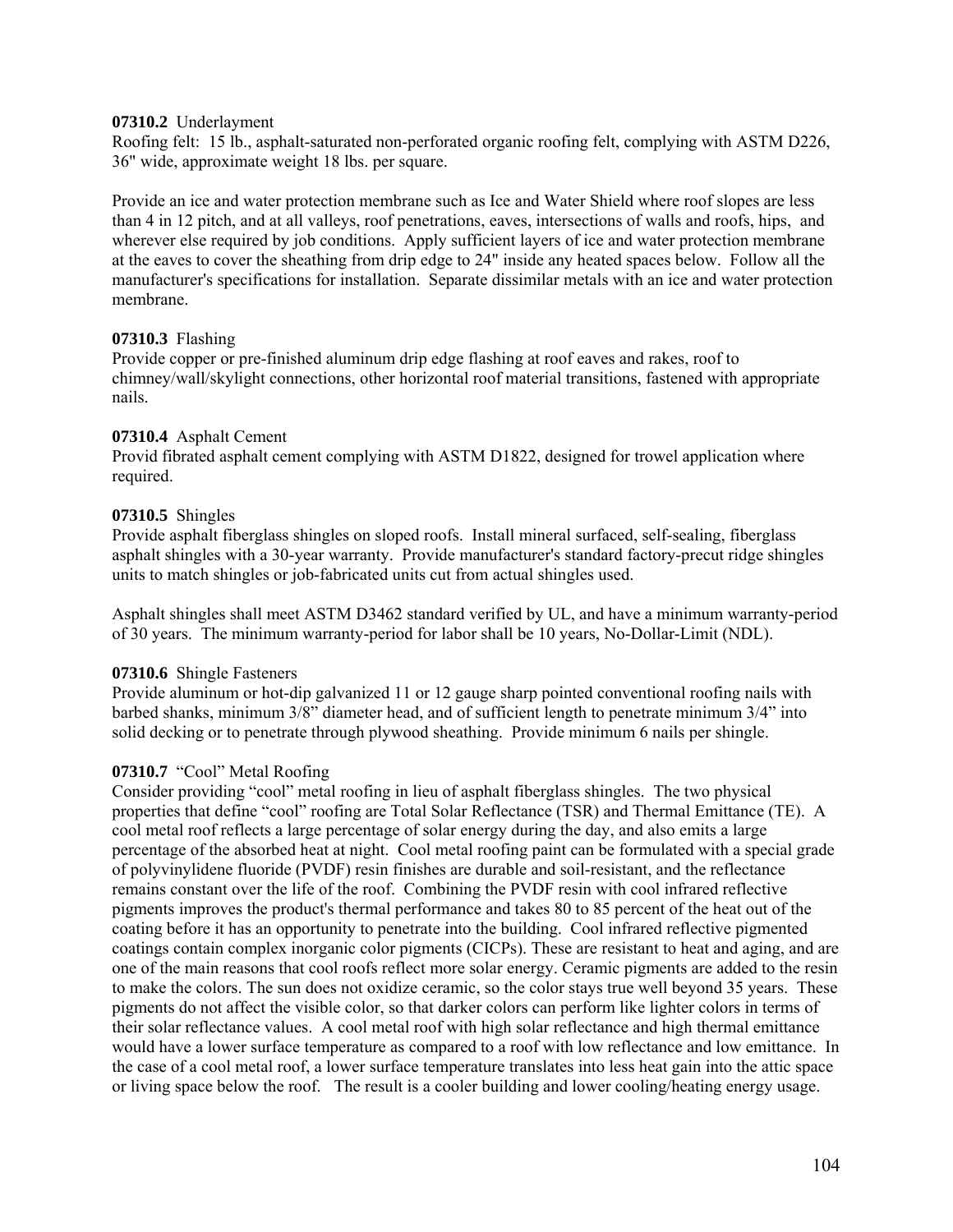The EPA ENERGY STAR® program has roof products criteria for cool roof products. A roof that meets the ENERGY STAR® performance requirements is considered one that is cool and helps to reduce urban heat island effects. The criteria for a labeled roof in the new version 2.0 of ENERGY STAR®, starting in October 1, 2007 are:

- 1. For steep slope applications (greater than 2:12 pitch): initial minimum solar reflectance of 0.25, and 3-year aged minimum solar reflectance of 0.15.
- 2. For low slope applications (2:12 or less pitch): initial minimum solar reflectance of 0.65 and 3-year aged minimum solar reflectance of 0.50.

Many colors of pre-painted metal roof products can meet these criteria and become labeled ENERY STAR® products.

Typical cool metal roof materials have warranties that last as long as 35 years, and can be expected to last from 35 to 50 years. The combination of lower energy costs and durability provide life-cycle cost benefits and contribute to sustainability. Most metal roofs have at least 25 percent recycled content, and if a roof needs to be replaced, the metal is 100 percent recyclable. This helps reduce waste and could even bring in a return on the sale of the scrap. Metal roofing is extremely fire resistant and can be designed to withstand strong winds. Due to its light weight per unit area, structural savings can be realized in a building when compared to using heavier non-metal roofing alternatives. For re-roofing projects, metal roofing can often be applied over the original roof, saving removal and disposal costs.

### **07460 Siding**

CHFA prefers low-maintenance siding materials, such as vinyl, recycled-content "hardboard", and prefinished fiber-cement boards and panels. Solid-stained wood, applied over rainscreen panels or other pressure-equalizing, venting materials/assemblies may be used for siding. Pre-primed pine or cedar boards/battens, or cedar shakes/shingles shall be free from knots, defects and warpage. Prime all cut ends, and back-prime before installation, to protect against dampness.

### Moisture-control

"Reservoir" materials that collect and store moisture, such as wood and cement siding, can cause problems if the moisture is allowed to migrate to other components of exterior wall assemblies. Disconnect wood and cement siding "reservoirs" by back-venting and/or by back-priming. If siding is back-vented, back-priming of the bottom 24" of siding (min.) is required to avoid problems with backsplash from finished grade. If all siding is painted on all surfaces, back-venting is not necessary.

### **07460.1** Vinyl Siding

Vinyl siding shall be double or triple 3", 4" or 5" widths of solid color virgin vinyl, and may include decorative siding products. Trim pieces shall be manufacturer-provided inside corners, "J"-channels, trim boxes (for light fixtures), etc. Where horizontal vinyl siding is continuous across two or more stories of wood construction, an expansion joint shall be provided at the floor line to "absorb" the vertical shrinkage of the wood framing. Vinyl siding shall be at least 0.044" thick; horizontal siding shall have no vertical splice joints unless the width of the wall exceeds the standard 12' length. All splice joints shall be offset a minimum of 2' from siding joints directly below. Warranty period shall be 20 years, NDL.

#### **07460.2** Exterior Insulation & Finish System (EIFS)

EIFS shall not be permitted unless rain-screen panels or other pressure-equalizing, vented back-draining system is specified. EIFS shall not be permitted on any walls at ground-floor level. Where walls are easily reachable by residents from private exterior stairs, balconies, decks, etc., provide heavy-duty reinforcement mesh. EIFS warranty period shall be 10 years, NDL.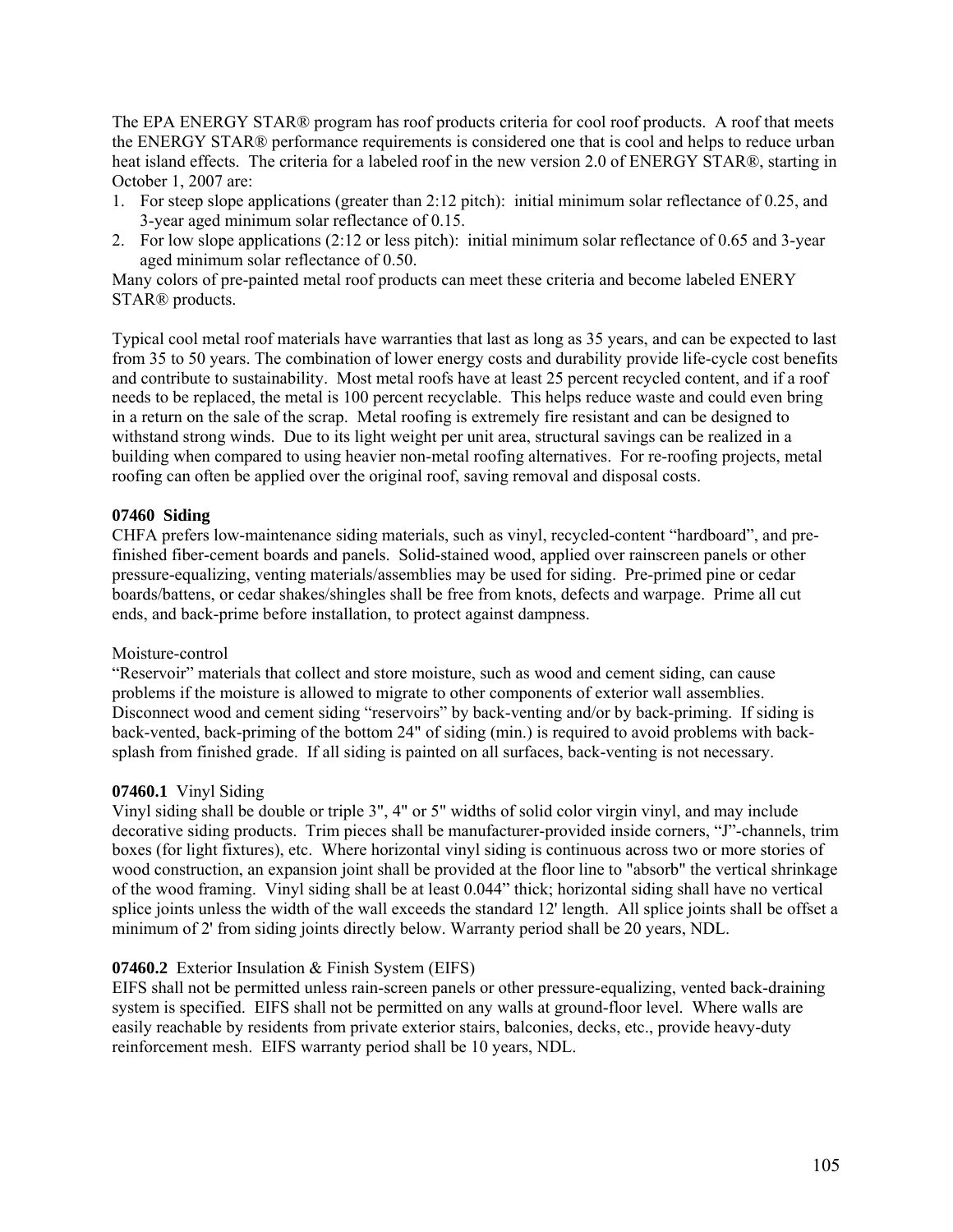### **07460.3** Texture 1-11

Texture 1-11 is not acceptable as the siding/sheathing material for any new construction or rehabilitation projects.

### **07460.4** Fasteners and Anchorage

Provide nails, screws, and other anchoring devices of type, size, material, and finish suitable for intended use and required to provide secure attachment. Conceal where possible. Hot dip galvanized fasteners for work exposed to exterior and high humidities to comply with ASTM A153. Staples shall not be used.

### **07460.5** Recycled-content Siding

Often referred to as "hardboard", Recycled-content siding includes varying amounts of recycled content materials and looks and performs like wood siding. Hardboard may be used wherever wood siding would be desirable.

### **07460.6** Fiber-cement Siding

Fiber-cement siding is composed of cement, sand, and cellulose fibers. It is available in shingles, planks and sheets. It is textured to look like wood siding or stucco finish. Fiber-cement siding is more durable than wood, termite resistant, noncombustible and warranted to last 50 years. Fiber-cement siding and panels may be used wherever wood siding or a stucco finish would be desirable.

### **07500 Membrane Roofing**

Single-ply membrane roof covering shall have a minimum warranty period of 15 years, covering both labor and material, NDL. Minimum slope to drains shall be  $\frac{1}{4}$ " to 1'-0". To reduce the amount of airconditioning required, and peak cooling demand in buildings with low-slope roofs by 10 - 15%, consider providing an ENERGY STAR®-rated roof membrane with a minimum solar reflectivity of 65% (minimum aged solar reflectivity value 50%). Refectivity may be expressed by a number between 0 and 1 (the closer the value is to 1, the higher the percentage. High emissivity (the measure of the ability of a material's ability to emit heat) may be another important product attribute to consider. Emissivity is also expressed as a number between 0 and 1, with higher numbers indicating faster heat transfer.

### **07500.1** Thermoplastic Polyolefin Membrane (TPO) Roofing

Consider providing reinforced TPO single-ply membrane roof covering in lieu of EPDM or reinforced PVC. TPO polymer does not contain chlorine and no chlorine-containing ingredients are added during sheet production. One of the primary benefits of TPO membrane is the ability to fuse the sheets together with a hot air weld, which results in a bond that is actually stronger than the sheet itself. Flashing details, such as exhaust vents, pipes and parapet corners are also completed using hot air welds and flashing material (typically non-reinforced). TPO membrane is available in the market in widths up to 3.66 m (12 ft). These wider sheets provide installed cost savings by reducing the total number of seams to be completed in the field and the labor associated with the seaming/welding process. Wider sheets also require fewer fasteners to secure the membrane, fewer rolls for the roofing applicator to handle on the roof, and less membrane being utilized in the seam overlaps. TPO membrane, reinforced and nonreinforced, is 100 percent recyclable during the production process. During production, the membrane can be ground into "rework" and this regrind can be incorporated into the bottom ply during the extrusion process to produce new TPO product. This process results in 100 percent reuse of recycled product. TPO membrane is its high level of reflectivity, and white TPO membranes can meet and even substantially exceed the U.S. Environmental Protection Agency's ENERGY STAR performance levels. White TPO membranes typically display reflectivity ratings in the high 80 percent range when new (ENERGY STAR specifications require 65 percent minimum), and in the low 80 percent range after three-year rooftop exposure with cleaning (ENERGY STAR specifications require 50 percent minimum). TPO membranes are highly resistant to mold and algae growth, which can degrade the overall reflectivity of the roof and reduce anticipated energy savings.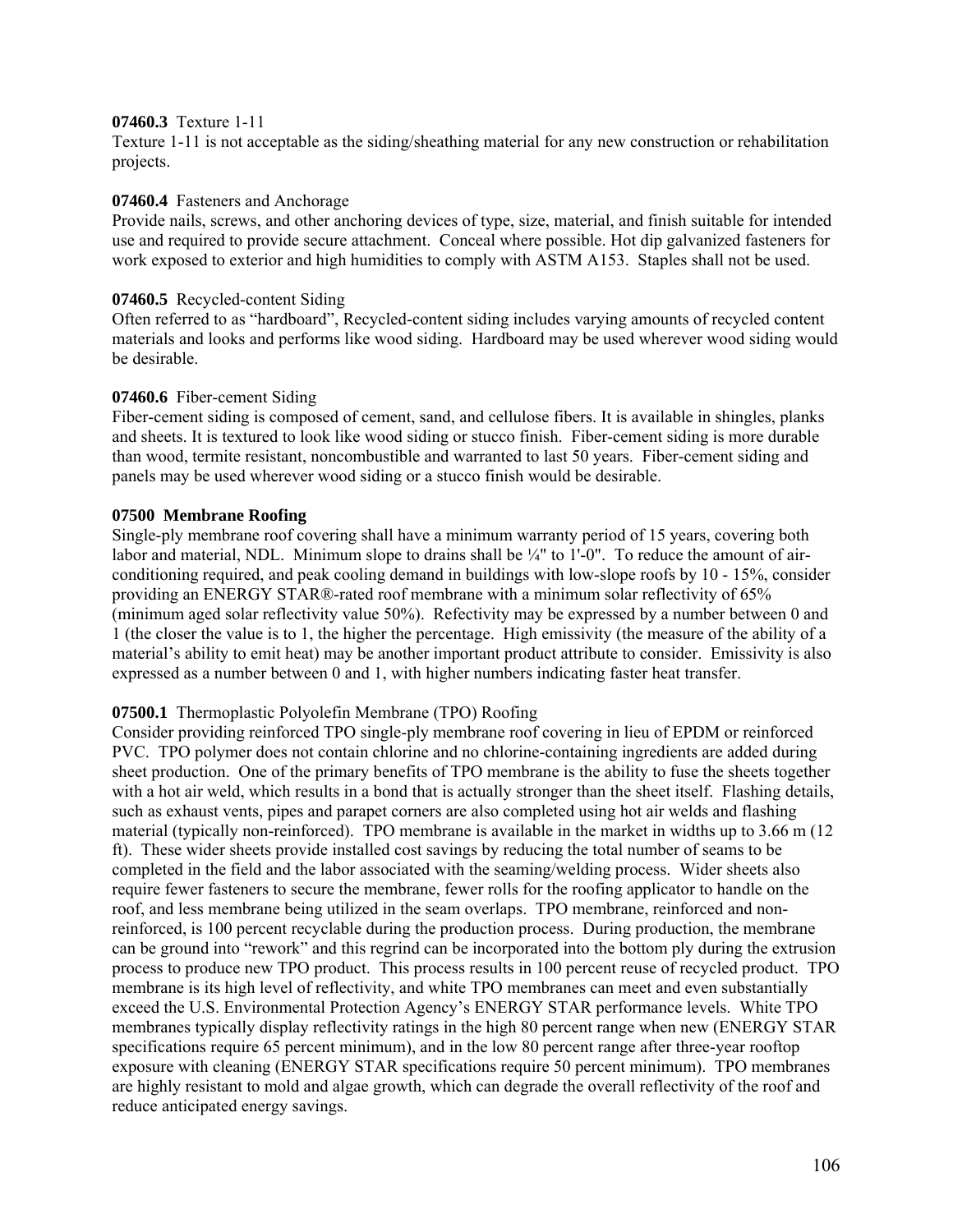### **07650 Flashing**

Provide 20 oz. copper or 0.027" th. pre-finished aluminum drip edge flashing at window and door head casings and other horizontal siding transitions, column/trim/ledge caps, and at all exposed locations where required, fastened with appropriate nails. Aluminum flashing shall not be permitted where flashing is in direct contact with masonry or concrete materials.

## **07650.1** Window and Door Flashing

Provide moldable flashing tape, such as DuPont "StraightFlash" or "FlexWrap", over 20 oz. copper or 0.027" thick pre-finished aluminum head flashing/drip edges/nailing flanges at all windows and doors. Provide soldered copper sill pan flashing, recycled polypropylene pan system, such as Marvin "Sill Guard", or moldable flashing tape, such as DuPont "FlexWrap", at all sills.

## **07710 Gutters and Downspouts**

Where on-site rainwater collection/retention is not provided, rain from the roof shall be collected in a roof gutter system and directed via downspouts such that water is discharged at least 5' away from the foundation.The minimum thickness for aluminum gutters shall be 0.032", and 0.027" for aluminum flashing material.

Where gutters are not desirable, roof overhangs shall be no less than 24", and a ground gutter system, not less than 12" wider than the overhang shall be provided. Ground gutters shall have 4" - 6" (minimum) of decorative stones over 16" (minimum) of processed stone, with (2) filter fabric-protected 4" perforated PVC pipes draining to rainwater collection/retention cisterns, drywells or approved outfalls.

## **07920 Sealants and Caulking**

Furnish and install sealants according to Section **07030**, and as otherwise required, to provide a complete and finished installation of building systems, components, fixtures, fittings and accessories, and to protect building systems, components, fixtures, fittings and accessories from water and/or air penetration. Caulk all exterior joints between dissimilar materials, around the exterior frames of all windows and doors, and all control joints. Organic-type caulking is not acceptable. Take extra care to provide a smooth, consistent, and clean application of sealant in all areas where the sealant bead is exposed. Consult the sealant manufacturer prior to installation to verify the proper type and chemical composition of sealant for each type of application. Do not use silicone sealants with stone, as this may result in staining of the stone.

The Contractor shall furnish and install backer rods in all expansion joints or any joint where movement is to be expected prior to installation of sealant to ensure the correct hour glass profile of the sealant, and to provide a suitable stop for the sealant in deep joints.

All interior sealants shall have a maximum Volatile Organic Compound (VOC) content of 50 g/L, and exterior sealants shall have a maximum Volatile Organic Compound (VOC) content of 100 g/L. Provide a 5-year manufacturer's standard material warranty, including replacement of sealant materials which fail to adhere, cure or provide a water-tight seal.

## **07920.1** Exterior Envelope Air Infiltration Testing

Before insulation and interior finishes have been installed, carefully examine joints and penetrations in the exterior building envelope assembly, including duct, conduit, and pipe penetrations. Apply selfadhesive tape (to be concealed from view after finishes are applied) over joints and around penetration openings. The ENERGY STAR® Thermal Bypass Inspection Checklist may be useful as a guide for visual inspections of framing areas where air barriers are commonly missed, and inspection of insulation to ensure proper alignment with air barriers, thus serving as an extra check that the air and thermal barriers are continuous and complete. Building Codes, as well as regional ENERGY STAR® program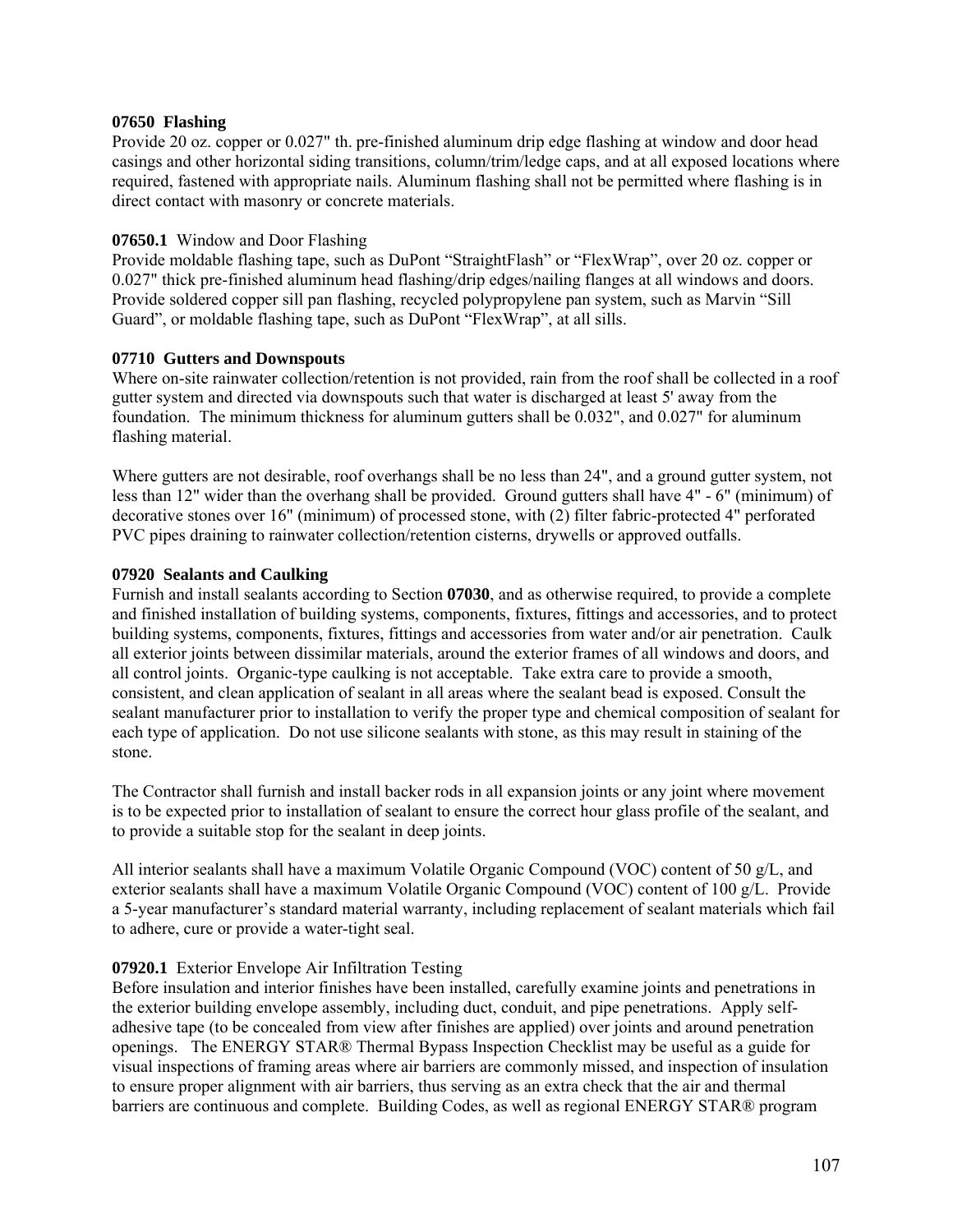requirements, may supersede the items specified in this Checklist (http://www.energystar.gov/ia/partners/bldrs\_lenders\_raters/downloads/Thermal\_Bypass\_Inspection\_Che cklist.pdf),

After exterior walls and roof have been constructed, the air-tightness of the dwelling unit shall be tested by a professional energy auditor using a calibrated blower door test, to ensure air sealing measures have been effective. The auditor shall use the calibrated blower door test data to quantify the leakage area, air flow, air changes per hour, and leakage area per square foot. A smoke pencil shall be utilized to detect air leaks at joints, penetrations and openings in the exterior building envelope assembly, under the observation of the Architect, who shall note conditions requiring remediation by the General Contractor.

### **08000 WINDOWS & DOORS**

#### **08001 Design**

CHFA prefers double-hung and single-hung windows. Awning and casement windows are acceptable, but their use should be limited due to hardware functioning concerns related to heavy and/or long-term use. Awning and casement windows are not acceptable for elderly developments. Sliding windows are not acceptable due to the high maintenance costs related to maintaining proper track drainage and reduced long-term air and water infiltration resistance due to friction and wear on the weather-stripping. Basement windows shall be operable awning units with insulating glass and vinyl insect screens. Size all window units as required to meet Building Code requirements for natural light and ventilation.

Clad wood windows are preferable, but vinyl, fiberglass and aluminum may also be acceptable. Hollow sections of aluminum frames and sash shall be thermally-broken. Provide argon gas-filled, low-E-coated, insulating glass. Latching devices and fiberglass screens shall be provided for all operable windows. Manufacturer's warranty for window assemblies shall be 10 years (min.). All windows shall conform to all Building Code requirements, including those for safety glazing and emergency egress.

### **08001.1** Energy and Performance Requirements

CHFA requires energy-efficient windows, doors and skylights. Window, door and skylight areas and Ufactors must comply with all Energy Code Requirements. All glass doors, and 95% of all windows, must have a U-value of .35 in compliance with Energy Star® requirements (5% of windows may be exempted for special feature windows). All skylights must have a U-value of .45 in compliance with Energy Star® requirements. Windows, skylights, and glass doors shall be manufactured in accordance with National Wood Window and Door Association (NWWDA), American Architectural Manufacturers Association (AAMA, Window and Door Manufacturers Association (WDMA) and Canadian Standards Association (CSA) standards, rated by the National Fenestration Rating Council (NFRC), and labeled accordingly. All windows shall have been tested according to AAMA 101 IS-2 97 standards, or the new AAMA/WDMA/CSA 101/I.S.2/A440-05 standards, within the past four years, and shall have met or exceeded the following performance standards: minimum performance grade (25); minimum design pressure (25 psf); minimum structural test pressure (37.5 psf); minimum water resistance test pressure (3.75 psf); positive test pressure (1.6 psf); and maximum allowable air leakage (0.16 cfm/sf).

#### **08001.2** Design Pressure Rating

All windows shall comply with Design Pressure Ratings ("DPR") as required by Code. Analyze the building site for exposure category, based on the quantity and spacing of wind obstructions. Determine the required DPRs based on the basic wind speed for the local municipality (as proscribed by the Connecticut Building Code), the height and width of the building, the sizes and locations of windows on the building and the height and exposure adjustment coefficient (as proscribed by the Connecticut Building Code). Provide manufacturer's standard, or manufacturer-modified, structurally upgraded window sash, frames, mullions and fasteners to meet the required DPR(s).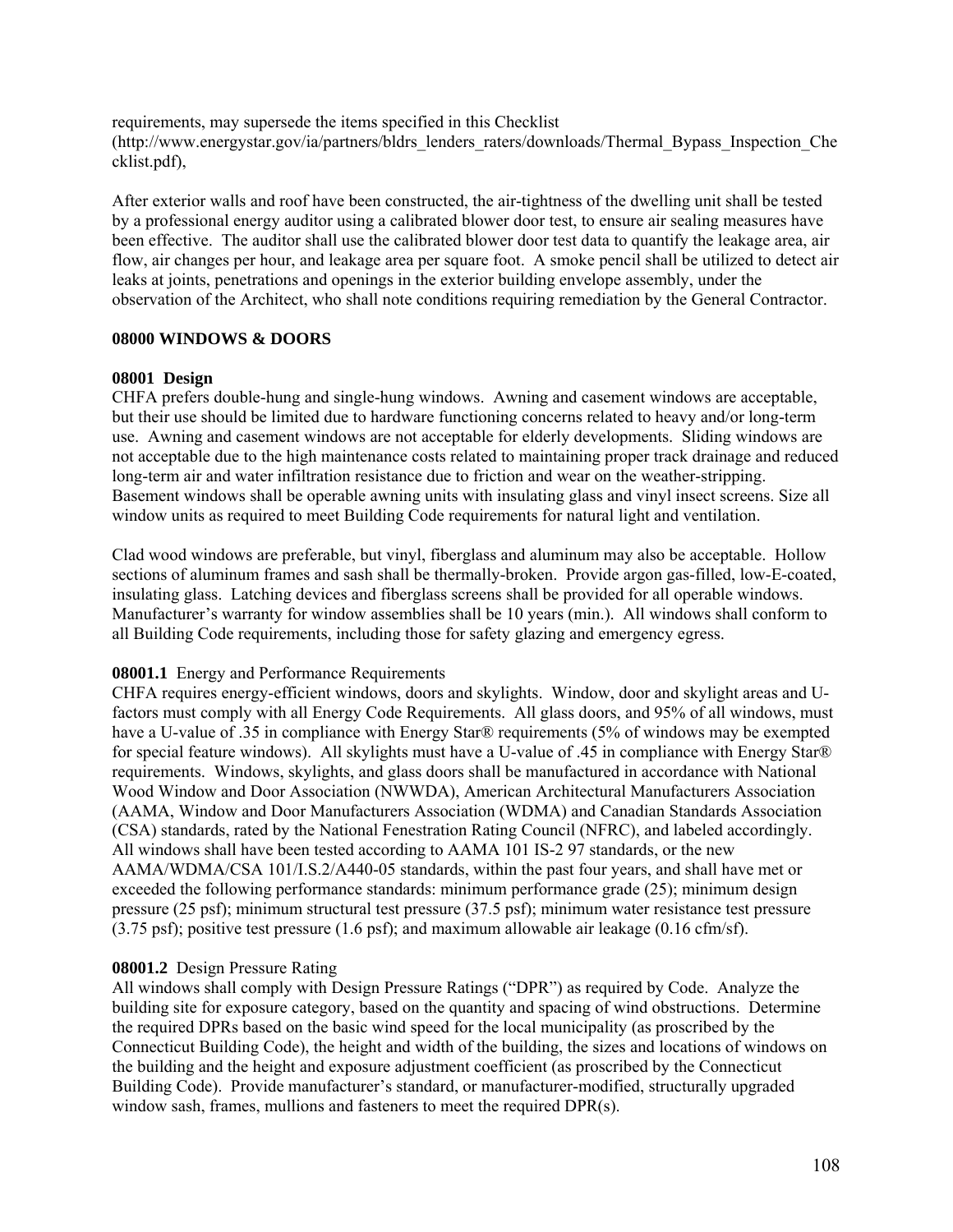#### **08001.3** Security and Operation

Windows within eight feet of grade, or otherwise accessible without the use of a ladder, shall be forced entry resistant meeting AAMA 101/I.S.2-97, or the new AAMA/WDMA/CSA 101/I.S.2/A440-05 standards. All windows shall conform to ASTM F588 Performance Grade 10, minimum. All sliding doors shall conform to ASTM F842 Performance Grade 10, minimum. All side-hinged door systems shall conform to AAMA 1304. All double hung windows shall have been tested according to ASTM E2068 standard procedures, within the past four years.

## **08001.4** Finish

All wood windows shall be clad with solid-color vinyl, or factory-finished aluminum with a high performance baked enamel paint finish. Aluminum windows shall have a high performance baked enamel paint factory finish. Anodized aluminum finishes are not acceptable.

#### **08001.5** Vinyl (PVC) Windows

Vinyl (PVC) windows shall be provided by a single manufacturer having a minimum of ten (10) years experience producing PVC windows. Window units shall have a minimum frame material thickness of 0.070", a minimum sash thickness of 0.065", factory-balanced block and tackle sash balances in compliance with AAMA-902 and cam-type sash locks.

#### **08001.6** Fiberglass Windows

The "pultrusion" fiberglass manufacturing process produces a material with good dimensional stability, low embodied-energy and environmental source-cost ratings, and thermal conductivity which may outperform wood and vinyl. Fiberglass windows shall be provided by a single manufacturer having a minimum of ten (10) years experience producing fiberglass windows.

#### **08001.7** Extra-high-performance Glazing

Window performance can be optimized by providing extra-high-performance glass. Triple glazing with suspended film coatings, and double interior interspaces with argon/krypton gas, can provide superior insulating values, UV blockage, sound control, condensation resistance, and radiant comfort. Glazing options can be directionally "tuned" for natural lighting and solar energy conditions on northern, eastern, southern and western building orientations, to provide passive solar heating benefits in the winter, and moderate mid-day and afternoon overheating in the summer.

#### **08001.8** Installation

Comply with manufacturer's instructions and recommendations for installation of door, window, and skylight units, hardware, accessories, and other components of work. Set units plumb, level, and true to line without warp or rack of frames or sash. Provide proper support and anchor securely in place. Provide joint fillers and sealants as required. Check for proper operation, adjust for proper closure and lubricate hardware.

#### **08001.9** Door Widths

In all housing developments, the entrance door shall be 36" wide.

In housing for elderly residents, all doors intended for passage shall be a minimum width of 36" wide. In housing for families, all doors intended for passage shall be a minimum width of 34" wide to provide a 32"clear opening.

## **08001.10** Patio Doors

In-swing French Doors are preferred. In areas where the crime of breaking and entering is prevalent, swing doors in lieu of sliding doors shall be used as access to ground level patios. Sliding glass doors with panels more than 3'-0" wide (nominal) shall not be used. In housing for elderly residents, provide swinging French doors to patios, in lieu of sliding glass doors. Patio doors on the ground level in family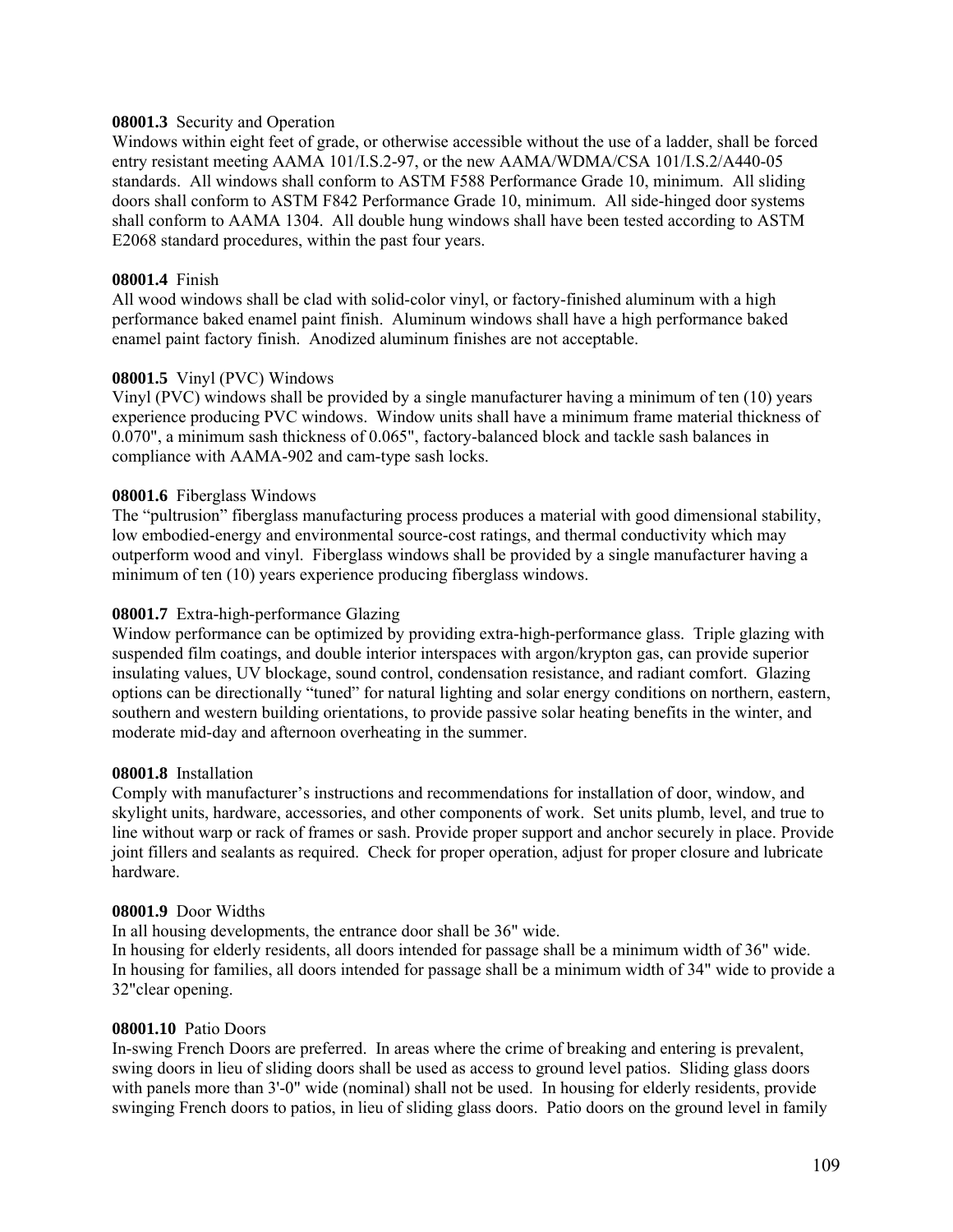units shall be equipped with locks at a height that prevents small children from being able to unlock and open the door. Particular attention during design shall address FHAA requirements for thresholds and for 32" clear opening width for egress.

## **08100 Insulated Steel, Fiberglass and Composite Doors**

For durability and shrink, warp and crack-resistance, CHFA prefers insulated steel, fiberglass, and wood veneered steel composite entry doors, which can also be as much as five times as thermally-efficient as solid wood. Unit entry doors, no less than  $1\frac{3}{4}$ " thick, shall have a minimum thermal resistance value of R-5. Thresholds shall be thermally-broken and adjustable, and barrier-free. Sides and tops of such doors shall be provided with foam-filled, compression-type weather-stripping, and bottoms of doors shall be provided with triple-contact (min.), extruded vinyl compression tube and blade sweeps, to limit infiltration to a maximum .35 cfm/sf of edge joint at 25 mph. Metal exterior unit entry doors with 25 gauge (min.) galvanized steel facings, and fiberglass unit entry doors with reinforced fiberglass facings, shall be provided with poured-in-place polyurethane foam-filled cores. Insulated steel doors with thermally-broken, interlocking steel edges are preferred. Hinge stiles, lock stiles and top rails, if provided, shall be solid, finger-jointed or laminated wood. Bottom rail reinforcement, if provided, shall be rot-resistant, wood/fiberglass composite. Jambs at the strike area shall be reinforced with the equivalent of a plywood plate, 3/8" x 3-1/2" x 6", nailed to the back of the jamb. Door jambs shall be reinforced with 2 x 4 horizontal bracing at latch height. In-swinging exterior and unit entry doors shall have rabbeted, finger-jointed wood jambs.

## **08200 Wood and Molded Wood Fiber Doors**

All interior passage doors shall be solid-core. CHFA prefers interior swing doors to sliding doors. Bi-fold doors are not acceptable. For durability and shrink, warp and crack-resistance, CHFA prefers molded wood fiber or flush interior doors, made from by-product wood chips and timber from sustainably managed forests. Provide doors with wood stiles, MDF top and bottom rails, and low-VOC particle board cores. Door frames or casings shall not be made of polystyrene. Where allowed by code, doors may be undercut a maximum of 1" to provide return air from bedrooms and bathrooms.

## **08200.1** Molded Agrifiber Doors

Consider providing architectural wood doors manufactured from rapidly renewable agricultural fibers, in lieu of standard wood fibers, such as "Safe 'N Sound" and "Safe 'N Sound Emerald", Masonite. Manufactured from materials like wheat straw, soybean and sunflower hulls, and bonded together with low- and zero-formaldehyde resins, agrifiber doors are available with a variety of solid colors, patterns and wood grain laminate or a variety of wood species with factory finishes. No special hardware is required with doors constructed of agrifiber cores, although screws must have a pilot hole to avoid screw break-off. Doors can be specified to arrive at the jobsite with predrilled pilot holes for hinges and face plates.

## **08320 Aluminum and Glass Entrances and Storefronts**

Aluminum and glass doors shall be forced entry resistant in accordance with AAMA/NWWDA/CSA 101/I.S.2-/A440-05 requirements. Baked enamel paint finishes for aluminum and glass doors are preferred to anodized finishes, and sliding doors are discouraged due long-term operation and maintenance issues. Single acting, offset pivot or butt hung aluminum and glass doors in thermallybroken framing with 1" (min.) insulated glazing shall be tested for air infiltration in accordance with ASTM E283, and for thermal performance in accordance with ASTM C236 and AAMA 1503 Air infiltration for single swinging doors and frames shall not exceed 0.50 cfm/ft², and pairs of swinging doors and frames shall not exceed 1.0 cfm/ft², and Thermal Transmittance Coefficient (U-factor) shall not exceed  $0.72$  BTU/hr/  $ft^2$ <sup>o</sup>F.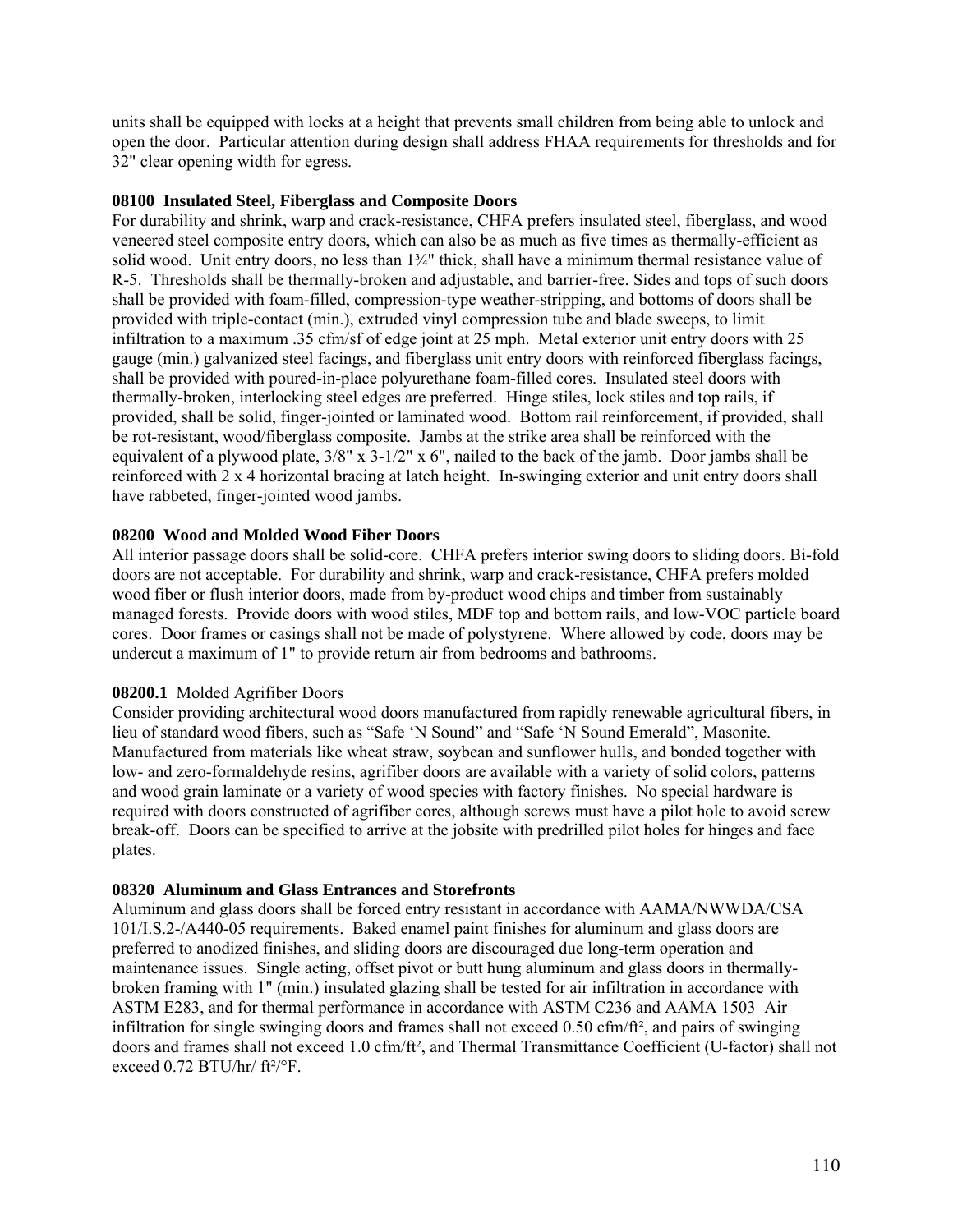#### **08390 Screen and Storm Doors**

Sliding screen door frames shall not be roll-formed.

## **08710 Finish Hardware**

Provide all required finish hardware, including, but not be limited to all butts, hinges, locksets, mortise locks, passage sets, privacy sets, pocket door hardware, push-pulls, door stops, catches, coordinators, flush-bolts, shutter hardware, hooks, house numbers and peep-hole viewers.

All hardware shall be installed with the required screws, bolts, and fasteners as provided by the manufacturer and packaged with the hardware. All packages shall be legibly and adequately labeled, indicating the part of the work for which it is intended.

All entrance doors shall have Mortise-type locks. A hotel-type electronic card-key security system is preferred for apartment buildings. Peephole/viewers are required for front doors of apartment units and townhouses if the doors have no sidelights. Doorbells or door-knockers shall be provided at the main entrance door to all dwelling units.

#### **08710.1** Peephole/Viewer

All unit entry doors shall have peepholes and all barrier-free units shall have a second peephole at 42" above the finish floor. Peepholes shall be fitted with fisheye viewers.

#### **08710.2** Locksets

All unit entries shall have door locks with simultaneous retraction of the dead bolt and dead latch from the inside and a single key operation from the exterior. The dead bolt shall have a 1" throw. The dead latch shall have a 1/2" throw. Unit entry hardware shall not have parts made of plastic.

Bathrooms and master bedrooms shall have door locks that are non-locking against egress, with panic release operation.

Stair tower doors, first through sixth floors, to the corridor shall have self-locking dead latches and trigger bolt protection prohibiting entry from the stair tower to the corridor. In buildings over three stories, these doors shall also have electric strike releases that will unlock upon signal from the fire alarm.

Rated exterior doors from common spaces, stairs, maintenance areas etc. shall have adjustable selfclosing devices, self-locking dead latches and trigger bolt protection.

#### **08710.3** Lever Handles

In buildings designed for elderly residents and all barrier-free units, door handles to be used by the residents shall be levers.

#### **08710.4** Hinge Pins

Out-swinging exterior doors shall have non-removable hinge pins or shall have security type hinges that prevent unauthorized door removal.

#### **08710.5** Alarms

Exterior doors in buildings designed for multiple dwelling units for elderly residents, and all buildings designed for multiple dwelling units in areas where security from trespass is anticipated as a substantial problem, shall have door-ajar alarms wired to a central control panel. Such higher-security areas shall include high-rise developments in large metropolitan areas. Door-ajar signals shall have a manual re-set.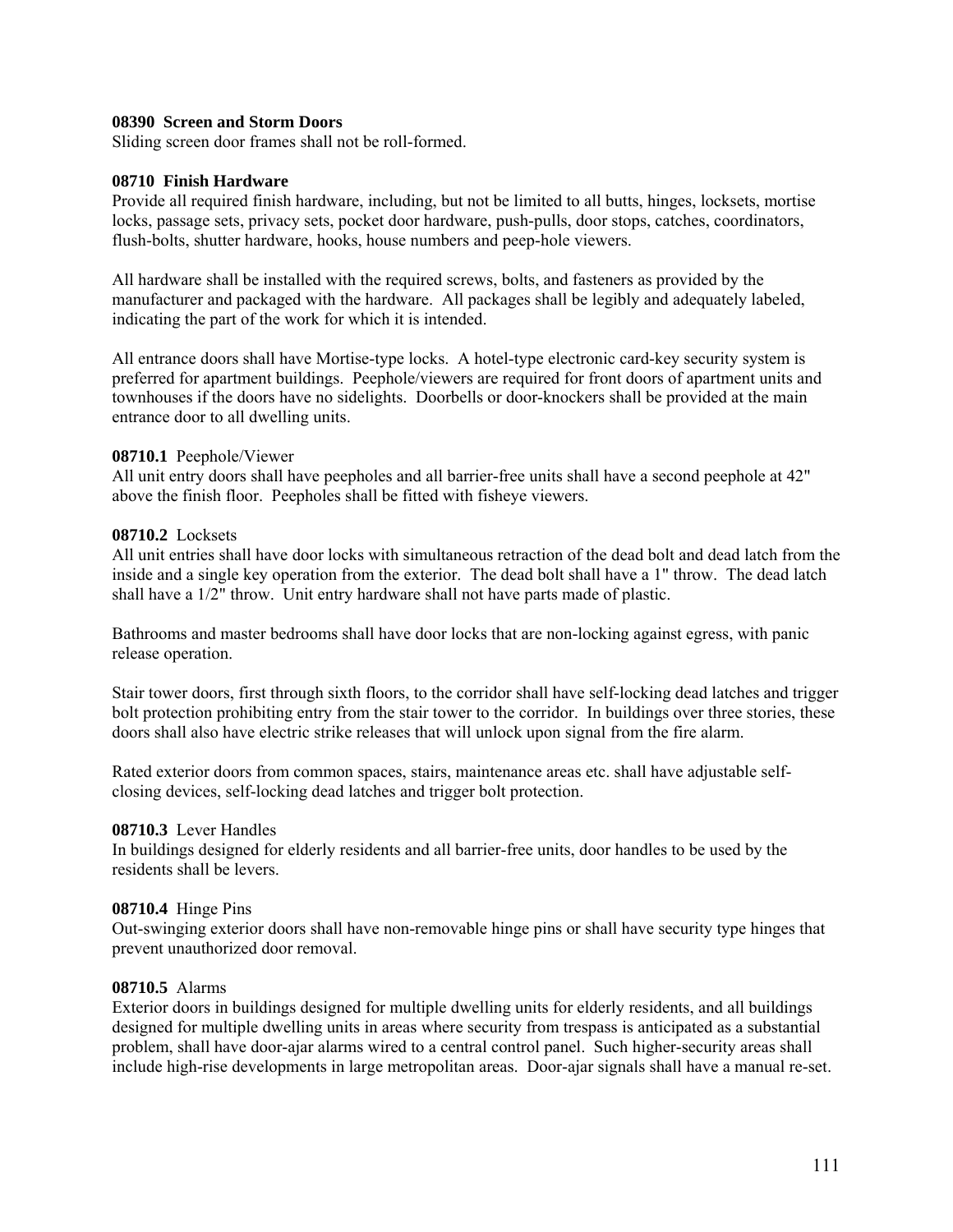## **08742 Electric Locksets**

Exterior doors in buildings designed for multiple dwelling units for elderly residents, and all buildings designed for multiple dwelling units in areas where security from trespass is anticipated as a substantial problem, shall have Code-compliant electric security with multi-point entry door locks, multi-point exit door locks and exit devices. Such higher-security areas shall include high-rise developments in large metropolitan areas.

## **08780 Cabinet and Drawer Hardware**

In dwelling units designed for elderly and all barrier-free units, cabinets and drawers shall have easily graspable pulls, such as 'C' pulls.

## **08810 Glass**

Doors at laundry rooms shall have integral glazing, or provide immediately adjacent sidelights or interior windows to provide visibility.

## **09000 FINISHES**

## **09001 Design**

## **09001.1** Floor Covering

Floor covering must be provided over all substrates of plywood, "gypcrete" or lightweight concrete.

## **09250 Gypsum Board**

Manufacturer's recommendations shall be followed in specifying ceiling drywall adequate for supporting the weight of specified attic insulation. Gypsum board panels in buildings with the bottom chords of roof trusses spaced at 24" on center shall be minimum  $\frac{s}{s}$ " thick. Gypsum board used in walls or ceilings where supporting members are spaced at 16" on center shall have a minimum nominal thickness of  $\frac{1}{2}$ ".

## **09250.1** Gypsum Wall Board

Use  $\frac{1}{2}$ " (min.) gypsum wall board ("Drywall") on all interior partitions unless otherwise required (see above). Provide gypsum-core wall panels surfaced with paper on front, back, and long edges; and complying with ASTM C 36 and C 1396.

# **09250.2** Gypsum Ceiling Board

Use  $\frac{1}{2}$ " (min.) gypsum ceiling board on all interior ceilings unless otherwise required (see above). Provide gypsum-core ceiling panels with additives to enhance the sag-resistance of the core; surfaced with paper on front, back, and long edges; and complying with ASTM C 1395 and C 1396.

# **09250.3** Fire-rated Gypsum Board

Use  ${}^{5}/_{8}$ " (min.) Type "X" fire-rated gypsum board where required. Provide gypsum core wall panels with additives to enhance fire resistance of the core and surfaced with paper on front, back, and long edges; and complying with ASTM C 36 and C 1396, Type "X".

## **09250.4** Mold-resistant Gypsum Board

Use  $\frac{1}{2}$ " (min.) mold-resistant gypsum wall board, such as Gold Bond "XP" Wallboard by National Gypsum Company, or DensArmor Plus by G-P Gypsum, at bathrooms, kitchens, and wherever wall tile is indicated (except within tub or shower enclosures). Provide gypsum core wall panels with additives to enhance water resistance of core; surfaced with moisture/mold/mildew-resistant paper on front, back, and long edges; and complying with ASTM C 630 and ASTM C 1396. Mold and mildew resistance: Panel score of 10, when tested in accordance with ASTM 3273.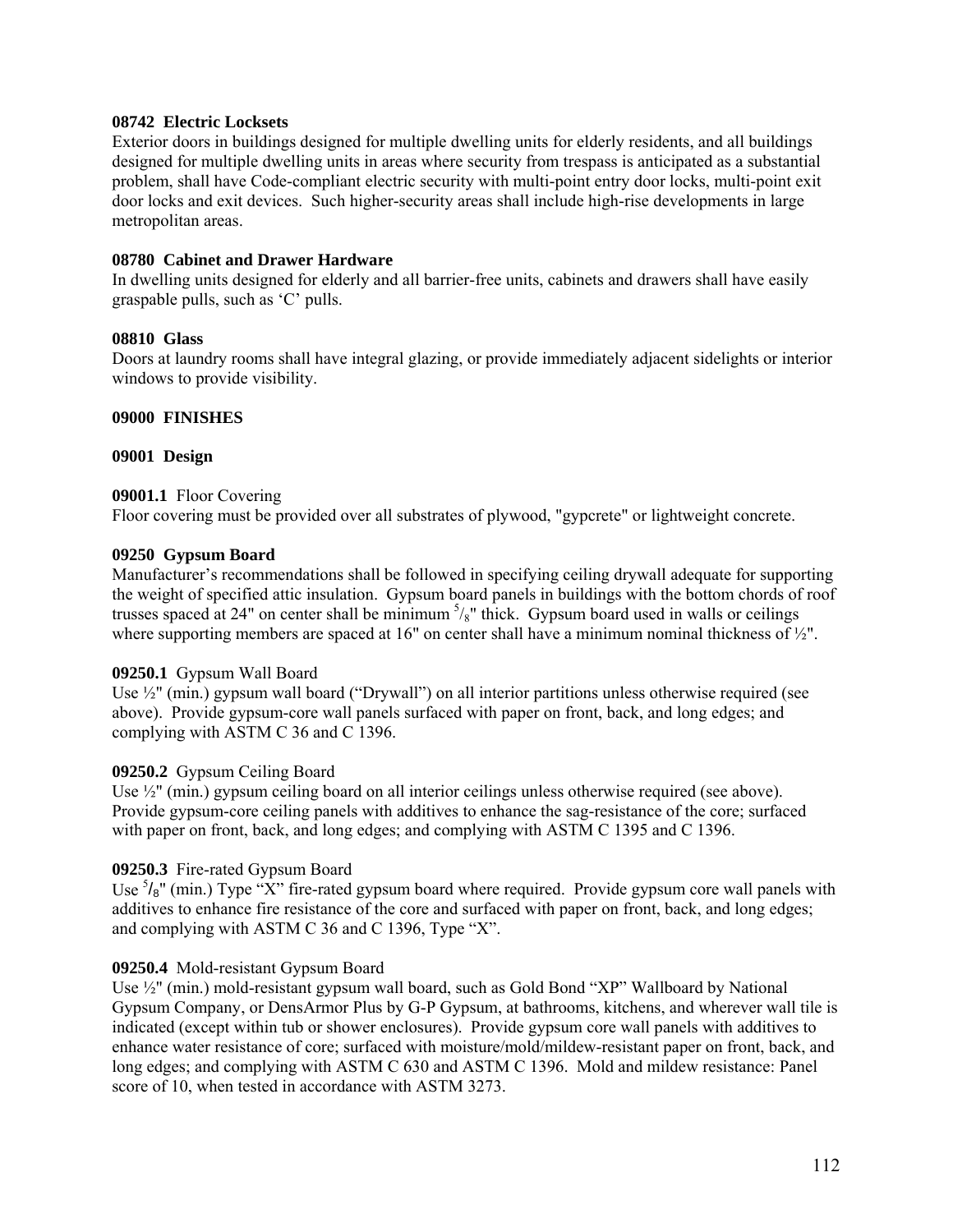## **09250.5** Fire-rated Mold-resistant Gypsum Board

Use <sup>5</sup>/<sub>8</sub>" (min.) fire-rated mold-resistant gypsum board, such as Gold Bond "XP" Fire-Shield C Wallboard by National Gypsum Company, or DensArmor Plus Fireguard by G-P Gypsum, where required. Provide gypsum core wall panel with additives to enhance fire resistance of the core; surfaced with moisture/ mold/mildew resistant paper on front, back, and long edges; and complying with ASTM C 630 and ASTM C 1396, Type "X". Mold and mildew resistance: Panel score of 10, when tested in accordance with ASTM 3273.

## **09250.6** Cement Backer Board

Use  $\frac{1}{2}$ " (min.) cement backer board panels at tub and shower wall enclosures. Provide cementitious, water durable panels, surfaced with fiberglass reinforcing mesh on front and back, with long edges wrapped; and complying with ANSI A118.9 and ASTM C 1325.

#### **09250.7** Gypsum Sheathing Board

Use ½" (min.) gypsum sheathing board panels at exterior walls and ceilings where required. Provide gypsum core wall panels with additives to enhance the water-resistance of the core; surfaced with waterrepellant paper on front, back, and long edges; and complying with ASTM C 79 and C 1396.

#### **09250.8** Soundproof Drywall

Consider providing soundproof drywall, such as QuietRock, in lieu of standard sound attenuation techniques such as resilient channels and clips. Available in fire-rated and non-fire-rated ½" and ⅝" thick panels, with STC ratings ranging from 49 to 74, QuietRock soundproof drywall hangs and finishes like standard drywall. Using soundproof drywall may result in a lower total cost than other sound attenuation methods, and highest performance is achieved with 24" o.c. resource-efficient framing.

#### **09270 Gypsum Board Accessories**

Provide gypsum board accessories in comliance with ASTM C 1047. Use corrosion-resistant steel furring channels to attach drywall to inside faces of concrete or C.M.U. walls, except in below grade spaces. Use corner beads at all outside corners and edges. Use J-trim as required by details/job condiditons. Use drywall screws to fasten panels to studs as recommended by the drywall manufacturer. Use manufacturer's recommended reinforced tape and joint reinforcement at all seams, corners and screw heads.

#### **09270.1** Expansion Joints

In order to eliminate or reduce shrinkage and expansion cracking, manufactured drywall expansion joints shall be placed in long corridor walls above each jamb of all door openings, and elsewhere as required by details/job conditions.

#### **09310 Ceramic Tile**

Ceramic tile is accepatble as a wall and floor finish in kitchens, bathrooms, laundry areas, storage rooms and mechanical rooms. Conform to standards and methods in Tile Council of America, Inc. (TCA) Handbook for Ceramic Tile Installation, current edition, and SNSI Standard Specifications for Installation. Comply with manufacturer's instructions and recommendations.

Provide specified tile of a particular size, shape, color or pattern, from the same lot by one manufacturer. Use setting materials according to the recommendations of the tile manufacturer. Verify selection of grout color with the Architect and the Owner prior to installation.

Stone saddles at bathroom doors shall be beveled. Transitions between floor materials shall occur at centerline of doors. Lay tile in grid pattern with alignment of floor, base, walls, unless other pattern is shown in the Drawings. Layout to provide uniform joint widths and to minimize cutting; do not use less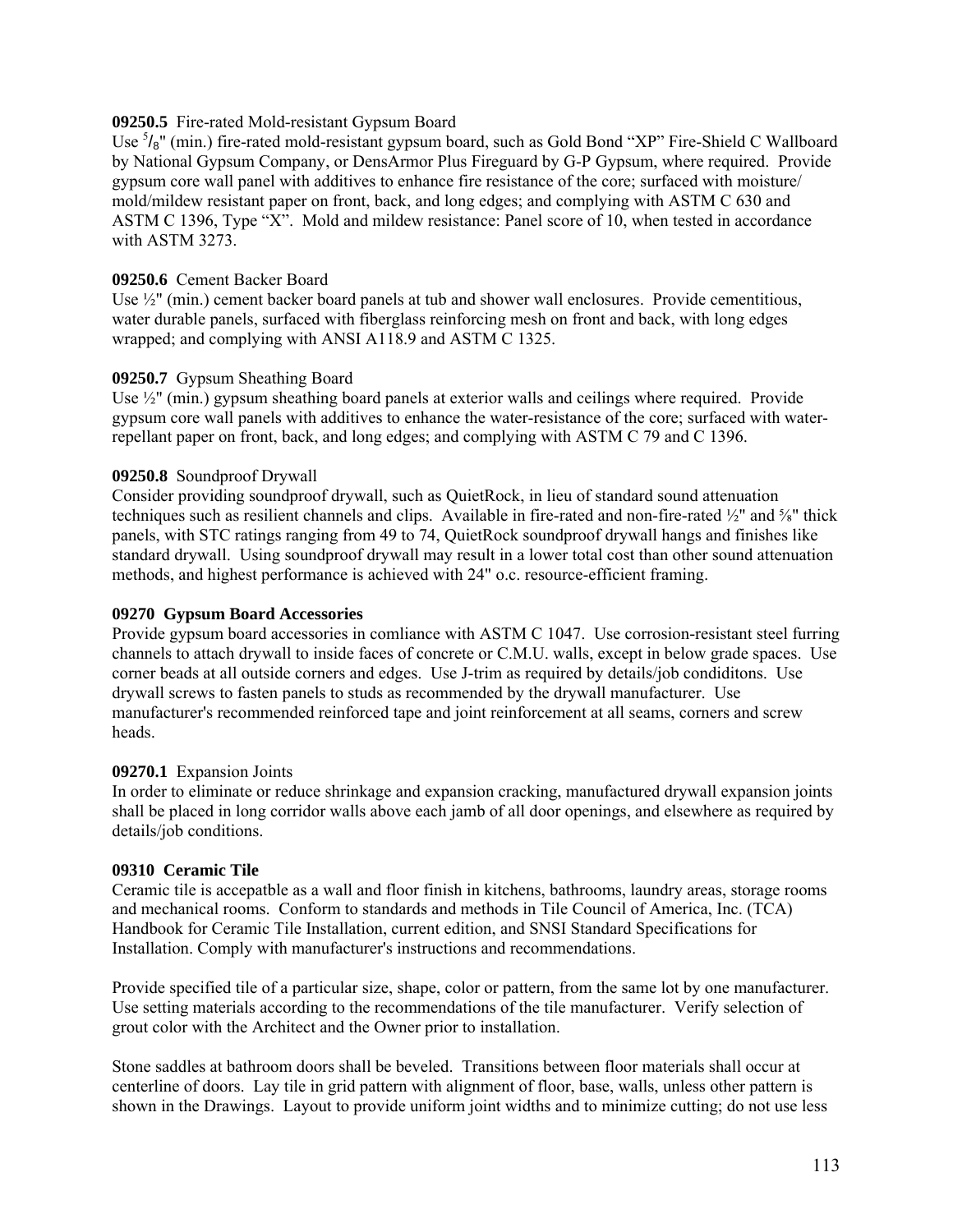than ½ tile units. Provide sealant at joints where and as recommended by TCA and approved by Architect. Tile to be laid on  $\frac{1}{2}$ " waterproof cement backer board at walls and over  $\frac{3}{4}$ " subfloor at floors. Grout and cure, clean and protect.

## **09310.1** Recycled-content Ceramic Tile

CHFA encourages the use of recycled content ceramic tile which contain up to 70% recycled glass.

## **09500 Sustainable Acoustic Panel Ceilings**

Environmental factors that affect the health and wellbeing of building occupants focus largely on indoor air quality, with comfort, humidity, air exchange, acoustics, and lighting quality being contributing factors.

## **09500.1** Recycled-content Ceiling Panels

CHFA encourages the use of ceiling panels which contain up to 70% recycled content.

#### **09500.2** Light Reflectance (LR)

LR value represents the percentage of light reflected from the surface of a material. The industry average for panels is approximately LR .70 to LR .80. CHFA encourages the use of ceiling panels with light reflectance values above LR .85 for reducing energy costs and improving sustainability

#### **09500.3** Formaldehyde Performance

Ceiling panel VOC and formaldehyde emissions shall provide concentration limits not exceeding 50 parts per billion (pbb). CHFA encourages the use of low-emitting (less than 13.5 pbb) and zero-emitting (less than 1.6 pbb) ceiling panels.

## **09500.4** Anitmicrobial Performance

Moisture is essential to the growth of mold and mildew. Contributing factors include condensation, improperly maintained ductwork or water pipes, leaks, slow air circulation, improper humidity control, low surface temperature, and even some indoor plants. CHFA encourages the use of ceiling panels with antimicrobial treated face and back surfaces, or panels formulated throughout to inherently resist the growth of mold and mildew.

#### **09650 Resilient Flooring**

Resilient flooring or vinyl tile is acceptable for use in kitchens, bathrooms, laundry areas (except in basements) and storage rooms. Resilient flooring shall have a minimum thickness of ⅛". Wall base trim shall be used in all habitable spaces. Base trim shall not be polystyrene.

## **09650.1** Non-vinyl Composition Tile

Consider providing resilient flooring tile made from limestone and ethylene acrylic polymers, such as StoneWalk by Mohawk, as a PVC-free alternative to vinyl composition tile (VCT). Free of all halogens and plasticizers, it emits no volatile organic compounds (VOCs). Much harder than most VCT, it should require less treatment (stripping and waxing).

## **09650.2** Natural Linoleum

Consider providing linoleum manufactured from natural materials such as cork and linseed oil in lieu of vinyl flooring.

## **09660 Rapidly-Renewable Flooring Materials**

CHFA encourages the use of bamboo and cork flooring as alternatives to hardwood flooring and carpeting. Bamboo products qualify for the Materials and Resources credit for rapidly renewable materials in the U.S. Green Building Council's LEED® Rating System, but most bamboo flooring and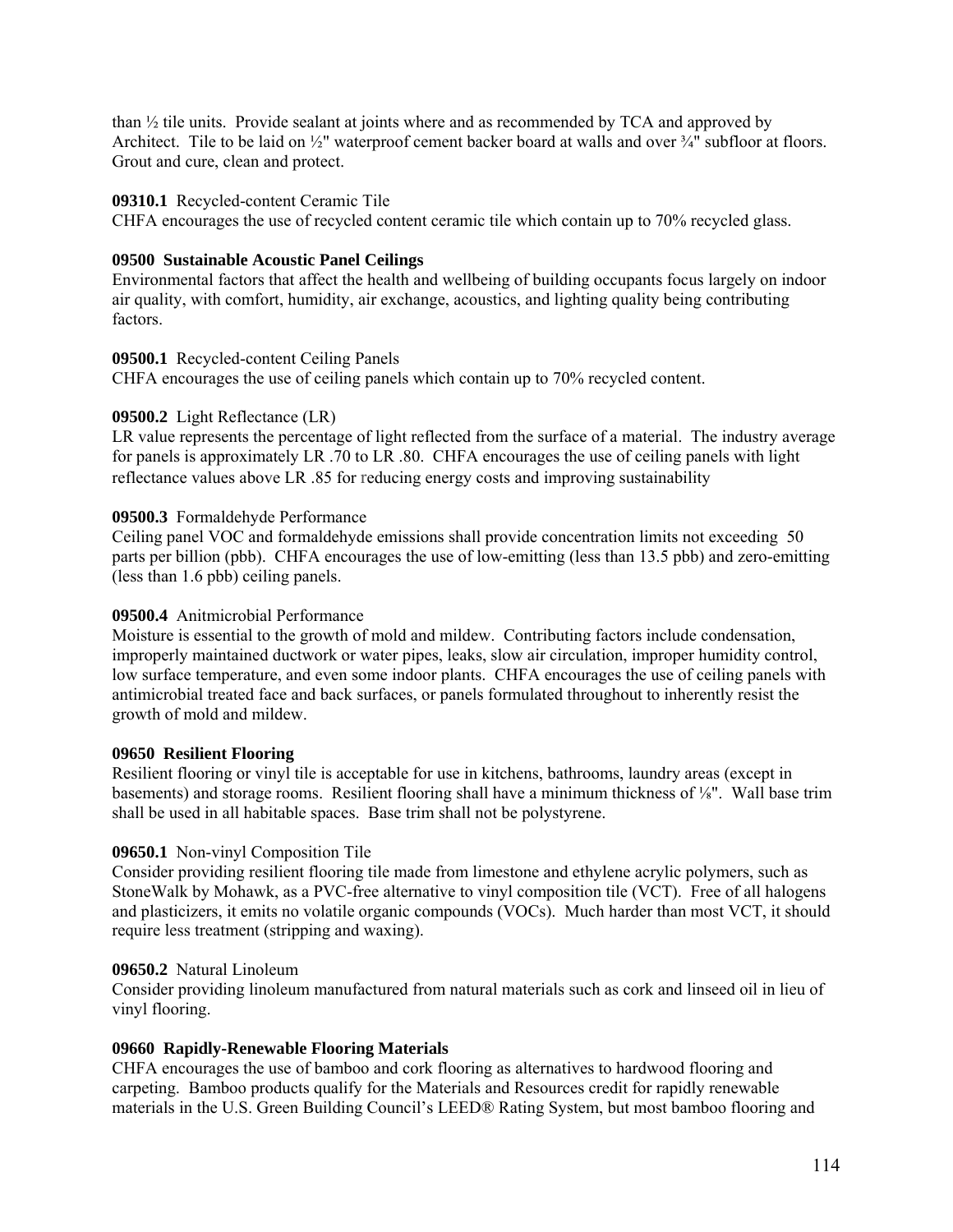panel products are made with urea-formaldehyde (UF) glue. Citing tests based on European standards (none have yet been certified to the Greenguard or FloorScore standards in the U.S.), most bamboo manufacturers claim that their products have very low formaldehyde emissions, but few can honestly claim zero added urea-formaldehyde. A few products, made without the use of UF binders, also meet the criteria for the Indoor Environmental Quality (IEQ) credit for low-emitting composite materials in the U.S. Green Building Council's LEED® Rating System. Provide bamboo flooring and panel products made with a polyisocyanurate binder (similar to the glues used in agrifiber products) in place of UF, such as Smith and Fong PlybooPure and Bamboo Mountain solid bamboo flooring.

## **09681 Carpeting**

Carpeting in dwelling units is acceptable in living and dining areas, bedrooms and bedroom closets, however, CHFA prefers hard-surface flooring with area rugs to wall-to-wall carpeting. All carpeting shall meet the requirements of HUD Use of Materials Bulletin UM44D. Carpet shall be used in accordance with the type and class required per the Bulletin. Per UM44D, all carpeting shall be stamped and labeled as meeting the requirements of the Bulletin. An exception to the requirement of stamping and labeling may be granted for common area carpeting, i.e.: carpeting in lobbies, lounges, community rooms, and libraries etc., (not corridors at residential entries). Carpeting in these areas may be certified by the manufacturer as having met or exceeded the performance standards of UM44D and need not be stamped and labeled, if such carpeting exceeds the pile weight and density required by UM44D by 25% or greater. This exception is intended to allow the use of higher quality "feature" carpeting in limited quantities, without adding the cost of laboratory-authorized stamping and labeling. Such exceptions must receive written approval from CHFA prior to the GC or sponsor or owner ordering the carpet. CHFA prefers all carpeting within dwelling units to be nylon, however polypropylene or a blend of nylon and polypropylene is acceptable, with appropriate anti-microbial, "action-back"-type padding to prolong its life. All carpet padding must meet the requirements of UM72. Minimum weight of carpet shall be 28oz. for dwelling units and for public areas, and shall be certified low-VOC in accordance with the requirements of the Carpet and Rug Institute (CRI) Indoor Air Quality Carpet Testing Program.

The minimum critical radiant flux limits for carpeting in corridors and exit-ways in elderly developments is 0.45 watts/cm². This limit shall be reduced to 0.22 watts/cm² when the building has fire sprinkler protection. The limit for carpeting in Elderly units and corridors and exit-ways in family developments shall be 0.22 watts/cm².

# **09681.1** Recycled-content Carpet and Underlayment

CHFA encourages the use of recycled-content carpet, padding, and underlayment made from recycled plastic bottles, wool or cotton.

# **09681.2** PVC-free Carpet Backing Systems

Consider providing floor coverings with PVC-free backing systems, such as EcoWorx by Shaw. EcoWorx is an infinitely-recyclable product that is 40% lighter than comparable products, which reduces emissions and transportation costs, is easier to install and requires less packaging. To ensure that the materials return to the facility where they can be reused, the company will retrieve floor coverings featuring EcoWorx at the end of their life cycles free of charge, and Nylon 6 fibers in the carpeting can be recycled into new carpet fiber.

## **09900 Painting**

Paint shall be the highest quality grade, and shall be delivered to the site in original containers labeled by the manufacturer, with seals unbroken.

Painting Schedule:

Exterior Siding: 2 coats solid-body stain over pre-primed siding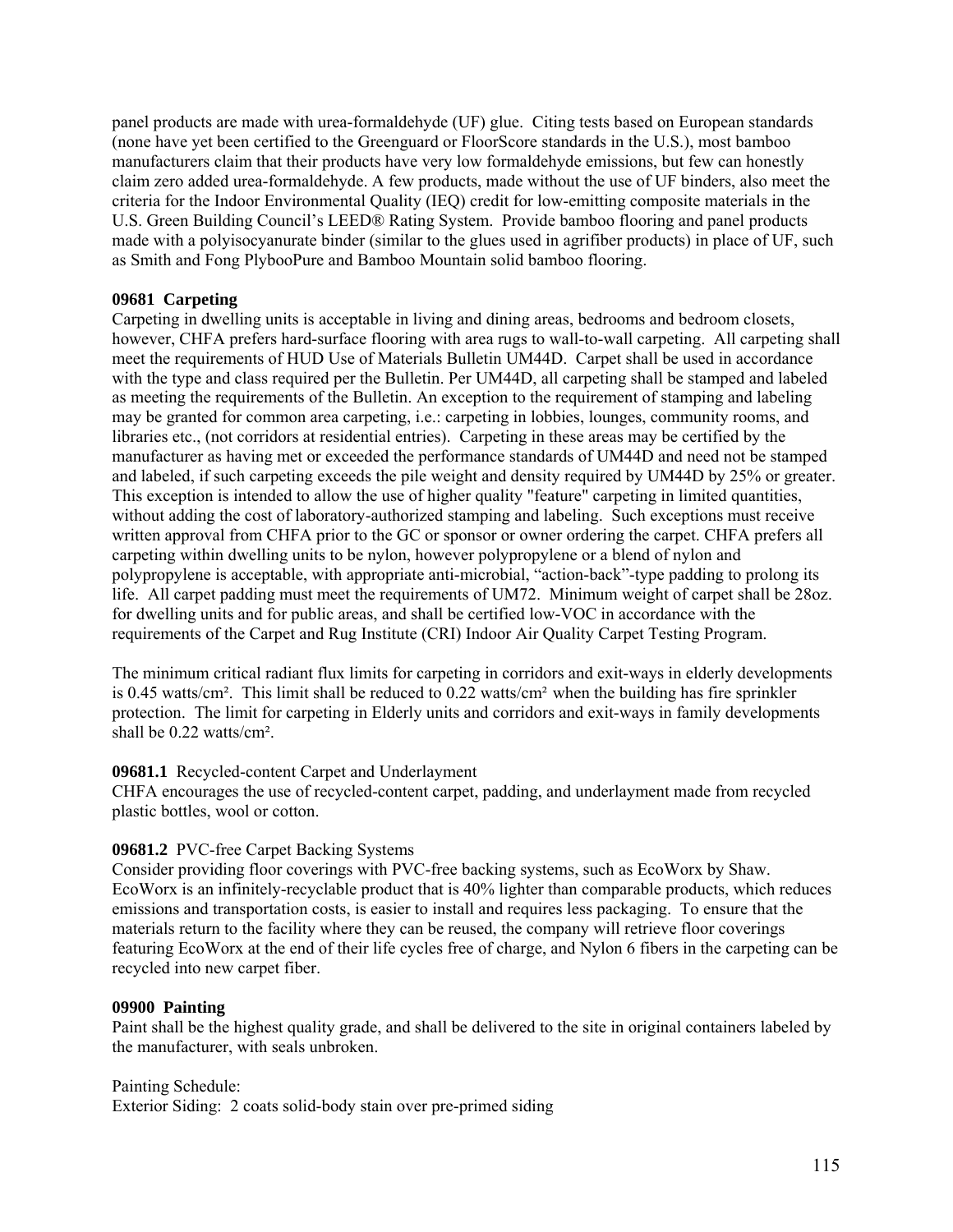Exterior Trim: 1 coat primer, 2 coats semi-gloss paint Interior Partitions & Walls: 1 coat primer, 2 coats satin or eggshell latex paint Interior Ceilings: 1 coat primer, 2 coats flat latex paint Interior Trim/Painted Woodwork: 1 coat primer, 2 coats semi-gloss latex paint

Drop cloths shall be used for protection of all surfaces. Employ skilled mechanics to ensure quality workmanship. Use applicators and techniques best suited for the type of materials being finished.

Apply water based paints only when temperature of surfaces and surrounding air are between 50°F and 90°F, unless otherwise permitted by paint manufacturer's printed instructions. Apply solvent thinned paints only when temperatures of surfaces and surrounding air are between 45°F and 95°F, unless otherwise permitted by paint manufacturer's printed instructions.

Remove hardware, hardware accessories, machine surfaces, plates lighting fixtures, and similar items in place and not to be finish-painted, or provide surface applied protection prior to surface preparation and painting operation. Following completion of painting of each space, reinstall removed items.

Clean wood surfaces to be painted of dirt, oil, or other foreign substances with scrapers, mineral spirits, and sandpaper a required. Sandpaper smooth those finished surfaces exposed to view, and dust clean. Scrape and clean small, dry, seasoned knots and apply a thin coat of white shellac or other recommended knot sealer, before application of priming coat. After priming, fill holes and imperfections in finish surfaces with putty or plastic wood filler. Sand smooth when dried.

Seal tops, bottoms, and cut-outs of unprimed wood doors with a heavy coat of shellac, varnish or equivalent sealer, immediately upon final cutting and installation.

Apply paint film of uniform finish, color and appearance. Take care to ensure that surfaces, including edges, corners, crevices, and reveals, receive a dry film thickness equivalent to that of flat surfaces. Paints shall be evenly and smoothly spread and free of any runs, drips, sags, brushmarks or "holidays." No successive coats shall be applied until the preceding coat is dry and hard.

## **09900.1** Non-toxic Paint Strippers

Most paint strippers are caustic - they work by melting the paint. The active ingredient, methylene chloride, is a known carcinogen. CHFA encourages the use of water-soluble, noncaustic and nontoxic paint strippers with the organic solvent N-Methylpyrrolidone as the active ingredient.

## **09900.2** Low-VOC and Formaldehyde-free Paint

CHFA encourages the use of low-VOC and formaldehyde-free non-flat interior paints with a VOC content of 100 g/L (max.), and flat interior paints with a VOC content of 50 g/L (max.),. Low-VOC paints, stains and varnishes use water as a carrier instead of petroleum-based solvents. As such, the levels of harmful emissions are lower than solvent-borne surface coatings. These certified coatings also contain no, or very low levels, of heavy metals and formaldehyde.

## **09900.3** Low-VOC, Water-based Wood Finishes

CHFA encourages the use of low-VOC, water-based wood finishes with a maximum VOC content of 250  $g/L$ .

## **09900.4** Natural Paints and Finishes

CHFA encourages the use of paints and finishes made from natural raw ingredients such as water, plant oils and resins, plant dyes and essential oils; natural minerals such as clay, chalk and talcum; milk casein,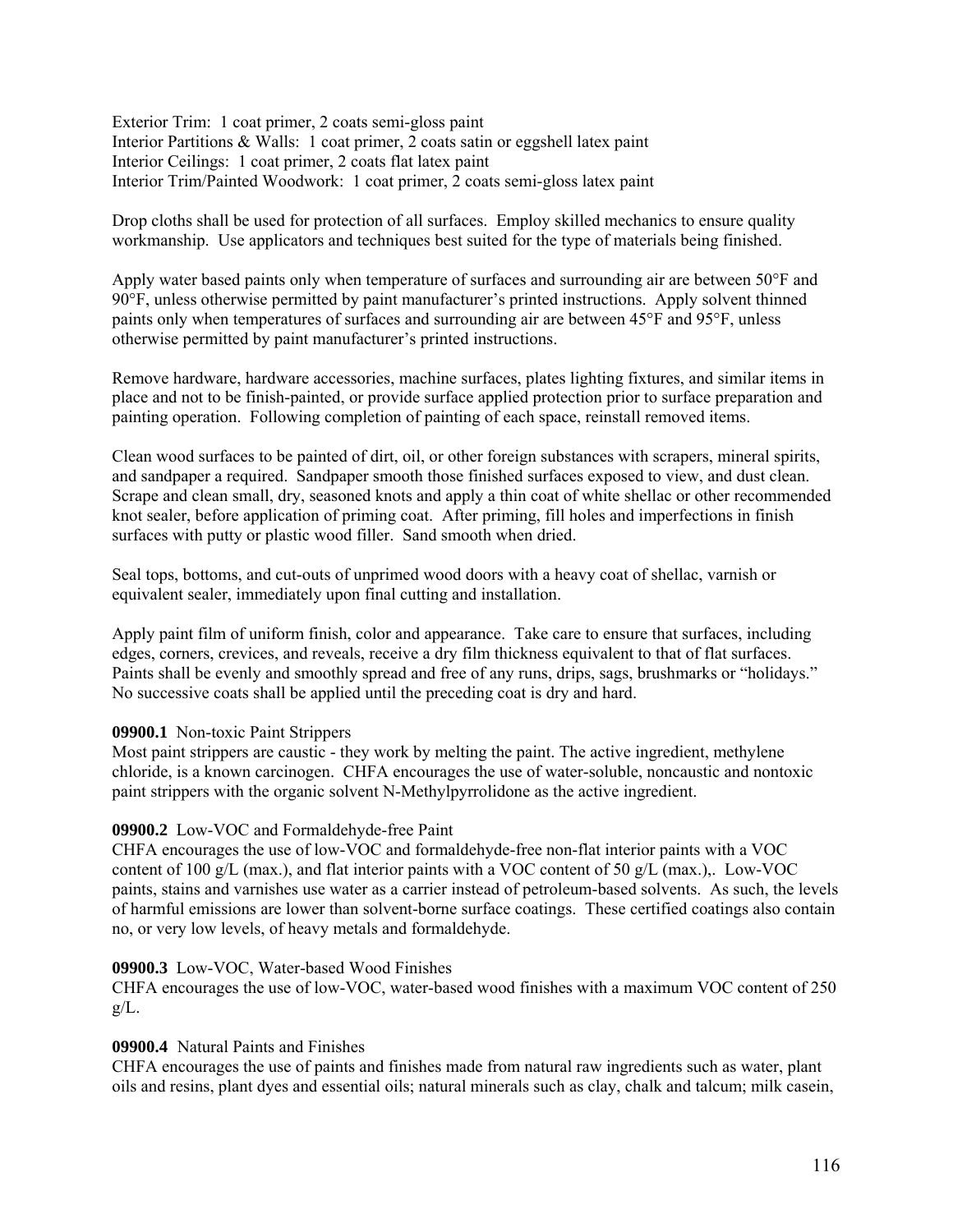natural latex, bees' wax, earth and mineral dyes**.** These paints are the safest for resident's health and for the environment.

## **09900.5** Interior Painting

All paint over interior drywall shall meet or exceed the limit of 400 strokes on the "scrubability" testing standards established in the most recent version of ASTM D-2486.

Kitchens and baths shall be painted with a washable semi-gloss paint. Satin sheen or egg shell finish paint may be used if a satin or egg shell finish is used throughout the residential unit. Using one paint type (satin or egg shell) throughout is preferable to CHFA.

Dwelling units shall have painted drywall ceilings. Painted concrete ceilings are acceptable where the concrete is part of the structural system, but only where sprayed-on "popcorn" texturing has been applied.

#### **09900.6** PVC-free Peel and Stick Wall Covering

Consider providing PVC-free wall coverings in lieu of standard vinyl wall coverings where wall coverings are desired, such as 180 Walls by Milliken. 180 Walls is a self-adhered textile wall covering containing 100% recycled polyester, that passes vinyl wall covering performance requirements, yet is breathable, cleanable and durable, and a pressure-sensitive adhesive backing eliminates the need for wallpaper paste.

#### **09900.7** Exterior Painting

If the exterior is stained wood, the finish shall be a solid-body stain, not the transparent or semitransparent type.

Vents penetrating roofs, with the exception of stainless steel vents, shall be painted with appropriate paint to match the roof shingles.

#### **10000 SPECIALTIES**

#### **10426 Interior Signs**

All interior signs shall be sans serif font, and consistent with 2003 IBC Section 1110.4 - Signage, and by reference ICC/ANSI A117.1-2003 Section 703 -Signs.

#### **10550 Mailboxes**

In buildings designed for elderly residents, mailboxes shall be mounted with the bottom of the lowest box no less than 28 inches, and the top of the highest box no more than 58 inches above the floor, or to meet applicable ADA requirements. Boxes shall have keyed locks, and shall be numbered sequentially. If necessary, boxes for barrier-free units shall be located separately to maintain the sequential numbering. Boxes shall have labeling sized for easy reading.

#### **10800 Bath Accessories**

Provide and install all required bathroom accessories. Bathroom accessories shall include paper holders, towel bars, grab bars, soap and toothbrush holders, and robe hooks. Confirm and coordinate all blocking with accessory locations prior to installation of insulation and drywall. Install all accessories plumb, level, true to line and dimension, securely anchored and fastened to solid blocking.

#### **10800.1** Grab Bars

In buildings designed for elderly residents, grab bars shall be provided at all bathtubs. One 24" long, 1" minimum diameter grab bar shall be placed at 45 degrees, centered on the side opposite the accessible side, and with the lowest point of the bar 12" above the tub rim. The highest end of the diagonal bar shall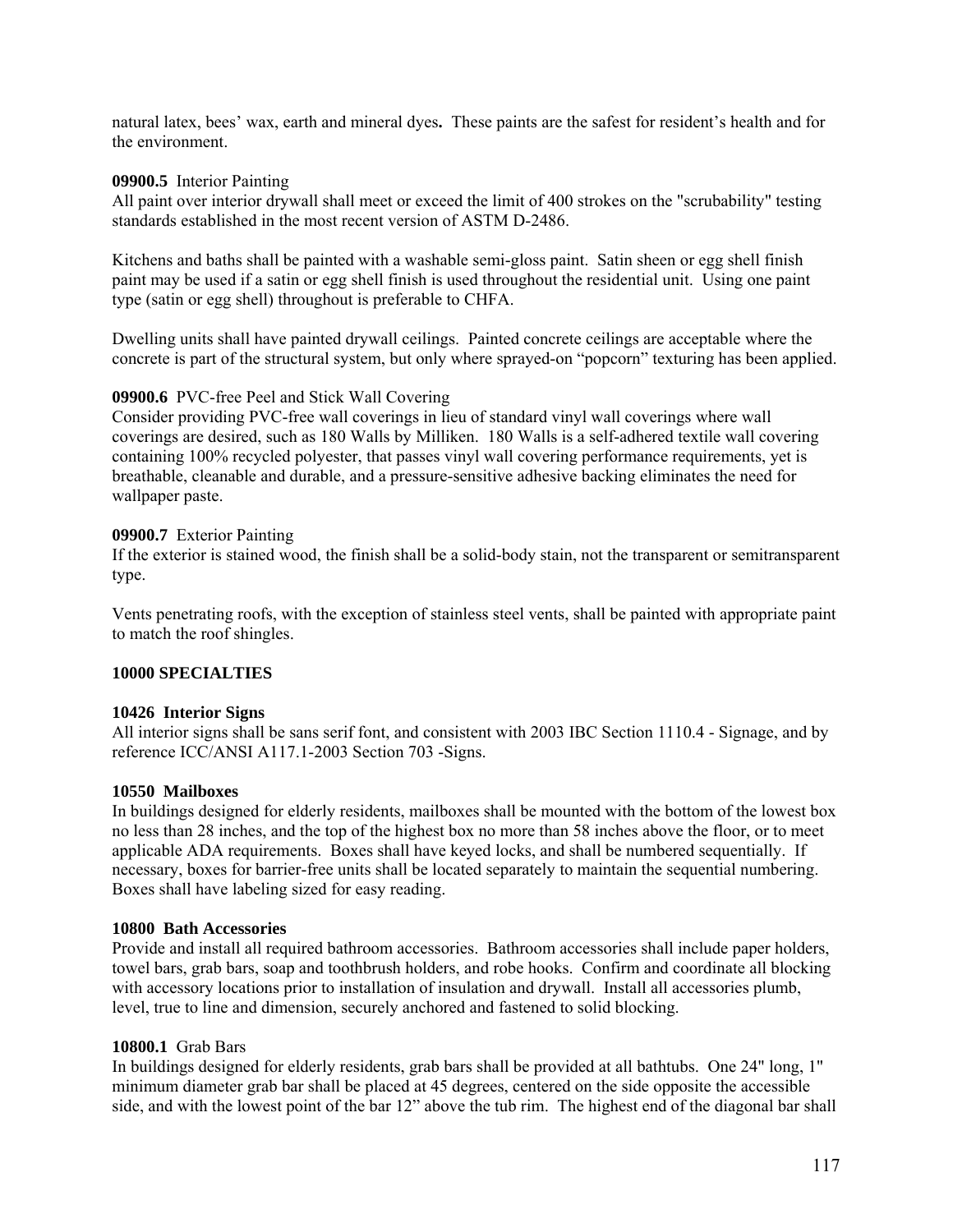be at the control end of the bathtub. An alternative to this diagonal grab bar may be proposed. One 24" long, 1" minimum diameter grab bar shall be placed vertically at the control end of the bathtub at the outside edge, with the top of the bar 4'-6" above the floor.

In buildings designed for elderly residents, grab bars shall be provided at all showers. One 24" long, 1" minimum diameter grab bar shall be placed at 45 degrees, centered on the side opposite the accessible side, and with the lowest point of the bar 29" above the shower floor. The highest end of the diagonal bar shall be at the control end of the shower. An identical bar shall be placed vertically at the control end of the shower at the outside edge, with the top of the bar 4'-6" above the floor.

Tub/shower enclosures with integral grab bars substantially complying with the aforementioned grab bar requirements may not be used without CHFA approval prior to Initial Closing.

Nothing in this Standard shall be interpreted to waive the requirements for blocking under the FHAct.

## **10800.2** Medicine Cabinets

Medicine cabinets with beveled-edge mirror doors shall be provided at all bathrooms.

## **11000 EQUIPMENT**

Provide and install specified appliances; supervise, coordinate and provide all required electrical and plumbing requirements for each item. Comply with governing Codes and regulations. Use experienced installers. Deliver, handle, and store materials in accordance with manufacturer's instructions. Install materials and systems in accordance with manufacturer's instructions, and in proper relation with adjacent construction, with uniform appearance. Restore damaged finishes and test for proper operation. Clean and protect work from damage.

# **11001 Appliances**

All dwelling unit kitchen appliances, including range/oven, refrigerator, and dishwasher, shall be by a single manufacturer. Clothes washers and dryers shall be by a single manufacturer. All appliances including range and ovens, refrigerators, water heaters, washers, dryers, dishwashers, ventilation fans, furnaces and air conditioners shall be listed by Underwriter's Laboratories. Refrigerators, water heaters, washers, dryers, dishwashers, ventilation fans, furnaces and air conditioners shall be ENERGY STAR® rated.

# **11452 Residential Appliances**

Provide and install specified appliances. Comply with governing codes and regulations. Use experienced installers. Deliver, handle, and store materials in accordance with manufacturer's instructions. Install materials and systems in accordance with manufacturer's instructions and in proper relation with adjacent construction and with uniform appearance. Restore damaged finishes and test for proper operation. Clean and protect work from damage.

# **11452.1** Refrigerators

All refrigerators shall be ENERGY STAR® rated, frost-free refrigerator/freezers with separate compartment doors. Minimum sizes acceptable to CHFA are 15 cubic feet for studio and one-bedroom units, 17 cubic feet for two-bedroom units, 19 cubic feet for three-bedroom units, and 21 cubic-feet for four-bedroom units. Refrigerators shall be placed so that the door will be able to swing at least 135º to allow removal of all drawers. Where refrigerators other than side-by-side type are used, this requirement may be met by selecting a refrigerator with a door design which allows removal of all drawers with a 90º door swing.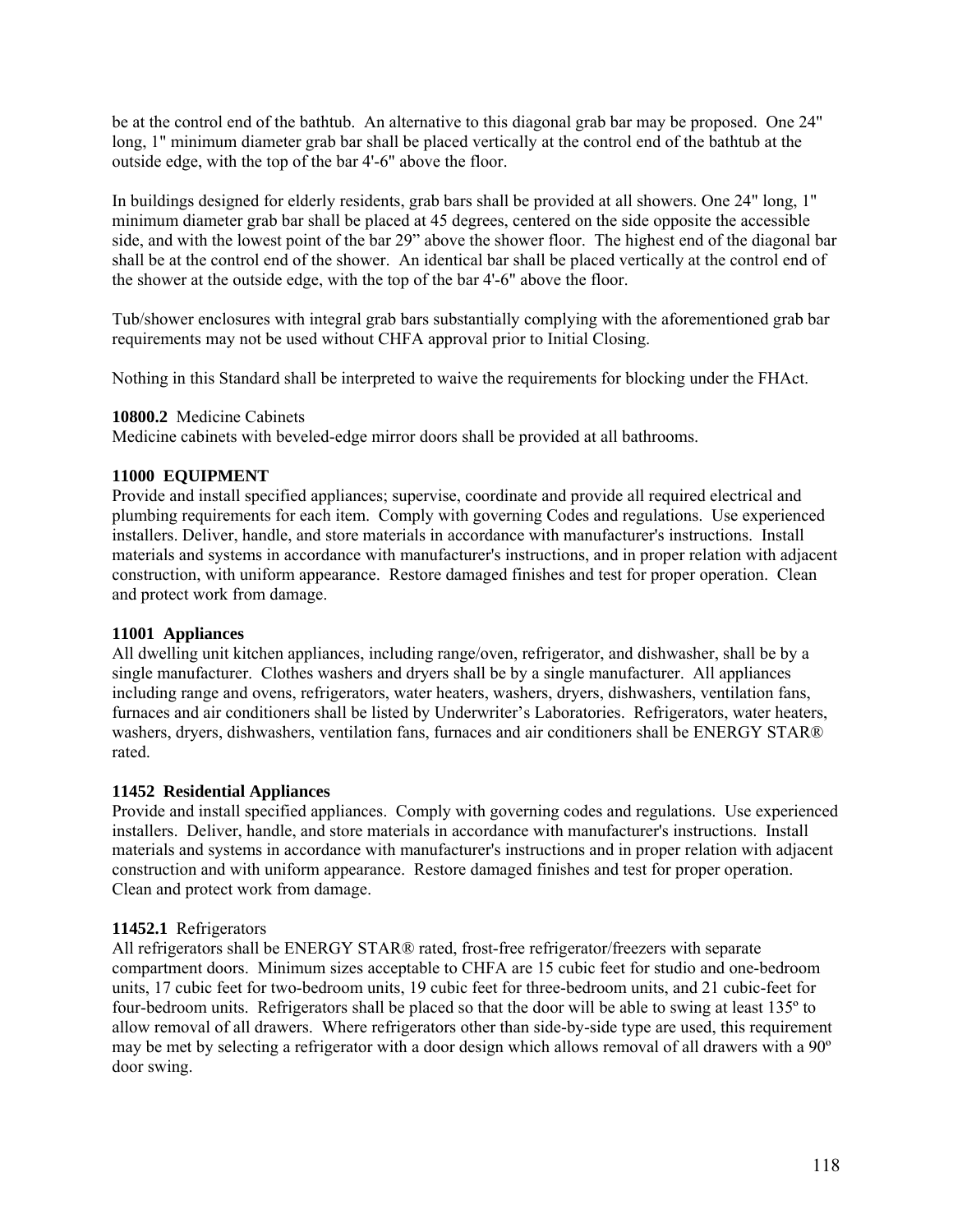In elderly units, the refrigerator/freezers shall be side-by-side. In barrier-free units, the refrigerators shall have a two-door refrigerator compartment with a bottom freezer drawer compartment, unless otherwise specifically designed by the manufacturer for handicap-accessibility.

## **11452.2** Range/Ovens

All ranges and ovens shall be four (4) burner electric appliances with a minimum width of 30 inches. Gas range/ovens may be used where they have automatic ignition and automatic pilot shutoff.

Ranges in units designed as barrier-free or for elderly residents shall have front controls with indicator lights, and shall be self-cleaning, unless a roll-under access space is located adjacent to the appliance.

Consider providing a Safe-T-element™ Cooking System at all electrical ranges. This UL-rated fireprevention system consists of a set of electronically-controlled solid cover plates, which are attached to standard coiled stovetop burners. A patented control unit installed inside the stove controls limits the high-end temperature of the plates to approximately 662<sup>o</sup> F, which is below the ignition temperature for oil and most common fibers (> 728º F). In addition to the fire-prevention benefit, energy costs may be reduced, because the burners are off for a good percentage of the cooking process, thus reducing demand at peak usage times (breakfast/dinner). The number and cost of potential false alarms is also reduced, and less cooking-related fire claims and may reduce insurance premiums. Safe-T-element™ plates are also easier to clean, and the system may help to extend the life of the burners and the range.

# **11452.3** Microwave Ovens

Where microwave ovens are provided as an amenity, they shall be ENERGY STAR® rated and provide a minimum cooking area of 1.0  $ft^3$ . An electrical outlet shall be provided directly behind the microwave location. In housing for elderly residents, an electrical outlet shall be conveniently placed for a counter top microwave oven.

## **11452.4** Garbage Disposal Units

Garbage disposal units shall be provided at all unit kitchens and common area kitchen sinks.

# **11452.5** Kitchen Ventilation

All kitchens shall be provided with an ENERGY STAR® rated means of ventilation to the outside. CHFA prefers non-ducted range hoods, in combination with ceiling grills, ducted to in-line, roof-top or side-wall exhaust fans for kitchen ventilation. Recirculating range hoods with integral task lighting shall be provided to match the width of the range below. Kitchen exhaust fans shall be sized at a minimum rate of 100 cfm per foot of range width, and shall be switched separately from kitchen lighting.

Consider providing CookSafe™ range hood/fire-suppression systems at all ranges. CookSafe™ is specifically designed to fight cooking fires, through an active temperature sensor, intelligent electronic controller and failsafe pressurized extinguishing system. As the temperature rises, the powerful fan is turned on to high to help dissipate heat. Once the second temperature setting is reached, the control system will disconnect the energy source for the range – either through a gas valve or electrical disconnect. As the fire reaches the hood surface, one of the three fusible links will melt and discharge the extinguishing agent on the range surface. An internal buzzer sounds and the external alarm system is triggered. Once discharged, the range may not be operated until CookSafe™ is serviced and reset, as the energy source remains disconnected. Alternately, a remote pull may be connected, to allow the discharge to be controlled manually from a safe distance.

## **11452.6** Bath Ventilation

All full and half baths, and common area toilet rooms, shall be provided with an ENERGY STAR® rated means of ventilation to the outside. CHFA prefers ceiling grills ducted to in-line, roof-top or side-wall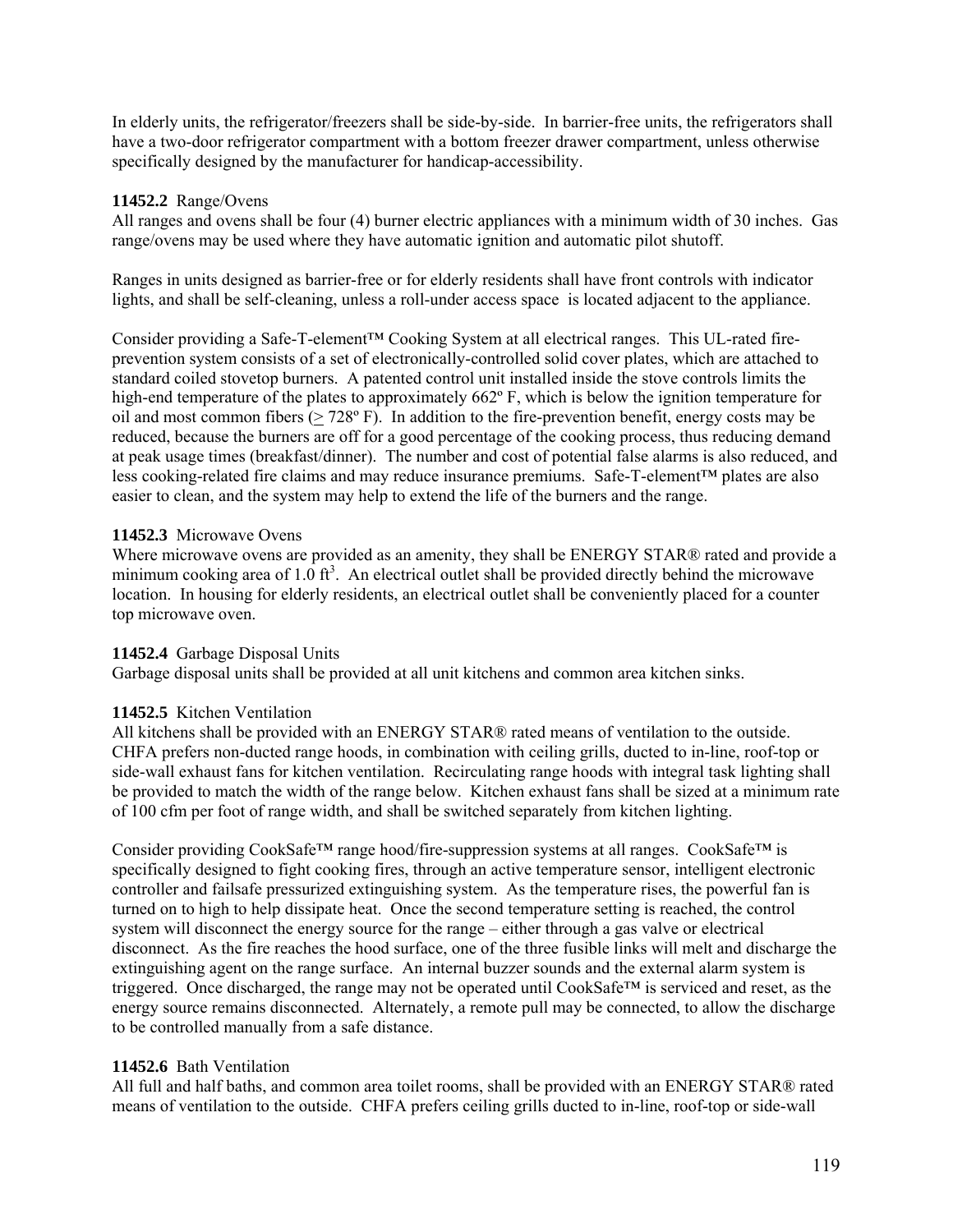exhaust fans for bathroom ventilation. Dwelling unit bathroom exhaust fans shall be sized at a minimum rate of 1 cfm per square foot of floor area or 150 cfm, whichever is greater. Bath exhaust fans shall be switched separately from bathroom lighting, and shall be timer-controlled to run for a minimum of twenty minutes, or humidity sensor-controlled. Recessed bath fan/light/night light fixtures, with both humidity sensor and manual odor control modes of operation, are available from Nutone, Inc.

## **11452.7** Whole House Fan

CHFA encourages the use of ENERGY STAR® rated whole house fans in units with more than one floor level and attic space above. The fan must be mounted in a hallway ceiling on the top floor of a house, with an insulated, airtight seal to prevent cold air infiltration/warm air escape in winter. Fans should be sized to produce between 4-5 air changes per hour, should have at least two-speed controls: high speed for quick temperature change, and low speed for continuous ventilation.

## **11452.8** Washers and Dryers

A recessed washer and dryer hook-up assembly (similar to Symmons Laundry Mate) shall be provided in each dwelling unit of family housing. Convert washers to rinse with cold water only. Dryer vents shall be ducted to the exterior and be equipped with self-closing dampers. If washers and dryers are provided within dwelling units, side-by-side, or full-size stacking washers and dryers shall be provided for units up to two bedrooms. For units with more than two bedrooms, extra-large capacity side-by-side units must be provided. CHFA encourages the use of ENERGY STAR® horizontal axis washing machines. Stacking washers and dryers or under-cabinet combination units must be provided in elderly units. Front-loading side-by-side or under-cabinet combination units must be provided in barrier-free units. Where in-unit washers and dryers are not installed, common laundry facilities shall be provided in a ratio of one washer and one dryer for each 10 and 15 units, respectively, or any fraction thereof. Provide a separate overflow pan connected to a floor drain at all washers.

# **11452.9** Dryer Ventilation

All dryers shall vent to the outside. Where in-unit appliances are provided and dryers are not located on an exterior wall (or within the dryer manufacturer's recommended maximum distance to a screened, louvered vent), and in common laundries, provide in-line, roof-top or side-wall dryer booster fans with pressure-sensitive controls. In such cases, rigid metal ductwork and shall be used for venting, with the exception that flexible metal ductwork may be used as a final connection to the appliance. Ductwork shall not be left exposed.

# **11455 Kitchen and Bath Cabinets**

CHFA prefers kitchen and bath cabinetry constructed of plywood boxes with hardwood stile and rail face frames. Kitchen and bath cabinetry for family developments shall be certified by the Kitchen Cabinet Manufacturers Association (KCMA) as meeting HUD Severe Use standards. Hardwood doors with flush, recessed or raised panels shall be hinged to allow full 180-degree operation. Hardwood drawers shall have ball-bearing type hardware. Finished shelves for base and wall cabinets shall be <sup>3</sup>/4" thick, minimum. All materials, methods and details shall comply with American Woodwork Institute (AWI), American Hardboard Association (AHA), Hardwood Plywood and Veneer Association (HPVA), National Particleboard Association (NPA), National Electrical Manufacturers Association (NEMA), and Builders Hardware Manufacturers Association (BHMA) standards. All cabinets shall comply with the design and construction of the Kitchen Cabinet Manufacturers Association (KCMA) and shall be certified as such. Cabinets may have frames of composite wood materials, provided the design, materials and installation insures the screw holding capacity of the frame is equal to, or better than that of solid oak. With the exception of sink bases, all cabinets shall have back panels.In barrier-free units, and units designed for elderly residents, kitchen and bath cabinets shall have easily grasped door and drawer pulls.

If particle board is used for any cabinet components, all exposed cut edges must be coated with a water-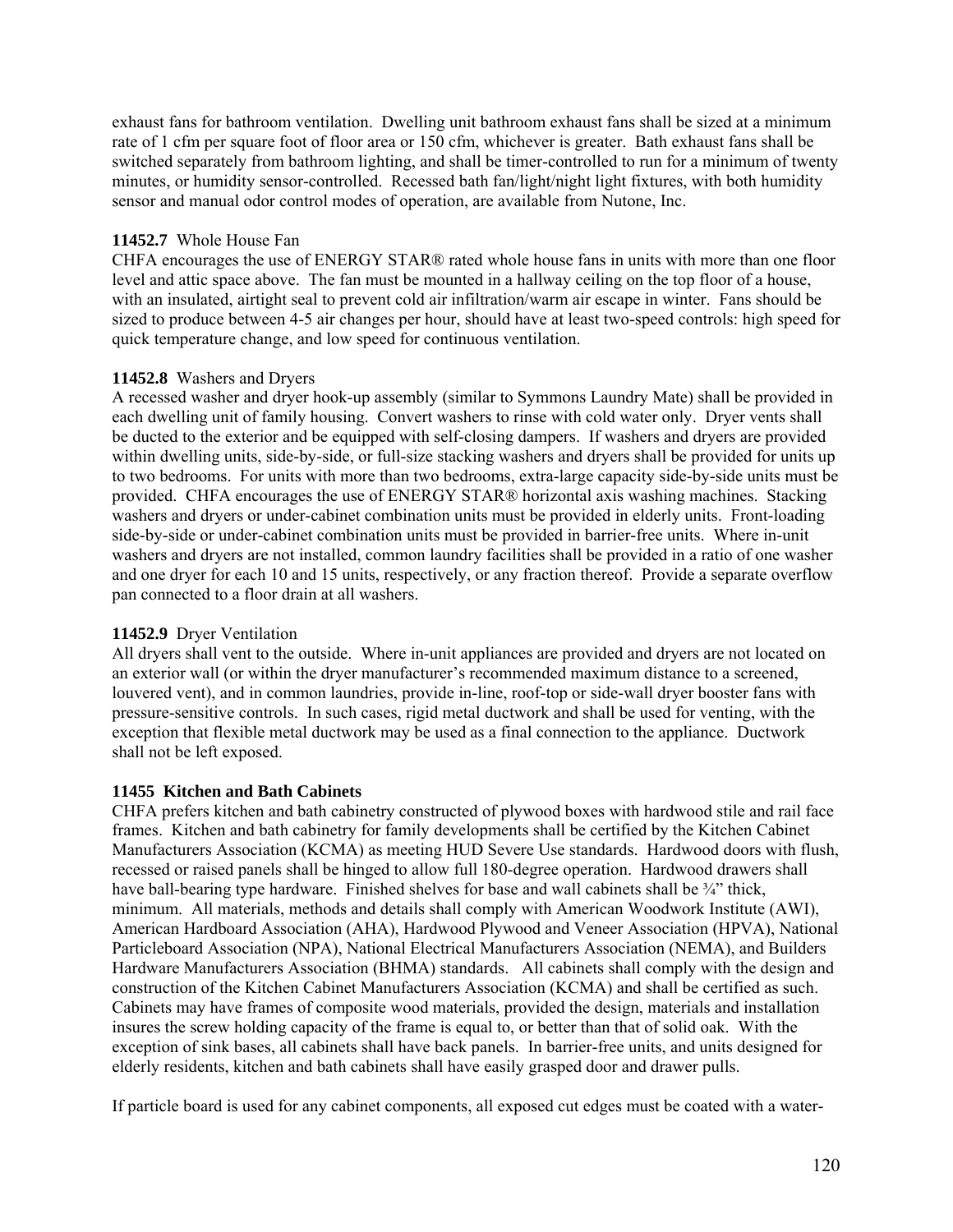based polyurethane sealant or a specialty formaldehyde sealant. Particle board sealant shall have a maximum VOC (Volatile Organic Compounds) content of 250 g/L. Whenever possible, eliminate new particleboard inside dwelling units by using formaldehyde-free medium density fiberboard (MDF) for cabinet components and shelving, such as Roseburg "Skyblend".

Verify access and clearance required for the installation of each cabinet. At all cabinet locations, coordinate the installation of convenience outlets, equipment, lighting fixtures, plumbing, and HVAC vents, etc. Install plumb, level and true. Install any required blocking in walls to receive fasteners. Field verify all field dimensions and clearances, and minimize filler pieces at ends of cabinet runs. Install materials and systems in accordance with manufacturer's instructions and approved submittals. Install materials and systems in proper relation with adjacent construction and with uniform appearance. Coordinate with work of other sections. Anchor securely in place; coordinate with countertop installation. Adjust and lubricate hardware. Restore damaged finishes and test for proper operation.

All dwelling unit bathrooms shall have 42" wide vanities, with a 30" removable sink base and 12" fixed drawer base. In bathrooms designed to be barrier-free, provide a lavatory set in a counter top, in order to provide "roll-under" access. In such cases, storage shelving at appropriate heights shall be provided elsewhere in the bathroom.

## **12000 FURNISHINGS**

## **12550 Shades and Blinds**

Shades or blinds shall be furnished for all windows. Spring-loaded, roll-up shades are not acceptable. For elderly developments, and in units designed for barrier-free occupancy, or anywhere fire suppression of the units is not provided, shades or blinds shall not be made of polyvinyl chloride (PVC). Safety cord stops shall be installed on all window treatment cords to prevent injury.

## **12600 Furniture**

In housing for elderly residents, exterior seating and common area seating shall have backs and arms, or some other means of support for rising.

## **12664 Tables and Accessories**

Laundry Rooms In common laundry rooms a laundry folding table 30" to 34" in height, and a hanging rack, shall be provided.

## **13000 SPECIAL CONSTRUCTION**

## **13120 Pre-fabricated Structures**

In order to balance Technical Services' review considerations [utility, convenience, health and safety, accessibility, comfort, indoor air quality, quality materials/durable details, energy efficiency/water conservation, and sustainability/resource conservation] with CHFA's expectation of a direct and ongoing emphasis to achieve the lowest construction cost possible, consider using modular and panelized and other innovated construction methods. Modular and panelized construction may provide advantages in quality, time and cost.

## Quality Advantages:

- 1. Trained and closely supervised workforce
- 2. Larger, more powerful, and more sophisticated equipment
- 3. Assembly with precision jigs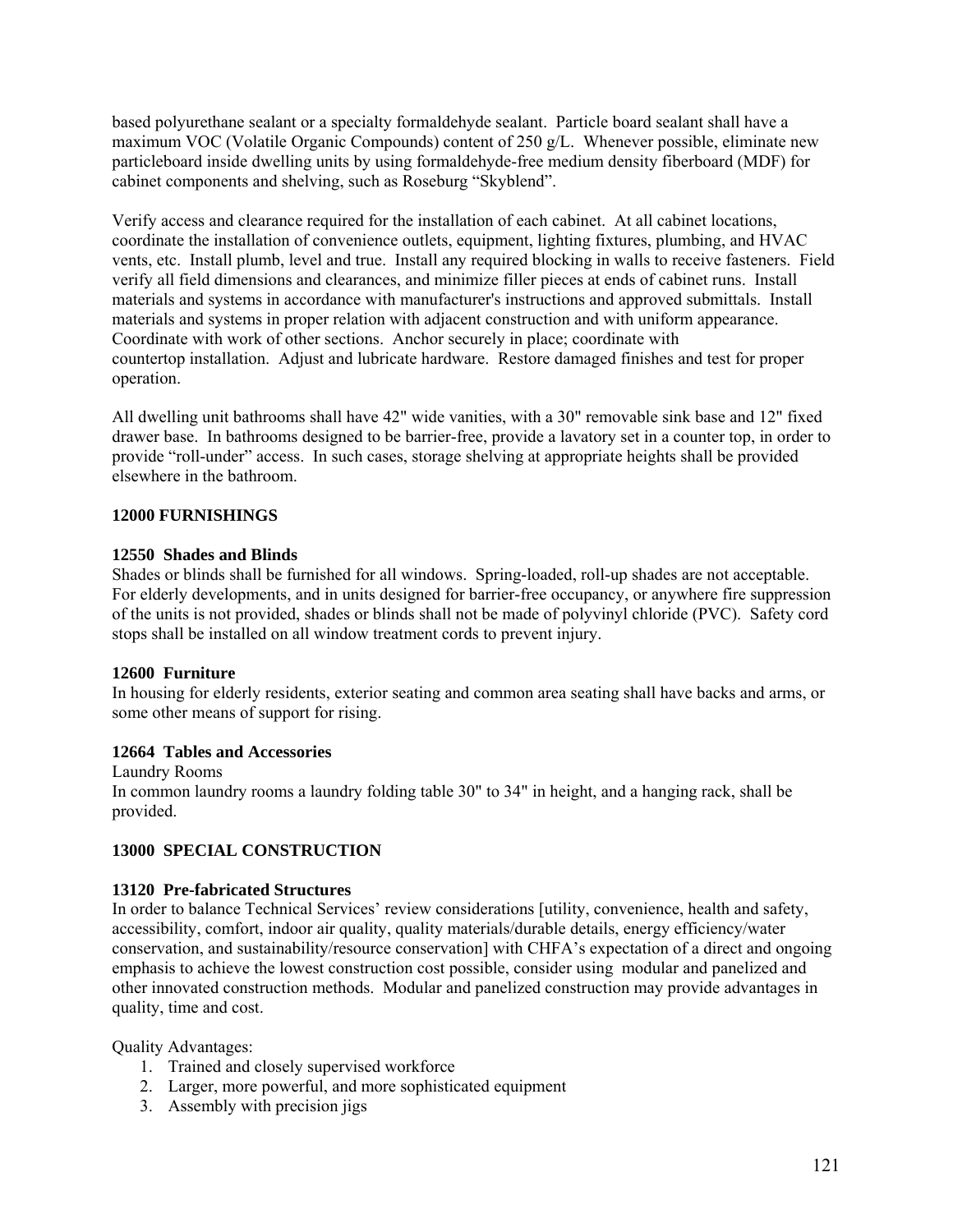- 4. Use of the highest quality, kiln-dried lumber
- 5. Construction in a climate controlled facility with materials protected from the elements
- 6. Construction standards that meet or exceed local and state building codes
- 7. Integral structural strength
- 8. Superior energy efficiency
- 9. Rigorous quality control systems
- 10. Extended warranty coverage

Time Advantages:

- 1. Components can be Fabricated While Site and Foundation Work is Performed
- 2. Components can be Delivered and Installed Immediately upon Completion of Foundation Work
- 3. Even the most efficient stick builder systems are no match for assembly line and large workforce systems
- 4. Saving Time Saves Money

## Cost Advantages:

- 1. Inclement weather does not damage the materials
- 2. Less pilferage and vandalism: Factories are easier to secure than building sites
- 3. Less waste: By working with standardized dimensions, modular manufacturers are better able to make optimal use of materials and avoid waste

# **13120.1** Precast Insulated Foundation Panels

The Oasis Foundation Wall System, manufactured by Oldcastle Precast, Inc., consists of custom-made, precast, insulated concrete foundation wall panels, factory made from PE-designed and stamped shop drawings. As such, tolerances are tight, measurements are accurate, and walls and angles are square, plumb and level. 10" th. Oasis Foundation Wall System panels are made of high-strength 6,000 psi concrete with 15% recycled flyash content, and are reinforced in all directions. Due to their unique design, 8-ft. 6-in. tall Oasis walls use approximately 1/3 less concrete to manufacture when compared to the typical 7-ft. 10-in. cast-in-place foundation. Factory control of the concrete mix and curing environment creates a foundation wall system that is extremely dense and intrinsically moisture resistant, which may eliminate the need for exterior waterproofing. Patented, custom-molded expanded polystyrene (EPS) insulation core components are used, which enable a fully-insulated assembly with an R-13 rating overall. Interior faces of Oasis walls are pre-finished with DensArmor® Plus paperless wallboard, with glass mat facings rather than paper facings and a treated, moisture-resistant gypsum core, provide moisture and mold resistance. Oasis walls include threaded bolts for sill attachment, concealed joint fasteners and vertical utility chases at 24" o.c (accessible from the top of the wall). Options include integrated egress window wells, beam pockets, precast stairs/bulkheads, precast column pad footings, cast-in vinyl basement windows, custom-cast masonry openings and brick/stone ledges. Since the concrete is cured in the factory, floor/wall construction can commence immediately upon installation by the manufacturer. Oldcastle Precast, Inc. offers a limited lifetime warranty against structural deficiencies and a 15 year warranty against water penetration.

# **13120.2** Panelized Wood Framing System

Panelized wall systems are prefabricated building panels that form a structural envelope for the home, reducing or eliminating the need for conventional on-site wood framing. Panelized construction involves the fabrication of individual walls, or sections of walls, in a factory-controlled environment, with the added efficiency and quality control provided by computer automation: individual shop drawings, stateof-the-art fabrication tables, production saws, automatic nail guns, forklifts, and engineering are used. While several types of wall panels are produced, the "open panel" is most common; interior faces of exterior panels, and interior panels, are left open for wiring, plumbing, heating and on-site inspection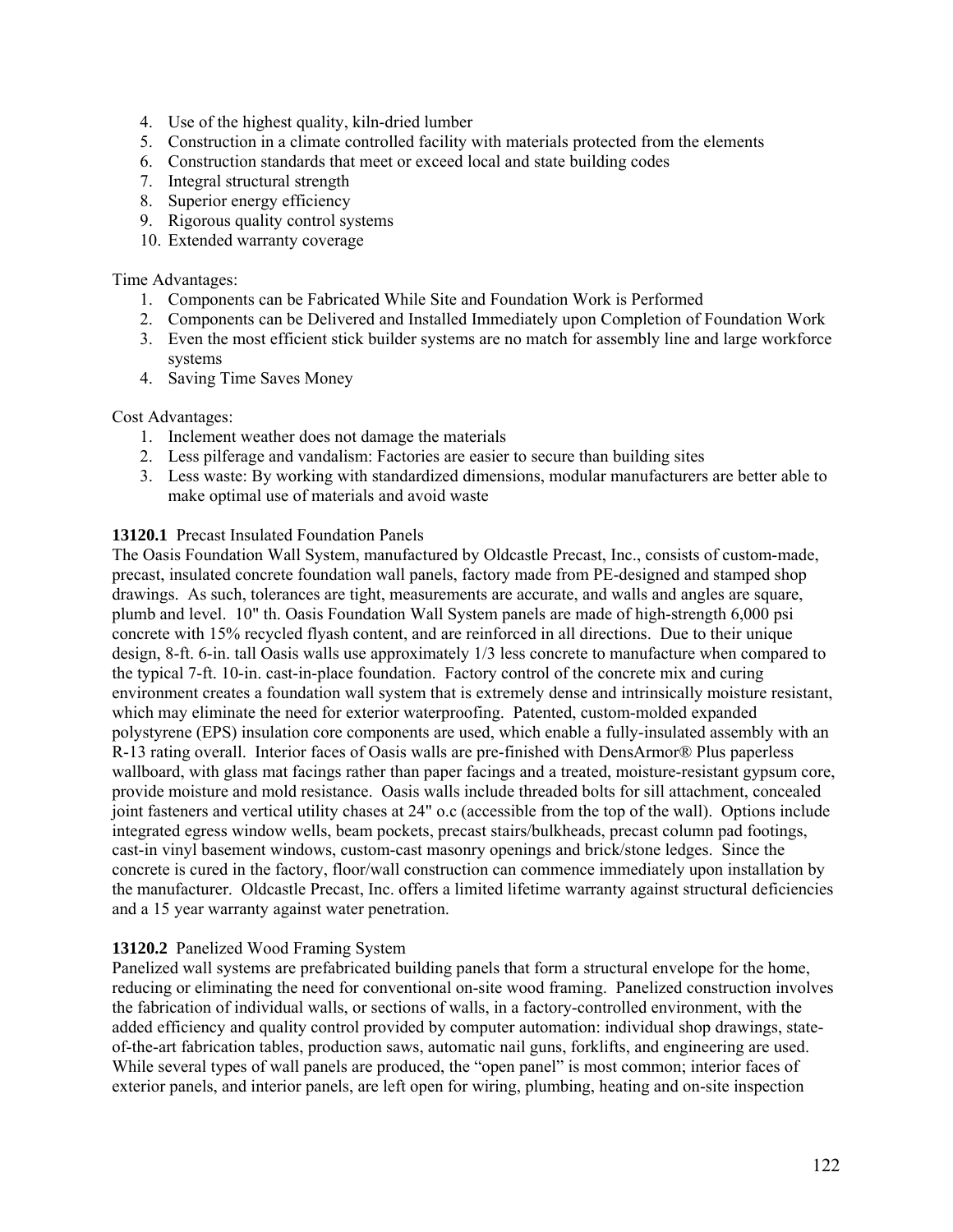(sheathing is generally factory-installed on exterior faces of exterior walls). Open panels framing is also conducive to custom design, and will accommodate on-site change orders issued during construction.

# **13120.3** Structural Insulated Panels (SIPs)

Structural Insulated Panels (SIPs) may be used for exterior walls, floors and roofs. SIPs are rigid foam sandwich panels with OSB panels on both faces. The foam core may be comprised of expanded polystyrene (EPS), polyisocyanurate, or polyurethane, and may have have an insulating value of R-6 per inch, or more. According to tests at the Oak Ridge National Laboratory, a 4" th. (nominal) SIP wall had the same whole wall R-value (R-11) as a stick-framed 2 x 6 wall (24" o.c.) with paper-faced fiberglass batt insulation and OSB sheathing. OSB panels shall be high-performance, water-resistant tongue and groove panels bonded with phenolic resin, such as Huber "AdvanTech". SIPs shall be designed to reflect Seismic Zone 4 requirements.

# **13120.4** Agriboard Structural Insulated Panels

The Agriboard Panel wall system is a paper-wrapped SIP system with OSB faces and a reinforced core of compressed straw, which eliminates over 80% of the dimensional lumber typically used in traditional construction. 4⅜" th. (R-13) and 7⅞" th. (R-25) panels are available, and the environmentally-friendly insulating core eliminates hot and cold spots, and creates a greater thermal mass, which helps to modulate large swings in temperature. Over 80% of an Agriboard panel consists of straw left over after wheat or rice grain is harvested, from multiple annual crops, ensuring a continuously renewable supply. The patented Agriboard panel forming process is based on proven high pressure and high temperature technologies, which uses no adhesive binders. Safe and effective borax compounds are added to eliminate mold growth and insect infestation.

# **13120.5** Modular Residential Construction

Modular residential construction consists of residential dwelling units assembled from custom, factoryfabricated, pre-finished boxes up to 14'-0" wide, 66'-0" long, and 13'-6" high in size. Modular units generally include floor, wall and roof framing, exterior finishes, doors and windows, insulation, mechanical and electrical roughing, and interior finishes. Interior finishes generally include painted gypsum board, standing and running trim, floor finishes, cabinetry, and plumbing and electrical fixtures and fittings. Modular units are delivered to the development site by tractor trailer, and placed by crane on site-built foundations. Up to 80% of the construction of residential buildings can be performed by the modular manufacturer, and modular boxes can be fabricated simultaneously with site development and foundation work. During the project planning phase, coordination between the Development Team and the modular manufacturer is critical in determining the Owner's, Architect's and GC's responsibilities before, during and after the modular units are set.

## **14000 CONVEYING SYSTEMS**

## **14001 Design**

A minimum of two elevators shall be provided in all multi-story apartment developments, and barrier-free units in such developments shall not be segregated all to one wing or floor.

## **14200 Elevators**

Where elevators are provided, one shall be a service elevator of a sufficient size (5' x 7' approx.), and be so located, as to facilitate tenant move-ins/outs and emergencies (accommodate evacuees in prone position on EMS stretchers/folding gurneys). Provide hooks and removable pads in service elevators.

# **14200.1 Biodegradable Hydraulic Elevator Oil**

Leaking hydraulic oil poses environmental risks in the form of soil and water contamination. Cleanup of hydraulic oil-contaminated soil is difficult and costly, and is best avaoided by using plant-based hydraulic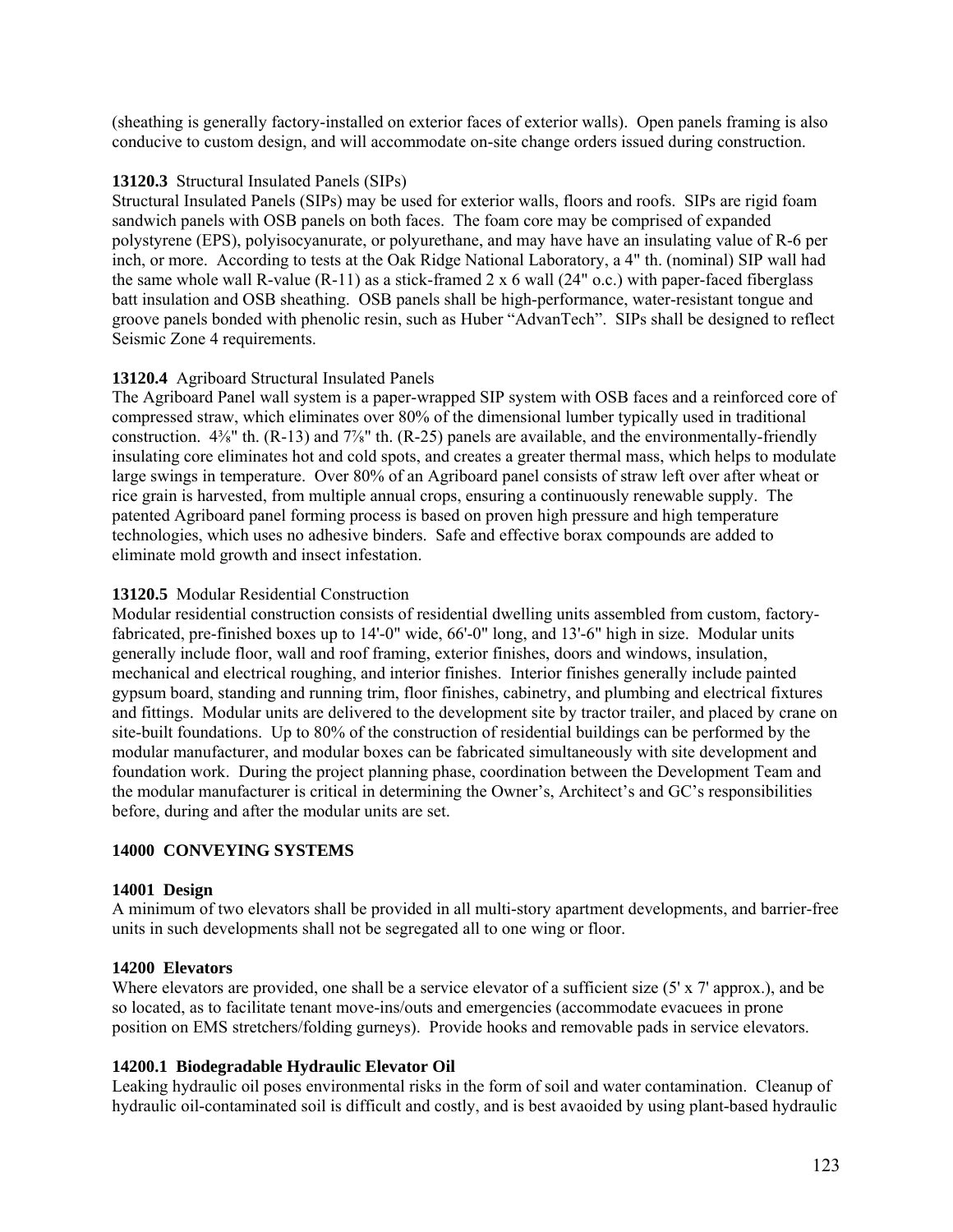oil. In general, it's best to install more efficient, non-hydraulic elevators, but for servicing existing elevators, or in situations in which a hydraulic elevator is the only option, CHFA prefers using a biodegradable fluid. Manufacturers of bio-based, biodegradable hydraulic oils include Environmental Lubricants Manufacturing, Greenland Corporation, Hydro Safe Division, and Terresolve Technologies.

## **15000 MECHANICAL**

## **15010 Design**

# **15050 Plumbing**

Furnish a complete hot and cold domestic water distribution system. Furnish and install all service, distribution, drainage and vent piping within the building(s), including vent flashing at roof connections. Provide all fixtures, fittings, devices, and accessories as required. Supply, vent and drain piping shall be sized as indicated or required to meet all Codes and standards of authorities having jurisdiction, and to comply with highest accepted practices of the trade.

Provide clean-outs, heavy duty threaded type, at the base of all stacks, and at changes of direction to horizontal drains, in accessible locations. Provide access panels to all cleanouts where required.

Provide hangers and supports, not to exceed spacing as required by code and to assure stable straight and firmly anchored runs. Use separate hangers for each branch. Support vertical risers at each floor with approved extension pipe clamps.

Lay out the plumbing system in careful coordination with the drawings and existing conditions, determining proper elevations for all components of the system and using only the minimum number of bends to produce a satisfactorily functioning system. Lay out all pipes to fall within partitions, walls or roof cavities, and not to require furring other than as shown on the drawings.

Do not cut into or reduce the size of any load-carrying member without the prior approval of the Architect or Structural Engineer. Install all piping generally level and plumb, free from traps, and in a manner to conserve space for other work. Cushion all traps and bearings to minimize transfer of sound. Provide complete isolation of all dissimilar metals. Firmly anchor all pipes into position. Provide uniform pitch of at least ¼ inch per foot for all horizontal waste drainage. Provide air chambers at all fixtures; 16 inch minimum length and of same diameter as the branch. Conceal all piping unless otherwise shown on the drawings.

Upon completion of rough-in, fully test supply system at full pressure. Verify and ensure that system is free from leaks. Obtain all approvals and Certificates of Inspection from all authorities having jurisdiction upon the work.

## **15050.1** Pipe and Pipe Fittings

- 1. Hub and Spigot Cast Iron Sewer Pipe in compliance with ASTM A74, service weight
- 2. Hubless Cast Iron Sewer Pipe in compliance with CISPI 301, service weight
- 3. PVC Sewer Pipe in compliance with ASTM D2729
- 4. Underground Copper Water Pipe in compliance with ASTM B88, type K
- 5. Above ground Copper Water Pipe in compliance with ASTM B88, type L
- 6. Cross-linked Polyethylene plastic flexible tubing (PEX) in compliance with ASTM F877, SDR 9 tubing with ASTM F1807 for fittings ASTM F877 for each outlet.
- 7. Tracpipe FGP-SS4-500 Black Iron Gas Pipe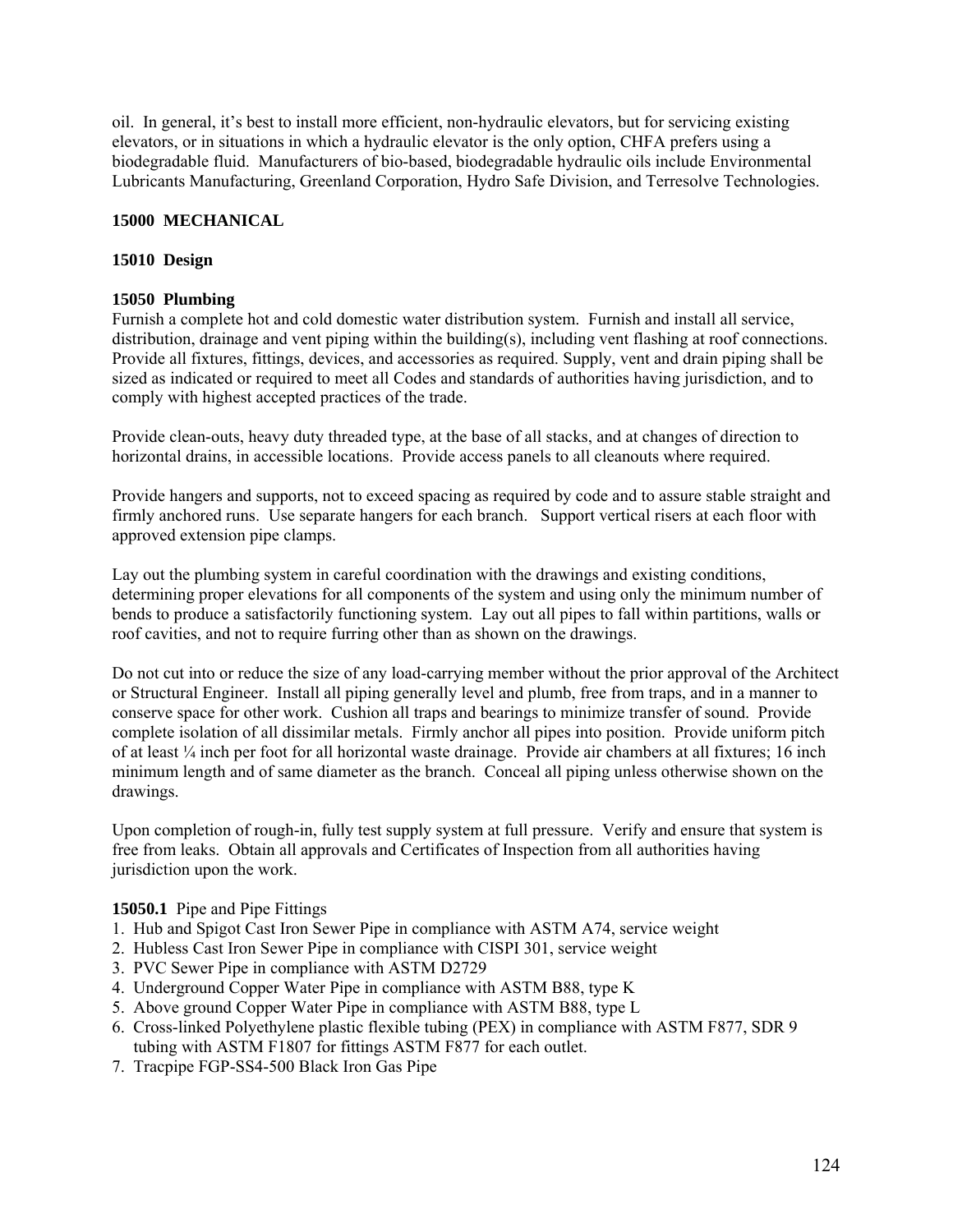## **15050.2** Valves

Hot and cold water shut off valves for each living unit shall be provided. Valves shall be installed at all service connections and in all branch lines and risers.

#### **15050.3** Thermometer and Gauges

Thermometer and gauge locations shall be indicated on the drawings. All thermometers and gauges shall be readable from the floor.

**15050.4** Expansion Loops Expansion loops in hot water piping shall be provided. Expansion joints are to be avoided.

#### **15050.5** Drainage and Vent Piping

All drainage and vent piping shall be ASTM D2836-72 solvent welded PVC or ASTM D2751 solvent welded ABS plastic. Cellular foam core PVC shall not be used.

**15050.6** Hose Bibbs

Provide hose bibbs with freeze-proof cast brass valves.

**15050.7** Mechanical Equipment Identification and Labeling Provide proper labeling of equipment and piping in conformance with the latest industry standards.

#### **15050.8** Escutcheon Plates

In finished spaces, and within sink and vanity base cabinets, furnish a chromium-plated sectional escutcheon on each pipe or hanger rod penetrating the wall, floor or ceiling. Plates shall fit snugly.

## **15180 Pipe Insulation**

Insulate pipe according to the IECC, or provide the following minimum R-Values:

 $\frac{3}{8}$ " diameter to  $\frac{1}{2}$ " diameter - R-5  $\frac{5}{8}$ " diameter to  $\frac{3}{4}$ " diameter - R-7 ⅞" diameter to 2" diameter - R-9 2½" diameter to 4" diameter - R-8

Insulate all waste stacks for their entire length. Insulation shall be continuous over pipes, valves and fittings, etc.

## **15180.1** Heating Piping

Insulation shall be securely applied to all steam heating and hot water heating supply and return piping exposed or concealed, except short run-outs above the floor to terminal units. Hot water lines that are dead end loops such as running from mains to service a single unit need not be insulated.

## **15180.2** Domestic Water Supply Piping

All water piping in unconditioned spaces, such as basements, crawl spaces, attics and exterior walls shall be covered with universal insulating jacket. Insulation and a vapor barrier shall be securely applied to all domestic water mains, all domestic horizontal cold water piping, domestic water piping installed in locations of the building subject to freezing temperatures, and vertical piping where condensation can create a problem.

## **15180.3** Storm Water Piping

Insulate all horizontal storm water piping above finished ceilings, including elbows looking up and down from the horizontal and underside of drains.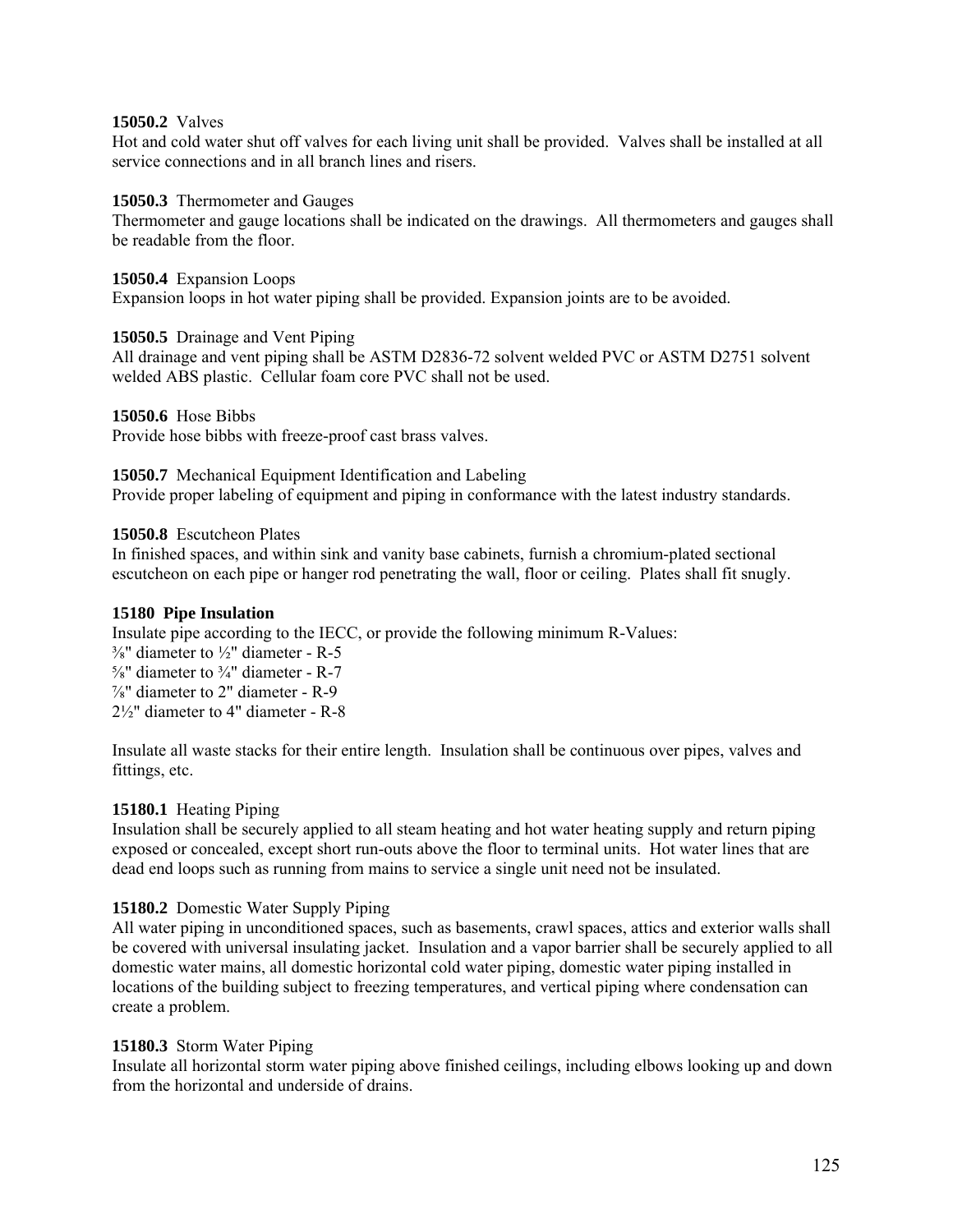## **15180.4** Barrier-free Design

Insulate exposed piping below kitchen sinks and bathroom lavatories in units designed as barrier-free to insure residents in wheelchairs do not touch exposed metal piping. Provide decorative insulating covers specifically designed for this purpose.

## **15250 Water Softeners and Water Conditioning**

Any domestic water supply with hardness in excess of 250 milligrams/liter of Calcium Carbonate shall be treated by water softening the domestic hot water. This determination will be made by the Environmental Consultant based upon water test and quality data provided by the Drinking Water and Radiological Protection Division of the Connecticut Department of Environmental Quality. Typically, only domestic hot water shall be treated. Where it is economically infeasible to treat only the hot water, the domestic cold water may also be treated.

#### **15460 Plumbing Fixtures and Trim**

General:

All exposed pipe fittings, trimmings, faucets, traps and exposed connections shall be chrome-plated brass. Faucets shall be heavy brass, compression type, with replaceable seats and discs or cartridges. Provide a stop or shut-off valve in the water connection(s) to each water heater, water closet, group of fixtures and main riser.

#### Kitchens:

Kitchen sinks shall be single bowl and shall be stainless steel, 20 gauge or thicker. Pull-out spray hoses shall not be provided. In housing for elderly residents and units designed to be barrier-free, kitchen sinks shall have a single lever control.A garbage disposal shall be provided.

#### Bathrooms:

Lavatories shall not be made of fiberglass.Wall hung lavatories shall not be used in dwelling units. In common areas where wall hung lavatories are used, wall chairs to support the lavatories shall be provided. Provide decorative, insulated covers at exposed plumbing pipes in handicapped accessible units.

#### **15460.1** Elderly Units

In buildings designed for elderly residents, except in Barrier-free designed units, bathtub rim heights above finish floor shall not be higher than 16". The bottoms of all bathtub basins shall have a non-slip finish. In housing for elderly residents, it is preferred to have water closets located adjacent to a wall 48" in length (perpendicular to the plumbing wall) to facilitate the future addition of a grab bar. All bathroom water controls shall be single lever controls complying with barrier-free design requirements. Controls at bathtubs and showers shall be offset toward the entry side of the fixture for ease of access. In housing for elderly residents and for barrier-free designed units, all showerheads, whether in bathtubs or showers, shall be height adjustable on a slide bar device. In non-barrier-free units for elderly residents a flexible, detachable head, with brackets allowing several mounting heights, is an acceptable alternative.

#### **15460.2** EPA WaterSense® Program

The goal of the EPA WaterSense® program is to label products that are about 20% more water-efficient than average comparable products. Provide plumbing fixtures, fittings and controls which comply with the EPA WaterSense® Program, or install flow reducers in all sink, tub and shower faucets.

#### **15460.3** High-efficiency Toilets (HETs)

Consider providing WaterSense® labeled high-efficiency toilets (HETs), in lieu of standard toilets. The EPA WaterSense® Program is helping consumers to identify high-performance, water-efficient toilets that can reduce water use by as much as 4,000 gallons per year. Under federal law, toilets must not exceed 1.6 gallons per flush (gpf ). HETs use less than 1.3 gpf. The WaterSense® label is available for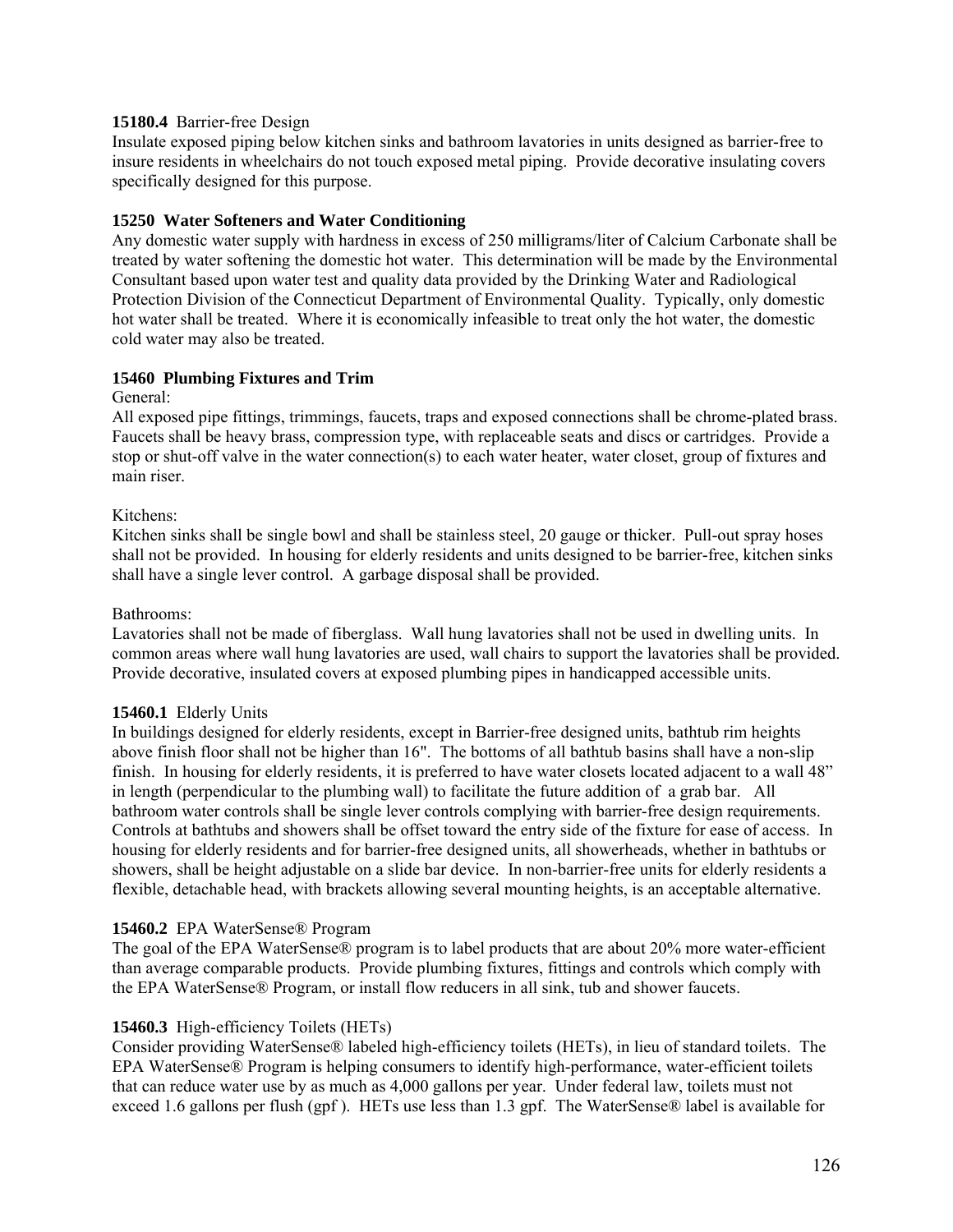HETs that are certified by independent laboratory testing to meet rigorous criteria for both performance and efficiency. Unlike first generation "low-flow" toilets, WaterSense® labeled HETs combine high efficiency with high performance. Design advances enable WaterSense® labeled HETs to save water with no trade-off in flushing power, and many perform better than standard toilets in consumer testing ([http://www.epa.gov/WaterSense/pp/find\\_het.htm](http://www.epa.gov/WaterSense/pp/find_het.htm)). HET models from major manufacturers currently include low-consumption fixtures with larger than conventional flush valves, dual-flush fixtures with larger than conventional flush valves, and pressure-assist fixtures.

# **15460.4** Graywater Toilet Water System

Consider providing a graywater recycling system for toilet water, in lieu of fresh water. Bathroom fixtures account for 74% of household water use. About 40% of all domestic water is used to flush toilets, and lavatory faucets account for about 5% of all domestic use. Lavatory water can be captured and re-used to flush toilets, and can reduce metered water usage in a two-person household by about 5,000 gallons per year. In addition to conserving water, graywater recycling systems for toilet water helps save money in reduced water consumption charges and wastewater treatment or sewer fees.

Graywater recycling systems for toilet water include a reservoir hidden in the vanity cabinet below the lavatory sink with a filter to keep hair and other solids from entering the toilet. Disinfection tablets control bacteria and other contaminants. A water hose connects the reservoir to the fill control unit, using gravity, water pressure and a small electrical pump to move water from the vanity to the toilet. A fill control unit inside the toilet tank to keeps fresh water from filling the tank, by holding the ball cock in the off position, to allow water held in the reservoir under the sink to fill the toilet tank. Reused water in the toilet is not harmful to people or pets.

## **15470 Water Heaters**

## **15470.1** Residential Water Heaters

All dwelling units designed for family occupancy shall have individual water heaters. All water heaters shall be gas-fired. Water heaters used as the heat source shall be installed per manufacturer's recommendations with particular attention paid to the outlet locations. Where permitted, shutoff valves for inlet and outlet lines shall be provided for ease of replacement. Heat traps are required on all water heaters. Install individual or sub-metered water meters in multifamily housing units. Tank type water heaters shall meet ENERGY STAR® standards or have an Energy Factor rating equal to, or better than, 0.62 for natural gas and propane. Water heater tanks shall have an insulating jacket equal to or greater than R-5. Jacket must be installed according to manufacturer's recommendations.

Water heater drains from pressure-temperature relief valves shall not be discharged onto the floor. A separate protective pan, connected to a floor drain shall be installed under all water heaters.

All copper fin-tube domestic water heaters, with storage tank capacities of 100 gallons or more, shall have solid state electronic controls to circulate water through the boiler based upon a drop in water temperature in the storage tank.

## **15470.2** Tankless Water Heaters

CHFA encourages the use of tankless water heaters to conserve time, water and energy. Install tankless water heater as close to the point of use as possible. The device should have a variable-set thermostat and be appropriately sized.

## **15470.3** Commercial Water Heaters

Water heaters shall be gas-fired. All common water heaters shall be of the continuous recirculation design. Refer to **15470.1** for energy use and insulation requirements.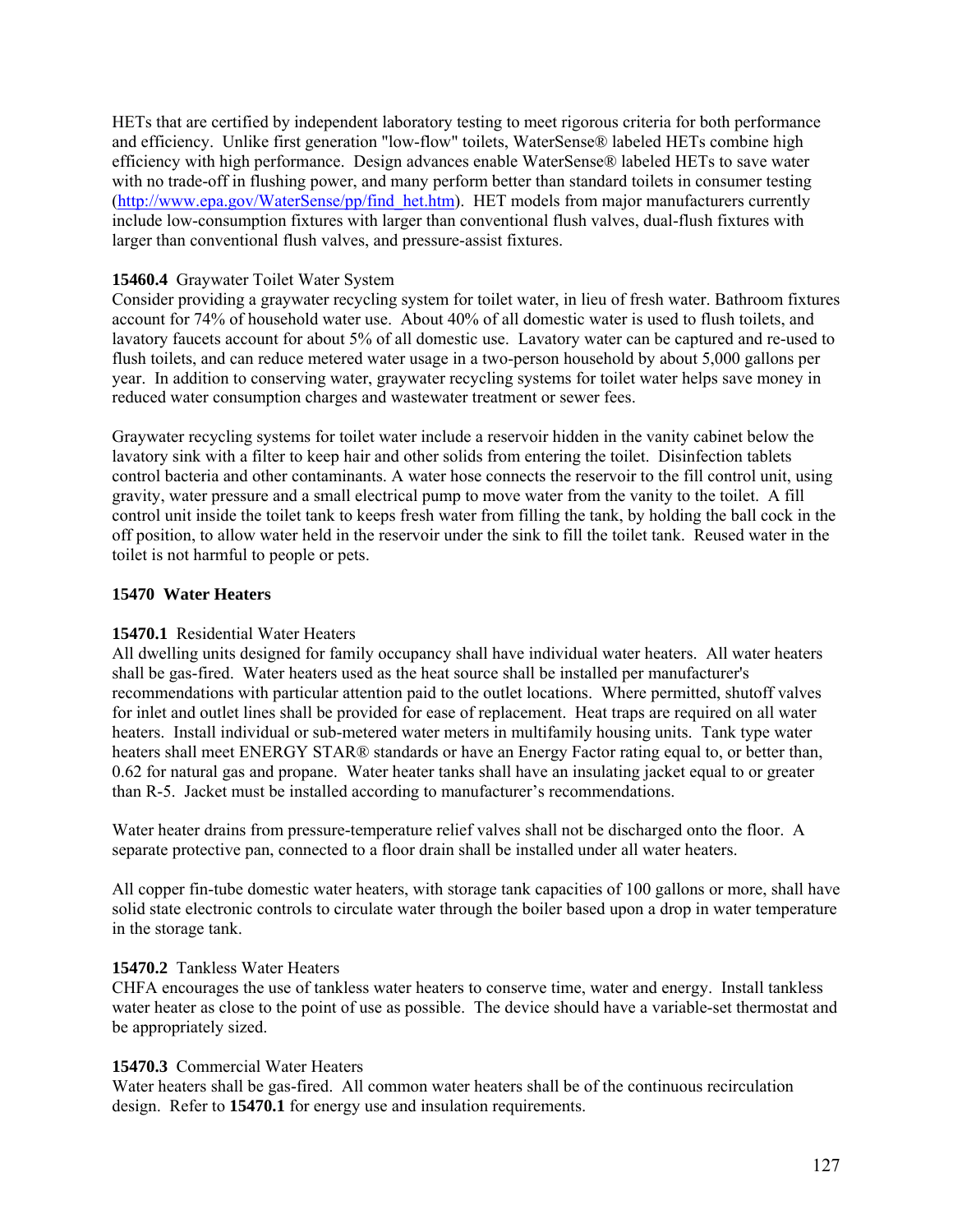## **15500 Fire Protection Sprinkler Systems**

All fire protection systems shall be wet-pipe sprinkler systems.

## **15500.1** Fire Sprinkler Heads

All fire sprinkler heads in finished residential spaces shall be white in color and have a minimal cowling. Heads recessed into ceilings and walls are preferable.

# **15600 Heating, Ventilation, and Air Conditioning**

# **15610 HVAC Design**

Heating and cooling systems shall be designed to meet or exceed the requirements of the minimum energy levels set forth in the International Energy Code, or other applicable local code, whichever is more stringent. Energy load data for heating, cooling and electrical energy loads comprised of summary loads of each type of dwelling shall be included as part of the Commitment Submission. Heating equipment and fuel sources shall be selected based on efficiency ratings and life-cycle costs. All materials and shall be new, free from defects, and UL listed. All work shall be performed in accordance with the best practices of the trade.

All dwelling units shall have individual HVAC units. In apartment buildings, smaller, sectional boilers for all apartments may be provided, which shall be located in a centralized boiler room. AFUE of all heating equipment shall be 90% or better. Domestic hot water tanks shall meet the same requirements as stated above. Warranty period for equipment shall be 5 years minimum.

Common spaces in developments designed for elderly residents shall be air-conditioned. Corridor makeup air shall maintain corridor temperature at 76º F in the summer, and 70º F in the winter. Common laundries, craft rooms and trash and trash compactor rooms shall all be designed to have negative pressure.

All roof-top equipment shall be installed on 12" high (minimum) curbs. Heavy-duty radiator covers, 18 gauge or better, shall be used when a hydronic heating system is specified. Where unit entries are located at grade for units that have living areas above grade, i.e.: individual entry stacked units, a supply air duct run shall be provided at the grade level entry foyer.

# **15610.1** Zoned Radiant Heating

CHFA encourages the use of zoned hydronic radiant heating. Hydronic heating is more comfortable and saves energy by heating only the zone that requires heat.

# **15610.2** Manual J Calculation

Perform Manual J calculations for each mechanical system used for heating and cooling. Manual J calculation shall be based on the actual orientation (for example southwest) to ensure the heating and cooling equipment are properly sized.

# **15610.3** Heating Equipment Sized within 25,000 btu/h of Manual J

All furnaces and heat pump equipment shall be within 25,000 btu/h of the heating load as determined by the Air Conditioning Contractors Association (ACCA) and American Society of Heating, Refrigeration, and Air Conditioning Engineers (ASHRAE) Manual J guidelines.

## **15610.4** Cooling Equipment Sized within 6,000 btu/h of Manual J

The size of all heat pump equipment shall be within 6,000 btu/h of the cooling load as determined by the Air Conditioning Contractors Association (ACCA) and American Society of Heating, Refrigeration, and Air Conditioning Engineers (ASHRAE) Manual J guidelines.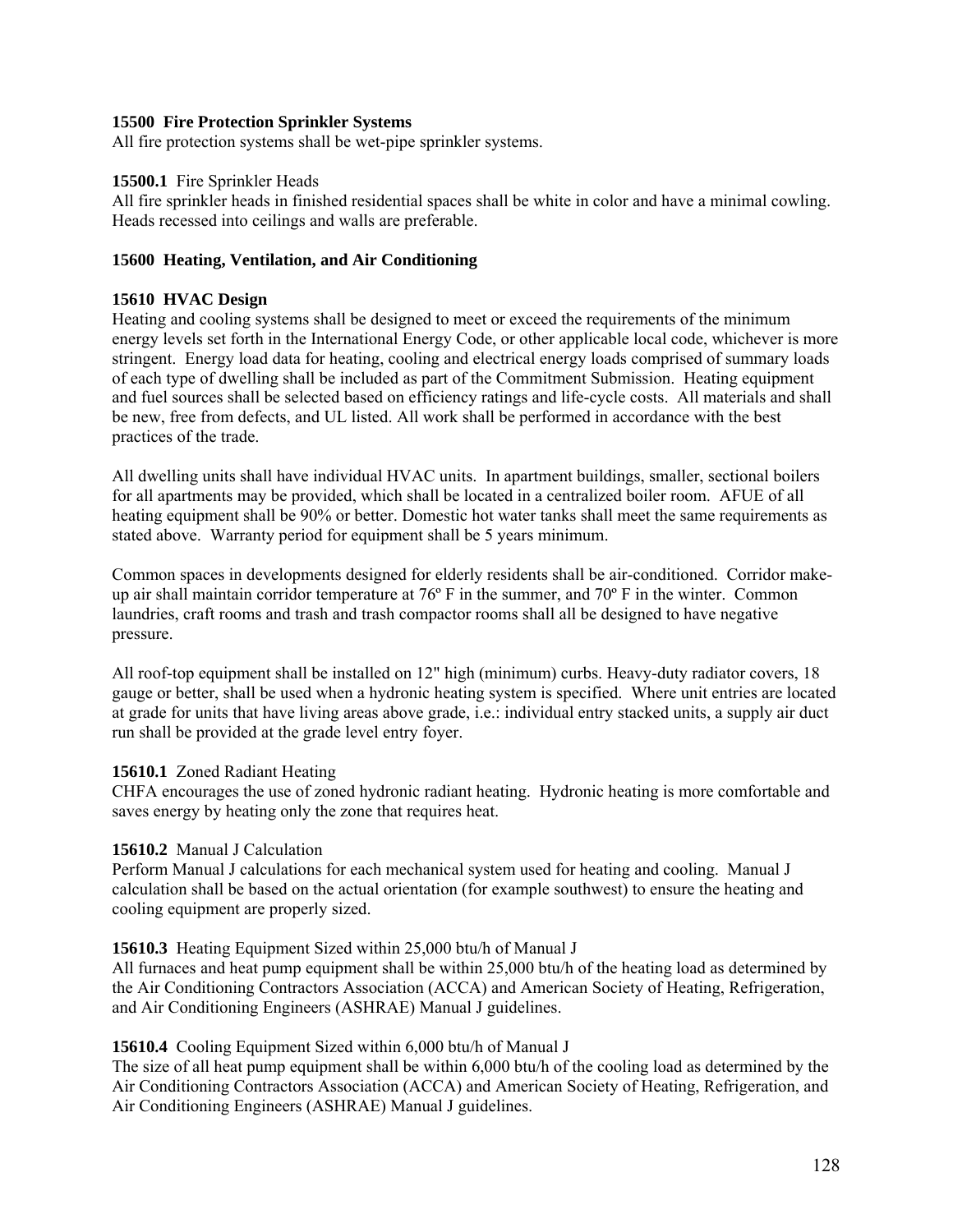## **15610.5** Modular Boilers

All heating systems shall be designed so that each living unit has at least one programmable thermostat to control space temperature. Gas fired boilers shall be used where heating systems are not provided for each dwelling unit. Boiler systems shall have two or more boilers and shall be furnished with a control panel designed to reset the supply water temperature based on the outdoor temperature. The Control panel shall step fire the boilers in sequential order. Boiler drains from pressure-temperature relief valves shall not be discharged onto the floor. A separate protective pan, connected to a floor drain shall be installed under all boilers.

## **15610.6** Furnaces

Provide ENERGY STAR®-certified, zoned gas forced air furnaces with a 90% annual fuel utilization efficiency rating (AFUE), or better. Furnaces shall have variable-speed blowers and programmable thermostats. Each zone shall have a separate temperature control and wired damper controls. CHFA prefers air handlers to be located within conditioned space. Vented combustion closets are not considered conditioned space. Furnace filters shall not be made of fiberglass. All furnaces shall bear all applicable UL-listed and AGA certified.

#### **15610.7** Air Conditioning

CHFA prefers ENERGY STAR®-certified, zoned, central air-conditioning systems with programmable indoor thermostats. Each zone shall have a separate temperature control and wired damper controls. Otherwise, through-wall, room air-conditioners shall be provided in living rooms and bedrooms. Central air conditioning units shall bear a seasonal energy efficiency rating (SEER) equal to, or greater than 13. Room air conditioners shall bear an energy efficiency rating (EER) equal to, or greater than 11. Air conditioners shall have variable-speed blowers and a cooling sensible heat fraction (SHF) of 0.75 or less. All cooling equipment shall be charged with refrigerants not containing CFCs or HCFCs, such as HFC-410A (< 100 tons), HFC-134a (>100 tons), and HFC-407C (= DX systems).

#### **15800 Air Distribution**

Perform room-by-room load calculations according ACCA Manual J guidelines: calculate the required cubic feet per minute (CFM) based on loads and select equipment based on loads and required CFM. Fresh air by mechanical means shall be provided in all public corridors and other community spaces in apartment buildings.

#### **15810 Ductwork/Flues**

Comply with SMACNA HVAC Duct Construction Standards. Fiberglass ductwork or fiberglass insulation within ductwork shall not be used. Rigid glass fiber insulation with a factory applied vapor barrier on the side facing the air stream is acceptable if all requirements of UL 181 for a Class 1 Air Duct System are satisfied. All ductwork terminating at the exterior shall be equipped with a back draft damper. Provide insulation on all ductwork that runs uninsulated spaces, such as attic and crawl spaces. Vertical flue vent pipe shall be double-wall vent type in order to prevent condensation due to the high-efficiency furnaces, boiler and water heaters. Vent pipes shall not extend more than 6" above a chimney or chimney enclosure. Horizontal direct venting is acceptable for equipment specifically designed for that purpose.

#### **15810.1** Duct Design

Ductwork design shall comply with the ACCA Manual D guidelines: determine the static pressure and available static pressure, calculate total equivalent length of duct runs, determine the friction rate based on total equivalent length and available static pressure, properly size ducts, and locate registers to achieve desired air distribution within each room. All duct work shall be made of rigid sheet metal duct materials. Airflow for each duct run shall be measured and balanced to comply with Manual D specifications to within 15 cfm of design air flow.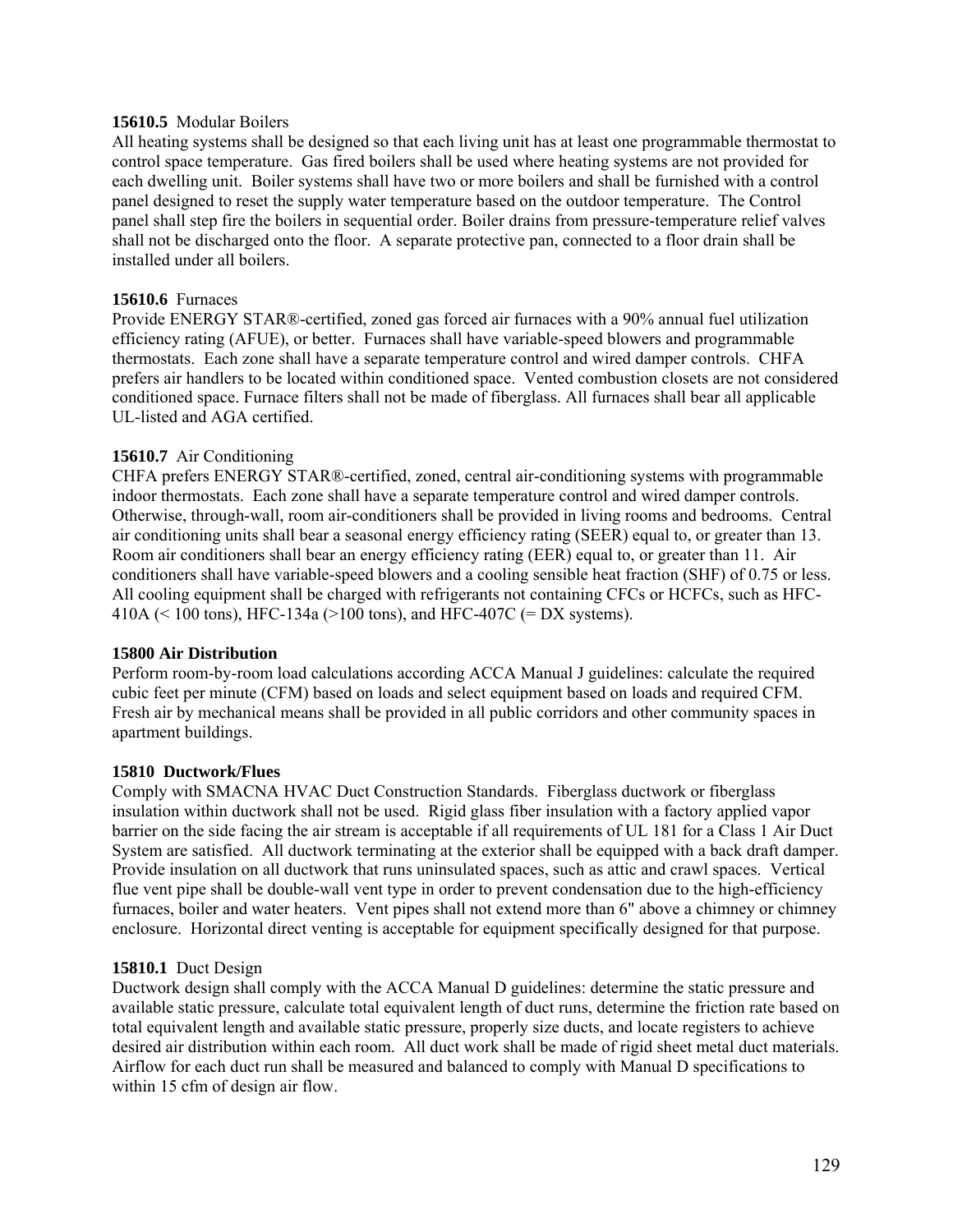## **15810.2** Return Capacity 120% of Supply Capacity

All duct work installed should provide capacity for at least 120% more return air than supply air for every system.

#### **15810.3** No Open Return Systems

All air handlers shall be installed with a ducted return plenum sealed to the unit and any associated ducts with mastic or mastic tape.

## **15810.4** Rigid Supply Trunk

All duct systems shall feature at least one long supply trunk with multiple take-offs. An "octopus" system with all duct runs originating at the supply plenum is not acceptable.

#### **15810.5** Return Ducts

Each bedroom shall have a dedicated return duct, or, for apartments with no return ducts located in bedrooms, all supply air shall have a direct path back to a return grill even when doors are closed. This path shall be through transfer grills or interior bedroom doors with a minimum clearance of 1 inch between the bottom of door when closed and the finished floor surface.

## **15810.6** Ductwork in Conditioned Spaces

CHFA prefers all ductwork for heating or cooling to be run through conditioned space inside the insulated envelope. No exposed duct runs shall be installed within habitable spaces. Duct runs within chases shall be incorporated into the design as required. All supply duct take-offs shall be spaced at least 6 inches apart from each other with no duct take-offs originating from the cap of the supply plenum (junction boxes with 4 take-offs or less are excluded). Seal all joints and seams in air handler and ductwork with mastic or mastic tape. Use removable tape for filter door. Seal collars to plenum with mastic or mastic tape. All duct trunk lines located outside conditioned space shall be insulated to a minimum of R-8.

## **15810.7** Seal All Ductwork

All ductwork must be sealed and insulated according to the IECC, and duct leakage to unconditioned spaces shall be field-verified to be 6% (cfm/cfm) at 25 Pascals (maximum) using standard ASTM duct testing protocol. All unions between components of HVAC system including joints between ductwork and the air handler shall be sealed with mastic or mastic tape. Flex-to-flex duct connections must have a metal collar connecting them and be sealed with mastic. All transverse seams in supply and return ducts, including supply and return plenums and leakage sites in the air handler, shall be sealed with duct mastic and fibrous reinforcing mesh according to SMACNA specifications. DUCT TAPE IS NOT A SUITABLE SEALANT FOR DUCTS, but may be used for sealing leakage sites at the air handler's removable access panels and at filter access panels.

## **15810.8** Clean All Ductwork

Clean or vacuum all ducts prior to occupancy, before carpet is laid and finishes are applied.

## **15810.9** High-efficiency Particulate Air (HEPA) Filters

CHFA encourages high-efficiency particulate air (HEPA) filters in the return air stream at the air handler, which should be sized to handle the reduced air pressure caused by the filter.

## **15810.10** Heat Recovery Ventilation Units

CHFA encourages designing Heat Recovery Ventilation Units (HRVs) into HVAC systems to recover heat from exhausted indoor air and transfer it to the incoming fresh air stream. Use of HRVs is particularly appropriate in units with blower door test results of less than 0.35 ACH, and is required in units with blower door test results of 0.20 ACH or less.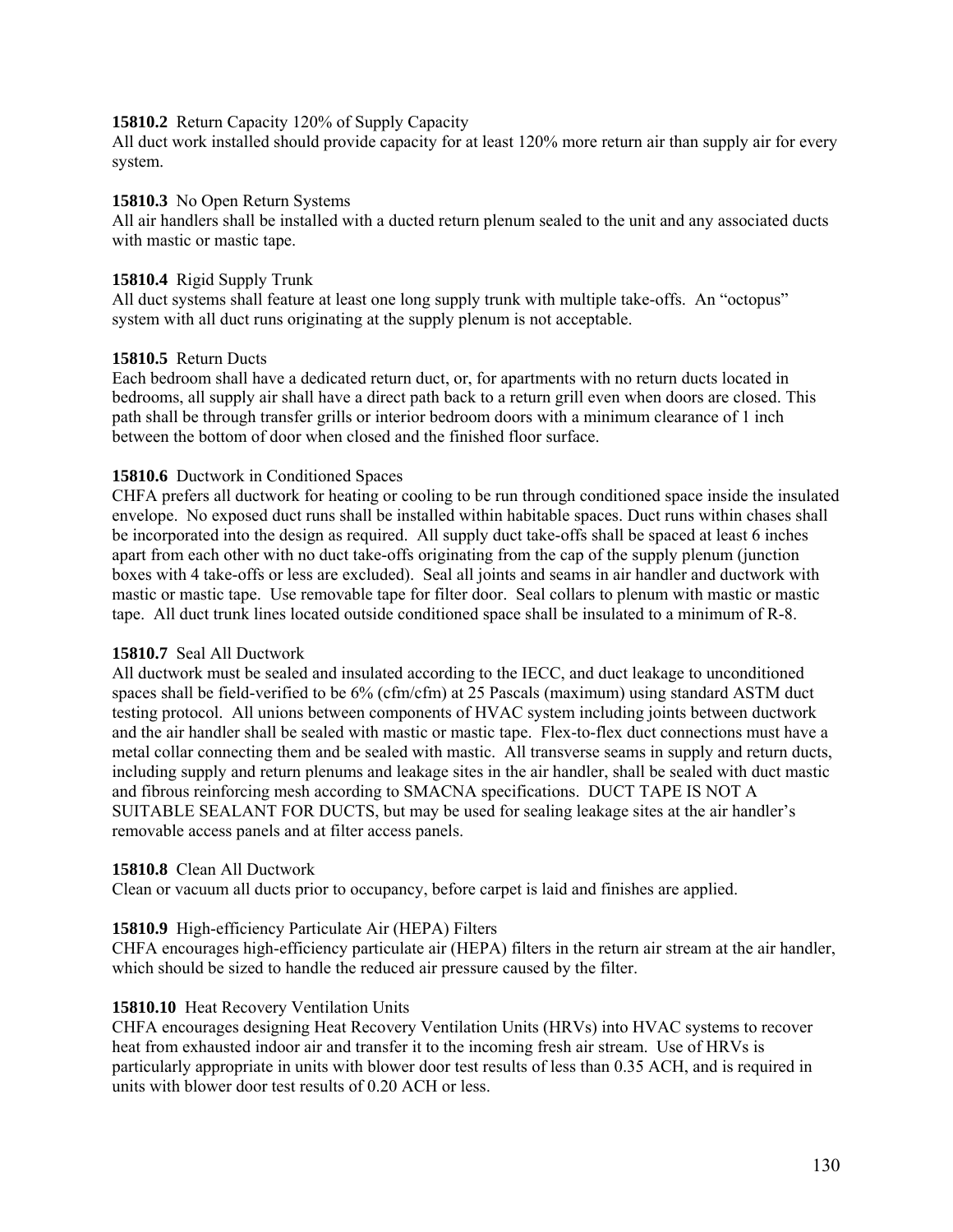## **15900 Mechanical Controls**

#### **15900.1** Thermostats

In all heating/cooling systems, unit thermostats shall be placed on an interior wall, at 48" above the finish floor, away from the direct flow of forced air and drafts. Thermostats in common areas shall have automatic setback controls.

## **15990 Testing and Balancing**

All testing and balancing of mechanical systems shall conform to the Associated Air Balance Council (AABC) or National Environmental Balancing Bureau (NEBB) Standards.

## **16000 ELECTRICAL**

#### **16010 Electrical Design**

Furnish and install all wire, cable, conductors, connectors, conduit, junction boxes, electrical services and other rough-in equipment, fixtures, outlets, lamps, and trim requires to render a complete and fully operating, inspected and approved electrical power distribution and lighting system as required.

Provide and install sufficient electrical service to all equipment, appliances, and devices indicated in the Drawings and Specifications, including, but not limited to: residential appliances, HVAC equipment, light fixtures, receptacles, alarm system, telephone system, cable system, doorbells, etc. Ground the entire system as required by all regulations, National Electrical Code, and any other authority having jurisdiction. Provide ground-fault interrupters as required by the Code. The interrupting capacity of circuit breakers shall be as required by the Code.

All Work shall be in accordance with Underwriters' Laboratories, National Electrical Manufacturers Associates, Illuminating Engineer Society, National Fire Protection Association, in addition to above noted regulations and authorities.

Electrical service shall be designed so that all dwelling units can be metered separately.

Energy load data for heating and electrical energy loads comprised of summary loads of each type of dwelling shall be included as part of the Commitment Submission.

Large multipurpose rooms shall be wired so that half of the fixtures may be shut off, and a uniformly reduced lighting level is achieved with the balance of the lighting.

Branch circuit load calculations for general lighting and receptacles in dwelling areas shall be a maximum of 80% of branch circuit capacity.

In housing for elderly residents, an electrical outlet shall be conveniently placed for a counter-top microwave oven, unless a built-in microwave is being provided. Set all outlets and switches in elderly units at the same heights required for barrier-free units.

## 16010.1 Connecticut Energy Efficiency Fund

The programs of the Connecticut Energy Efficiency Fund [\(www.ctsavesenergy.org\)](http://www.ctsavesenergy.org/) may be able to provide incentives and/or rebates to save energy for new construction and rehabilitation projects. Eligibility may depend on whether your electric distribution utility is Connecticut Light & Power ([www.cl-p.com](http://www.cl-p.com/)) or The United Illuminating Company [\(www.uinet.com\)](http://www.uinet.com/).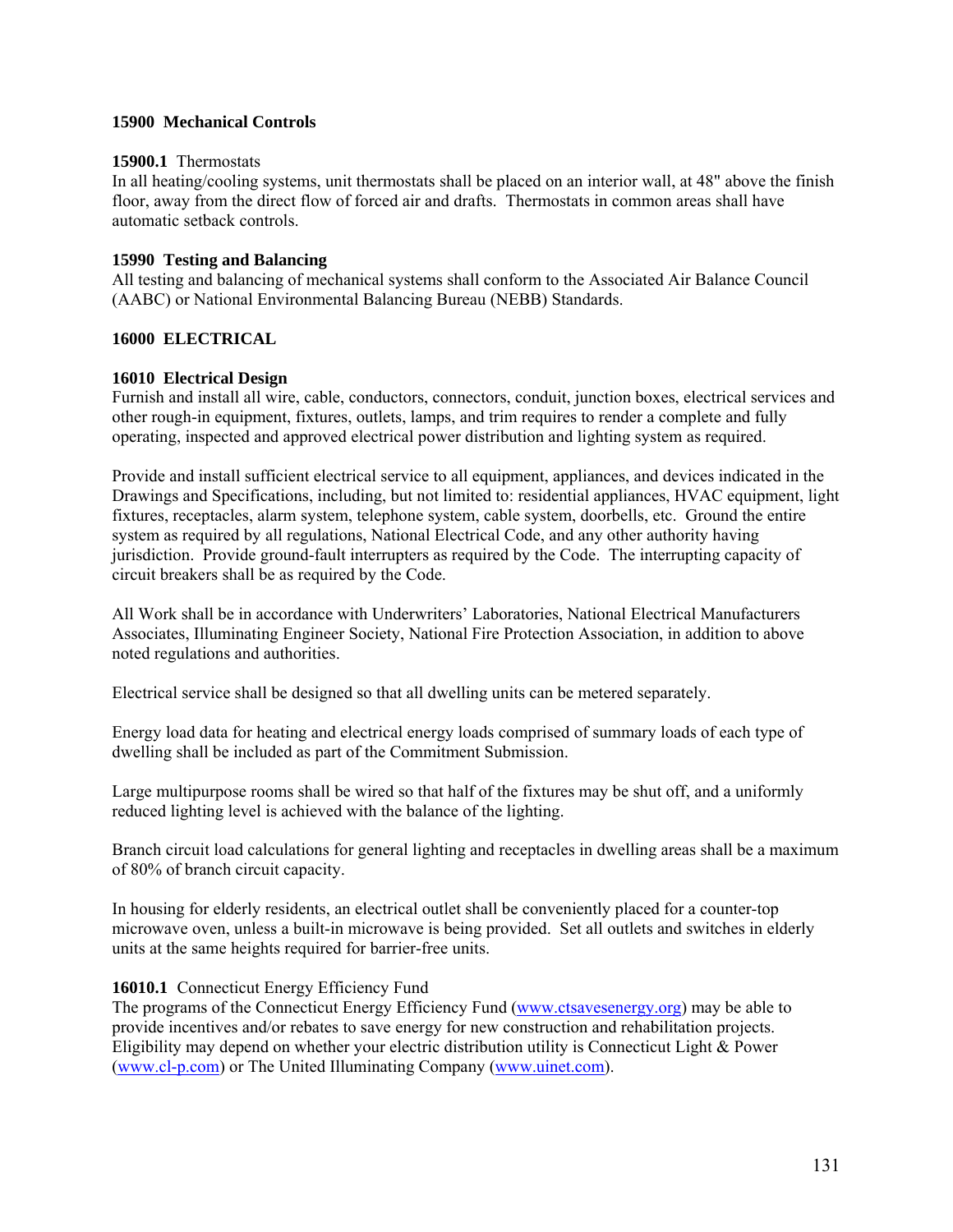## **16010.2** Compact Fluorescent (CF) Light Bulbs

Provide ENERGY STAR®-rated, compact fluorescent (CF) light bulbs. Specify CF bulbs that are approximately one-fourth the wattage of the maximum allowable incandescent bulb for a given fixture. CF bulbs shaped similarly to traditional A19, globe, flood and torpedo/candle/mini-candle incandescent bulbs are available; three-way and dimmable compact fluorescent bulbs are also available (see [http://www.environmentaldefense.org/page.cfm?tagID=633&fixture=0&shape=0&brightness=0&color=0](http://www.environmentaldefense.org/page.cfm?tagID=633&fixture=0&shape=0&brightness=0&color=0&matchingBulbCount=37) [&matchingBulbCount=37\)](http://www.environmentaldefense.org/page.cfm?tagID=633&fixture=0&shape=0&brightness=0&color=0&matchingBulbCount=37). Only use three-way CF bulbs in three-way fixtures, and dimmable CF bulbs in dimmable fixtures. CF A19 substitutes are not as bright as the equivalent spiral bulbs. If brightness is the priority, use spiral bulbs. For "warm" area lighting, use CF bulbs with a color temperature between 2650º and 2850º Kelvin. For task lighting, use CF bulbs with higher color temperature (+/- 3000º Kelvin). In recessed light fixtures, specify CF bulbs that won't extend below the edge of the fixture. Only CF bulbs rated for outdoor use should in outdoor fixtures. Only use CF bulbs in timers or photocells that are specifically designed to be used in these devices. Just as with incandescent bulbs, check whether the specified CF bulb is rated for use in an enclosed fixture. CF bulbs contain trace amounts of mercury, and burned-out bulbs require proper disposal. Recycling burned-out CFs is the best option. To find out if there are recycling options in the project locality, call 1-800-CLEAN-UP for an automated hotline, or visit www.earth911.org.

## **16010.3** Insulation-Compatible (IC) Recessed Lighting Fixtures

Provide Insulation-Compatible (IC) lighting fixtures wherever recessed fixtures are installed in insulated framing.

## **16010.4** Lighting Controls

CHFA encourages the use of lighting controls, such as sensors and timers, to turn lights off in unused areas or during times when lighting is not needed. Lighting controls are particularly useful for exterior uses, but are not recommended for use in bathrooms.

## **16010.5** Alternative Energy Sources

CHFA encourages the use of alternative energy sources to supplement the operation of common area features, amenities, and fixtures. Examples include photovoltaic systems for signage, parking area lighting or common area and hallway lighting.

Photovoltaic (PV) Systems offer the ability to generate electricity in a clean, quiet and reliable way. PV systems are comprised of photovoltaic cells, devices that convert light energy directly into electricity. Because the source of light is usually the sun, they are often called solar cells. The solar module (or panel) is comprised of several individual photovoltaic cells connected in series or parallel with a metallic material. Photovoltaic cells and modules can be arranged to produce a specific current and voltage. By connecting solar panels in certain configurations (called a solar array), one can dictate the current and voltage of the array, thus dictating the electricity the system produces. The size of a photovoltaic is based on the amount of daily energy required (loads) and the amount of energy available at specific locations. Lower future energy costs may justify the initial installation cost of a PV system. Information regarding local, state and federal incentives for renewable energy may be found through the Connecticut Energy Efficiency Fund ([www.ctsavesenergy.org](http://www.ctsavesenergy.org/)), Connecticut Light & Power ([www.cl-p.com](http://www.cl-p.com/)) or The United Illuminating Company [\(www.uinet.com\)](http://www.uinet.com/), depending on the project service area, or at the Database of State Incentives for Renewables and Efficiency [\(http://www.dsireusa.org/](http://www.dsireusa.org/)).

## **16010.6** Door-ajar Alarms

Exterior doors in buildings designed for multiple dwelling units for elderly residents, or any apartment buildings in areas where security from trespass is anticipated as a substantial problem, shall have doorajar alarms wired to a central control panel. The door-ajar signal shall have a manual reset.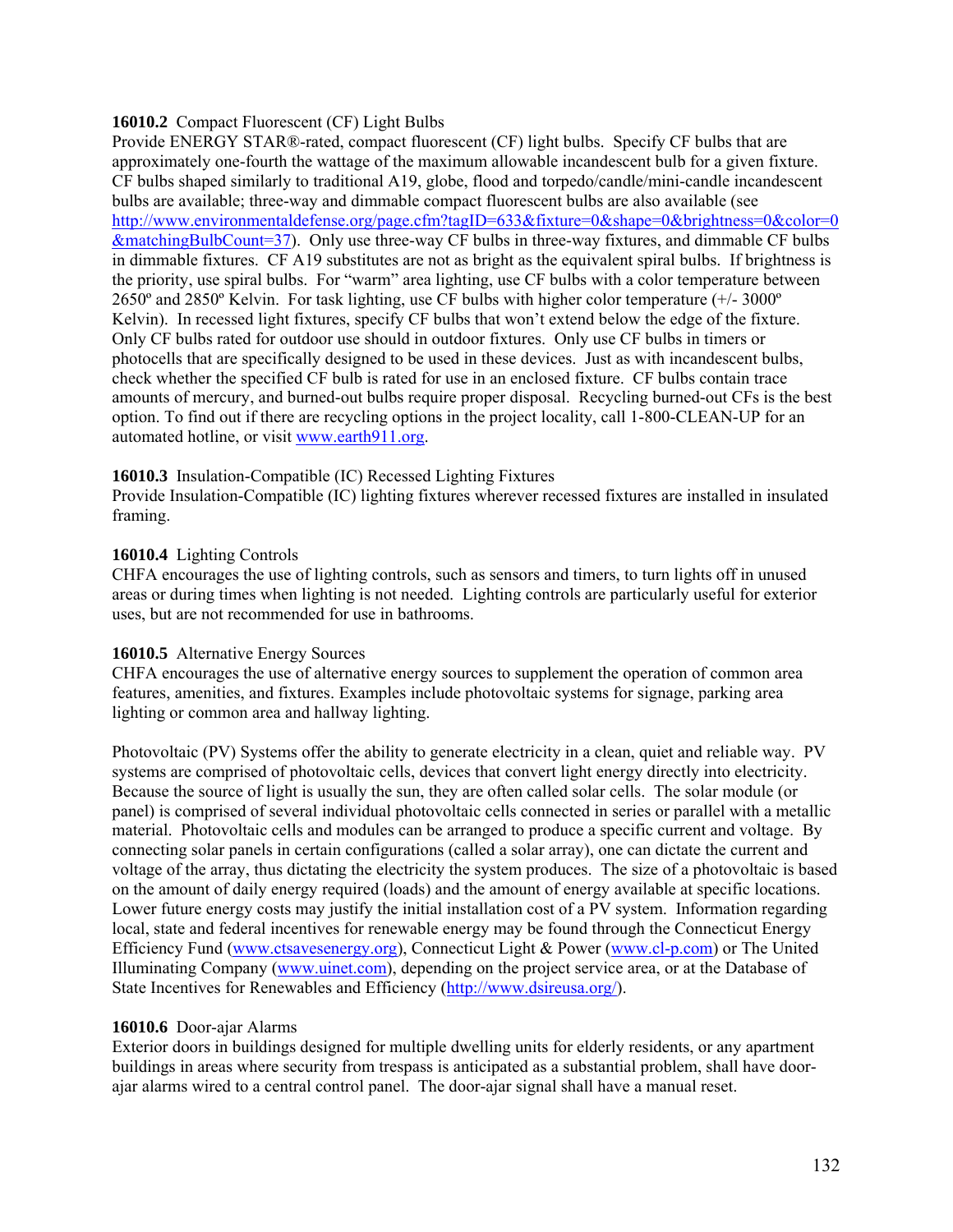## **16010.7** Main Entrance Doors

Main entrance doors to buildings designed for access to multiple dwelling units shall have electric door release hardware. Such controls shall be located near the entry space and shall not be integrated with the intercommunication system for remote operation.

#### **16010.8** Stair Tower Doors

Stair tower doors to the corridor shall have self-locking dead latches and trigger bolt protection prohibiting entry from the stair tower to the corridor. This requirement is applicable for the first through sixth floors. In buildings over three stories, these doors shall also have electric strike releases that will unlock upon signal from the fire alarm.

#### **16010.9** Ceiling Fans

CHFA encourages the use of ceiling fans in living rooms and bedrooms to reduce the need for air conditioning and heating. Ceiling fans must be supported adequately between ceiling joists.

#### **16120 Wires and Cables**

Copper wiring shall be used throughout except that aluminum wiring may be used for wiring #6 or larger. Wire size shall be based on 75º Celsius.

Electrical wiring of the following types are not permitted:

- 1. Solid Aluminum Conductors
- 2. Stranded Aluminum Conductors Smaller than #8 Awg
- 3. Stranded Aluminum #8 Awg without Antioxidant Paste at Lugs
- 4. Aluminum Conductors as a Ground for Antenna Systems

#### **16140 Wiring Devices**

Garbage disposal unit and range hood switches shall be considered controls which are required to be within reach for access by elderly and handicapped persons, and therefore should located on a side wall or at the front of the counter.

#### **16200 Emergency Generator**

An emergency generator shall be provided in any CHFA-financed building of, or exceeding, 4 dwelling units or  $2\frac{1}{2}$  stories. Additionally any building that is required to have a fire pump for the fire protection system, unless a diesel fire pump is provided, shall have an emergency generator. Emergency Generators shall provide automatically transferred power for the full operation of all loads essential for the safety of human life as defined in the 2003 NEC, IFC and the 2005 CT Fire Safety Code. In addition, the system shall include but not be limited to: lighting in areas of refuge, emergency elevator (with cab size capable of handling a stretcher horizontally), and emergency call systems. Where capacity exists in a generator sized for the above equipment, recirculation pumps on boilers and make up air supply shall be powered off that generator. The emergency generator shall be provided with a fuel supply that will allow operation for a minimum of 24 hours. No underground storage tanks shall be used.

#### **16300 Service**

A separately-metered electrical load center with a minimum capacity of 100 amps shall be provided for each dwelling unit. A maximum of six service-main disconnects in the same location or room will be allowed. Rated fire assemblies separating main disconnects shall not be penetrated with circuiting.

#### **16500 Lighting**

#### **16500.1** Illumination Levels

Average illumination level at the task surface, in foot-candles (fc), shall be: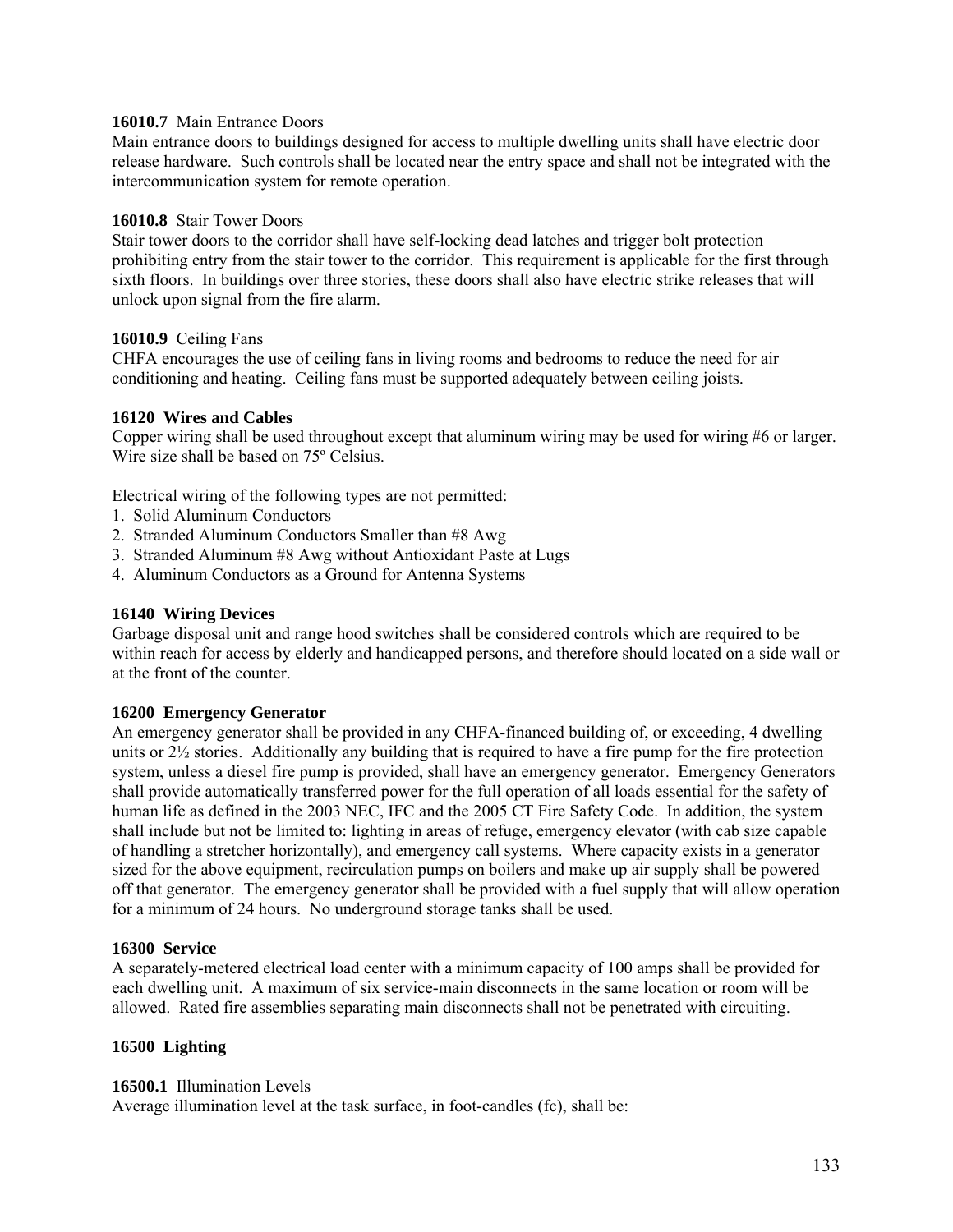- 1. Offices at desk surfaces: 50fc
- 2. Corridors, Lobby, Stairs: 15fc
- 3. Kitchen (counter top, sink and range surfaces): 30fc
- 4. Toilet rooms and Bathrooms at vanity tops in family developments: 15fc
- 5. Bathrooms at vanity tops in housing for elderly residents: 30fc.
- 6. Bathrooms at bathtubs: 15fc
- 7. Store rooms, mechanical rooms, electrical rooms, etc.: 10fc

Fixtures shall be selected to provide a minimum of glare.

Egress emergency lighting shall be maintained at a 1fc inside the building and to a point 20 feet outside the building exits.

## **16500.2** Night Lights

A night light, or an outlet for a night light, shall be provided near the bedroom/bathroom area in all units designed for the elderly.

## **16510 Interior Luminaires**

#### **16510.1** Corridor Lighting

Corridor lighting shall be wired so that each half of the fixtures may be shutoff during late night periods of minimal use, and a uniformly reduced lighting level is achieved with the balance of the lighting.

General corridor lighting shall be fluorescent lighting. This requirement is not intended to discourage the use of decorative fixtures, such as wall sconces, in which compact fluorescent lamps may be used, or accent lighting with a variety of lamping to highlight artwork or architectural features.

## **16510.2** Common Area Lighting

Common area lighting shall be fluorescent lighting. This requirement is not intended to discourage the use of decorative fixtures, such as wall sconces, in which compact fluorescent lamps may be used, or accent lighting with a variety of lamping to highlight artwork or architectural features.

#### **16510.3** Kitchen Lighting

Dwelling unit kitchen lights shall be fluorescent. Each kitchen shall have a task light above the sink and the range (integrated into the range hood) and a ceiling-mounted general kitchen light.

## **16510.4** Fixture Types

Bare bulb porcelain fixtures shall not be used except in basements and mechanical closets. Provide compact fluorescent lamps.

Exit lights shall be light-emitting diode (LED) or light-emitting capacitor (LEC) fixtures.

## **16720 Alarm and Detection Systems**

#### **16720.1** Smoke Detectors

All dwelling unit smoke detectors shall be photoelectric type. In buildings for elderly residents the unit smoke detectors shall be part of a "fully addressable" system, and shall be wired to activate an audible alarm in the unit and at the primary annunciator panel. The system shall also activate a remote signal in the manager's unit if a secondary panel is provided. Unit smoke detectors shall not be wired in a "buddy" or "zoned" configuration with other dwelling units, nor shall they initiate the general building alarm. "Fully addressable" shall mean that this unit smoke detector system shall have the capability to identify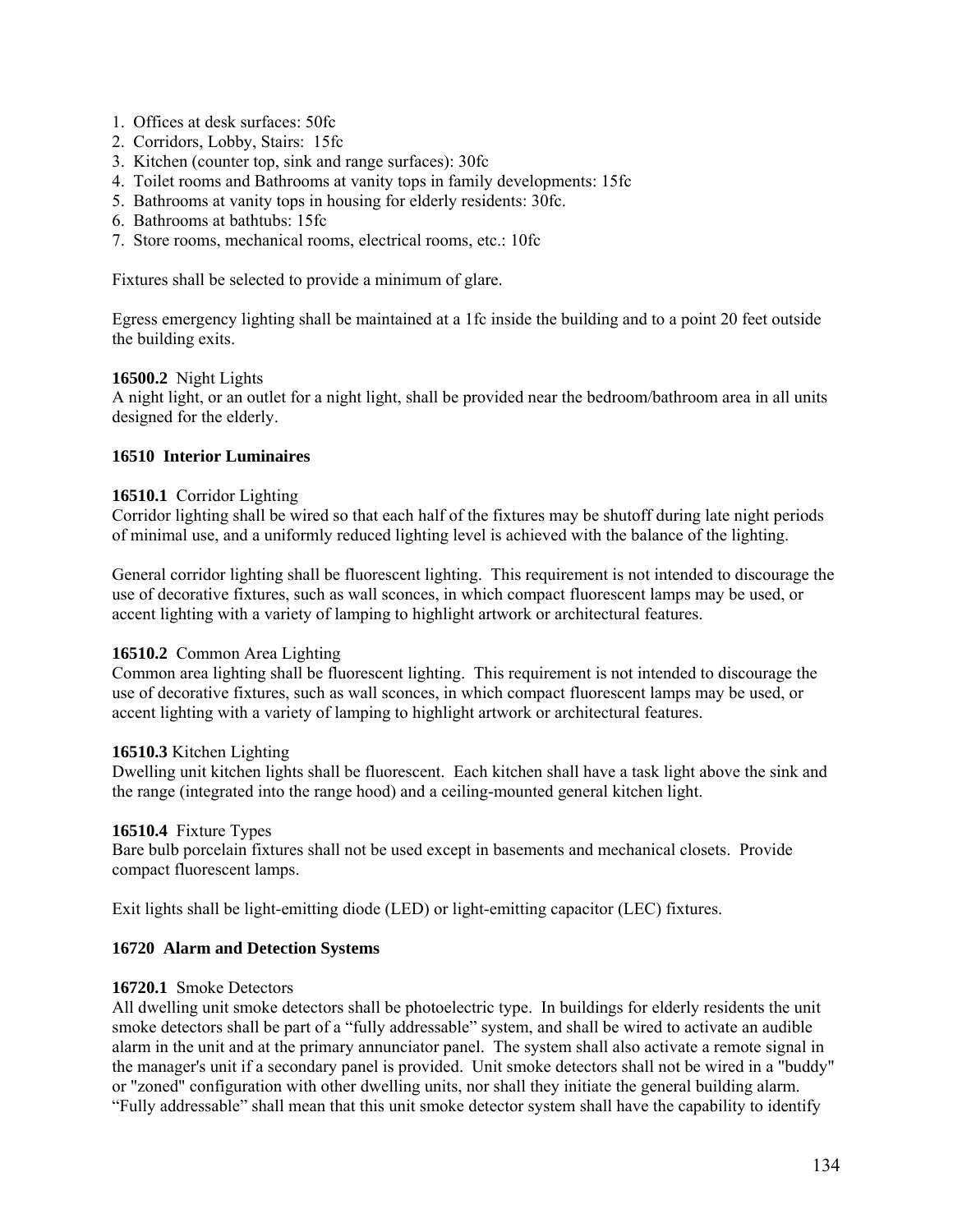the location of the dwelling unit from which the signal originated, and display such information at the annunciator panel. The system must require a manual reset at the annunciator panel. The system shall also have the capability to send the same identifying information to a remote location off-site to a monitoring agent, pager, etc.

The operation of this system shall be discussed during the design stage with the local fire department to determine their system operation requirements. The operation of the system shall comply with the fire department regulations, but the capabilities of the system, as required herein, shall not be diminished.

## **16720.2** Emergency Call

An emergency call system shall be installed in all buildings designed for elderly residents. The emergency call system shall be a "fully addressable" system which shall include:

Pull cord stations in the bathroom and bedrooms, with bathroom fixtures and bedroom "furnishability" dictating station placement (note especially conflicts with towel bars), and a colored light (no bell or alarm) over the unit entry.

An annunciator panel located in the manager's office or reception area, on which a light displays and a sound is emitted to indicate the dwelling unit in which the emergency call was pulled, or a remote annunciator panel located in the manager's unit.

To be "fully addressable", the display at the office annunciator panel(s) shall differentiate between the smoke detector alarm signal and the emergency call signal, and shall be able to identify the dwelling unit from which the call originated. The system must require a manual reset at the annunciator panel(s). The system shall have the capability to send the same identifying information to a remote location off-site to a monitoring agent, a pager, etc.

The operation of this system shall be discussed during the design stage with the local emergency medical service provider determine their system operation requirements. The operation of the system shall comply with the service provider regulations, but the capabilities of the system as required herein shall not be diminished.

## **16722 Building Security and Detection Systems**

Intrusion alarms shall be installed within residential units with grade level entrances or where otherwise vulnerable to intrusion, in buildings designed for multiple dwelling units for elderly residents, or any apartment buildings in areas where security from trespass is anticipated as a substantial problem

## **16740 Telecommunications Systems**

Telephone systems shall be pre-wired, with outlets located in the kitchen, living room or hallway, and master bedroom, in locations suitable for convenient use and related to likely furniture placement.

## **16740.1** Local Area Network

All dwelling units shall be provided with a Local Area Network connection in the living or dining room, capable of providing a high-speed internet connection.

## **16760 Intercommunications**

All buildings that are designed to include a multiple number of dwelling units accessible through a common entry shall have a two-way intercom between the main entry and the individual units. Intercom communications shall not result in additional costs to the resident.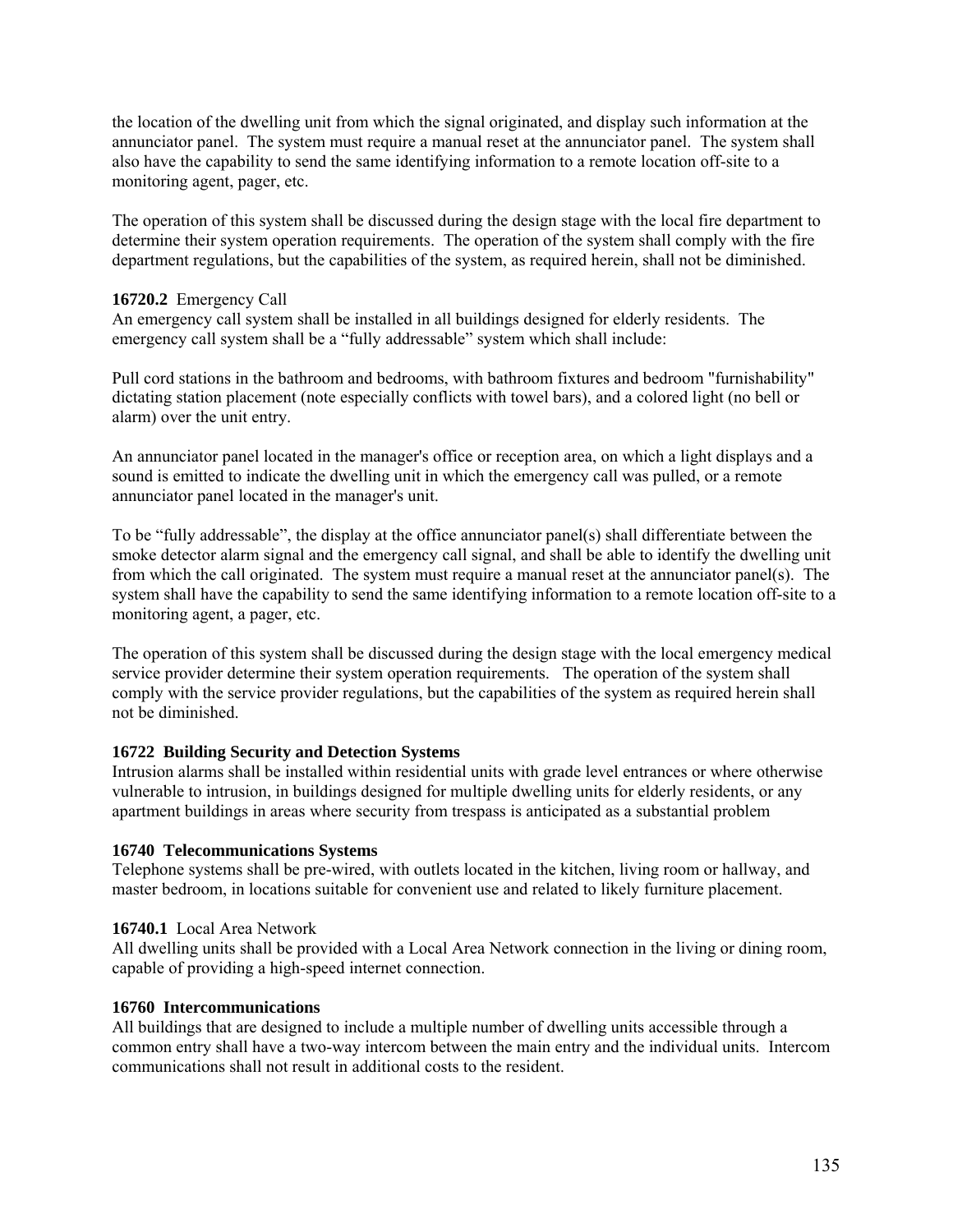In areas where added security is necessary, as determined by CHFA and the development's management company, door releases at common entries shall be at the door and not remotely operated.

## **16780 Television Systems**

Television master antenna or cable systems shall be provided in all developments. Jacks shall be installed in the master bedroom and living room in an appropriate location for viewing and likely furniture placement.

A central TV antenna system shall be provided unless three major networks and public television can be received at the site without cost to the resident, or if basic cable is to be provided at no cost to the residents. All units shall be wired for cable television. Television antenna and cable outlets shall be provided on at least two walls of the living room and one location in the master bedroom. All antenna and cable wiring shall be concealed within walls.

## **16785 Sound Wiring**

Doorbells or door-knockers shall be provided at the main entrance door to all dwelling units.

## **16850 Electric Heating**

Electric baseboard heat is not allowed. Use of electric heat pump systems, or small electric space heaters, is also not allowed, unless justifiable by life-cycle cost analysis, and specifically approved by CHFA.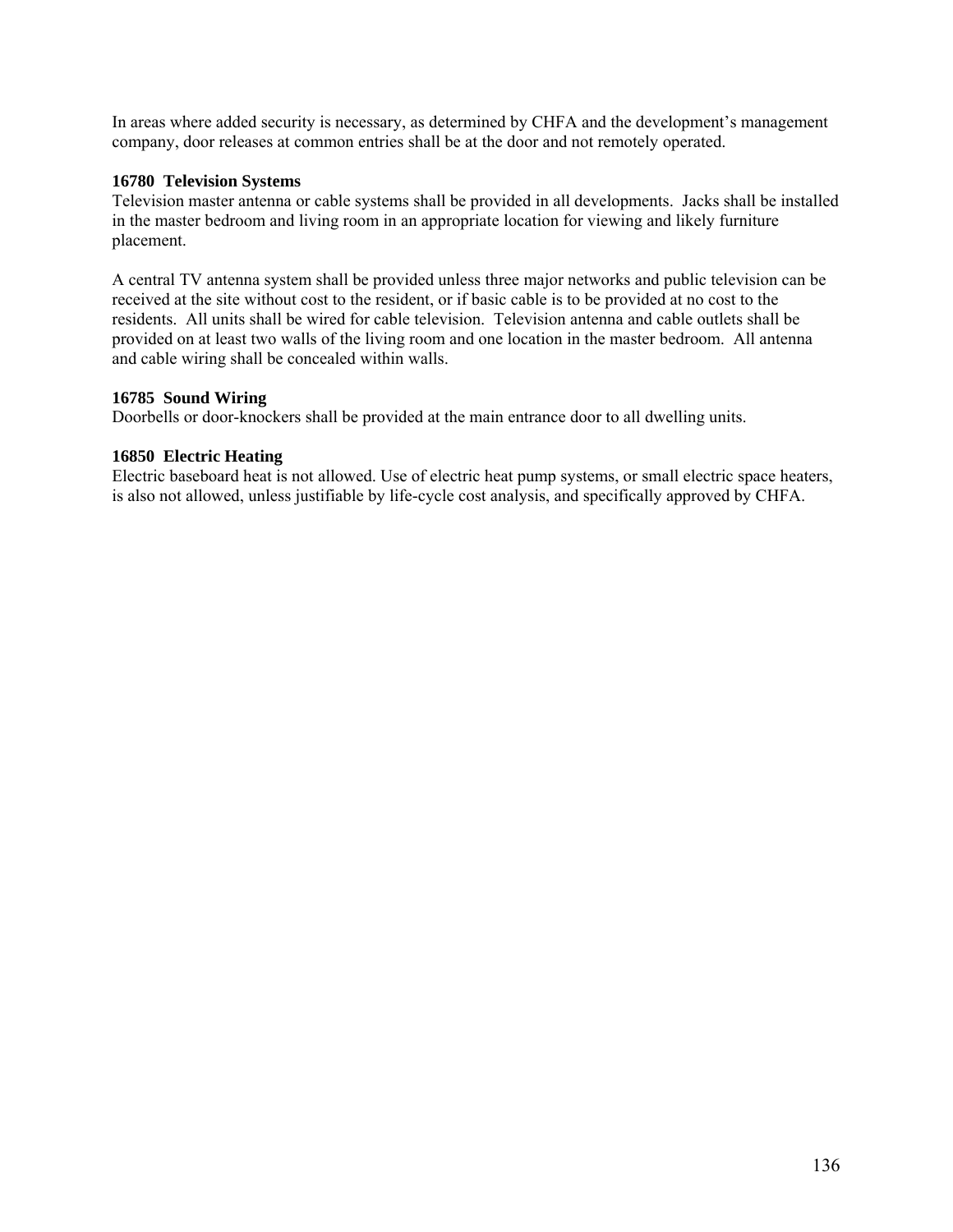# **Appendix A: Disability Rights in Housing**

# **1. Definition of Disability:**

Federal laws define a person with a disability as "Any person who has a physical or mental impairment that substantially limits one or more major life activities; has a record of such impairment; or is regarded as having such impairment."

# **2. Disability Rights in Private and Public Housing:**

- A. In private or public housing, Federal laws impose the following prohibitions and requirements related to persons with disabilities:
	- 1. Prohibits discrimination against persons with disabilities: It is unlawful for a housing provider to refuse to rent or sell to a person simply because of a disability. A housing provider may not impose different application or qualification criteria, rental fees or sales prices, and rental or sales terms or conditions, other than those required of, or provided to, persons who are not disabled.
	- 2. Requires housing providers to make reasonable accommodations for persons with disabilities: A reasonable accommodation is a change in rules, policies, practices, or services so that a person with a disability will have an equal opportunity to use and enjoy a dwelling unit or common space. A housing provider should do everything s/he can to assist, but s/he is not required to make changes that would fundamentally alter the program or create an undue financial and administrative burden. Reasonable accommodations may be necessary at all stages of the housing process, including application, tenancy, or to prevent eviction.
	- 3. Requires housing providers to allow persons with disabilities to make reasonable modifications: A reasonable modification is a structural modification that is made to allow persons with disabilities the full enjoyment of the housing and related facilities.
	- 4. Requires that new covered multifamily housing be designed and constructed to be accessible: In covered multifamily housing consisting of 4 or more units with an elevator built for first occupancy after March 13, 1991, all units must comply with the following seven design and construction requirements of the Fair Housing Act:
		- a. Accessible Entrance on an Accessible Route
		- b. Accessible Public and Common Use Areas
		- c. Useable Doors
		- d. Accessible Route Into and Through the Dwelling Unit
		- e. Accessible Light Switches, Electrical Outlets, Thermostats, and Environmental Controls
		- f. Reinforced Walls in Bathrooms
		- g. Usable Kitchens and Bathrooms
- B. In covered multifamily housing without an elevator that consists of 4 or more units built for first occupancy after March 13, 1991, all ground floor units must comply with the Fair Housing Act seven design and construction requirements.
- C. In Federally assisted multifamily housing consisting of 5 or more units, 5 percent of these units (or at least one unit whichever is greater) must meet more stringent physical accessibility requirements. Additionally, 2 percent of units (or at least one unit, whichever is greater) must be accessible for persons with visual or hearing disabilities.
- D. People with Disabilities in Federally-assisted Housing: Federal law makes it illegal for an otherwise qualified individual with a disability to be excluded, solely because of his or her disability, from programs receiving federal financial assistance.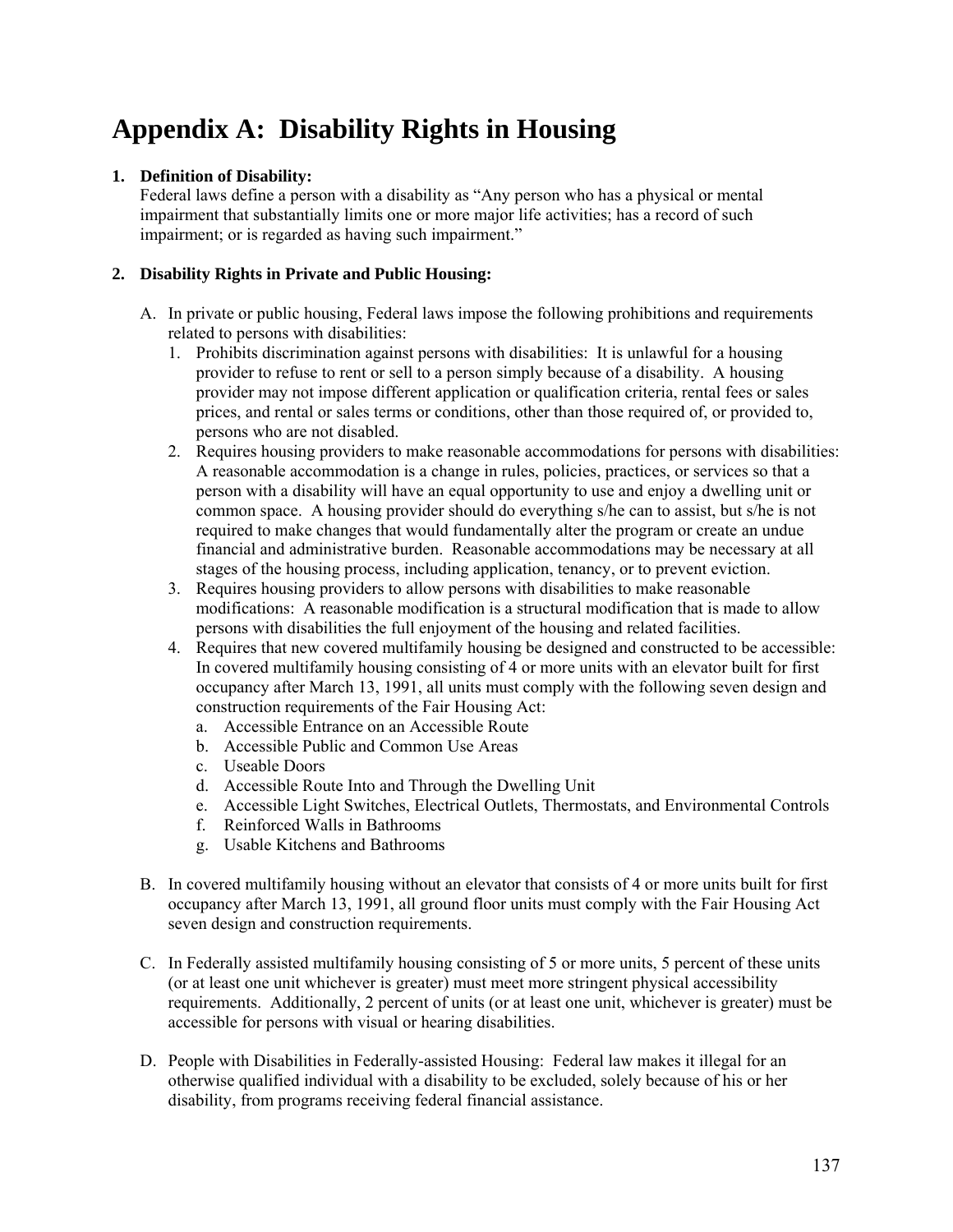E. Zoning and Land Use: It is unlawful for local governments to utilize land use and zoning policies to keep persons with disabilities from locating to their area.

## **3. The Americans with Disabilities Act:**

In most cases, the ADA does not apply to residential housing. Rather, the ADA applies to places of public accommodation such as restaurants, retail stores, libraries, and hospitals as well as commercial facilities such as offices buildings, warehouses, and factories. However, Title III of the ADA covers public and common use areas at housing developments when these public areas are, by their nature, open to the general public, such as rental offices. Title II of the ADA applies to all programs, services, and activities provided or made available by public entities (state and local governments). Title II requires "public entities to make both new and existing housing facilities accessible to persons with disabilities." The ADA, when it is applicable to a residential housing project, does not "supersede" Section 504, assuming Section 504 is also applicable. Instead, where both laws apply to a housing project, the project must be in compliance with both laws.

## **4. The Architectural Barriers Act:**

The Architectural Barriers Act of 1968 (ABA) (42 U.S.C. §4151-4157) requires that certain buildings financed with Federal funds must be designed, constructed, or altered in accordance with standards that ensure accessibility for persons with physical disabilities. The ABA requires that covered buildings comply with the Uniform Federal Accessibility Standards (UFAS). The ABA does not cover privately-owned housing, but covers buildings or facilities financed in whole or in part with Federal funds. The ABA applies to public housing (24 CFR 40), and to buildings and facilities constructed with CDBG funds (24 CFR 570.614). In practice, buildings built to meet the requirements of Section 504 and Title II of the ADA will conform to the requirements of the ABA.

## **5. The Fair Housing Act**:

The Federal Fair Housing Act (FHAct) 42 U.S.C. §§ 3601-19, prohibits discrimination in housing practices on the basis of race, color, religion, sex, national origin, familial status, and disability. The FHAct uses the term "handicap", however this document uses the term "disability", which has the same legal meaning. The Act prohibits housing providers from discriminating against persons because of their disability or the disability of anyone associated with them and from treating persons with disabilities less favorably than others because of the disability. The Act also requires housing providers "to make reasonable accommodations in rules, policies, practices, or services, when such accommodations may be necessary to afford such person(s) equal opportunity to use and enjoy a dwelling." In addition, the Act requires that housing providers allow tenants to make reasonable modifications to units and common spaces in a dwelling. The Act applies to the vast majority of privately and publicly owned housing including housing subsidized by the federal government or rented through the use of Section 8 voucher assistance. HUD's regulations implementing the disability discrimination prohibitions of the Act may be found at 24 CFR 100.201-205.

## **6. Accessible Unit:**

The Section 504 regulations define an accessible dwelling unit as a unit that is located on an accessible route and can be approached, entered, and used by individuals with physical disabilities. A unit that is on an accessible route and is adaptable and otherwise in compliance with the standards set forth in 24 CFR 8.32 is accessible. In addition, the Section 504 regulations impose specific accessibility requirements for new construction and alteration of housing and non-housing facilities in HUD assisted programs. Section 8.32 of the regulations states that compliance with the appropriate technical criteria in the Uniform Federal Accessibility Standards (UFAS), or a standard that is equivalent to or stricter than the UFAS, is an acceptable means of meeting the technical accessibility requirements in Sections 8.21, 8.22, 8.23 and 8.25 of the Section 504 regulations.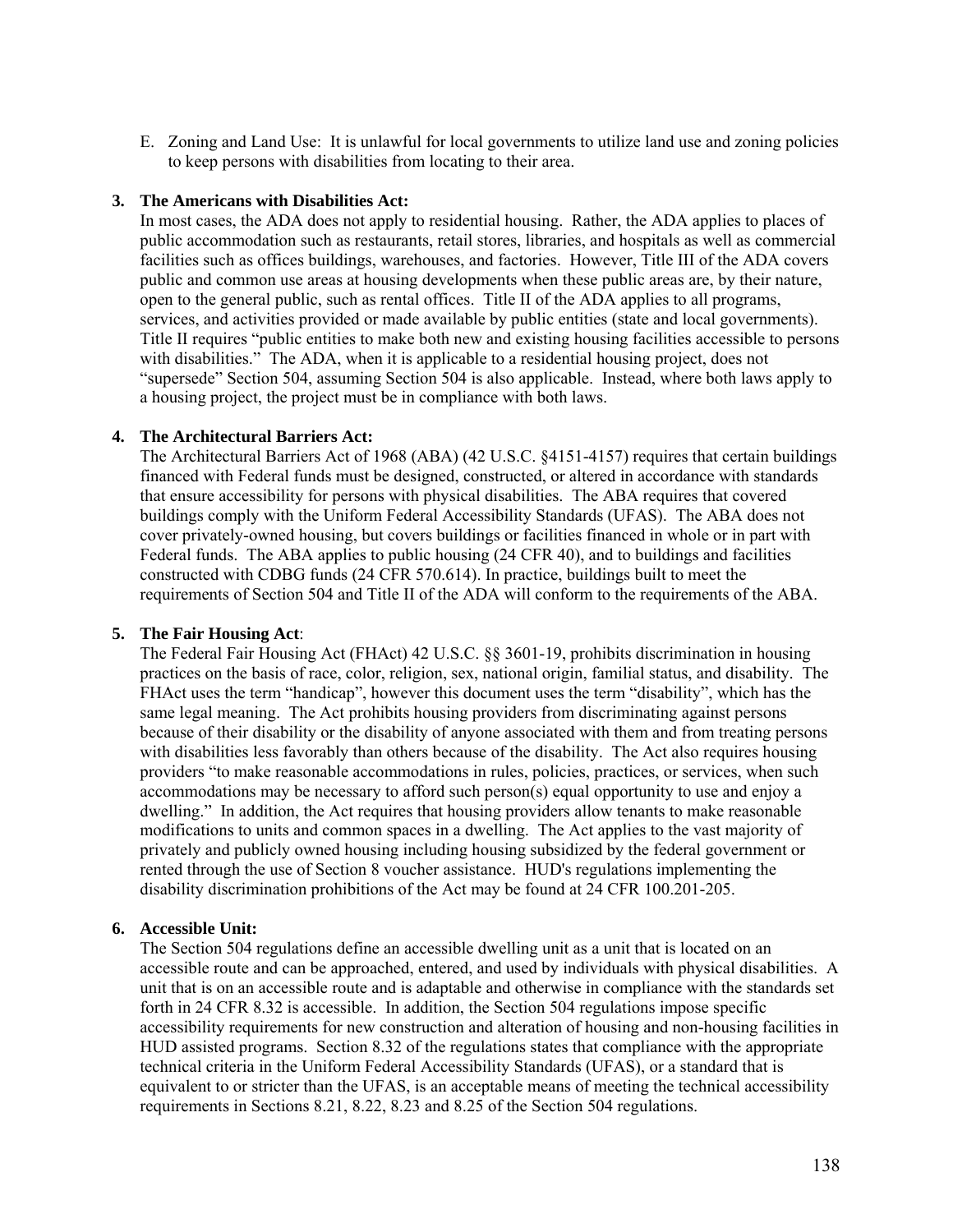## **7. New Federally-Assisted Housing Development:**

If a new construction project has four or more dwelling units and is built for first occupancy after March 13, 1991, it is also subject to the accessibility and adaptability requirements of the FHAct, regardless of whether it receives federal financial assistance. The FHAct's accessibility requirements are not as strict as those for Section 504 and the UFAS, however, the FHAct's accessibility requirements apply to a broader number of dwelling units. Under the FHAct's new construction requirements, if the building has an elevator, all of the dwelling units must meet the FHAct's design and construction requirements; if there is no elevator, all of the ground floor dwelling units must meet the FHAct's requirements. A unit that meets the FHAct's accessibility requirements will be one that does not have as great a degree of accessibility as a UFAS-complying unit, but is one that may be easily adapted to be fully accessible without significant costs and the need to do significant structural modifications.

## **8. Substantial Alterations to Existing Federally-Financed Facilities:**

If alterations are undertaken to a project that has 15 or more units and the cost of the alterations is 75% or more of the replacement cost of the completed facility [See 24 CFR 8.23(a)], the new construction provisions of 24 CFR 8.22 apply. Section 8.22 requires that a minimum of 5% of the dwelling units, or at least one unit, whichever is greater, shall be made accessible to persons with mobility disabilities and an additional 2% of the dwelling units, or at least one unit, whichever is greater, shall be made accessible to persons with hearing or visual disabilities.

## **9. Other Alterations to Existing Federally-Financed Facilities:**

- A. If the project involves fewer than 15 units or the cost of alterations is less than 75% of the replacement cost of the completed facility and the recipient has not made 5% of its units in the development accessible to and usable by individuals with disabilities, then the requirements of 24 CFR 8.23(b) - Other Alterations apply. Under this section, alterations to dwelling units shall, to the maximum extent feasible, be made readily accessible to and usable by individuals with disabilities. If alterations to single elements or spaces of a dwelling unit, when considered together, amount to an alteration of a dwelling unit, the entire unit shall be made accessible. Alteration of an entire unit is considered to be when at least all of the following individual elements are replaced.
	- 1. Renovation of whole kitchens, or at least replacement of kitchen cabinets.
	- 2. Renovation of the bathroom, if at least a bathtub or shower is replaced or added, or a toilet and flooring is replaced.
	- 3. Replacement of entrance door jambs.
- B. When the entire unit is not being altered, 100% of the single elements being altered must be made accessible until 5% of the units in the development are accessible. However, CHFA strongly encourages a recipient to make 5% of the units in a development readily accessible to and usable by individuals with mobility impairments, since that will avoid the necessity of making every element altered accessible, which often may result in having partially accessible units which may be of little or no value for persons with mobility impairments. It is also more likely that the cost of making 5% of the units accessible up front will be less than making each and every element altered accessible. Alterations must meet the applicable sections of the UFAS which govern alterations.

## **10. Building Areas Exempted from Accessibility Requirements:**

Mechanical rooms and other spaces that, because of their intended use, will not require accessibility to the public or beneficiaries or result in the employment or residence therein of individuals with physical disabilities, are not required to be made accessible in projects undergoing either substantial or other alterations. [See 24 CFR 8.32 (6)]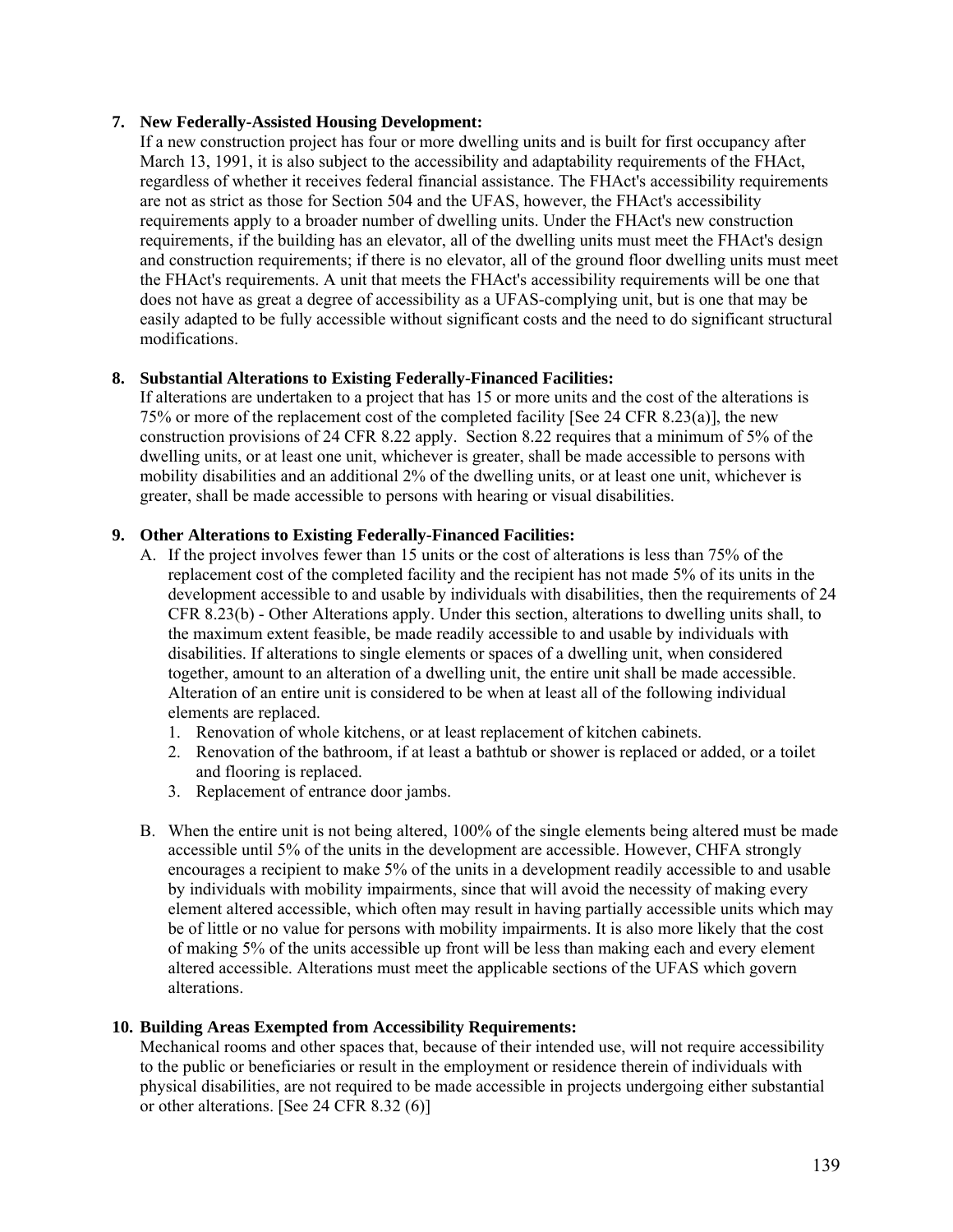# **11. ADA , UFAS, and FHA (March 04)**

Title II of the Americans with Disabilities Act (ADA) applies to State and local government entities. Section 504 of the Rehabilitation Act of 1973 applies to programs and activities receiving Federal assistance, and the Fair Housing Act and its Amendments apply to most types of housing. So, Housing Authorities must comply with all three: Title II of the ADA, Section 504, and the Fair Housing Act.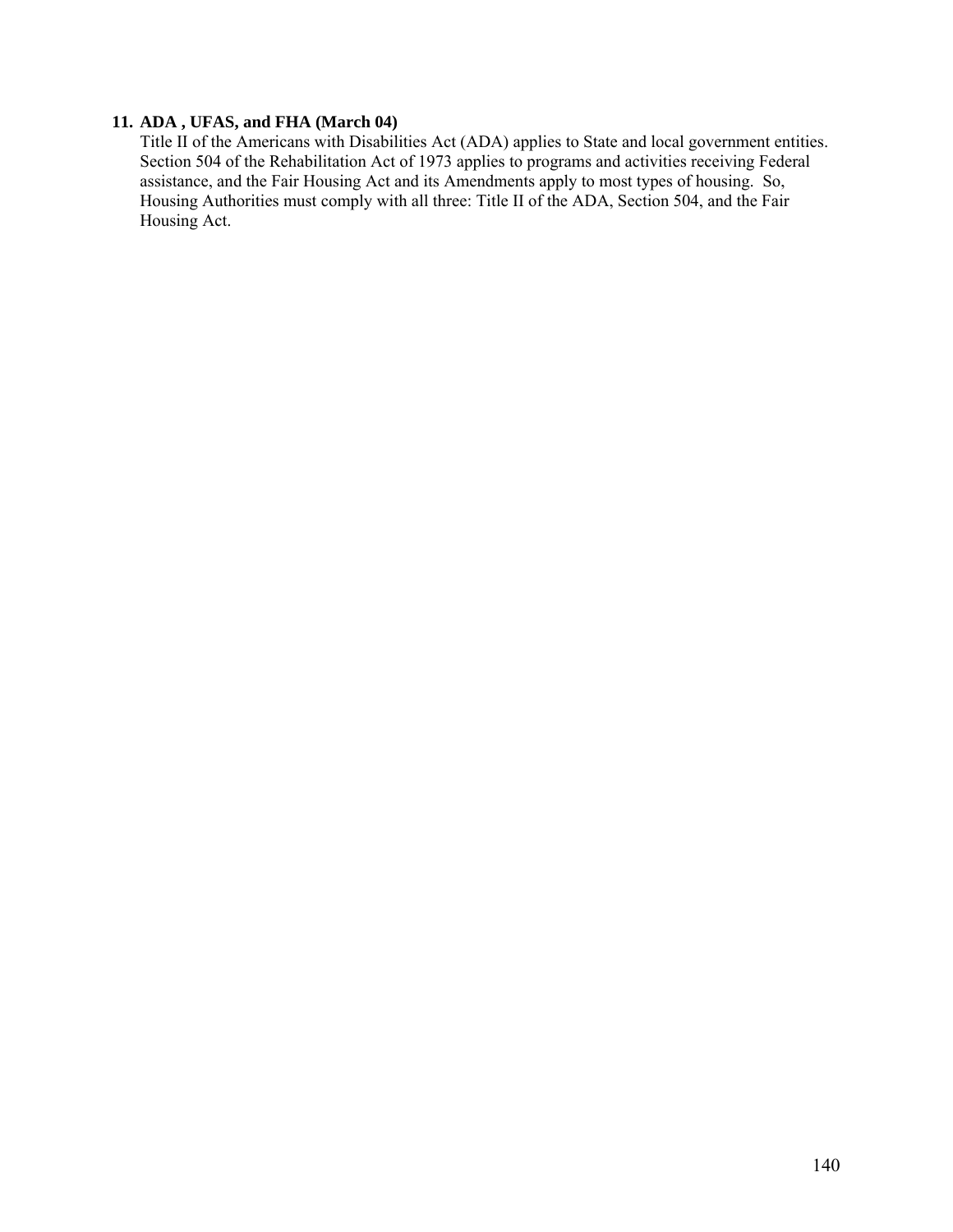# **Appendix B: Rehabilitation Design Standards**

# **1. General Policy Statement**

CHFA will undertake financing developments involving rehabilitation when developments provide the best alternative for development, meet CHFA-targeted objectives, and provide a reasonable risk with a reasonable prediction that the development will result in successful outcomes. Successful outcomes are measured in terms of providing a continuing, marketable development, a stable resident population, a well-maintained structure, and repayment of the loan throughout the term of the loan.

# **2. Occupied Housing Developments**

Where the development proposal involves the rehabilitation of an existing occupied development, a Capital Needs Assessment (CNA) shall be required. The CNA shall be thorough and provide a written analysis of all major systems of the structure(s) and life cycle costing. Additionally, the CNA shall incorporate a report that evaluates the structural capacity of the existing building(s). A Connecticut licensed structural engineer shall prepare this portion of the CNA.

The proposed development design and construction cost determination shall address all of the identified CNA needs. Capital Needs not addressed by the design shall be addressed through the development replacement reserves.

Where the development is not a previously financed CHFA development, CHFA Design Review, Cost Review and Construction Document Review staff will carryout a walk-through of the development, prior to the acceptance of the development proposal for processing, but after receipt of the CNA.

An analysis by CHFA Underwriting will be made to determine if the proposal will meet the overall objectives set forth in the CHFA General Policy Statement.

Where the development proposal includes the reuse of internal building components, the reuse shall be done in accordance with CHFA's Replacement Criteria.

All replacement materials shall be equal to materials and methods of construction as required in CHFA's Standards of Design for new construction.

Financing shall provide a construction contingency equal to no less than 10% of the construction contract.

# **3. Adaptive Re-use or Unoccupied Housing Developments**

Where the development proposal involves the rehabilitation of non-occupied existing housing structures or an adaptive re-use of structures, CHFA shall require the development team to prepare a thorough Capital Needs Assessment ("CNA") investigation and analysis of the existing site and existing structure, exterior and interior.

A preliminary analysis of the effects of historic designation requirements i.e.: impact on the community, funding, and costs, shall be prepared by the development team.

Location and site selection will be important underwriting considerations of acceptance for processing, and shall meet CHFA's site selection criteria. Locations shall provide appropriate parking, meeting CHFA Multifamily standards, reasonable security, and appropriate outdoor spaces for the development, and nearby amenities for the targeted resident population.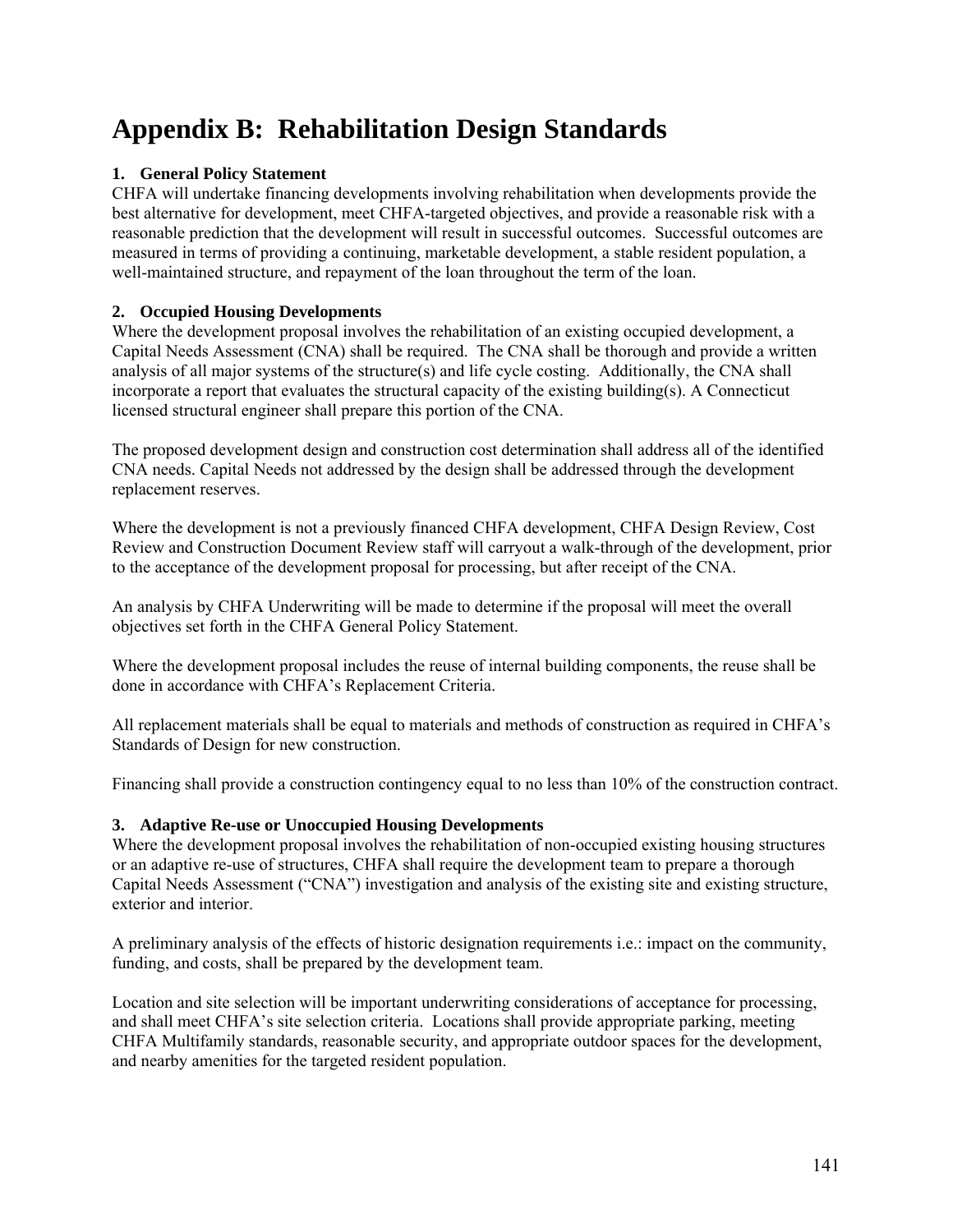If commercial space is to be located within the structure, an analysis of the marketability and financial impact of the proposed commercial space shall be prepared by the development team. Uses inappropriate for, or incompatible with, the target population shall not be allowed.

A preliminary analysis showing the proposed size and configuration of units and common spaces, prepared by the development team architect shall be submitted. Rehabilitation proposals shall provide units and common spaces that are marketable provide living conditions comparable to new construction and provide a development that is cost effective to operate and maintain. Units shall provide acceptable views, and basement level units are not acceptable.

Major systems including plumbing, electrical, HVAC, elevators, roofs, windows and insulation shall be replaced and brought up to "new construction" standards as part of the proposal. None of the existing systems shall be considered usable.

It shall be presumed that all finish materials will be new.

Design and construction drawings, specifications and standards shall be equal to CHFA Standards of Design and Construction for new construction.

Financing shall provide a construction contingency equal to no less than 10% of the construction contract.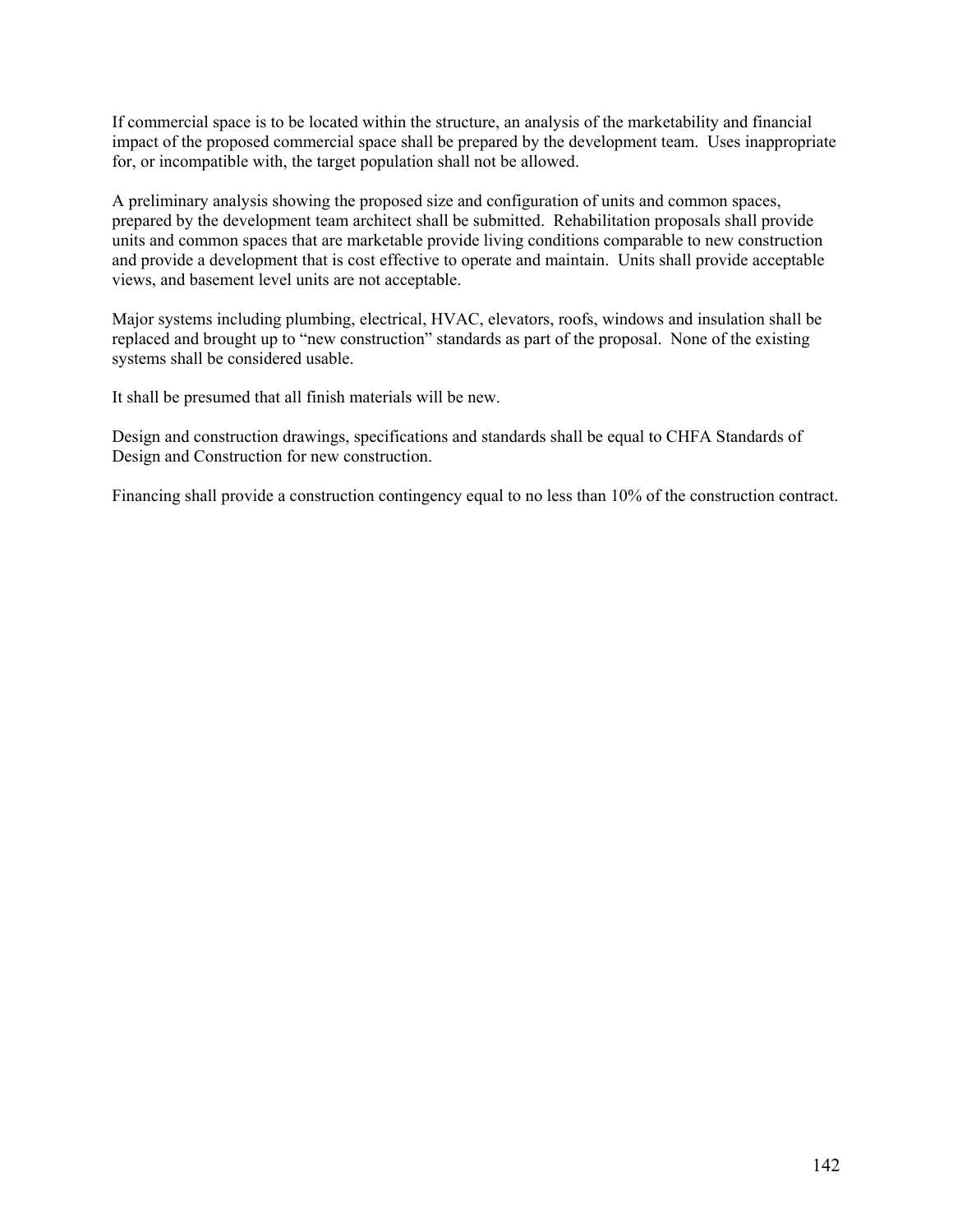# **Appendix C: Replacement Criteria**

The following criteria are to be used in a CHFA-financed rehabilitation where interior building components are to be reused:

All work shall conform to applicable codes. Replacement materials and methods shall comply with the requirements of CHFA's Standards of Design and Construction. The evaluation of building components, using these criteria, will be done by the assigned CHFA technical staff person in cooperation with the supervising Architect, Owner, and General Contractor. Components not covered in this listing shall be evaluated using the listed criteria for similar components.

# **1. General**

Painting: Repaint all painted surfaces and paint all repaired surfaces to match existing and/or adjacent painted surfaces. Lead based paint shall be abated in conformance with applicable law.

Drywall: Must be clean, smooth, and have as homogeneous a surface as new finished drywall.

Floor Covering: Unless existing is as new, all sheet vinyl is to be replaced. Reuse carpet only if it is 3 years old or less, it has no stains, no worn areas and each room within a unit matches. Ceramic tile bathroom floors must have no chips or cracks and be clean. Where a ceramic floor is not acceptable it may be replaced, or overlaid with new sheet vinyl after preparation of existing flooring so as to be a smooth, clean surface not subject to telegraphing the joints.

Closet Shelving: Must be smooth, tight fitting, with no delaminating, and be properly anchored.

Drapery Hardware: Must function properly, have clean appearance, and be properly anchored.

Blinds: Unless existing is as new, new blinds shall be provided. Existing blinds shall comply with CHFA Standards of Design and Construction.

Motors and other equipment: Life cycle costing should be considered. The projected life of existing motors and other existing equipment should be equal to or exceed five (5) years, or replacement is required.

# **2. Kitchens**

Appliances: The projected life of existing appliances should be equal to or exceed five (5) years, or replacement is required. Reuse only if they function properly, have a good overall appearance with only minor scratches.

Counter tops: There shall be no chips, burns, stains, cracks, or other deformities. Laminate color and finish on all countertops shall match within same kitchen and be adequately anchored. Otherwise, countertops shall be replaced.

Cabinets: Cabinet doors and drawers must function properly, shall have no deep gouges, broken pieces or parts. If new and existing cabinets are located within the same kitchen, colors, finish, styles and hardware must match. In developments for elderly residents, cabinets must have easily graspable pull handles. Otherwise, new cabinets shall be installed.

Sinks: Sinks shall have no cracks, chips or stains and the sink shall be adequately anchored to the countertop. Sink faucets and drains shall not leak or drip and shall function as designed.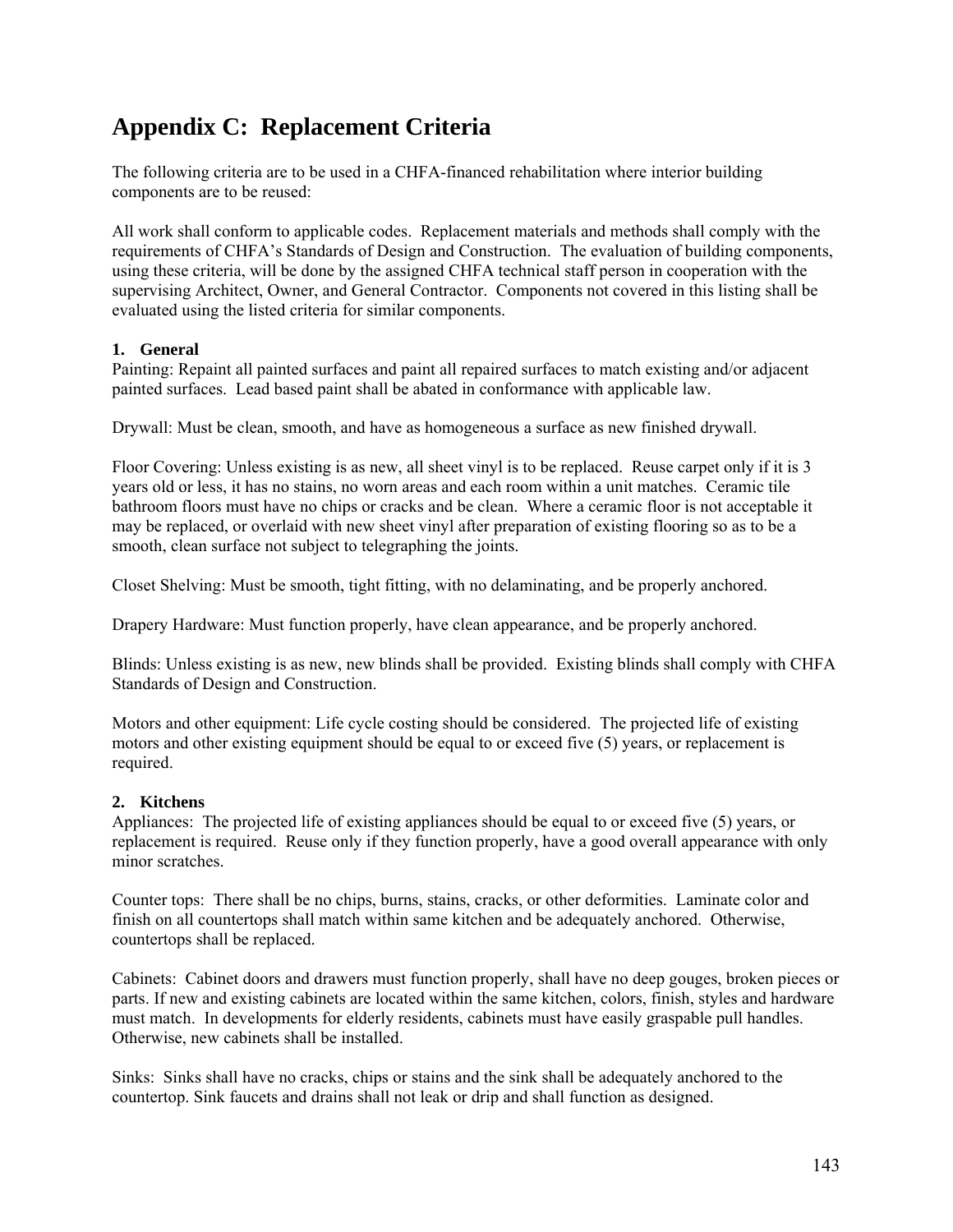Garbage Disposal: Disposal must function properly and not leak. Wall switch shall be provided for operating the disposal unit.

## **3. Bathrooms**

Bath Vanity, Vanity Top, Lavatory (sink) and Medicine Cabinet: Remove any wall-hung sink and replace with new vanity and vanity top with integral lavatory (sink). Existing vanities, sinks and tops must meet the same criteria as those for kitchen countertops, cabinets and sinks. The vanity area shall also be equipped with a light that is activated by a wall switch.

Medicine cabinet shall be clean, plumb and level, properly anchored, shall have a mirror with no scratches, chips or cracks, and shall have at least one shelf.

Bathtub, Shower Base, and Water Closet: Bathtubs, shower bases and water closets shall have no cracks, chips, stains or leaks, must function properly and be adequately anchored. All bathroom fixtures must be clean, function properly and shall not have any chip or cracks.

Wall Surround (Ceramic Wall Tile or Fiberglass): Ceramic wall tile and fiberglass surrounds must have no chips, cracks and be clean with no stains or deformities; tiles must match within same bathroom and be adequately anchored.

#### **4. Doors and Door Hardware**

Unit Interior Doors: All unit interior doors shall function properly, be plumb and level within the openings, and have smooth surfaces with no de-laminations. Repairs will be attempted on minor cracks and punctures only; otherwise, new doors will be installed. All existing painted doors shall be re-painted. All door finishes within the unit must match. If most existing doors are painted, existing unpainted (stained) doors may be painted to match doors within units; otherwise, new doors will match the existing unpainted (stained) doors.

Interior Door Hardware: All unit interior door hardware shall have a clean appearance, with only minor scratches, and shall be properly anchored and function properly. Styles and finishes within rooms shall match.

Unit Entry Door and Hardware: All unit entry doors and hardware are to be new, and shall meet CHFA Design and Construction Standards for entry door hardware.

#### **5. Windows**

Sash, Glazing and Hardware: All windows and sash shall function properly, be plumb and level within the openings, and have insulating glass and a functioning lock. Window frames must be clad wood or thermally-broken vinyl. Replace all torn screens, and glazing that is cracked, or has broken thermal edge seals.

Interior Trim: Repaint all existing painted sash and window trim. All window finishes within a unit must match. If most existing interior trim painted, existing unpainted (stained) trim may be painted to match doors within units; otherwise, new trim will match the existing unpainted (stained) trim. Seal the perimeter of all window units.

#### **6. Plumbing**

Plumbing: All service, distribution and return pipe, connectors, and accessories for Kitchen and Bathroom fixtures and heating systems shall function properly, shall not leak and shall be properly insulated. See fixtures under **Bathrooms** and **Kitchens** above.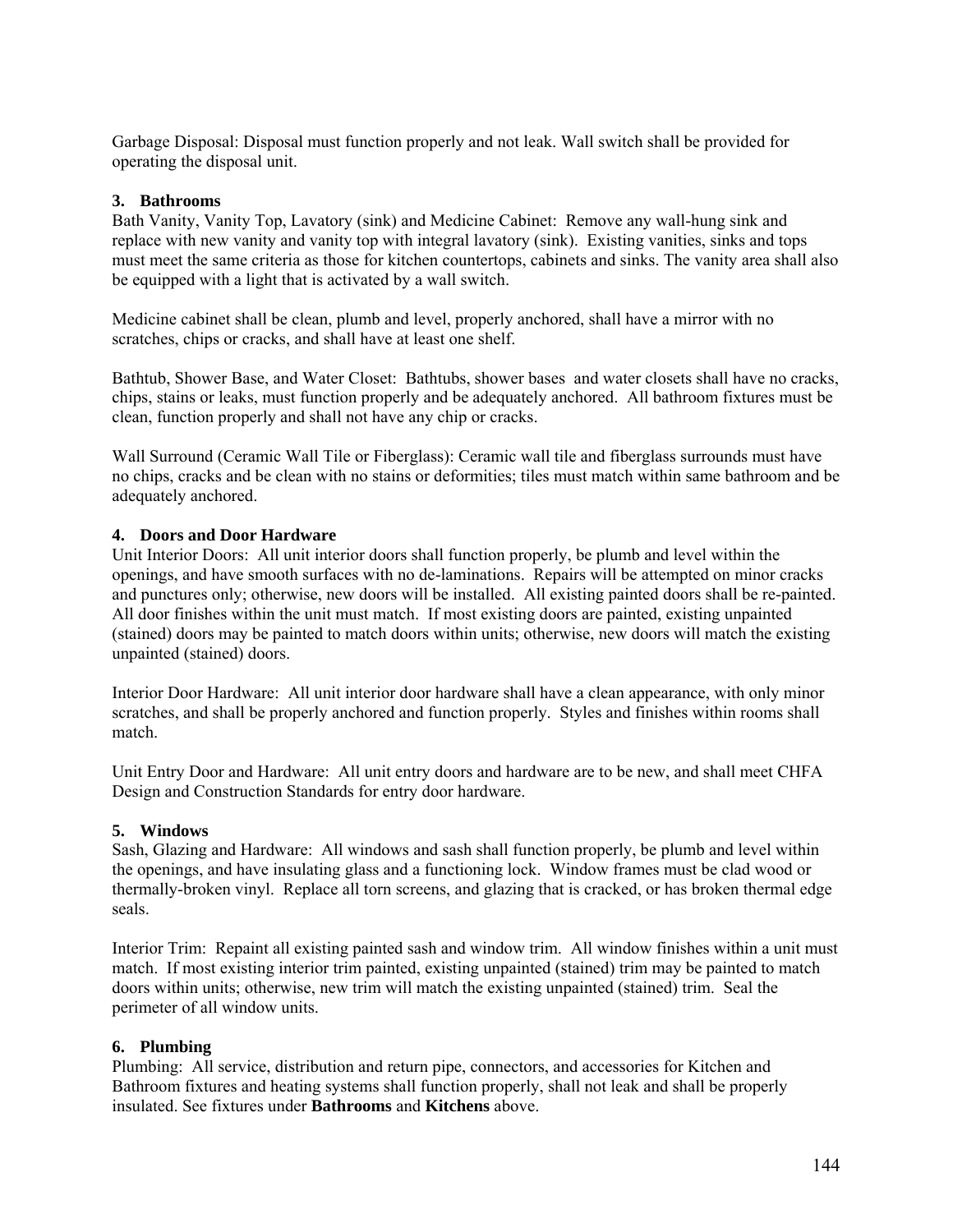#### **7.** M**echanical**

Heating, Air Conditioning Units and Covers: All materials shall function properly, shall be clean and neat in appearance with no large dents or visible damage. Paint covers to match adjacent walls.

#### **8. Electrical**

Electrical wiring: Replace all aluminum wiring smaller than #4, or used for branch service other than to a range.

Electrical Fixtures, Outlets, Switches, Exhaust Fans, etc.: All materials shall function properly and have clean appearance with no chips or cracks. Colors of all controls within each space must match.

Electrical Receptacles and Switch Cover Plates: Replace all cover plates.

Smoke Detectors: Must function properly and have clean appearance. Replacement smoke detectors shall preferably be hard-wired, and shall be photoelectric-type.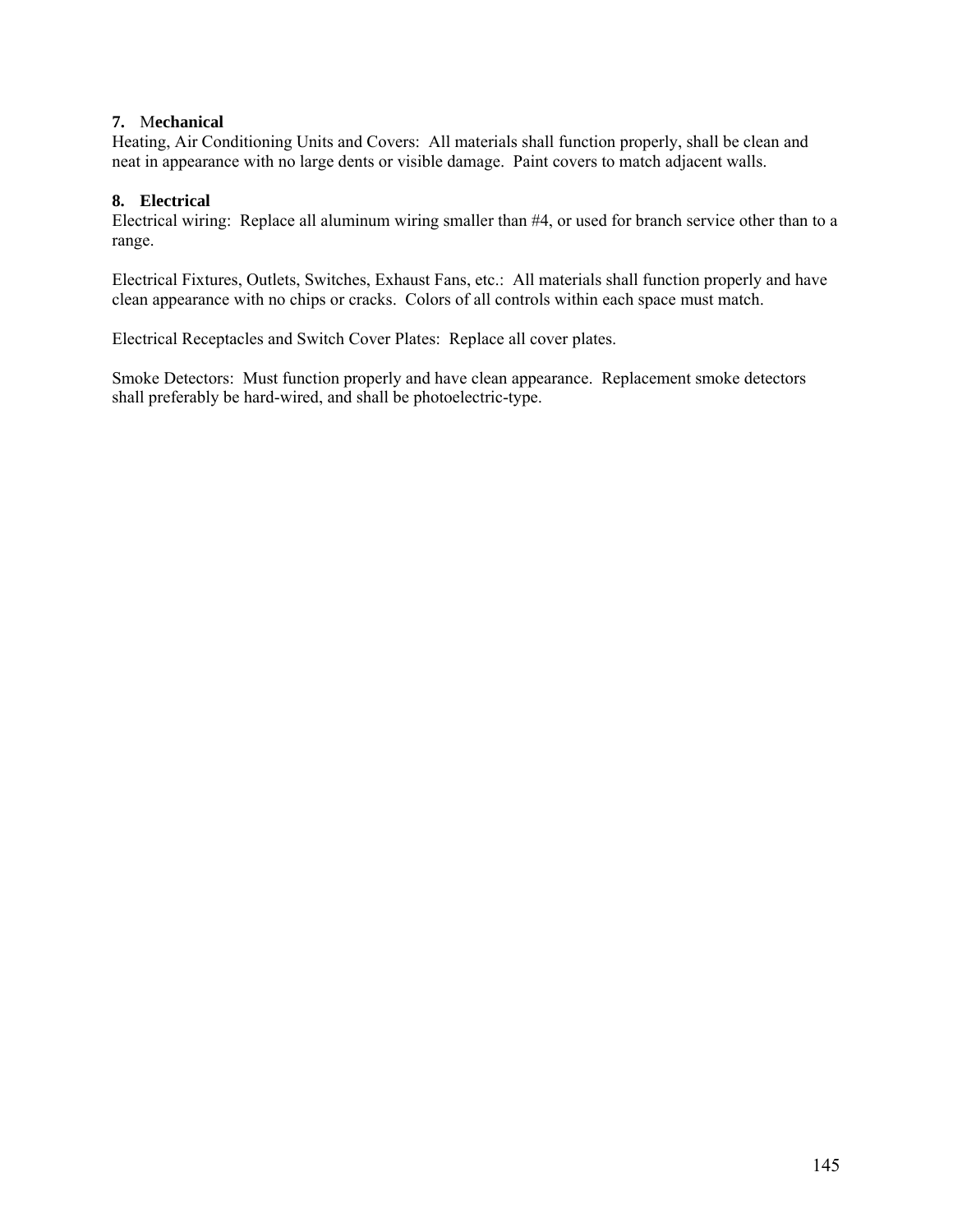# **Appendix D: CHFA Environmental/Hazardous Materials Review Guidelines**

The following environmental/hazardous materials guidelines shall be followed for providing construction financing of multifamily developments pertaining to both new construction and the rehabilitation of existing buildings & properties:

## **1. Environmental/Hazardous Materials Consultant Qualifications**

Submit qualifications of the firm along with the experience  $\&$  licenses of those employees assigned to investigate, inspect, perform the environmental services and/or prepare reports. Environmental Consultants shall be Connecticut Licensed Professionals within their specific field. For verification of site remediation and or abatement work confirming environmental compliance, the firm and/or individual employed shall be listed on the current "CTDEP List of Licensed Environmental Professionals".

## **2. Environmental/Hazardous Materials Site Assessment Report**

A Phase I Environmental Site Assessment report prepared by a Connecticut Licensed Environmental Professional (CTLEP) shall be submitted to CHFA for review. Environmental Site Assessments shall comply with the National Environmental Policy Act (NEPA) and be prepared in accordance with Standards outlined in the "Transfer Act Site Assessment Guidance Document" (TASA, CTDEP) including current revisions published by the CT DEP and ASTM Standard E1527-05, Standard Practice for Environmental Site Assessments. Based on the information submitted and reviewed, additional phased site investigations, testing and or reports may be required.

## **3. Lead-based Paint**

- Current Federal, State & Local Laws & Regulations shall be adhered to, including the following:
- A. "Guidelines for the Evaluation & Control of Lead-Based Paint Hazards in Housing" as published by the U.S. Dept of Housing and Urban Development
- B. State of Connecticut Department of Public Health & Addiction Services, Guidance Document for Lead Abatement
- C. U.S. Environmental Protection Agency requirements regarding removal & disposal of lead-based paint
- D. OSHA, Lead in Construction Standard 29 CFR 1926.62
- E. Local Governmental Laws & regulations pertaining to lead-based paint.

# **4. Asbestos**

Current Federal, State & Local Laws & Regulations shall be adhered to, including:

- A. U.S. Environmental Protection Agency regulations & forms
- B. State of Connecticut Department of Health Services Regulations Standards for Asbestos Abatement

# **5. Radon**

Provide radon testing of properties where buildings will be used for residential occupancy. If testing results are not provided, a Radon Mitigation System will need to be installed. Comply with all current U.S. Environmental Protection Agency guidelines for Residential Construction including:

- A. EPA Document "Radon-resistant Construction Techniques for New Residential Construction" (current issue)
- B. EPA Document- "Model Standards and Techniques for the Control of Radon in New Residential Buildings" (current issue)

A passive Radon Mitigation System shall be provided where radon test results are above the EPA Action Guideline of 4 pCi/L. A passive Radon Mitigation System shall also be provided where pre-construction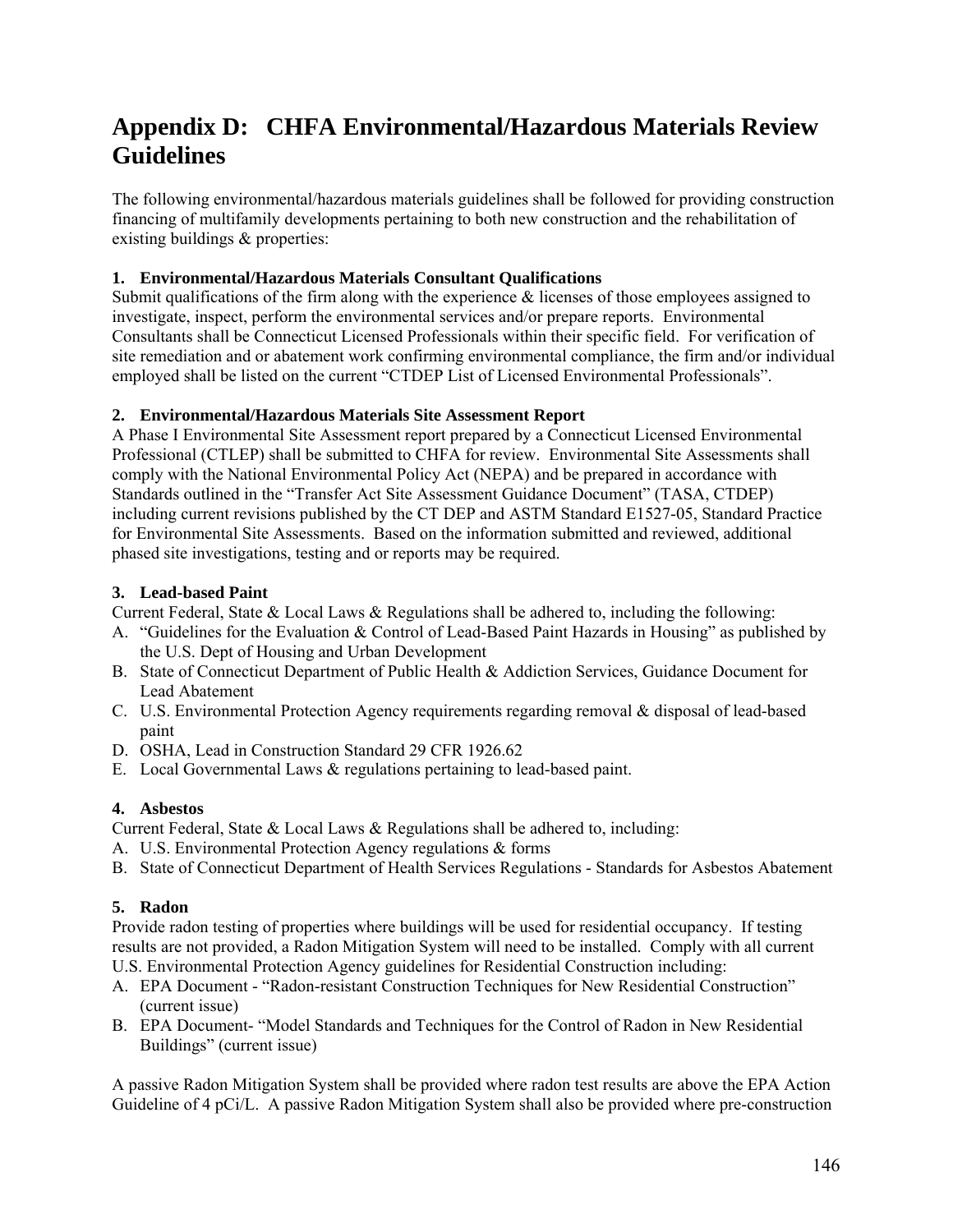testing is impractical or impossible. Upon completion of construction, but prior to occupancy, radon testing shall be performed, and test results shall be submitted for review. If radon test results remain above the EPA Action Guideline of 4 pCi/L, passives systems shall be made active by mechanical/electrical means.

### **6. Others**

Submit site & building information indicating review of the following:

- A. Mold
- B. Urea Formaldehyde Insulation
- C. PCB (Polychlorinated Biphenyl's)
- D. Drinking Water/Piping Systems
- E. Flood Classification and/or Flood Zone
- F. Wetland Classification and Designated Areas

#### **7. Environmental Attorney**

The Owner's Environmental Attorney needs to confirm review of environmental reports prepared by consultants to insure that all applicable environmental regulations specific to the property will be met. Submit opinion-statement from the Owner's Environmental Attorney.

#### **8. Costs**

Upon completion of all testing, and the determination of the scope of possible abatement and or remediation work, submit cost information for review.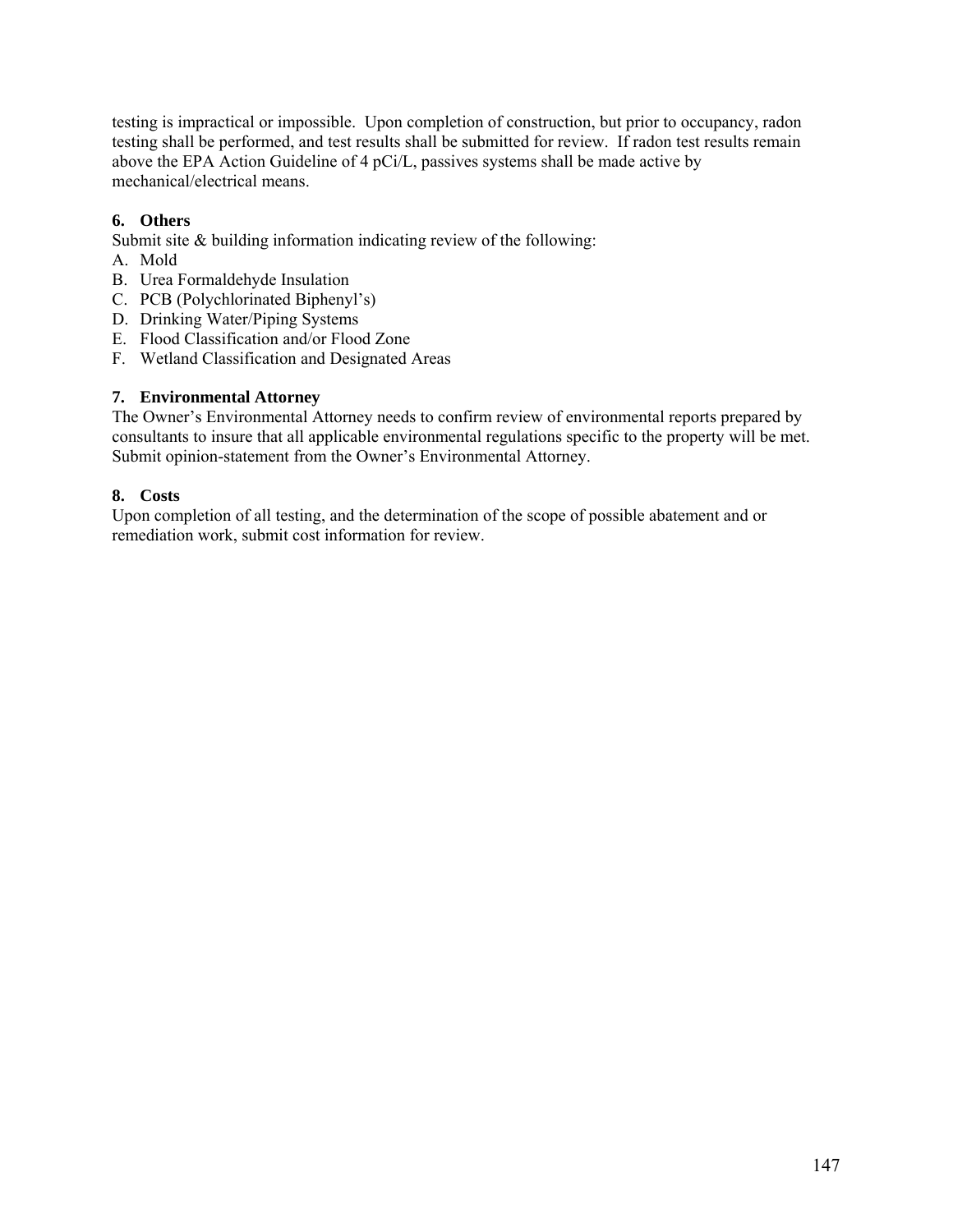# **Appendix E: CHFA Construction Cost Effectiveness Scoring**

Cost Effectiveness is strongly encouraged. An objective of the Connecticut Housing Finance Authority (CHFA) is to maximize the overall cost effectiveness of developments, including but not limited to, construction costs for applications submitted to CHFA. All applications must meet CHFA's Standards of Design ("Standards") and Construction and comply with CHFA's Underwriting Standards and the CHFA/DECD Consolidated Application. Please find below materials, explanations, guidelines, and examples of CHFA's construction cost effectiveness scoring.

#### **1. Definitions**

A**.** Square Foot (SF)

Square Footage is calculated using a building's first level footprint square footage, and adding the square footage of other levels (except basements and attics), to determine total square footage. Portions of basements, attics, and cantilevered sections used for living space shall be included (attic living areas are measured from knee wall to knee wall and gable end to gable end, where applicable). SF Cost is determined by dividing the Total Construction Cost by the project's Square Footage.

B. Total Construction Cost

Total Construction Cost is defined as all construction costs, inclusive of CSI Masterformat 1995 Construction Divisions 2 through 16, Contractor's General Requirements, Overhead & Profit, Building Permits and Fees, and Bond Premium. Total Construction Cost does not include Contingency Reserve.

- C. Building Type Rehabilitation Definitions (based on the 2003 International Existing Building Code)
	- 1. Minor Rehabilitation

Construction renovations to existing buildings, consisting of items such as: Kitchen cabinet replacement; Bathroom vanity replacement; new wall, ceiling and floor finishes in Kitchens and Bathrooms; A/C unit and sleeve replacement, etc.

2. Moderate Rehabilitation

Construction renovations to existing buildings, consisting of items such as: Kitchen cabinet replacement; Bathroom vanity replacement; new wall, ceiling and floor finishes in Kitchens, Bathrooms and various other rooms in each apartment; exterior door replacement; exterior window replacement; roof replacement; exterior siding repair or replacement; new hot water heaters; hot water boilers; A/C unit and sleeve replacement; electrical service upgrade, etc.

3. Substantial Rehabilitation Construction renovations to existing buildings, consisting of all items listed for Moderate Rehabilitation above, and the inclusion of up to 50% of the items listed for Gut Rehabilitation below.

4. Gut Rehabilitation

Construction alterations and renovations to existing buildings, consisting of complete removal, replacement or reconfiguration of: interior partitions and walls; ceiling and floor finishes; replacement of all interior doors and frames; replacement of building mechanical and electrical systems; modifications to existing structure and exterior wall systems, including window and exterior door replacements and new building insulation; replacement of existing roof system(s); replacement of all interior Kitchen cabinets and Bathroom vanities; painting of all rooms in each apartment and common areas, etc.

#### **2. Project Building Types Guideline Costs**

- A. New Construction single building, multiple story (wood frame, vinyl siding)……... \$136 per SF
- B. New Construction multiple buildings, multiple story (wood frame, vinyl siding)..… \$130 per SF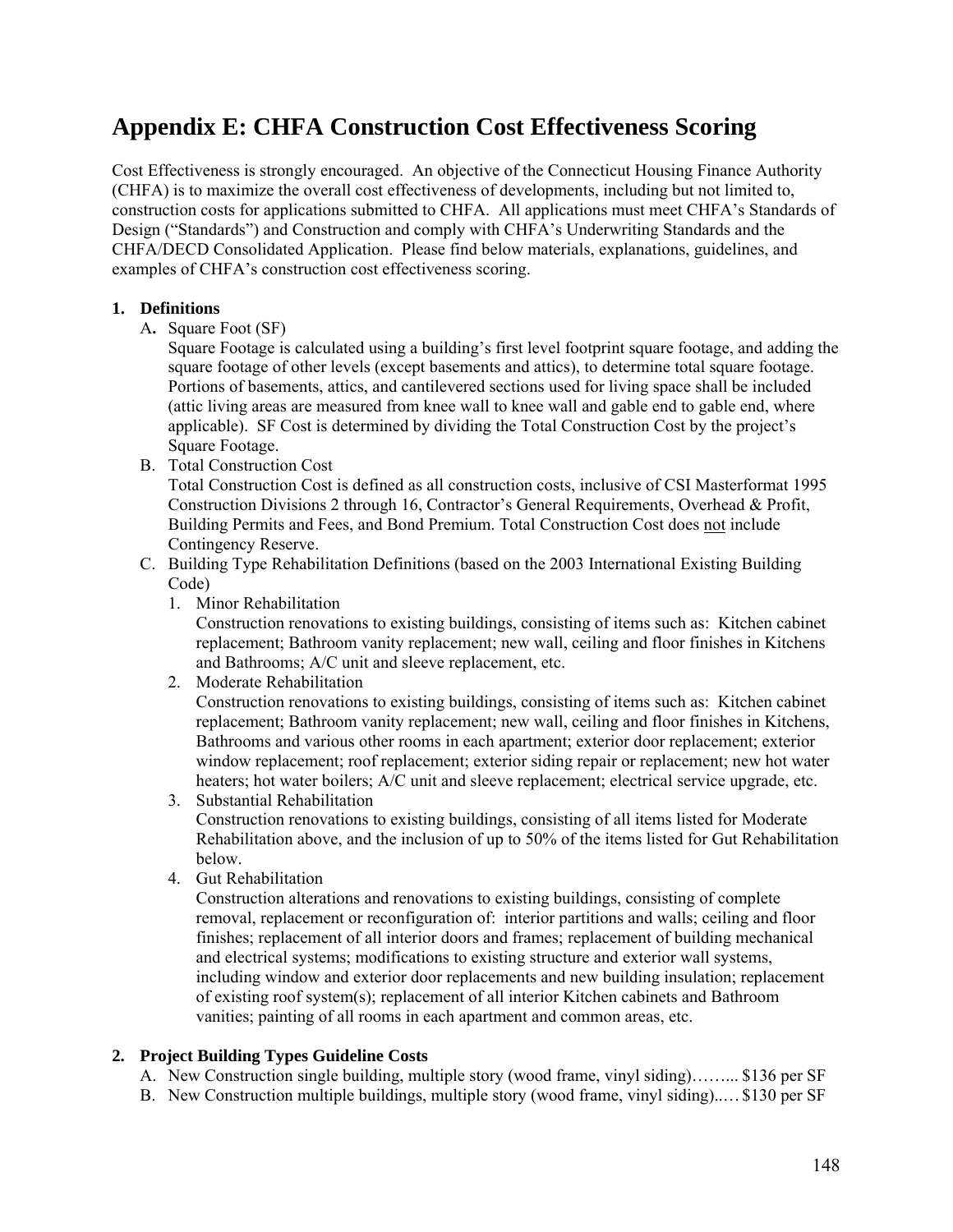| C. New Construction single/multiple buildings, multiple story (steel frame)\$180 per SF |  |
|-----------------------------------------------------------------------------------------|--|
| D. Existing single building, multiple story minor rehabilitation\$32 per SF             |  |
| E. Existing multiple buildings, multiple story minor rehabilitation\$26 per SF          |  |
| F. Existing single building, multiple story moderate rehabilitation\$68 per SF          |  |
|                                                                                         |  |
|                                                                                         |  |
| Existing multiple buildings, multiple story substantial rehabilitation \$94 per SF      |  |
| Existing single building, multiple story gut rehabilitation\$120 per SF                 |  |
| K. Existing multiple buildings, multiple story gut rehabilitation\$115 per SF           |  |

L. Existing single/multiple  $19^{th}/early$   $20^{th}$  century mill buildings, gut rehabilitation......\$145 per SF

#### **3. Regional Construction Cost Differences**

- A. Regarding the matter of regional cost increases specifically related to cities and towns within Connecticut's eight counties: The Authority conducts a Prevailing Wage Study using two cities in each Connecticut County based on annual Prevailing Wage Building Rates published by the Connecticut Department of Labor.
- B. Additional research includes the use of Location Factors for 2009 Residential Cost Data and 2009 Building Construction Cost Data, as determined by R. S. Means, a nationally-recognized company specializing in construction cost indices.

#### **4. Construction Cost Evaluation Methodology**

- A. The Authority recognizes all construction projects as unique and understands there may be verifiable, significant square foot (SF) cost differences between the Standards' guidelines and a General Contractor's cost submission. CHFA invites all applicants, before submission of a Financing and/or LIHTC Application to the Authority, to contact Technical Services to discuss conditions which may significantly increase SF costs.
- B. Conditions which may significantly increase SF costs may be: extreme site conditions, extreme environmental conditions, material and labor market conditions, conditions specific to difficult inner city site profiles, interior and exterior finishes, and/or geothermal and photovoltaic applications. Recognition of the cost implications of these conditions results in the upward adjustment to the Standards Guideline SF Cost.
- C. Technical Services derives a final cost per SF for each project by performing numerous site visits, evaluating architectural drawings from the schematic stage to 100% drawings, surveying lumber yards, concrete and asphalt plants, and other wholesalers/retailers for current unit pricing. The Authority's historical construction cost database is also accessed and used to determine construction cost effectiveness. When a construction project's final SF cost is determined, the SF cost, and all relevant material, is submitted to the Technical Services Peer Review Committee for further review, discussion and consensus.

Example 1: New construction, multiple buildings, multiple story wood frame, vinyl siding has a Standards guideline SF cost of \$130. With the inclusion of extreme site and environmental conditions, and an upgrade from vinyl siding to brick veneer, the upward adjustments to the \$130 Standards cost for this building type may approach or exceed \$20 SF. A new Standard SF cost is established at \$150 SF by adding additional costs to the Standard's guideline cost.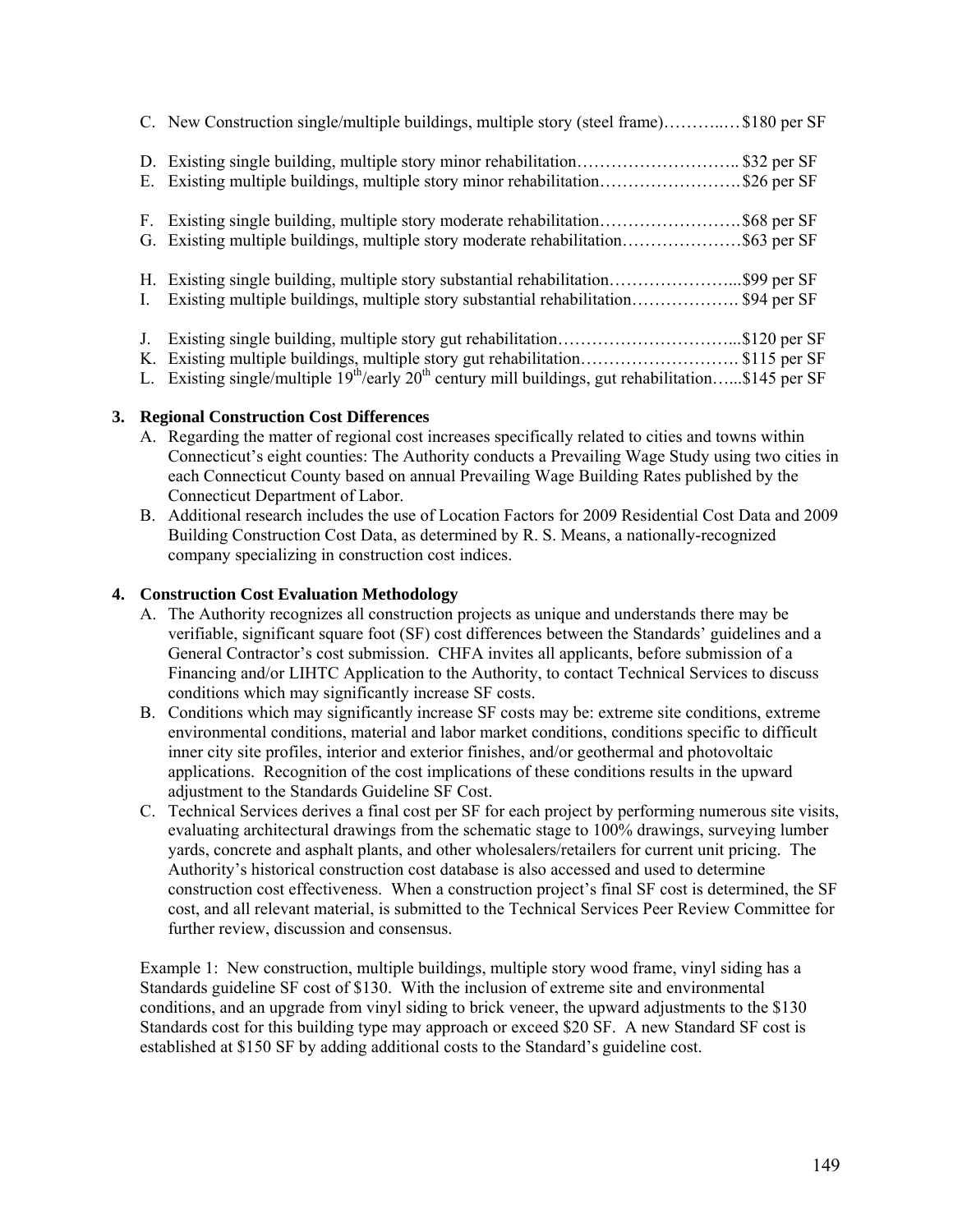Using the Standards Guideline Cost for building type, or adjusting the Standards Guideline Cost due to project specific conditions, the Standards' Guideline Cost is compared to the project's General Contractor's SF cost, and a percentage deviation between the two costs is established.

Example 2: The Standards adjusted cost per Example 1 is \$150.00 SF; the General Contractor's SF cost is \$161.25. By dividing the adjusted Standards' SF cost into the General Contractor's SF cost and subtracting one (1), the percentage deviation is determined:

### *\$161.25/\$150.00=1.075; 1.075-1=.075 or 7.5%*

#### **5. Construction Cost Scoring**

- A. Each project is evaluated on a SF basis separately and apart from all other projects within a competitive funding round; each project is ranked in a competitive funding round, to determine placement in the round.
- B. Applicants are ranked in descending order by their percentage deviation from CHFA's evaluation.
- C. If applicants fall within 0.00%-4.00% of the deviation, they receive 20 QAP points. If applicants fall within  $4.0X\%$ \*-7.00% of the deviation, they receive 15 QAP points If applicants fall within 7.0X%\*-10.00% of the deviation, they receive 10 QAP points
- D. If applicants fall outside of 10% of the deviation, one point is subtracted, per percentage point deviation, from 10 QAP points, until zero is reached.

\* "X" above denotes any decimal extension required to eliminate ties for QAP scoring

*The chart on the following page provides a graphic example of Construction Cost Scoring*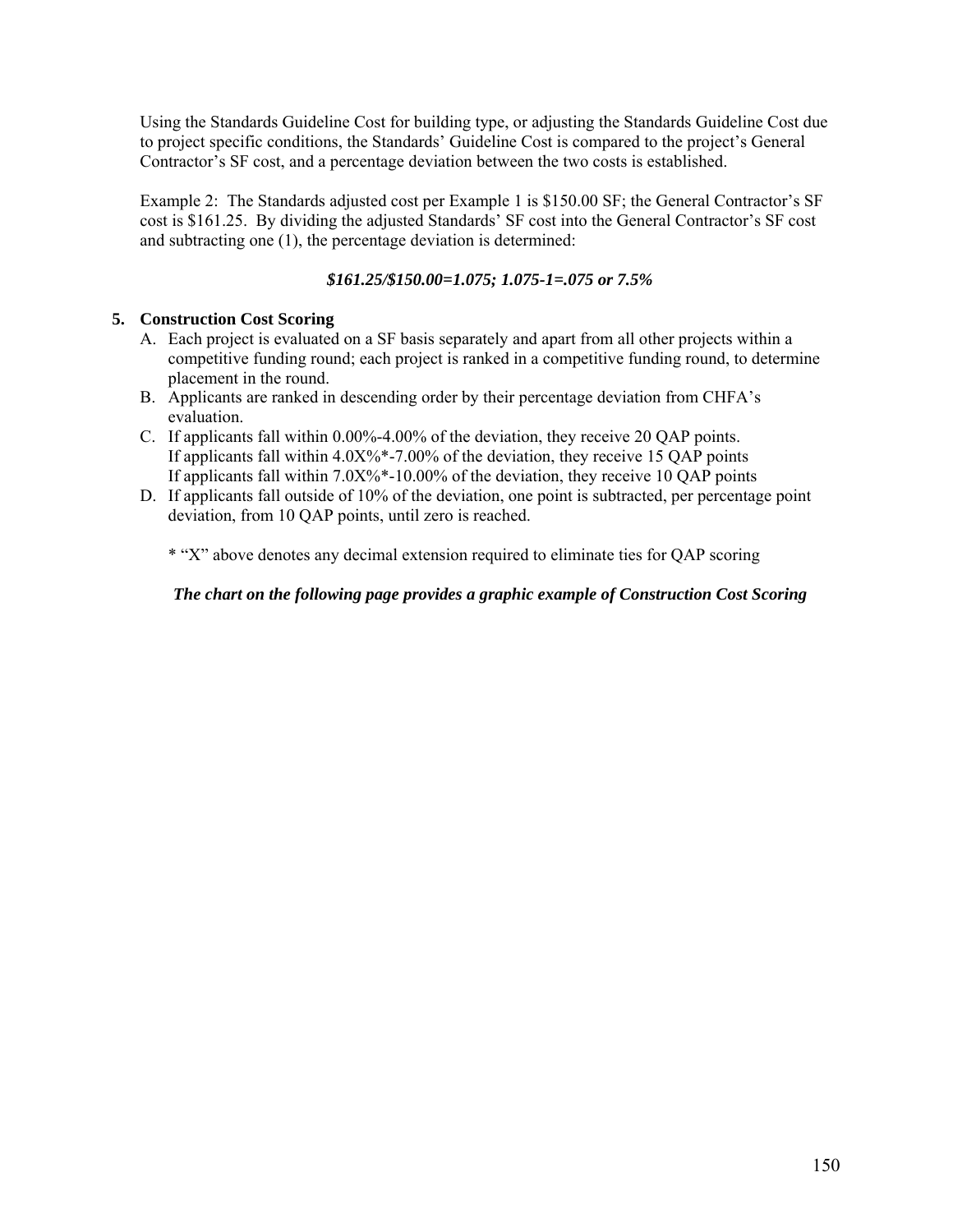The chart below expands on Construction Cost Evaluation Methodology Examples 1 & 2 above, and uses one building type and one Standard SF cost to represent point scenarios in a competitive funding round. Please note that Cost Effectiveness Ranking is shown for informational purposes only, and has no bearing on the number of QAP points awarded.

| Standards'<br><b>Adjusted Cost</b> | <b>Project S.F Cost</b> | <b>Percent Deviation</b> | <b>QAP</b><br><b>Score</b> | <b>Cost Effectiveness</b><br><b>Ranking</b> |
|------------------------------------|-------------------------|--------------------------|----------------------------|---------------------------------------------|
| \$150.00                           | \$150.00                | $0\%$                    | 20                         | $\mathbf{1}$                                |
| \$150.00                           | \$151.52                | 1.01%                    | 20                         | $\overline{2}$                              |
| \$150.00                           | \$153.03                | 2.02%                    | 20                         | $\overline{3}$                              |
| \$150.00                           | \$154.55                | 3.03%                    | 20                         | $\overline{4}$                              |
| \$150.00                           | \$156.06                | 4.04%                    | 15                         | 5                                           |
| \$150.00                           | \$157.58                | 5.05%                    | 15                         | 6                                           |
| \$150.00                           | \$159.09                | 6.06%                    | 15                         | $\overline{7}$                              |
| \$150.00                           | \$160.61                | 7.07%                    | 10                         | 8                                           |
| \$150.00                           | \$162.12                | 8.08%                    | 10                         | 9                                           |
| \$150.00                           | \$163.64                | 9.09%                    | 10                         | 10                                          |
| \$150.00                           | \$165.15                | 10.10%                   | 9                          | 11                                          |
| \$150.00                           | \$166.67                | 11.11%                   | 8                          | 12                                          |
| \$150.00                           | \$168.18                | 12.12%                   | $\overline{7}$             | 13                                          |
| \$150.00                           | \$169.70                | 13.13%                   | 6                          | 14                                          |
| \$150.00                           | \$171.21                | 14.14%                   | 5                          | 15                                          |
| \$150.00                           | \$172.73                | 15.15%                   | $\overline{4}$             | 16                                          |
| \$150.00                           | \$174.24                | 16.16%                   | $\overline{3}$             | 17                                          |
| \$150.00                           | \$175.76                | 17.17%                   | $\overline{2}$             | 18                                          |
| \$150.00                           | \$177.27                | 18.18%                   | $\mathbf{1}$               | 19                                          |
| \$150.00                           | \$178.79                | 19.19%                   | $\overline{0}$             | 20                                          |
| \$150.00                           | \$180.30                | 20.20%                   | $\mathbf{0}$               | 21                                          |
| \$150.00                           | \$181.82                | 21.21%                   | $\mathbf{0}$               | 22                                          |
| \$150.00                           | \$183.33                | 22.22%                   | $\boldsymbol{0}$           | 23                                          |
| \$150.00                           | \$184.85                | 23.23%                   | $\boldsymbol{0}$           | 24                                          |
| \$150.00                           | \$186.36                | 24.24%                   | $\boldsymbol{0}$           | 25                                          |

Please contact Robert Ottiano, Development Cost Analyst, at (860) 571 4296 with any questions.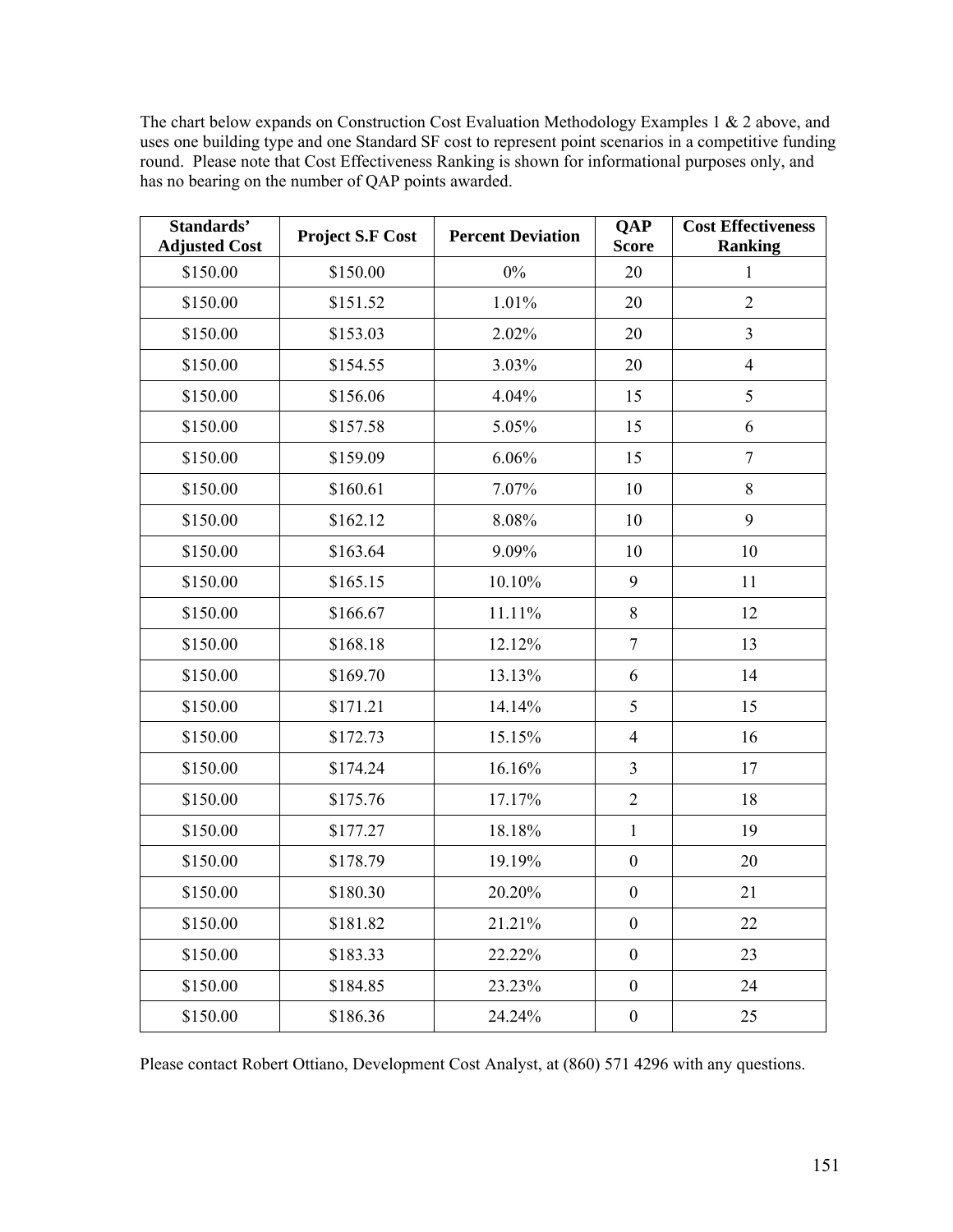# **Appendix F: CHFA Technical Services Review Forms**

## **1. Preliminary Review**

- A. Outline Specification Form Exhibit 15 ([http://www.chfa.org/Multifamily/ApplicationOutlineSpecs.xls\)](http://www.chfa.org/Multifamily/ApplicationOutlineSpecs.xls)
- B. Project Information Form [Building Use and Square Footage Information] ([http://www.chfa.org/MainPages/ProjectSqFtInfoTable.xls\)](http://www.chfa.org/MainPages/ProjectSqFtInfoTable.xls)
- C. CHFA/DECD Consolidated Application, Project Cost Summary and Trade Payment Breakdown [f.k.a. CHFA Form 2328 Schedule of Values and Exploded Trade Payment Breakdown] (<http://www.chfa.org/Multifamily/ConAppWorkbook1.xls>and
- D. Request for Permission to Commence Construction Form (<http://www.chfa.org/MainPages/PermissionToStartLetter.pdf>)
- E. Contractor's Cost Certification Obligation Statement (<http://www.chfa.org/MainPages/ContractorCostCertificationStatement.pdf>)

# **2. During Construction**

- A. Instructions for Contractor's Req., Contractor's CO Req. & Proposed Change Order Request <http://www.chfa.org/Multifamily/Instructions.pdf>
- B. Form 2448MR10 Contractor's Requisition ([http://www.chfa.org/Multifamily/CHFAform2448MR10-ContractorRequisition.xls\)](http://www.chfa.org/Multifamily/CHFAform2448MR10-ContractorRequisition.xls)
- C. Form 2448 MR11 Contractor's Change Order Requisition ([http://www.chfa.org/Multifamily/CHFAform2448MR11ChangeOrderRequisition.xls\)](http://www.chfa.org/Multifamily/CHFAform2448MR11ChangeOrderRequisition.xls)
- D. Architect Certification Statement (reverse side of requisitions) (<http://www.chfa.org/MainPages/ArchitectsCertificationStatement.pdf>)
- E. Lien Track/Waiver of Lien [\(http://www.chfa.org/MainPages/LIENTRACK.xls](http://www.chfa.org/MainPages/LIENTRACK.xls))
- F. Site Track #1 or #2 (pending on how many buildings being built) (<http://www.chfa.org/Multifamily/Sitetrak10.xls>or <http://www.chfa.org/Multifamily/SiteTrak2.xls>)
- G. Form 2437 Request for Construction Change (<http://www.chfa.org/Multifamily/Form2437RequestforConstructionChange.xls>)
- H. Form 5372 Accounting of On-site Inventory ([http://www.chfa.org/Multifamily/CHFAform5372MR11OnSiteInventory.xls\)](http://www.chfa.org/Multifamily/CHFAform5372MR11OnSiteInventory.xls)
- I. CHFA Requirements for Reduction of Retainage ([http://www.chfa.org/MainPages/ReductionInRetainage.pdf\)](http://www.chfa.org/MainPages/ReductionInRetainage.pdf)
- J. Certificate of General Contractor Final Reduction of Retainage <http://www.chfa.org/Multifamily/CertOfGenContractor.doc> <http://www.chfa.org/MainPages/ContractorCostCertificationStatement.pdf>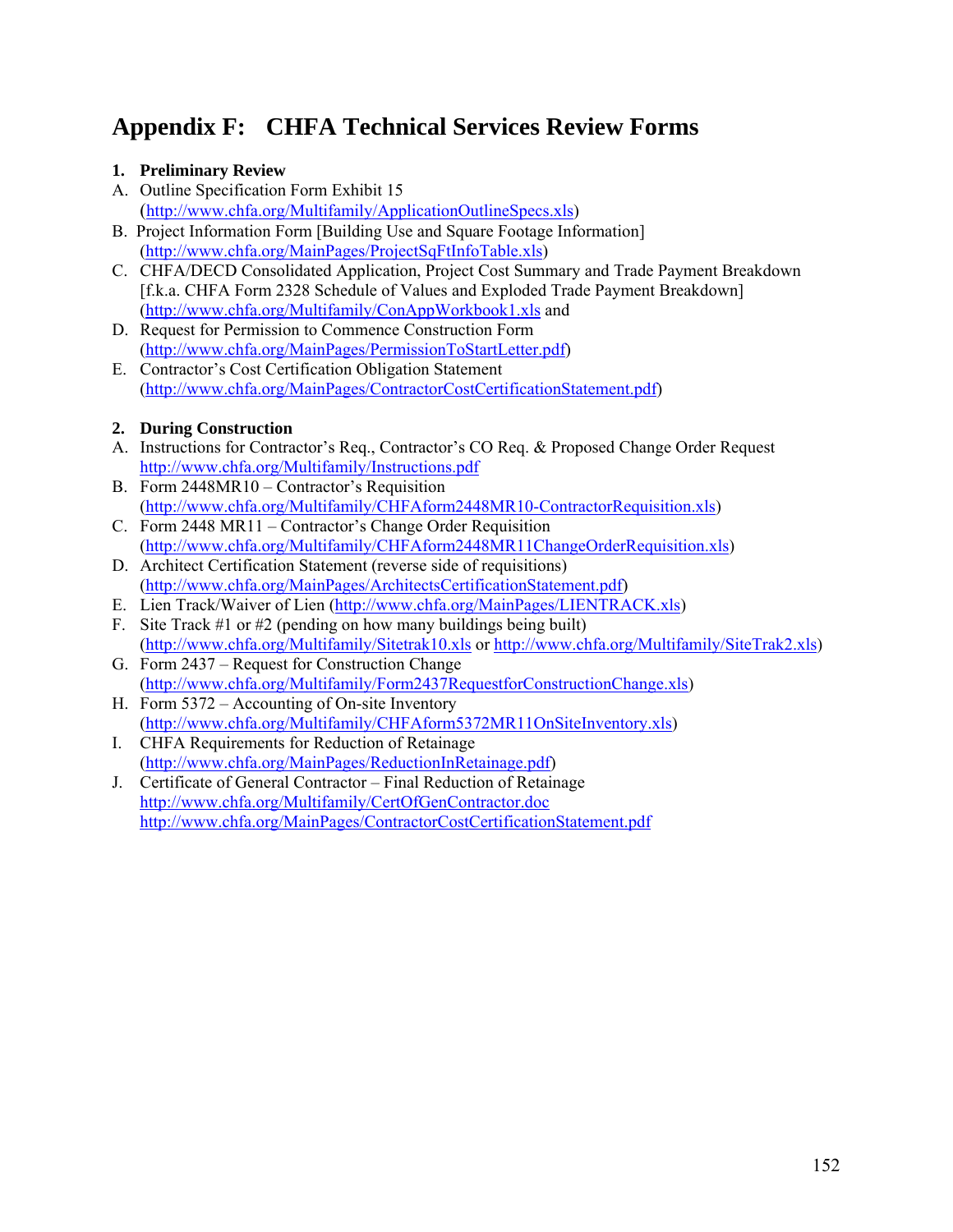**Appendix G: CHFA Contractor's Cost Certification Statement** 

[THIS PAGE INTENTIONALLY LEFT BLANK – FORM PROVIDED ON THE NEXT PAGE